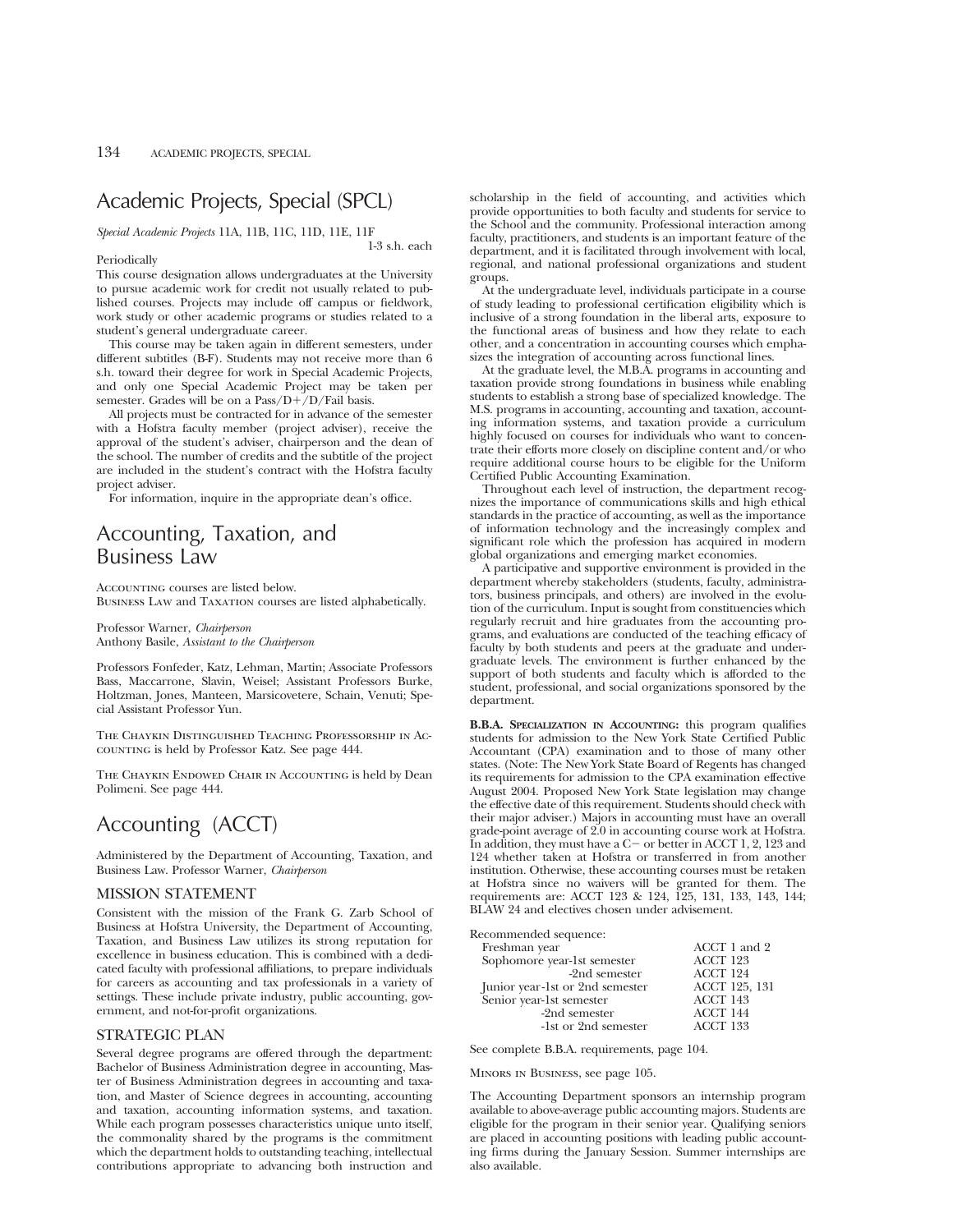Master of Business Administration Programs, see page 107.

Master of Science Programs, see page 111.

BUSINESS HONOR SOCIETIES, see pages 70, 77.

# **COURSES**

In addition to semester notations next to each course, a selection of courses is offered during January and Summer sessions. Consult the *January* and *Summer Sessions* bulletins for these schedules.

1. *Fundamentals of Accounting* 3 s.h. Fall, Spring

Introductory course in the principles and theory of accounting. Topics include the financial model in the form of the accounting equation, the accounting cycle including principles of double entry bookkeeping, design and preparation of books of accounts, construction of financial statements, inventory costing, accounting for receivables and payables, fixed assets, payrolls, payroll taxes and ethical issues in accounting. No credit for both this course and ACCT 201.

#### 2. *Fundamentals of Accounting* 3 s.h. Fall, Spring

Accounting for partnership and corporate forms of business organizations. Topics include introduction to cost accounting, budgeting and managerial concepts, analysis and interpretation of financial statements, ethics in the accounting profession, accounting for international foreign currency transactions and analysis of cash flows for decision making. Prerequisite: ACCT 1. No credit for both this course and ACCT 201.

#### 123 & 124. *Financial Accounting Theory*

*and Practice* 3 s.h. each Fall, Spring

Study of accounting theory and procedures and the special problems that arise in the application of underlying accounting concepts to financial accounting. Focus on the application of accounting information as a basis for decisions by management, stockholders, creditors, and other users of financial statements and accounting reports. Conflicts and shortcomings that exist within the traditional structure of accounting theory, including ethical aspects, are discussed in conjunction with *Opinions* of the Accounting Principles Board, and *Statements* of the Financial Accounting Standards Board. International accounting differences are also considered. Prerequisites: ACCT 2, sophomore class standing or above.

# 125. *Accounting Entities* (Advanced) 3 s.h. Fall, Spring

Discussion of advanced theory and problem-solving for partnership formation, operation and termination; an analytical overview of the accounting problems associated with mergers, acquisitions, and the preparation and interpretation of financial reports with respect to the resultant combined corporate entities; translation of foreign financial statements, and governmental fund accounting and not-for-profit accounting. International perspectives and ethical issues are integrated throughout. Recent statements and pronouncements by the American Institute of Certified Public Accountants, the American Accounting Association, and the Securities and Exchange Commission are used throughout the course. Prerequisites: ACCT 124, BCIS 10, junior class standing or above. Credit given for this course or ACCT 242, not both.

# 127. *Computer-based Accounting and Tax Systems* 3 s.h. Periodically

Provides students with an understanding of the impact of computer-based accounting systems on the practice of accounting, the functioning of transaction cycles, control and security concepts, and auditing. Students have hands-on exposure to accounting and tax programs providing them with an in-depth understanding of how these systems can be used to assist clients. Prerequisites: ACCT 124, BCIS 10, junior class standing or above.

128. *Accounting in a Global Environment* 3 s.h. Periodically

Discussion of contemporary debates regarding harmonization of accounting standards. Analysis of the differences among countries regarding their economic and social practices and corresponding accounting systems. Specific countries are discussed, and specific auditing and taxation accounting practices and theories are covered. Prerequisites: ACCT 125, junior class standing or above.

129. *Internal Auditing* 3 s.h. Periodically

Course explores the role of the internal audit function in the management of companies. Topics include: reliability and integrity of information; compliance with policies, procedures, laws and regulations; safeguarding of assets; economy and efficiency of operations. The unique ethical considerations affecting the internal audit function are stressed. Prerequisites: ACCT 124, BCIS 10, QM 1, junior class standing or above.

# 131. *Cost Accounting Systems* 3 s.h.

Fall, Spring

Various cost accounting concepts and information systems are studied, e.g., production cost systems and computerized management information systems. Topics include job-order costing, process costing, standard costs, direct costing, by-products and joint products, differential and comparative costs. Ethical, environmental and international considerations relating to the production process are discussed. Prerequisites: ACCT 2, BCIS 10, junior class standing or above.

# 133. *Auditing Theory and Practice* 3 s.h. Fall, Spring

The role and function of the independent auditor in the profit-directed sector of the economy is emphasized. The ethical, social, economic and political forces that have influenced the philosophy and conceptual foundations of auditing are covered in depth. Pronouncements by the American Institute of Certified Public Accountants, rulings by regulatory agencies and court decisions are analyzed. Standards that guide the auditor and the methodology used in conducting an audit are covered and illustrated, including audit considerations regarding computerized management information systems. Prerequisites: ACCT 124, BCIS 10, QM 1, junior class standing or above.

143. *Income Tax Accounting I* 3 s.h. Fall, Spring

Analysis of the Federal Income Tax laws, their meaning, application, ethical and international considerations relating to individuals. Prerequisites: ACCT 124, senior class standing. (Formerly ACCT 143 & 144.)

144. *Income Tax Accounting II* 3 s.h. Periodically

Analysis of the Federal Income Tax laws, their meaning, application, ethical and international considerations relating to business entities. Partnership, regular corporations and subchapter S corporation entities will be the focus of this course. Prerequisites: ACCT 143 and senior class standing. Credit given for this course or ACCT 215, not both. (Formerly ACCT 143 & 144.)

155, 156. *Readings* 1-3 s.h. each Periodically

Assigned readings on a tutorial basis; oral or written reports may be required. Prerequisites: ACCT 2 and permission of department chairperson.

## 157, A-Z. *Seminar: Special Topics in Accounting* 3 s.h. Periodically

An advanced in-depth treatment of special topics. Current topics are explored through a variety of methods, such as lectures,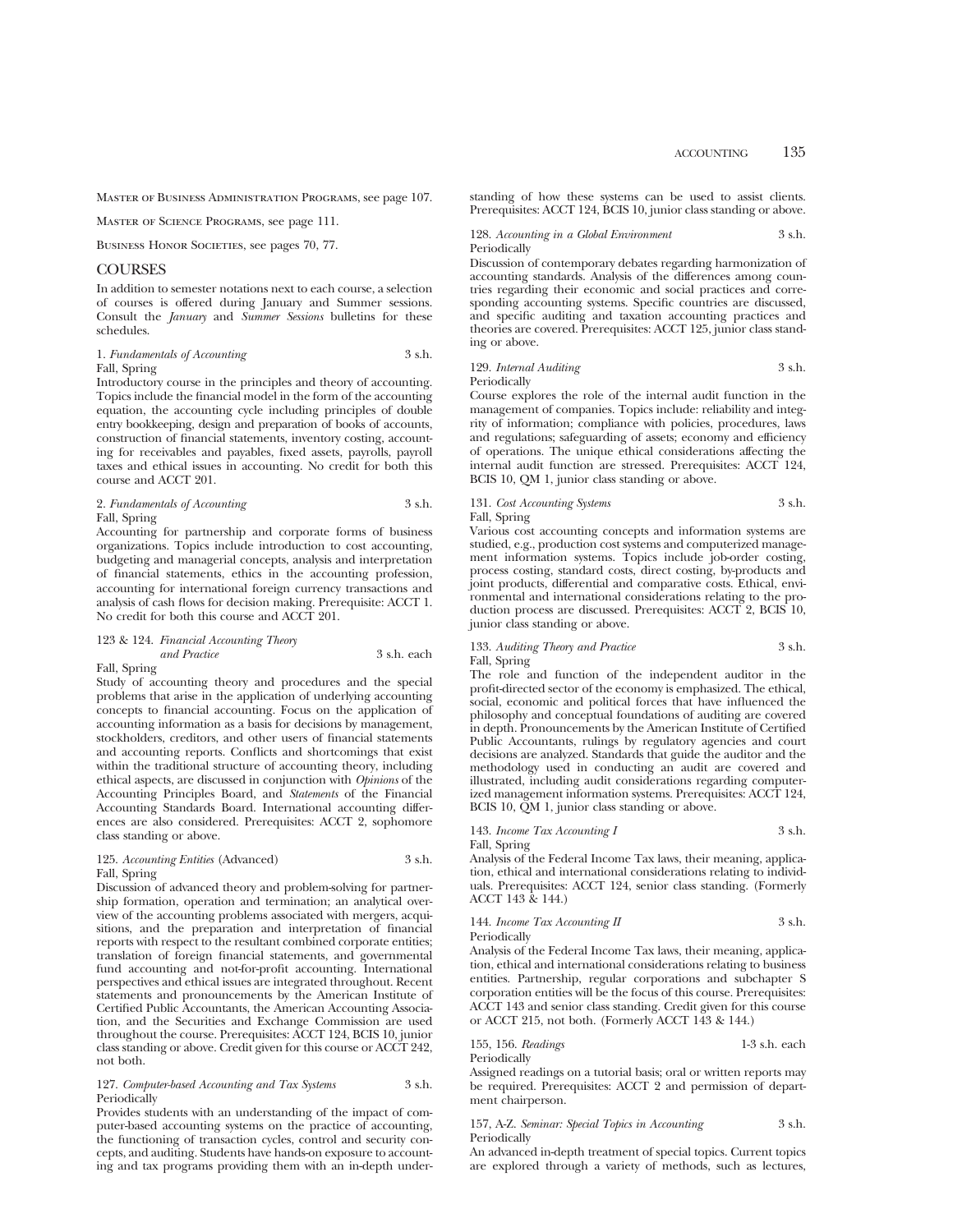projects and case studies. Prerequisites: ACCT 125, permission of department chairperson, and any additional prerequisites as stated in the course schedule.

As individual subjects are selected, each is assigned a letter (A-Z) which is affixed to the course number. Students may take up to two of these courses to fulfill their major requirements so long as each seminar has a different letter designation. These courses may *only* be taken in addition to the required courses. These courses do *not* qualify for CPA examination credit.

## 174. *Business Internship* 1-3 s.h. Fall, Spring

Actual practical experience in an approved setting open to junior and senior accounting majors. Students work a minimum of 40 hours for 1 credit or a minimum of 80 hours for 2 credits or a minimum of 120 hours for 3 credits in a structured accounting program offered by a for-profit or not-for-profit organization. NOTE: Students may take this course only once. Satisfactory completion of this course counts toward general degree requirements but does not satisfy accounting major requirements. Prerequisites: permission of department chairperson, a minimum grade point average of 2.5 in accounting courses and 2.5 overall, ACCT 124, junior class standing or above.

#### 185. *Internship in Accounting* 3 s.h. Fall, Spring

A work-study program open to senior accounting majors. Students work a minimum of 120 hours in a structured accounting training program offered by a for-profit or not-for-profit organization. Prerequisites: permission of department chairperson, a minimum grade-point average of 3.0 in accounting courses and 3.0 overall, ACCT 124. Corequisite: related course in the area of the internship. (Students who do not meet these requirements, see ACCT 174.) (Formerly *Internship*.)

# 190. *Honors Essay* 3 s.h. Fall, Spring

Research for and the writing of a substantial essay in the field of accounting. Open only to senior accounting majors who are eligible for and desire to graduate with departmental honors and who secure, before registration, written permission of the department chairperson. Prerequisites: a minimum grade-point average of 3.5 in accounting and 3.4 overall.

## 201. *Financial Accounting and Reporting\** 3 s.h. Fall, Spring

Overview of financial accounting which includes the analysis and preparation of financial statements, ethical considerations, cash flow analysis, partnerships, corporate accounting, investment in stocks, and international transactions. (Formerly *Survey of Accounting.*)

# 210. *Finanical Accounting Perspectives\** 3 s.h. Periodically

This course enables the student to develop an understanding of the practical application of accounting principles and the communication of challenging accounting issues. Case studies are selected by the instructor to reflect a broad range of practical accounting issues in different industries in order to sharpen students' analytical skills. Students gain an appreciation for the role of the accountant as a reporter of financial information and events. Prerequisites: ACCT 124 or approved equivalent and graduate standing or completion of 128 undergraduate semester hours, under advisement.

# 215. *Income Tax for Business Entities\** 3 s.h. Periodically

Analysis of Federal Income Tax laws, Regulations, and Rulings which affect partnerships and corporations (regular and Subchapter S). Prerequisite: ACCT 143 or approved equivalent. This course is open to B.B.A. students in the second semester of their senior year proivded that they have been admitted to either the M.S. or M.B.A. Program. Credit given for this course or ACCT 144, not both.

# 216. *Tax Accounting*\* 3 s.h. Periodically

Introduction to basic business and personal federal income tax. Study and discussion of specific aspects of business transactions including executive compensation, fringe benefits, and the creation, purchase, reorganization and disposal of businesses. Course emphasizes the impact of taxation on business decisions. Prerequisite: successful completion of ACCT 201 or approved equivalent. Not open to students who have taken an income tax course.

## 230. *Managerial Accounting and Reporting*<sup>\*</sup> 3 s.h. Fall, Spring

Development and presentation of accounting information for managerial decision making in a global economy. Topics include budgeting, forecasting, profit analysis and planning, performance evaluation, transfer pricing, capital budgeting, goal congruence and measurement of organizational performance, and cost control. Environmental factors and ethical implications are integrated throughout the course. Prerequisite: ACCT 2 or 201 or approved equivalent. (Formerly *Advanced Managerial Accounting.*)

#### 232. *Accounting in a Global Environment\** 3 s.h. Periodically

Discussion of contemporary debates regarding harmonization of accounting standards and analysis of the differences among countries regarding their economic and social practices and corresponding accounting systems. Specific countries and specific auditing, accounting, and taxation practices and theories are discussed. Prerequisite: ACCT 2 or 201 or approved equivalent.

#### 234. *Advanced Auditing*\* 3 s.h. Periodically

Philosophy, postulates and concepts of auditing theory and their relationship to recent developments in auditing practice such as the expansion of management advisory services, greater use of electronic data processing and computerized management information systems are analyzed. The impact on the profession of the American Institute of Certified Public Accountants' pronouncements on auditing standards. Prerequisite: ACCT 133 or approved equivalent. No credit for both this course and 235.

#### 242. *Advanced Accounting Theory and Practice*\* 3 s.h. Periodically

Statements and pronouncements of the Financial Accounting Standards Board, the American Institute of Certified Public Accountants, the American Accounting Association, the Securities and Exchange Commission and the Governmental Accounting Standards Board are analyzed. Advanced theory and problem-solving in partnership formation, operation and termination; and mergers, acquisitions and the resultant financial reporting are studied. Accounting application issues in governmental and not-for-profit entities are discussed. Computerized accounting information systems are also analyzed. Prerequisites: ACCT 124 or approved equivalent, and BCIS 10 or BCIS 201. Not open to students who have taken ACCT 125 or equivalent or ACCT 241. This course is open to B.B.A. students in the second semester of their senior year provided that they have been admitted to either the M.S. or M.B.A. Program.

# 243. *Government and Not-for-Profit Accounting*\* 3 s.h. Periodically

Examination of accounting principles unique to governmental and not-for-profit organizations. Topics include the operation of

<sup>\*</sup>Open only to matriculated Zarb School of Business graduate students and/or matriculated School of Education and Allied Human Services graduate students where appropriate.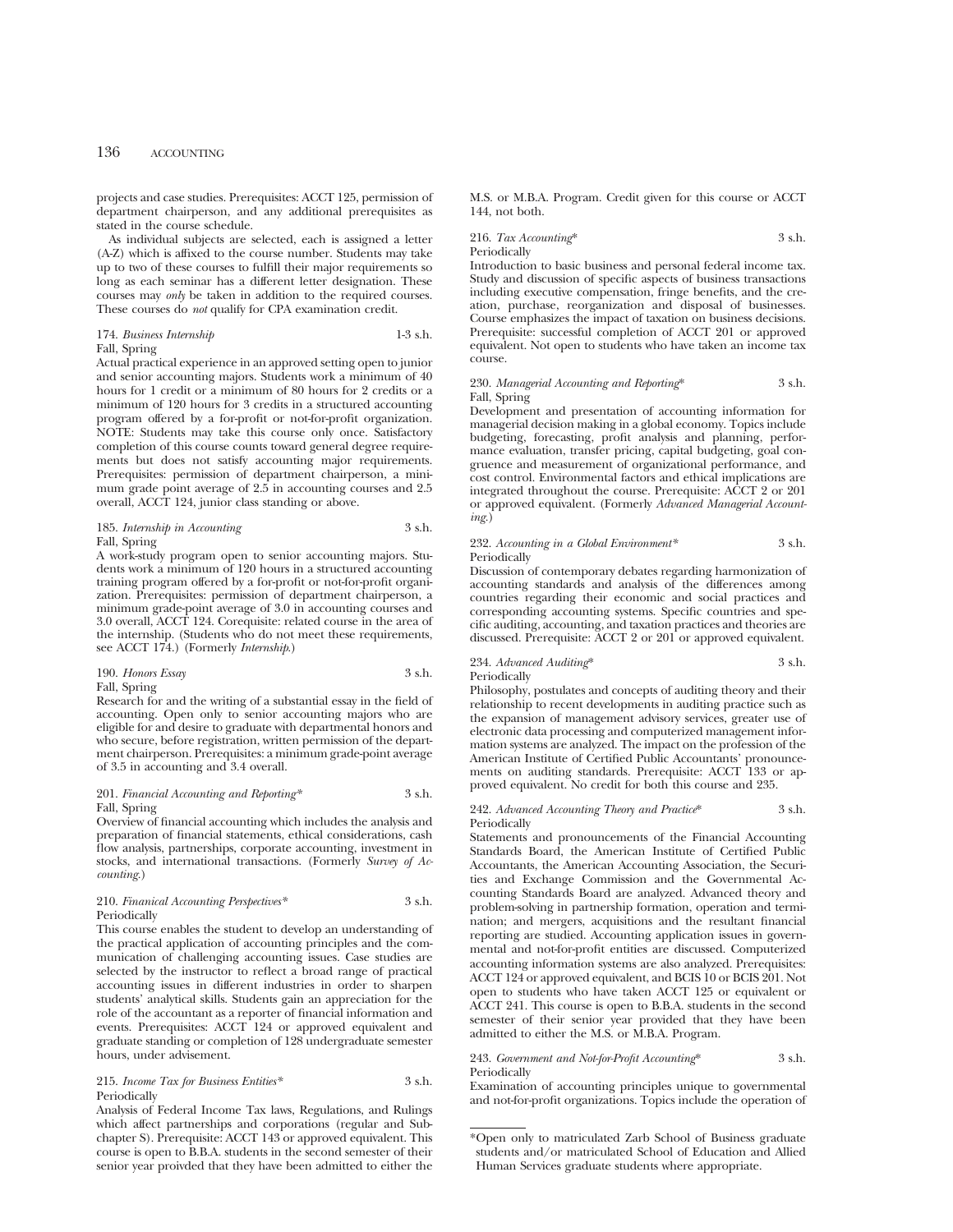the governmental funds and account groups, the GASB and FASB Standards, and the accounting for not-for-profit entities such as hospitals, colleges and universities. International perspectives and ethical issues are integrated throughout. Prerequisite: ACCT 124 or approved equivalent.

## 250. *Seminar in Advanced Contemporary Accounting Theory*\* 3 s.h. Periodically

Critical examination of current thought in accounting; relationships between accounting and other business areas including economics, law, manufacturing, etc. Ethical, social and political influences on accounting theory and practice are discussed. Required of all M.B.A. candidates in public accounting. Prerequisite: completion of all prerequisite and preliminary accounting courses. (Formerly *Seminar in Contemporary Accounting*.)

### 257, A-Z. *Seminar: Special Topics in Accounting*\* 3 s.h. Periodically

An advanced in-depth treatment of special topics. Current topics are explored through a variety of methods, such as lectures, projects and case studies. Prerequisites: ACCT 230, permission of department chairperson, and any additional prerequisites as stated in the course schedule.

As individual subjects are selected, each is assigned a letter (A-Z) which is affixed to the course number. Students may take up to two of these courses to fulfill their major requirements so long as each seminar has a different letter designation. These courses do *not* qualify for CPA examination credit.

#### 304. *Advanced Research Seminar in Business\** 3 s.h. Periodically

(NOTE: ACCT 306-308 may be offered in place of 304.) Students write an integrative paper on an assigned topic based on secondary research and then formulate a written primary data research design to investigate a specific key issue. They must formulate research questions and hypotheses, construct survey instruments and experimental designs, draft sample plans, outline data handling procedures, and prepare a comprehensive research proposal, furnishing justifications for its theoretical as well as practical significance. An oral presentation of each project is required at the conclusion of the semester. Prerequisites: completion of all core competency courses, 21 s.h. of advanced core courses or above (including QM 210, IB 219†, and at least 6 s.h. of the required 15 s.h. in the area of concentration), and permission of the department chairperson.

#### 305. *M.B.A. Honors Research Thesis in Accounting\** 3-6 s.h. Periodically

Student selects and designs an integrative research project with the approval and guidance of a faculty member in the area of specialization. Student is required to justify the project's significance within a decision-making framework and define the management applications of the research findings. An oral report of the research findings is presented to a faculty committee. With joint permission of the department chairperson and thesis adviser, a student may expand the M.B.A. Honors Research Thesis from 3 to 6 s.h.; the additional 3 s.h. may be counted toward elective requirements in the area of concentration. Prerequisites: minimum cumulative grade point average of 3.5, completion of all core competency courses, 21 s.h. of advanced core courses or above (including QM 210, IB 219†, and at least 6 s.h. of the required 15 s.h. in the area of concentration), and permission of department chairperson.

## 306. *Case Focused Research Seminar in Business\** 3 s.h. Periodically

required. Prerequisites: completion of all core competency courses, 21 s.h. of advanced core courses or above (including QM 210, IB 219†, and at least 6 s.h. of the required 15 s.h. in the area of concentration), and permission of department chairperson. Same as BCIS 306, FIN 306, IB 306, MGT 306, MKT 306.

## 307. *Consulting Research Project\** 3 s.h. Periodically

Under the supervision of an instructor and working singularly or in a small group, students are assigned to a client organization for one semester. The students and the client organization to which they are assigned will identify the client's specific problems and objectives. Students design and complete one or more integrative consulting projects involving various business principles and conduct research. A written consulting report and an oral presentation are made to a faculty committee and the senior management of the organization. Prerequisites: minimum cumulative grade point average of 3.5, completion of all core competency courses, 21 s.h. of advanced core courses or above (including QM 210, IB 219†, and at least 6 s.h. of the required 15 s.h. in the area of concentration), and permission of the Graduate Programs Office and the department chairperson. Same as BCIS 307, FIN 307, IB 307, MGT 307, MKT 307.

# 308. *Integrative Business Simulation\** 3 s.h. Periodically

Course utilizes a comprehensive and integrative computer simulation to create a variety of complex multifunctional business problems to which students must respond under varying conditions of uncertainty. A team-based approach to decision making is used in resolving problems created by the computer model. Students are required to provide detailed reports on decisions made and to provide quantitative and qualitative justifications for their decisions. These justifications must be supported through the use of research and must be presented orally and in writing. Prerequisites: completion of all core competency courses, 21 s.h. of advanced core courses or above (including QM 210, IB 219†, and at least 6 s.h. of the required 15 s.h. in the area of concentration), and permission of department chairperson. Same as BCIS 308, FIN 308, IB 308, MGT 308, MKT 308. (Formerly *Computer Simulation (Management Game) in Accounting*.)

# 309. *Research Seminar*†† 3 s.h. Periodically

Supervised research in the field of accounting on an approved topic and the preparation of a formal paper. Students formulate a research question, determine the methodological approach, review prior work, and, where appropriate, specify the sample data and research techniques. An oral presentation of the paper is required at the conclusion of the semester. Prerequisites: completion of 21 s.h. of graduate course work in the area of concentration, including QM 210 for Accounting Information Systems majors.

#### 330. *Graduate Internship\** 3 s.h. Fall, Spring

A work-study program open to graduate students who are specializing in accounting or taxation.

Students work a minimum of 100 hours in the semester for selected business organizations in their area of specialization. A written evaluation of a complex relevant managerial decision is prepared by the student at the completion of the course. Most internship opportunities involve some form of monetary remuneration. Prerequisites: all core competency courses or approved equivalents, 24 graduate-level credits with a 3.3 average and

Emphasis on multiple functional areas that are taught in the Zarb School of Business. A case study approach is utilized in this course, and students are challenged to understand how decisions and policies from different functional areas are integrated within an organization. Students present detailed recommendations toward resolution of complex business problems within an industry or company which must be supported by appropriate documentation of research and analysis. Written and oral reports are

<sup>\*</sup>Open only to matriculated Zarb School of Business graduate students and/or matriculated School of Education and Allied Human Services graduate students where appropriate.

<sup>†</sup>Full-time students may take IB 219 as a corequisite.

<sup>††</sup>Open only to matriculated M.S. in Accounting, Accounting and Taxation and Accounting Information Systems students.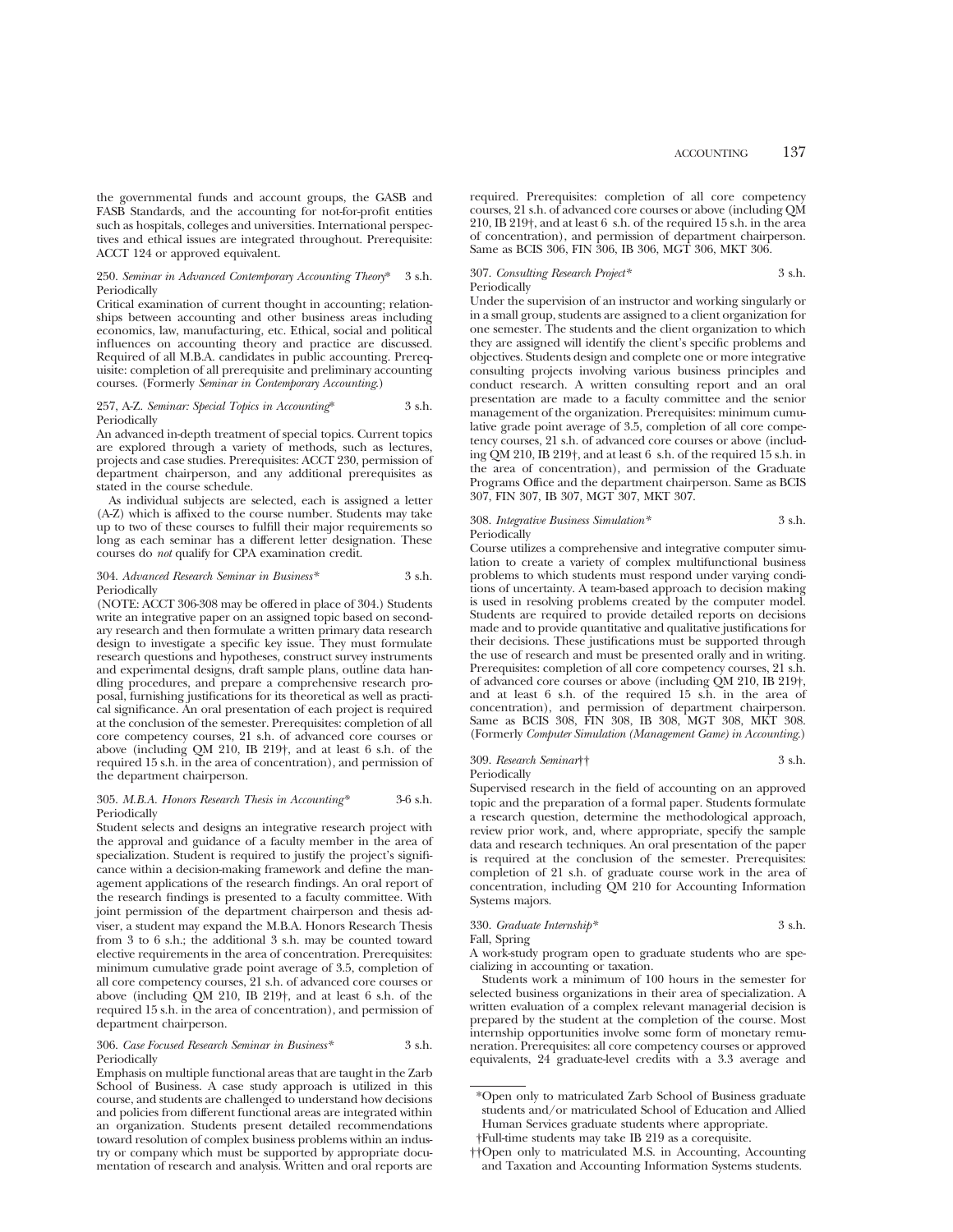permission of the department chairperson. (Formerly GBUS 330).

### 401. *Financial Reporting and Managerial Accounting\*\** 4 s.h. Periodically

An intensive and comprehensive overview of basic financial statements and how these and other accounting information are utilized for managerial decision making in a global economy. Topics include, but not limited to, forecasting, profit analysis and planning, capital budgeting, measurement of organizational performance and cost of internal controls. Environmental responsibilities of corporations and the ethical dimensions of utilizing financial data for decision making are included.

# Accounting and Taxation

Master of Science Programs, see page 111.

# Accounting Information Systems

Master of Science Programs, see page 111.

# Administration and Policy Studies (APS)

Administered by the Department of Foundations, Leadership and Policy Studies. Associate Professor Osterman, *Chairperson*

# COURSES

In addition to semester notations next to each course, several courses are offered during January and Summer sessions. Consult the *January* and *Summer Sessions* bulletins for these schedules.

244. *Aging, Public Policy and the Law* 3 s.h. Once a year

Legal and policy issues arising out of the "graying" of America are examined. Current government programs and legal developments affecting the elderly are analyzed. Emphasis on areas where changes in policy is required to meet evolving social needs of the aging population. Topics include income maintenance through government benefits and private pensions; the health care system; long-term care in nursing homes and other settings, and control over decision-making by and for the frail elderly.

### 245. *Legal Aspects of Managing Healthcare Programs for the Aging* 3 s.h. Periodically

Examination of legal issues commonly encountered by administrators of health care facilities and programs serving older people. Among topics discussed are the legal aspects of government regulation and corporate governance of the program, contractual reimbursement, tax and staffing issues, liability, quality assurance, risk management matters, and patient care policies and procedures.

#### 251. *Readings in Administration* 3 s.h. Fall, Spring, Summer

Research and readings on topics of interest to the student and agreed upon by the instructor. Prerequisite: permission of instructor.

294, 295. *Administrative Internship* 3 s.h. each Fall, Spring, Summer

A cooperative administrative experience at a community agency, college or university where students observe, study and report on agency policies, procedures and services. Monthly seminars for considering problems confronted in the field are held. Prerequisite: department approval.

## 370. *Introduction to Higher Education in the United States* 3 s.h.

Fall

Reviews the historical development and current status of higher education in the United States and provides an overview of some important issues in higher education in our society: finance, government relationships, accountability; equity, administrative complexity; collective bargaining, professionalism.

#### 371. *Economics and Finance of Higher Education* 3 s.h. Spring

Provides prospective administrators with a conceptual and practical understanding of fiscal and economic concerns which directly and indirectly influence institutions of higher education. Examination of the role of postsecondary institutions in the economic growth and development of society, the influence of socioeconomic and political conditions and changes on the maintenance and growth of postsecondary institutions; major contemporary fiscal issues; and basic principles and processes of fiscal management.

### 372. *Governance in Higher Education* 3 s.h. Fall

Examination of the structure and processes surrounding decision-making in American colleges and universities and review theories and methods for evaluating and improving the effectiveness and efficiency of various governance mechanisms. Particular attention given to the role and influence of governing boards, administrators, faculty, students, governmental agencies and community.

373. *The Student in American Higher Education* 3 s.h. Spring

Examination of student enrollment patterns in higher education in the United States; explores the relationship between demographic, economic and social characteristics such as age, academic aptitude, gender, race, religion, ethnology, social attitudes, socioeconomic background and career expectations on student behavior, attitude, and motivation; and assesses the impact of these changes on educational policies, programs and services.

374. *Teaching and Learning in Higher Education* 3 s.h. Fall

Focus on the relationship between student characteristics and the instructional process, examines the impact of organizational structure and processes on teaching and learning, and explores alternative ways to enhance student learning. Prerequisite: APS 373.

# Africana Studies (AF ST)

Associate Professor Mwaria, *Director*

The Africana Studies major will introduce the student to an interdisciplinary program that coordinates and develops courses in African and Afro-American life and culture.

**B.A. SPECIALIZATION IN AFRICANA STUDIES:** a minimum of 30 semester hours of advanced courses (100 level or above) in Africana Studies including AF ST 155, 156, 157; HIST 116; PSC 111 and CLL 193.

No more than 6 semester hours may be taken from any one of the following groups of optional courses in order to fulfill either major or minor requirements except under advisement. Only

<sup>\*\*</sup>Open only to matriculated Zarb School of Business E.M.B.A. students.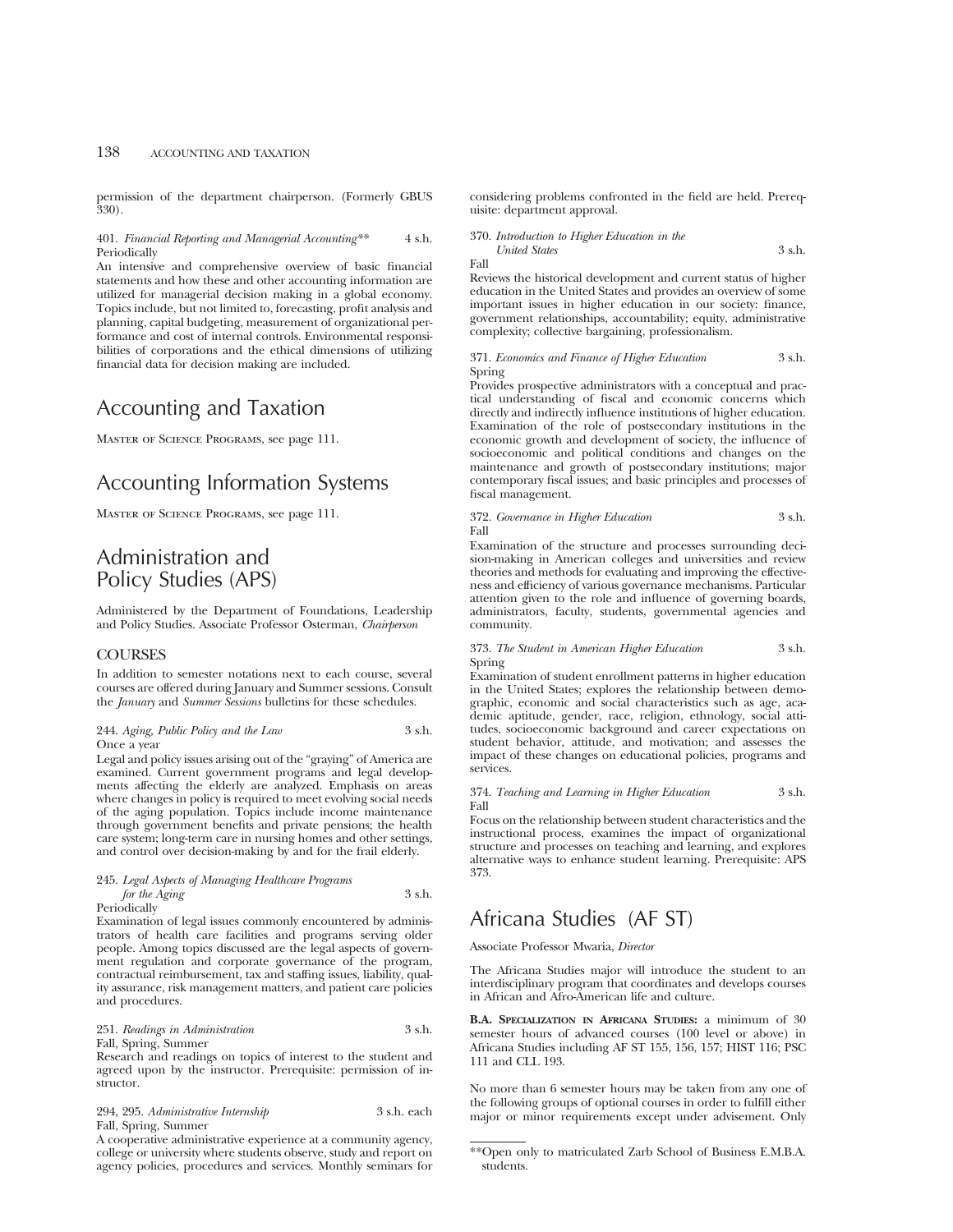faculty members teaching in this area will advise students studying for this major or minor.

- 1) AF ST 51, 52. *Readings in African Thought*, 1 s.h. each 154. *African Humanism*, 3 s.h.
- 2) ANTH 102. *Peoples & Cultures of Africa*, 3 s.h. 108. *Afro-American Culture*, 3 s.h.
- SOC 134. *Race Relations in the United States*, 3 s.h.<br>3) HIST 115. *The Afro-American in American History*,
- 3) HIST 115. *The Afro-American in American History, 1619-1865*, 3 s.h.
	- 117A. *History of Africa to 1800*, 3 s.h.
- 4) ECO 111. *Economic Development in Sub-Saharan Africa*, 3s.h. 143. *Economic Development*, 3 s.h.
- 5) PSC 110. *African Politics*, 3 s.h. 115. *State & Metropolitan Politics & Governments*, 3 s.h.
- 6) ENGL 140, 141. *African American Literature I, II*, 3 s.h. each

See complete B.A. requirements, page 82.

**A MINOR IN AFRICANA STUDIES** consists of the successful completion of 18 semester hours in Africana Studies courses, with at least 6 hours in residence.

# **COURSES**

In addition to semester notations next to each course, a selection of courses is offered during the January and Summer sessions. Consult the *January* and *Summer Sessions* bulletins for these schedules.

| 51, 52. Readings in African Thought |  | 1 s.h. each |
|-------------------------------------|--|-------------|
| Fall, Spring                        |  |             |

Each student, in consultation with the instructor, selects a key topic or a prominent figure in the world with African experience and explores the ideas generated by and around the topic or personality.

|              | 154. African Humanism | 3 s.h. |
|--------------|-----------------------|--------|
| Fall, Spring |                       |        |

African philosophical and religious systems, attitudes and the ways in which those attitudes are reflected in intellectual ideas and national cultures.

155. *African Humanism* 3 s.h. Periodically

Pan-African protest, revolt and rebellion from the Haitian Revolution to the present.

| 156. Economic and Social History of the Caribbean |        |
|---------------------------------------------------|--------|
| from Slavery to National Independence             | 3 s.h. |
| Periodically                                      |        |

The plantation economy and the evolution of social classes in selected countries.

|              |  | 157. African National Liberation Movements | 3 s.h. |
|--------------|--|--------------------------------------------|--------|
| Fall, Spring |  |                                            |        |

Theory and practice. Ideologies, politics and programs of movements in Namibia and South Africa.

# American Literature

See English

# American Studies (AM ST)

Professor of Political Science Landis and Professor of English Couser, *Co-Chairpersons*, American Studies Advisory Committee

Educationally distinctive, American Studies is both intensive, in having America as its unvarying concern, and extensive, in relying upon different disciplines. For the students and teachers involved, American Studies means joining in a shared effort with persons whose concerns are partly, or even largely, at variance with one's own. Such an approach offers a special opportunity to integrate knowledge of American literature, history, politics, economics, art and philosophy into a complex but meaningful whole.

Taking a minor or a major in American Studies permits the student to see a single subject, America, in different ways with the help of various academic departments and disciplines. Such minor and major programs are readily adapted, with advisement, to the needs, abilities and preferences of the individual student.

American Studies is an interdisciplinary alternative for undergraduates looking forward to graduate work and careers in public service, law, higher education, and other fields associated with the social sciences and humanities.

**B.A. SPECIALIZATION IN AMERICAN STUDIES:** 36 semester hours distributed as follows:

- 1) 3 hours chosen from each of the following categories of primary courses (a-e):
	- a) AM ST 1
	- b) ENGL 51, 52, 143, 144
	- c) HIST 13, 14C
	- d) PHI 148
- e) PSC 1, 105, 141 2) AM ST 145 and 146
- 3) Electives, 15 hours of courses that concentrate upon particular aspects of American Studies (e.g., The Arts in America, American Business and Technology, Immigration and Race in America, The American Political Process, American Social Problems), chosen with the approval of a member of the American Studies Advisory Committee, from the following: ANTH 101, 108
	- AH 7, 8, 145
	- AVF 11
	- DRAM 140
	-
	- ECO 131, 140, 141, 171 ENGL 51, 52, 124A, 126, 137, 138, 140, 141, 142, 143, 144,
	- 145A, 146A, 148, 149, 150, 171, 176
	- FDED 110, 111, 112, 114, 130
	- GEOG 110
	- HIST 13, 14C, 29, 30, 115, 116, 124, 143, 144, 145, 146, 147, 148, 149, 151, 152, 153, 154, 157, 160, 162C, 163, 165, 167, 169, 184, 185, 186, 187 MASS 104 MUS 122, 123, 134
	- PHI 148
	- PSC 1, 105, 111, 114, 115, 120, 121, 122, 126, 127, 128, 129, 134, 151
- SCO 2 SOC 34, 134, 141, 170, 172<br>SPAN 125, 127

125, 127

See complete B.A. requirements, page 82.

**A MINOR IN AMERICAN STUDIES** consists of the successful completion of 18 semester hours as follows: 6 hours of primary courses (see 1 above); 9 hours of electives (see 3 above), approved by a member of the American Studies Advisory Committee; and AM ST 145 or 146. No more than two of the above listed electives offered by any one department participating in the American Studies program may be applied toward the minor. At least six hours must be taken in residence.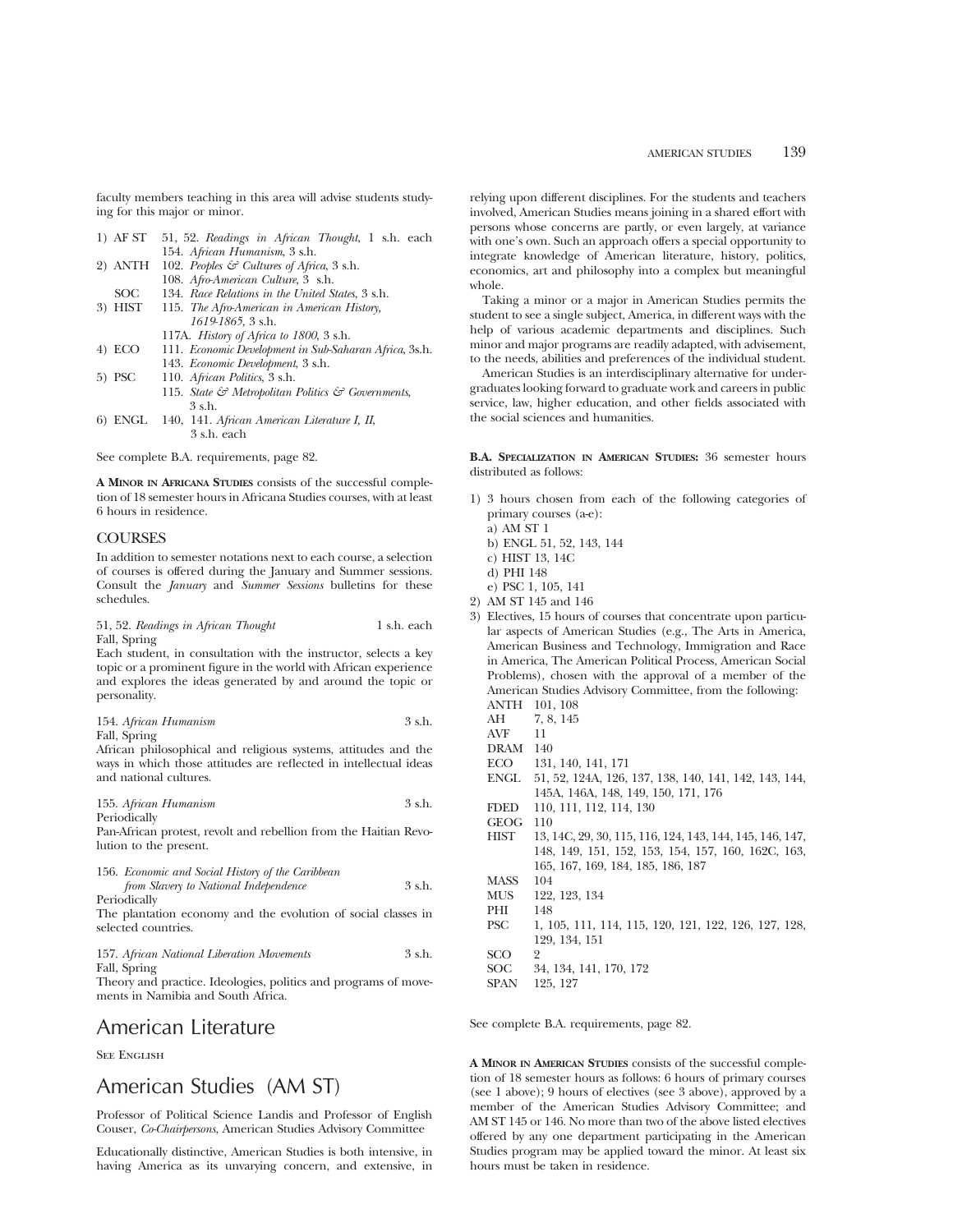# **COURSES**

1. *Creating America's Culture* # 3 s.h. Periodically

An introduction to the interdisciplinary approach to understanding America which takes as its theme the active principles at work in this country by which a culture, distinct from that of other nations, was, and is formed.

## 100. *Honors Essay* 3 s.h. Fall, Spring

Research and writing of a substantial essay or execution and presentation of a creative project. Written analysis on any subject relating to the disciplines encompassed by the field of American Studies. Open only to eligible senior American Studies majors who wish to graduate with honors. Written permission of the instructor supervising the essay or project must be obtained before registration. Cumulative grade-point average must conform with departmental honors as defined under eligibility requirements on page 69. May not be taken on a  $Pass/D+/D/$ Fail basis.

# 145. *Readings in American Studies* 3 s.h. Every other semester

An exploratory course analyzing American culture through the works of American writers. Each semester centers upon particular themes, ideas or topics broad enough to permit the student to become acquainted with the diversity of America's past and present. Prerequisite: two of the following: ENGL 51, 52, 143, 144; HIST 13, 14C, or permission of instructor.

146. *Seminar in American Studies* 3 s.h. Every other semester

Each semester some aspect of American culture is chosen as the organizing theme of the seminar. In addition, students will work on individual research problems.

151A. *Individual Readings in American Studies* 1-3 s.h. Every other semester

Students will read selections assigned by the instructor and prepare written or oral reports. Prerequisite: permission of instructor.

Members of the American Studies Advisory Committee are:

Mark Landis, *Professor of Political Science* and G. Thomas Couser, *Professor of English* (Co-Chairpersons) Michael D'Innocenzo, *Professor of History* Louis Kern, *Professor of History* Joann Krieg, *Professor of English* Rosanna Perotti, *Associate Professor of Political Science* Marc Silver, *Professor of Sociology* Kathleen A. Wallace, *Professor of Philosophy*

# Anthropology (ANTH)

Administered by the Department of Sociology and Anthropology. Associate Professor Abraham, *Chairperson*

Associate Professors Mwaria, Varisco; Assistant Professors Fiorini, Kasmir, Matthews.

LAMBDA ALPHA: a national anthropology honor society, see page 71.

**B.A. SPECIALIZATION IN ANTHROPOLOGY:** 30 semester hours in anthropology courses including ANTH 1, 3, 137, 145, 185 or 186, and 191. Of the remaining 12 credits, majors are urged to elect at least two area courses.

LING 101 or 151 and AH 114 are recommended electives.

See complete B.A. requirements, page 82.

**A MINOR IN ANTHROPOLOGY** consists of the successful completion of 18 semester hours, chosen in consultation with an adviser in the department, with at least 9 hours in residence and including at least two of the following courses: ANTH 1, 3 and 4.

# **COURSES**

In addition to semester notations next to each course, a selection of courses is offered during January and Summer sessions. Consult the *January* and *Summer Sessions* bulletins for these schedules.

1. *Human Evolution in Philosophical Perspective #* 3 s.h. Fall, Spring

Human origins are reviewed in light of evolutionary theory and recent research on living primates. Concepts of both human nature and culture are defined in evolutionary terms and critiqued with an eye to unravelling the distinctively human capacities for conjugal and extended family life, for symbolic communication and for social contracts that establish the minimal conditions of political order.

#### 3. *The Primitive World and Its Transformations* # 3 s.h. Fall, Spring

The concept of culture is subjected to an intensive critical overview, as the organizing idea of anthropology and as a fundamental component of the modern worldview. Themes to be addressed include: evolution of man's capacity for culture; major humanistic and scientific approaches to understanding culture and the great and ongoing transformation from so- called "primitive" to civilized ways of life. Institutional structure, symbolic texture and the feel of other cultures are conveyed through careful analysis of ethnographic classics and films. Credit given for this course or ANTH 2, not both.

4. *The Human Condition in Ethnographic Perspective* # 3 s.h. Fall, Spring

Introduces the student to ethnography as the distinctive mode of inquiry in cultural anthropology and illustrates the utility of an ethnographic perspective in the analysis of social processes. The potential of an ethnographic approach to further a truly crosscultural understanding of economic, political, psychological, religious and aesthetic problems is evaluated through intensive discussion of ethnographic case studies around the world.

12. *Social Organization of Non-Western Societies* 3 s.h.

Every other year Advanced study emphasizing detailed analysis of social and community structures and political, economic and religious institutions. Materials are selected from a wide range of prim-

itive and other nonwestern societies. Prerequisite: ANTH 1. 32. *Women and Development* # 3 s.h.

Periodically

Examination of the historical transformation of the roles of Asian and African women in relation to the different modes of socioeconomic organization of their respective societies. Critical assessment of the impact of social, religious, economic and political systems in defining the status of women in these societies. Credit given for this course or SOC 32, not both.

99A, 99B, 99C. *Significant Contributors to Anthropological Theory and Practice* 1 s.h. each

A study of the contribution of one important anthropologist such as Franz Boaz, Margaret Mead, Ruth Benedict, Alfred Kroeber, Julian Steward, etc., for a total of 15 hours.

100. *Honors Essay* 3 s.h. Fall, Spring

The research and the writing of a substantial essay in the field of anthropology. Open only to senior anthropology majors who are

#Core course

Periodically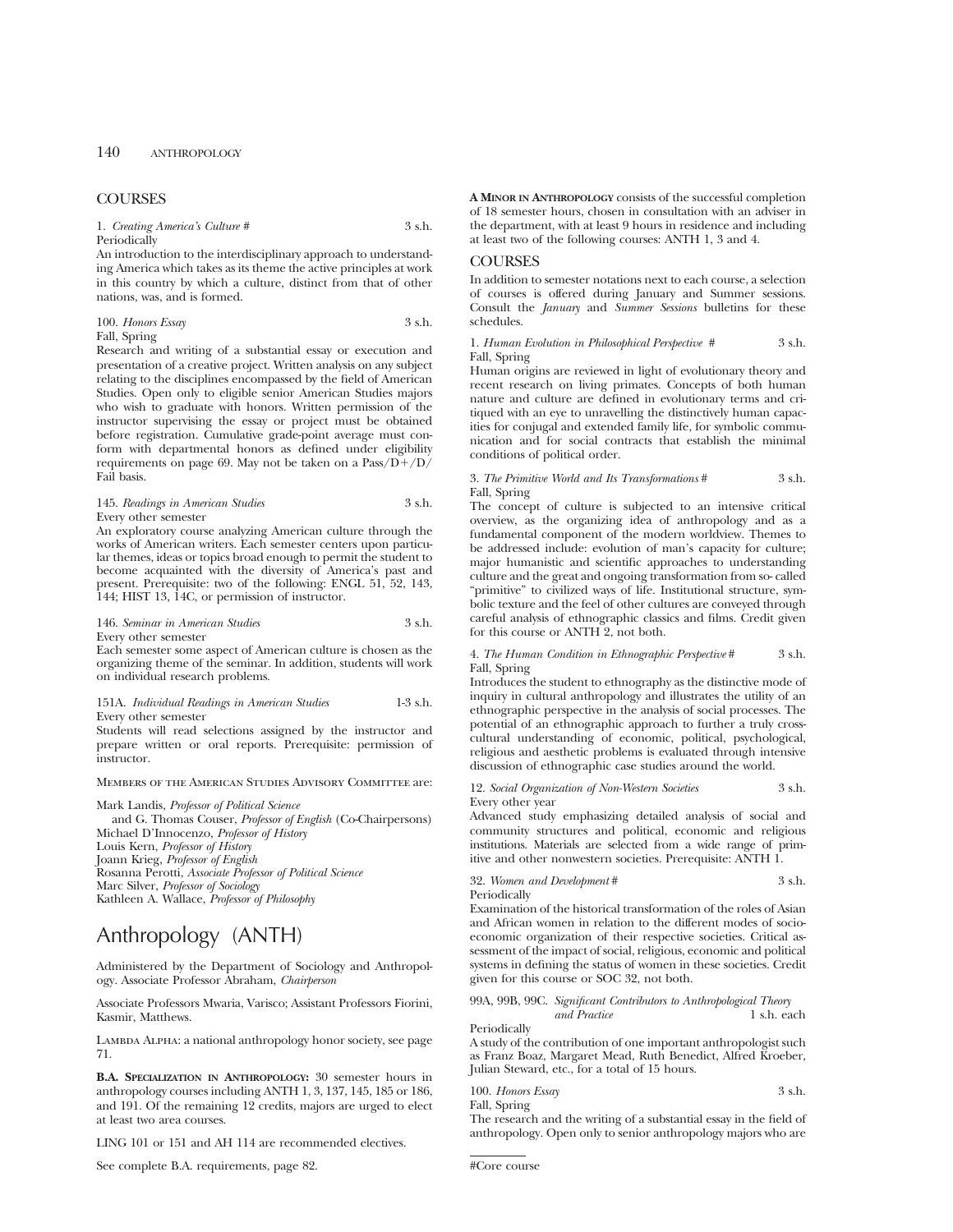eligible for and desire to graduate with departmental honors. Interested students must secure, before registration, written permission of the instructor who will supervise the essay.

## 101. *The Native Americans* 3 s.h. Every other year

Peoples and cultures of aboriginal North America. Indians and Indian affairs under U.S. administration. Contemporary problems of the American Indian minority. (Formerly *The American Indian.*)

102. *Peoples and Cultures of Africa* 3 s.h. Every other year

Peoples and cultures of Africa, south of the Sahara. The social, economic and political organization of representative African societies in their historical setting. The input of colonialism.

#### 103. Peoples and Cultures of Asia 3 s.h. Periodically

This survey course will focus in any year on selected anthropological studies for two or three of the following areas: China, Japan, India, mainland Southeast Asia and Indonesia.

#### 105. *Peoples and Cultures of Latin America* 3 s.h. Every other year

Survey of American Indian, Iberian and African origins of the cultures and societies of Mexico and Central America, South America and the Caribbean. Race relations and class relations in Latin America. Intensive treatment of selected modern community studies in Latin-American societies.

# 106. *Peoples and Cultures of the Middle East and North Africa #* 3 s.h.

Periodically

Survey of the region's cultural diversity in historical context. Focus on the impact of Islam, traditional lifestyles and the reaction to colonialization by the West. Emphasis placed on case studies from Egypt, Yemen, the Gulf States, Iraq, Iran and Israel. Critical discussion of the role of anthropology in studying the Middle East. Attention also given to the social context of contemporary issues, such as Islamic fundamentalism, gender roles and recent armed conflicts. (Formerly *Peoples and Cultures of the Middle East*.)

# 107. *Development, Conservation, and Indigenous Peoples in Applied Anthropology* # 3 s.h.

Every other year

Development of the field of applied anthropology in socioeconomic analysis of third-world development, preservation of cultures of indigenous peoples, and conservation of biodiversity in underdeveloped regions. Focus on problems of planned or directed socio-economic change, transfer of technology, causes of famine and emerging ecological problems in Latin America, Middle East, Africa and Asia. Application of anthropological methods in international development agencies (including World Bank, USAID, UNDP) and environmental conservation organizations. (Formerly *Applied Anthropology*.)

#### 108. *Afro-American Culture* 3 s.h. Every other year

Consideration and analysis of the culture of black Americans and black communities; emphasis is on enculturation processes and social forms resulting from antecedents of African culture and pressures from the dominant American culture. Emphasis is on the legacy of slavery.

| 110. Prehistory | 3 s.h. |
|-----------------|--------|
| Once a year     |        |

Discussion of prehistoric hunting and gathering sites, early agricultural societies, major royal burials and ancient urban settings. Examination of archaeological data, research methods, dating techniques, artifact analysis, problems of interpretation.

# 111. *Anthropology and Music* 3 s.h. **Periodically**

World music in relation to culture: includes the musical instruments of preliterate peoples and nonwestern societies. Emphasis is on musical styles in appropriate social and cultural context.

# 112. *Anthropology of the Global Economy* 3 s.h. Periodically

How do other cultures organize their economic lives? Are there aspects of human economic behavior that are universal, or are our economic motives culturally determined? As capitalism becomes more global, what kinds of native economies and ecnomic principles will it bump up against? In this course, we apply the theory and methods of economic anthropology to look at the full range of economic behavior and organization in world cultures. (Formerly *Economic Anthropology.*)

| 113. Archaeology of Civilizations of the New World # | 3 s.h. |
|------------------------------------------------------|--------|
| See course description, page 420.                    |        |

| 114. Rise of Civilization | 3 s.h. |
|---------------------------|--------|
| Every other year          |        |

A study of the nuclear civilizations of the Americas (Peru, Mexico, Guatemala), the Middle East (Mesopotamia, Egypt and periphery) and other areas such as China and India in historical and evolutionary perspective. (Formerly *Nuclear Civilization*.)

#### 115. *Culture and Class: Transcultural Studies in Poverty* 3 s.h. Once a year

The dimensions of poverty seen in cross-cultural perspective. The examination of subcultural differences in poverty among groups within the same society. Emphasis is on understanding the relationship between the individual and his/her culture, the meaning of ethnicity, and the role of anthropology in clarifying the effect of disadvantage and exclusion of individuals and groups. Prerequisite: ANTH 3 or equivalent.

#### 116. *Religion in Cross-Cultural Perspective #* 3 s.h. Once a year

An examination of various approaches to the interpretation of religious beliefs and practices. Emphasis on nonwestern belief systems, theories of the function of religion in society, uses of magic and divination within religious traditions, and religion as a mechanism of both social control and social change. Topics include symbolism, myths and rituals in selected societies and the role of the religious practitioner.

## 117. *Medical Anthropology* 3 s.h. Once a year

Cross-cultural study of the physical and cultural adaptations of humans to problems of disease: resistance to disease, treatment of disease, treatment of disease and immunity resulting from natural selection.

## 120. *Cross-Cultural Studies in Conflict* 3 s.h. Periodically

The study of aggression, socialization and integration in human society. An examination of the archaeological and contemporary evidence of conflict as a cultural phenomenon including the mechanics of conflict resolution in different cultures. Prerequisite: ANTH 3 or equivalent.

#### 121. *Political Anthropology* 3 s.h. Periodically

Selected survey and analysis of political systems of stateless and preindustrial state societies. Prerequisite: ANTH 3.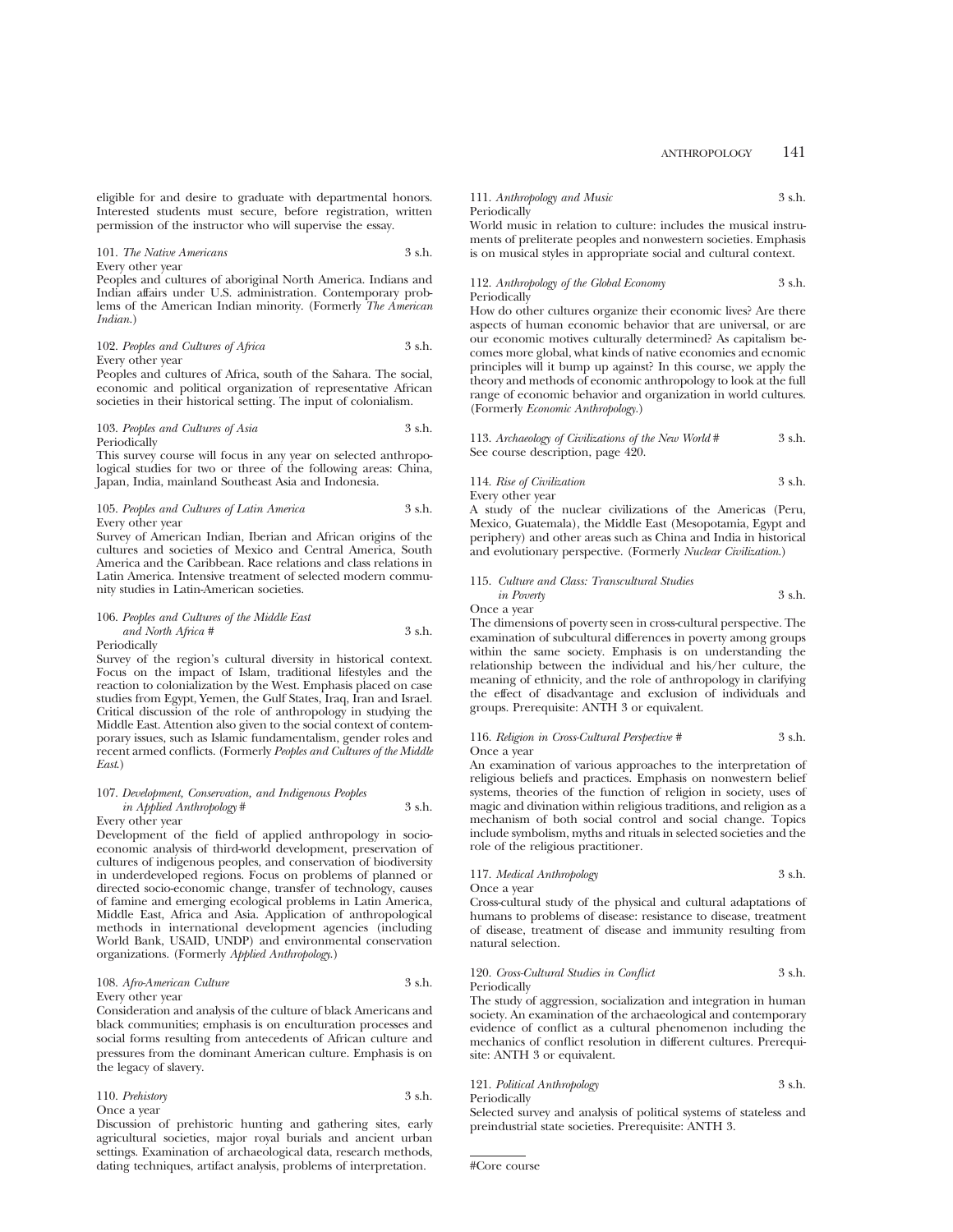#### 125. *The Media in Anthropological Perspective* 3 s.h. Once a year

Modes of information flow, storage, retrieval and manipulation are examined in cross-cultural perspective. Language and myth, sacred and secular texts, and contemporary electronic (radio and T.V.) media expressions are analyzed in terms of their evolutionary and cultural significance. Critical discussion of major theories of language, mythology and mass communications.

# 131. *Anthropology and Education* 3 s.h. Every other year

Social and cultural factors influencing the educational process, includes the application of anthropological methods and concepts in understanding cultural transmission. Emphasis is on comparison of educational systems and the examination of educational procedures in cross-cultural perspective. Same as FDED 131.

## 132. *Contemporary Italy, an Anthropological View* 3 s.h. Every other year

The traditional regional cultures of contemporary Italy are analyzed with reference to the fast-growing ethnographic literature dealing with Italy in particular and Mediterranean culture patterns in general. Traditional patterns of land tenure, community organization, family, ritual and folklore are explored as they were affected by the post-Risorgimento and post-war transformations and convulsions of Italian society.

#### 137. *Race and Ethnicity: an Anthropological Perspective* # 3 s.h. Every other year

Examination of the scientific study of the origin and nature of human physical and ethnic variation and culture contact from an anthropological perspective. Cross-cultural data are used to explore the concept of race, the impact of race thinking, and patterns of culture contact and ethnic relations. (Formerly *Race and Culture Contacts*.)

#### 145. *Women and Men in Anthropological Perspective* 3 s.h. Once a year

Comparison of the attitudes, roles and statuses of men and women in various societies ranging from hunter-gatherers to modern industrial.

#### 148. *Society, Culture and Personality* 3 s.h. Every other year

Relationship between the individual personality, society and culture. Recent theories and studies of character and social structure. Prerequisite: ANTH 1. Credit given for this course or SOC 148, not both.

# 151, 152. *Readings in Anthropology* 1-3 s.h. each Fall, Spring

Readings assigned by the instructor, oral and written reports. Open to students who have completed 12 s.h. of work in anthropology, with permission of department chairperson.

## 185. *Methods in Anthropology* 3 s.h. Periodically

A study of methods of fieldwork and analysis in anthropology. Students are asked to do limited work outside the classroom, investigating a problem or problems chosen by the class.

# 186. *Theory in Anthropology* 3 s.h.

ANTH 1.

Every other year The historical development of and present trends in anthropological theory in relation to culture and society. Prerequisite:

Special Topics: courses numbered 187 and 188 are open to students who have completed at least 6 semester hours in anthropology and/or related social sciences. These courses deal with innovative or advanced topics and may include field projects. Students prepare individual projects on a research theme. May be repeated when topics vary.

*Special Topics*: major themes in anthropology Fall, Spring 187, 188, 3 s.h. each 187a, 188a, 2 s.h. each 187b, 188b, 1 s.h. each

# 191. *Advanced Seminar in Anthropology* 3 s.h. Periodically

Presentation of a topic that reflects broad understanding of anthropological ideas and modes of analysis with relevance to the discipline. Through joint readings and individual research, advanced students develop ideas relevant to the theme of the course. Topics vary from semester to semester. Prerequisite: completion of four courses in anthropology or permission of instructor. May be repeated for credit when topics vary. (Formerly *Senior Paper.*)

#### 200. *Fundamentals of Anthropology* 3 s.h. Once a year

Scope and aims of modern anthropology. Human origins, race, prehistory, language, culture and the diversity of human societies. General principles and theory.

# 214. *Aging in Cross-Cultural Perspective* 3 s.h. Periodically

A comparative overview of the origins and development of institutions and customs pertaining to aging in a variety of cultural settings, both western and nonwestern, traditional and modern.

# 215. *Introduction to Gerontology: Aging in American Life* 3 s.h.

Periodically

Explanation of the social and cultural dimensions of aging in America. Included are societal assumptions about age, family contexts, work environments, aging through popular literature and culture, and social policy issues.

# 218. *People and Cultures of Latin America* 3 s.h. Periodically

An integrated study of the institutions, culture groups and literary traditions of Spanish America. Social and economic functions of the "hacienda," Church, politics, university and others in combination with literary works that exemplify these topics. Specific regions or countries are examined individually. Same as SPAN 218.

| 250. Readings in Anthropology | $1-3$ s.h. |
|-------------------------------|------------|
| Periodically                  |            |

Independent study on special topics in anthropology. Prerequisite: permission of chairperson.

### 288. *Advanced Seminar in Anthropology* 3 s.h. Periodically

Course deals with innovative or advanced topics and may include field projects. Students prepare individual projects on a research theme. May be repeated for credit when topics vary.

# Applied Physics

SEE PAGE 336.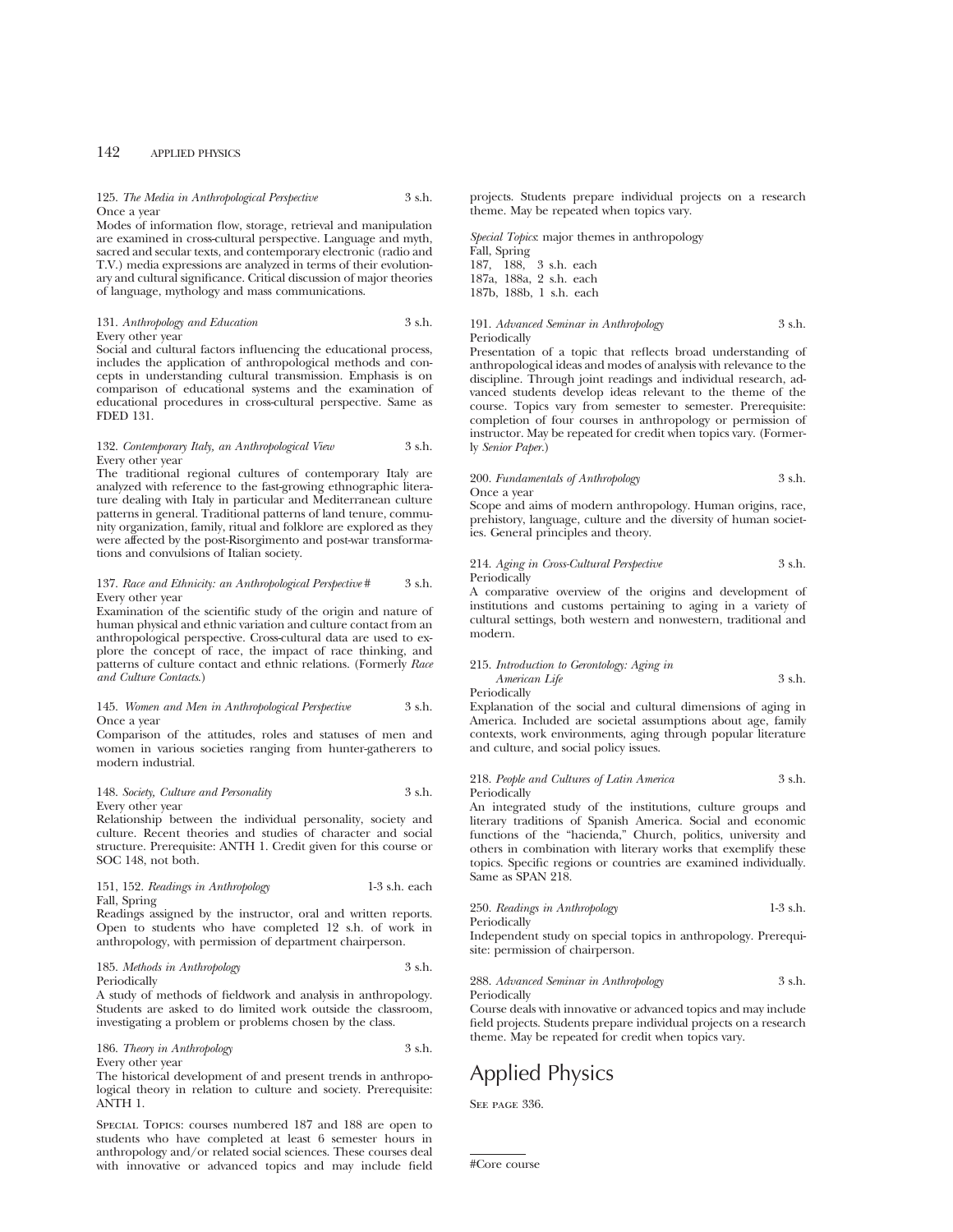# Arabic (ARAB)

Administered by the Department of Comparative Literature and Languages. Professor Donahue, *Chairperson* Assistant Professor Hartman, *Adviser*

#### **MINOR IN ARABIC, see page 169.**

| 1, 2. Elementary Arabic | 3 s.h. each |  |
|-------------------------|-------------|--|
| Fall, Spring            |             |  |

Fundamental elements of modern standard Arabic. Basic sentence patterns and grammar are taught through intensive classroom drills and graded reading. Exposure to Palestinian dialect of Arabic.

| 3. Intermediate Arabic                    | 3 s.h. |
|-------------------------------------------|--------|
| See course description, page 420.         |        |
| 4. Intermediate Arabic                    | 3 s.h. |
| See course description, page 420.         |        |
| 101 through 106. Advanced Arabic Language | 3 s.h. |
| See course description, page 420.         |        |

# Art History and Humanities

HUMANITIES PROGRAM AND COURSES are listed independently.

Administered by the Department of Fine Arts, Art History and Humanities. Professor Infield, *Chairperson*

Professors Cohen, Masheck; Associate Professor Lindgren; Instructor Naymark.

# Art History (AH)

**B.A. SPECIALIZATION IN ART HISTORY:** AH 3 or 5, 4 or 6, 74, 101, 102, 106, 119, 120, 164, and 12 additional hours in 100-level art history courses, plus FA 8, 9.

See complete B.A. requirements, page 82.

Teaching of Art, see page 372.

**A MINOR IN ART HISTORY** consists of the successful completion of 18 semester hours in art history courses, under advisement, with at least 6 hours in residence.

M.A. PROGRAM IN HUMANITIES, see page 271.

# COURSES

In addition to semester notations next to each course, a selection of courses is offered during January and Summer sessions. Consult the *January* and *Summer Sessions* bulletins for these schedules.

3. *Gods and Kings #* 3 s.h. Fall

Study of Classical and European art from its prehistoric antecedents to the Gothic Age, with an emphasis on how powerful kings and religious beliefs influenced the forms and styles of architecture, sculpture and painting. Credit given for this course or New College HAH 13, not both.

|        | 4. Religion, Rulers and Rebellion # | 3 s.h. |
|--------|-------------------------------------|--------|
| Spring |                                     |        |

Study of European art from the Renaissance to modern times with a focus on how painting, sculpture and architecture were influenced by kings, courts, Christianity and the rebellious spirit of outstanding artists. Credit given for this course or New College HAH 14, not both.

\n- 5. Form in the Art-Work, 
$$
I\#
$$
,  $3 \, \text{s.h.}$
\n- See course description, page 420.
\n

6. *Form in the Art-Work II #* 3 s.h. Spring

Analytical study of form in painting, sculpture and architecture emphasizing by comparative method structural significance and expressive values. Emphasis on the modern sense of the "object." Prerequisite: sophomore standing or above. (Formerly AH 5, 6.)

7. American Art 
$$
I#
$$
 3 s.h.

Fall

Study of architecture, sculpture, painting and folk art from Colonial times to the end of the Civil War. The beginning of American artistic tradition.

8. American Art 
$$
II \#
$$
 3 s.h.

Spring

A study of architecture, sculpture, painting and graphic arts, from the Civil war to the end of World War II. Academic tradition, realism, and regionalism compete with modernism as America moves toward a uniquely and entirely American mode of art.

74. *Contemporary Art #* 3 s.h. Fall, Spring

A topical and analytical study of contemporary art with an emphasis on the philosophical and aesthetic issues of modernism and post-modernism. There are required field trips to New York City during the semester.

100. *Honors Essay* 3 s.h. Fall, Spring

The research for and the writing of a substantial essay in the field of art history. Open only to senior art history majors who desire to graduate with departmental honors and who secure, before registration, written permission of the instructor who will supervise the project.

101. *Ancient Art* # 
$$
3 \, \text{s.h.}
$$

Fall

Architecture, sculpture and painting of Ancient Greece and the Roman Empire with emphasis on the contributions of the earlier cultures of Egypt, the Near East and Ancient Celtic Europe. (Formerly *Art of Ancient Mediterranean Civilizations*.)

102. *Medieval Art* 3 s.h.

Spring

Architecture, sculpture and painting of Europe from c. 300 A.D. to 1400 A.D., with emphasis on the contributions of eariler European and non-European cultures. Style periods such as late Antique, Byzantine, Romanesque and Gothic are covered.

103. *Images: West and East* 3 s.h. Periodically

Analysis of the intercultural relationships between Europe and Asia as exemplified in the visual arts from Alexander the Great through the 20th century.

106. *Italian Renaissance Art* 3 s.h.

Every other year

Architecture, sculpture and painting in Florence, Rome, Venice, and other cities of Italy from the 14th through the 16th century.

107. *Renaissance Art in Northern Europe* 3 s.h. Every other year

Architecture, sculpture and painting in Flanders, France, Germany, Spain and England during the 15th and 16th centuries.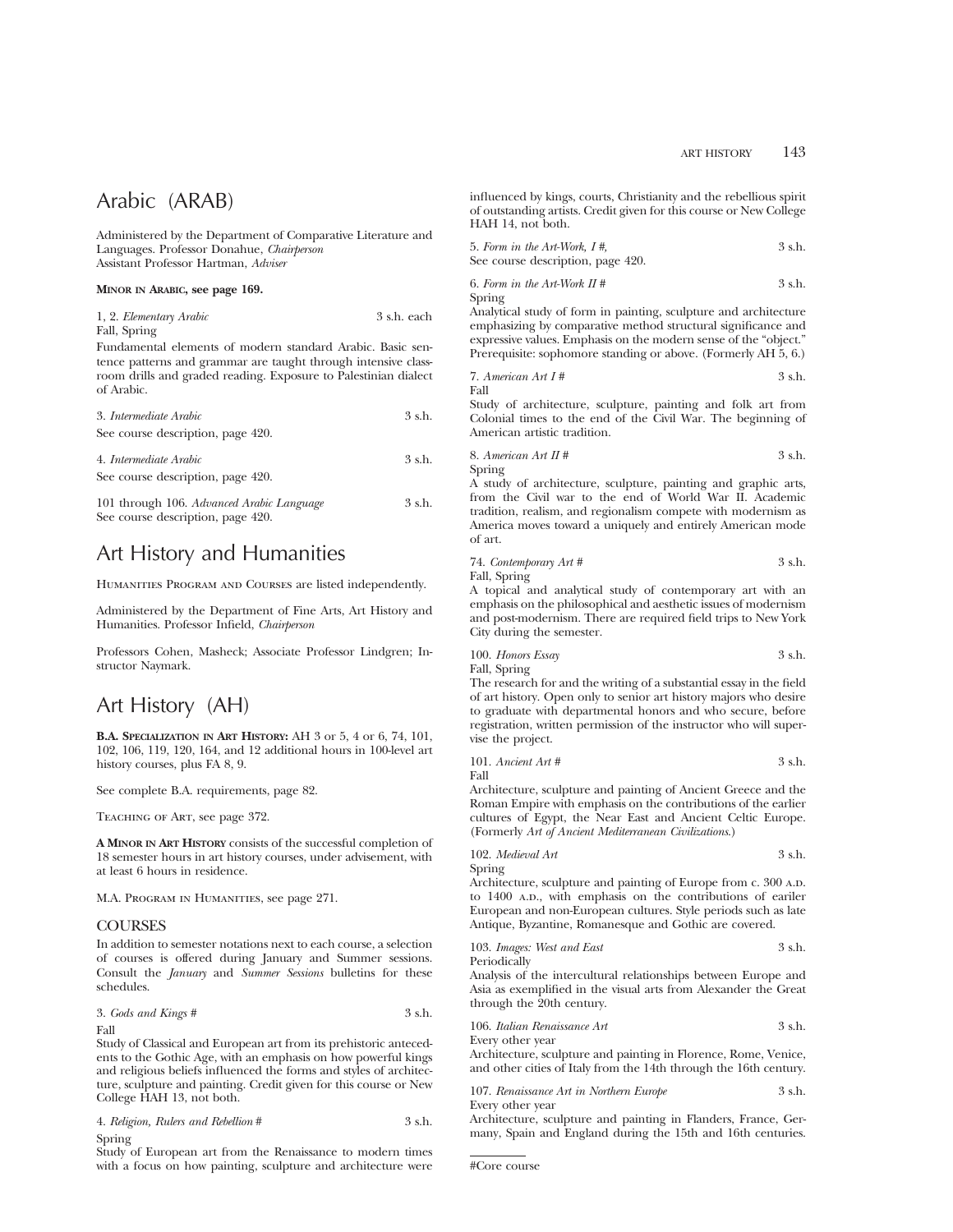#### 109. Art from the Baroque to Romantic Age 3 s.h. Every other year

Analysis of painting during the post-Renaissance, Baroque, Rococo, Neoclassic and Romanticist periods emphasizing old masters such as Caravaggio, El Greco, Velasquez, Rembrandt, Ingres, Delacroix and Turner.

## 110. *Modern Architecture and Design* 3 s.h. Every other year

Development of modern architecture as a three-dimensional art in the fine-arts tradition (with some attention to parallels in sculpture) and as part of a new technical approach to "design" under industrialism. Architecture versus mere building; architecture and social life; "functionalism" and the International Style; "post-modernism" and the fate of modernity. Emphasis on works of major American and European masters. No previous knowledge of architecture required. (Formerly *Modern Architecture, Modern Sculpture*.)

# 114. *Tribal Arts* 3 s.h. Periodically

A survey of tribal art forms in pre-Columbian America, Africa (West Africa and the Congo) and Oceania (Melanesia and Polynesia) with reference to religious, social and geographical influences. The art of each region is studied within the cultural context. Credit given for this course or New College HAH 6, not both.

118. *Pre-Islamic and Islamic Art* 3 s.h. Periodically

Origins and development of Islamic art in the Near and Middle East, from the prehistoric age through the 18th century. Emphasis is on the study of Islamic art in Iran and its spread throughout the world in architecture, sculpture, pottery and textile design.

# 119. *19th-Century Painting in Europe* 3 s.h. Every other year

Development of modern art during the 19th century, emphasis on the major movements, concepts and artists.

|                  | 120. 20th-Century Painting in Europe | 3 s.h. |
|------------------|--------------------------------------|--------|
| Every other year |                                      |        |

A survey emphasizing the concepts entailed in the various styles of 20th century European painting; concentration on the major movements in European painting since post-impressionism. Emphasis on the foundational role of the School of Paris, but also on the emergence of abstraction in Central Europe and the former Soviet Union; rationalist and irrationalist alternatives; response to American ascendancy after World War II; later modernism and postmodernism; problematics of nationalism and internationalism.

| 145. American Art | 3 s.h. |
|-------------------|--------|
| Every other year  |        |

Art in America from 1620 to the present. Emphasis on architecture, sculpture and painting, and the visual forms are analyzed within the context of American culture.

151. *Readings in Art History* 3 s.h. Fall, Spring

Specifically designed for concentration in a single area. Open to highly qualified students, normally seniors, who are capable of working independently. Before registering, the student must consult with the faculty member who will act as the tutor. This course is not a substitute for AH 164, *Senior Seminar*.

# 161. *Art of Personal Adornment* 3 s.h. Once a year

Analysis of the development of clothing design and personal decoration as art forms from Antiquity to the present. Chronologically presented, stylistic changes and fashions are examined within cultural contexts.

| 164. Senior Seminar |  |  |  |  | 3 s.h. |
|---------------------|--|--|--|--|--------|
| Spring<br>$\sim$    |  |  |  |  |        |

Open only to seniors specializing in art history or by permission of department chairperson. An intensive study of selected problems in historical research.

165. *Asian Art* 3 s.h. Periodically

Art forms of India, China and Japan with reference to philosophical, religious and social influences from the prehistoric through the 19th century. Architecture, sculpture, painting and ceramics are analyzed; themes, styles and techniques distinctive of the art tradition of each country are stressed.

| 168. Internship                   | 6 s.h. |
|-----------------------------------|--------|
| See course description, page 420. |        |

170. *Museum Studies* 3 s.h. Periodically

Under the supervision of the Director of the Emily Lowe Gallery, students gain theoretical and practical experience in the functions and operation of galleries: cataloging, authentication, insurance and methods of displaying works of art. Visits to museums, guest lecturers and informal seminars.  $Pass/D+/D/Fall$ grade only.

| 187. Landscape in Art                                             | 3 s.h. |
|-------------------------------------------------------------------|--------|
| See course description, page 420.                                 |        |
| 188. Age of Rembrandt<br>See course description, page 420.        | 3 s.h. |
| 192. Workshop in Art History<br>See course description, page 420. | 3 s.h. |

# Asian Studies (AS ST)

Assistant Professor of Japanese and Comparative Literature Welch, Director of Asian Studies.

The Asian Studies program is an interdisciplinary program designed to provide the student with a broad understanding of the traditional and modern civilizations of East Asia and Southeast Asia. The Asian Studies program offers both major and minor specialization. Study of an Asian language is strongly recommended for all majors and minors, and language courses beyond level 4 may be counted toward the major requirements.

Students majoring in Asian Studies will choose a core of four courses, concentrating on either traditional or contemporary Asia, and also take a seminar as part of the major. To assure that students receive training in a specific discipline, students are required to complete a minor (18 hours) in the discipline of their choice, in addition to their Asian Studies courses, as a requirement of the major.

**B.A. SPECIALIZATION IN ASIAN STUDIES:** 30 credits in Asian studies and a minor consisting of 18 credits in an academic discipline, distributed as follows:

A. 12 credits from four different fields of study of the following: AH 165. *Asian Art*, 3 s.h.

| ANTH |  | 103. Peoples & Cultures of Asia, 3 s.h. |  |  |
|------|--|-----------------------------------------|--|--|

| .   |  |                                      |  |
|-----|--|--------------------------------------|--|
| CLL |  | 149. Asian Literature: India, 3 s.h. |  |

- 150. *Asian Literature,* 3 s.h.
- 
- ECO 112. *Economic Development of China*, 3 s.h.
- 114. *Japan's Modern Economy*, 3 s.h. GEOG 113. *Economic Geography of East & Southeast Asia*, 3 s.h.
- HIST 71. *China & Japan to 1800*, 3 s.h.
- 72C. *China & Japan Since 1800*, 3 s.h.
- PHI 17. *Introduction to Eastern Philosophy*, 3. s.h.
- 
- PSC 144. *Asian Politics & Government*, 3 s.h. RELI 15. *Introduction to Eastern Religious Traditions,* 3 s.h.
- B. 15 additional credits in courses chosen from the following:<br>AH 165. Asian Art. 3 s.h. 165. Asian Art, 3 s.h.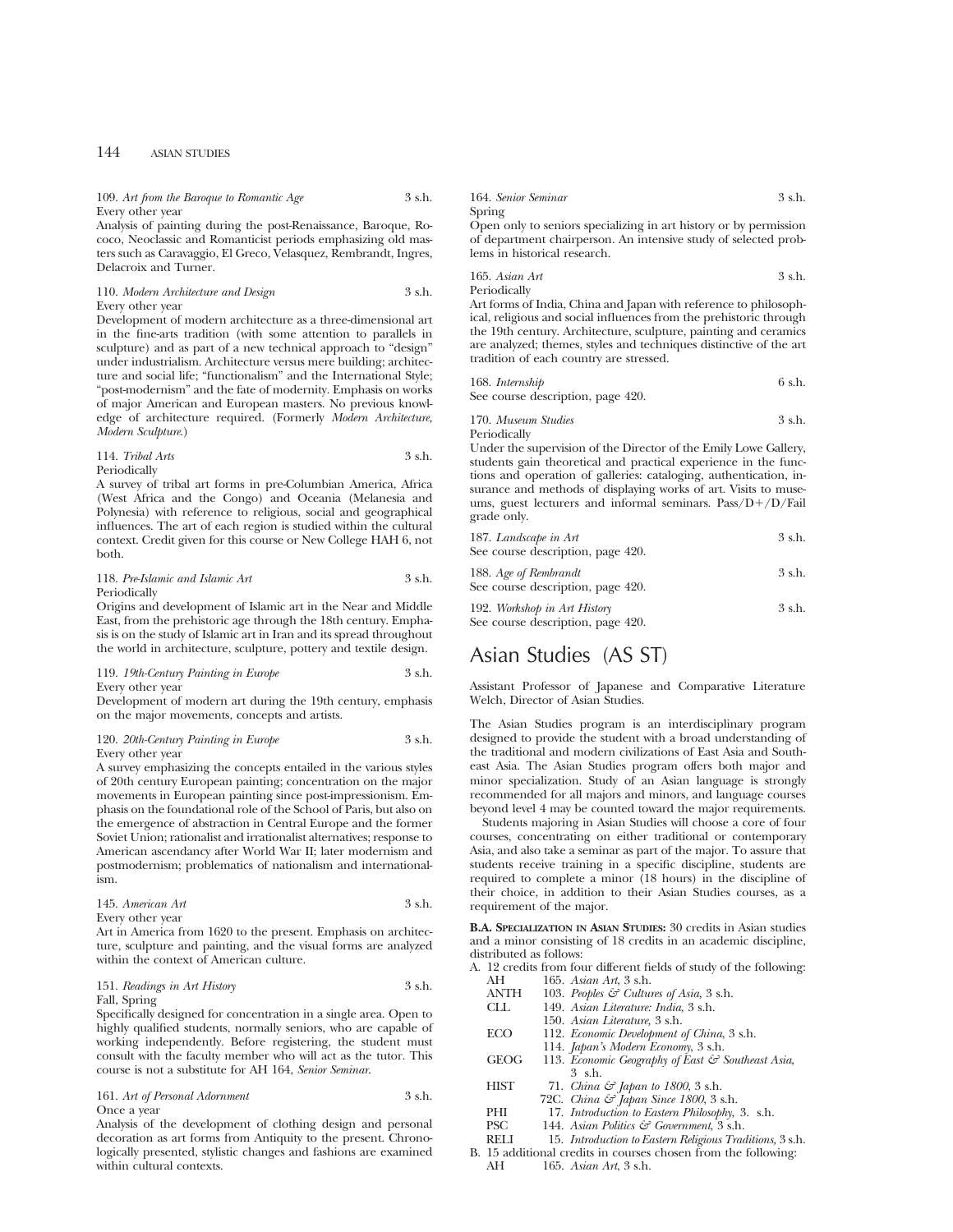- ANTH 103. *Peoples & Cultures of Asia*, 3 s.h.<br>CLL 149. *Asian Literature: India*. 3 s.h. CLL 149. *Asian Literature: India*, 3 s.h. 150. *Asian Literature: China & Japan*, 3 s.h. 190. World Literature  $\mathcal{F}$  the Anatomy of Cultural Dif*ference*, 3 s.h. ECO 112. *Economic Development of China*, 3 s.h. 114. *Japan's Modern Economy*, 3 s.h. ENGL 167. *Post-Colonial Literature of South Asia,* 3 s.h.<br>GEOG 113 *Economic Geography of East & Southeast Asia* 113. *Economic Geography of East & Southeast Asia*, 3 s.h. 131. *Japan*, 3 s.h. HIST 71. *China & Japan to 1800*, 3 s.h. 72C. *China & Japan Since 1800*, 3 s.h. 173. *Modern China*, 3 s.h. 174. *Modern Japan*, 3 s.h. 175. *Confucian China: Origins to the 18th Century*, 3 s.h. 177, 178. *Special Studies in History,* 3 s.h. each LING 7. *History of Chinese Calligraphy & Language*, 3 s.h. LIT 80. *Chinese Literature in Translation,* 3 s.h. 89. *Beauty & Sadness in Japanese Literature and Culture,* 3 s.h. PHI 17. *Introduction to Eastern Philosophy*, 3 s.h.
	- 60. *Introduction to Chinese Philosophical & Religious Traditions,* 3 s.h.
	- 102. *Mysticism & the Spiritual Quest*, 3 s.h.
- PSC 144. *Asian Politics & Government*, 3 s.h.
	- 146. *China: Government & Politics*, 3 s.h.
- 154. *Seminar: Comparative Politics*, 3 s.h.\* RELI 15. *Introduction to Eastern Religious Traditions*, 3 s.h.
- C. 3-credit Seminar:
- AS ST 195. *Asian Studies Seminar*, 3 s.h.
- D. A minor, consisting of 18 credits, taken in an academic discipline. Courses taken in the major may not be applied toward the minor.

**A MINOR IN ASIAN STUDIES** consists of the succesful completion of 18 semester hours, under advisement in the department. At least six hours must be in residence.

See complete B.A. requirements, page 82.

# COURSES

These courses are sometimes offered during the January and Summer sessions. Consult the *January* and *Summer Sessions* bulletins for these schedules.

## 100. *Honors Essay* 3 s.h. Once a year

Research for and writing of a substantial essay on Asia. Open only to senior Asian Studies majors who are eligible for departmental honors and who secure written permission of the instructor who will supervise the essay.

#### 195. *Asian Studies Seminar* 3 s.h. Once a year

Examination of selected topics from the perspectives of the several disciplines represented by student and faculty members by means of special lectures and student papers. Open only to Asian Studies Program students in the senior year.

209A. *Summer Asian Affairs Institute* 3 s.h. Once a year

A four-week interdisciplinary course for secondary social studies teachers designed to facilitate teaching cultural universals with the visual arts. Selected Asian and African areas are linked by selected religious, political, economic and social universals with appropriate traditional and modern illustrations. For further information, contact the Coordinator, Hofstra Social Science Associum, Prof. D'Innocenzo, History Department. Pass/Fail grade only.

- Faculty Offering Courses in Asian Studies and Members of the Asian Studies Committee:
- Margaret Abraham, *Associate Professor*, Sociology
- Neil H. Donahue, *Professor*, Comparative Literature and Languages
- David Flynn, *Professor*, Management and General Business
- Warren Frisina, *Assistant Professor*, Philosophy
- Paul Harper, *Professor Emeritus,* Political Science
- Ronald Janssen, *Associate Professor*, English
- Keun S. Lee, *Associate Professor*, Marketing and International Business
- Arvind Mandair, *Assistant Professor*, Philosophy and Religious Studies
- James Neelankavil, *Professor*, Marketing and International Business

Jean-Paul Rodrigue, *Assistant Professor*, Economics/Geography

- Sabina Sawhney, *Assistant Professor*, English
- Patricia Welch, Assistant Professor, Comparative Literature and Languages
- Bridget Welsh, *Instructor*, Political Science

# Astronomy (ASTR)

Administered by the Department of Physics and Astronomy. Professor Hastings, *Chairperson*

# **Staff**

**A MINOR IN ASTRONOMY** consists of the successful completion of 18 semester hours of courses, including:

a) 12 semester hours in Astronomy or Astrophysics, selected from Astronomy 11, 12, 31, 190; Physics 125, 126, and

b) Physics 1A and B, or 11A and B.

Six semester hours must be completed in residence.

# **COURSES**

These courses are sometimes offered during January and Summer sessions. Consult the *January* and *Summer Sessions* bulletins for these schedules.

5, 6. *Fundamentals of Astronomy* 3 s.h. each Periodically

Elementary treatment of solar system and stellar astronomy. Prerequisites: 1 unit high school algebra; 1 unit plane geometry.

10. *The Universe* 3 s.h. Periodically

This course is designed for nonscience students. It is intended to present a coherent picture of the universe from the nuclear structure of matter through the solar system and ultimately to stars and galaxies. Credit given for this course or ASTR 11 or ASTR 12 or New College NPG 2.

| 11. The Solar System # | 3 s.h. |
|------------------------|--------|
| Fall, Spring           |        |

Elementary treatment of the solar system, tracing the development of ideas to the present time. Accompanying laboratory illustrates measurements appropriate to solar astronomy. (2 hours lecture, 2 hours laboratory.) Credit given for this course or ASTR 10, not both.

12. *Stars and Galaxies* # 3 s.h. Fall, Spring

Elementary treatment of stellar and galactic astronomy, tracing the development of ideas to the present time. Accompanying laboratory illustrates measurements appropriate to stellar and galactic astronomy. (2 hours lecture, 2 hours laboratory.) Credit given for this course or ASTR 10, not both.

<sup>\*</sup>Depending on course content. #Core course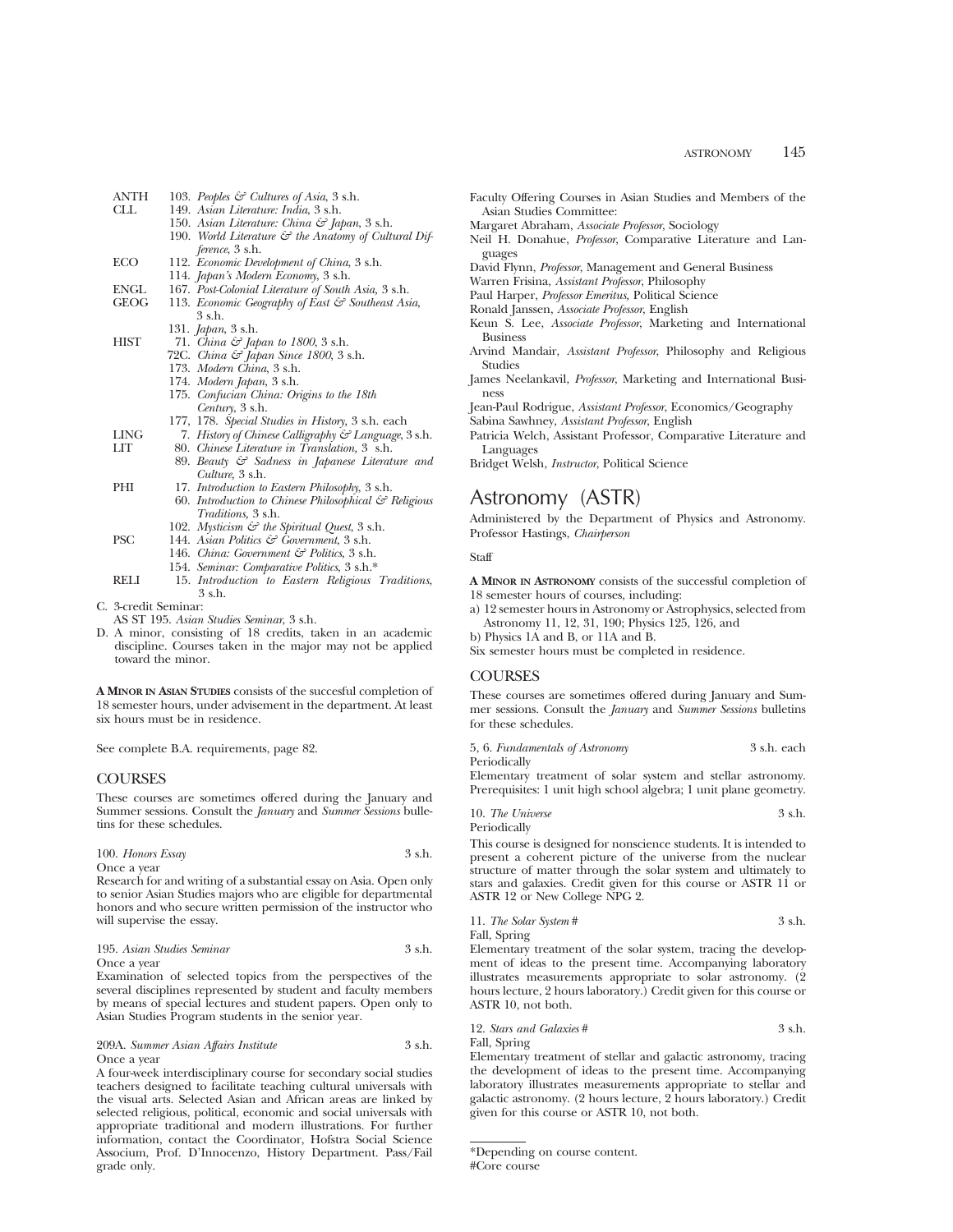| 31. Frontiers of Astronomy: Black Holes, |        |
|------------------------------------------|--------|
| Pulsars, Supernovae and Quasars          | 3 s.h. |

Periodically

Recently discovered astronomical objects are presented from the point of view of the nonphysics major. Cosmological theories such as the Big Bang theory are considered in terms of present day observational effects. Prerequisites: ASTR 11, 12.

# 190. *Independent Studies* 3 s.h. Periodically

Advanced topics or research not covered in other astronomy courses. Students undertake an appropriate project under faculty guidance. Projects include but not limited to: collaborative research, observational work, computer modeling and library research. A detailed essay is required. Prerequisite: ASTR 31 or permission of department chairperson. May be repeated for credit when topics vary.

# Athletic Training

See Physical Education and Sport Sciences

# Audio/Video/Film (AVF)

Professor Del Gaudio, *Chairperson*

Professor Delamater; Associate Professor Kaplan; Assistant Professors Franklin, Gershon, Katzman, Mazzocco, Murillo; Special Assistant Professor Morrow.

# **BACHELOR OF ARTS PROGRAMS**

The Department of Audio/Video/Film offers programs in each of three areas leading to a Bachelor of Arts degree.

Candidates for graduation from the School of Communication with the degree of Bachelor of Arts must fulfill the B.A. requirements as listed under the School of Communication on page 116. In addition, students majoring in Audio/Video/Film must complete the program requirements listed below plus a liberal arts minor from one of the following: any minor in the College of Liberal Arts and Sciences, or the Department of Speech Communication and Rhetorical Studies. The minor must consist of 18 semester hours as defined by that discipline, of which at least 6 hours must be taken in residence.

**(NOTE:** Major and minor fields will be listed on the student's record. Only courses acceptable for the major may be applied toward the minor. Grades of  $C-$  or better are required for the major and minor. Students may not take a course for which they received less than C- in a prerequisite. Pass/D+/D/Fail credit will be given toward an academic major and minor for courses offered only on this basis.)

#### **B.A. MAJOR IN AUDIO/RADIO:** 36 s.h.

- 9 s.h.—SCO 2, 3, 4
- 12 s.h.—AVF 11, 21, 41, 111
- 6 s.h.—Chosen from AVF 91, 131, 152, 161
- 9 s.h.—Chosen under advisement from SPCM 157, any AVF course, or any MASS course

# **B.A. MAJOR IN VIDEO/TELEVISION:** 37 s.h.

9 s.h.—SCO 2, 3, 4

- 16 s.h.—AVF 24, 26, 44, 64 or 84, 164
- 3 s.h.—Chosen from AVF 144, 145, 165 or 174
- 6 s.h.—Any AVF course chosen under advisement
- 3 s.h.—Chosen from any MASS course

## **B.A. MAJOR IN FILM STUDIES AND PRODUCTION:** 36-37 s.h.

- 9 s.h.—SCO 2, 3, 4
- 9 s.h.—AVF 10, 27, 47
- 6 s.h.—Chosen from AVF 137A, 137B, 157, 158, or 177
- 9 s.h.—Chosen from AVF 60, 80, or any 100-level AVF course, chosen under advisement
- 3-4 s.h.—Chosen from AVF 21, 24, 26, JRNL 1, SPCM 157, or any MASS course, chosen under advisement

**NOTE:** For students interested in majoring in combined disciplines, inquiry should be made in the School of Communication Dean's Office, Room 318, Dempster Hall.

# **BACHELOR OF SCIENCE PROGRAMS**

- To qualify for a B.S. major:
	- a) Student must be at least of sophomore standing,
	- b) Student must have obtained a minimum grade of  $B-$  in AVF 24 and any subsequent production courses, and
	- c) Student must get permission of adviser and the B.S. programs coordinator.

Candidates for graduation from the School of Communication with the degree of Bachelor of Science must meet the following qualifications:

- a) Student must complete at least 124 semester hours (130 semester hours in the Video/Television and Business specialization),
- b) Student must work closely with adviser to ensure fulfillment of all B.S. requirements as listed on page 117,
- c) Student must fulfill the B.S. requirements as listed under the School of Communication on page 117, and
- d) Student must complete the program requirements listed under one of the B.S. majors listed below.

**B.S. MAJOR IN VIDEO/TELEVISION:** 94 s.h.

- 9 s.h.—SCO 2, 3, 4 (see page 118)
- 15 s.h.—DRAM 9, ENGL 102, FA 27, SPCM 21 and a literature course, chosen under advisement
- 3 s.h.—PHYS 5 or 6
- 3 s.h.—CSC 5
- 18 s.h.—AVF 14 (5 s.h.), 21, 24, 26, 44
- 1 s.h.—AVF 14, 65, 66, or 104
- 3 s.h.—AVF 64 or 84
- 9 s.h.—Chosen from AVF 106, 134, 144, 145
- 6 s.h.—AVF 164 & 165
- 3 s.h.—AVF 170 or liberal arts electives
- 3 s.h.—Chosen from MASS 11 or JRNL 21
- 9 s.h.—Chosen from departments within the School of Communication, other than video/television courses, chosen under advisement
- 12 s.h.—Chosen from any liberal arts courses, not in the AVF department, chosen under advisement.
- **B.S. MAJOR IN VIDEO/TELEVISION AND FILM:** 94 s.h.
- 9 s.h.—SCO 2, 3, 4 (see page 118)
	- 15 s.h.—ENGL 102, DRAM 3, 9, 190, and a literature course, chosen under advisement
	- 3 s.h.—PHYS 5 or 6
	- 3 s.h.—CSC 5
	- 15 s.h.—AVF 14 (5 s.h.), 24, 26, 44
	- 9 s.h.—AVF 10, 27, 47
	- 1 s.h.—AVF 14, 65, 66, or 104
	- 6 s.h.—AVF 60 or 80, 64 or 84
	- 15 s.h.—AVF 110, 144 or 168, 164 & 165, 167
	- 6 s.h.—Chosen from AVF 84, 134, 137A, 137B, 144, 145, 157 or 158
	- 3 s.h.—AVF 170 or liberal arts electives
	- 3 s.h.—Chosen from MASS 11 or JRNL 21
	- 3 s.h.—Chosen from AVF courses, chosen under advisement
	- 3 s.h.—Chosen from any liberal arts courses, not in the AVF department, chosen under advisement

#### **B.S. MAJOR IN VIDEO/TELEVISION AND BUSINESS:** 94 s.h.

- 9 s.h.—SCO 2, 3, 4 (see page 118)
- 6 s.h.—ENGL 30, 102
- 3 s.h.—SPCM 1 or 7
- 3 s.h.—Chosen from any literature courses, chosen under advisement
- 6 s.h.—ECO 1 or 7, and 2, chosen under advisement
- 18 s.h.—AVF 14 (5 s.h.), 24, 26, 44, 64 or 84
- 1 s.h.—AVF 14, 65, 66, or 104
- 9 s.h.—AVF 134, 164 & 165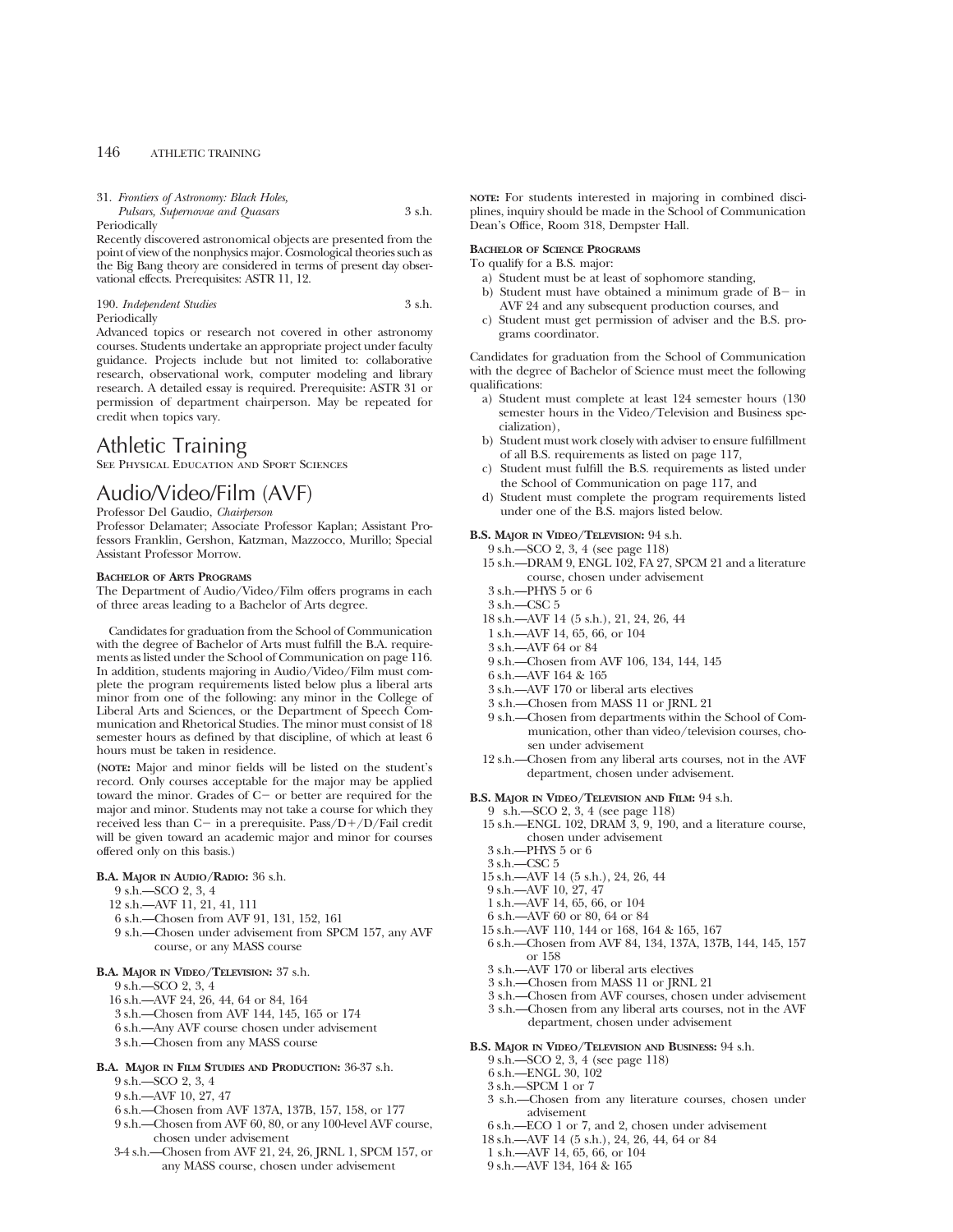6 s.h.—AVF 170 or liberal arts electives

- 3 s.h.—Chosen from AVF courses, chosen under advisement
- 3 s.h.—Chosen from JRNL 21 or MASS 11
- 6 s.h.—Chosen from School of Communication liberal arts courses, outside of AVF department, chosen under advisement
- 3 s.h.—GB 1 (to be taken during first semester of program).
- 9 s.h.—Chosen from BLAW 20, IB 150, MKT 101, MGT 101, chosen under advisement
- 9 s.h.—Chosen from Zarb School of Business courses, chosen under advisement. Note: Nonbusiness students may not take more than 24 credits in business courses.

**A Minor in Audio/Video/Film** consists of the successful completion of 18 semester hours of courses, chosen under advisement. At least 6 hours must be taken in residence.

# **COURSES**

In addition to semester notations next to each course, a selection of courses is offered during January and Summer sessions. Consult the *January* and *Summer Sessions* bulletins for these schedules.

#### 10. *Introduction to Film and Television Study* # 3 s.h. Fall, Spring

The basic language of filmic expression and the methodologies of film study, including their influence on television and video, are introduced through analysis of films and television programs. Emphasis is on ways of looking at films and television, the major concepts of theory, the various forms of film and television, and the techniques that determine visual styles. Cannot fulfill core requirement for AVF majors. (Formerly COMM 60, *Introduction to Film Study*.)

# 11. *History and Theory of Audio and Radio* 3 s.h. Fall, Spring

Introduction to the development of the radio industry, from 1919 to the present, focusing on managerial structure and philosophies, technological changes, programming formats, licensing, and national and international policies. Prerequisite: SCO 4. (Formerly COMM 13, *Survey of Radio*.)

#### 14. *Video Production: Practical Experience* 1-2 s.h. Fall, Spring

Practice in all phases of video production in addition to special projects assigned on an individual basis. Up to 6 s.h. to be applied to the B.S. degree. Open only to B.S. majors.  $Pass/D+/D/Fall$ grade only. No liberal arts credit. (Formerly COMM 125, *Television Production Practical Experience*.)

# 21. *Fundamentals of Audio Production* 3 s.h. Fall, Spring

Theories and practices of basic audio production. Course focuses on audio board operations, production formats, microphones, analog and digital recording and playback equipment, and other studio standards. Students are required to be available for production and laboratory time beyond scheduled class time. Admission to class by permission of department. Prerequisite: SCO 4. No liberal arts credit. (Formerly COMM 21, *Fundamentals of Radio Production*.)

# 24. *Fundamentals of Video: Studio Production* 4 s.h. Fall, Spring

Introduction to the creative process of video production emphasizing the theory, language and techniques of production as applied in the studio/control room environment. Topics include the moving image, audio, lighting, editing and the integration of the various positions for the multicamera production. Admission to class by permission of department. Students are required to be available for production work beyond scheduled class time. Prerequisite: SCO 4. No liberal arts credit. (Formerly COMM 11, *Basic Television Production*.)

#### 26. *Fundamentals of Video: Field Production and Editing* 3 s.h. Fall, Spring

Introduction to field video production emphasizing the theories and concepts of production applicable to shooting on location. Studies include applied video techniques and basic postproduction editing methods used in electronic news gathering (ENG), satellite news gathering (SNG), and electronic field production (EFP) for various purposes, including news events, documentaries, industrials, educational programming, training and sales promotion. Students are required to be available for production work beyond scheduled class time. Admission to class by permission of department. Prerequisite: SCO 4. No liberal arts credit. (Formerly COMM 124, *Workshop: Electronic Field Production Techniques*.)

# 27. *Introductory Film Production* 3 s.h. Fall, Spring

Introduction to film production emphasizing the development of short narrative films and the use of principles of continuity filmmaking. Basic processes of how cameras work and how films are constructed from scripting through editing. Equipment is provided but students will have expenses for film and processing. Admission to class by permission of department. Prerequisites: SCO 4 and AVF 10. (Formerly COMM 61, *Film Theory and Technique I.*)

# 40. *Television Production* 3 s.h. Periodically

Practice and theory of the use of video and sound for cognitive and affective communication, stressing the development of creative, original concepts and ingenuity of execution in production and direction. Students are required to be available for production work beyond scheduled class time. Open to nonmajors only. Prerequisite: SCO 4. No liberal arts credit. (Formerly COMM 12A, *Intermediate Television Production*.)

# 41. *Intermediate Audio Production* 3 s.h.

Fall, Spring Through the application of theories and practices of audio production, students produce layered audio/radio production appropriate to a variety of formats. Students gain competency in field production, familiarity with emerging technologies and techniques, and mastery of digital editing and multi-track digital mixing. Projects include the conception, writing, and production of newscasts, feature stories, and creative audio pieces. Students are required to be available for production and laboratory time beyond scheduled class time. Admission to class by permission of department. Prerequisite: AVF 21. No liberal arts credit.

## 44. *Advanced Facilities Training* 3 s.h. Fall, Spring

Training and practice with broadcast-quality equipment. Basic engineering theory is studied and the core technical areas of high-level equipment are investigated and practiced. Technical preparation for intermediate and advanced production work. Students are required to be available for production work beyond scheduled class time. Admission to class by permission of department. Prerequisite: AVF 24. No liberal arts credit. (Formerly COMM 119A, 119.)

# 47. *Intermediate Film Production* 3 s.h. Fall, Spring

Advanced concepts of film production and the creation of alternatives to continuity filmmaking are practiced through production of short films. Equipment is provided but students will have expenses for film and processing. Admission to class by permission of department. Prerequisite: AVF 27. (Formerly COMM 62, *Film Theory and Technique II*.)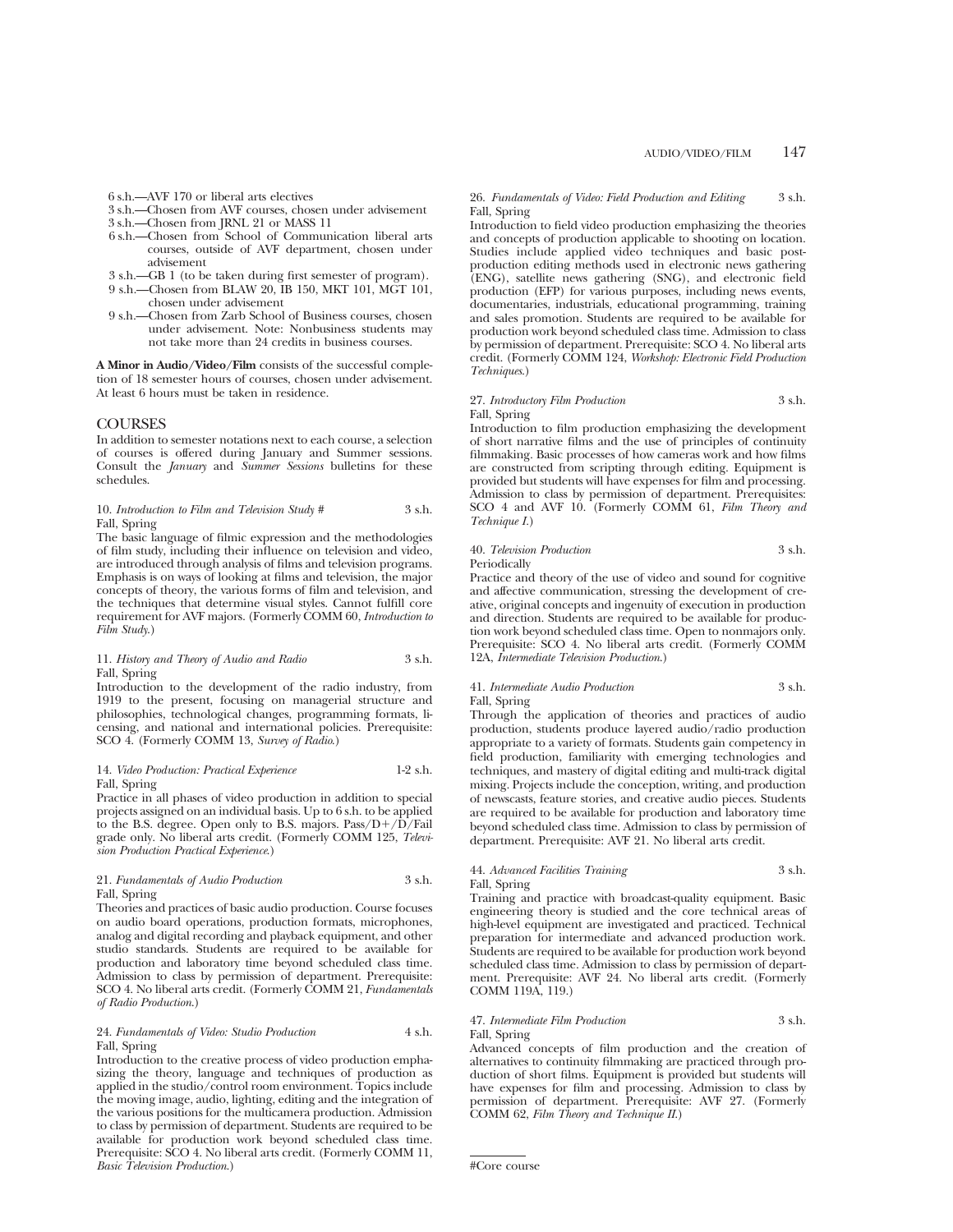#### 60. *Documentary Film and Video Production* 3 s.h. Every other year

Students produce and direct individual or group projects that explore issues of documentary. Emphasis is on confronting social and political problems through the media. Equipment is provided but students will have expenses for videotape and film and processing. Admission to class by permission of department. Prerequisite: AVF 26 or 47. (Formerly COMM 171A, *Advanced Film Production*.)

## 64. *Intermediate Video: Studio Production* 3 s.h. Fall, Spring

Intensive practice and theory of intermediate video techniques. Methods of communicating various messages through images and sound. Studies of the effects that can be achieved through the use of the camera and the creative development in both narrative and nonnarrative productions. Students are required to be available for production work beyond scheduled class time. Admission to class by permission of department. Prerequisite: AVF 44. No liberal arts credit. (Formerly COMM 17, *Intermediate Production Workshop: Television*.)

#### 65. A-Z. *Video Production Workshop* 1-2 s.h. Periodically

Intensive examination and practice in specific production duties and responsibilities. Possible topics include directing, associate directing, stage managing, and talent makeup.

As individual topics are selected, each is assigned a letter (A-Z) and added to the course number. Course may be taken a number of times as long as there is a different letter designation each time it is taken. Admission to class by permission of department. No liberal arts credit. (Formerly COMM 15, *Production Workshop— Broadcasting: Television*; COMM 22, *Television Production Workshop: Associate Directing*.)

## 66. *Video Lighting* 1 s.h. Once a year

Aesthetic, technical, and theoretical considerations of the art of lighting for video. Study, analysis, and practice of fundamental and intermediate lighting methods for both the studio and field production. Students are required to be available for lighting sessions beyond scheduled class meetings. Admission to class by permission of department. Prerequisite: AVF 44. No liberal arts credit. (Formerly COMM 19, *Television Lighting Workshop*.)

#### 80. *Experimental Film and Video Production* 3 s.h. Every other year

Students produce and direct individual or group projects that explore issues of nonnarrative and other experimental, selfexpressive forms. Emphasis is on experimental combinations of image and sound and alternatives to classic Hollywood style. Equipment is provided but students will have expenses for videotape and film processing. Admission to class by permission of department. Prerequisite: AVF 26 or 47. (Formerly COMM 182A, *Workshop: Experimental Film Production*.)

#### 84. *Alternative Video Production Techniques* 3 s.h. January

Various theories and demonstrations of the alternatives to liveon-tape production techniques. Evaluations are made of the different methods and their best use. Written analyses of current broadcast and nonbroadcast methods are required. Admission to class by permission of department. Prerequisite: AVF 44. No liberal arts credit. (Formerly COMM 123, *Workshop: Video Production Techniques*.)

# 90. *Acting for Television and Film* 3 s.h. **Periodically**

Techniques used in acting for the camera. Processes that differ from those used in stage acting. Extending the range of the student actor to include the electronic and film media. Scene study, appropriate projects assigned and substantive written critical evaluations are required. Students are subject to rehearsal and production calls beyond class hours. Prerequisites: DRAM 59 & 60 or permission of instructor. Individual audition required before registration. Same as DRAM 169. (Formerly COMM 169.)

# 91. *Audio Announcing* 3 s.h. Spring

Theories and practices of multiple audio announcing formats. Course includes analyzing, scripting and performing the following: dramatic productions, various DJ formats, news, commercial and noncommercial spot reads, and more. Students are required to be available for production work beyond scheduled class time. Audition required for admission. Admission to class by permission of department. No liberal arts credit. Prerequisites: AVF 21 and 111; or permission of instructor. (Formerly COMM 132.)

# 94. *Television Performing* 3 s.h. Periodically

Effective presentation of newscasts, sportscasts, interviews, panel discussions and other video forms. Emphasis is on development of the student's own personality and rhetorical talents. Exercises are videotaped, analyzed and criticized by instructors and peers. No liberal arts credit. (Formerly COMM 18.)

#### 100. *Principles of Nonlinear Digital Editing* 3 s.h. Periodically

A post-production film and video course introducing students to the theories and concepts of nonlinear digital editing using the Avid Media Composer and/or other computer-based systems. Through screenings, lectures, discussions and demonstrations, students learn basic editing concepts and styles and methods of accomplishing various editing tasks. Admission to class by permission of department. Prerequisite: AVF 26 or 47. No liberal arts credit. (Formerly COMM 129.)

# 104. *Video Graphics* 1 s.h.

Once a year

This course focuses on the artistic elements, design factors, and impact of video graphics. Study of intermediate and advanced operation and production techniques involved in creating computerized graphics for video use. Admission to class by permission of department. Prerequisite: AVF 44. No liberal arts credit. (Formerly COMM 20, *Television Production Workshop: Audio and SEG*.)

# 106. *Advanced Video Editing* 3 s.h. Fall, Spring

Emphasis on the use of computerized equipment to facilitate the creative decision-making processes of video editing. Study of how editing choices influence the way viewers perceive programming. Methods of editing drama or comedy, news footage, documentaries, and music are learned. Students are required to be available for editing sessions beyond scheduled class meetings. Admission to class by permission of department. Prerequisites: AVF 26 and 44 or permission of instructor. No liberal arts credit. (Formerly COMM 128.)

#### 110. *Film and Television Writing: Theory and Application* 3 s.h. Once a year

The basic principles of narrative emphasizing plot and character development, film and television screenplay formats, and the process of screenwriting from synopsis through treatments to scripts. Admission to class by permission of department. Prerequisite: AVF 10. (Formerly COMM 103, *Cinema-TV Writing: Theory and Application*.)

#### 111. *Writing for Audio* 3 s.h. Fall

Applied writing for audio. Formats covered include news, dramatic, commentary, and commercial and noncommercial spot writing. Admission to class by permission of department. Prerequisites: ENGL 1-2 and AVF 21. (Formerly COMM 131, *Writing for Radio*.)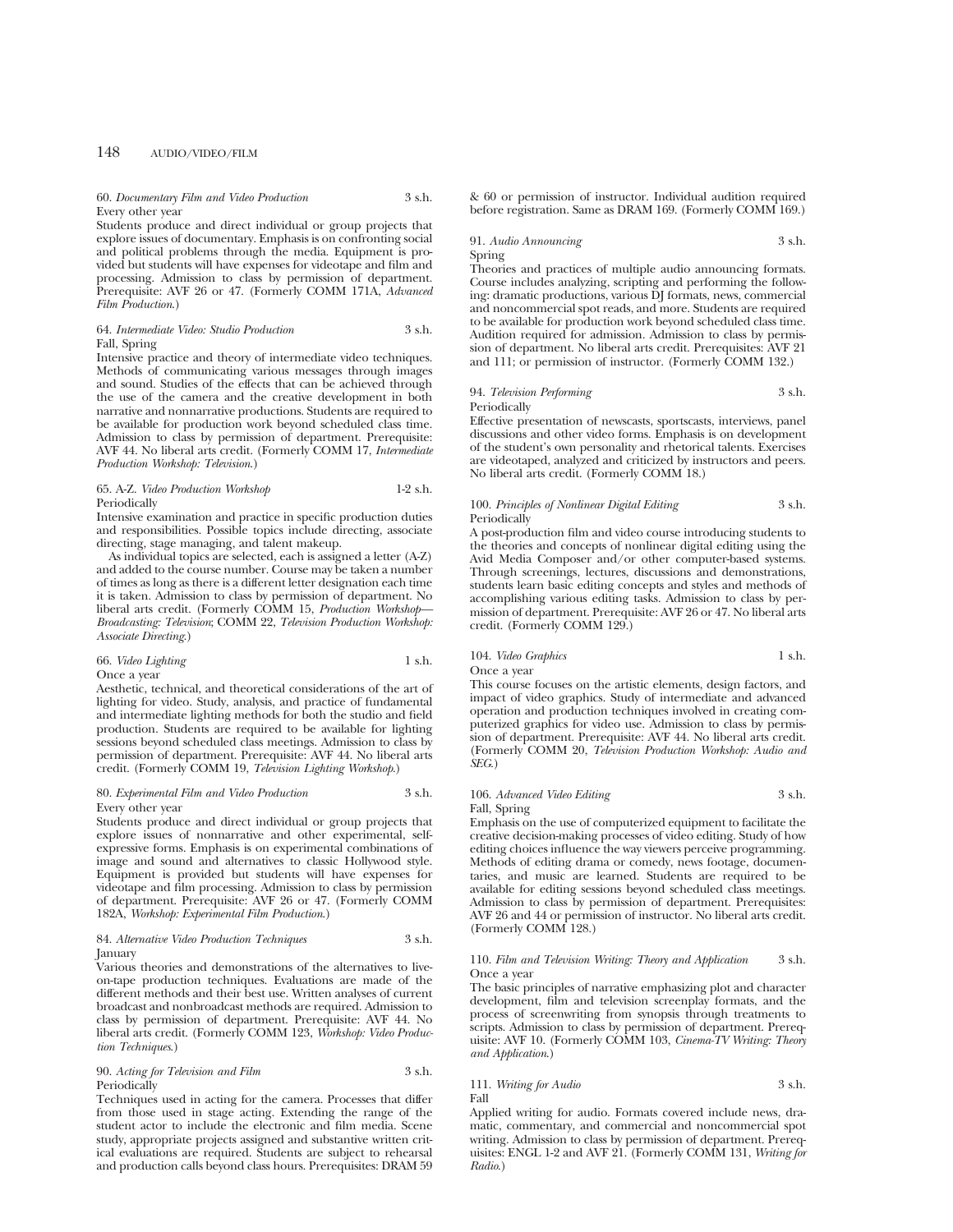# 131. *Contemporary Issues in Radio Broadcasting* 3 s.h. Periodically

An examination, using concepts of cultural studies, of the major social, economic, and political developments shaping the radio broadcasting industry today. Through analysis of historic and current radio programs, the Internet, and books and periodicals, students explore issues such as globalization, consolidation, technological convergence, ownership and programming content, representation, and the future of radio. Prerequisite: SCO 4 or permission of department.

#### 134. *Producing and Television Programming* 3 s.h. **Periodically**

The study of research and development methodologies as applied to producing, programming, and distribution. Emphasis is on the producer's need to combine creative abilities and originality with vision, drive, and good business acumen. Course highlights ethics, responsible decision-making, critical thinking, organizational skills, and resourcefulness. Open to juniors and seniors only. No liberal arts credit. Prerequisite: AVF 24 or 26. (Formerly COMM 120, *Producing Reality Programming*.)

#### 137A, 137B. *Film History* 3 s.h. each Every other year

The development of the motion picture from its origins in the 1890s to the present. The courses confront the issues of world cinema and the historiography of film as seen in the aesthetic, social, economic, and technological forces that influence the development of movies. 137A deals with approximately the first half of film history, 137B with the second. Prerequisite: AVF 10. (Formerly COMM 173, 174, *History of the Motion Picture*.)

#### 138. *Film Adaptation* 3 s.h. Periodically

Study of the aesthetic and technical aspects and social implications of adapting plays and novels for the screen and remaking movies in different eras. Analysis of how narrative structure is affected by the medium of its presentation as seen through selected stories, novels, and films. Prerequisite: AVF 10. (Formerly COMM 111, *Cinema Adaptation of Plays and Novels*.)

# 139. *Film Theory* 3 s.h.

Periodically

Study of the various theoretical approaches of how cinema relates to society and the individual. In addition to the classic film theories of Arnheim and Eisenstein, among others, and Bazin's and Kracauer's concepts of film realism, the course confronts issues such as Marxism, feminism, and structuralism and introduces new theoretical concepts as they develop. Prerequisite: AVF 10. (Formerly COMM 176, *Theories of Cinema*.)

#### 144. *Television Directing* 3 s.h. Fall

The art and style of the television director and the processes involved in producing a television program, from basic concept to final production. Emphasis on creativity and leadership essential to the making of any television project. Students are required to be available beyond scheduled class time. Admission to class by permission of department. No liberal arts credit. Prerequisites: AVF 64 or 84. (Formerly COMM 121, *Television Directing and Producing*.)

145. *Non-Broadcast Video Production* 3 s.h. Periodically

Development of communication systems for nonbroadcast purposes. Focuses on writing, researching, planning and producing videotape programs for users with specific needs and audiences. Students work with clients through all phases of production from initial contact to completion and presentation of program. Admission to class by permission of department. Prerequisites: AVF 24, 26, 134. No liberal arts credit. (Formerly COMM 197.)

#### 150, 151. *Independent Studies/Readings* 1-3 s.h. each Fall, Spring, Summer

Individualized courses designed to fill gaps in the student's knowledge of audio, video, or film. Ordinarily open to seniors in the Department of Audio/Video/Film who are exceptionally capable of independent work. Before registering for this course, the prospective student must find a member of the department who will agree, in writing, to serve as instructor. Prerequisite: permission of department chairperson. (Formerly COMM 110, *Readings in Communications*.)

| 152. The Radio Industry           | 3 s.h. |
|-----------------------------------|--------|
| See course description, page 431. |        |

157. *Film Genres* 3 s.h.

Once a year

Studies of genre cinema emphasizing critical and aesthetic analyses of significant types of motion pictures. Possible topics include film comedy, the Western, melodrama, the musical, science-fiction, and animated film. Prerequisite: AVF 10. May be repeated for credit when subject matter varies. (Formerly COMM 112.)

# 158. *Film Authorship* 3 s.h. Once a year

Studies of the concepts of film authorship and the auteur theory as applied to the work of particular directors and other filmmaking personnel. Possible topics include the films of Hitchcock, Truffaut, Bergman, or Kubrick, among others; the star as auteur; and the producer or studio as auteur. Prerequisite: AVF 10. May be repeated for credit when subject matter varies. (Formerly COMM 178, *Auteur-Director Series*.)

# 161. *Advanced Audio Production* 3 s.h. Spring

Theories and practices of advanced audio production techniques. Course includes conceptualizing, producing, directing, recording, editing and mixing multi-track audio projects. Students are required to be available for production and laboratory time beyond scheduled class time. Admission to class by permission of department. No liberal arts credit. Prerequisite: AVF 41; or permission of instructor. (Formerly COMM 130.)

164 & 165. *Advanced Television Production* 3 s.h. each Fall, Spring

Advanced practicums dealing with creative production in aesthetic and technical phases. Emphasis in 164 is on the production of commercials, promotions, and public service announcements. Open to juniors and seniors only. Emphasis in 165 is on the production of long-form television. Open to seniors only. Admission to class by permission of department. Prerequisites: AVF 64 or 84. No liberal arts credit. (Formerly COMM 122A, 122B, *Advanced Television Production I, II*.)

## 167. *Advanced Film Production Workshop* 3 s.h. Fall, Spring

A study of three major areas of 16mm film production: cinematography (including lighting), sound, and editing. The semester is divided into three segments, one devoted to each area, to allow participants to gain proficiency in the technical aspects of shooting film, recording sound (sync and dubbed), and editing multiple tracks. Equipment is provided but students will have expenses for film and processing. Admission to class by permission of department. No liberal arts credit. Note: When taken in the fall, this course is the first half of a one-year sequence that continues with AVF 168 in the spring. When taken in the spring, it is a stand-alone course. Prerequisite: AVF 47. (Formerly COMM 177, *Workshop: Film Production*.)

## 168. *Senior Film Projects* 3 s.h. Spring

Approaching film as a unique means of aesthetic expression, each student participates in a group production of an original student-scripted film. The group participates in every step from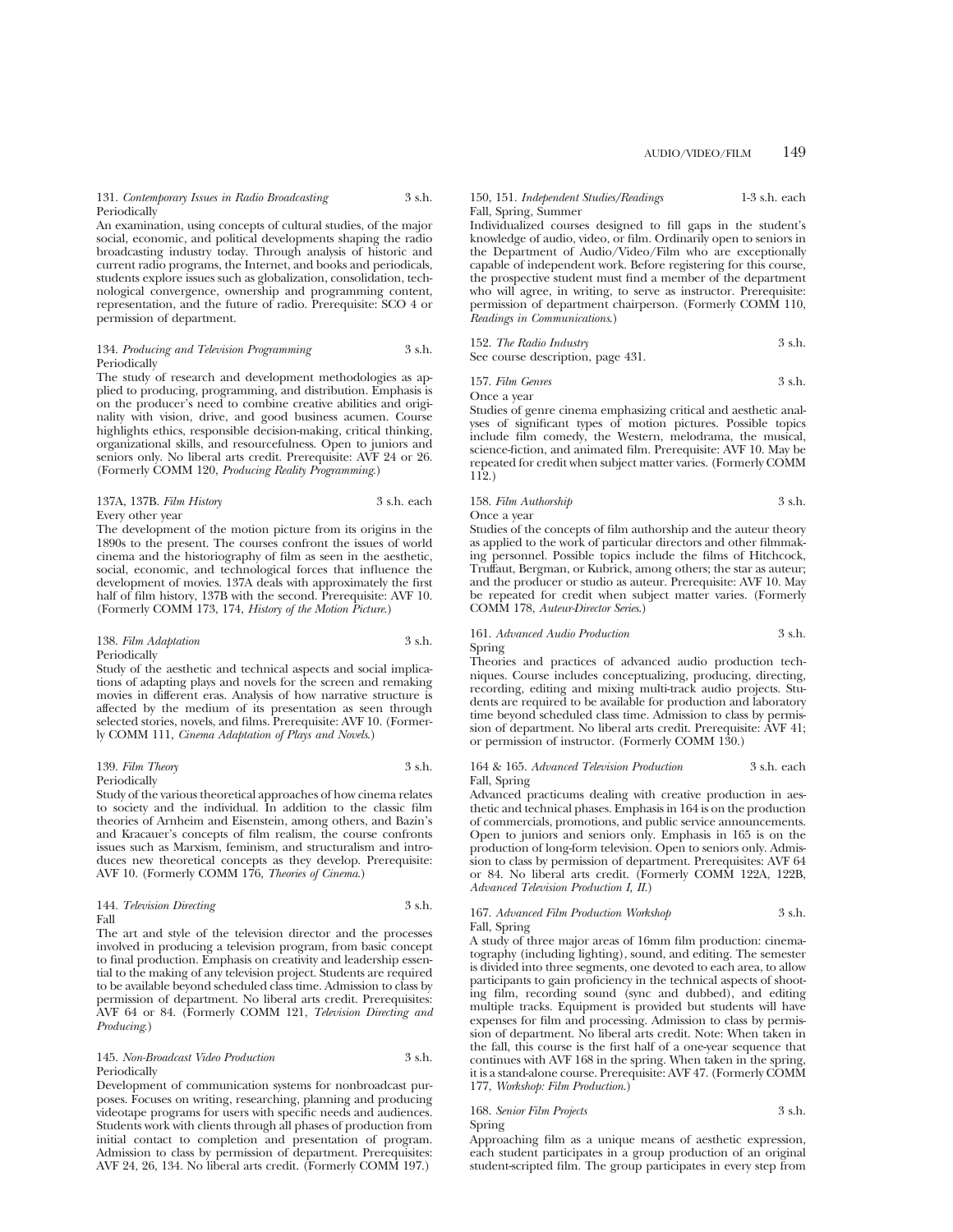story conference through final-edited print. Emphasis is on making aesthetic decisions to create a short narrative film as each student learns all functions but masters one during production and post-production. Equipment is provided but students will have significant expenses for all other aspects of production. Admission to class by permission of department. Note: This course may only be taken as the second half of a one-year sequence that begins with AVF 167 in the fall. Prerequisite: AVF 167. (Formerly COMM 172A, *Film Directing*.)

| 170. Internship Program       | $1-3$ s.h. |
|-------------------------------|------------|
| Fall, January, Spring, Summer |            |

An internship program provides an opportunity for students to apply their classroom experience to an appropriate professional work setting. Students work with an assigned faculty sponsor and an on-site supervisor. They work a requisite number of hours, keep a daily journal, and write midterm and final papers. Students must be approved for admission into the program before registering. Applications to the program, with information about deadlines, are available in the AVF department office. May be repeated for a total of 6 s.h. Prerequisites: junior class standing; GPA of 2.5 or better overall, the successful completion of 12 s.h. in the major, of which 6 s.h. must be in residence; and an intermediate level course in major. Pass/ $D+/D/F$ ail grade only. (Formerly COMM 189A, *Communication Internship*; 170, 171, *Internships*.)

174. *Advanced Video/Television Internship* 3 s.h. See course description, page 431.

#### 177. *Documentary Film* 3 s.h. Every other year

A survey of the history of documentary film combined with a study of problems facing documentary film and video makers. Theoretical issues of objectivity, narrativity, social responsibility, and film technique are underlying concerns of documentaries viewed in class. Prerequisite: AVF 10. (Formerly COMM 175.)

| 180-189. A-Z. Special Topics | $1-3$ s.h. each |
|------------------------------|-----------------|
| Periodically                 |                 |

Designed to meet the needs of individual and specific groups of students interested in special topics not covered by other course offerings.

As individual subjects are selected, each is assigned a letter (A-Z) and added to the course number. Any course may be taken a number of times as long as there is a different letter designation each time it is taken.

#### 199. *Departmental Honors* 3 s.h. Fall, Spring

Individual research project in student's major area, under tutorial supervision. Open only to majors in the Department of Audio/Video/Film who are eligible according to the criteria listed on page 69, and who desire to graduate with departmental honors. Students should normally start work with their faculty adviser in the semester preceding their registration for this course. Permission of chairperson, prior to registration, is required.

# Baccalaureate Programs

SEE PAGE 60.

# Bilingualism

Administered by the Department of Romance Languages and Literatures. Professor Schwab, *Chairperson*

The graduate bilingualism programs are:

- I. Master of Arts Program
	- *A bilingual and bicultural understanding of the Hispanic and American ways of life*. This specialization is designed for persons holding a baccalaureate degree and for Spanish speaking professionals who have the necessary linguistic

skills to perform their course work in Spanish and in English.

The candidate will take a placement examination, which will be used for purposes of advisement only, and must complete 36 hours of interdisciplinary courses as follows: SPAN 212, 213, 214, 215, 216; one 200-level course in each of the following areas: literature, linguistics, history, crosscultural materials and pedagogical orientation. A master's comprehensive examination is required. Professor Bussell-Thompson, *Coordinator*

- II. Master of Science in Education Programs
- A. Bilingual Elementary Education, see page 201. B. Bilingual Secondary Education, see page 281.

See complete graduate information, page 73.

III. Doctoral Programs

Programs with bilingual/bicultural concentrations leading to the Ed.D. or Ph.D. in Reading, Language, and Cognition. See page 359.

See complete doctoral information, page 79.

# Biochemistry (BCHM)

Administered by the Department of Chemistry. Associate Professor Finzel, *Chairperson*

The Chemistry Department's program for the B.S. Specialization in Biochemistry is accredited by the American Chemical Society. A student completing this course of study will be awarded a certificate from the Society.

**B.S. SPECIALIZATION IN BIOCHEMISTRY:** candidates for graduation must fulfill the following requirements:

- 1. The successful completion of at least 124 semester hours and a cumulative grade-point average of 2.0 in work completed at Hofstra. Military Science 1C, 1E, 2C, 2E and associated leadership laboratories may not be counted toward this total semester hour requirement.
- 2. At least 62 semester hours must be completed in liberal arts courses outside the Chemistry Department.
- 3. There are two requirements that must ordinarily be completed in residence at Hofstra: 15 semester hours in the major field of specialization and the last 30 semester hours. The 15 semester hours need not be included within the last 30 hours.
- 4. The following general requirements: ENGL 1-2 or placement examination\*
	- German, French or Russian preferred, completion of level 4 if studied in high school or to level 2 if studied as a new language;
	- Computer science, 3 semester hours;
	- Social science and humanities, 15 semester hours of core courses; (social science: 3 hours in behavioral social sciences and 3 hours in history and philosophy; humanities: 3 hours in the appreciation and analysis category (literature) and 3 hours in the creative participation category; and 3 hours from any core category).
	- For listing of core courses, see page 85.
- 5. The fulfillment of the following major requirements: BCHM 162, 163, 173, 176; CHEM 3A & 4A, 3B & 4B, 80, 105, 109, 124, 125, 131A & 132A, 131B & 132B, 141-142, and 3 hours of chemistry courses at the 100-level; PHYS 11A & 12A, 11B, 12B; MATH 19, 20; BIO 1 & 2, 135.

**A MINOR IN BIOCHEMISTRY** consists of the successful completion of 18 hours in chemistry and biochemistry courses including BCHM 162, and 163 or 173, taken under advisement. Courses listed for the minor may not simultaneously be used to satisfy a chemistry minor. Chemistry majors may offer BIO 1 & 2, 135, 137, or 143 as

<sup>\*</sup>See University Degree Requirements, page 66.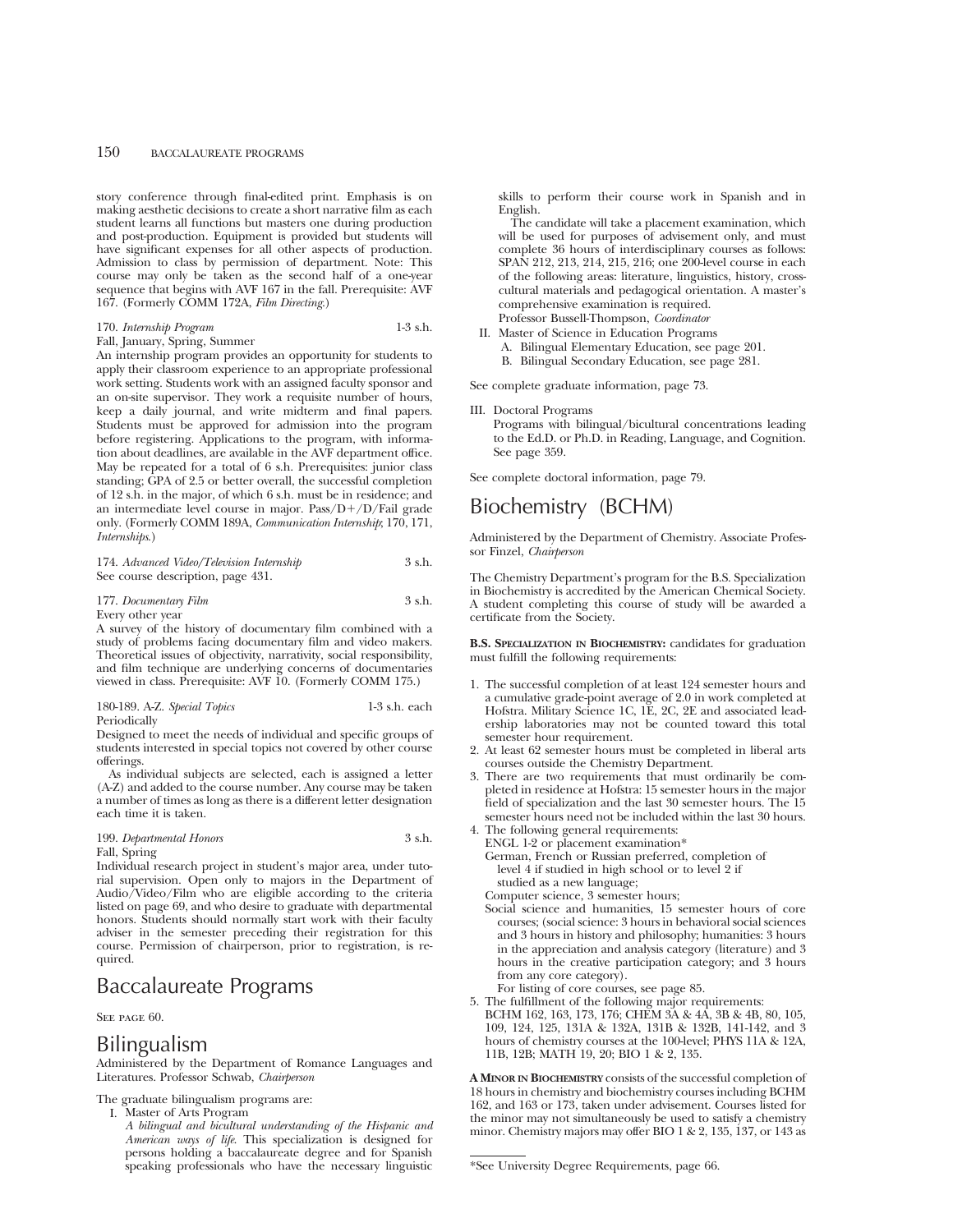part of the 18 hours for the minor. At least 6 hours must be taken in residence.

# COURSES

These courses are sometimes offered during January and Summer sessions. Consult the *January* and *Summer Sessions* bulletins for these schedules.

162. *Molecular Biochemistry I* 3 s.h. Fall

Mechanisms of enzyme action (the active site); physical-organic interpretation of biochemical reaction mechanisms; enzyme kinetics; biochemical energetics; chemistry of proteins, nucleic acids, polysaccharides and lipids; interactions of large molecules; the genetic code; protein synthesis; molecular biology. (3 hours lecture.) Prerequisites: CHEM 131A & 132A, 131B & 132B. Same as CHEM 162, BIO 162.

163. *Molecular Biochemistry II* 3 s.h. Every other Spring

Selected topics in biochemistry; focus on the control of biochemical processes. Topics may include control of replication, transcription and translation; ribosomes; chromosomes; biochemistry of cancer; allosteric control; membrane structure and function in metabolic and hormonal control mechanisms. (3 hours lecture.) Prerequisite: BCHM 162. Same as CHEM 163.

| 173. Experimental Biochemistry | 3 s.h. |
|--------------------------------|--------|
| Spring                         |        |

A laboratory course in biochemical methodology. Experiments which illustrate biochemical concepts are emphasized. As time permits, the student will carry out experiments in the following areas: biochemical assays; enzymes (isolation, kinetics); chromatography and electrophoresis; clinical chemistry; physical chemistry of nucleic acids and proteins; radioisotope methodology. (1 hour lecture, 6 hours laboratory.) Prerequisites: BCHM 162 and CHEM 105 and 109. Same as CHEM 173. No liberal arts credit.

176. *Seminar in Biochemistry* 1 s.h. Every other Spring

Students report on recent journal articles and classical papers in biophysical chemistry. Their impact on current research is considered. (1 hour seminar.) Prerequisite: permission of instructor. Same as CHEM 176.

# 182 & 183. *Biochemical Research* 1-3 s.h. each

Fall, Spring

The student conducts research under the direction of a faculty member on some topic of mutual interest. The problem will involve both laboratory and library work. (1 hour conference, 3 hours laboratory per credit.) The number of credits will be decided on before registration. Prerequisite: permission of faculty member and chairperson. Same as CHEM 182 & 183. No liberal arts credit.

# Biology (BIO)

Professor Pumo, *Chairperson* Associate Professor Anderson, *Director of Graduate Programs*

Professors Kaplan, Seagull; Associate Professors Anderson, Daniel, Morrissey, Sanford, Willey; Assistant Professors Burke, Clendenning.

The Donald E. Axinn Distinguished Professorship in Ecology and Conservation at Hofstra University is held by Professor Eugene H. Kaplan. See page 445.

**B.A. SPECIALIZATION IN BIOLOGY:** students should apply to the department as soon as possible after making the decision to major in biology. Applications are available in the chairperson's office. Advisers are assigned when the student applies for acceptance as a major. The department encourages interested students to speak with a biology adviser about this specialization before declaring a major. Grades in biology lower than a  $C-$  do not count toward the total number of semester hours required for the biology specialization.

The following courses are required for the degree:

36 credits in biology including: BIO 1 & 2 (recommended for Freshman year) BIO 119, 135, 136, 137 (recommended for Sophomore year)

*One* course must be selected from *each* of the following biology categories:

I. BIO 23, 24, 147, 148A II. BIO 143, 147, 150, 151A III. BIO 109A, 114, 181 IV. BIO 144, 149A

Additional electives may be taken from the above categories or from other biology courses with these exceptions: BIO 3, 4, 50, 103, 105, 106, 162.

The following are also required: CHEM 3A & 4A, 3B & 4B, 131A & 132A, 131B & 132B; PHYS 1A & 2A, 1B & 2B or 11A & 12A, 11B, 12B; a core course in mathematics (students planning to pursue advanced degrees in life and health sciences are urged to take MATH 19) and either a second mathematics course or *Biostatistics* (BIO 100), under advisement. BIO 100 may be used to satisfy either a MATH elective or a BIO elective, but not both.

See complete B.A. requirements, page 82.

**PRE-ALLIED MEDICAL PROFESSIONS:** additional information for biology majors who are planning to enter certification or basic master's programs in physical or occupational therapy or similar programs after graduating from Hofstra need to be aware that most of these programs require courses in addition to those required for a bachelor's degree in biology. The following courses are recommended to allow completion of the requirements for a B.A. in Biology as well as the additional prerequisites for entry into these programs.

The following courses are required: 35 credits in Biology including: BIO  $1 \& 2$  (recommended for freshman year) BIO 119, 135, 136, 137 (recommended for sophomore year)

One course must be selected from *each* of the following biology categories:

I. BIO 23, 24 II. BIO 143, 150, 151A III. BIO 109A, 114, 181 IV. BIO 144

One elective biology course. BIO 100 is recommended if not taken as a mathematics requirement.

The following are also required: BIO 103 and 105 (do not count for credit toward the biology major), CHEM 3A & 4A, 3B & 4B, 131A & 132A, 131B & 132B, PHYS 1A-2A, 1B-2B, or 11A-12A, 11B, 12B; a core course in mathematics (MATH 19 recommended) and one other mathematics course or BIO 100 under advisement. BIO 100 may be used to satisfy either a MATH elective or a BIO elective, but not both.

The following courses are also recommended: 9 credits in psychology chosen from PSY 1, 39, 53, 177.

The following courses are required as prerequisites for Physical Therapy and Occupational Therapy Programs by some schools (students should check the prerequisites of the schools to which they intend to apply): BIO 50, 106; PESP 106, 113; MSPE 220.

Please note that this program includes 45 credits of biology without including BIO 50 or 106. If any number of credits above 45 in biology is taken in order to fulfill prerequisites for a post-baccalaureate program, a comparable number of extra total credits over the 124 required for graduation must be taken.

Most post-baccalaureate programs in physical and occupational therapy require at least 200 hours of experience in the field as a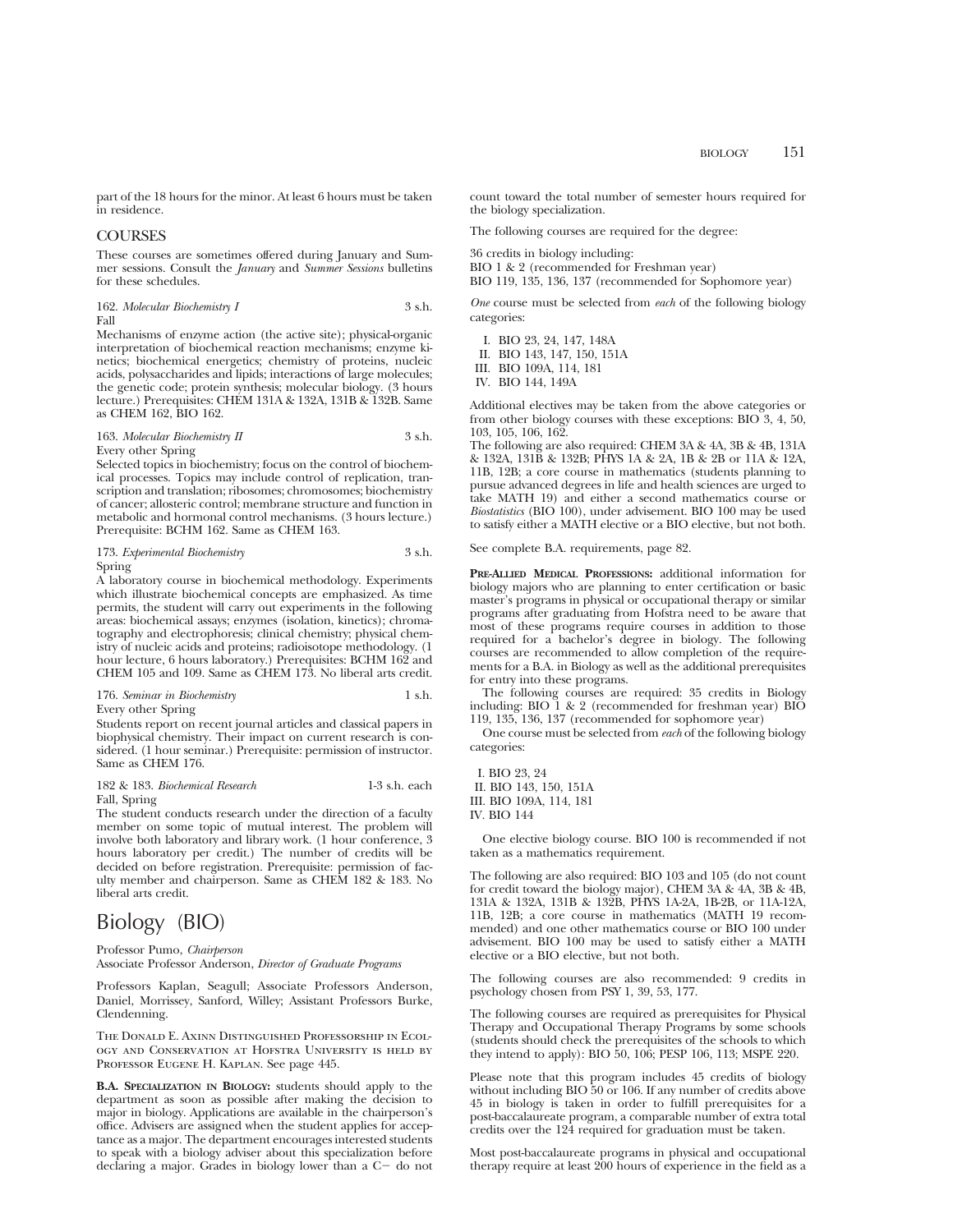prerequisite. Students interested in using this experience to acquire general college credit (6 s.h. maximum) should discuss this with their Biology Department adviser.

For complete B.A. requirements, see page 82.

Teaching of High School Biology and General Science, see page 377.

**B.S. SPECIALIZATION IN BIOLOGY:** students should apply to the department as soon as possible after making the decision to major in biology. Applications are available in the chairperson's office. Advisers are assigned when the student applies for acceptance as a major. The department encourages interested students to speak with a biology adviser about this specialization before declaring a major. Grades in biology lower than a  $C-$  do not count toward the total number of semester hours required for this specialization.

Candidates for graduation must successfully complete the following requirements.

- 1. The successful completion of at least 124 semester hours and a cumulative grade-point average of 2.0 in work completed at Hofstra. Military Science 1C, 1E, 2C, 2E and associated leadership laboratories may not be counted toward this total semester hour requirement.
- 2. At least 60 semester hours must be completed in liberal arts courses outside the Biology Department.
- 3. There are two requirements that must ordinarily be completed in residence at Hofstra: 20 semester hours in the major field of specialization and the last 30 semester hours. The 20 semester hours need not be included within the last 30 hours.
- 4. The following general requirements: ENGL 1-2 or placement examination\*

Foreign language (same as B.A. requirement, page 82) Core course requirement: (for listing of core courses, see page 84) 6 semester hours in humanities: 3 hours in appreciation and analysis (literature), 3 hours in creative participation; 6 semester hours in social science: 3 hours in behavioral social sciences and 3 hours in history and philosophy.

**NOTE**: Students who matriculate at Hofstra with advanced standing, must complete at least 3 semester hours in humanities core courses and 3 semester hours in social science core courses in residence. In *no case* may core course requirements be taken elsewhere after matriculation at Hofstra.

5. The fulfillment of the following major and additional requirements:

45 credits in biology including:

BIO 1 & 2 (recommended for Freshman year)

BIO 119, 135, 136, 137 (recommended for Sophomore year) BIO 90, 100 (recommended for Junior or Senior year)

*One* course must be selected from *each* of the following biology categories:

- I. BIO 23, 24, 147, 148A
- II. BIO 143, 150, 151A
- III. BIO 109A, 114, 119, 181
- IV. BIO 144, 149A
- V. BIO 91, 92 (note: BIO 90 is a prerequisite for these courses)

Additional electives may be taken from the above categories or from other biology courses with these exceptions: BIO 3, 4, 50, 103, 105, 106, 162.

The following are also required: CHEM 3A & 4A, 3B & 4B, 131A & 132A, 131B & 132B; PHYS 1A & 2A, 1B & 2B or 11A & 12A, 11B, 12B; a core course in mathematics (students planning to pursue advanced degrees in life and health sciences are urged to take MATH 19) and a second mathematics course, under advisement. *Biostatistics* (BIO 100) may be used to satisfy a MATH elective (in such cases, and additional 3 semester hours of biology must be completed).

**B.S. SPECIALIZATION IN BIOLOGY with a concentration in AQUA-CULTURE/MARICULTURE:** this program trains students in the design, care and operation of aquaculture/mariculture facilities. Numbers 1-4 of the five general requirements listed above for the B.S. Specialization in Biology must be met.

The following courses in biology are required: BIO 1 & 2, 100, 114, 135, 136, 143, 144, 147, 150, either 181 and 182 or 109A; 183, 184, 185 & 186, 187.

The following are also required: CHEM 3A & 4A, 3B & 4B, 131A & 132A, 131B & 132B; PHYS 1A & 2A, 1B & 2B; a core course in mathematics.

Recommended electives: MGT 101, 110; MKT 101; CHEM 105, 109 and 185.

**A MINOR IN BIOLOGY** consists of the successful completion of 18 semester hours of biology courses with a grade of  $C<sub>-</sub>$  or better with the following exceptions: BIO 3, 4, 50, 103, 105, 106, 162. At least 6 hours must be taken in residence.

# **CERTIFICATE PROGRAM IN NATURAL SCIENCES Post-Baccalaureate Premedical Studies**

This program provides the opportunity for students who hold a bachelor's degree and who have not previously studied the sciences to prepare for entrance into a medical profession of their choice. Students may also retake science courses to demonstrate an improved mastery of those subjects. Courses offered in biology, chemistry, mathematics, and physics; see page 340.

#### **PREMEDICAL, PREDENTAL, PREVETERINARY MEDICINE STUDIES**

Students who complete the requirements for the B.A. Specialization in Biology or B.S. Specialization in Biology will meet the course requirements for acceptance into most schools of medicine, dentistry, veterinary medicine, etc. Students must take advantage of the advisement offered by the Department of Biology and Premedical/Prehealth Professional Studies Office in the University Advisement Office to make sure that the courses selected to complete degree requirements are appropriate for the post bachelor program of studies they wish to pursue.

BETA BETA: a national biology honor society, see page 70.

Biochemistry Program and Courses, see page 150.

Marine Laboratory: the Biology Department operates a marine laboratory in Jamaica, West Indies. All students are eligible to enroll in courses. See page 18.

**MASTER OF ARTS IN BIOLOGY:** the applicant must have a bachelor's degree (or equivalent) in biology. Any undergraduate deficiencies (including physics, mathematics and organic chemistry) must be made up before the completion of 15 semester hours of graduate work. Graduate students are expected to receive a grade of B or better in their biology courses. All students should meet with the Director of Graduate Programs at least once each semester.

Candidates must complete 33 semester hours of graduate work including an essay (BIO 303). At least 27 credits must be in biology courses numbered 200 or higher; up to 6 credits of electives may be chosen with permission of the Director of Graduate Programs.

In adition to a general course of study, concentrations are available in electron microscopy, marine and freshwater biology, molecular biology, and oral biology.

ELECTRON MICROSCOPY: this program is designed to provide a comprehensive two-year training experience in postgraduate biology and electron microscopy. Graduates of this program will

<sup>\*</sup>See University Degree Requirements, page 66.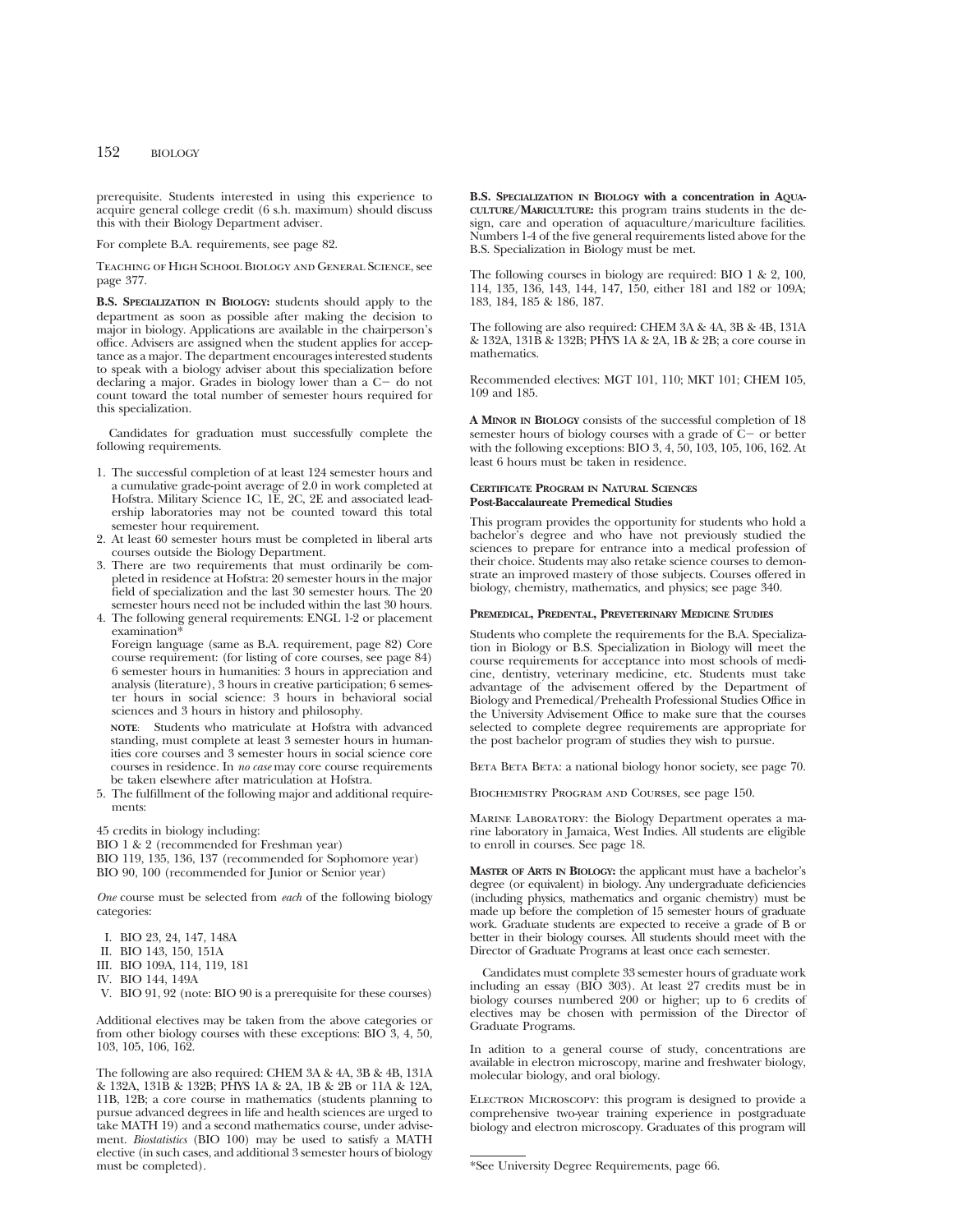be prepared to undertake routine maintenance of transmission and scanning electron microscopes, carry out a wide range of sophisticated investigative techniques and assist at all levels with biological research and analysis of research data.

Students should have an adequate background in histology, cell biology and anatomy. A semester of internship (equivalent to 3 semester hours) is required to complete this program.

Marine and Freshwater Biology: this program enables students to focus their studies on aspects of marine biology, limnology and aquaculture. In addition to the general M.A. requirements listed above, all students must accumulate 18 semester hours from the following courses: BIO 201, 204, 205, 207A, 208 229, 270, 307, 2183, 2184 (for restrictions on 2000-level courses, see page 78). All students are expected to complete their essay (303) on a subject related to marine or freshwater biology.

Molecular Biology: this program allows the student to focus on aspects of biology that are especially pertinent to biotechnology. Emphasis is on cell biology, genetics, cell culture, laboratory use of microcomputers and general laboratory techniques. Experience with DNA methodologies is available on an individual basis.

Oral Biology: this program is designed as the first stage of research training for those students who intend to pursue careers in oral biology or dentistry, or for those who intend to enter clinical dentistry, but who seek a broader background and research experience.

The courses include seminars in mammalian dentition, dental evolution, structure and function of salivary glands, and nutrition and regular courses in oral biology, electron microscopy, immunology, microbiology, cell biology, endocrinology and molecular pharmacology.

**MASTER OF SCIENCE IN BIOLOGY:** the applicant must have a bachelor's degree (or equivalent) in biology. Any undergraduate deficiencies (including physics, mathematics and organic chemistry) must be made up before the completion of 15 semester hours of graduate work. Graduate students are expected to receive a grade of B or better in their biology courses. All students should meet with the Director of Graduate Programs at least once each semester.

Candidates must complete 30 semester hours of graduate work including a thesis (BIO 301-302). At least 24 credits must be in Biology courses numbered 200 or higher, up to 6 credits of electives may be chosen with the permission of the Director of Graduate Programs.

In addition to a general course of study, concentrations are available in electron microscopy, marine and freshwater biology, molecular biology, and oral biology.

ELECTRON MICROSCOPY: this program is designed to provide a comprehensive two-year training experience in postgraduate biology and electron microscopy. Graduates of this program will be prepared to undertake routine maintenance of transmission and scanning electron microscopes, carry out a wide range of sophisticated investigative techniques and assist at all levels with biological research and analysis of research data.

Students should have an adequate background in histology, cell biology and anatomy. A semester of internship (equivalent to 3 semester hours) is required to complete this program.

Marine and Freshwater Biology: this program enables students to focus their studies on aspects of marine biology, limnology and aquaculture. In addition to the general M.S. requirements listed above, all students must accumulate 18 semester hours from the following courses: BIO 201, 204, 205, 207A, 208, 229, 270, 307, 2183, 2184 (for restrictions on 2000-level courses, see page 78). All students are expected to complete a thesis (BIO 301-302) on a subject related to marine or freshwater biology.

Molecular Biology: this program allows the student to focus on aspects of biology that are especially pertinent to biotechnology. Emphasis is on cell biology, genetics, cell culture, laboratory use of microcomputers and general laboratory techniques. Experience with DNA methodologies is available on an individual basis.

Oral Biology: this program is designed as the first stage of research training for those students who intend to pursue careers in oral biology or dentistry, or for those who intend to enter clinical dentistry, but who seek a broader background and research experience.

The courses include seminars in mammalian dentition, dental evolution, structure and function of salivary glands, and nutrition and regular courses in oral biology, electron microscopy, immunology, microbiology, cell biology, endocrinology and molecular pharmacology.

**MASTER OF SCIENCE IN HUMAN CYTOGENETICS:** this program is designed for students who wish to pursue careers in human cytogenetics. It provides a strong biology and cell biology base with special courses in cytogenetics and an internship period in a clinical cytogenetics laboratory. Graduates of the program will be prepared for laboratory careers in cytogenetic technology or further education in a related field.

Applicants must have a bachelor's degree (or equivalent) in biology or a related field (cell biology, biochemistry, genetics, etc.). It is recommended that students have had one semester of biochemistry, genetics, cell biology, statistics, one year of calculus and physics and two years of chemistry including organic laboratory. Deficiencies must be made up before the student accrues more than 15 credits towards the master's degree. All students should meet with the Director of Graduate Programs at least once each semester.

Program Requirements: 38 s.h.

Required courses: 25 s.h.

BIO 212, 214, 215, 238, 241, 244, 255, 305A, 305B, 306

Recommended electives: at least seven hours chosen from BIO 220, 221, 222, 224, 239, 240, 246, 251A, 252A, 253A, 259, 260, 263, 264A

Recommended for the degree: BIO 210

All students are required to complete and successfully defend either an essay (BIO 303) or a thesis (BIO 301-302).

Students who wish to be eligible for the certification examination for Clinical Laboratory Specialist in Cytogenetics upon completion of the program, must enroll in BIO 306 for two semesters (6 s.h. total). The second semester of 306 can be used as one of the electives.

See complete graduate information, page 73.

## **COURSES**

In addition to semester notations next to each course, several courses are offered during January and Summer sessions. Consult the *January* and *Summer Sessions* bulletins for these schedules.

1 & 2. *General Biology* # 4 s.h. each Fall, Spring

1: Topics emphasized include biochemistry, cell biology, genetics, microbiology and botany. 2: Topics emphasized include ecology, evolution and animal biology. (3 hours lecture, 3 hours laboratory.) Credit given for BIO 2 or New College NBB 1, not both. Course designed for science majors. (Formerly 1, 2.)

3. *Biology in Society #* 3 s.h. Fall, Spring, Summer

Laboratory and lecture course designed to introduce the student to tenets of modern biology and provide scientific background for current issues involving biology in society. Consideration of the basic principles of ecology, evolution by natural selection, Mendelian and human genetics, and basic gene expression form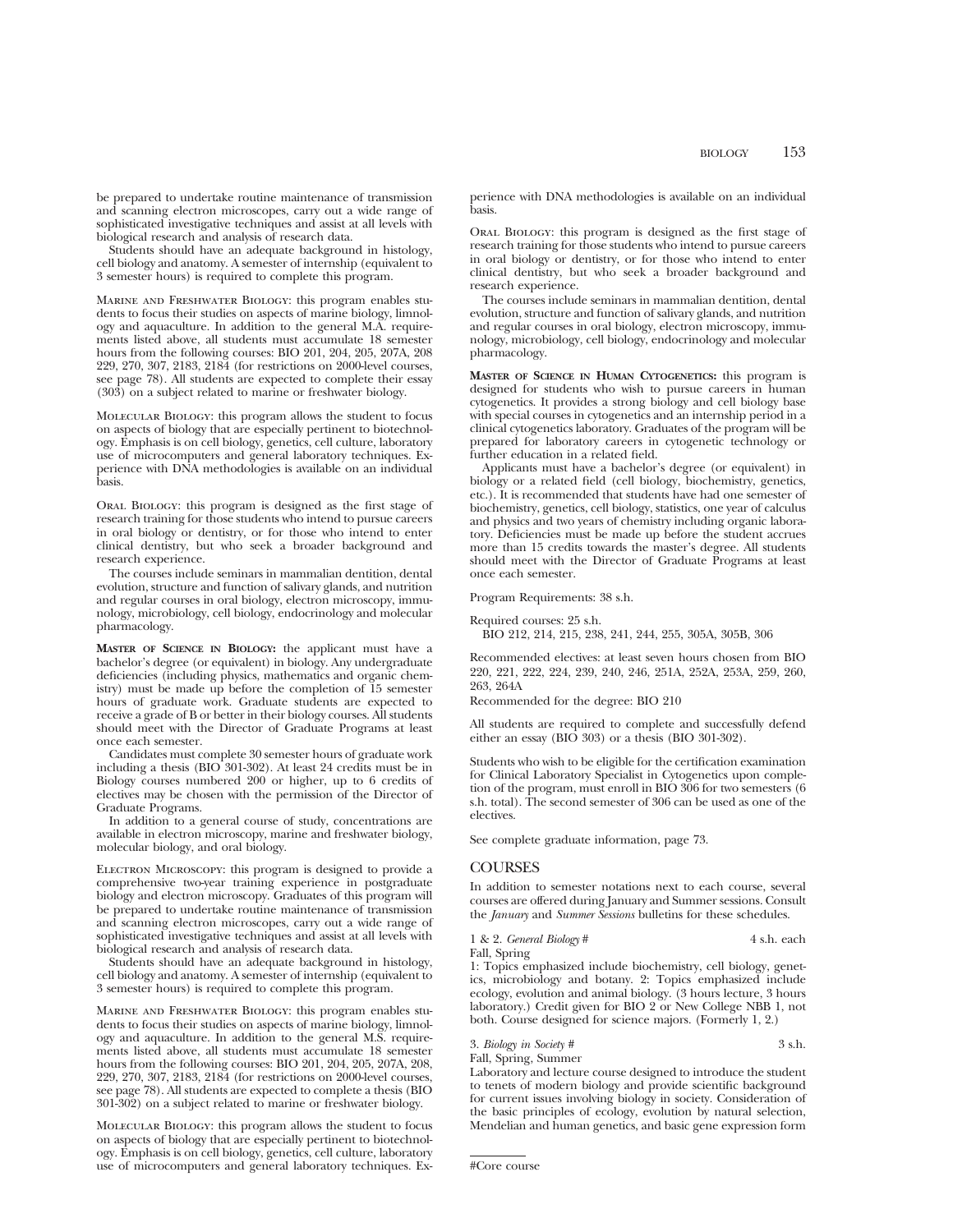a foundation for understanding ozone depletion, global warming, loss of habitat, pesticide and antibiotic resistance, and genetic engineering. Laboratory time is used to demonstrate the scientific method, isolate DNA, and provide a hands-on opportunity to survey the Five Kingdoms of living organisms. (2 hours lecture, 2 hours laboratory.)

## 4. *Human Biology* # 3 s.h. Fall, Spring

Intended for non-science majors. Lecture and laboratory course designed to introduce students to the basics of human anatomy, physiology, health, and disease. Course focuses on the systems of the vertebrate body: muscular, skeletal, endocrine, nervous, circulatory, immune, respiratory, reproductive, and digestive. Emphasis is placed on using the scientific method to gain new knowledge about how the human body works. Laboratory sessions are used to learn basic microscope technique, investigate the structure and function of the body, and to design and carry out experiments. (2 hours lecture, 2 hours laboratory.)

7. *First-Year Biology Seminar* 1 s.h. See course description, page 420.

10. *Genetics and Society* 3 s.h. See course description, page 420.

# 23. *Developmental Biology* 4 s.h. Spring

A study of the morphological events that occur during embryogenesis combined with an investigation of the cellular and molecular mechanisms that underlie these events. Surveys the development of a number of animals that have become standard models for studies in developmental biology. Laboratory work includes preparation and investigation of timed embryos, chemical and microsurgical manipulation of embryos, use of molecular markers, tissue culture techniques. (3 hours lecture, 3 hours laboratory.) Prerequisites: BIO 1 & 2, 135 and 137. (Formerly *Embryology*.)

24. *Comparative Anatomy* 4 s.h. Fall

Phylogenetic survey of the anatomy and evolution of organ systems of vertebrate animals. (2 hours lecture, 6 hours laboratory.) Prerequisite: BIO 1 & 2.

#### 50. *Biology of Human Nutrition* 3 s.h. Spring

Introduction to the biological, chemical and cultural basics of human nutrition: nutrients, metabolism, energy balance, and human diets. Analysis of dietary trends and fashions in terms of human physiology and culture. (3 hours lecture.) Recommended for nonmajors. No credit toward major in biology. (Formerly *Human Nutrition*.)

80. *Biology Seminar* 1 s.h. Periodically

Students attend weekly seminars or write a term paper on current topics in biology. Prerequisites: BIO 1 & 2, and permission of adviser from the Department of Biology. May be taken only once for credit. (Formerly BIO 80, 81.)

# 90. *Undergraduate Research I* 2-4 s.h. Fall, Spring

Students begin an independent research project in biology. Students may choose between a laboratory (BIO 90 and 91) or a library research project (BIO 90 and 92). Students register for BIO 90 with permission of the instructor no later than the first semester of their senior year. During the first semester, students develop their projects, learn necessary techniques and begin their research. Grade is based on a progress report. Highest honors are only given to students enrolled in BIO 90 and 91. Prerequisites: BIO 1 & 2 and permission of instructor. (Formerly *Undergraduate Research.*)

#### 91, 92. *Undergraduate Research II* 2-4 s.h. each Fall, Spring

Students continue either a laboratory (BIO 91) or a library research project (BIO 92). Students must complete the research and write a thesis (BIO 91) or essay (BIO 92). Grading is based on the quality of the research, the thesis or essay, and an oral presentation. Students seeking honors in biology must prepare either a thesis or an essay. Highest honors are only given to students enrolled in BIO 90 or 90A and 91. A maximum of 6 credits can be earned for either BIO 90 or 90A and 91, or BIO 90 or 90A and 92. Credit given for either BIO 91 or 92, not both. Prerequisites: BIO 90 or 90A and permission of instructor.

# 100. *Biostatistics* 3 s.h. Periodically

Fundamentals of descriptive and predictive statistics in biology. Elements of experimental design and analysis of biological data. Topics include measures of central tendency and variability, tests of significance, analysis of variance and correlation. (2 hours lecture, 1 hour recitation.) Prerequisite: algebra. Degree credit given for this course or MATH 8, QM 1, SOC 180 or PSY 140 or New College S 91 or QTB 2. Of these courses only BIO 100 may be used by biology majors for B1O elective credit or to satisfy the mathematics requirement. BIO 100 may be used either for BIO elective credit or to satisfy the mathematics requirement, but not both.

# 103. *Human Anatomy and Physiology I* 3 s.h. Fall

Basic histology, anatomy (gross and microscopic) and physiology of the skeletal, muscular and nervous system. Human anatomy is studied using charts and models. Superficial anatomy is studied on the human body. Dissection of analogous structures on the cat. (2 hours lecture, 3 hours laboratory.) Credit not awarded toward major in biology.

#### 105. *Human Anatomy and Physiology II* 3 s.h. Spring

Histological, anatomical and physiological aspects of the circulatory, lymphatic, respiratory, endocrine, urinary, digestive and reproductive systems. Human anatomy is studied using human models and charts. Dissection of these systems in the cat. (2 hours lecture, 3 hours laboratory.) Credit not awarded toward major in biology.

106. *Physiology of Exercise* 3 s.h. Fall

Integration of the body systems and their physiological adjustments as a result of exercise and physical activity. (2 hours lecture, 3 hours laboratory.) Prerequisites: BIO 103, 105. Not open to biology majors.

108. *Ornithology* 3 s.h. Every other year

Basic biology of birds emphasizing their unique characteristics and the selective forces responsible for their evolution. Laboratory work is almost entirely in the field and will emphasize the behavior, ecology, migration and identification of birds. Prerequisites: BIO 1 & 2 or permission of instructor.

# 109A. *Tropical Marine Biology* 3 s.h. Summer Sessions I & II

A field course covering the ecology of the coral reef and tropical shores. Lectures and field work on the taxonomy, physiology, behavior of Caribbean fishes, invertebrates and algae. Twelve day program held at Hofstra's own laboratory in Jamaica. Students participate in sediment and water quality surveys, snorkel on coral reefs, and explore a cave and tropical terrestrial habitats including rocky shores and mangrove swamps. (Equivalent to 2 hours lecture/recitation and 3 hours laboratory.) Prerequisites: BIO 1 & 2 and permission of instructor.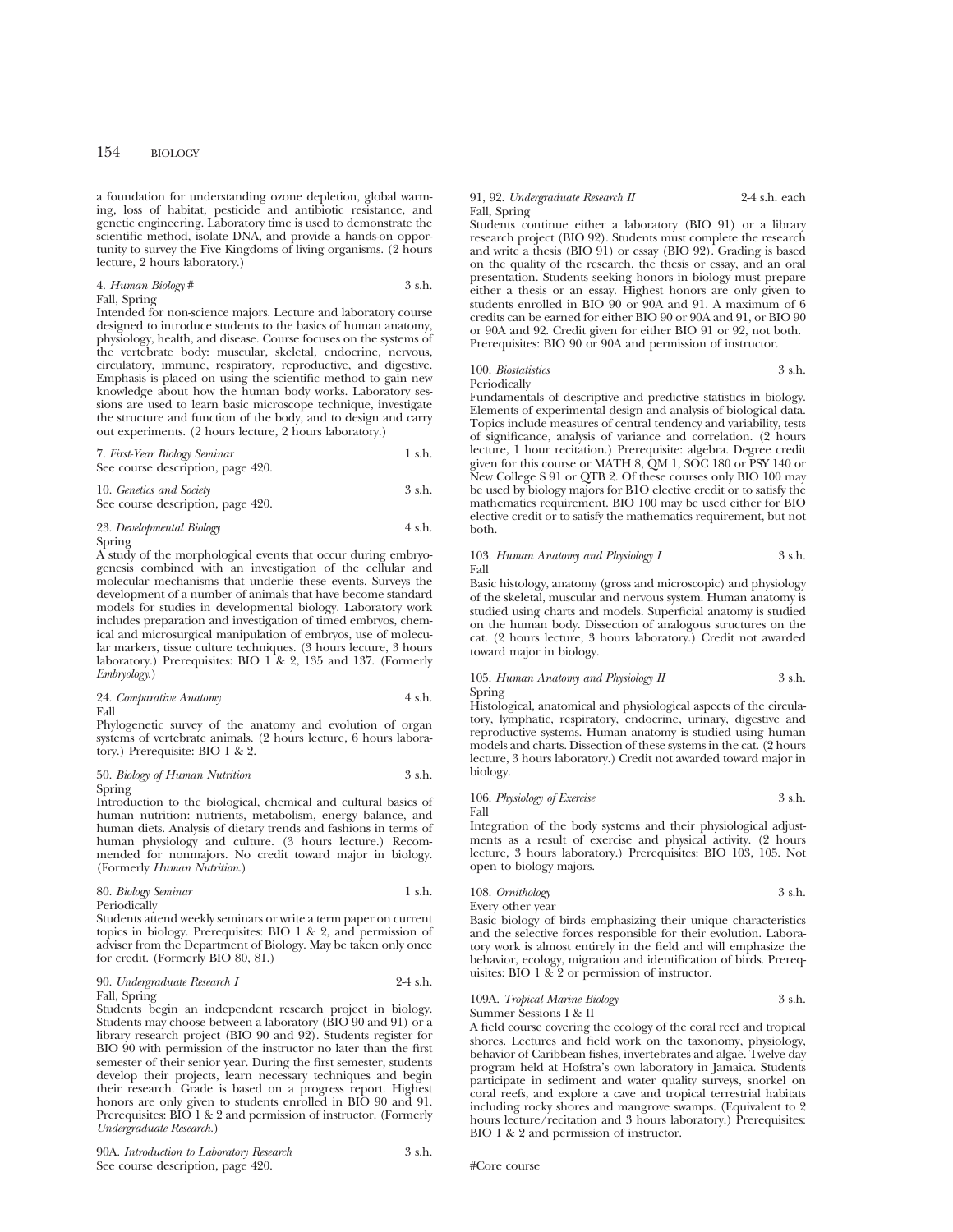110A. *Field Ecology* 1-3 s.h. Spring

Lectures on species and ecology of selected geographic regions. Techniques of specimen collection, preservation, field identification, and ecological evaluation of study sites are stressed on field trips and in the laboratory. Prerequisites: BIO 1 & 2 or permission of instructor. (Formerly 110.)

114. *General Ecology* 3 s.h. Fall

Lecture and discussion of the basic principles determining the distribution and abundance of populations and species, including ecological tests of adaptation. Structure and relationships at the community, landscape, and biosphere levels. Emphasis on applied topics such as pollution abatement, ancient and contemporary climate change, pest and wildlife management, and human population growth. Credit given for this course or New College NBG 1, not both. Prerequisites: BIO 1 & 2, or permission of instructor.

115. *Conservation Biology* 2 s.h. Spring

Lecture and discussion of the basic principles of the conservation of biological diversity. Review of the main causes of extinction events past and present, sustainable development, and the importance of zoological parks and legislation to species conservation. Prerequisites: BIO 3 and 4, or BIO 1 & 2, or permission of instructor. (Formerly *Conservation of Natural Resources*.)

116. *Terrestrial Vertebrate Natural History* 2 s.h. See course description, page 420.

119. *Organic Evolution* 3 s.h. Spring

The modern synthesis of evolutionary theory, including history of evolutionary thought and controversies over supportive evidence. Topics include tests of natural selection, population genetics, speciation, the neutral theory of evolution, and phylogenetic reconstruction. Emphasis on application of evolutionary theory to real-world problems such as host-parasite evolution, antibiotic and pesticide resistance, and the impact of humans on the evolution of other species. Occasional Saturday field trips required. Prerequisites: BIO 1 & 2, 135 or permission of instructor.

# 124. *Mammalian Biology* 3 s.h.

Periodically

An introduction to the study of mammals with special consideration of human beings in the context of mammalian origins and evolution. Focuses on adaptive radiation in morphology, reproduction, ecology, and behavior. Prerequisites: BIO 1 & 2, 24, or permission of instructor. (Formerly *Mammalian Anatomy*.)

133. *Histology* 4 s.h. Periodically

Microscopic anatomy of mammalian tissues with emphasis on structure-function relationships. (3 hours lecture, 3 hours laboratory.) Prerequisites: BIO 1 & 2, and 137.

$$
135. \text{ Genetics} \qquad \qquad 3 \text{ s.h.}
$$

Fall, Spring

Fundamental laws concerning the transmission and interaction of genes. (3 hours lecture.) Prerequisites: BIO 1 & 2, or permission of instructor; corequisite for biology majors: BIO 136.

136. *Genetics Laboratory* 1 s.h. Fall, Spring

Preparation and study of material to demonstrate normal and abnormal cell division, segregation in animals, plants and other genetic techniques. (3 hours laboratory.) Prerequisites BIO 1 & 2; corequisite: BIO 135.

| 137. Cell Biology | 3 s.h. |
|-------------------|--------|
| Fall, Spring      |        |

Ultrastructure, composition and function of cells and their organelles, DNA replication transcription and translation are covered in depth. Includes a discussion of the major research techniques in cell biology. Prerequisites: BIO 1 & 2, CHEM 3A, 3B; prerequisite or corequisite: CHEM 4A, 4B.

#### 139. *Techniques in Molecular Biology* 3 s.h. Periodically

This course covers routine and advanced techniques in molecular biology. Theory underlying the techniques is covered in lectures. Techniques are learned in the context of interrelated experiments that address a single research problem. Techniques to be covered include DNA and RNA isolations, acrylamide and agarose gel electrophoresis, recombinant DNA techniques, Southern and Northern blot analysis, PCR, protein isolation and characterization by Western blot analysis and DNA and protein database analysis. Recommended for students interested in biotechnology or research in genetics/molecular biology. (2 hour lecture, 4 hour laboratory). Prerequisites: BIO 135, 136, 137, and permission of the instructor. (Formerly *Techniques in Molecular Biology and Cytochemistry.)*

141. *Biology of the Cardiovascular System* 1 s.h. See course description, page 421.

143. *Microbiology* 4 s.h.

Fall

The study of microbial cell structure, physiology, genetics and taxonomy. Laboratory exercises focus on identification, growth, metabolism and genetics of prokaryotes and lower eukaryotes, with special emphasis on bacteria and yeasts. Consideration is given to microbial interactions with the environment and to aspects of pathogenicity and host resistance in response to both bacterial and protozoan infections. (3 hours lecture, 3 hours laboratory.) Prerequisites: BIO 1 & 2, 135, CHEM 3A & 4A, 3B & 4B. (Formerly *Bacteriology.*)

144. *Animal Physiology* 4 s.h. Fall, Spring

Vertebrates are organisms that have come to terms with their environment, internal and external, via natural selection. The lecture emphasizes the classical concept of homeostasis and the modern concept of feedback mechanisms. The laboratory emphasizes the use of instruments in measuring and analyzing physiological parameters. (3 hours lecture, 3 hours laboratory.) Prerequisites: BIO 1 & 2, 137; CHEM 3A & 4A, 3B & 4B; PHYS 1A & 2A, 1B & 2B or 11A & 12A, 11B, 12B; or senior status or permission of instructor.

147. *Invertebrate Zoology* 4 s.h. Fall

Development, physiology, life histories and gross anatomy of representative invertebrate phyla. (3 hours lecture, 3 hours laboratory.) Prerequisite: BIO 1 & 2.

148A. *Plant Morphology and Development* 4 s.h. Periodically

Dynamic aspects of embryology, morphogenesis and development in the higher plants. (3 hours lecture, 3 hours laboratory.) Prerequisite: BIO 1 & 2, 137.

149A. *Plant Physiology* 4 s.h. Periodically

Plant functions including water relations, transpiration, photosynthesis, respiration, mineral nutrition, translocation, photoperiodism and plant hormones. (3 hours lecture, 3 hours laboratory.) Prerequisites: BIO 1 & 2, 137; CHEM 3A & 4A, 3B & 4B, 131A & B, 132A, 132B or permission of instructor.

# 150. *Parasitology* 4 s.h. Spring

The study of parasitism, parasite-host interactions and disease. Life cycles of parasites in humans and animals and principles of transmission, diagnosis, treatment and prevention. Each student participates in several investigations including tracing the course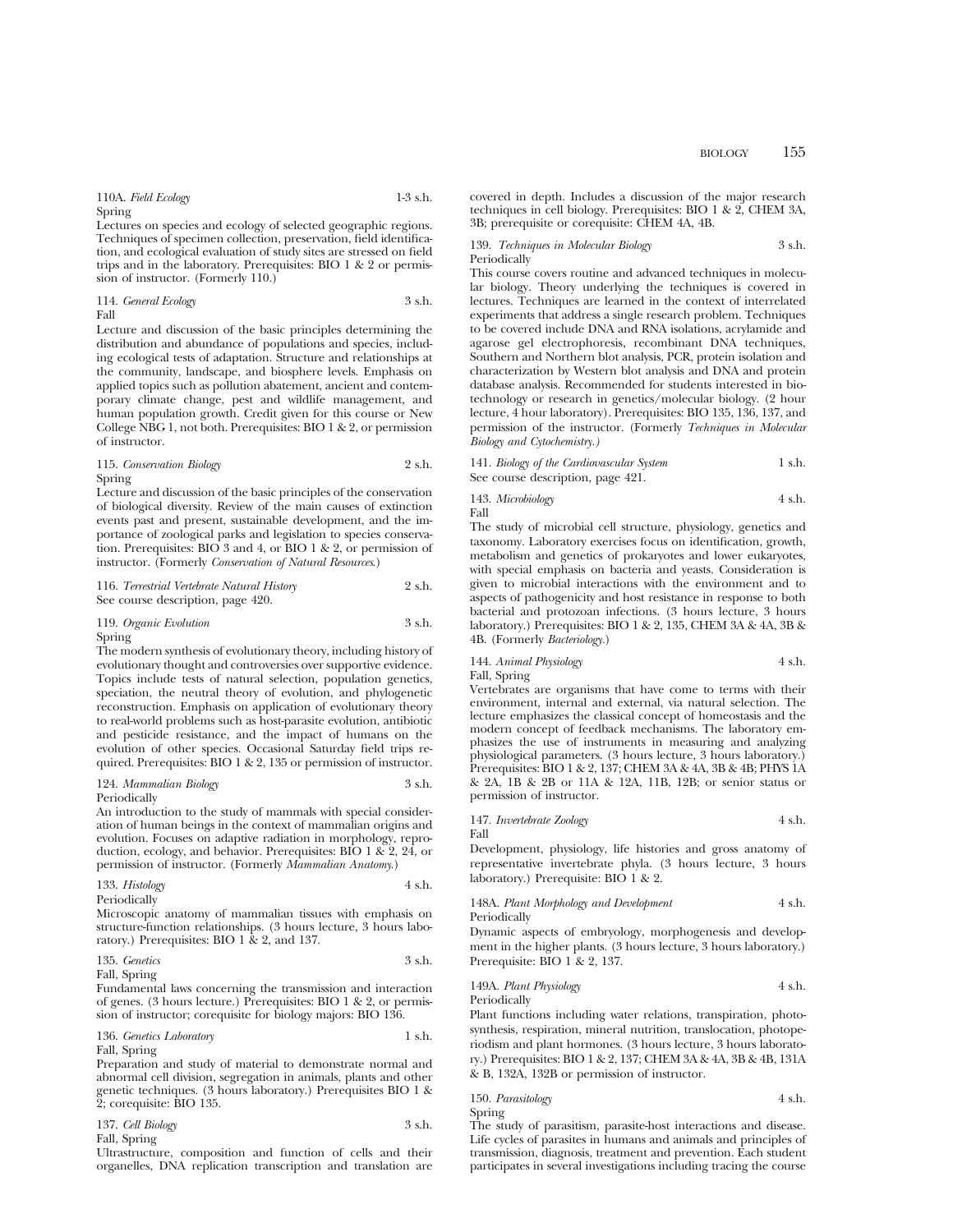of malaria in living mice. (3 hours lecture, 3 hours laboratory.) Prerequisite: BIO  $\check{1}$  & 2. Recommended for premedical, predentistry and preveterinary students.

151A. *Protozoology* 4 s.h. Periodically

The biological importance of protozoa. A study of their taxonomy, ecology, morphology, reproduction and physiology. Special emphasis on pathogenic protozoa. (3 hours lecture, 3 hours laboratory.) Prerequisites: BIO 1 & 2, 137.

162. *Molecular Biochemistry* 3 s.h. Fall

Same as BCHM 162 and CHEM 162. Prerequisites: CHEM 132A, 132B.

#### 172. *Algae and Fungi and Their Relation to the Environment* 3 s.h. Periodically

Designed to acquaint students with the major groups of algae and fungi, with emphasis on study of representatives from Long Island and adjacent areas. Students are involved in the collection of specimens for study through class and individual field trips. Included are the study of aspects of algal and fungal ecology, algae toxic to animals and man, and fungi as agents of plant and human disease. Prerequisite: BIO 1 & 2.

| 175. Field Botany | 4 s.h. |
|-------------------|--------|
| Periodically      |        |

Designed to acquaint students with the higher plants (mosses, ferns, gymnosperms and angiosperms) found in various habitats. Class consists primarily of field and laboratory work involving observation, collection and identification of higher plants, with some emphasis on distribution of plants among various specific ecosystems. Prerequisite: BIO 1 & 2.

## 176. *Plant Ecology* 4 s.h. Periodically

Study of plant autoecology (relationship of the individual plant to its environment) and plant synecology (study of plant communities). Prerequisite: BIO 1 & 2.

# 177. *Plant Systematics* 4 s.h.

Periodically

Study of current systems of plant classification with consideration given to their historical development and validity based on current knowledge of plant phylogeny. Study of technique of plant systematics and representative plant taxa. Prerequisite: BIO 1 & 2.

# 179. *Introduction to Bioengineering* 3 s.h Periodically

A survey of applications of quantitative methods of engineering and physical science to problems in biology and medicine. Topics include biomechanics, including solids and fluids; biotransport in the lung and circulatory system; heat transfer in human and animal systems; biomaterials of surgical implants; biocontrol; and bioinstrumentation. Oral presentation in class and a written report are required. Open to bioengineering and biology majors. (3 hours lecture.) Prerequisite: junior class standing or permission of instructor. May not be taken on  $Pass/D+/D/Fall$  basis. Same as ENGG 181.

# 181. *Marine Biology* 3 s.h. Spring

The study of marine organisms and their adaptation to various habitats including intertidal, pelagic, deep sea and coral reefs. Prerequisites: BIO 1 & 2.

182. *Marine Biology Laboratory* 1 s.h. Spring

The study and identification of marine fish, invertebrates, plankton and algae. Dissections, microscopic analysis and field work will be included. Prerequisites: BIO 1 & 2. Prerequisite or corequisite: BIO 181.

| 183. Fundamentals of Aquaculture/Mariculture | 4 s.h.   |
|----------------------------------------------|----------|
| See course description, page 421.            |          |
| 184. Advanced Aquaculture/Mariculture        | $3$ s.h. |
| See course description, page 421.            |          |

185 & 186. *Internship: Aquaculture/Mariculture* 5 s.h. each See course description, page 421.

187. *Analysis of Aquaculture/Mariculture Internship* 2 s.h. See course description, page 421.

190. *Special Topics in Biological Sciences* 2 s.h. Periodically

Advanced topics that are not covered in other biology courses are discussed. The topics vary yearly. May be taken for more than one semester. Prerequisite: BIO 1 & 2.

| 191. Oral Biology | 3 s.h. |
|-------------------|--------|
| Periodically      |        |

A survey of the subject including lectures on dental evolution, development, dental tissues, gross and microanatomy of the oral cavity, mastication and an introduction to basics on pathology. Prerequisite: junior or senior standing in biology; BIO 1 & 2, 133 recommended. Credit given for this course or *Oral Biology* taken as BIO 190, not both.

#### 200. *Computer Utilization in Biological Research* 3 s.h. Periodically

Application of computers in biological research; computer types (mainframe, mini and micro); elements of basic programming; overview and use of database management systems, spreadsheets, statistics, graphics, word processing, etc.; modification of commercial programs; special application programs; individual student projects.

## 201. *Statistical Analysis of Biological Data* 3 s.h. **Periodically**

Practical application of statistical techniques to the analysis of data typically encountered by researchers in the life and health sciences. Students learn practical and intuitive approaches to choosing statistical techniques appropriate for particular experimental designs. Parametric statistical tests covered include single and two-way ANOVA, regression and correlation. Tests of "messy" or nonparametric data are considered as well, including analysis of frequencies and substitutions for ANOVA. (2 hours lecture, 1 hour recitation.)

#### 204. *Tropical Marine Biology for Teachers* 3 s.h. Summer

An intensive introduction to the biology of seashores, turtle grass beds, mangrove swamps and coral reefs. Teachers are shown how to prepare materials for use in classrooms. (2 hours lecture, 5 hours laboratory and field study daily.) Course meets for 12 days at the Caribbean Hofstra University Marine Laboratory, Jamaica.

#### 205. *Marine Microbiology* 3 s.h. Spring

Morphology, physiology, ecology and distribution of marine and estuarine bacteria, algae, fungi, protozoa and other planktonic organisms. Biological corrosion, pollution, pathogenicity and economic significance of marine microorganisms will also be considered. Prerequisite, one of the following: BIO 143, 151A or 172.

207A. *Biology of Fishes* 3 s.h. Every other year

Anatomy, systematics, biogeography, respiration, osmoregulation, buoyancy and sensory systems of marine and freshwater fishes. The course concludes with a discussion of the interactions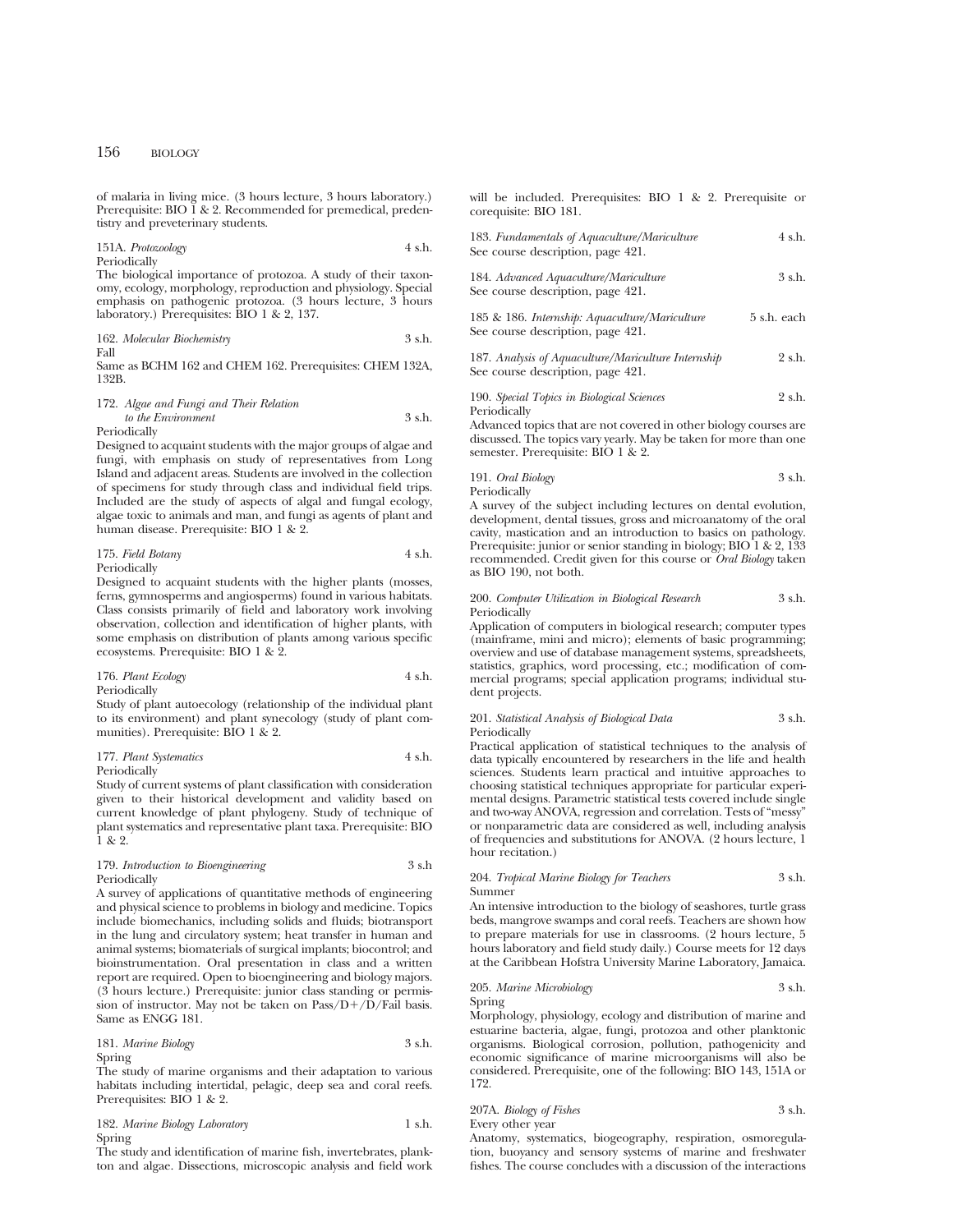between humans and fishes, including poisonous and venomous fishes and fisheries management and conservation. Prerequisites: BIO 24, 181 or permission of instructor. (Formerly *Marine Ichthyology*.)

# 208. *Biology of Marine Mammals* 3 s.h. Every other Fall

This course covers the anatomy and physiology of sea otters, seals, sea lions, manatees, dolphins and whales. Topics of discussion include their systematics, anatomy, thermoregulation, osmoregulation, diving physiology, sensory biology, feeding, life history and captive husbandry. Topics are discussed from an evolutionary perspective by comparing a terrestrial archetype (such as a human or dog) with these highly derived marine mammals.

# 210. *Advanced Genetics* 3 s.h.

#### Once a year

Problems of modern genetics based upon the most recent research. Prerequisite: BIO 135.

# 212. *Cytogenetics* 3 s.h. Once a year

Structure, function and behavior of chromosomes in eukaryotes, prokaryotes and viruses. Also considered are lampbrush and polytene chromosomes in differentiation, the mitotic apparatus, and the synaptinemal complex. Prerequisite: BIO 135.

# 214. *Human Cytogenetics* 3 s.h.

# Once a year

Topics covered include karyotype analysis, chromosomal anomalies including structural rearrangements and numerical disorders, various banding methods, chromosomes, cancer, and gene mapping by in situ hybridization. Prerequisite: BIO 212 or 210 or equivalent. May not be taken on a Pass/Fail basis.

#### 215. *Clinical Genetics* 3 s.h. Periodically

Clinical aspects of human genetic disorders including autosomal dominant and recessive and X-linked disorders, polygenic inheritance. Chromosomal disorders and prenatal diagnosis. Prerequisites: BIO 212, 214. May not be taken on a Pass/Fail basis.

#### 220. *Endocrinology* 3 s.h. Periodically

A consideration of the role of the major endocrine glands in the body economy, with emphasis upon the phylogeny and comparative physiology of these structures and upon the pertinent methodology. Prerequisites: BIO 144, CHEM 132A, 132B.

#### 221. *Molecular Pharmacology* 3 s.h. Periodically

Interaction of drug molecules with cells, tissues and organ systems with emphasis on the basic mechanisms involved in the absorption, distribution, action, metabolism and excretion of pharmacologically active agents. Current concepts in receptor theory and structure activity relationships. Prerequisites: BIO 144, 162, 137.

#### 222. *Comparative Vertebrate Hematology* 3 s.h. Periodically

Morphology, physiology and evolutionary development of the blood and hematopoietic organs of vertebrates with emphasis on their application to experimental methods in hematology. Phylogenetic relationships of blood cells and hemopoietic organs in the five classes of vertebrates. Prerequisite: BIO 144.

#### 223. *General Mammalian Hematology* 3 s.h. Periodically

Embryogenesis, morphology and function of the blood cells. Dynamics and kinetics of hemopoiesis. Proliferation, maturation, differentiation and destruction of blood cells. Neurohumoral regulation and maintenance of homeostasis in blood. Phyletic theories of stem cell derivatives. Prerequisite: BIO 144.

# 224. *Immunology and Serology* 3 s.h. Periodically

Antigens and antibodies are considered both as components of immunologic systems and as a means of solving biological problems. Prerequisites: BIO 144, CHEM 132A.

# 229. *Limnology* 3 s.h.

Periodically Physical, chemical and biological interrelationships in fresh water habitats. (2 hours lecture plus Saturday field trips by arrangement.) Prerequisites: BIO 1 & 2, CHEM 3A & 4A, 3B & 4B.

#### 230. *Algae of Long Island and Adjacent Areas* 4 s.h. Periodically

Taught in the field and in the lab, dealing primarily with organisms collected on the field trips. Emphasis on field observation, laboratory study, identification and maintenance of collected specimens. Prerequisite: BIO 1 & 2.

#### 231. *Fungi of Long Island and Adjacent Areas* 4 s.h. Periodically

Fieldwork is expected as emphasis is on study of fungi from collected samples. Isolation, culture and identification are an integral part of course work. Prerequisite: BIO 1 & 2.

#### 237. *Biochemical Mechanisms in Cell Biology* 3 s.h. Periodically

Course covers recent research concerning the biochemical mechanisms involved in regulating various processes in cell biology. Selected advanced topics may include some of the following: transcellular signaling, vesicle traffic, quality control of protein synthesis, protein translocation, nuclear transport, extracellular matrix, cytoskeletal function and G-protein function. Students analyze recent reviews and journal articles from the primary literature. Prerequisites: BIO 135, 137, CHEM 131A & 132A, 131B & 132B, or equivalents. May not be taken on a Pass/Fail basis.

# 238. *Animal Cell Culture* 4 s.h. Fall

Study and utilization of techniques involved in the establishment and maintenance of animal cell lines including preparation of media and aseptic methods, types of cell culture, experimental design employing cultured cells, cloning, cell cycle analysis, karyotyping, preparation of monoclonal antibodies, etc. Theory of techniques learned in the laboratory are discussed in lecture. Prerequisites: BIO 137 and permission of instructor. Recommended for students interested in cell biology and biochemistry research.

# 239. *Microscopic Techniques* 4 s.h.

Periodically

Practice and theory involved in various techniques for preparing and staining tissues and cells, and also unicellular organisms for microscopic and cytochemical studies. (2 hour lecture, 4 hours laboratory.) Prerequisites: BIO 1 & 2.

240. *Virology* 3 s.h.

Spring

Molecular and clinical aspects of viruses that infect humans. Includes replication, gene expression, changes in host cells, pathogenesis, and transmission. Particular attention is paid to Human Immunodeficiency Virus—the cause of AIDS. Prerequisites: BIO 1 & 2, 135, 137.

#### 241. *Mechanisms in Cellular Aging* 3 s.h. Fall

Possible mechanisms involved in cellular aging including mutagenesis, free radicals, thermal damage, DNA repair and chemical cross-linkage; the role of development and protein aging. Prerequisite: BIO 135. BIO 137 recommended.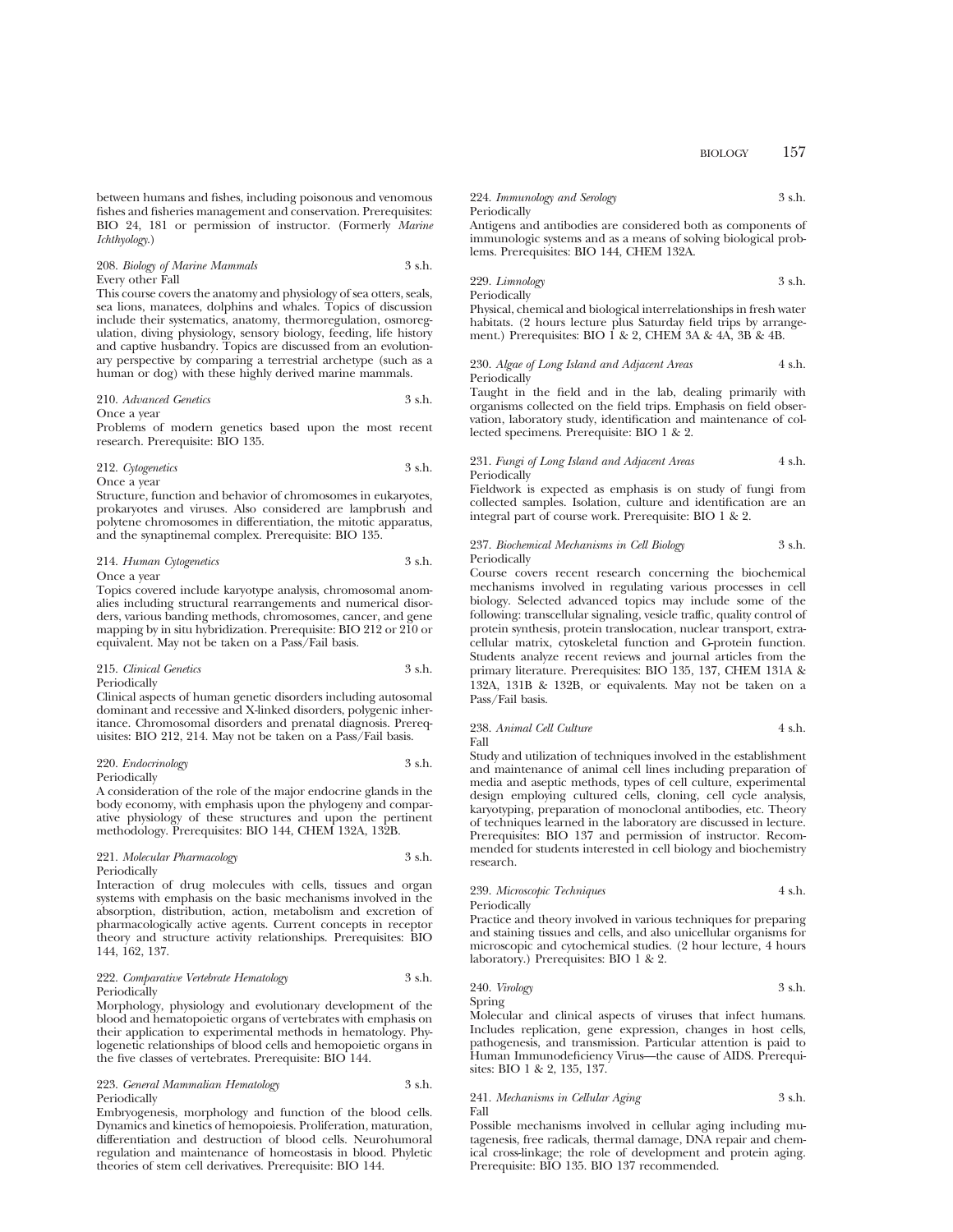# 243. *Experimental Developmental Biology* 4 s.h. Periodically

A survey of experimental approaches and techniques employed in the analysis of animal development emphasizing microsurgical manipulations, *in vitro* cultivation, autoradiographic detections, electrophoretic separations, biochemical isolations and an independent research project. Prerequisites: BIO 23 or 24 and permission of instructor.

#### 244. *Biology of the Cancer Cell* 3 s.h. Spring

Various aspects of cancer cell biology on the histological, cellular and molecular level. Emphasis is on basic research problems including cancer as a misprogramming of normal development, alterations in cell-cell recognition, changes in nuclear events, the oncogene theory and the mechanisms of action of chemical carcinogens. Prerequisite: BIO 137. CHEM 162 recommended.

#### 245. *Morphology and Physiology of Bones and Teeth* 3 s.h. Periodically

The anatomy and development of bone and teeth. Discussion of experimental tooth embryogenesis, the calcification process and pulp and periodontal histopathology. Recent advances in replantation and transplantation of teeth will be considered. Prerequisite: BIO 191 or 190 or permission of instructor.

## 246. *Comparative Microscopic Anatomy* 4 s.h. **Periodically**

Microscopic study of human tissues and organs, and a histological comparison between the human and those of other vertebrate organisms. Students submit a paper which deals in detail with the comparative histology of an organ or system of their choice. Prerequisite: BIO 137 or equivalent.

# 251A, 252A. *Special Topics in Biology* 2-4 s.h. each Fall, Spring

Selected readings on the development of the great areas and philosophies and current literature in selected fields of biology. Oral and written reports at seminar sessions or consultation periods. May be repeated for credit when topics vary. (Formerly 251, 252, *Special Topics Seminar*.)

## 253A. *Special Topics in Biology* 2-4 s.h. Fall, Spring

Lectures and seminars on special advanced topics in biology. Emphasis is on subjects of current investigation, the scientific literature, and theoretical and philosophical aspects of research. May be repeated for credit when topics vary. (Formerly 253, *Special Topics Seminar*.)

#### 255. *Seminar: Current Topics in Cytogenetics* 2 s.h. Periodically

Course covers recent research in cytogenetics. Students are required to read, understand and discuss primary research articles in cytogenetics and are evaluated on the basis of preparation, participation and understanding of the material. Prerequisite: BIO 212 or BIO 214 or permission of instructor.

# 259. *Electron Microscopy for the Biologist* 4 s.h. Spring

Principles and practice of basic techniques used in transmission electron microscopy. Lectures discuss theory of the techniques learned in lab. Laboratory consists of instruction in the techniques of fixation and embedding, ultramicrotomy, use of the electron microscope and photography. Prerequisite: permission of instructor.

# 260. *Electron Microscopic Analysis I* 2 s.h. Fall

Ultrastructural histology. A detailed analysis of the ultrastructure of the major tissue types in mammalian organisms. Prerequisite: BIO 133 or 246.

#### 261. *Electron Microscopic Analysis II* 2 s.h. Spring

Ultrastructural pathology and interpretation of micrographs. Guest speakers illustrate and discuss tissue pathology at the ultastructural level. Problems of interpretation of micrographs are analyzed using published materials as examples. Prerequisites: BIO 259, 260.

262. *Servicing the Electron Microscope* 2 s.h. Periodically

Lectures by qualified electron microscope servicemen on common service problems. Instruction on dismantling and reassembly procedures associated with routine maintenance. Prerequisites: BIO 259 and permission of instructor.

263. *Advanced Techniques and Theory of Electron Microscopy* 2 s.h. Periodically

Discussion and illustration of advanced electron microscopic techniques such as autoradiography, shadow-casting, negative staining and freeze-etching. Discussion includes problems of data interpretation. Prerequisites: BIO 259 and permission of instructor.

# 264A. *Scanning Electron Microscopy* 3 s.h. Periodically

Discussion and instruction in tissue preparation including critical point drying, use and maintenance of the scanning electron microscope. Each student undertakes his or her own project as a requirement of the course. Prerequisites: BIO 259 and permission of instructor.

# 270. *Physiological Ecology and Functional Morphology of Aquatic Vertebrates* 3 s.h. Every other Spring

This course covers how fish, aquatic amphibians, reptiles, and birds interact with the environment. The primary focus of the course is fish. It uses an interdisciplinary approach encompassing the areas of anatomy, function, physiology and ecology. Particular attention is given to the way these vertebrate groups overcome problems associated with aquatic life. Prerequisites: BIO 24, 144, 207A, or equivalents, or permission of instructor. May not be taken on a Pass/Fail basis.

## 275. *Advanced Conservation Biology* 3 s.h. Spring

This course reviews the basic topics in conservation biology and considers in detail advanced topics. Topics include the origin and measurement of genetic, species and ecosystem biodiversity, ancient and contemporary extinction processes, species and ecosystem management, and the political and economic aspects of biodiversity preservation. Students use computer simulations to compare strategies for managing and restoring endangered species and ecological communities. (2 hours lecture, 1 hour recitation.) Prerequisites: BIO 1 & 2. No credit for BIO 275 if BIO 115 is on undergraduate transcript.

## 301-302. *Master's Thesis* 3 s.h. each Fall, Spring

Laboratory and library research. BIO 302 includes a public oral presentation and examination. Binding fee payable upon registration in 302. Prerequisite: permission of instructor. Recommend taking BIO 201 prior to or at the same time.

303. *Master's Essay* 3 s.h. Fall, Spring

Library-based research paper comprising a critical review of scientific literature on a selected topic. The thesis portion is the student's own evaluation of the topic. Course includes a public oral presentation and examination. Binding fee payable upon registration. Prerequisite: permission of instructor. Recommend taking BIO 201 prior to or at the same time.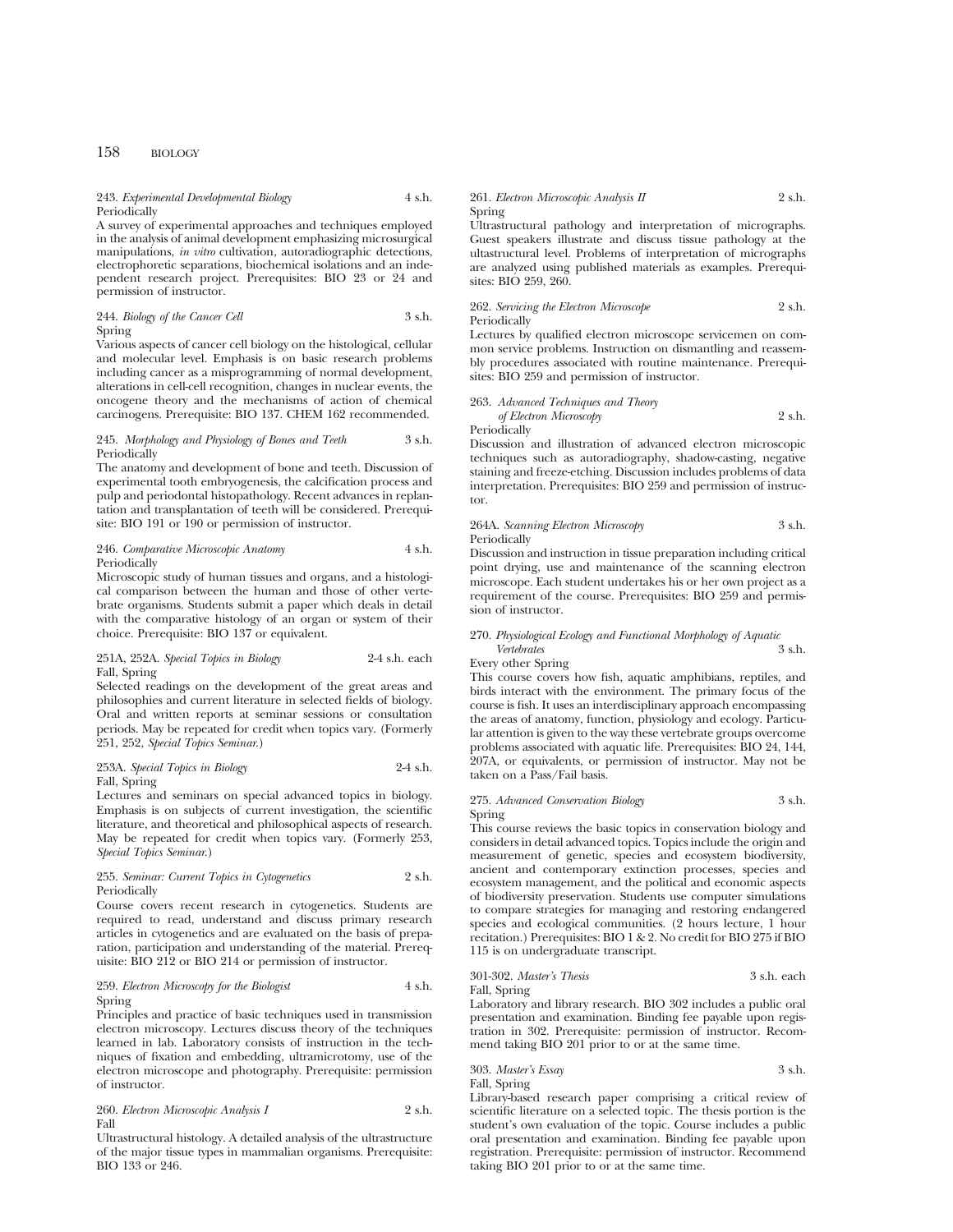304. *Internship in Electron Microscopy* 3 s.h. Periodically

Intensive full-time work in an electron microscope laboratory (at Hofstra or a neighboring institution) to demonstrate the student's ability to function as a professional microscopist. Prerequisite: admission to the program.

305A, 305B. *Graduate Seminar* 1⁄2 s.h. each Fall, Spring

A broad range of research topics in the biological sciences are discussed in weekly seminars. Presentations are made by invited speakers. May not be taken on a Pass/Fail basis. (Formerly BIO 305.)

306. *Internship in Cytogenetics* 3 s.h. Fall, Spring, Summer

Intensive work (four days/week) in a cytogenetics laboratory at a neighboring institution, to gain expertise in the technical aspects of laboratory cytogenetics including karyotyping, banding, photography and analysis of karyotypes. Students must attend biweekly meetings with faculty adviser at Hofstra in addition to their time at the laboratory site. Students wishing to apply for certification must enroll in 306 for two semesters. Student evaluation is based on meeting participation and evaluation by laboratory supervisor. Prerequisites: BIO 212, 214, 238, and admission to the program. May not be taken on a Pass/Fail basis.

#### 307. *Internship in Marine or Freshwater Biology* 3 s.h. Fall, Spring, Summer

Intensive work at an institution specializing in marine or freshwater biology to enable the student to develop practical expertise in these fields. Students may choose from a large selection of participating facilities including (but not limited to) a neighboring institution, a museum, or a zoological park/aquarium. Prerequisite: admission to the concentration.

# Broadcasting

See School of Communication

# Business Computer Information Systems and Quantitative Methods

Professor Affisco, *Chairperson*

Professors Nasri, Paknejad, Silver, Stern, Tafti; Associate Professors Binbasioglu, Chandra, Cosares, Dickman, Guiahi, Lally, Sessions, Stevans; Assistant Professors Hardiman, Klein, Soliman, Winston.

The Brodlieb Distinguished Professorship in Business is held by Professor Stern. See page 444.

Business Computer Information Systems courses are listed below.

QUANTITATIVE METHODS courses are listed alphabetically.

# Business Computer Information Systems (BCIS)

Administered by the Department of Business Computer Information Systems and Quantitative Methods. Professor Affisco, *Chairperson*

**B.B.A. SPECIALIZATION IN BUSINESS COMPUTER INFORMATION SYS-TEMS:** (all specializations must have prior approval of adviser).

BCIS 30; one of the following four courses: BCIS 40, 50, 90, or 95; and 116, 117, and 120. (NOTE: Students who choose the E-Commerce and Internet Technology Track must take BCIS 95.) All students must select one of the following Tracks:

#### **Track I: Information Systems Technology**

| Required courses (noted above)                      | $15$ s.h. |
|-----------------------------------------------------|-----------|
| Three BCIS electives, selected under advisement,    |           |
| 3 s.h. each                                         | 9 s.h.    |
|                                                     | 24 s.h.   |
| <b>Track II: E-Commerce and Internet Technology</b> |           |
| Required courses (noted above)                      | $15$ s.h. |
| BCIS 35, 76, 136 (3 s.h. each)                      | 9 s.h.    |
|                                                     | 24 s.h.   |
| <b>Track III: Network Design and Management</b>     |           |
| Required courses (noted above)                      | $15$ s.h. |
| BCIS 122, 123 (3 s.h. each)                         | 6 s.h.    |
| One BCIS elective, selected under advisement        | 3 s.h.    |
|                                                     | 24 s.h.   |
|                                                     |           |

See complete B.B.A. requirements, page 104.

**A MINOR IN BUSINESS COMPUTER INFORMATION SYSTEMS** consists of the successful completion of a minimum of 19 semester hours of course work with grades of C- or better, *under faculty advisement in the Department of Business Computer Information Systems and Quantitative Methods*, with at least twelve semester hours in residence. The requirements are: BCIS 14, 30, and four additional three-credit BCIS courses. A completed minor in business computer information systems will be listed on the student's transcript. NOTE: students who have successfully completed BCIS 9 and 10 are not required to take BCIS 14. Credit will not be given for both this course and BCIS 9 and/or 10.

*No School of Business courses may be taken on a Pass/D+D/Fail basis.* 

Nonbusiness majors may choose a BCIS minor.

No student pursuing a bachelor's degree other than a Bachelor of Business Administration degree may complete more than 30 semester hours of School of Business course work without permission of the School of Business Dean's Office. The student must have the appropriate form approved by and filed with the major and minor departments.

*All minors must be declared at the Office of Financial and Academic Records.*

Master of Business Administration Programs, see page 107.

Master of Science in Computer Information Systems, see page 112.

BUSINESS HONOR SOCIETIES, see pages 70, 77.

# **COURSES**

In addition to semester notations next to each course, a selection of courses is offered during January and Summer sessions. Consult the *January* and *Summer Sessions* bulletins for these schedules.

#### 9. *Introduction to Microcomputer Tools* 1 s.h. Fall, Spring

Introduction to microcomputers and microcomputer software tools and their applications and ethical use. Focus on PC operating systems, spreadsheets, document management, e-mail, and Internet access. NOTE: Business majors must complete this course as part of their first 30 credits at Hofstra. This course may not be taken concurrently with BCIS 10 (students who need to take both BCIS 9 and 10 should take BCIS 14 instead). Zarb School of Business students may not take this course unless they have prior credit for BCIS 10 or equivalent.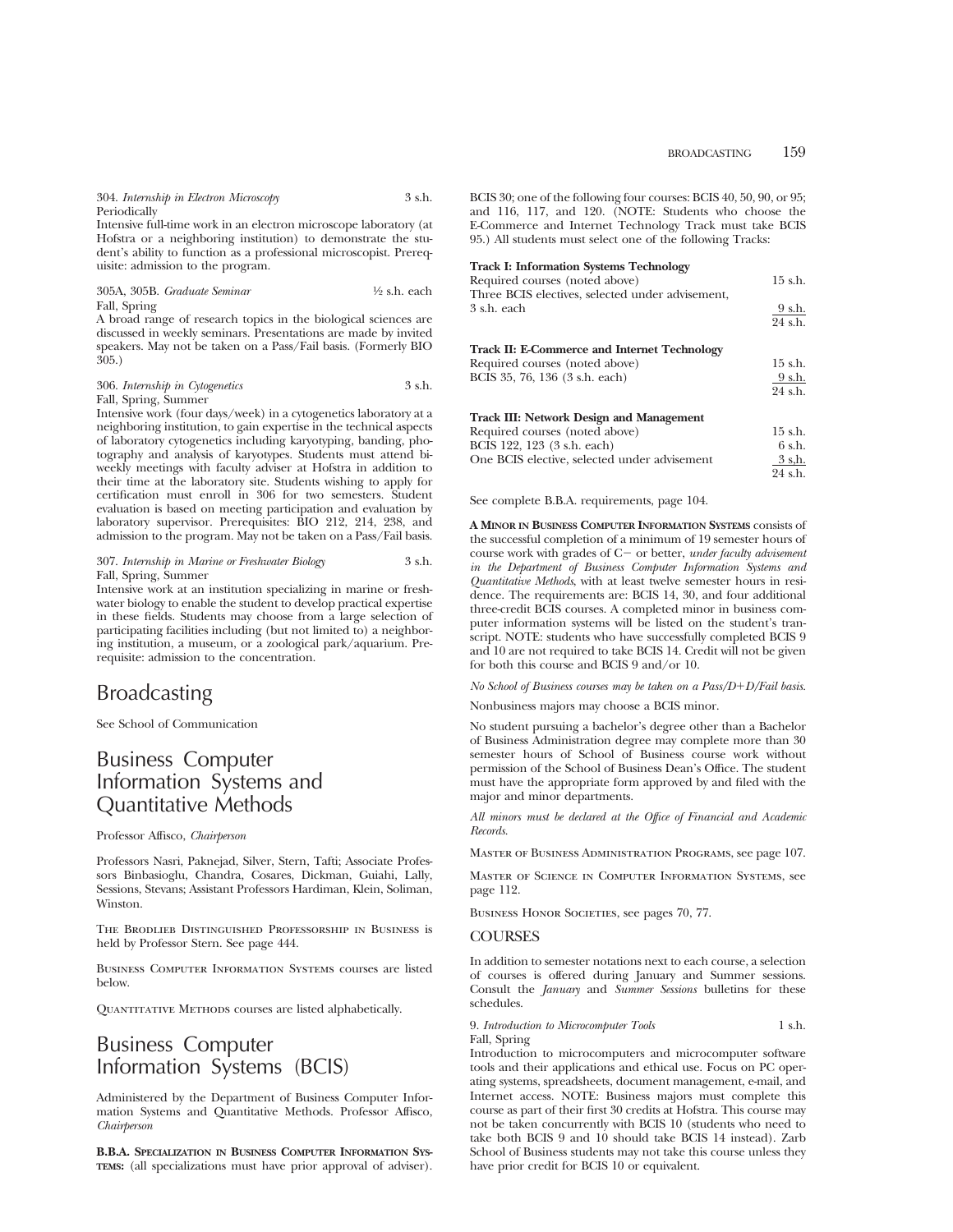# 10. *Introduction to Computers in Business* 3 s.h. Fall, Spring

Focus on hardware and software technology and innovations, and the ways in which they are integrated in management information systems. Use of productivity tools and the Internet are emphasized along with business application areas that make use of computing resources and technology. Political, legal and ethical issues relating to security, privacy and copyright protection as they apply to computing are explored. Global communications technologies relating to the Internet and other networks are discussed. Prerequisite: BCIS 9. NOTE: credit will not be given for both BCIS 10 and 14. Students who need to take both BCIS 9 and 10 must take BCIS 14 instead. Zarb School of Business students may not take this course unless they have prior credit for BCIS 9 or equivalent.

### 14. *Introduction to Computer Concepts and Software Tools in Business* 4 s.h.

#### Fall, Spring

Focus on hardware and software technology and innovations, and the ways in which they are integrated in management information systems. Use of productivity tools and the Internet are emphasized along with business applications areas that make use of computing resources and technology. Political, legal, and ethical issues relating to security, privacy, and copyright protection as they apply to computing are explored. Global communications technologies relating to the Internet and other networks are discussed. Hands-on introduction to microcomputers and software tools with a focus on PC operating systems, spreadsheets, document management, e-mail, and Internet access is provided. NOTE: includes 1 s.h. computer laboratory. Credit will not be given for both this course and BCIS 9 and/or 10.

#### 30. *Power Tools for End-User Support* 3 s.h. Fall, Spring

An in-depth study of the software tools used by managers and other end-users to improve their productivity, their decisionmaking effectiveness and their computer enhanced communication skills. Focus on microcomputer hardware and software. Topics such as presentation graphics, desktop publishing, operating systems, multimedia and creating and using Internet pages are covered. Students become proficient power users and learn to evaluate software and hardware for accounting, finance, management and marketing problems. Introduces student to Visual Basic. Prerequisite: BCIS 10, 14 or CSC 5.

#### 35. *Multimedia Concepts, Software and Applications* 3 s.h. Once a year

An in-depth treatment of multimedia graphic, sound, animation and video presentations. Multimedia is explored through a variety of methods including hands-on tutorials, lectures, projects, and case studies that include interactivity and hyperlinking. Global, ethical, social and legal issues relating to multimedia are explored. Prerequisites: BCIS 30 or permission of department chairperson; junior class standing or above.

## 40. *Software Development in Business* 3 s.h. Fall, Spring

A comprehensive programming course focusing on business applications. Students learn how to develop elementary and intermediate programs in Structured COBOL. Topics include basic syntax, structured design concepts and file processing in accounting, finance, management and marketing. The COBOL language is compared and contrasted with other languages. Prerequisites: BCIS 10, 14 or CSC 5; junior class standing or above. With the permission of department chairperson *one* of the following programming courses BCIS 40, 50, 90, or 95 may be taken at the sophomore level.

## 50. *Object-Oriented Programming* 3 s.h. Once a year

The design, testing, implementation and documentation of accounting, finance, marketing and management applications using  $C++$  as an object-oriented programming language. Program testing and evaluation, object-oriented concepts and documentation are emphasized. An introduction to Java programming is provided. Prerequisites: BCIS 30 or 40; junior class standing or above. With the permission of department chairperson *one* of the following programming courses BCIS 40, 50, 90, or 95 may be taken at the sophomore level. (Formerly *Advanced Business Application Programming; Intermediate and Advanced Business Application Programming.*)

## 76. *Introduction to Electronic Commerce* 3 s.h. Fall, Spring

An introduction to electronic commerce from both the technical and the business perspectives. Topics include understanding how the Internet and the World Wide Web enable new business opportunities, choosing the appropriate software for electronic commerce, an overview of security issues and currently available methods for securing transactions. Principles of electronic payment, strategies for successfully reaching customers, streamlining value chain activities and doing global business on the Web. Electronic markets, legal and ethical considerations, and preparing a business plan for electronic commerce will be considered. Prerequisites: BCIS 30 or permission of department chairperson; junior class standing or above.

#### 90. *Interface Design and Programming in Visual Basic* 3 s.h. Fall, Spring

A focus on Visual Basic as a tool for development, testing, implementation, and documentation of Windows-based business applications. Topics include event-driven programming, string and arrays handling, graphics, and linking of applications. Prerequisites: BCIS 30; junior class standing or above. With the permission of department chairperson *one* of the following programming courses BCIS 40, 50, 90, or 95 may be taken at the sophomore level. (Formerly *Survey of Business Programming Languages.)*

# 95. *Introduction to Java* 3 s.h. Fall, Spring

This course provides software developers with the knowledge and skills to use Java to build Internet and Intranet applets and Windows applications. Topics include overview of the Java virtual machine, Java classes and method, instantiating Java objects, access method, creating Java applets, the Java applet life cycle, inheritance and polymorphism, and Java class libraries. Prerequisites: BCIS 10 or 14; junior class standing or above. With permission of department chairperson *one* of the following programming courses BCIS 40, 50, 90, or 95 may be taken at the sophomore level.

#### 115. *Introduction to Simulation* 3 s.h. Periodically

Introduction to modeling. Classifications and properties of elementary simulation models and simulation languages. Computer-based simulation models using a general programming language and a specialized simulation language (GPSS). Application areas in production management, marketing, capital investment devaluation, information systems, mechanized equipment and computer systems. Prerequisites: QM 1 and knowledge of a programming language; junior class standing or above.

## 116. *Structured Systems Analysis and Design* 3 s.h. Fall, Spring

Advanced course in structured analysis and design of computerized information systems in accounting, finance, management, marketing, and other application areas. Topics include Systems Life Cycle methodologies, Data Flow Diagrams using CASE tools and rapid prototyping techniques. Ethical and global issues are considered. Emphasizes design issues such as user involvement and the selection of appropriate methodologies. Course requirements include designing a system using a CASE tool for implementation on either a mainframe or microcomputer. Prerequisites: one of the following courses: BCIS 40, 50, 90, 95 or permission of department chairperson; junior class standing or above. (Formerly *Data Systems and Management.)*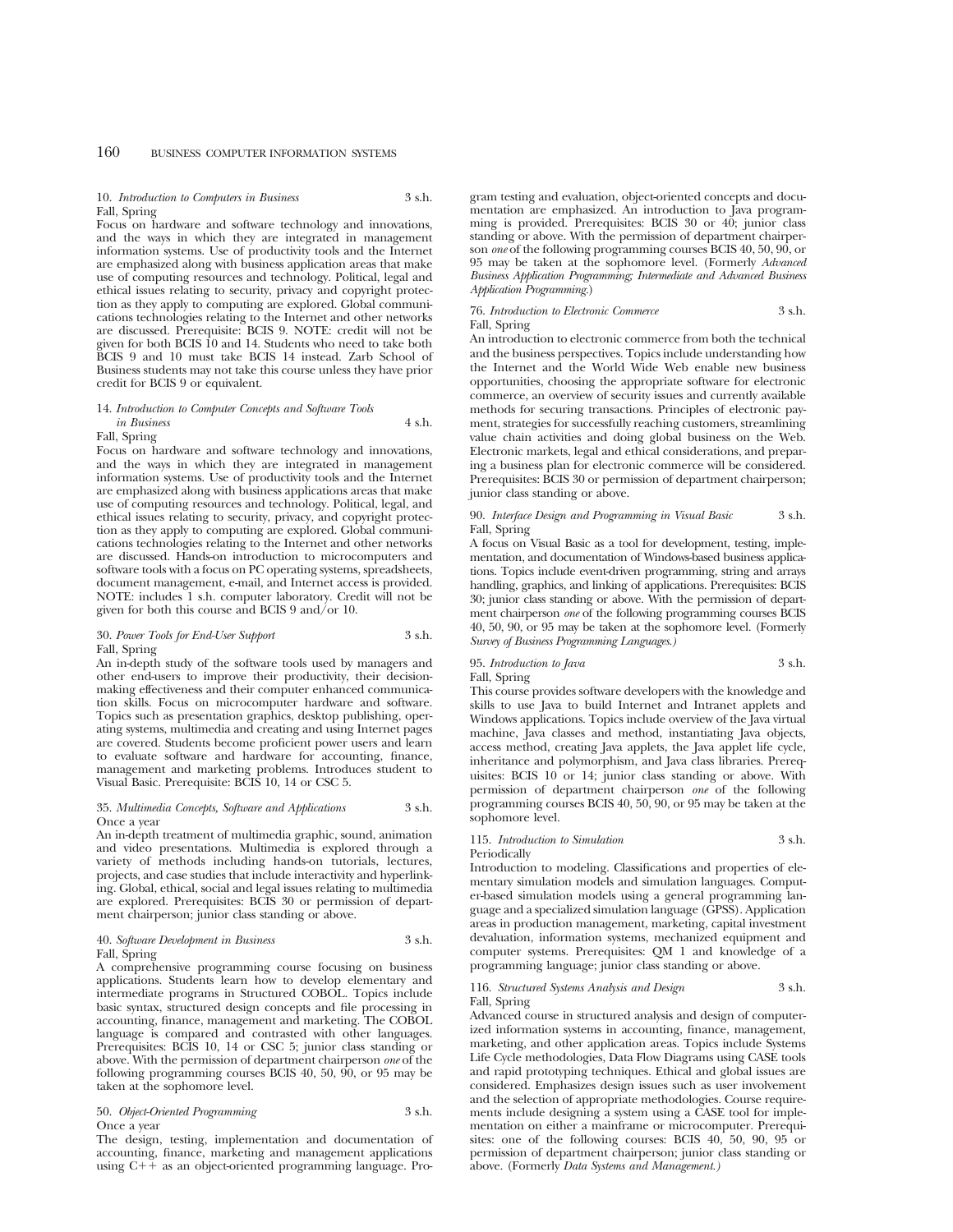117. *Database Management Systems* 3 s.h. Fall, Spring

Advanced course on database management systems (DBMS) concentrating on the relational data model and the SQL language. Covers theory of the relational data model contrasting it with earlier models. Database design is developed in the context of the overall design of an information system in accounting, finance, management, marketing, and other application areas. Topics include conceptual, logical, and physical database design, including data normalization and integrity constraints. Distributed database systems in a global business environment and issues related to data accuracy, security, privacy, and threat to individual rights are explored. Course requires designing and implementing databases using a mainframe and/or micro DBMS. Prerequisites: one of the following courses: BCIS 40, 50, 90, 95 or CSC 120 or permission of department chairperson; junior class standing or above.

#### 120. *Connectivity in the Business Environment* 3 s.h. Fall, Spring

Explores the various ways information is shared among networked computer systems. Integrates MIS and telecommunications concepts to enable business managers to select, implement, manage and evaluate computer networks. Topics also include data communication needs of organizations in a global environment. Legal and ethical issues related to planning, design, implementation, and use of networks, including that of the Internet are discussed. Course project involves use of LAN management software. Prerequisites: BCIS 30; junior class standing or above. (Formerly *Selection and Evaluation of Hardware and Software; Business Computer Data Communication.*)

## 122. *Networking Technologies Utilizing Microsoft Software* 3 s.h. Once a year

An in-depth study of networking technology involving the use of Microsoft Corporation network software. Topics include a study of Windows 98 and 2000 network components and Windows NT Client Server. Global considerations involve the study of the Internet Information Server and Exchange Server. Issues of ethics, software piracy, and global access considerations will be discussed. Numerous course projects, including the construction of a LAN with all of its component parts will be an integral part of this course. Prerequisites: BCIS 120; junior class standing or above.

# 123. *Networking Technologies Utilizing Novell Software* 3 s.h. Once a year

An in-depth study of networking technology involving the use of Novell Corporation network software. Topics include a study of Windows 98 and 2000 client network components, and Netware 5/0 Server. Global considerations involve the study of NDS for both NetWare and NT. Issues of ethics, software piracy, and global access considerations will be discussed. Numerous course projects, including the construction of a LAN with all of its component parts, will be an integral part of this course. Prerequisites: BCIS 120; junior class standing or above.

|  | 125. Managing the Systems and |  |  |  |  |
|--|-------------------------------|--|--|--|--|
|--|-------------------------------|--|--|--|--|

#### *Information Processing Function* 3 s.h. Periodically

Study of the systems and information processing function from a strategic planning perspective. The methods appropriate for information resources planning discussed within the framework of overall corporate strategy. Topics include information systems, strategic planning, capacity planning, facilities management, evaluation and control, data processing staff planning, and hardware and software evaluation and selection. Prerequisite: BCIS 116; junior class standing or above.

# 136. *Advanced E-Commerce Technology and Applications* 3 s.h. Once a year

This course provides advanced knowledge and skills needed to use Java and markup languages to build E-Commerce applications. Java topics include inheritance, Abstract Windows Toolkit, Layout Managers, Event Model, and Multithreading. Coverage of XML and an introduction to JavaScript is also included. Additional topics of discussion include data mining and warehousing, server infrastructure including architecture, web servers, database servers, and transaction servers. Prerequisites: BCIS 76, 95, 116, 117, 120; junior class standing or above.

151, 152. *Readings* 1-3 s.h. each Fall, Spring

Assigned readings, individual research and projects on selected topics such as systems or software design and development, and computer applications. Taught on a tutorial basis. Prerequisites: BCIS 116, 117, or 120; and permission of department chairperson.

# 157, A-Z. *Seminar: Special Topics in Business Computer Information Systems* 3 s.h. Periodically

An advanced in-depth treatment of special topics. Current topics are explored through a variety of methods, such as lectures, projects and case studies. Prerequisites: BCIS 10 or 14, junior class standing or above, and permission of department chairperson, and any additional prerequisites as stated in the course

schedule. As individual subjects are selected, each is assigned a letter (A-Z) which is affixed to the course number. Students may take up to two of these courses to fulfill their major requirements so long as each seminar has a different letter designation.

# 174. *Business Internship* 1-3 s.h. Fall, Spring

Actual practical experience in an approved setting open to junior and senior business computer information systems majors. Students work a minimum of 40 hours for 1 credit or a minimum of 80 hours for 2 credits or a minimum of 120 hours for 3 credits in a structured business computer information systems program offered by a for-profit or not-for-profit organization. NOTE: Students may take this course only once. Satisfactory completion of this course counts toward general degree requirements but does not satisfy business computer information systems major requirements. Prerequisites: permission of department chairperson, a minimum grade point average of 2.5 in business computer information systems courses and 2.5 overall, BCIS 116 or 117; junior class standing or above.

#### 179. *Business Computer Project* 3 s.h. Once a year

A capstone course using concepts learned in earlier courses. Students develop a complete business information system in accounting, finance, management, or marketing, or a management information system integrating their computer expertise with their business background. Students must choose a project, identify and document the user's needs, develop the specifications, write the programs and implement the project with supporting documentation. Course applies systems and database design, telecommunications and programming concepts to business problems. Prerequisites: BCIS 116, 117, 120; senior class standing and permission of department chairperson.

#### 182. *Decision Support and Expert Systems* 3 s.h. Once a year

Techniques for problem solving and decision making. Focuses on areas in which computers can be used to support selection of decision alternatives. Students are provided with software tools for implementing decision support and expert systems which go beyond traditional file and information manipulation programs. Prerequisites: BCIS 116 and 117; junior class standing or above.

## 185. *Internship in Business Computer Information Systems* 3 s.h. Fall, Spring

A work-study program open to senior business computer information systems majors. Students work a minimum of 120 hours in a structured business computer information systems training program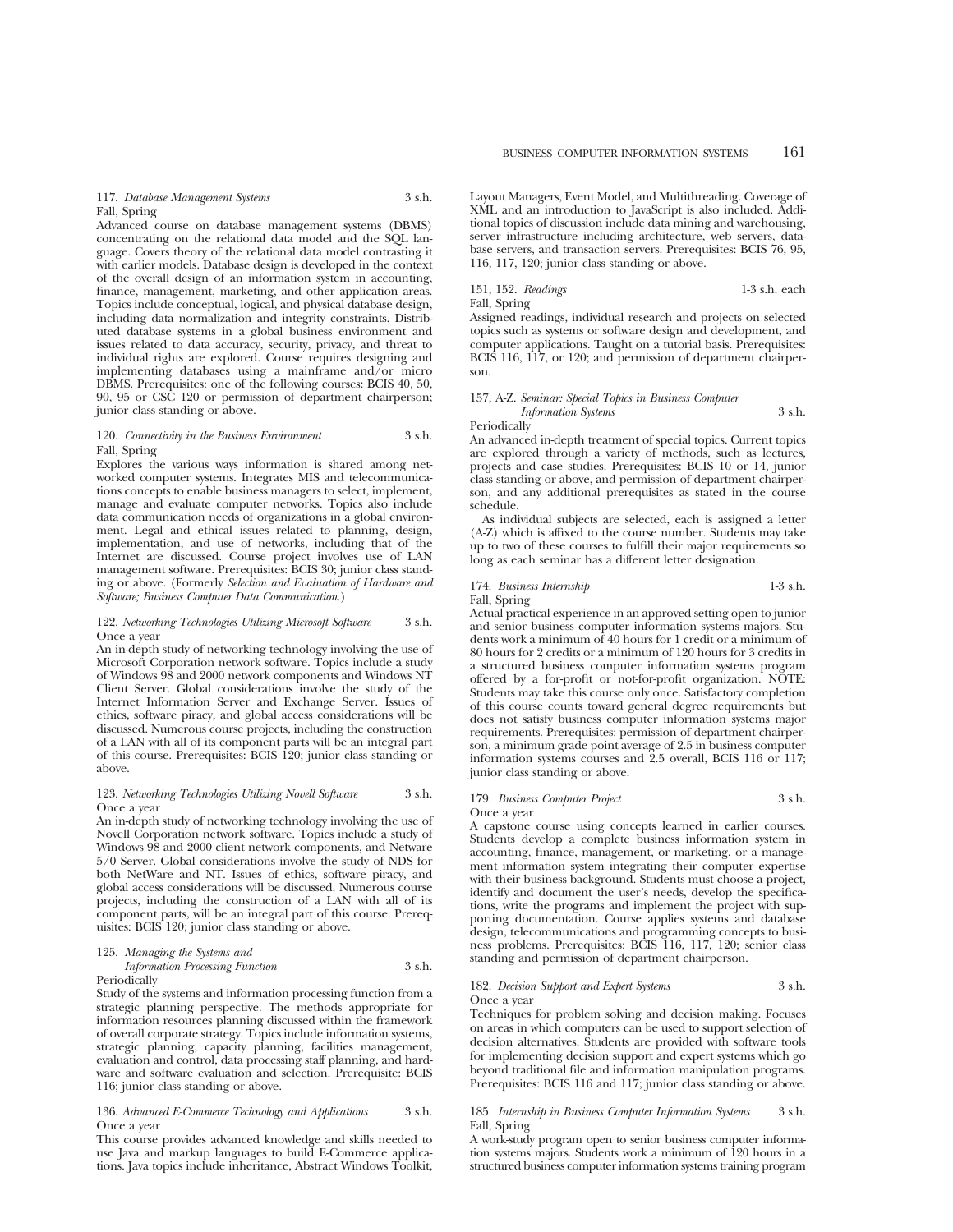offered by a for-profit or not-for-profit organization. Prerequisites: permission of department chairperson, a minimum grade-point average of 3.0 in business computer information systems courses and 3.0 overall, BCIS 116 and 117. (Students who do not meet these requirements, see BCIS 174.) (Formerly *Internship*.)

## 190. *Honors Essay* 3 s.h. Fall, Spring

Research for and the writing of a substantial essay in the field of business computer information systems. Open only to senior business computer information systems majors who are eligible for and desire to graduate with departmental honors and who secure, before registration, written permission of the department chairperson. Prerequisites: a minimum grade-point average of 3.5 in business computer information systems and 3.4 overall.

#### 201. *Information Technology*\* 3 s.h. Fall, Spring

Introduction to the use of computer hardware, software, and connectivity in a business environment. Students gain an understanding of computer capabilities and limitations, ethical issues, and systems analysis and design concepts with the aim of understanding appropriate use of information system technology in domestic and global environments. Software including basic and intermediate spreadsheet modeling, database management, groupware, and Internet tools are covered. (Formerly *Survey of Business Computer Information Systems.*)

## 201A. *Structured COBOL Programming\** 3 s.h. Fall, Spring

A course in COBOL programming with emphasis on payroll billing, inventory and general ledger applications. Focus on systems concepts related to COBOL programming such as sequential file processing, index sequential file processing, summary reporting, audit and control procedures. Prerequisite or corequisite: BCIS 201 or approved equivalent. Note: BCIS 201A may not be taken in lieu of BCIS 201.

#### 204. *Simulation in Business*\* 3 s.h. Periodically

Application of computer simulation techniques to business problems, development of basic methodology for analyzing complex systems by the use of simulation techniques. Classification and properties of simulation models and simulation languages. Prerequisite: knowledge of a programming language.

#### 205. *Management Information Systems\** 3 s.h. Fall, Spring

The use of information systems to support work processes and decision making at all levels of an organization and across all functional departments such as accounting, finance, and marketing. Topics include centralized versus decentralized information systems, client-server computing, information systems and decision making, database design issues, datamining, data warehousing, knowledge management, the strategic use of information technology, work process redesign (reengineering) with information technology, enterprise resources planning systems, electronic commerce, information systems security, information privacy, and global information technology issues. Software supported demonstrations, including advanced spreadsheet topics, databases, multimedia, object-oriented programming, group decision support systems, and Web site design packages supplement the theoretical coverage of the topics. Prerequisite: BCIS 201 or approved equivalent. (Formerly *Information Systems for Management.*)

206. *Systems Analysis and Design\** 3 s.h. Once a year

The analysis and design of information processing systems for business applications. Focus on structured analysis and design techniques. Topics include the System Development Life Cycle, prototyping, feasibility studies, participatory design, enterprise modeling, system documentation using CASE tools including Data Flow Diagrams and structure chart representations, system implementation and installation, data requirements and user interface design. Ethical, social and global issues in the design and use of information systems are discussed. Course requirements include designing a system using a CASE tool for implementation on either a mainframe or microcomputer. Prerequisites: BCIS 201A (or any graduate-level programming course offered by the BCIS/QM Department, or permission of the department chairperson), 205. (Formerly *Information Processing Systems*.)

#### 207. *Interactive Information Systems*\* 3 s.h. Once a year

A project-oriented course which examines interactive computerbased systems and focus on the problems associated with the human machine interface in a business environment. Applications such as decision-support systems, word processing, computer-aided design, computer-aided manufacturing and computeraided instruction are considered. Focus is on dialogue design techniques, hardware, computer graphics, cost-benefit considerations and advanced file and database organization. Prerequisites: BCIS 205, QM 210.

## 208. *Accounting Information Systems*†† 3 s.h. Fall, Spring

Course addresses key concepts and trends in information systems technology and how they affect accountants, as well as how the business environment is affecting and stimulating the trends' development. Students gain an understanding of computerbased accounting information systems and the impact of information technology on the practice of accounting and auditing. Topics include development and documentation techniques of computer-based accounting systems, auditing and control in common computer environments, data base systems, and financial reporting systems.

# 209. *Decision Support Systems*\* 3 s.h. Periodically

Decision support systems (DSS) require a cooperative interdependence between decision makers and computing systems. Critical evaluation of the conceptual frameworks for DSS, the building process and technology components. A review of current DSS research and technology forecasts. Prerequisite: BCIS 205.

#### 211. *Object-Oriented Programming in Visual Basic*\* 3 s.h. Periodically

An introduction to the fundamentals of application design and programming for Windows using object-oriented programming languages. Graphical user interface design; object-oriented and event-driven programming concepts; methods of structured programming and modularization; program control and decision structures; procedures and functions; debugging and error handling; processing files; accessing databases; object linking and embedding. Topics related to ethical issues in applications development and global software development practice are also covered. Prerequisite: BCIS 201 or approved equivalent.

# 212. *International Information Technology\** 3 s.h. Once a year

Course addresses information technology (IT) issues that arise on an international scale at three levels of analysis: the individual firm, the industry, and the nation. Students learn to design and manage an international IT infrastructure for a given firm, to understand the industry level impacts of international IT, to

<sup>\*</sup>Open only to matriculated Zarb School of Business graduate students and/or matriculated School of Education and Allied Human Services graduate students where appropriate.

<sup>††</sup>Open only to matriculated M.S. in Accounting, Accounting and Taxation, Accounting Information Systems, and Taxation students. May be taken by M.B.A. students majoring in accounting in lieu of BCIS 205.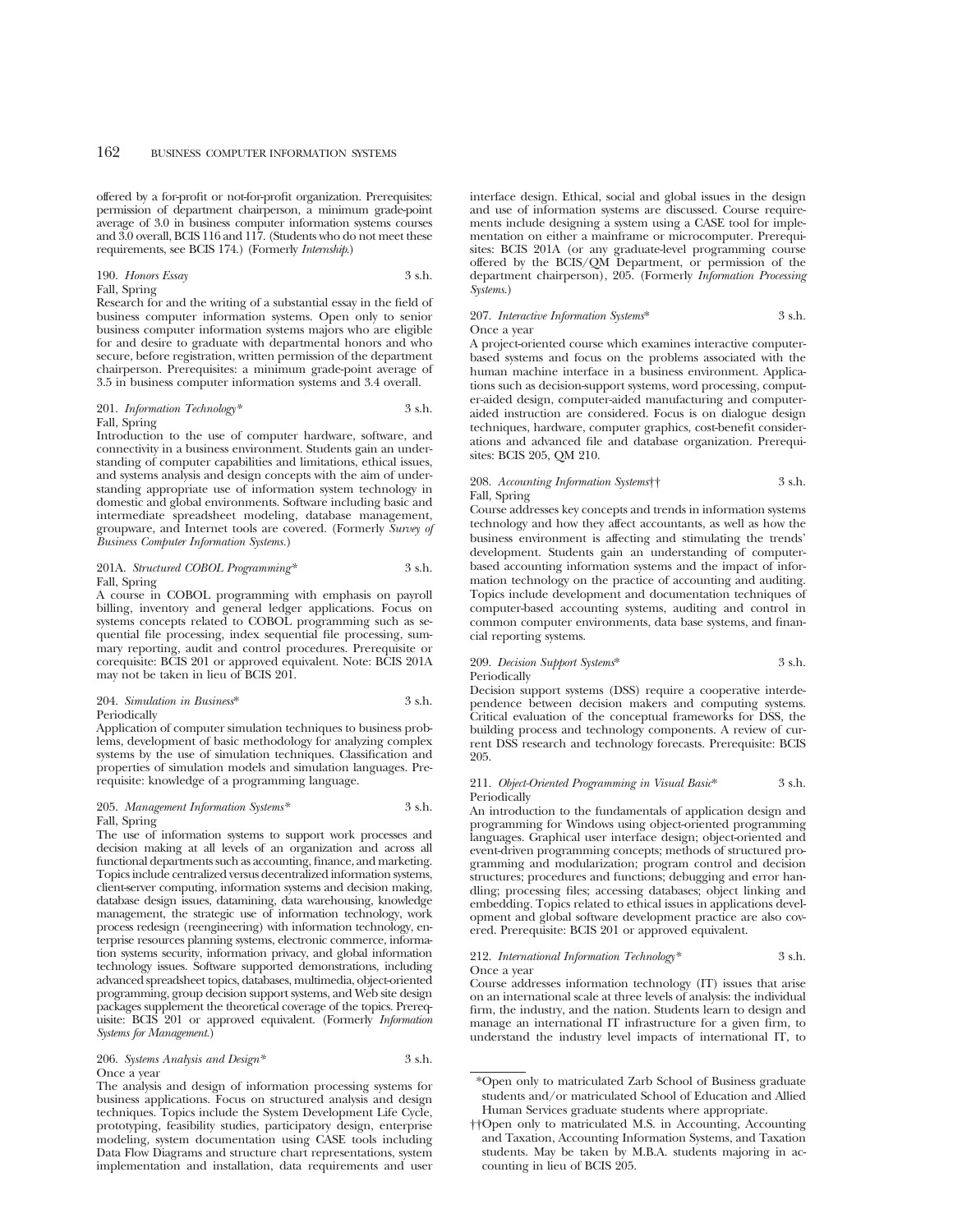## 215. *Database Management Systems\** 3 s.h. Once a year

A course in database design, implementation, and management. Topics include strategic database planning, entity-relationship modeling, theory of the relational model, data normalization, distributed database processing, and the SQL language. Emphasizes database support for global business operations and explores ethical issues and concerns relating to modern database and data warehousing techniques. Prerequisites: BCIS 201A (or any graduate-level programming course offered by the BCIS/QM Department, or permission of the department chairperson), 205.

# 220. *Business Data Communications\** 3 s.h. Periodically

Integrated course in data communications technology and its application in a business environment. Students are presented with a comparison of data transmission media, data communication techniques, and network configurations currently available. Additional topics include telecommunications standards, the evolution of the telecommunications industry, differences in availability and regulation of telecommunications between countries, and the social and ethical impacts of alternative telecommunication technologies. Students learn network applications as a tool for supporting a global business. Prerequisite: BCIS 205.

## 225. *Knowledge-Based Decision Support Systems\** 3 s.h. Once a year

Concepts in artificial intelligence, knowledge-based systems with specific applications in business. Entails hands-on experience with building a prototype expert system, using an expert shell. Introduction to the concepts of knowledge representation which entail the formalization of the rules of thumb and application of the rules in a set of procedures (Heuristics) to solve complex decision-making problems. Prerequisite: BCIS 205.

## 230. *Power Tools for Managers*\* 3 s.h. Periodically

The use of the latest power tools and their impact on managerial decision making and communication and on business profitability. Topics include multimedia as a tool for management communication, marketing with multimedia, doing global business on the Internet, using the Internet as a source of corporate intelligence, Website design, ethical impacts of doing business on the Internet, and the tradeoffs between object oriented and structured programming. Prerequisites: completion of all core competency courses or approval of department chairperson.

## 236. *Electronic Commerce for Managers\** 3 s.h. Fall, Spring

A managerial perspective on electronic commerce. Topics include the technical infrastructure developments and their impact on organizational structure, manufacturing, service-based businesses, finance, accounting, human resources and marketing. Economic models to determine the business value of alternative economic commerce strategies are examined. Business-tobusiness electronic commerce, including the technical foundations of intranets and extranets will be examined to determine appropriate strategies for these systems. Legal and privacy issues, as well as global issues, are discussed in a managerial context. Students develop a prototype for their own electronic commerce application along with a business plan for determining its success. Prerequisite: BCIS 205.

#### 240. *Management of Information Technology\** 3 s.h. Periodically

A case-oriented course dealing with the management of information systems and technology in organizations. Topics include strategic use of technology; development of information systems architecture, communications, highway systems; managing of information resources, end user computing, information centers and the human side of systems. Prerequisites: BCIS 206, 215.

# 251, 252. *Advanced Readings and Projects\** 3 s.h. each Fall, Spring

Assigned readings, individual research and projects on selected topics such as systems or software design and development and computer applications. Taught on a tutorial or seminar basis. Prerequisite: permission of department chairperson.

# 257, A-Z. *Seminar: Special Topics in Business Computer Information Systems*\* 3 s.h.

Periodically

An advanced in-depth treatment of special topics. Current topics are explored through a variety of methods, such as lectures, projects and case studies. Prerequisites: BCIS 205, permission of department chairperson, and any additional prerequisites as stated in the course schedule.

As individual subjects are selected, each is assigned a letter (A-Z) which is affixed to the course number. Students may take up to two of these courses to fulfill their major requirements so long as each seminar has a different letter designation.

# 304. *Advanced Research Seminar in Business*

*Computer Information Systems\** 3 s.h. Fall, Spring

(NOTE: BCIS 306-308 may be offered in place of 304.) Students write an integrative paper on an assigned topic based on secondary research and then formulate a written primary data research design to investigate a specific key issue. They must formulate research questions and hypotheses, construct survey instruments and experimental designs, draft sample plans, outline data handling procedures, and prepare a comprehensive research proposal, furnishing justifications for its theoretical as well as practical significance. An oral presentation of each project is required at the conclusion of the semester. Prerequisites: completion of all core competency courses, 21 s.h. of advanced core courses or above (including QM 210, IB 219†, and at least 6 s.h. of the required 15 s.h. in the area of concentration), and permission of the department chairperson.

### 305. *M.B.A. Honors Research Thesis in Business Computer Information Systems\** 3-6 s.h. Periodically

Student selects and designs an integrative research project with the approval and guidance of a faculty member in the area o specialization. Student is required to justify the project's significance within a decision-making framework and define the management applications of the research findings. An oral report of the research findings is presented to a faculty committee. With joint permission of the department chairperson and thesis adviser, a student may expand the M.B.A. Honors Research Thesis from 3 to 6 s.h.; the additional 3 s.h. may be counted toward elective requirements in the area of concentration. Prerequisites: minimum cumulative grade point average of 3.5, completion of all core competency courses, 21 s.h. of advanced core courses or above (including QM 210, IB 219†, and at least 6 s.h. of the required 15 s.h. in the area of concentration), and permission of department chairperson.

<sup>\*</sup>Open only to matriculated Zarb School of Business graduate students and/or matriculated School of Education and Allied Human Services graduate students where appropriate.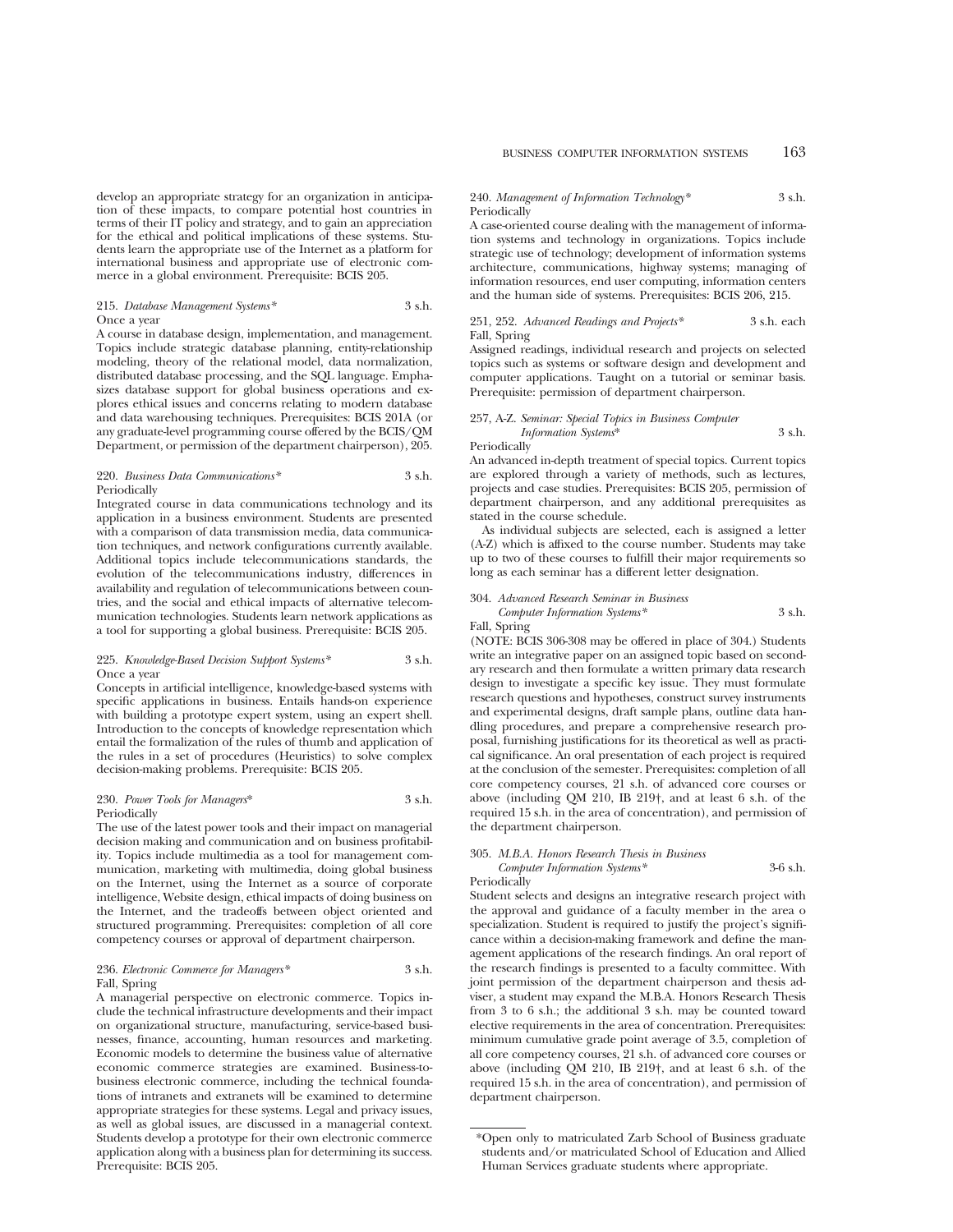# 306. *Case Focused Research Seminar in Business\** 3 s.h. Periodically

Emphasis on multiple functional areas that are taught in the Zarb School of Business. A case study approach is utilized in this course, and students are challenged to understand how decisions and policies from different functional areas are integrated within an organization. Students present detailed recommendations toward resolution of complex business problems within an industry or company which must be supported by appropriate documentation of research and analysis. Written and oral reports are required. Prerequisites: completion of all core competency courses, 21 s.h. of advanced core courses or above (including QM 210, IB 219†, and at least 6 s.h. of the required 15 s.h. in the area of concentration), and permission of department chairperson. Same as ACCT 306, FIN 306, IB 306, MGT 306, MKT 306.

# 307. *Consulting Research Project\** 3 s.h. **Periodically**

Under the supervision of an instructor and working singularly or in a small group, students are assigned to a client organization for one semester. The students and the client organization to which they are assigned will identify the client's specific problems and objectives. Students design and complete one or more integrative consulting projects involving various business principles and conduct research. A written consulting report and an oral presentation are made to a faculty committee and the senior management of the organization. Prerequisites: minimum cumulative grade point average of 3.5, completion of all core competency courses, 21 s.h. of advanced core courses or above (including QM 210, IB 219†, and at least 6 s.h. of the required 15 s.h. in the area of concentration), and permission of the Graduate Programs Office and the department chairperson. Same as ACCT 307, FIN 307, IB 307, MGT 307, MKT 307.

#### 308. *Integrative Business Simulation\** 3 s.h. **Periodically**

Course utilizes a comprehensive and integrative computer simulation to create a variety of complex multifunctional business problems to which students must respond under varying conditions of uncertainty. A team-based approach to decision making is used in resolving problems created by the computer model. Students are required to provide detailed reports on decisions made and to provide quantitative and qualitative justifications for their decisions. These justifications must be supported through the use of research and must be presented orally and in writing. Prerequisites: completion of all core competency courses, 21 s.h. of advanced core courses or above (including QM 210, IB 219†, and at least 6 s.h. of the required 15 s.h. in the area of concentration), and permission of department chairperson. Same as ACCT 308, FIN 308, IB 308, MGT 308, MKT 308. (Formerly *Computer Simulation (Management Game) in Business Computer Information Systems*.)

#### 309. *Research Seminar in Business Computer*

#### *Information Systems\*\*\** 3 s.h. Periodically

Students prepare a comprehensive paper in their area of specialization based upon secondary research and then formulate a written primary data research design to investigate an emerging issue in this area. They must formulate research questions and hypotheses, and construct either: 1) a survey instrument, 2) an experimental design, 3) a comprehensive plan for a case study, or 4) an outline for a formal model based on the methodology most appropriate for studying the issue involved. Students then conduct the study and prepare a written report of the results which is presented at the conclusion of the semester. Prerequisites: completion of 21 s.h. of graduate course work in the area of concentration. It is strongly recommended that this course be taken in the last semester of course work.

# 330. *Graduate Internship\** 3 s.h.

Fall, Spring

A work-study program open to graduate students who are specializing in business computer information systems.

Students work a minimum of 100 hours in the semester for selected business organizations in information systems. A written evaluation of the use of information systems to support organizational operations is prepared by the student at the end of the course. Most internship opportunities involve some form of monetary remuneration. Prerequisites: all core competency courses or approved equivalents, 24 graduate-level credits with a 3.3 average and permission of the department chairperson. (Formerly GBUS 330.)

#### 401. *Information Systems for Management\*\** 4 s.h. Periodically

An overview of the use of computer hardware, software and connectivity will progress into an investigation of how information systems are used to support work processes and decision making at all levels of an organization and across all functional areas. Special attention is given to issues frequently encountered by senior management such as the strategic use of information technology (IT), using IT to reengineer work processes and to gain a global advantage, whether or not to outsource the IT function, business advantages from the use of the Internet and of Intranets, the migration to client/server computing, managing and controlling information in distributed environments, and corporate ethical responsibilities with regard to available and rapidly evolving technologies.

# Business Law (BLAW)

Administered by the Department of Accounting, Taxation, and Business Law. Professor Warner, *Chairperson*

**A MINOR IN BUSINESS LAW** consists of the successful completion of a minimum of 18 semester hours of course work with grades of  $C$ or better, *under faculty advisement in the Department of Accounting and Business Law*, with at least 9 semester hours in residence. The requirements are: BLAW 20 and five additional three-credit courses chosen from the following: BLAW 23, 24, 25, 114, 115, 116, 117, 118, 119, 157, A-Z. A completed minor in business law will be listed on the student's transcript.

*No School of Business courses may be taken on a Pass/D*1*/D/Fail basis.*

Nonbusiness majors may choose a business law minor.

No student pursuing a bachelor's degree other than a Bachelor of Business Administration degree may complete more than 30 semester hours of School of Business coursework without permission of the School of Business Dean's Office. The student must have the appropriate form approved by and filed with the major and minor departments.

*All minors must be declared at the Office of Financial and Academic Records.*

# **COURSES**

These courses are sometimes offered during January and Summer sessions. Consult the *January* and *Summer Sessions* bulletins for these schedules.

\*Open only to matriculated Zarb School of Business graduate students and/or matriculated School of Education and Allied Human Services graduate students where appropriate.

\*\*Open only to matriculated Zarb School of Business E.M.B.A. students.

†Full-time students may take IB 219 as a corequisite.

<sup>\*\*\*</sup>Open only to matriculated M.S. in Computer Information Systems students.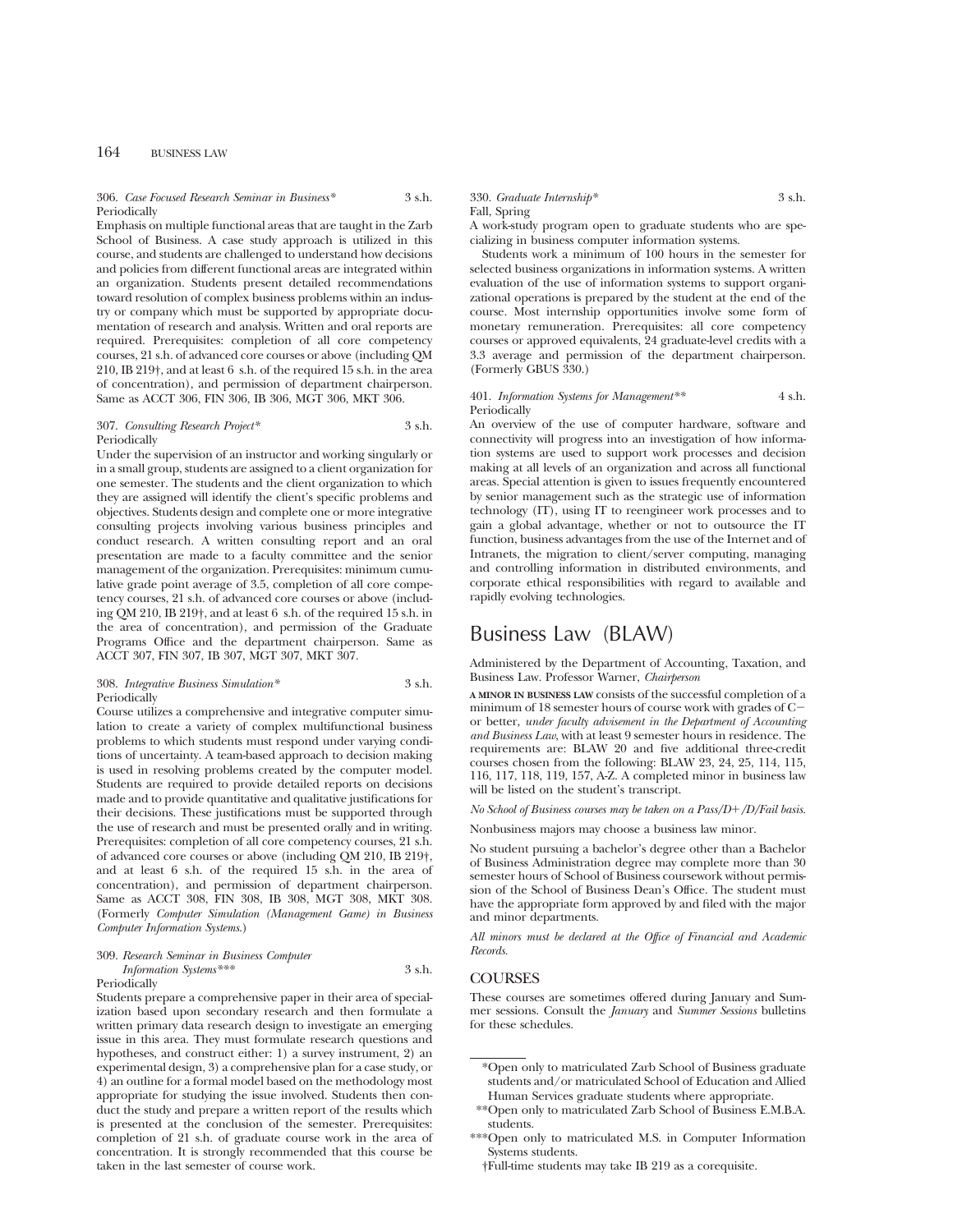#### 20. *Introduction to Legal Systems, Environment and Contracts* 3 s.h.

#### Fall, Spring

Introductory course explaining the nature and ethics of law on a domestic and international scale, its sources, its relation to profit and not-for-profit organizations, and to society and government; law as an instrument of social change with reference to regulatory agencies, labor relations, antitrust, consumerism, environmental issues and contracts.

## 23. *Contract Law* 3 s.h. Periodically

A study of the fundamental elements of contracts as defined by the common law, the Uniform Commercial Code (UCC), and the United Nations Convention on Contracts for the International Sale of Goods (CISG); contracts and commercial transactions in contemporary business situations; the relationship between contract law and the general legal environment, particularly ethical and international considerations; fundamentals of contract negotiations, drafting, damages, and dispute resolution. Actual contracts and cases are studied. Prerequisite: BLAW 20.

### 24. *Legal Aspects of Business Organizations and Activities* 3 s.h. Fall, Spring

The law as it pertains to profit and not-for-profit organizations. Topics include negotiable instruments, personal property, bailments, secured transactions, surety, agency, partnerships, corporations, insurance, real property, wills and estates. Required for accounting majors. No credit for both this course and BLAW 12. (Formerly *Business Law for Accountants*.)

# 25. *Legal Research and Writing* 3 s.h. **Periodically**

Provides the non-lawyer with the basic skills of law library research and legal writing. Covers methods of defining and researching legal issues; use of law library reference tools, such as codes, administrative regulations, digests, case law and computer information services; writing exercises stressing clear, concise legal expression, citation and terminology. Research in a selected area of business law is undertaken. Prerequisite: BLAW 20.

#### 114. *Labor and Employment Law* 3 s.h. Periodically

Interplay of governmental regulation, legislation, and judicial interpretation in the context of labor and employment law. Topics include labor-management relationships and the role of the federal regulatory agency, National Labor Relations Board (NLRB), in this area. Other topics include worker protection, both physical and economic protection of employees and employment discrimination. The federal regulatory agencies, Occupational Safety and Health Administration (OSHA) and Equal Employment Opportunity Commission (EEOC) are highlighted. Prerequisite: BLAW 20.

# 115. *Wills, Trusts and Estates* 3 s.h. Periodically

Provides students and those considering a planning career an awareness and overview of the legal concepts in financial and estate planning. An examination and analysis of the need for planning and family wealth conservation, the laws of gifts, intestacy, wills, nature and objectives of trusts and their implications on estate planning, incidents affecting distribution of property, analysis of funding plans, business planning as it relates to the estate and an examination of the fiduciary and ethical considerations of probate and estates. Prerequisite: BLAW 20.

BUSINESS LAW 165

# 116. *Cyberlaw: Law for the Internet and Technology* 3 s.h. **Periodically**

Legal principles applicable to the Internet and other advances in technology. Jurisdiction, trademarks, copyrights, contracts, privacy, defamation, security, global, and ethical issues. Prerequisites: BLAW 20 and BCIS 10 or BCIS 14 or CSC 5. (Formerly *Legal Aspects of Computers and Computer Use.)*

# 117. *Law in the Global Economy* 3 s.h. Periodically

Examination of the legal implications of various forms of international business; trade, licensing, trademarks and franchising, foreign investments, mergers, acquisition and joint ventures. Legal issues in the global marketplace and their impact on international organizations; international and regional cooperation. Examination of activities by American companies overseas, legal disputes with foreign states, international trade, United States trade laws, extraterritorial application of United States laws. Prerequisite: BLAW 20.

# 118. *Litigation and Alternate Dispute Resolution* 3 s.h. Periodically

A consideration of domestic and international litigation, negotiation, mediation, fact-finding, arbitration, and recently developed variations of the foregoing. Emphasis on the extent to which these various methods of dispute resolution can be developed and controlled by the disputing parties themselves and/or by the courts. Historical development of ADR and emerging ethical issues are considered. Prerequisite: BLAW 20. Same as MGT 118.

# 119. *Advanced Legal Aspects of Business Organizations* 3 s.h. Periodically

An examination and analysis of the laws of agency, partnership and corporations. Discussion and analysis of various business entities. Legal issues related to organization, management, fiduciary roles, authorities and governance are addressed. Analysis of interrelationship and duties of partners, officers, directors and shareholders. Issues affecting business planning, securities regulations, mergers and acquisitions, antitrust and trade regulations, ethical issues, corporate responsibility, and international considerations are covered. Prerequisite: BLAW 20 or permission of department chairperson.

# 157, A-Z. *Seminar: Special Topics in Business Law* 3 s.h. Periodically

An advanced in-depth treatment of special topics. Current topics are explored through a variety of methods such as lectures, projects and case studies. Prerequisites: BLAW 20, permission of department chairperson, and any additional prerequisites as stated in the course schedule.

As individual subjects are selected, each is assigned a letter (A-Z) which is affixed to the course number.

Students pursuing a business law minor may take only one of these courses to fulfill their minor requirements.

## 201. *Legal, Political, Regulatory and Ethical* 3 s.h. *Environment of Business\**

Fall, Spring

Overview of the United States legal and political systems and governmental regulation as they relate to modern business practice. Case analyses are actively used for discussions of business contracts, partnerships, ethics, the Uniform Commercial Code, negotiable instruments, property and banking transac-

<sup>\*</sup>Open only to matriculated Zarb School of Business graduate students and/or matriculated School of Education and Allied Human Services graduate students where appropriate.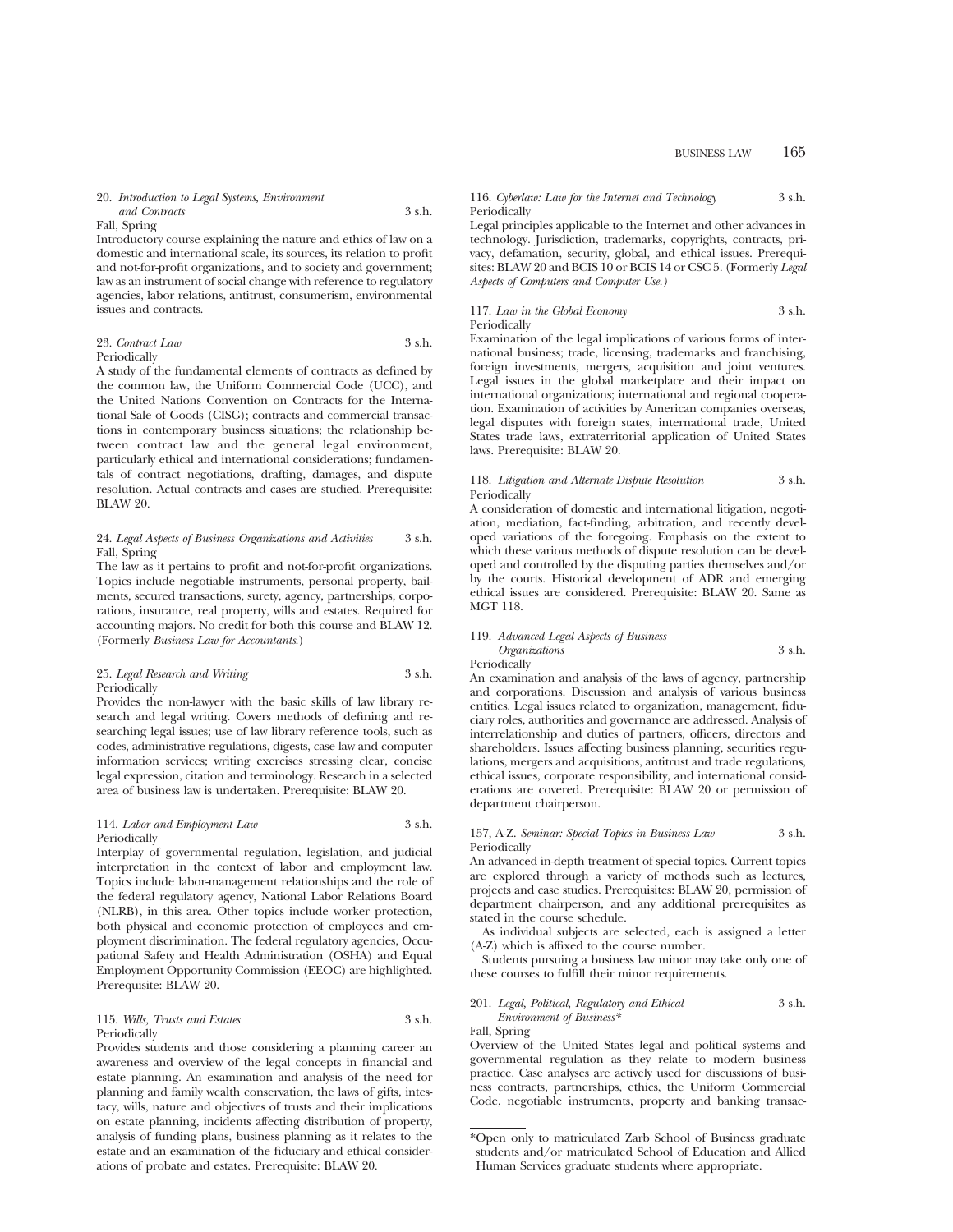tions, and compliance with local, state, federal, and emerging international regulations. (Formerly 201B, *Legal and Social Environment of Business.*)

### 210. *Accountants' Liability and Ethics\** 3 s.h. Periodically

Focus on various types of legal liability to which accountants may be exposed including common law liability and statutory liability under federal statutory law and blue sky laws. Various ethical issues that accountants face in their practices are also discussed.

## 401. *The Legal and Regulatory Environment\*\** 2 s.h. Periodically

Overview of the United States legal and political systems and governmental regulation as they relate to modern business practice. Case analyses are actively used for discussions of business contracts, partnerships, ethics, the Uniform Commercial Code, negotiable instruments, property and banking transactions, and compliance with local, state, federal, and emerging international regulations.

# Business, Zarb School of

SEE PAGE 102.

# Chemistry (CHEM)

Associate Professor Finzel, *Chairperson*

Professors Cassidy, Ryan; Associate Professors Brack, Novick, Strothkamp; Assistant Professors Lloyd, Nirode, Wachter-Jurcsak.

**B.A. SPECIALIZATION IN CHEMISTRY:** CHEM 3A & 4A, 3B & 4B, 80, 105, 109, 124, 125, 131A & 132A, 131B & 132B and 134B, 141-142, 147, 191; MATH 19, 20, 29; PHYS 11A & 12A, 11B, 12B; CSC, 3 semester hours under advisement. The language requirement for the B.A. should preferably be fulfilled in German or French. Students who plan a professional career in chemistry and who intend to go on to graduate work will elect CHEM 180. MATH 131, 143 and 144 are strongly recommended.

See complete B.A. requirements, page 82.

The Chemistry Department's program for the B.S. Specialization in Chemistry is accredited by the American Chemical Society. A student completing this course of study will be awarded a certificate from the Society.

**B.S. SPECIALIZATION IN CHEMISTRY:** this program is designed to provide students with a strong foundation in chemistry. It is especially recommended to those students preparing to enter industry or to pursue graduate work.

Candidates for graduation must fulfill the requirements listed below:

- 1. The successful completion of at least 124 semester hours and a cumulative grade-point average of 2.0 in work completed at Hofstra. Military Science 1C, 1E, 2C, 2E and associated leadership laboratories may not be counted toward this total semester hour requirement.
- 2. At least 65 semester hours must be in liberal arts courses outside of the Department of Chemistry.
- 3. There are two requirements that must ordinarily be completed in residence at Hofstra: 15 semester hours in the major field of specialization and the last 30 semester hours. The 15 semester hours need not be included within the last 30 hours.

4. The following general requirements: ENGL 1-2 or placement examination†; German, French or Russian preferred, completion of level 4 if studied in high school or to level 2 if studied as a new language;

Social science and humanities, 15 semester hours of core

courses; (social science: 3 hours in behavioral social sciences and 3 hours in history and philosophy; humanities: 3 hours in the appreciation and analysis category (literature) and 3 hours in the creative participation category; and 3 hours from any core category).

For listing of core courses, see page 84.

5. The fulfillment of the following major and additional requirements:

In addition to the course requirements listed above for the B.A. specialization, the B.S. candidate must complete CHEM 148, 171, 180 and 6 hours of research.

Teaching of High School Chemistry and General Science, see page 377.

**A MINOR IN CHEMISTRY** consists of the successful completion of 18 semester hours of chemistry courses, under advisement, excluding CHEM 1, and including at least 2 semester hours in courses other than CHEM 3A&B, 4A&B, 131A&B, and 132A&B. At least 6 hours must be taken in residence.

## **CERTIFICATE PROGRAM IN NATURAL SCIENCES Post-Baccalaureate Premedical Studies**

This program provides the opportunity for students who hold a bachelor's degree and who have not previously studied the sciences to prepare for entrance into a medical profession of their choice. Students may also retake science courses to demonstrate an improved mastery of those subjects. Courses offered in biology, chemistry, mathematics, and physics; see page 340.

Alpha Epsilon Delta: the international honor premedical society, see page 70.

Biochemistry Program and Courses, see page 150.

# COURSES

In addition to semester notations next to each course, a selection of courses is offered during January and Summer sessions. Consult the *January* and *Summer Sessions* bulletins for these schedules.

1. *Atoms, Molecules and Genes* # 3 s.h.

Periodically

Historically important developments which have contributed to modern understanding of the hereditary apparatus and molecular mechanisms in living systems are examined. While the interrelationships between chemistry and biology which contributed to these developments are considered, the subject matter is principally chemical in nature. Emphasis on studying the processes by which scientific understanding evolves. Philosophical/ ethical questions raised by current advances (as in genetic engineering) are discussed. (2 hours lecture, 2 hours recitation and laboratory.) Recommended for nonscience majors.

2A. *Introduction to Chemistry* 2 s.h.

See course description, page 421.

3A & 4A. *General and Inorganic Chemistry* # 3 s.h. each

Fall, Spring Fundamental principles of chemistry including states of matter, modern atomic and bonding theory, mass and energy relationships in chemical reactions, equilibria, reaction rates and electrochemistry. Properties of the elements and their compounds are discussed in

terms of structure. (3 hours lecture, 1 hour recitation.) Students registering for 3A or 4A should also register for the corresponding

<sup>\*</sup>Open only to matriculated Zarb School of Business graduate students and/or matriculated School of Education and Allied Human Services graduate students where appropriate.

<sup>\*\*</sup>Open only to matriculated Zarb School of Business E.M.B.A. students.

<sup>†</sup>See University Degree Requirements, page 66. #Core course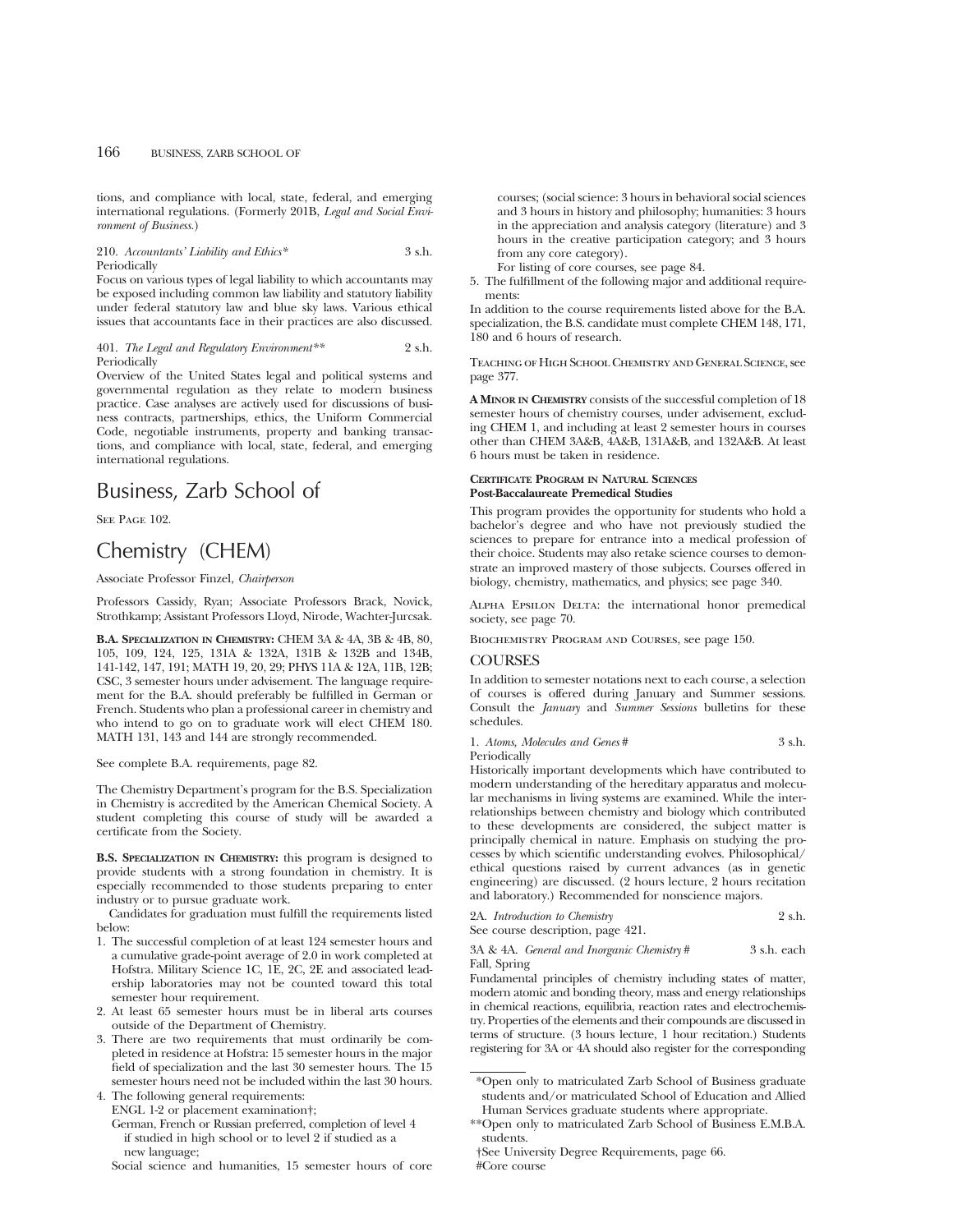laboratory course 3B or 4B. 3A and/or 4A apply towards the natural science core requirement only upon successful completion of the corresponding laboratory course(s) 3B and/or 4B. Engineering students are required to take only one semester of laboratory, preferably 3B. Prerequisite: completion of CHEM 2A or high school chemistry with a passing grade. Credit given for 3A or New College NCB 1, not both; 4A or New College NCB 2, not both.

3B & 4B. *General and Inorganic Chemistry Laboratory* # 1 s.h. each

Fall, Spring

Laboratory taken in conjunction with 3A & 4A lectures; includes quantitative measurements and some qualitative analysis. (3 hours laboratory.) CHEM 3B may be taken by students who have previously completed 3A, and CHEM 4B may be taken by students who have previously completed 4A. Credit given for 3B or New College NCB 1 or C2; 4B or New College NCB 2 or C2.

71. *Organic and Biological Chemistry* 4 s.h. See course description, page 421.

80. *Descriptive Chemistry* 1 s.h. Every other Fall

A systematic study of the elements of the Periodic Table and their compounds. Topics include structure, properties and reaction chemistry. Use of the chemical literature and information retrieval are emphasized in the completion of a seminar and term paper. Prerequisites: CHEM 3A, 4A.

105. *Quantitative Analysis* 3 s.h. Fall

Fundamentals of gravimetric, volumetric and potentiometric methods; separative techniques; statistical analysis of experimental results. (3 hours lecture.) Prerequisites: CHEM 3A & 4A, 3B & 4B. May not be taken on a Pass/ $D+/D$ /Fail basis.

#### 109. *Advanced Laboratory I, Quantitative Analysis* 1 s.h. Fall

Laboratory work in gravimetric, volumetric, potentiometric and photometric methods; separative techniques. (4 hours laboratory.) Prerequisite or corequisite: CHEM 105.

111. *Computer Applications in Chemistry* 2 s.h. Periodically

Introduction to numerical methods and their application to problems of chemical interest. Emphasis on chemical problem solving including applications in both theoretical and experimental branches of chemistry. A basic knowledge of a high level programming language and calculus is required. (2 hours lecture.) Prerequisites: CHEM 3A & 4A. No liberal arts credit.

124. *Instrumental Methods* 2 s.h. Fall

Study of principles underlying instrumental methods. Evaluation of techniques used to apply these methods to the solution of chemical problems. Methods studied may include atomic and molecular absorption and emission spectroscopy, nuclear magnetic resonance, mass spectrometry, polarography, coulometry, chromatography, x-ray diffraction, fluorescence and fast reaction techniques; computer interfacing with instruments. (2 hours lecture.) Prerequisites: CHEM 105, 132A.

#### 125. *Advanced Laboratory II, Instrumental Methods* 2 s.h. Fall

Laboratory work in the application of instrumental methods which may include spectroscopy, fluorescence, voltammetry, chromatography, stopped flow kinetics and computer interfacing of instrumentation. (4 hours laboratory.) Prerequisite: CHEM 105. Prerequisite or corequisite: CHEM 124.

131A & 132A. *Elements of Organic Chemistry* 3 s.h. each 131A: Fall, Spring; 132A: Fall, Spring

Basic principles of chemistry extended to organic compounds, aliphatic and aromatic, through nomenclature, methods of preparation, reactions and physical properties, and to theories of bonding, structure and mechanism of reaction. (3 hours lecture, 1 hour recitation.) Students registering for 131A or 132A should also register for the corresponding laboratory course 131B or 132B. Prerequisites: CHEM 3A & 4A, 3B & 4B.

# 131B & 132B. Organic Chemistry Laboratory 1 s.h. each 131B: Fall; 132B: Spring

Laboratory taken in conjunction with 131A & 132A lectures. (4 hours laboratory.) Synthesis, isolation, purification and spectroscopy of organic compounds, organic qualitative analysis. CHEM 131B may be taken by students who have previously completed 131A and CHEM 132B may be taken by students who have previously completed 132A. CHEM 131B must be completed before taking CHEM 132B.

# 134B. *Chemical Synthesis Laboratory* 1 s.h. Every other Spring

Laboratory stressing advanced methods in synthesis, separation and identification of organic and inorganic compounds; instrumental methods include ultraviolet-visible and infrared spectroscopy; nuclear magnetic resonance and chromatographic methods. For chemistry majors only. (4 hours laboratory.) Prerequisites: CHEM 131A, 131B.

# 141-142. *Physical Chemistry* 3 s.h. each 141: Fall; 142: Spring

Thermodynamics, properties and kinetic theory of gases, elementary wave mechanics and the development of atomic structure and chemical bonding, homogeneous and heterogeneous chemical and physical equilibria, chemical kinetics; electrochemistry, elementary statistical thermodynamics. (3 hours lecture, 1 hour recitation.) Prerequisites: CHEM 3A & 4A, 3B & 4B; PHYS 11A & 12A and mathematics through the calculus.

# 147 & 148. *Advanced Laboratories III and IV: Experimental Physical Chemistry* 2 s.h. each

Spring

Laboratory work designed to introduce basic physiochemical methods used to solve chemical problems. Methods include those used to determine molecular structure and physical properties; calorimetry; study of chemical and physical equilibria; examination of rate processes; photochemistry. Emphasis on the source, magnitude and propagation of errors. (1 hour lecture, 3 hours laboratory.) Prerequisites: CHEM 105, 109, 141.

## 151 & 152. *Undergraduate Research* 1-3 s.h. each Fall, Spring

Students undertake a problem including laboratory and library work (1 hour conference, 3 hours laboratory per credit) under the direction of a faculty member. The number of credits are decided on by the student and faculty member before registration. May be taken for more than two semesters. Prerequisite: permission of department chairperson.

162. *Molecular Biochemistry I* 3 s.h.

Same as BCHM 162 and BIO 162. Prerequisites: CHEM 131A & 132A, 131B & 132B.

163. *Molecular Biochemistry II* 3 s.h. Every other Spring

Same as BCHM 163. Prerequisite: BCHM 162.

| 168. Historical and Philosophical Foundations |        |
|-----------------------------------------------|--------|
| of Chemistry                                  | 1 s.h. |
| Periodically                                  |        |

Selected topics. A study of some important conceptual and experimental discoveries that influenced the development of

#Core course

Fall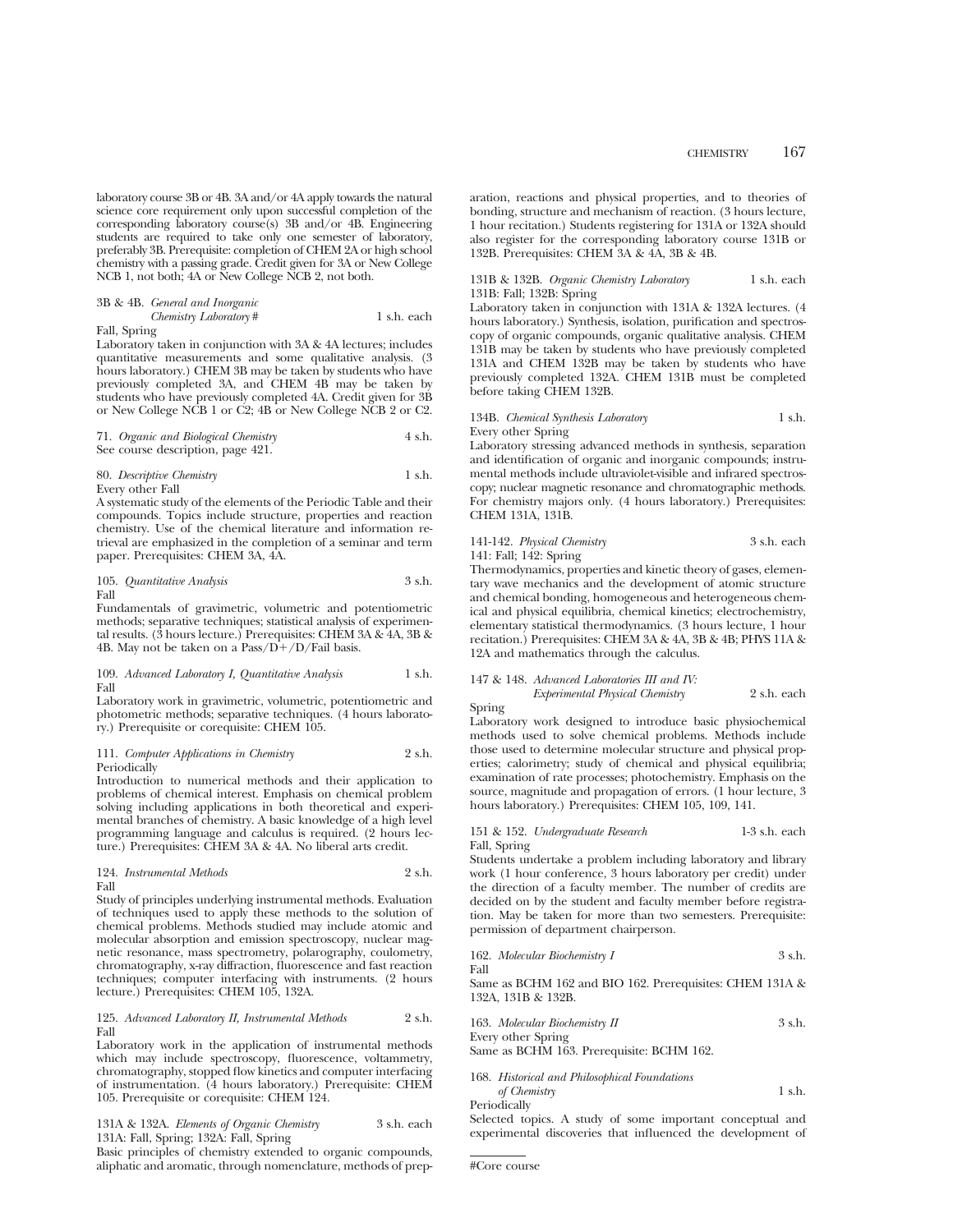chemistry; an analysis of some factors inside and outside of the sciences that had an impact on these discoveries. (1 hour seminar.) Restricted to junior and senior chemistry, biochemistry and other majors in the natural sciences.

171. *Advanced Organic Chemistry* 3 s.h. Every other Fall

Reaction mechanisms; implications of theory as applied to organic synthesis. Selected syntheses of important natural products. Use of physical methods in organic structure determinations. (3 hours lecture.) Prerequisites: CHEM 131A & 132A, 131B & 132B, 142.

173. *Experimental Biochemistry* 3 s.h. Spring

Same as BCHM 173. Prerequisites: BCHM 162 and CHEM 105 and 109. No liberal arts credit.

175. *Medicinal Chemistry* 3 s.h. Every other Fall

A variety of medicinal agents—natural and synthetic—are examined for structure-activity relationships. Emphasis on chemical synthesis, analytical and structure-proof methods in medicinal chemistry. Current approaches to new drug design are compared to classical molecular modification of drugs. (3 hours lecture.) Prerequisites: CHEM 131A & 132A, 131B & 132B.

| 176. Seminar in Biochemistry      |  | 1 s.h. |
|-----------------------------------|--|--------|
| Every other Spring                |  |        |
| <b>Contract Contract Contract</b> |  |        |

Same as BCHM 176. Prerequisite: permission of instructor.

# 180. *Advanced Inorganic Chemistry* 3 s.h. Every other Spring

Properties of the elements interpreted systematically in terms of modern bonding theory. Emphasis on coordination compounds, group theory and modern acid-base concepts. (3 hours lecture.) Prerequisite: CHEM 141.

|              | 182 & 183. Biochemical Research | $1-3$ s.h. each |  |
|--------------|---------------------------------|-----------------|--|
| Fall, Spring |                                 |                 |  |

Same as BCHM 182 & 183. Prerequisite: permission of faculty member and chairperson. No liberal arts credit.

185. *Environmental Chemistry* 3 s.h. Every other Spring

Chemical composition and reactions of both naturally occurring substances and anthropogenic pollutants in the atmosphere, hydrosphere, lithosphere and important cycles of the biosphere. Sources of pollutants, their effect on living organisms with reference to human health, possible ways for their control and chemical analyses. Pollution aspects of waste disposal and those of energy production are considered. (3 hours lecture.) Prerequisites: CHEM 3A & 4A, 3B & 4B; or 3A, 3B, 4A.

## 191. *Theories of Electrons in Atoms and Molecules* 3 s.h. Every other Spring

Elementary wave mechanics and approximate methods for its applications to atoms and molecules; molecular orbital theory, applications of group theory to molecules, theory of magnetic resonance and electronic spectroscopy. (3 hours lecture.) Prerequisite: CHEM 141.

# 192. *Special Studies in Chemistry* 1 s.h. Periodically

Various advanced topics not covered in other chemistry courses, such as surface analysis, molecular spectroscopy and N.M.R. spectroscopy are presented. May be repeated for credit when topics vary. Prerequisite: permission of instructor. No liberal arts credit.

# Chinese (CHIN)

Administered by the Department of Comparative Literature and Languages. Professor Donahue, *Chairperson*

For Chinese Literature and Translation courses, see page 291.

# **COURSES**

These courses are sometimes offered during January and Summer sessions. Consult the *January* and *Summer Sessions* bulletins for these schedules.

|                   | 1. Elementary Chinese | 3 s.h. |
|-------------------|-----------------------|--------|
| F <sub>2</sub> 11 |                       |        |

Fundamentals of structure (Mandarin). Oral and written drill.

2. *Elementary Chinese* 3 s.h.

Spring

Continuation of 1. Readings of simplified Pai-Hua texts. Prerequisite: CHIN 1 or equivalent.

2A. *Intensive Elementary Chinese* 6 s.h. Periodically

For the student with a special interest in a more intensive exposure to the materials of study of Mandarin Chinese. Oral and written drill. Readings of simplified Pai-Hua texts. Culture and civilization. Same as 1, 2.

3. *Intermediate Chinese* 3 s.h. Fall

Grammar review. Reading and translation of material of average difficulty. Prerequisite: CHIN 2 or equivalent.

4. *Intermediate Chinese* 3 s.h.

Spring Readings in contemporary Chinese literature. Survey of Chinese culture. Introduction to Wen-Yen literary style. Prerequisite: CHIN 3 or equivalent.

4A. *Intensive Intermediate Chinese* 6 s.h. Periodically

Intensive exposure to materials of second year of study. Prerequisite: CHIN 2 or 2A. Credit not given for both this course and 3 and/or 4.

5. *Advanced Reading* 3 s.h. Once a year

Development of the reading skill. This course includes selections from conversational Chinese, newspaper Chinese and readings on the cultural background of China. Prerequisite: CHIN 4 or equivalent.

| 110. Chinese Conversation and Oral Practice | 3 s.h. |
|---------------------------------------------|--------|
| Once a year                                 |        |

Analysis of pronunciation. The purpose is to achieve fluency in Chinese. Prerequisite: CHIN 4 or equivalent.

111, 112. *Chinese Readings* 1 s.h. each

Periodically Readings in Chinese masterpieces to keep alive the student's interest in the language and literature. Prerequisite: CHIN 4 or equivalent.

# Classics

See Comparative Literature and Languages

# Communication, School of

SEE PAGE 115.

# Community Health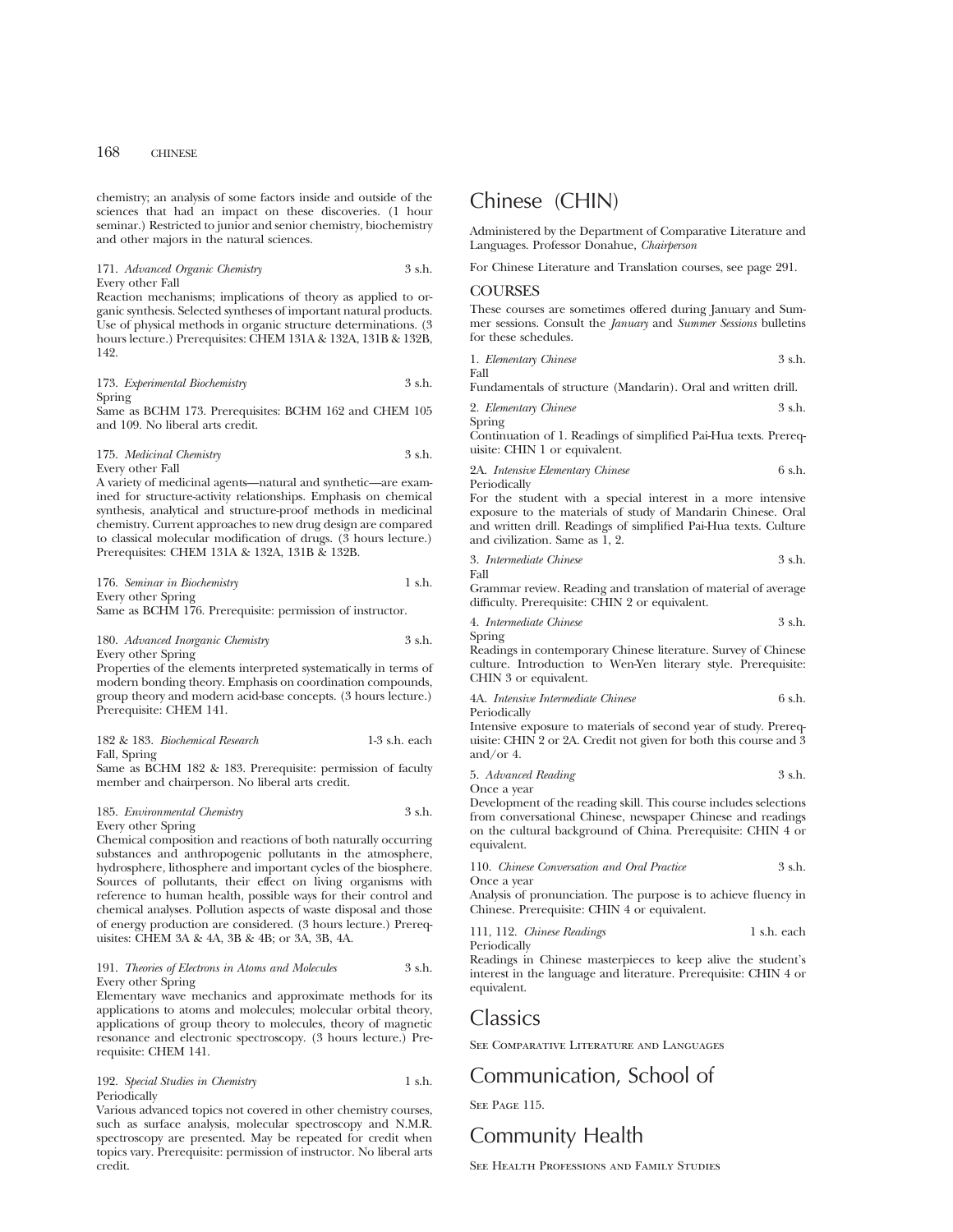# Comparative Literature and Languages

The following areas are administered by this department, and listed independently: Arabic, Chinese, English Language Program, German, Greek, Hebrew, Japanese, Jewish Studies, Latin, Linguistics, Literature in Translation, Modern Greek and Russian. Each language or area is listed alphabetically.

#### Professor Donahue, *Chairperson*

Professors D'Acierno, Leonard; Associate Professors Lekatsas, Mihailovic; Assistant Professors Berlinerblau, Hartman, Welch.

**B.A. SPECIALIZATION IN COMPARATIVE LITERATURE:** This 42 semester hour specialization is designed to enable the student to acquire a broad background not only in the literary history of different cultures and countries, but also in their relation to one another, and their relative degrees of influence on cross-cultural movements, themes and genres in literature and the arts. A specialization in comparative literature reflects the intellectual breadth, flexibility and openness to cultural difference that the world increasingly demands. A degree in comparative literature prepares students for graduate study in the same field (or in any of the related areas of specialization), as well as provide a solid general basis for study in professional schools, such as law, education, public administration, or business.

The comparative literature major is structured differently than other majors in order to reflect the inclusive nature of the field. Required:

- 1. Complete 3 courses in a first foreign language such as German, Russian, etc., beyond level 4; *and* complete 2 courses in a second foreign language beyond level 2. Total: 15 semester hours.
- 2. Complete 5 courses in comparative literature or literature in translation (including French literature in translation, Italian literature in translation, and Spanish literature in translation), either in the core curriculum or other. One of these courses must be in a non-Western literature, or in the cross-cultural category of the core curriculum; also, one of these courses is to be an independent study on a special topic in comparative literature, or an Honor's Essay, if eligible, to be done usually in the student's last year or semester by arrangement with a professor in the department. Total: 15 semester hours.
- 3. Complete 2 additional courses in one literature *and* complete 2 courses in any *one* of the following disciplines: anthropology, art history, drama, history, music, philosophy, or sociology, or another discipline by arrangement. Total: 12 semester hours.

**NOTE:** This concentration outside the department is peculiar to the breadth of comparative literature as a discipline, and these courses can also fulfill other college and university requirements.

**B.A. SPECIALIZATION IN THE CLASSICS, GERMAN, HEBREW OR RUS-SIAN:** 24 semester hours in one language beyond language 4, plus 6 semester hours of comparative literature. The adviser may direct additional courses to provide an integrated program.

Credit in a language course cannot be given to a student who has already earned credit for a higher-numbered course in the same language when the course numbers in question indicate level of comprehension and ability in the introductory and intermediate study of that language.

**NOTE:** language laboratory work is required in all modern foreign language courses on the 1, 2, 3, 4, level.

See complete B.A. requirements, page 82.

Teaching a Foreign Language in High School, see page 374.

**A MINOR IN COMPARATIVE LITERATURE** consists of the successful completion of 18 semester hours as described below, with at least 6 hours in residence.

- 1. 9 semester hours in the area of foreign language, with two courses in a first foreign language beyond level 4, and one course in a second foreign language beyond level 2.
- 2. 6 semester hours in comparative literature or literature in translation (including French literature in translation, Italian literature in translation, and Spanish literature in translation), with one course in the department not included in the core curriculum, and one course in a non-Western literature, in the core curriculum or other.
- 3. 3 semester hours as a concentration in a literature either different than the first foreign language or beyond the requirements of the first foreign language.

Totals for both the specialization and the minor can include credits that fulfill other college and university requirements.

**A MINOR IN ARABIC, GERMAN, GREEK, HEBREW, LATIN OR RUSSIAN** (for Classics and Linguistics, see below) consists of the successful completion of 18 semester hours in the language beyond level 2, under advisement, and at least 6 hours in residence.

**A MINOR IN CLASSICS** consists of the successful completion of 18 semester hours as follows: CLL 39, 40; HIST 105, 106; 6 semester hours of 100-level courses in Latin and/or Greek.

**A MINOR IN LINGUISTICS** is an interdisciplinary program consisting of the successful completion of 18 semester hours as described below, with at least 6 hours in residence.

Required

- SPCH 5. *Phonetics*
- LING 151. *Phonology*
	- 152. *Syntax*

Electives

- LING 125. *Natural Language vs Programming Languages*
	- 161. *Historical Linguistics*
	- 162. *Applied Linguistics*
	- 171. *Sociolinguistics*
	- 181. *Special Studies*
	- 190. *Formal Grammars*

Recommended electives from other departments

- ENGL 103. *Structures of English*
- SPCH 101. *Experimental Psycholinguistics*

102. *Language in Child Development* Other courses may be chosen, under advisement.

Master of Arts in Applied Linguistics (TESL), see page 284.

# **MASTER OF ARTS IN COMPARATIVE LITERATURE\***

#### Nonlisted Languages

1, 2, 3, 4, 110, 113. *Language* 3 s.h. each When there is student interest or national demand, any language not appearing in the regular listings may be given for a 3-year sequence.

# COMPARATIVE LITERATURE (CLL)

**NOTE:** comparative literature courses on the 100-level are open to juniors and seniors. All are given in English.

# **COURSES**

In addition to semester notations next to each course, a selection of courses is offered during January and Summer sessions. Consult the *January* and *Summer Sessions* bulletins for these schedules.

<sup>\*</sup>Applications not accepted in 2001-2002.

Interested students should consult the M.A. in Humanities, page 271.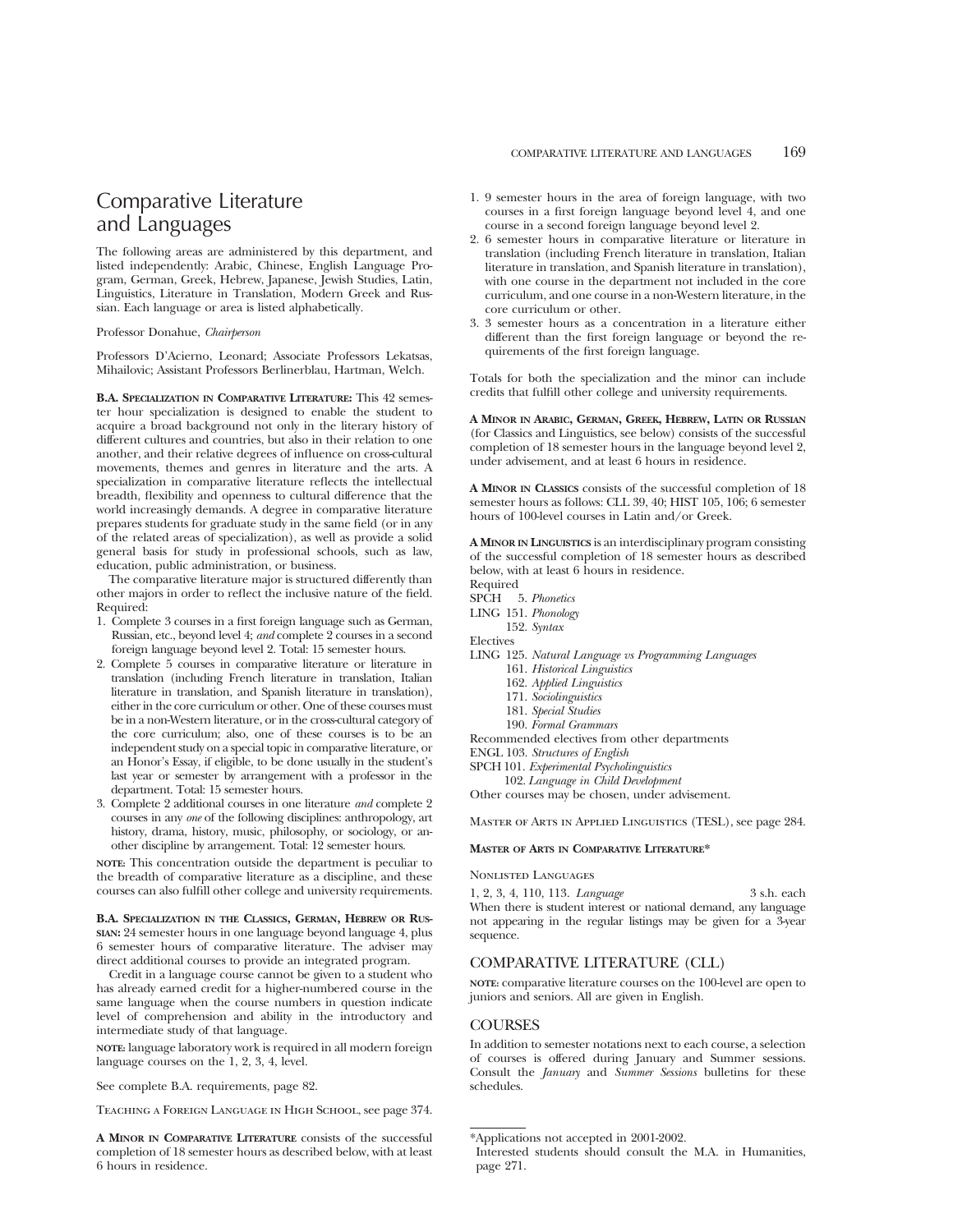39. *Mythologies and Literature of the Ancient World*'# 3 s.h. Fall

Near Eastern mythology, the Bible and Greek literature focusing on our earliest attempts to order reality and formulate our individual identity.

## 40. *Literature of the Emerging Europe* # 3 s.h. Spring

Roman and Christian writers and the medieval literature of England, Germany, Italy, France and Spain as the sources of western consciousness emerging from Judaic, classical and Christian views of reality.

53. *Faust Theme* # 3 s.h.

Once a year

Comparative treatment of the Faust theme in different centuries (the Renaissance to the twentieth century) and various countries (France, Germany, Spain, England, Russia and the United States).

| 54. The Oedipus Theme #           | 3 s.h. |
|-----------------------------------|--------|
| See course description, page 421. |        |

75. *Women Writers in the Romantic Tradition #* 3 s.h. See course description, page 421.

131. *Comparative Mythology* 3 s.h. Periodically

European, Asian, American and African mythology exemplified in various religious and heroic legends.

149, 150. *Asian Literature* 3 s.h. each Every other year

Major literary works are examined as a reflection of Asian cultures and as an influence on western culture. First semester, India; second semester, China and Japan.

| 151, 152. Studies in Literature | 3 s.h. each |  |
|---------------------------------|-------------|--|
| Fall, Spring                    |             |  |

Designed to treat special subjects or authors at the discretion of the department, but with the student's interest in view. Such subjects as existentialism, death and the literary imagination, or subjects of a like nature are presented. May be repeated when topics vary.

155. *Medieval Literature* 3 s.h.

Once a year

Medieval literature of England, Germany, France and Spain, with emphasis on the epic, lyric, romance and drama.

|             | 161. Renaissance | 3 s.h. |
|-------------|------------------|--------|
| Once a vear |                  |        |

Origins and evolution in Italy. Further developments in France, Spain and England.

| 172. European Literature of the 17th and |        |
|------------------------------------------|--------|
| 18th Centuries                           | 3 s.h. |
| Periodically                             |        |

A comparative study of the main aspects of classicism and rationalism in Europe during the 17th and 18th centuries.

| 173. Sentiment to Sadism in the Early European Novel |  |  | 3 s.h. |
|------------------------------------------------------|--|--|--------|
| See course description, page 421.                    |  |  |        |

| 190. World Literature and the Anatomy of Cultural | 3 s.h. |
|---------------------------------------------------|--------|
| Difference #                                      |        |
| See course description, page 421.                 |        |

| 191. Romanticism | 3 or 4 s.h. |
|------------------|-------------|
|                  |             |

Once a year

Literature and culture of Europe and America in the late 18th and early 19th centuries.

## 193. *The Color of Literature* 3 s.h. Periodically

This course explores works by 'writers of color' and investigates the notion of assigning racial, ethnic, and cultural identity labels to works of literature. Does literature have a color? Can it? How is this relevant to literary study? In a cross-cultural context, we will examine how works of literature reflect the history and discussion of race, ethnicity, and culture in a given society. These works also participate in and give form to issues and debates that extend beyond the work back into society at large. (Formerly *Black Literature Across Cultures*.)

|  | 195. Realism, Naturalism, Symbolism |  | 3 s.h. |
|--|-------------------------------------|--|--------|
|  |                                     |  |        |

Once a year

Western European literature in the second part of the 19th century.

196. *Senior Essay* 3 s.h. Periodically

Research and writing of a substantial essay in the field of comparative literature. Open only to senior majors who have secured, before registration, the written permission of the faculty adviser who will supervise the essay. May not be taken on a Pass/D+/D/Fail basis. Note: CLL 196, 197, 198 satisfy the same major requirement.

197. *Honors Essay* 3 s.h.

Periodically

Research and writing of a substantial essay in the field of comparative literature. Open only to senior majors who are eligible for departmental honors and who have secured, before registration, the written permission of the faculty adviser who will supervise the essay. May not be taken on a  $Pass/D+/D/Fall \ basis$ . Note: CLL 196, 197, 198 satisfy the same major requirement.

| 198. Advanced Seminar             | 3 s.h. |
|-----------------------------------|--------|
| See course description, page 421. |        |

| 199. Contemporary European Literature | 3 or 4 s.h. |
|---------------------------------------|-------------|
| Once a year                           |             |

Modern man as he appears in representative works of contemporary European literature.

*Courses 200 and above are open only to matriculated graduate students or by permission.*

| 201. Bibliography of Modern Literature | 2 s.h. |
|----------------------------------------|--------|
| Periodically                           |        |

|              |  | 251, 252. Readings in Comparative Literature |  | 3 s.h. each |
|--------------|--|----------------------------------------------|--|-------------|
| Periodically |  |                                              |  |             |

Studies in comparative literature.

| 272. Studies in European Literature of the 17th and |          |
|-----------------------------------------------------|----------|
| 18th Centuries                                      | $3$ s.h. |
| Periodically                                        |          |

Critical analysis of some major works of the European literature of the 17th and 18th centuries. Prerequisite: CLL 172 or permission.

291. *European Romanticism* 3 s.h. Periodically

Romantic movements in England, France and Germany, literary movements related to the history and culture of the times. Prerequisite: CLL 191 or permission.

293. *Analysis of Black Authors* 3 s.h.

Periodically

Recent imaginative works in English and French by black authors. The course deals with revising literary standards that have heretofore been applied to these works.

#Core course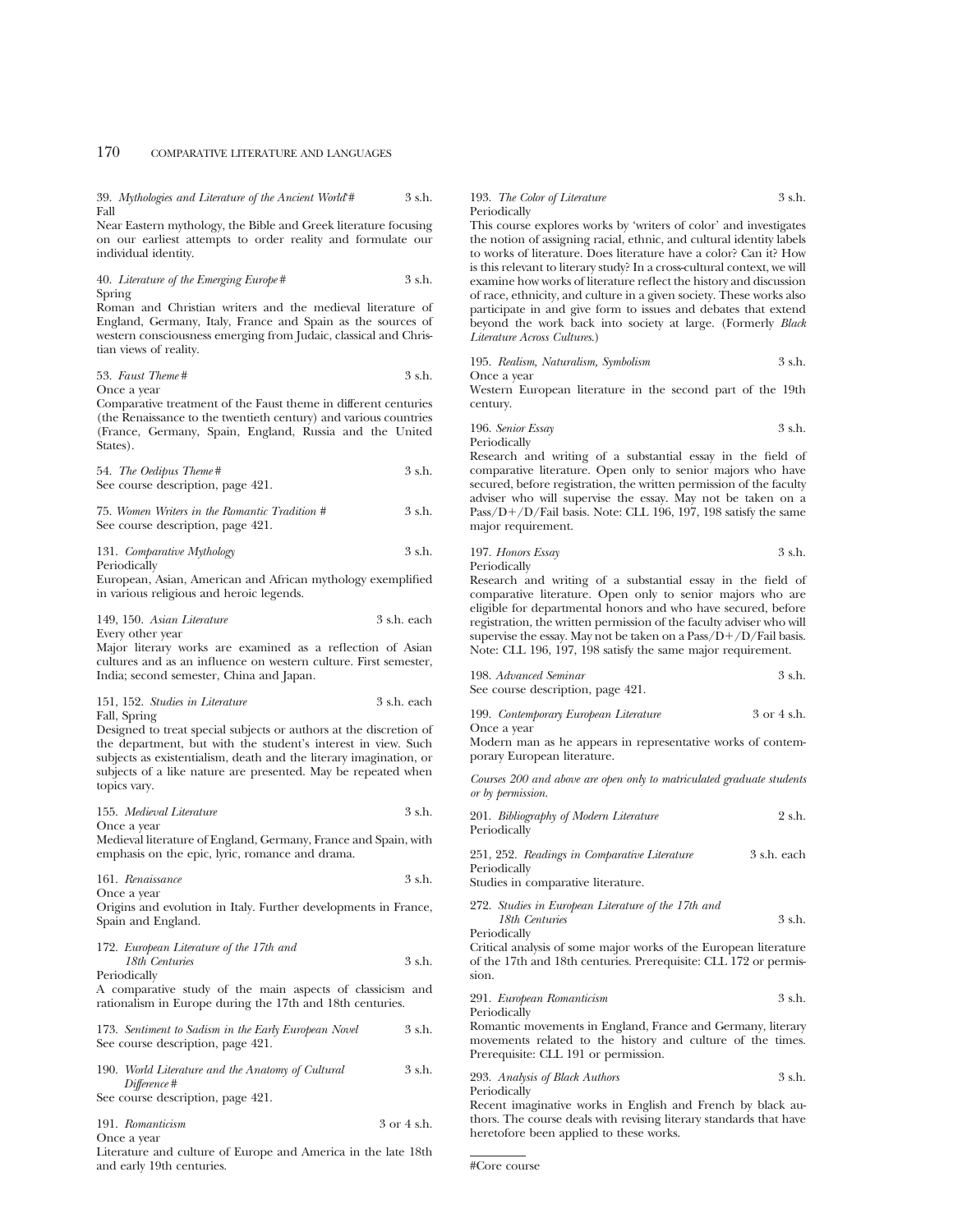295. *Studies in Realism, Naturalism and Symbolism* 3 s.h. Periodically

A critical and analytical study of a literary movement or of selected works in prose, poetry and drama. Prerequisite: CLL 195 or permission.

## 299. *Studies in Contemporary Literature* 3 s.h. Periodically

Study in depth of a phase or some aspect of contemporary literary movements (existentialism, the novel of the absurd, etc.); or an aspect of contemporary artistic expression in poetry, prose and drama; or a comparative treatment of some classical or nonclassical myths (*Electra, Antigone, Faust, Don Juan, etc.*). Prerequisite: CLL 199 or permission.

#### 301. *Master's Essay* 3 s.h. Periodically

Under tutorial guidance of a chosen professor in the department, the student undertakes a master's essay, which shall exhibit thoroughness of scholarship. Length between 7,000-8,000 words.

# Computer Information Systems

Master of Science Programs, see page 112.

# Computer Science (CSC)

## Professor Burghardt, *Chairperson*

Professor Impagliazzo; Associate Professor Barr; Assistant Professors Kamberova, Liang, Ostheimer, Pillaipakkamnatt.

Hofstra offers both B.A. and B.S. degrees in Computer Science. The B.A. combines a major in computer science with a broad program in the liberal arts. The B.S. prepares the student for a professional career in computer science requiring a stronger foundation in mathematics and science, while still allowing the student the opportunity to explore the liberal arts. Hofstra also offers a B.S. program with a dual major in computer science and mathematics.

**B.A. SPECIALIZATION IN COMPUTER SCIENCE:** 37 semester hours in computer science: CSC 14, 15, 16, 24, 110, 110A, 112, 120, and 15 semester hours in computer science electives numbered higher than 100. Science requirements: 12 semester hours in natural sciences to include *either* PHYS 11A & 12A (with 11B, 12B laboratories) *or* PHYS 1A & 2A (with 1B & 2B laboratories) *or* CHEM 3A-4A (with 3B-4B laboratories). Additional requirements: MATH 19, 20. A grade of  $C-$  or better in all courses required for the major.

An overall average of C or better is required in CSC 14, 15, 16, and 24 for continuation in the major. In addition, a student may not take any of these four courses more than twice.

See complete B.A. requirements, page 82.

**B.S. SPECIALIZATION IN COMPUTER SCIENCE:** candidates for graduation must fulfill the following requirements:

- 1. The successful completion of at least 124 semester hours and a cumulative grade-point average of 2.0 in work completed at Hofstra.
- 2. At least 55 semester hours must be completed in the liberal arts excluding courses in computer science.
- 3. There are two requirements that must ordinarily be completed in residence at Hofstra: 15 semester hours in the major field of specialization and the last 30 semester hours. The 15 semester hours need not be included within the last 30 hours.
- 4. ENGL 1-2 or placement examination\*, (see University Degree Requirements, page 66).
- 5. 6 s.h. Humanities core (3 hours in appreciation and analysis (literature), 3 hours in creative participation).
- 6. 6 s.h. Social Sciences core (3 hours in history and philosophy; 3 hours in behavioral social sciences).
- 7. 3 s.h. Cross-Cultural core.
- 8. 9 s.h. Humanities and/or Social Science (not limited to core).
- 9. Minimum general requirements for the major: CSC 14, 15, 16, 24, 110, 110A, 112, 120, 123, 161, 163, 185, 190 and 15 semester hours in computer science electives numbered higher than 100. MATH 19, 20 and at least three additional credits in MATH beyond MATH 20; and 12 semester hours in natural sciences to include *either* PHYS 11A & 12A (with 11B, 12B laboratories) *or* CHEM 3A-4A (with 3B-4B laboratories). All science courses must be courses for science majors.
- 10. A grade of  $C-$  or better in all courses required for the major.
- 11. An overall average of C or better is required in CSC 14, 15, 16, and 24 for continuation in the major. In addition, a student may not take any of these four courses more than twice.

## **B.S. SPECIALIZATION IN COMPUTER SCIENCE AND MATHEMATICS,** see page 305.

**A MINOR IN COMPUTER SCIENCE** consists of the successful completion of CSC 14, 15, 16 and an additional 9 semester hours in computer science courses which may include CSC 5 with at least 6 hours in residence, with grades of  $C-$  or better.

**A MINOR IN GENERAL BUSINESS** (for nonbusiness majors only) broadens the background of computer science majors who are interested in entering the profit or not-for-profit job market. For further information, please contact the department chairperson of the Department of Management, Entrepreneurship and General Business.

**MASTER OF ARTS IN COMPUTER SCIENCE:** this program is designed to meet the needs of the technical and business-oriented markets we serve with individual programs designed by the student in consultation with an adviser. Business men and women, as well as science professionals, will find electives specifically for their specialties. Assistant Professor Pillaipakkamnatt, *Coordinator*

Admission Requirements

- 1. Completion of a bachelor's degree from an accredited institution, and
- 2. An undergraduate minimum grade-point average of 3.0 on a 4.0 scale.
- 3. Achievement in General (verbal, quantitative and analytical) GRE scores.

## Prerequisite Requirements

Students may satisfy any or all of the prerequisites listed below by having completed, or enrolling in, these courses or their equivalents at an accredited institution. With the permission of the graduate coordinator, eligible students may elect to sit for proficiency examinations.

Applicants without undergraduate computer science degrees may be admitted as provisionally matriculated students if they meet all admission criteria except for the required prerequisites. They can enroll in graduate courses if they meet individual course prerequisites and satisfy the general requirements before completing 12 semester hours of graduate study. This condition is automatically lifted as soon as the prerequisites or their equivalents are satisfactorily completed.

CSC 14, 15, 16, 110, 112, 120, 161; MATH 20.

<sup>\*</sup>If this requirement is fulfilled by passing the placement examination, 3 hours in literature or literature in translation should be taken with adviser's approval.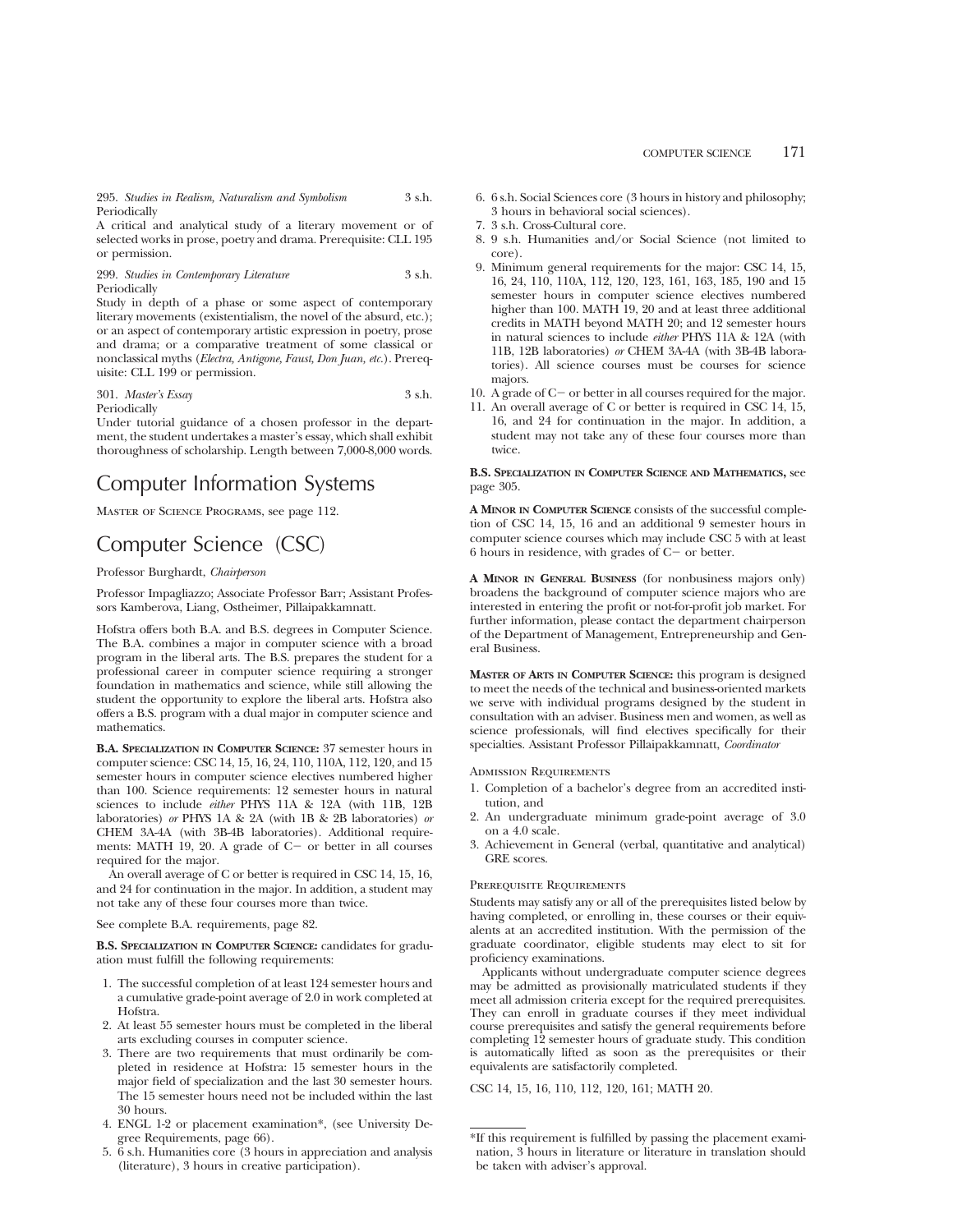## Program Requirements

Satisfactory completion of the following 33-semester hour program:

CSC 204, 256, and 300; electives, 24 s.h.; courses taken in other departments as electives require written departmental approval; at least 27 hours in graduate computer science courses; up to 6 semester of graduate courses in areas outside of computer science may be taken with the written approval of the graduate coordinator; at least 27 hours in residence at Hofstra; and a minimum 3.0 average with a grade of C or better in all courses.

**MASTER OF SCIENCE IN COMPUTER SCIENCE:** this program provides a balance between the theoretical and applied areas of computer science and is designed to allow flexibility within the four subject areas that follow. Assistant Professor Pillaipakkamnatt, *Coordinator*

#### Admission Requirements

- 1. Completion of a bachelor's degree from an accredited institution, and
- 2. An undergraduate minimum grade-point average of 3.0 on a 4.0 scale.
- 3. Achievement in General (verbal, quantitative and analytical) GRE scores.

#### Prerequisite Requirements

Students may satisfy any or all of the prerequisites listed below by having completed, or enrolling in, these courses or their equivalents at an accredited institution. With the permission of the coordinator of the graduate program, eligible students may elect to sit for proficiency examinations.

Applicants without undergraduate computer science degrees may be admitted as provisionally matriculated students if they meet all admission criteria except for the required prerequisites. They can enroll in graduate courses if they meet individual course prerequisites and satisfy the general requirements before completing 12 semester hours of graduate study. This condition is automatically lifted as soon as the prerequisites or their equivalents are satisfactorily completed.

CSC 14, 15, 16, 110, 112, 120, 161; MATH 20.

Program Requirements

Satisfactory completion of the following 33-semester hour program:

CSC 204, 256 and 301-302; 9 s.h. to satisfy the breadth requirement as listed below; electives as needed to complete 33 s.h.; up to 6 s.h. of graduate courses in areas outside of computer science may be taken with the written approval of the graduate coordinator; at least 27 hours in graduate computer science courses in residence at Hofstra with a minimum 3.0 average, and a grade of 3.0 or better in all courses.

Breadth requirements: one course in each of the three following areas: Theory, Software, Hardware

Theory: CSC 201B, 202, 205, 206, 207, 208

Software: CSC 252, 253, 254, 258

Hardware: CSC 280, 282, 284, 286, 287

See complete graduate information, page 73.

Upsilon Pi Epsilon: a national computer science honor society, see pages 72, 77.

# **COURSES**

In addition to semester notations next to each course, a selection of courses is offered during January and Summer sessions. Consult the *January* and *Summer Sessions* bulletins for these schedules.

| 5. Overview of Computer Science # | 3 s.h. |
|-----------------------------------|--------|
| Fall, Spring                      |        |

Computers, algorithms and programming; computer hardware and software systems. Pascal programming of numerical and non-numerical algorithms. Survey of computer applications. Brief history of computer science; computers and society. Credit given for this course or New College ISGG 1, not both. May not be taken after CSC 15.

12. *C for Programmers* 1 s.h. Periodically

The essential features of C are examined for those already having knowledge of a high-level language. Prerequisites: knowledge of programming and permission of instructor. (Formerly *FORTRAN 77 for PL/1 Users.)*

| 14. Discrete Structures | 3 s.h. |
|-------------------------|--------|
| Fall, Spring            |        |

Review of propositional and predicate logic. Methods of theorem proving; strong and weak induction. Finite and infinite sets, set operations. Functions, including surjections, injections, bijections. Equivalence relations and partial orderings. Matrices and matrix operations. Combinatorics, including permutations and combinations. Graphs, including simple graphs, directed graphs, trees, Euler circuits, Hamilton circuits. Introductions to computational complexity, big-O notation, intractibility. Introduction to recurrence relations. (3 hours lecture, 1 hour laboratory.) Credit given for this course or New College NM3, or MATH 14. Prerequisite: MATH 11 or equivalent. (Formerly *Discrete Mathematics.*)

| 15. Fundamentals of Computer Science I # | 3 s.h. |
|------------------------------------------|--------|
| Fall, Spring                             |        |

Introduction to computer science with emphasis on problem solving, algorithms and the principles of algorithm construction. C++ language programming. Topics include arrays, loops, pointers, and functions. Programming required. Course follows the current ACM recommended curriculum for "CS1." (3 hours lecture, 1 hour laboratory.) Prerequisite: MATH 11 or equivalent.

## 16. *Fundamentals of Computer Science II* # 3 s.h. Fall, Spring

Continuation of  $15$  using C++. Emphasis on data structures, such as stacks, queues, and linked lists, and algorithms, such as searching, sorting, and recursion. Programming required. Course follows the current ACM recommended curriculum for "CS2." (3 hours lecture, 1 hour laboratory.) Prerequisites: CSC 14, 15 or equivalent.

24. *Discrete Mathematics II* 3 s.h.

Fall, Spring

Recursive definitions and algorithms, recurrence relations and their solution. Series and Sequences. Order of an algorithm: big O, little o, omega, theta. Elementary abstract algebra, discrete probability, elementary linear algebra. Elements of graph theory and graph algorithms. Prerequisite: CSC 14.

| 50. Fundamentals of Object-Oriented Programming<br>See course description, page 421. | 3 s.h. |
|--------------------------------------------------------------------------------------|--------|
| 52. Fundamentals of Systems Analysis<br>See course description, page 421.            | 3 s.h. |
| 54. Fundamentals of Data Communications<br>See course description, page 421.         | 3 s.h. |
| 56. Fundamentals of Database Management Systems<br>See course description, page 422. | 3 s.h. |
| 58. Fundamentals of JavaScript Programming<br>See course description, page 422.      | 3 s.h. |
| 60. Fundamentals of Networking<br>See course description, page 422.                  | 3 s.h. |

#Core course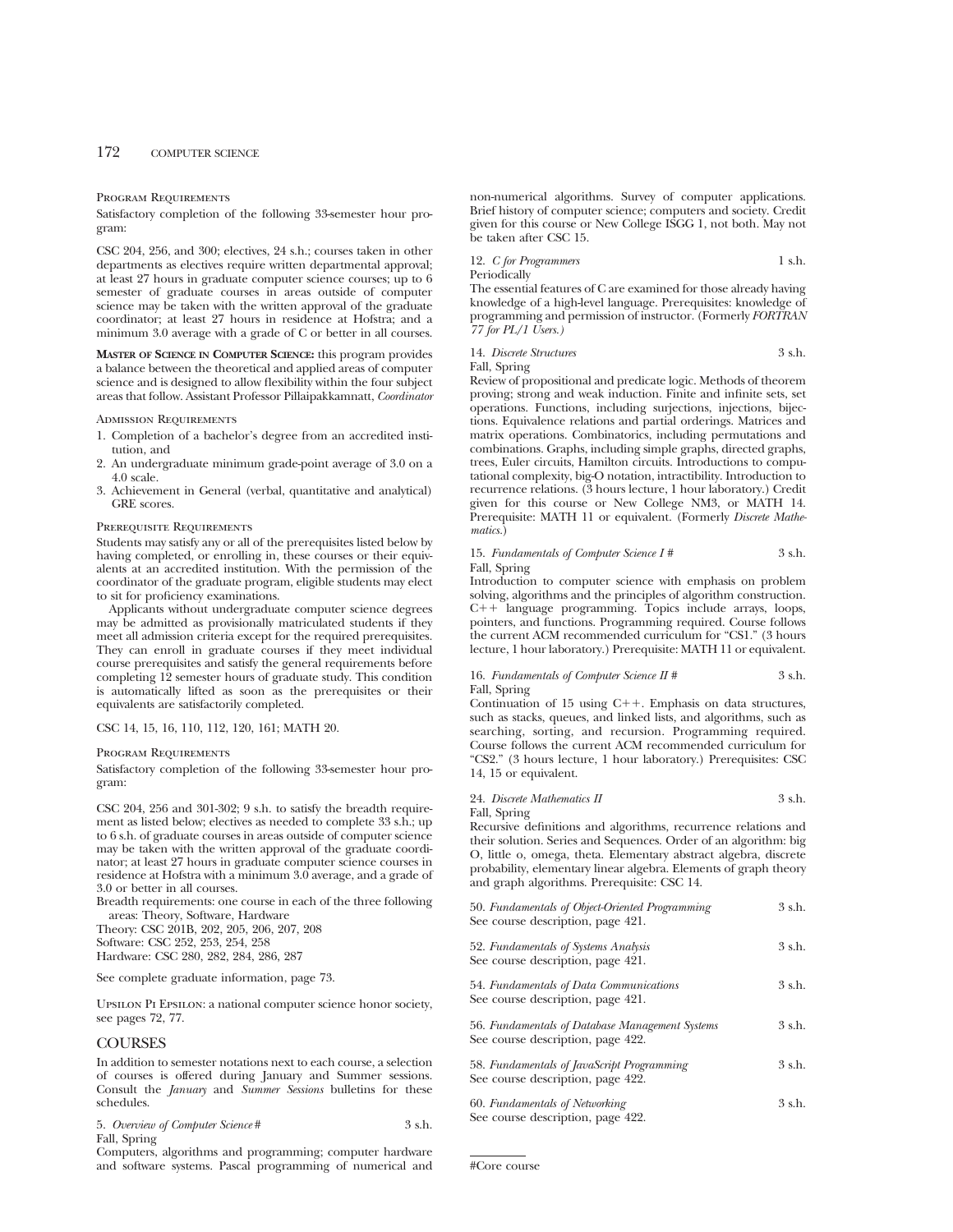COMPUTER SCIENCE 173

| 62. Ecommerce                     | 3 s.h. |
|-----------------------------------|--------|
| See course description, page 422. |        |

102. *Numerical Methods* 3 s.h.

Fall, Spring Same as ENGG 101 and MATH 147. Prerequisite: CSC 15 or ENGG 10. Corequisite: MATH 131.

110. *Introduction to Computer Architecture* 3 s.h. Fall

Internal structure of computers. Logic design: Boolean algebra, gates and flip-flops, synthesis of combinatorial networks, registers, serial and parallel organization, control mechanisms. Number systems and arithmetic, two's-complement arithmetic. Operating cycle, data and control flow in a typical computer. Interrupts, i/o devices, programmed i/o and DMA. Prerequisites: CSC 14, 16.

## 110A. *Computer Architecture Laboratory* 1 s.h. Fall, Spring

Provides hands-on experience in using digital electronics by way of integrated circuits without engineering bias. Offers practical construction, testing and implementation of circuits useful in digital circuits and modules. Prerequisite: CSC 110. Same as ENGG 32B.

111. *Assembly-Language Programming* 3 s.h. Spring

Organization of a computer: memory, addressing; number systems and conversion. Assemblers, base registers, relocation. Fixed-point numeric processing, string processing, indexing and iteration. Floating-point arithmetic and Boolean operations. Subroutines, macros, i/o channel programming. Prerequisites: CSC 14, 16 or ENGG 10 or BCIS 50.

112. *Computer Operating Systems* 3 s.h. Spring

A study of the internal design of operating systems. Topics include memory management, multiprogramming, virtual memory, paging and segmentation. Job and process scheduling; multiprocessor systems; device and file management; thrashing, cache memory. Prerequisites: CSC 110, 120.

120. *Algorithms and Data Structures* 3 s.h. Fall

The study of sequential and linked representations of data structures for linear lists including stacks and queues, structures, arrays and trees. Fundamental algorithms and their implementation using a block-structured language such as C relating to sorting, searching, merging, hashing, graph theoretic models and recursive procedures. Prerequisites: CSC 16, 24. (Formerly *Data Structures*.)

## 123. *Programming Languages: Survey, Design and Implementation* 3 s.h. Fall

A study of the fundamental principles that distinguish the major families of modern programming languages. Syntax and the BNF, memory allocation and semantics of static, stack-based and dynamic languages, abstract data types, advanced control structures. Some programming in a logic-based language such as PROLOG. Prerequisites: CSC 16, 161.

## 124. *Compiler Construction* 3 s.h. Spring

Design and implementation of compilers for C, Pascal and ALGOL type languages. Lexical scanning, parsing techniques, semantic analysis and intermediate code generation, optimization techniques, target code generation. Management of symbol table; error handling. Programming required. Prerequisite: CSC 123.

132. *Computational Modeling* 3 s.h. Spring

Fundamental principles of modeling and simulation. Methodology including model formation, design of simulation experiments, analysis of generated data and validation of results. Survey of applications. Project chosen from area of student's interest. Prerequisites: CSC 15, 24.

## 143, 144. *Projects in Computer Science* 3 s.h. each Fall, Spring

Individual or group projects on selected topics such as the design of computer software or applications programs. Prerequisites: senior standing and permission of project adviser.

145. *Special Studies* 3 s.h. Periodically

Topics are chosen from areas of current interest that are not covered in existing course offerings. Subjects are announced annually. Prerequisites: junior standing and requirements for current topic. May be repeated for credit when topics vary.

155. *UNIX and C*11 3 s.h. See course description, page 422.

158. *Introduction to Artificial Intelligence* 3 s.h. Spring

Survey of concepts and problems of computers performing tasks which traditionally require human intelligence. Topics include heuristic search and robotics, pattern recognition, game playing, theorem proving, question-answer systems and natural language processing. Prerequisite: CSC 120.

161. *Introduction to Automata Theory* 3 s.h. Periodically

Definition and representation of various types of automata such as finite and probabilistic automata. Representation of automata by state graphs, logical nets and Turing machines. Computability theory and decision problems of automata. Prerequisite: CSC 24.

| 163. Computing, Ethics, and Society | 1 s.h. |
|-------------------------------------|--------|
| See course description, page 422.   |        |

170. *Principles of Database Management* 3 s.h. Fall

Introduction to data modelling, databases, data management systems and query languages. Hierarchical, network and relational models. The ANSI/SPARC architecture and conceptual schemas. Entity-attribute construction. Existing systems: IMS, IDMS, DB2, FOCUS, ORACLE, Ingres, SQL; relational algebra and normalization; database design. Prerequisite: CSC 120.

171A. *Introduction to Computer Graphics* 3 s.h. Fall

Fundamentals of two-dimensional modern interactive graphics: hardware technologies, software, data structures, mathematical manipulation of graphical objects, the user interface and the fundamental implementation of algorithms. Prerequisites: CSC 120, MATH 19. MATH 135A recommended. (Formerly 171.)

175. *Principles of Data Communication* 3 s.h. Once a year

A technical introduction to data communication. Topics include the OSI Reference Model, layer services, protocols, LANs, packet switching and X.25, ISDN, File transfer, virtual terminals, system management and distributed processing. Prerequisites: CSC 120, MATH 19 and junior standing.

185. *Methods of Random Process* 3 s.h. Fall

Same as ENGG 185. Prerequisites: MATH 20, CSC 16, 24.

|        | 186. Design and Analysis of Experiments | 3 s.h. |
|--------|-----------------------------------------|--------|
| Spring |                                         |        |

Same as ENGG 186. Prerequisites: ENGG or CSC 185; ENGG 10 or CSC 15.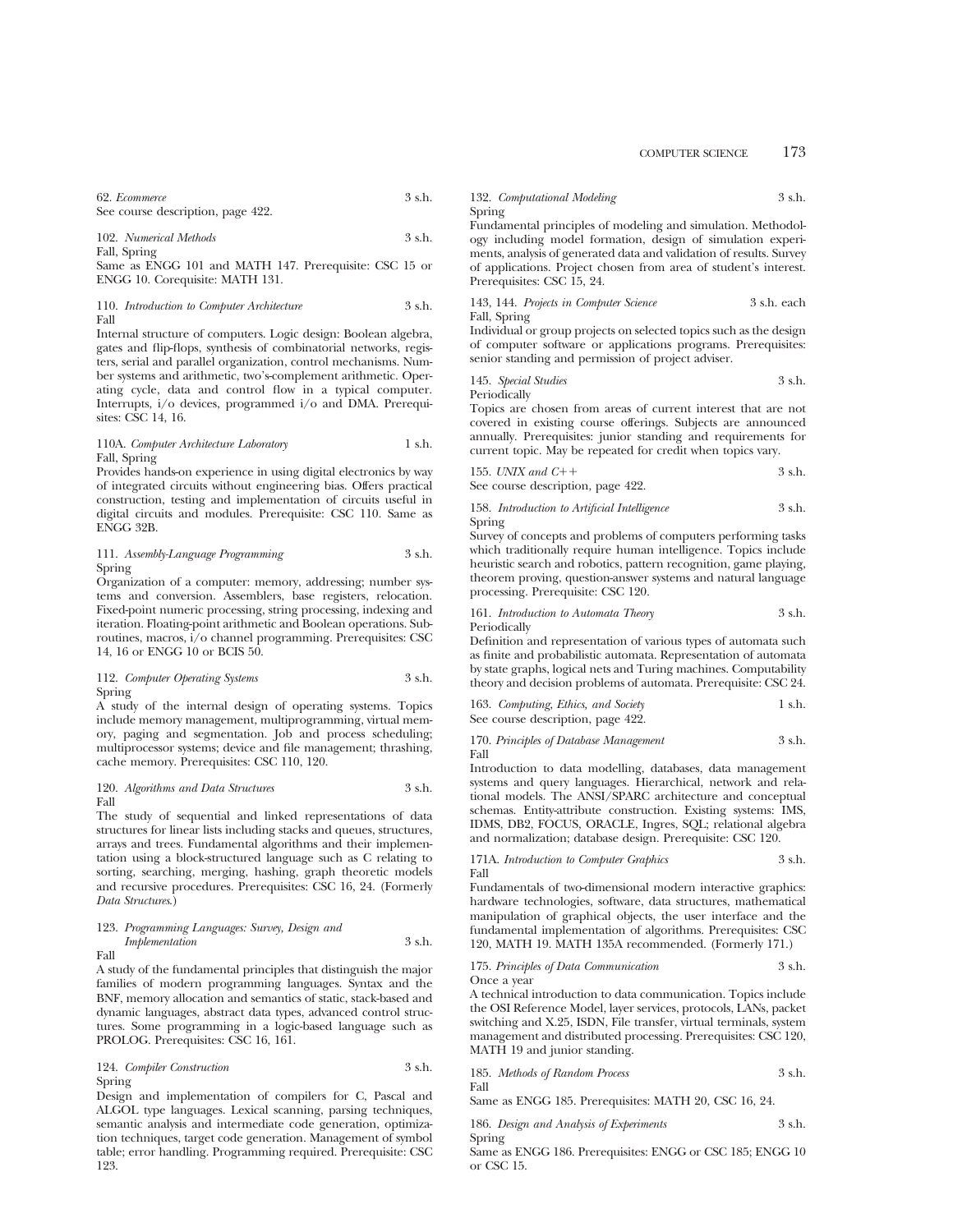|      | 187. Linear Programming | 3 s.h. |
|------|-------------------------|--------|
| Fall |                         |        |

Elements of matrix algebra, vector spaces and convex sets pertinent to the theory and application of linear programming (LP) models. Development of the simplex method and duality theory. The nature of solutions to systems of linear equations are related to LP complications and their resolution. Applications are extended to include the generalized LP problem, transportation, assignment and network problems. Prerequisites: MATH 20, CSC 16, 24.

## 190. *Software Engineering: Theory and Practice* 3 s.h. Spring

A capstone course for computer science majors which applies concepts learned throughout the curriculum. Students study the nature of the program development task when many people, modules and versions are involved in designing, developing and maintaining a large program or system. Issues addressed include program design, specification, version control, cost estimation and management. Students work in small teams on the cooperative examination and modification of existing systems. Prerequisites: CSC 112, senior status or permission of department chairperson. (Formerly *Project in Software Engineering*.)

## 195. *Computer Science Internship I* 3 s.h. Fall, Spring

Internship course for qualified senior computer science majors. Students work approximately one day per week with a participating industry or research concern and are jointly supervised by department and employer. Admission by permission of department chairperson and is dependent on student's record and availability of placement.

## 196. *Computer Science Internship II* 3 s.h. Fall, Spring

Continuation of 195. This course may not be used to satisfy any of the 15 credits of required computer science electives. Prerequisite: CSC 195.

**NOTE:** Graduate courses taken toward the major may not be taken on a Pass/Fail basis.

## 200A. *Themes of Computer Science* 6 s.h. Fall

Designed as a transition course for those students who wish to do graduate work in computer science but who need additional preparation. Covers such topics as theoretical foundations, logic, induction, scientific models and formal aspects of programming. Prerequisite: CSC 120. May not be taken on a Pass/Fail basis. No credit toward the M.A. or M.S. degree in Computer Science.

## 201A. *Mathematical Logic* 3 s.h. Periodically

The propositional calculus: truth tables and axiomatizations. First order theories: completeness theorem, formal number theory, Gödel's incompleteness theorem. Same as MATH 202. Prerequisite: MATH 145 or CSC 161.

## 201B. *Logic Application to Software* 3 s.h. Every other year

Application of predicate logic and nontruth functional logics to software design and use. Logic programming (PROLOG), database and telecommunications schemata, query analysis, correctness proofs for subroutines, operating system kernels, security. Finite state machines and temporal logic applied to protocol specification. Prerequisite: CSC 201A or MATH 202.

202. *Computability* 3 s.h. Fall, Spring

Mathematical language of theoretical computer science (sets, n-tuples, relations, functions, languages, predicates, quantifiers, proof methods such as induction, diagonalization and the pigeonhole principle). The equivalence of various models of computation (Church's Thesis): Turing machines, extended Turing machines, nondeterministic Turing machines, the  $\mu$ recursive functions. Primitive recursive functions, Godel numbering, the halting problem, other unsolvable problems as time permits. Recursive sets and recursively enumerable sets. Prerequisite: CSC 161.

## 204. *Algorithms I: Sorting and Searching* 3 s.h. Fall, Spring

Basic techniques for estimating the efficiency of algorithms. Searching algorithms: sequential, binary, Fibonacci, tree search, tries, hashing (study of several hash functions). Sorting algorithms: heapsort, mergesort, quicksort, binsort. Balanced trees: AVL trees, Hoffman's algorithm. Equivalence relations and compressed balanced trees. Topological sorting. External sorting: merge sorting, multiway merge, B-trees (2-3 trees, 5-way trees). Prerequisite: CSC 120.

## 205. *Algorithms II: Combinatorial Algorithms* 3 s.h. Once a year

String and pattern matching algorithms. Maximum flow. Other graph algorithms: spanning trees, shortest path, transitive closure, biconnectivity, strong connectivity, and the like. Fast median algorithm. Fast matrix multiplication. Fast matrix inversion. Prerequisite: CSC 120.

## 206. *Analysis of Algorithms and Complexity Theory* 3 s.h. Periodically

Asymptotics, recurrence relations, lower bound theory including comparison trees for sorting and searching. Oracles. Lower bounds on parallel computation. Combinatorial optimization. Branch and bound: Knapsack problem, FFT and applications. Integer and polynomial arithmetic. Analysis of divide and conquer algorithms, dynamic programming, greedy algorithms, backtracking. Nondeterministic algorithms. The classes P and NP. NP completeness. Complexity hierarchy. Prerequisite: CSC 161.

## 207. *Advanced Data Structures* 3 s.h. Fall, Spring

Managing multiple stacks and queues. Stack series. Permutations obtainable from stacks and queues. Concatenatable queues. Locating repeated substrings: an application of stacks. Stack and queue operation sequences. Set representation methods. The union-find algorithm. Trees: Robson traversal, Lindstrom scanning, Siklossy traversal. Generalized lists. Mergeable heaps. Files as a data structure. Storage compaction. Garbage collection. Prerequisite: CSC 120.

## 208. *Formal Languages, Grammars and Automata* 3 s.h. Once a year

Languages, the grammars that generate them and the machines that accept them. Regular languages. Finite automata— deterministic and nondeterministic. Transition functions and state diagrams. Context-free languages and pushdown automata. Context-free grammars and compiler design. Context- sensitive languages and linear-bounded automata. Closure results. Prerequisite: CSC 161.

## 212. *Database Design II* 3 s.h. Periodically

Advanced aspects of the IMS data model and data sublanguage. A study of the network database design including the COADASYL DBTG system. A comparative analysis of the relational, hierarchical and network approaches to database design. Prerequisite: CSC 254.

## 214. *Computer Modeling* 3 s.h. Periodically

Construction of models for computer simulation of real systems. Application of probability and distribution theory, statistical estimation techniques, Monte Carlo methods. Application of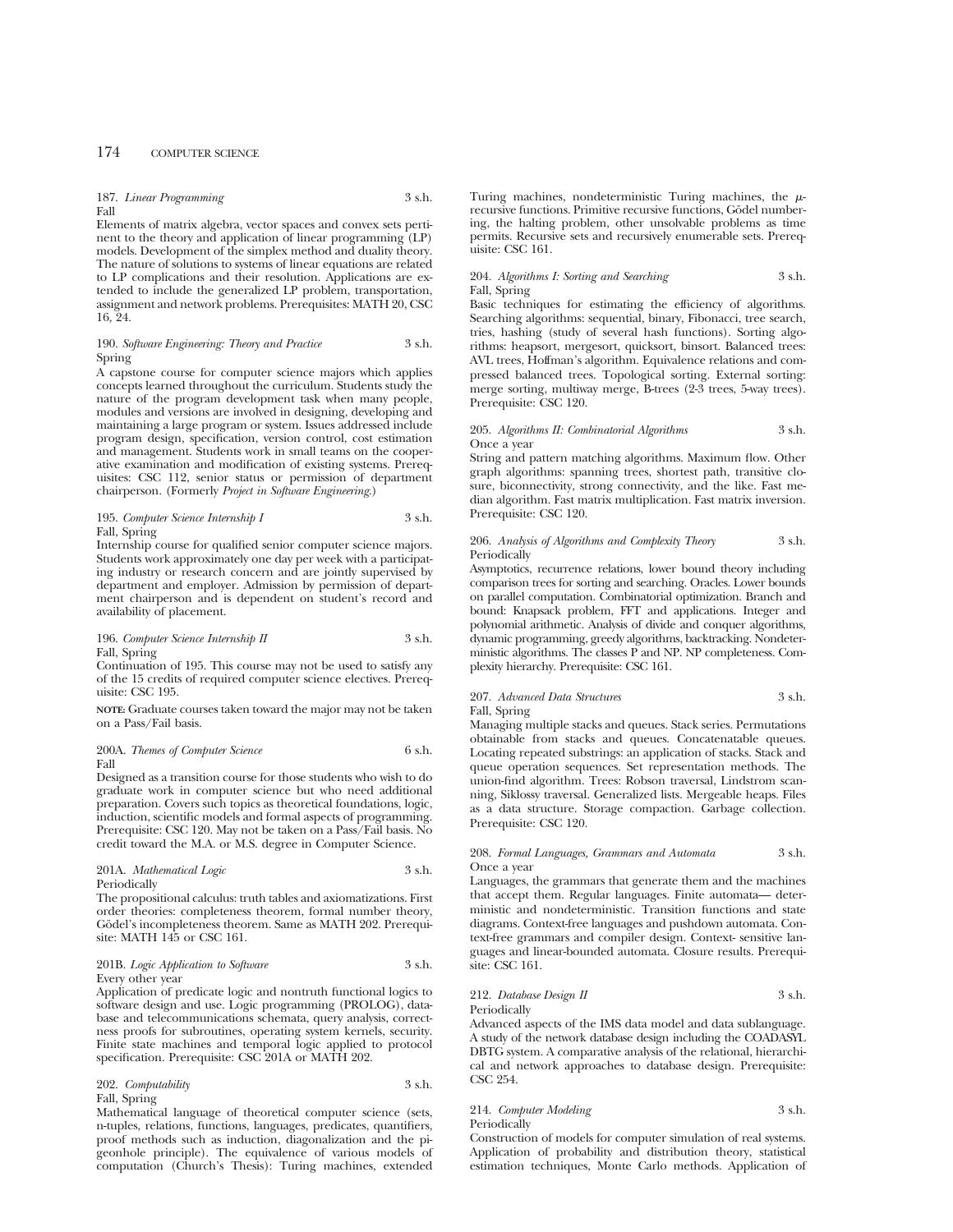modeling to large-scale political and social systems. Implementation on computer using various simulation languages. Prerequisites: CSC 16, 185. Pass/Fail option for nonmajors only. Credit given for this course or CSC 132, not both.

## 216. *Quantitative Approaches to Decision Making* 3 s.h. Periodically

The role of operations research and management science in the decision-making process integrated with the development and use of computer programs for problem solving. Topics include network analysis, decision theory, inventory models, waiting line models, dynamic programming, Markov processes, and parametric and integer programming. Prerequisite: CSC 185 or equivalent. No credit toward the M.S. degree in Computer Science.

## 252. *Survey of Programming Languages* 3 s.h. Once a year

Survey and comparative analysis of high-level languages such as PL/1, FORTRAN, SNOBOL, LISP, APL, Pascal, ALGOL, C, Ada, SETL, with emphasis on special features. Consideration of data types, control structures, storage allocation and other programming language constructs. Prerequisite: CSC 120. Credit given for this course or CSC 123, not both.

## 253. *Design of Programming Languages* 3 s.h. Once a year

Topics include: libraries, subroutines, parameter transmission, data abstraction, exception handling, design and implementation of Ada, Simula 67, SETL. Concurrency, input-output, functional programming, dataflow programming languages, VAL, object-oriented programming languages. Prerequisites: CSC 207, 252 or 123, or both 120 and permission of instructor.

## 254. *Database Design* 3 s.h. Once a year

Study current methods of information system design. Data independence, data models and sublanguages. An overview of the hierarchial, relational and network approaches to database design. An in-depth study of the relational database design. Prerequisite: CSC 120.

## 256. *Advanced Operating Systems Design* 3 s.h. Once a year

Analytical models of operating systems. An examination of the major models that have been used to study operating systems and the computer systems which they manage. Petri nets, dataflow diagrams and other models of parallel behavior are studied. Introduction to the fundamentals of queuing theory. Prerequisite: CSC 112.

## 258. *Compiler Construction* 3 s.h. Once a year

Design and implementation of compilers for Pascal and ALGOLtype languages. Lexical scanning, symbol tables, BNF grammars, parsing techniques. Error detection and diagnostics. Data representation, data structures, run-time storage organization and dynamic storage allocation. Semantic routines, internal forms, code generation and optimization techniques. Credit given for this course or CSC 124, not both. Prerequisites: CSC 110, 161.

## 259. *Compiler Construction Laboratory* 2 s.h. Periodically

Hands-on experience writing and debugging lexical analysis and parsing phases of compilers. Memory management: stacks and heaps. Dataflow analysis, error handling and patching. Highperformance compilers. Prerequisite: CSC 258.

## 260. *Combinatorics and Graph Theory* 3 s.h. Once a year

Study of combinatorial and graphical techniques for complexity analysis including generating functions, recurrence relations, Polya's theory of counting, planar directed and undirected graphs, and NP-complete problems. Applications of the techniques to analysis of algorithms in graph theory, and sorting and searching. Prerequisite: CSC 205.

265. *Numerical Methods I: Analysis* 3 s.h. Periodically

Floating-point arithmetic. Finite-difference calculus. Polynomial, inverse, spline interpolation. Approximation: least- squares, polynomial, Chebyshev, rational functions. Numerical integration and differentiation. Solution of nonlinear equations. Solution of ordinary differential equations. Same as MATH 265. Prerequisite: CSC 102 or ENGG 101 or MATH 147.

#### 267. *Numerical Methods II: Linear Algebra* 3 s.h. Periodically

Review of linear algebra. Direct methods for linear equations. Norms, condition numbers, error analysis. Relaxation and iterative methods. Solution of eigenvalue problems. Boundary-value problems and overdetermined systems. Prerequisite: CSC 265.

## 269. *Computer Graphics* 3 s.h.

Once a year

Survey of the hardware, software and techniques used in computer graphics. Three types of graphics hardware: refresh, storage and raster scan. Two-dimensional transformation, clipping, windowing, display files, input devices. Three- dimensional graphics covered as time permits. Prerequisite: CSC 120.

## 270. *Artificial Intelligence I* 3 s.h. Once a year

Goals of artificial intelligence, state-space search methods, optimal search, chronological backtracking, dependency-directed backtracking, BLOCKSWORLD, and/or trees and goals, question-answering, production systems, expert system examples, minimaxing with alpha-beta pruning and game playing. Control paradigms, GPS, geometric analogies, SOUNDEX code, propagating numeric constraints, inductive inference and computer learning, introduction to mechanical theorem proving for the propositional logic. Prerequisite: CSC 120.

# 271. *Artificial Intelligence II* 3 s.h.

Once a year

Rigorous study of optimal search methods, decomposable and commutative production systems, mechanical theorem proving for the predicate logic, skolem functions, more on computer learning, introduction to LISP, pattern matching, introduction to natural language processing, use of logic in problem-solving and problem representation, readings from the literature. Prerequisite: CSC 270.

# 274. *Natural Language Processing* 3 s.h.

Periodically

Study of NLP systems such as question-answering systems, dialogue systems, paraphrasing and summarizing systems, etc. Transformational grammars, augmented transition networks, frames, semantics, logic in NLP. The computational applicability of various linguistic frameworks. Prerequisite: CSC 270.

#### 275. *Pattern Recognition* 3 s.h. Periodically

Feature evaluation, selection and extraction; similarity measures and classifications. Maximum likelihood, minimax procedures. Data structures for recognition. Applications to image and character recognition, chemical analysis, speech and voice recognition, automated medical diagnosis. Prerequisite: CSC 120.

276. *Robotics* 3 s.h. Once a year

Surveys geometrical, kinematic, dynamic and software issues relating to the design and use of robot manipulators. Motion in three-dimensional space, force sensors, LED sensors, robot programming languages, (e.g., AML) and parts assembly using robots. Experimental research involving robot sensors of various kinds. Prerequisites: MATH 29, CSC 120.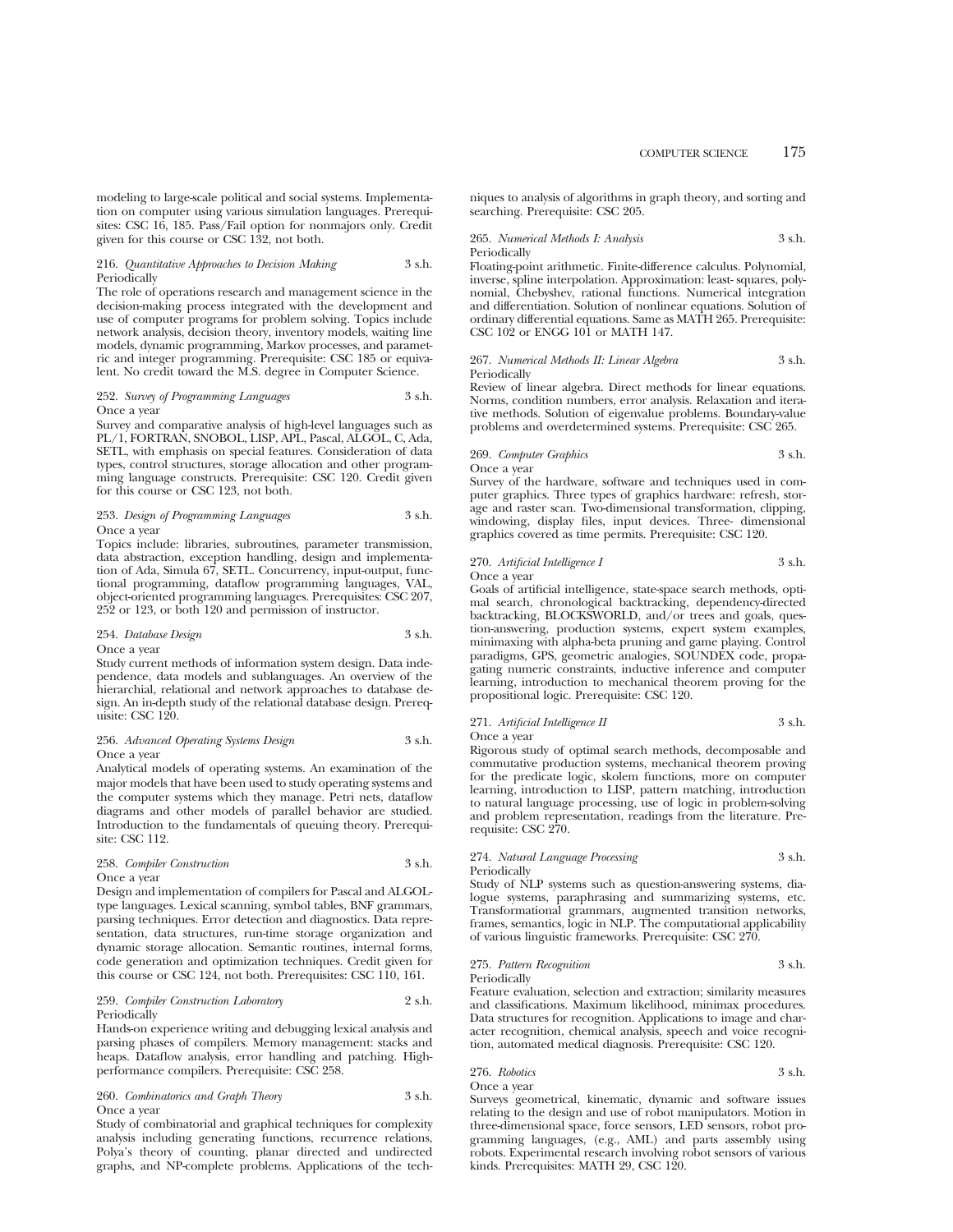| 278. Expert Systems | 3 s.h. |
|---------------------|--------|
| Once a year         |        |

Survey of existing expert systems and the principles that underlie them. Production systems, problem-solving systems. Representation of knowledge, including data structures for knowledge representation. Machine learning; reasoning about problems. Programming techniques; introduction to Prolog and LISP languages; expert-system generators. Prerequisite: CSC 270.

## 279. *Computer Vision* 3 s.h. Once a year

Surveys the tools used in image formation, mathematical foundations of the Canmar processing method. Segmented images, texture, pattern recognition, matching, inference, 2D and 3D structures, relaxation labelling, enhancements and deblurring. Prerequisite: CSC 270.

## 280. *Logic Design and Switching Theory* 3 s.h. Once a year

Review of Boolean algebra and combinatorial circuits. Karnaugh maps. Finite-state transducers. Deterministic and non-deterministic finite-state automata. State minimization, incompletelyspecified machines, testing sequences. Lattices, regular sets. Prerequisite: CSC 110.

| 282. Real-Time Systems | 3 s.h. |
|------------------------|--------|
| Once a year            |        |

A comprehensive examination of real-time systems from inception to implementation, focusing on introductory hardware and software concepts, design of applications programs, function and structure of on-line operating systems, organization of files and databases. Testing of on-line systems. Basic theory of data transmission and telecommunications access methods. Prerequisites: CSC 110, 112.

## 284. *Computer Communication Networks and*

*Distributed Processing* 3 s.h. Once a year

Introduction to data communication. Standard protocols and methods. Detailed study of an existing network (e.g., AR- Panet). Problems, techniques and performance measurements. Problems and methods for distributed processing and distributed databases. Prerequisite: CSC 112.

286. *Computer Organization I* 3 s.h. Once a year

A comparative analysis of the design and capability of microprocessors, minicomputers and large scale systems. Multiprocessor systems, distributed systems, LSI technology, emulators and microprogramming, high speed buffer storage, parallelisms, pipeline computers. A review of current and future trends in computer design. Prerequisites: CSC 110, 112.

# 287. *Computer Organization II* 3 s.h.

Once a year

Design and evaluation of computer system models. Modelling languages and simulation. Design automation of digital systems. Memory hierarchies and I/O processing. Highly parallel architectures; array processors. Use of pipelining in computer architectures. High-level-language machines. Prerequisite: CSC 286.

## 290. *Seminar: Special Topics* 3 s.h. Fall, Spring

Topics are chosen from areas of current interest such as microprocessors, minicomputers, structured programming, computerresource management, newly released computer systems, new programming languages, heuristic programming, automaticdeductive systems, parsing methods, compiler optimization, theory of computability, formal languages and automata. May be repeated when topics vary. Prerequisite: permission of department.

| 300. Independent Projects |  |  | 3 s.h. |
|---------------------------|--|--|--------|
| Fall, Spring              |  |  |        |
|                           |  |  |        |

Prerequisite: permission of department and the completion of 21 graduate credits. Credit given for this course or CSC 301-302, not both.

301-302. *Thesis* 3 s.h. each Fall, Spring

Advanced project carried out by the student, under supervision of a faculty member. An oral presentation is required as well as a written thesis. Prerequisite: permission of department and the completion of 21 graduate credits. Credit given for CSC 300 or 301-302, not both.

# Counseling (COUN)

Administered by the Department of Counseling, Research, Special Education, and Rehabilitation. Associate Professor Wong, *Chairperson*

Associate Professor Johnson, *Program Coordinator*

# MASTER OF SCIENCE IN EDUCATION, CERTIFICATE OF ADVANCED STUDY AND PROFESSIONAL DIPLOMA IN COUNSELING

The counseling programs prepare qualified candidates for positions such as school counselor, employment counselor, community counselor and college student development counselor. The programs are registered with the New York State Education Department. Graduates are recommended by Hofstra University for certification as school counselors. In general, candidates completing the programs are eligible for such certification in other states as well.

The programs are at several graduate levels:

- 1. Master of Science in Education program with specialization in counseling;
- 2. Certificate of Advanced Study program for candidates with a master's degree in a noncounseling field;
- 3. Professional Diploma program for students holding a master's degree or certificate of advanced study (CAS) in counseling. The program requires 60 hours of graduate studies in counseling. Credits earned toward the master's/CAS may be counted toward this total. A minimum of 24 hours must be taken in residence at Hofstra.

Program elements may be modified in accordance with the background and experience of candidates and their individual goals. Prospective candidates are welcome to arrange for introductory and advisory interviews with departmental advisers. The transfer of graduate credit in counseling course work earned at another accredited institution within the previous five years can be arranged, up to a limit of 9 semester hours, upon program adviser and university approval.

## Admission Requirements

Application for admission is made to the Graduate Admissions Office in the Admissions Center where directions are given for securing transcripts of previous schooling and other necessary information.

- 1. Bachelor's degree from an accredited institution.
- 2. Graduate Record Examination (GRE): minimum Verbal score of 450 and a combined Verbal and Quantitative score of 900. Applicants who hold a master's degree are not required to submit GRE scores provided their grade-point average on their previous graduate work is above a B  $(3.2)$ .
- 3. Three letters of reference.
- 4. Personal essay (professional goals and objectives).
- 5. Personal interview with an adviser in counseling.

Because students' programs will be developed through individual advisement and will be dependent on individual students' previ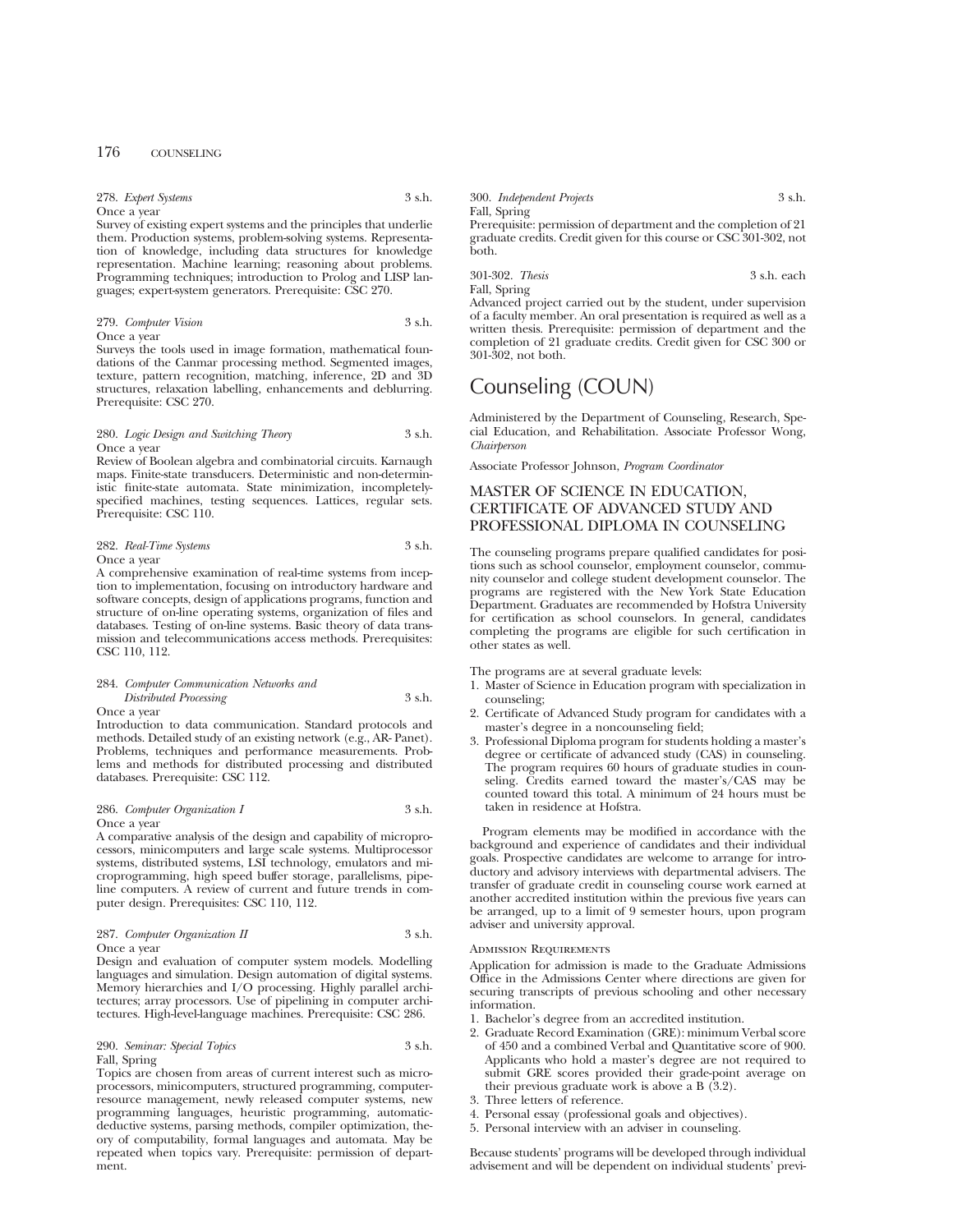ous pattern of studies, the total number of semester hours required for the program may vary from student to student. Those lacking sufficient study in behavioral sciences will need to meet certain prerequisites. These prerequisites may not be applied toward the professional diploma. (See the prerequisites section below.) In order to qualify for provisional school counselor certification, students must demonstrate in the internship the competencies necessary for assuming a school counselor position. In order to qualify for permanent school counselor certification, students must demonstrate expertise in a special area (e.g., family counseling, life career counseling, testing).

The Master of Science and Certificate of Advanced Study requirements are listed below. The Professional Diploma requires 60 credits of graduate courses in counseling. Individual programs are developed, under advisement, in accordance with the student's career goals. Students who are interested in the Professional Diploma in Marriage and Family Therapy would follow the program outlined on page 301.

Prerequisite and Corequisite Requirements

**NOTE:** students must complete all nine credits of the prerequisite course work listed below prior to beginning COUN 223, *Theories and Principles of Counseling*. The nine credits of corequisite course work listed below may be satisfied concurrently with the first year of program studies, but must be completed prior to enrolling in COUN 253, *Counseling Practicum*. The prerequisite and corequisite courses may be satisfied at either the undergraduate or graduate level.

Prerequisites

Required, 9 s.h.

One course from each of the following areas must be completed prior to beginning COUN 223. child psychology adolescent psychology personality theory

## **Corequisites**

Required, 9 s.h.

Additional counseling-related courses in the behavioral sciences (e.g., peer counseling, human development, crosscultural issues, human sexuality, selected sociology and psychology courses) selected under advisement and completed prior to COUN 253.

PROGRAM OF STUDY

A. Required

*Sem. Hrs.*

49

- COUN 223. *Theories & Principles of Counseling*, 6 s.h.
	- 224. *Counseling Practice in Contemporary Society*, 6 s.h.
	- 253. *Counseling Practicum,* 3 s.h.
	- 277. *Group Counseling & Guidance,* 3 s.h.
	- 290, 291. *Internship in School Counseling,* 6 s.h., or
	- 294, 295. *Internship in Counseling,* 6 s.h.
- PSY 216. *Behavior & Personality-Normal & Abnormal,* 3 s.h.
- RES 240. *Measurement & Evaluation in Education,* 3 s.h.

Foundations of education 200-level or above course (for school counselor certification), 3 s.h.

- B. Electives, graduate-level courses taken under advisement and after completing COUN 223, *Theories and Principles of Counseling*. 9-12
- C. Comprehensive Examination

See complete graduate information, page 73.

## POST-MASTER'S DEGREE STUDY

Satisfactory completion of the program will be recognized with the awarding of a certificate by Hofstra University.\*

Application for admission is made to the Graduate Admissions Office. An interview by a member of the department is required.

# Advanced Certificate in

## School Counselor Bilingual Extension

This 15 semester hour program provides students with an opportunity to complete the coursework specified by the New York State Education Department to obtain bilingual education extension to State Certification in the Pupil Personnel Service Area of bilingual guidance counseling. Eligible students are those who qualify as bilingual and who are either

- a) matriculating in the school counselor certification track within Hofstra University's Counselor Education Program or,
- b) currently hold valid New York State provisional or permanent certification in school counseling.

Students will take designated courses from three bilingual extension component areas, under advisement, as follows:

- A) Cultural Perspectives, 3 or 6 s.h.
	- ANTH 200. *Fundamentals of Anthropology,* 3 s.h., and/or 218. *People & Cultures of Latin America,* 3 s.h.
- B) Theory and Practice of Multicultural Education, 3-9 s.h. \*FDED 248. *Multicultural Education in the Metropolitan Area,* 3 s.h., and/or
	- CT 260. *Foundations, Theory and Practice of Bilingual, Bicultural Education,* 3 s.h., and/or
- COUN 293. *Internship: School Counseling,* 3 s.h.
- C) Methods of Providing Services, 3-9 s.h.
	- \*RES 241. *Testing & Evaluation of Bilingual Students,* 3 s.h., and/or
	- *The Learner in the School,* 3 s.h., and/or CT 266.
	- *Multicultural Couseling,* 3 s.h. COUN 270.

\*Of the total 15 semester hour bilingual/bicultural credits, 6 s.h. may be satisfied by standard program requirements.

In addition, students must satisfy a language proficiency requirement as follows:

The candidate will submit evidence of having achieved a satisfactory level of oral and written proficiency in English and in the target language of instruction on the New York State Teacher Examinations.

## **COURSES**

In addition to semester notations next to each course, a selection of courses is offered during January and Summer sessions. Consult the *January* and *Summer Sessions* bulletins for these schedules.

| 203. Introduction to Counseling | 3 s.h. |
|---------------------------------|--------|
| Fall, Spring, Summer            |        |

Basic counseling skills for use by teachers and other helping professionals. Not open to counseling majors.

207. *Health Counseling* 3 s.h. Spring

This course will introduce the health professional to basic counseling theories and skills. Attention is given to taking health histories, imparting accurate information and instructions to patients, the hospital bound person, fears and concerns of the seriously ill and their families. Family planning, abortion and genetic counseling.

<sup>\*</sup>Since this is not a degree program, it may not be used toward permanent certification by persons who hold provisional teaching certificates.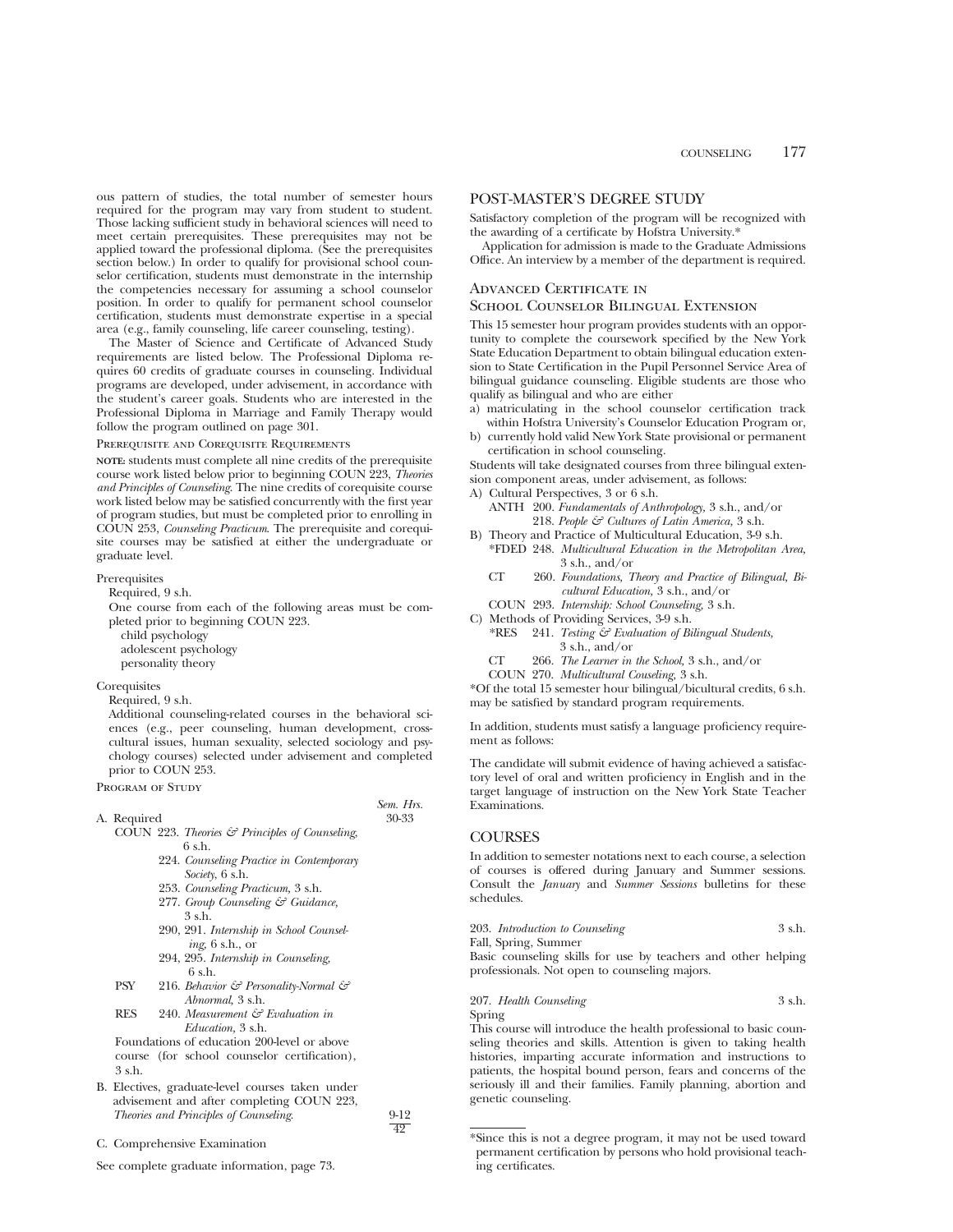## 223. *Theories and Principles of Counseling* 6 s.h. Fall, Spring

Designed to provide students with a general orientation to the counseling profession and the therapeutic process. Counselor role and responsibilities including legal and ethical implications involved in practice are explored. Major theoretical models of counseling and their application in different settings and with culturally diverse populations are examined. Students engage in self-awareness and counseling microskills development activities as part of their training in intervention techniques and the helping process. Prerequisites: one course from each of the following areas: child psychology, adolescent psychology and personality theory. (Formerly 223 & 224, *Core Course in Counseling*.)

## 224. *Counseling Practice in Contemporary Society* 6 s.h. Fall, Spring

Designed to strengthen students' knowledge and skills in a wide array of topics and processes as they relate to counseling individuals in contemporary society. Areas studied include human development, decision-making models, career and life planning, special populations, multicultural competence, school guidance, human sexuality, family systems, substance abuse, crisis intervention, referral, consultation, appraisal, and research and evaluation. Through supervised classroom practice, students are assisted in integrating this knowledge base with continued counseling skills development while applying a problemmanagement model of counseling intervention. Prerequisite: COUN 223. (Formerly 223 & 224, *Core Course in Counseling*.)

## 225. *Counseling for Death, Dying and Bereavement* 3 s.h. Periodically

This course is intended for educators, counselors and mental health professionals who are concerned about helping others and themselves cope with death, dying and bereavement. Topics are: effect of the knowledge of imminent death on the person and the family, children and death, attitudes toward death, helping person's role. Consideration of other topics depends on the interests and needs of students in the class. Prerequisite: COUN 223 or permission of program adviser.

## 226. *Counseling for Post-High School Education* 3 s.h. Periodically

Principles and techniques. Methods of working with collegebound students and their parents. Factors involved in college selection and college success. Prerequisites: COUN 223, 224 or permission of program adviser.

## 227. *Career Counseling Techniques* 3 s.h. Periodically

Information, procedures and processes of career counseling are presented. Students engage in exercises designed to build upon their existing knowledge and skills in career counseling. Techniques of working with people and their work and/or employment concerns are developed. Models of employee assistance programs and career counseling workshops are examined. Prerequisites: COUN 223, 224 or permission of program adviser.

## 228. *Assertiveness Training for Counselors* 3 s.h. Periodically

Designed to aid the helping professional and others in developing nondefensive, nonmanipulating behaviors leading to increased self-assurance in interaction with others. Prerequisite: COUN 223 or permission of program adviser.

## 229. *Counseling the Compulsive Person* 3 s.h. Periodically

Theories of compulsive behavior are explored. Students have direct contact with persons exhibiting compulsive behavior. Prerequisite: COUN 223 or permission of program adviser.

## 235. *Values, Realization, Decision Making and Creative Problem Solving* 3 s.h.

## Once a year

Using the process and principles of decision making and values clarification as a base, development of creative problem solving skills is the focus of this course. Application of these skills in settings such as school groups, counseling, classroom activities, career and life planning and mid-life planning are considered. Prerequisite: COUN 223 or permission of program adviser.

## 237. *Counseling Families of the Elderly* 3 s.h. Spring

Basic developmental processes which reflect the fundamental changes occurring during the aging process are examined initially from a sociohistorical perspective. Subsequently, the unique features of later adult development and its psychological effects on the person's family are examined. Concerned with the nonphysical development of older individuals and the effects of these life cycle growth patterns and transitions on their families. Specific counseling theories and interventions are presented for each area of transition. Prerequisite: COUN 223 or permission of program adviser.

| 244. Interviewing and Therapeutic Counseling with |        |
|---------------------------------------------------|--------|
| the Aging                                         | 3 s.h. |
| Once a year                                       |        |

Provides the skills and expertise counselors need in order to serve the elderly. Attention is given to various interviewing and therapeutic techniques which are specific to the elderly and incorporate client perceptions and understandings of life events. Emphasis on the nature and art of interviewing and a range of counselor concerns such as career counseling, retirement counseling, and counseling regarding dying and death. Prerequisite: COUN 223 or permission of program adviser.

## 250. *Rational Emotive Therapy* 3 s.h. Periodically

Designed to introduce the counselor to the fundamental aspects of rational emotive psychotherapy. Prerequisite: COUN 223 or permission of program adviser.

## 253. *Counseling Practicum* 3 s.h. Fall, Spring, Summer

Supervised counseling of individual client(s) in school and alternate settings. Prerequisite: COUN 277 or permission of program adviser. Pass/Fail grade only.

255. *Organization and Conduct of the Guidance Program* 3 s.h.

Periodically

Organization, administration and operation of the complete guidance program in the several school levels. Prerequisite: COUN 224 or equivalent.

256. *Effectiveness Training* 3 s.h. Periodically

This didactic and experiential course examines the theoretical basis of effectiveness training, as well as skills suggested for the improvement of communications and relationships. Included in the program are: evaluating behavior, problem ownership, I-messages, active listening and problem solving. Prerequisite: COUN 223 or permission of program adviser.

## 257. *Introduction to Reality Therapy* 3 s.h. Once a year

An introduction to the principles and techniques of reality therapy as applicable in school, agency and institutional settings. Discussion of behavior control theory and its relationship to counseling interventions. Development of counseling skills by engaging in a wide variety of activities; structured exercises, demonstrations, role play; peer counseling and videotaping.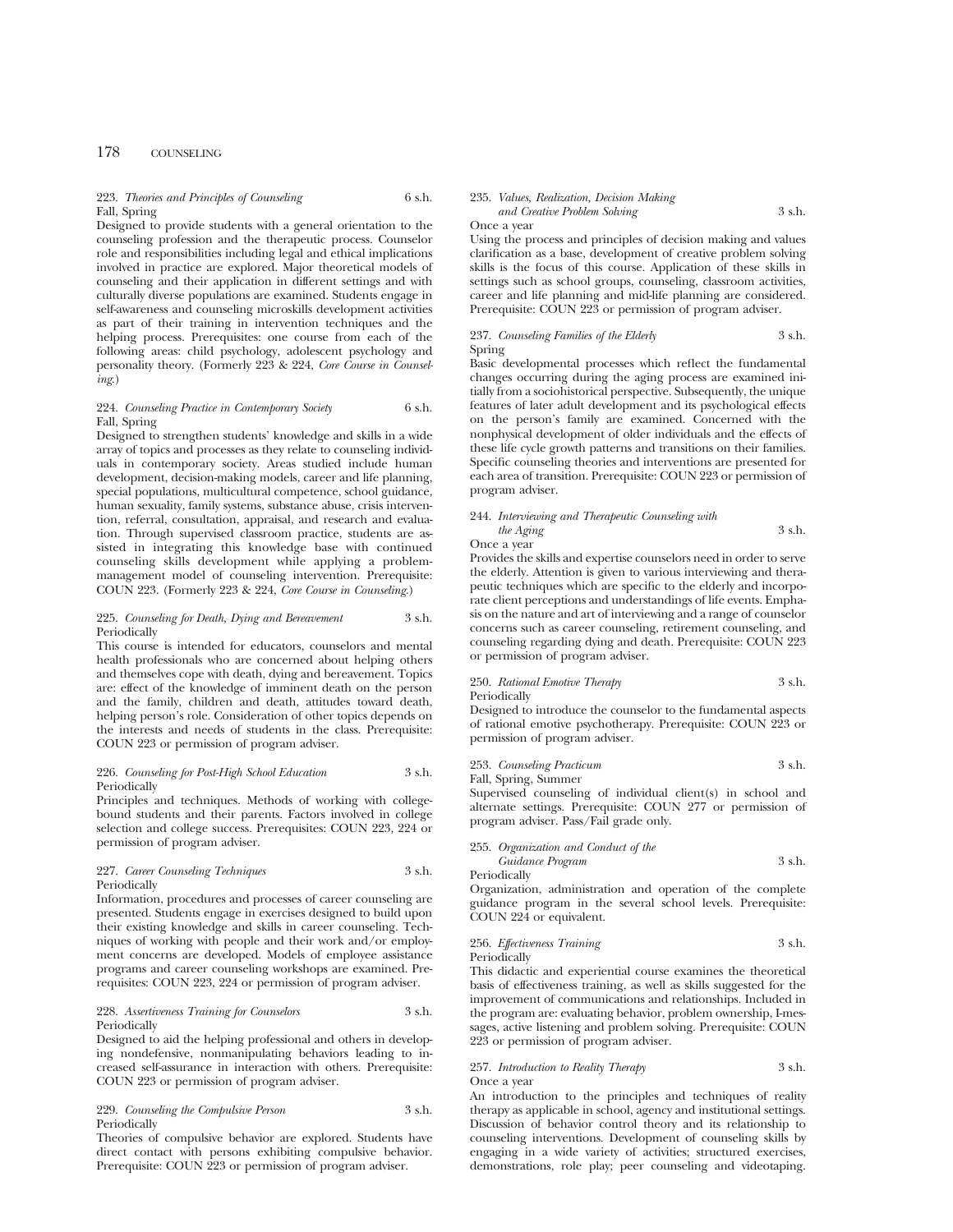Students are expected to demonstrate their understanding of the principles and techniques of reality therapy by engaging in counseling both in the classroom and other appropriate settings. Prerequisite: COUN 223 or permission of program adviser.

#### 260. *Developmental School Guidance Practice* 3 s.h. Once a year

Designed to present the theoretical principles, practical skills and resource knowledge involved in implementing a developmental guidance program aimed at proactively meeting the emotional, career-related, and academic needs of preadolescents and adolescents in the schools (6-12). Prerequisite: COUN 224 or permission of program adviser.

## 270. *Multicultural Counseling* 3 s.h. Once a year

Course is intended to prepare counselors to become more effective service providers in their work with persons from culturally diverse backgrounds. Organized around three developmental objectives: to increase counselor self-awareness and sensitivity to cultural differences; to acquire knowledge about the cultural values, behaviors, and worldviews of selected cultural groups; and to develop multicultural counseling skills and competencies. Prerequisite: COUN 223 or permission of program adviser.

# 271, 272. *Advanced Counseling Theory and Practice* 3 s.h. each

Periodically

Intensive analysis and discussion of research in counseling with continued supervised counseling practice. Prerequisite: COUN 253, or equivalent and permission of instructor.

#### 276. *Community Resources and Relationships* 3 s.h. Periodically

Study of the responsibilities of guidance counselors in relation to the community. Methods of working with community agencies and organizations. Experiences in a local community, identifying community resources, interpreting guidance programs and serving as a resource to community organizations. Prerequisite: COUN 224 or equivalent.

## 277. *Group Counseling and Guidance* 3 s.h. Fall, Spring, Summer

Principles, techniques and uses of group counseling and of group guidance activities. Prerequisite: COUN 224 or equivalent.

#### 278. *Drug/Alcohol Abuse Counseling* 3 s.h. Periodically

Historical, legal and psychological factors concerned with drug and alcohol abuse. Consideration of counselor's role and treatment modalities. Opportunities for observation, field trips and practical application of counseling techniques. Prerequisites: COUN 224, 253 or permission.

## 279. *Human Sexuality and Counseling* 3 s.h. Fall, Summer

Designed to aid the counselor in gaining greater skills and improved effectiveness in working with sexual concerns of clients. Feelings about sexuality, gaining greater awareness of attitudes and beliefs about sexual conduct, and aiding clients to explore their concerns about sexuality are emphasized. Prerequisite: COUN 223 or permission.

280 through 289, A-Z. *Workshops* 1-4 s.h. each Periodically

Designed to meet the needs of specific groups of students or educators.

As individual subjects are selected, each is assigned a letter (A-Z) and added to the course number. Any course may be taken a number of times so long as there is a different letter designation each time it is taken.

290, 291, 292, 293. *Internship: School Counseling* 3 s.h. each Fall, Spring, Summer

Cooperatively supervised experience in guidance and counseling in selected schools. Monthly seminar for consideration of problems encountered in the field. Required for school counselor certification. Prerequisites: COUN 224, 253. By permission only.

## 294, 295, 296, 297. *Internship: Counseling* 3 s.h. each Fall, Spring, Summer

Cooperatively supervised experience in guidance and counseling in selected colleges, other post-high school institutions and/or agencies. Monthly seminars for consideration of problems encountered in the field. Prerequisites: COUN 224, 253. By permission only.

310. *The Person Centered Approach in Counseling and Teaching* 3 s.h.

Once a year

Participants study the person-centered (Rogerian) approach to counseling and teaching, analyze its basic hypotheses and review recent research. Essential skills are demonstrated and practiced. Prerequisite: COUN 223 or permission of program adviser.

# Counseling, Research, Special Education, and Rehabilitation (CRSR)

The following areas and courses are listed alphabetically: Counseling, Creative Arts Therapy, Gerontology, Rehabilitation Counseling, Research, and Special Education.

Associate Professor Wong, *Chairperson*

Professors Bowe, Gellman; Associate Professors Johnson, Lechowicz, Schwartz, Zalma; Assistant Professors Austin, Bloomgarden, Gonzalez-Dolginko, McLean, Pace, Sciarra; Special Assistant Professor Chang.

## EDUCATIONAL PSYCHOLOGY

Educational psychology elective and required studies in teacher preparation programs are given at the undergraduate and graduate levels. For information about these offerings, see the course descriptions below as well as program descriptions in other educational specializations, e.g., elementary education and secondary education. These courses are also appropriate for persons teaching or training in business, industry, library systems, etc.

EDUCATION HONOR SOCIETIES, see pages 70, 77.

## **COURSES**

In addition to semester notations next to each course, several courses are offered during January and Summer sessions. Consult the *January* and *Summer Sessions* bulletins for these schedules.

113. *Educational Psychology* 3 s.h.

Fall, Spring, Summer Study of the cognitive and affective dimensions of adolescent behavior. Emphasis is on the theoretical conceptions of learning and personality, which underlie educational methods. Prerequisite: PSY 1 or 7.

## 115. *The Helping Relationship* 3 s.h. Periodically

Supervised fieldwork experience integrating psychological and educational theory with field-based learning. Relevant to careers such as teaching, counseling, social work, medicine and law. Prerequisite: introductory course in psychology or educational psychology.

116. *Health Counseling Issues* 3 s.h. Spring

Designed to familiarize prospective educators and community health professionals with the myriad of health problems they may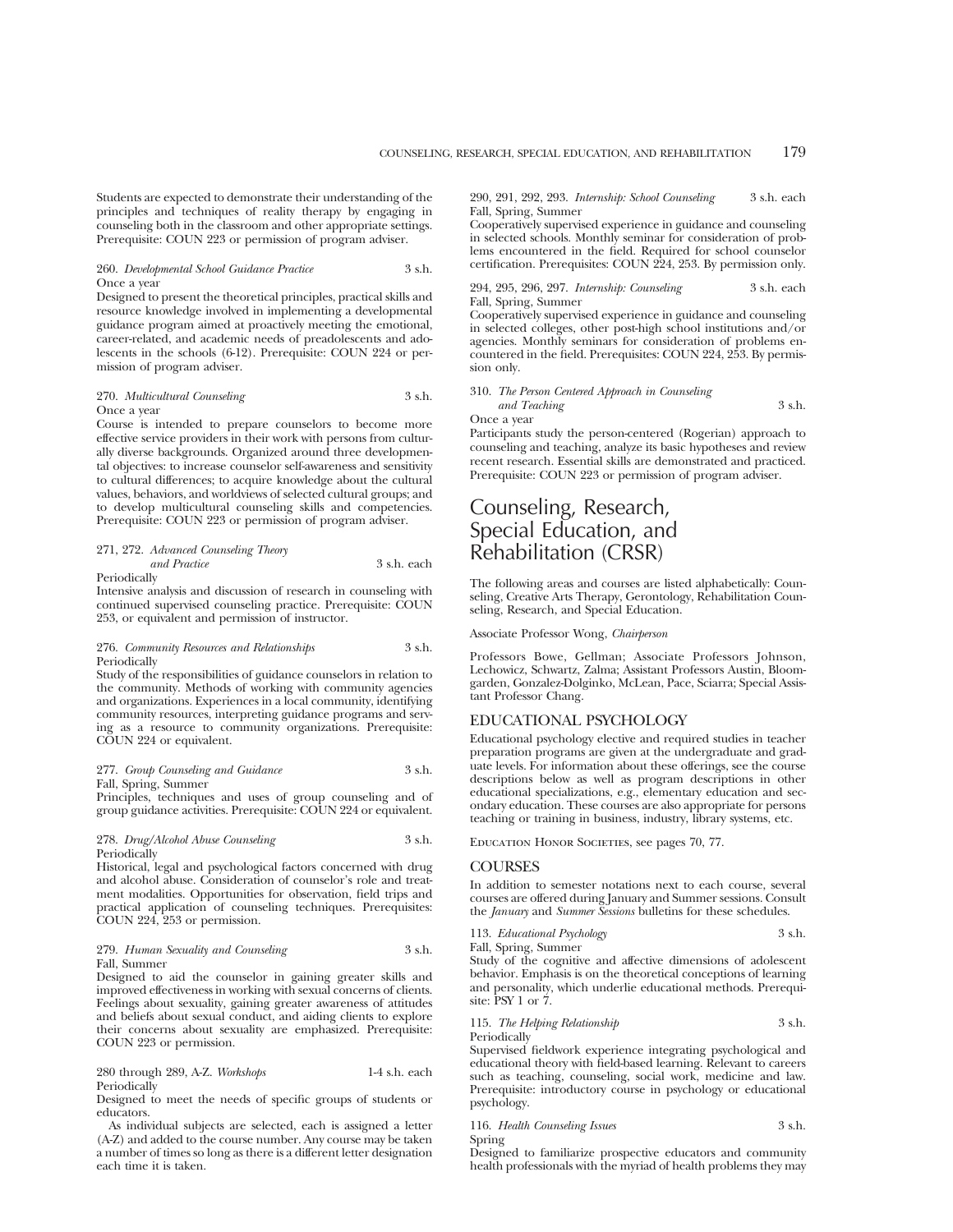encounter in their respective settings. Emphasis on encouraging awareness of individual and group approaches to helping individuals with a variety of health concerns. Also focuses on developing a range of communication and helping skills. (Formerly *Health and Counseling for the Teacher*.)

## 117. *Peer Counseling With College Students* 2 s.h. Fall, Spring

Provides an opportunity for students to acquire the theory and techniques of a variety of skills essential for effective humanrelations and in working with college students in a variety of settings.

180 through 189, A-Z. *Workshops* 1-4 s.h. each Periodically

Designed to meet the needs of specific groups of students interested in special topics not covered by other course offerings.

As individual subjects are selected, each is assigned a letter (A-Z) and added to the course number. Any course may be taken a number of times so long as there is a different letter designation each time it is taken.

201. *Mental Health in the Classroom* 3 s.h. Summer

Origins and growth of the concept of mental health and its relevance to education. Particular attention is devoted to interrelation of emotional and intellectual processes in both student and teacher. Open to those engaged in teaching or a related profession.

202. *Social Psychology and Education* 3 s.h. Periodically

An examination of the relevance to education of theories of social psychology and such applications thereof as group dynamics.

## 230, 231. *Advanced Educational Psychology* 3 s.h. each Fall, Spring

In-depth study of different theoretical approaches to the understanding of school performance. Current affective and cognitive theories are studied with emphasis on research implications. Prerequisite: CRSR 113 or equivalent.

248. *Lifelong Learning for the Aging* 3 s.h. Periodically

While adult learning has become a well-developed and mature discipline, less emphasis has been given to the educational and intellectual interests of the older adult. Focus on the relationship between teaching and learning, and the aging process. Emphasis on the special aspects and issues involved in lifelong learning for the more senior members of our society. Pass/Fail grade only.

|  |  | 251, 252. Readings | $2-3$ s.h. each |  |
|--|--|--------------------|-----------------|--|
|--|--|--------------------|-----------------|--|

Fall, Spring, Summer

Directed readings on topics of interest to the student. Prerequisite: permission of instructor.

## 280 through 289, A-Z. *Workshops* 1-4 s.h. each Periodically

Designed to meet the needs of specific groups of students or educators.

As individual subjects are selected, each is assigned a letter (A-Z) and added to the course number. Any course may be taken a number of times so long as there is a different letter designation each time it is taken.

 $301 \& 302$ . *Master's Thesis Seminar I*  $\xi \xi H$   $\qquad 3 \sh$  each Fall, Spring

Development and implementation of thesis project.

# Creative Arts Therapy (CAT)

Administered by the Department of Counseling, Research, Special Education, and Rehabilitation. Associate Professor Wong, *Chairperson*

# MASTER OF ARTS: CREATIVE ARTS THERAPY

This 53 s.h. program of study is designed to prepare those candidates with competency in art to serve as members of therapeutic teams in hospitals, nursing homes, rehabilitation centers, schools and other therapeutic sites.

The Master's program in Creative Arts Therapy is approved by the American Art Therapy Association.

## Admission Requirements

Application for admission is made to the Graduate Admissions Office in the Admissions Center. Candidates must meet the following admission requirements:

- 1. Hold a bachelor's degree from an accredited institution with a minimum grade-point average of 2.8;
- 2. have completed 12 semester hours in psychology (including developmental and abnormal);
- 3. have completed 15 semester hours in studio art;
- 4. show competency in art by presenting a portfolio (in cases of an exceptional portfolio, studio art credits may be waived at the discretion of the program coordinator);
- 5. personal interview with the program coordinator;
- 6. three letters of recommendation from recent employers or undergraduate professors.

Program Requirements *Sem. Hrs.*

| A. Core Curriculum                                  | 29-32 |
|-----------------------------------------------------|-------|
| CAT<br>210. Foundations of Art Therapy, 3 s.h.      |       |
| 211. Art Therapy with Children, 3 s.h.              |       |
| 221 & 222. Fieldwork: Creative Arts Ther-           |       |
| $\alpha$ <i>b</i> y, 1 s.h. each                    |       |
| 209. Art Media in Art Therapy, 3 s.h.               |       |
| 212. Group Art Therapy, 3 s.h.                      |       |
| 214. Art Therapy Methods I, 3 s.h.                  |       |
| 215. Art Therapy Methods II, 3 s.h.                 |       |
| 218 & 219. Internship: Creative Arts                |       |
| Therapy, 3 s.h. each                                |       |
| 300. Seminar: Creative Arts Therapy,                |       |
| $3$ s.h. or                                         |       |
| 301 & 302. Master's Thesis Seminar I $\mathcal{F}$  |       |
| B. Psychosocial Requirements II, 3 s.h. each        | 15    |
| COUN 223. Theories $\mathcal G$ Principles of       |       |
| Counseling, 6 s.h.                                  |       |
| <b>PSY</b><br>Behavior & Personality—Normal<br>216. |       |
| $\mathcal{F}$ Abnormal, 3 s.h.                      |       |
| Approved electives, 6 s.h.                          |       |
| C. Fine arts studio courses                         | 6     |
| Approved electives                                  |       |
| D. Creative Arts Therapy Electives                  | 3     |
| Approved electives in art, dance, drama, music      |       |
| or poetry therapy.                                  |       |
| CAT 235. Creativity, 3 s.h.                         |       |
| Waived if CAT 301 & 302 is taken.                   |       |
|                                                     |       |

See complete graduate information, page 73.

53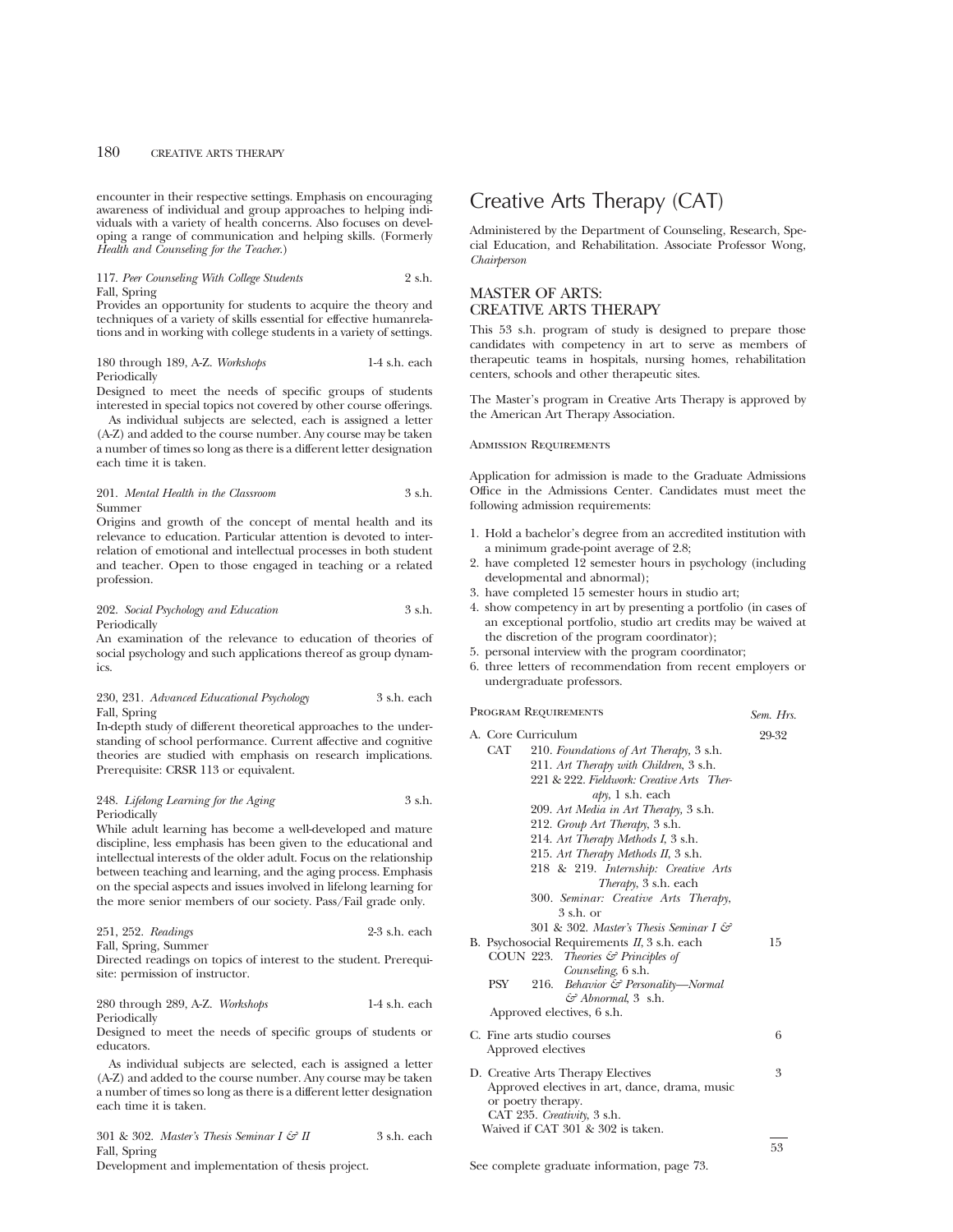## Master of Science in Education: Special Education and Art Therapy

A dual Master of Science program in special education and art therapy leading to New York State certification in special education (K-12). For program requirements, see under Special Education, page 399.

## **COURSES**

In addition to semester notations next to each course, a selection of courses is offered during the January and Summer sessions. Consult the *January* and *Summer Sessions* bulletins for these schedules.

101. *Introduction to Art Therapy* 3 s.h. Fall, Spring

Acquaints students with the fundamentals of art therapy as currently practiced. Emphasis on experiential activities. Brief introduction to the other creative arts therapies. Prerequisite: PSY 1 or permission of instructor.

209. *Art Media in Art Therapy* 3 s.h. Fall

Studio course designed to help the student more fully integrate art with therapy. Emphasis on the creative use of traditional and nontraditional art materials, taking into account the nature of the materials and the needs of specific treatment populations. Prerequisites: CAT 210 or 211. There is a material fee of \$20.

## 210. *Foundations of Art Therapy* 3 s.h. Fall, Spring

Orientation to current practice of art therapy as a profession. Survey of contributions of major art therapy theorists, key concepts of creativity and psychological theory in relation to art therapy. Consideration of clients with special needs, variety of art therapy approaches and institutional issues. On-site visits to hospitals, clinics, community center, nursing homes and special schools. Restricted to students in the creative arts therapy program and by permission of the instructor.

## 211. *Art Therapy with Children* 3 s.h. Fall, Spring

Art therapy as a creative treatment modality concerning children with typical development and children with handicapping conditions. Attention given to developmental concepts, diagnostic techniques, needs of the special child and art therapy treatment planning. Prerequisite: CAT 210 or permission of instructor.

212. *Group Art Therapy* 3 s.h. Spring

Study of theory and practice of group art therapy in clinical settings. Emphasis on the influences of art media and art therapy methods on group process. Stages of development, leadership styles and integration of other creative arts modalities are examined. Prerequisite: CAT 210 or permission of instructor.

## 213. *Development of the Expressive Aesthetic Experience* 3 s.h. Periodically

Study through the media of the arts, consideration of expression in four modes: self-communing, communicative, analytic and aesthetic. Application of the model in the visual arts, music, dance and writing.

## 214. *Art Therapy Methods I* 3 s.h. Fall, Spring

Projective techniques. Individual and group processes in art therapy. Diagnosis, goals assessment and treatment planning. Case presentations. Prerequisites: CAT 210, 212.

## 215. *Art Therapy Methods II* 3 s.h. Fall, Spring

Advanced methods and procedures in art therapy. Family art therapy, advanced case presentations and therapeutic program development. Prerequisite: CAT 214.

218 & 219. *Internship: Creative Arts Therapy* 3 s.h. each Fall, Spring

Supervised experience in selected therapeutic settings. Prerequisites: CAT 210, 211, 212. Prerequisites or corequisites: CAT 214, 215.

220. *Art Therapy for Adolescents* 3 s.h. Periodically

An approach to the treatment of adolescents with developmental, emotional and social problems through the use of art as therapy. Prerequisite: CAT 210.

221 & 222. *Fieldwork: Creative Arts Therapy* 1 s.h. each Fall, Spring

Supervised field observation experience in selected therapeutic settings. Corequisite for 221: CAT 210; Corequisite for 222: CAT 211. Pass/Fail grade only.

223. *Multicultural Art Therapy* 1 1/2 s.h. Fall

This course is designed to promote understanding of various socio-cultural frameworks from which an effective art therapy program can be built. Attention is given to variables that require consideration when working with diverse groups of people. Students view contemporary art forms that express social concerns.

224. *Psychopharmacological/Psychiatric Issues in Art Therapy* 1 1/2 s.h. Fall

This course studies a person from various perspectives. We look at the medical model: diagnosis (DSM-IVR), medication (psychopharmacology), the psychiatric mental status examination, and the person's internal experiences. From the perspective of nonmedical interventions, we study appropriate art therapy techniques and approaches to remedy the problem. We specifically explore affective disorders, psychosis, substance abuse, and childhood disturbances. Students are exposed to the medical, psychological, and expressive aspects of clinical treatment.

235. *Creativity* 3 s.h. Spring

Examination of the nature of creativity, concentrating on contemporary psychological perspectives. Students study conditions that foster creativity, current working definitions, the creative processes demonstrated by famous people and the dynamics of the creative person. The relationship between culture and creativity is also explored as are resources for use in different settings and with diverse populations. This course is suitable to students in all majors.

## 241. *Drama Therapy for the Helping Professional* 3 s.h. Summer

An elective graduate course to acquaint students with the fundamentals of drama therapy as practiced today. Different forms of drama theater games, improvisations, role-play psychodrama and performance theater are now being ued in hospitals, schools, prisons, recreation and rehabilitation centers, libraries, and nursing homes. Drama that is intentionally used for healing and personal growth is called drama therapy. Through lectures and experiential workshops, professional helpers learn how to incorporate drama therapy techniques into their work.

## 242. *Poetry/Bibliotherapy for the Helping Professional* 3 s.h. January

An elective graduate course to acquaint students with the fundamentals of poetry and bibliotherapy as it is being practiced today.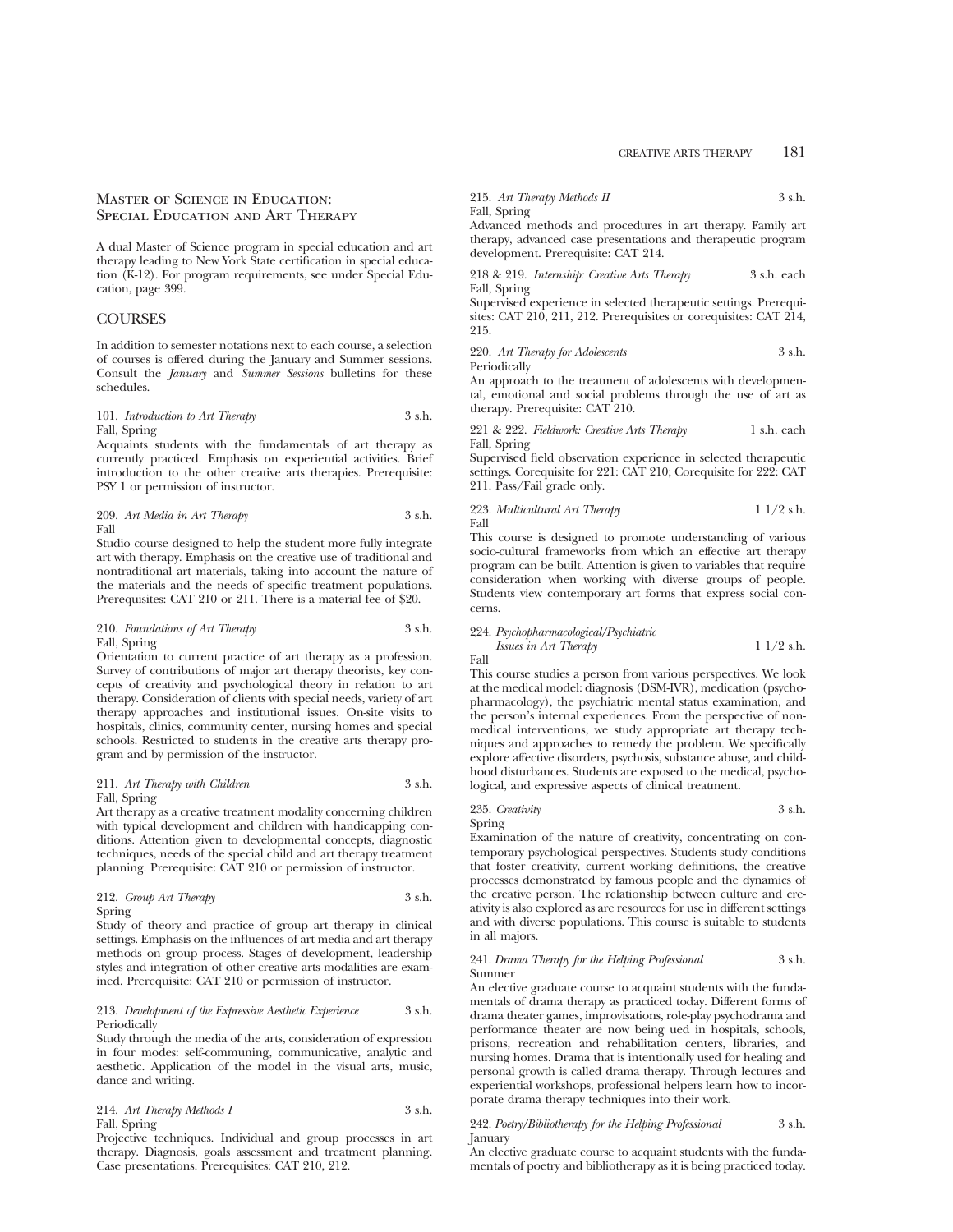Every helping professional needs effective tools to encourage communication and develop honest self-expression and emotional awareness. Poetry, literature, and various forms of the written word are used as dynamic therapeutic modalities in hospitals, schools, nursing homes, recreational and rehabilitation centers and libraries. Through lectures and experiential workshops, professional helpers learn how to incorporate expressive techniques into their work, as well as their personal lives.

## 249. *Therapeutic Art for the Elderly* 3 s.h. Summer

Course emphasizes and explores the role of art in the lives of the elderly both for therapeutic purposes and for personal enrichment. Art as therapy is studied as a way of fostering selfexpressions, increasing sensory stimulation and awareness, facilitating socialization, and reviewing and integrating life events. Use of art media, special techniques and methods of approach is discussed as they apply to working with institutionalized elderly and the elderly living in the community.

251, 252. *Readings* 2-3 s.h. each

Fall, Spring, Summer

Directed readings on topics of interest to the student. Prerequisite: permission of instructor.

280 through 289, A-Z. *Workshops* 1-4 s.h. each **Periodically** 

Designed to meet the needs of specific groups of students or educators.

As individual subjects are selected, each is assigned a letter (A-Z) and added to the course number. Any course may be taken a number of times so long as there is a different letter designation each time it is taken.

## 300. *Seminar: Creative Arts Therapy* 3 s.h. Fall, Spring

Review of research methodology. Completion of a research paper based on an original study designed and executed by the student. Prerequisites: CAT 210, RES 258 or comparable undergraduate course.

**NOTE:** successful completion of CAT 300 in combination with an approved 200-level elective may be offered in place of the *Master's Thesis*, CRSR 301 & 302.

301 & 302. *Master's Thesis Seminar I & II* 3 s.h. each Fall, Spring

Development and implementation of thesis project.

# Creative Writing

**SEE ENGLISH** 

# Curriculum and Teaching (CT)

## Professor Whitton, *Chairperson*

Areas of specialization are Elementary and Early Childhood Education, and Secondary Education. These areas are listed alphabetically.

# **COURSES**

In addition to semester notations next to each course, a selection of courses is offered during January and Summer sessions. Consult the *January* and *Summer Sessions* bulletins for these schedules.

## 102. *Development and Learning in Childhood and Adolescence* 3 s.h. Fall, Spring

Theory and research on physical, cognitive, affective, and social development in childhood and adolescence, with implications for learning, teaching and health in elementary, middle, and secondary schools. Issues pertaining to literacy, technology, and multicultural education are considered. May not be taken on a Pass/D+/D/Fail basis. Required 20 hours of classroom participation/observation in high needs schools.

#### 165. *Methods and Materials in Teaching the Bilingual Learner* 3 s.h.

Once a year

Designed to prepare students to teach K-12 children in a mixed cultural group. Motivation and degree of acculturalization are analyzed. Suitable materials and teaching strategies are included. Field placements in bilingual settings appropriate to major levels of interest are required. Students must be registered in an elementary or secondary provisional certification sequence.

## 179. *Student Teaching (Undergraduate)* 6 s.h. Fall, Spring

Full time student teaching in cooperating schools with direction and supervision from University sponsors. Students have two placements during the semester: one at the elementary school level (preK-6) and the other at the high school level (7-12). Attendance at weekly seminars is required. Student teachers review content area planning including assessment, inclusion, diversity, literacy, resources, and technology and relate pedagogy to content. Special required seminars address issues of child abuse and abduction, substance abuse, and safety, fire and arson. Admission by application and interview only. Application may be obtained at the Office of Field Placement and returned by October 1 for spring semester and by March 1 for the fall semester. Prerequisites: 19 semester hours of professional education course work, the appropriate methods courses, appropriate grade point averages, and official acceptance into Student Teaching. For admission criteria, see Secondary Education, Undergraduate Programs on page 371. Corequisite: SED 178. Pass/D1/ D/Fail grade only.

200. *Introduction to Computer Technology*

*in Education* 3 s.h. Fall, Spring, Summer

A course for educators PreK-12. Focuses on methods for integrating computer technology across the school curriculum. Social, ethical, political, and philosophical implications of computers on instruction are considered. Includes familiarization with major types of software used in instruction and professional production, computer operations, problem-solving applications, and evaluations of computer-related materials.

208. *Multicultural Curriculum and Teaching* 3 s.h. Fall, Spring, Summer

Course provides education students with an introduction to multiple multicultural education curriculum approaches, situating multicultural curriculum and teaching within a broader discussion of educational philosophy, current debates on learning and standards, evolving technological and non-technological resources, and the curriculum implications of the diverse nature of the population of the United States. Prerequisites or corequisites for M.S. in Ed. students: SED 205, 213, 264. M.A. students

should consult with their advisers. Same as SED 208. 210. *Introduction to Word Processors, Spreadsheets and Databases in Educational Settings* 3 s.h.

Periodically

Introduction to three of the principal computer-based tools for the professional educator. Includes their operating principles, applications to schools and classrooms, and their uses as instructional materials. Prerequisite: CT 200 or permission of instructor.

211. *Introduction to Teaching Programming in the Schools* 3 s.h.

Periodically

Introduction to BASIC and LOGO as implemented in the schools. Includes contrasting educational features of these languages and writing elementary programs adaptable to classroom use. Discussion of role of programming in the curriculum, elementary principles of instructional design and introduction to "structured programming." Prerequisite: CT 200 or permission of instructor.

#### 213. *Applications of Computer Technology to Business Education* 3 s.h.

Periodically

Advanced course which treats the development and application of computer technology to teaching and learning in business education. Topics include office simulation, modeling and fore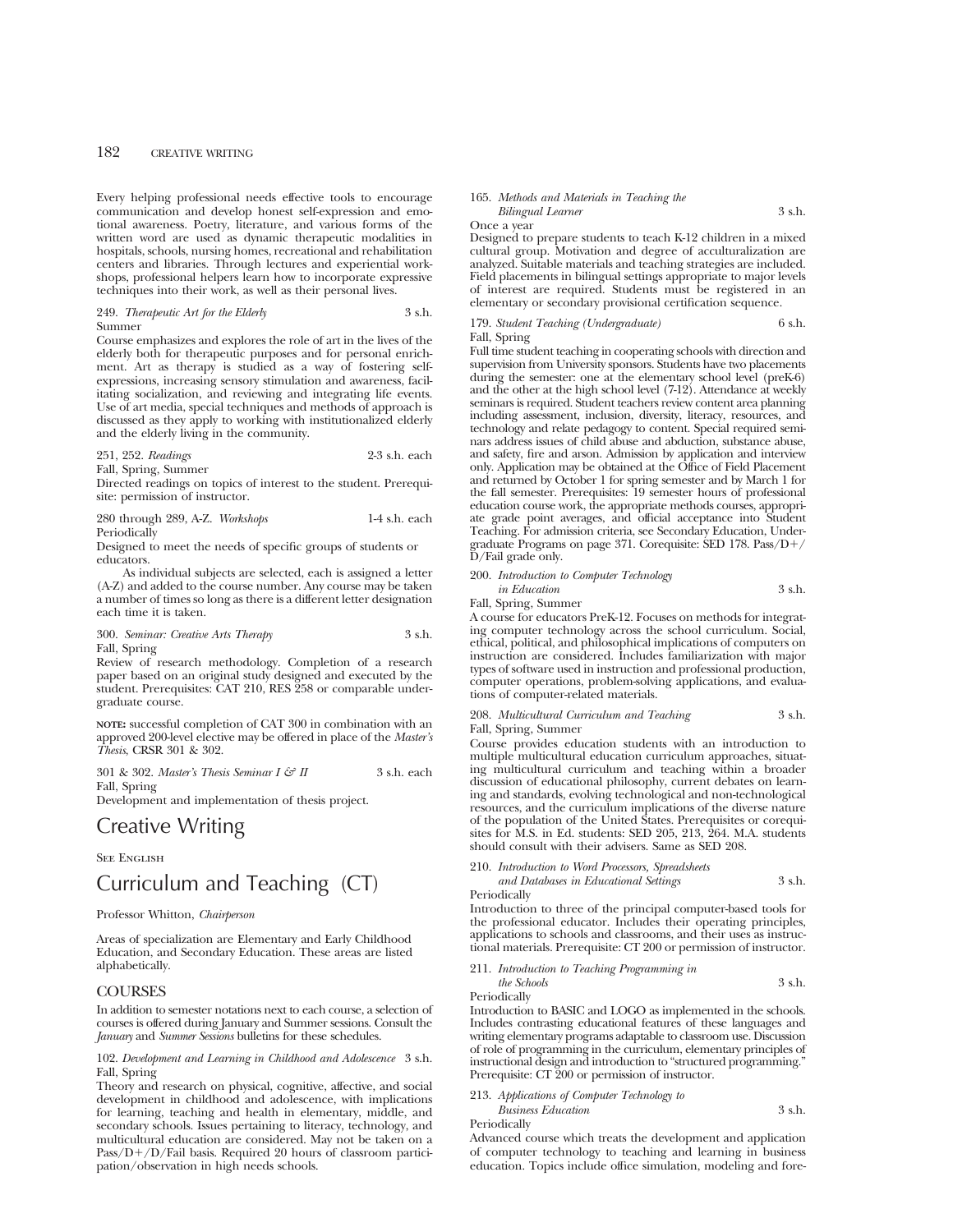casting, uses of spreadsheets, database managers, word processors and accounting packages. Prerequisite: CT 200 or permission of instructor.

214. *Applications of Computer Technology to Elementary Education* 3 s.h. Periodically

Advanced course which treats the application of computer technology to teaching and learning, PreK-6. Topics include computer-aided instruction, teaching of writing, use of LOGO as an instructional tool and strategies to use educational technology to enhance the differentiation of instruction. Prerequisite: CT 200 or permission of instructor.

## 215. *LOGO and Child Development* 3 s.h. Periodically

Advanced course which treats the origins and educational applications of LOGO in terms of current research on child development. Examination of LOGO both as a graphics- oriented language and as a programming language. Prerequisites: course in child development and CT 200 or permission of instructor.

## 216. *Applications of Computer Technology to Mathematics Education* 3 s.h.

Periodically

Advanced course which treats the development and application of computer technology to teaching and learning in mathematics. Topics include graphing, probability and statistics, and themathematical bases of computing. Prerequisite: CT 200 or permission of instructor.

## 217. *Applications of Computer Technology to Science Education* 3 s.h.

Periodically

Advanced course which treats the development and application of computer technology to teaching and learning in science education. Topics include simulation, data collection and analysis, and scientific methodology. Prerequisite: CT 200 or permission of instructor.

219. *Cognition and Instruction* 3 s.h. Periodically

An advanced course in theory and research in human cognition with emphasis on the implications of this work for teaching and learning. Topics include human abilities and their assessment, models of cognitive development, and perspectives on learning.

230. *Methods and Materials for Teaching Pascal in the Schools* 3 s.h. Periodically

The features of this language are taught as they are implemented in schools. Program design and structured programming as a problem-solving tool are stressed. Prerequisites: CT 210 and 211 or permission of instructor.

## 231. *Methods and Materials for Teaching Computer Science in the Schools* 3 s.h. Periodically

Use of Pascal as an instructional tool. Course treats the mathematical and technological bases for computer education as it is implemented in the schools. Implications of the Regents' Action Plan for using local-area networks, for curriculum design, teaching methods and student evaluation is investigated. Prerequisites: CT 210 and 211 or permission of instructor.

## 232. *Application of Computer Technology to the*

*Management of Educational Systems* 3 s.h. Periodically

Analysis, implementation, and evaluation of computer-based educational management and delivery systems. Prepares students to serve as resource persons and in-service instructors in classrooms, schools and school districts. Prerequisites: CT 210, 211, and 230 or permission of instructor.

241, 242. *Special Readings Seminar* 1-3 s.h. each Fall, Spring, Summer

Investigations and reports on advanced educational topics adapted to the program of the student. Prerequisite: permission of instructor.

247. *Integrated Middle School Extension into*

*Grades 5-6* 6 s.h. Periodically

Integrated study of pre and early adolescents' development, alternative classroom and school organizations, cooperative strategies, and interdisciplinary curriculum development. Related field experience in grades 5-6 is required. Prerequisite: New York State Certificate of Qualification or Certified in 7-12. Same as SED 247A.

## 248. *Integrated Middle School Extension into Grades 7-9* 6 s.h. Periodically

Interdisciplinary curriculum work focusing on key discipline concepts is the centerpiece of this course. Instructional strategies and knowledge of the young adolescents' development as well as alternative classroom and school organizational design are stressed. Related field experience is required. Prerequisite: New York State Certificate of Qualification or Certified in PreK-6. Same as ELED 257.

## 250. *Gender Issues in the Classroom* 3 s.h. Summer

Addresses the educational research on gender equity in the classroom. Looking at school environments, kindergarten through grade 12, this course offers insights into gender equity in the areas of pedagogy, curriculum and routine classroom practice.

## 251. *Teaching: Summer Institute* 3 s.h. Summer

The purpose of this course is to create an environment in which teachers and future teachers can engage in intensive reflection about the nature and purposes of schooling, and their own roles as teachers in creating meaningful and liberatory learning environments for their students.

## 252. *Portfolios and Authentic Assessment* 3 s.h. Periodically

This course is designed primarily for teachers K-12 teaching subjects across the curriculum, school administrators, and preservice teachers to address the implications of authentic assessment strategies on curriculum and evaluation. Unlike standardized tests, forms of authentic assessment, including portfolios, performance-based criteria, and holistic scoring rubrics, provide opportunities to examine student work and progress without taking time away from classroom instruction. Authentic assessment strategies can validate and encourage respect for all student voices in the classroom and provide a rich source of evidence of growth and understanding not available through traditional assessment methods. Pass/Fail grade only.

## 253. *Teaching for Thinking* 3 s.h. Periodically

A course in the design of vehicles for curriculum and assessment that emphasize and develop students' thinking processes. Theory, research, and practice are examined on topics including constructivism, critical inquiry, project-based learning, and reflective self-assessment. Same as SED 253.

#### 256. *The Newspaper as a Teaching Tool* 3 s.h. Summer

This course introduces students to the newspaper as an educational tool for children of all grade levels, K-12, and in every subject area. The newspapers on Long Island and the Metropolitan area contribute editors, Newspaper in Education coordina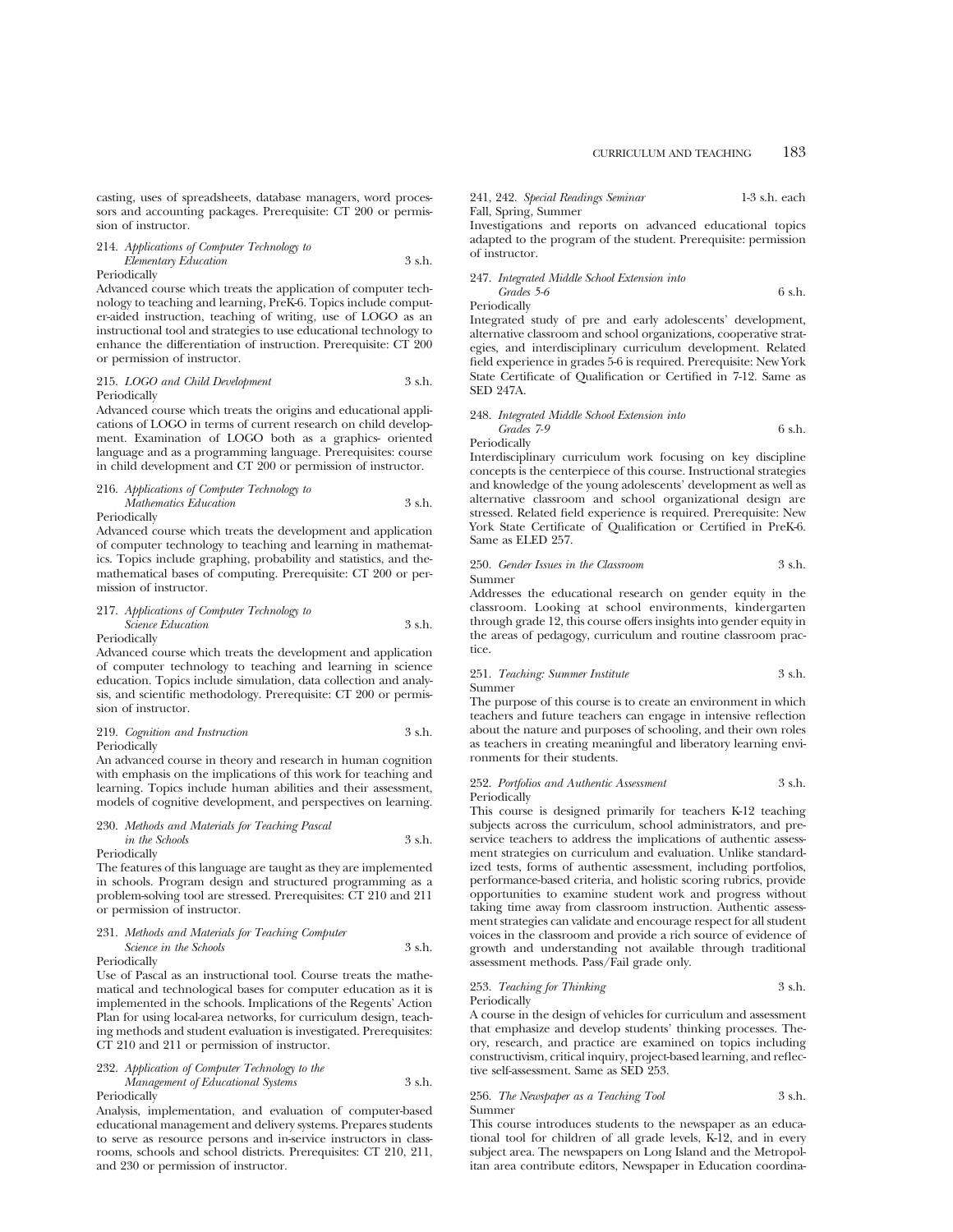tors, and NIE managers as speakers in the workshop. Students tour *Newsday* and see the newspaper in production. The history and background of Newspapers in Education are presented. Students receive a comprehensive overview of NIE and the practical means to implement it in their classrooms. Curriculum materials and teaching strategies relating to the newspaper are employed.

## 260. *Foundations, Theory and Practice of Bilingual, Bicultural Education* 3 s.h. Once a year

Consideration of the sociocultural, linguistic, and educational needs of language minority students and the programs designed to respond to their needs. Attention given to the history of bilingual education in the United States, including relevant legislation and litigation, as well as research that relates to the development of effective bilingual/bicultural education programs. Bilingual, bicultural education program models are presented and analyzed.

## 266. *The Learner in the School* 3 s.h. Once a year

Implications for the educational programs of students who need to acquire English as the language of instruction: 1) the sociocultural background of students; 2) sociocultural patterns of the school; and 3) affective and cognitive development. (Formerly SED.)

# 268. *Practicum: Teachers of Non-English Speaking Students* 3 s.h.

Once a year

Extended teaching practice under close clinical supervision. Admissions by application and interview. Applications obtainable at the Office of Field Placement to be returned by October 1 for the spring semester and by March 1 for the fall semester. Seminars meet weekly with supervisory personnel from the Curriculum and Teaching Department and public school districts to work intensively with specific student problems. Open only to students in the M.S. in Ed. Bilingual Secondary Education and M.S. in Ed. TESL Programs. Prerequisite: SED 267. Pass/Fail grade only. (Formerly ELED and SED.)

## 269. *Internship: Teachers of Non-English Speaking Students* 6 s.h. Once a year

Close clinical supervision of M.S. in Education TESL, Bilingual Elementary or Secondary Education candidates in appropriate level public school settings. Admission by application and interview. Applications obtainable at the Office of Field Placement to be returned by October 1 for the spring semester and by March 1 for the fall semester. Prerequisites: for M.S. in Ed. TESL: ELED 225 or SED 267; for Elementary Bilingual Education: ELED 225 and 246 or 247 or 248; for Secondary Bilingual Education: SED 267 and 265. Pass/Fail grade only. (Formerly ELED and SED.)

## 272. *Technology and the Teaching of Writing* 3 s.h. **Periodically**

Examines the use of computer-based technology as a tool for improving writing across curriculum areas. Specific prewriting, composing and revising programs for writers of different ages are evaluated. Students plan and demonstrate various computer writing environments.

## 275. *Selected Topics in Educational Software Development* 3 s.h. Periodically

Advanced course in educational software development and applications. Although topics vary, the course treats the educational applications of algorithm analysis, data structures, recursion, adaptation of educational software among various microcomputers and languages. Prerequisite: CT 200 or permission of instructor.

280 through 289, A-Z. *Advanced Workshops* 1-3 s.h. each **Periodically** 

Specific workshops developed for joint participation of in- service teachers in elementary and secondary education.

As individual subjects are selected, each is assigned a letter (A-Z) and added to the course number. Any course may be taken a number of times so long as there is a different letter designation each time it is taken.

# Dance (DNCE)

Administered by the Department of Drama and Dance. Professor Kolb, *Chairperson*

Associate Professors Brandenberger, Westergard; Assistant Professor Becker; Mr. Galian, Accompanist.

**B.A. SPECIALIZATION IN DANCE:** a performing art program with emphasis on the study of technique, composition, performance and production. The course of study is designed to complement the existing academic programs and to provide students with the opportunity for a concentrated experience in dance as an art form.

A personal interview with a member of the dance faculty is required prior to registration as a major.

## Degree Requirements

A minimum of 128-131 s.h. depending on the number of DNCE s.h. taken in category 3 below, including:

- 1) 49 s.h. in DNCE as follows: DNCE 11M, 12M, 13, 14, 15M, 16M, 17, 18, 25, 111M, 112M, 113, 114, 115M, 116M, 121, 127, 128, 130 or 132, 133.
- 2) 8 s.h. as follows: DRAM 55 (2 semesters required, one to be taken concurrently with DNCE 25), PESP 107 and PHI 160.
- 3) 2 or 3 s.h. chosen from the following: DNCE 48, 49, 50 (*Jazz Dance I, II* and *III*), 122, 123, 130, 132, DRAM 157, PESP 103.

Students must participate in the MOVOM (Modern Dance Club) each semester.

Assignment of students to the appropriate ballet and modern dance courses and labs will be based on prior experience, study and advancement.

See complete B.A. requirements, page 82.

**A MINOR IN DANCE** consists of the successful completion of 18 semester hours of courses with at least 6 hours in residence in one program. Minors are required to take DNCE 121, 127, and 128. The remaining 9 semester hours may be chosen from the dance curriculum with the permission of the instructors. DRAM 157 and one semester of DRAM 55 may also be elected as partial fulfillment of the minor requirement.

## **COURSES**

| 11M. Modern Dance $I#$<br>Fall  | $2\frac{1}{2}$ s.h. |
|---------------------------------|---------------------|
| 12M. Modern Dance $H#$          | $2\frac{1}{2}$ s.h. |
| Spring                          |                     |
| 13. Modern Dance $III#$<br>Fall | $2 \text{ s.h.}$    |
| 14. Modern Dance $IVI$          | $2 \text{ s.h.}$    |
| Spring                          |                     |

Technique classes in contemporary dance forms designed for the dance major—to continue over a four-year range of study. Emphasis on technical development, theories and discussion related to expressive potentialities and the mastery of stylistic variation in contemporary forms of movement. Assignment of students to one of the sections is based on prior experience, study

<sup>#</sup>Core course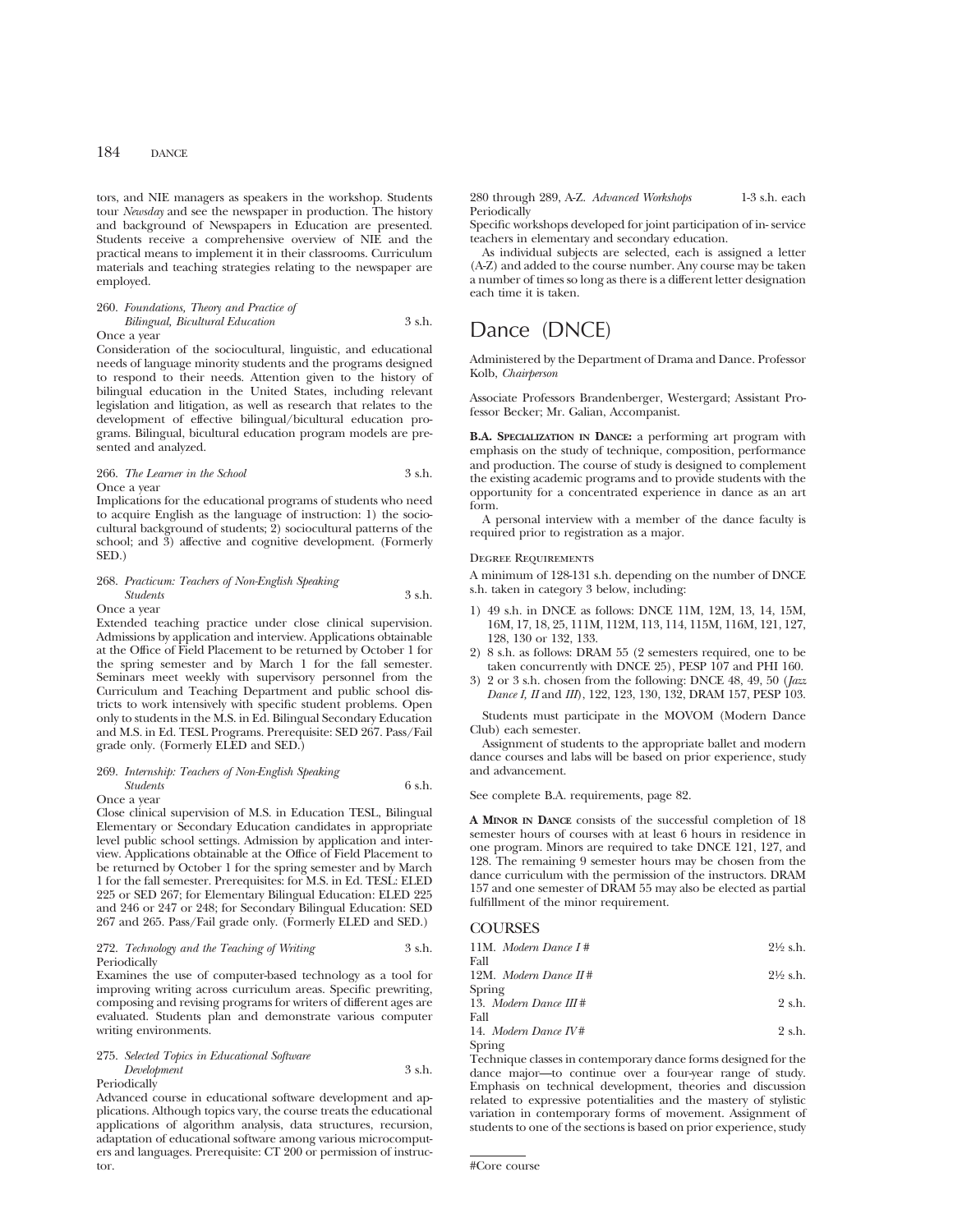and advancement. DNCE 13 and 14 each include a required 90-minute laboratory component. Open only to dance majors or by permission of instructor.

11M. 12M.

11A. *Modern Dance IA* #  $2 \text{ s.h.}$ <br>12A. *Modern Dance IIA* #  $2 \text{ s.h.}$ 12A. *Modern Dance IIA* # 2 s.h.<br>13A. *Modern Dance IIIA* # 2 s.h. 13A. *Modern Dance IIIA* # 2 s.h.<br>14A. *Modern Dance IVA* # 2 s.h. 14A. *Modern Dance IVA* #

Once a year

Technique classes in contemporary dance forms designed for the nonmajor—to continue over a two-year range of study. Emphasis on technical development, theories and discussion related to expressive potentialities, and the mastery of stylistic variation in contemporary forms of movement. Assignment of students to one of the sections is based on prior experience, study and advancement. Open only to nondance majors.

12A. Prerequisite: DNCE 11A.

13A. Prerequisite: DNCE 12A.

14A. Prerequisite: DNCE 13A.

| 15M. Ballet $I#$  | $2\frac{1}{2}$ s.h. |
|-------------------|---------------------|
| Fall              |                     |
| 16M. Ballet $H#$  | $2\frac{1}{2}$ s.h. |
| Spring            |                     |
| 17. Ballet $III#$ | 2 s.h.              |
| Fall              |                     |
| 18. Ballet $IV$   | 2 s.h.              |
|                   |                     |

Spring

Technique classes designed for the dance major—to continue over a three-year range of study. Emphasis on technical development, mastery of stylistic variation, the extension of expressive potentialities and the understanding of the basic concepts of classical, neoclassical and contemporary ballet. New students are assigned to a section appropriate to their level of experience, knowledge and achievement. DNCE 17 and 18 each include a required 90-minute laboratory component. Open only to dance majors or by permission of instructor.

| 15A. <i>Ballet IA</i> $#$    | 2 s.h. |
|------------------------------|--------|
| Fall                         |        |
| 16A. Ballet $\textit{IIA}$ # | 2 s.h. |
| Spring                       |        |
| 17A. Ballet IIIA #           | 2 s.h. |
| Fall                         |        |

Technique classes designed for the nonmajor to continue over a two-year range of study. Emphasis on technical development, mastery of stylistic variation, the extension of expressive potentialities and the understanding of the basic concepts of classical, neoclassical and contemporary ballet.

## 25. *The Art of Dance Production* 3 s.h. Fall

A survey course in basic theater technology as it applies to dance, as well as a fundamental understanding of the running of a dance company. Emphasis on the writing of fact sheets, press releases, press kits, resumes, grants, and some understanding of contract agreements. Includes lighting, costume, makeup, audio equipment and culminates in an actual production. Students are subject to rehearsal and production calls beyond regular class hours.

## 48. *Jazz Dance I* 2 s.h. Fall, Spring

Instruction and practice in several styles and forms of contemporary jazz dance. Emphasis on understanding the concepts and origins of jazz dance in Broadway theater and technical progress in typical movement patterns. Designed for beginning students. (Formerly HPER 48.)

49. 
$$
Jazz
$$
 *Dance II* 2 s.h. Fall

A continuation of Jazz Dance I with emphasis on the development and performance of intermediate advanced jazz dance combinations. Prerequisites: DNCE 48, 13 or permission of instructor. (Formerly HPER 49.)

50. *Jazz Dance III* 2 s.h. Spring

Instruction and practice in several styles and forms of contemporary jazz dance. Emphasizes the development and performance of advanced jazz combinations. Primarily for dance majors and minors. Prerequisites: DNCE 49, 14 or permission of instructor. (Formerly HPER 51.)

| 111M. Modern Dance V  | $2\frac{1}{2}$ s.h. |
|-----------------------|---------------------|
| Fall                  |                     |
| 112M. Modern Dance VI | $2\frac{1}{2}$ s.h. |
| Spring                |                     |
| 113. Modern Dance VII | 2 s.h.              |
| Fall                  |                     |

114. *Modern Dance VIII* 2 s.h. Spring

Technique classes in contemporary dance forms designed for the dance major—to continue over a four-year range of study. Emphasis on technical development, theories and discussion related to expressive potentialities and the master of stylistic variation in contemporary forms of movement. Assignment of students to one of the sections is based on prior experience, study and advancement. DNCE 113 and 114 each include a required 90-minute laboratory component. Open only to dance majors or by permission of instructor.

|      | 115M. Ballet V  | $2\frac{1}{2}$ s.h. |
|------|-----------------|---------------------|
| Fall |                 |                     |
|      | 116M. Ballet VI | $2\frac{1}{2}$ s.h. |

Spring

Refer to DNCE 15M. New students are assigned to a section appropriate to their level of experience, knowledge and achievement. Open only to dance majors or by permission of instructor.

121. *Choreography I* 3 s.h. Spring

A consideration of the basic tools of the dancer: the body as instrument, technique as the on-going development of a vocabulary of movement to serve choreographic demands, "movement as substance," space, rhythm and dynamics as compositional tools. An exploration of gesture and stylization and abstraction of gesture. Open only to dance majors and minors, physical education majors, or by permission of instructor.

122. *Choreography II* 
$$
3 \, \text{s.h.}
$$

Spring

Continuation of DNCE 121. More complex compositional problems, asethetic elements and theatrical considerations explored through improvisations and the construction of structured phrases. Prerequisite: DNCE 121 or permission of instructor.

123. *Independent Study in Dance* 1-3 s.h. Fall, Spring

Course designed to meet the special interests of dance majors and minors. Students are permitted to engage in individual research and specific projects under the supervision of a member of the dance faculty. Students must obtain written approval of his or her faculty adviser. Open only to juniors and seniors or by permission of the chairperson of the department.

127. *Dance Appreciation #* 3 s.h. Spring

Introduction to dance as an art form through the development of analytical viewing skills. Includes aesthetics, definitions, and

<sup>#</sup>Core course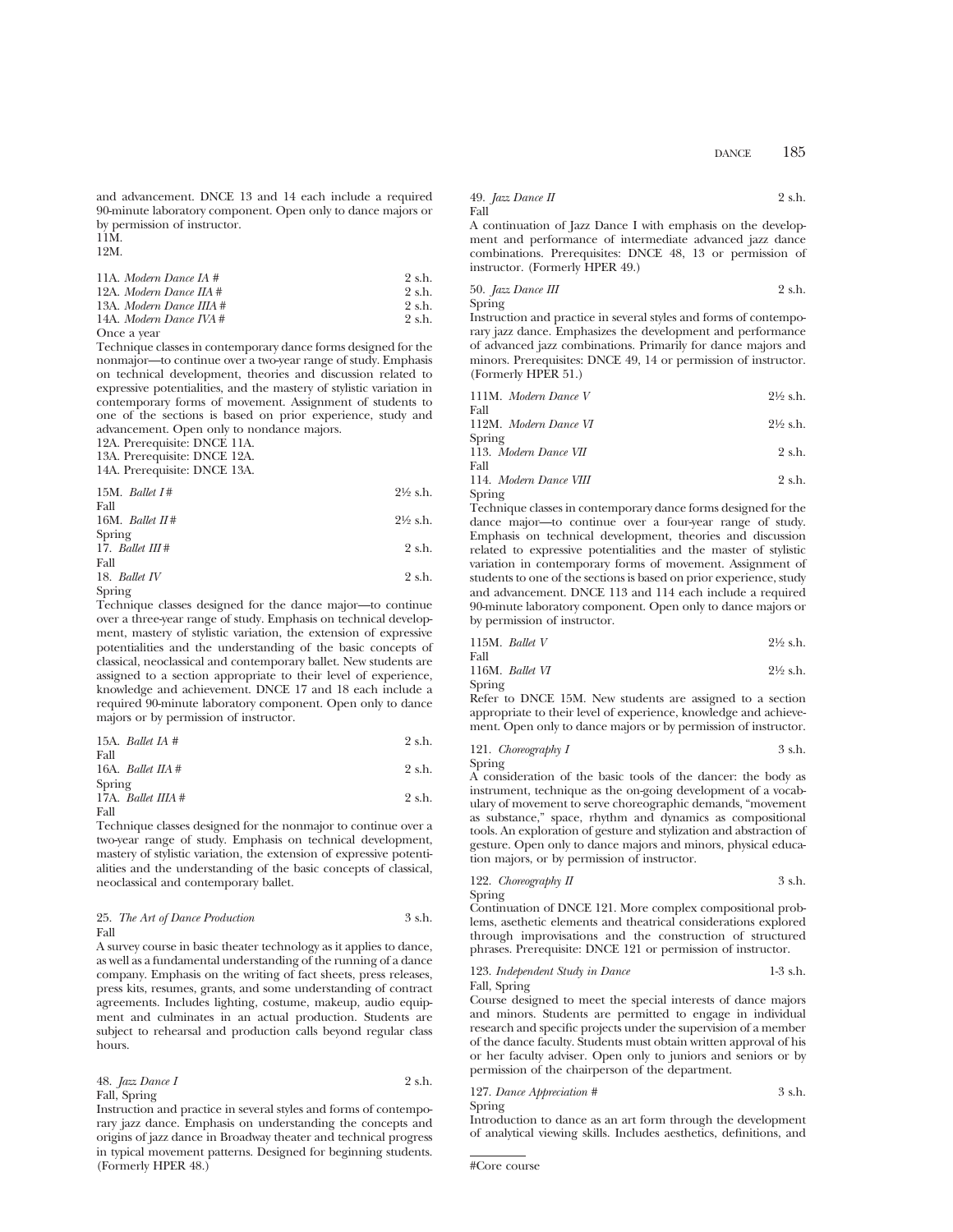the study of representative dance masterpieces and the principal genres, forms and styles of theatrical dance. Independent viewing of dance videos and attendance at on-campus concerts required.

128. *History of Dance II* 3 s.h. Fall

A survey of the historical development of theatrical dancing from the Renaissance to current art forms of ballet and modern dance. Aesthetics and philosophy of dance with particular reference to drama, opera, ballet and modern dance.

130. *Dance Repertory* 3 s.h. Fall

Reconstruction of a major work or modern dance classic from the files of the Dance Notation Bureau under the direction of a certified dance notation reader. Emphasis on choreographic analysis, aesthetic interpretation and theatrical presentation. Prerequisites: DNCE 14, 18 and permission of the department.

## 131. *Honors Essay* 3 s.h. Fall, Spring

Research and writing of a substantial honors essay or a performance project with a strong accompanying written component. If a performance project is chosen, DNCE 121 must have been completed. Open to qualified senior majors who desire to graduate with departmental honors. Approval of the chairperson and an adviser is required.

## 132. *Dance Styles* 3 s.h. Spring

Concentrated practicum/seminar in various period and ethnic styles and a continuation of DNCE 128, *History of Dance II.* Study and practice of several major styles under the guidance of specialized dancer/scholars. Readings, lectures and discussions.

133. *Senior Practicum* 2 s.h.

Fall, Spring

Presentation and execution of a creative project in contemporary dance. Open only to senior dance majors or by special permission of the department chairperson.

# Doctoral Programs

SEE PAGE 79.

# Drama (DRAM)

Administered by the Department of Drama and Dance. Professor Kolb, *Chairperson*

Professor Sander; Associate Professor Coppenger; Assistant Professors Giebel, Henderson; Costumer Ms. McGuire; Mr. Markley, Director of the West End Theatre; Technical Director Mr. Curtiss.

Normally, students electing drama as a major will enroll as such in the freshman year. A personal interview with a member of the drama faculty is recommended at the time of application.

Demonstration of proficiency in theater skills is required for satisfactory completion of all drama major specializations. All students (both minors and majors) must work in a technical capacity a specified number of hours each semester. An additional fee for materials may be required for selected programs.

Students may elect to pursue the B.A. or B.F.A. program. Continuation in the B.F.A. program is dependent on faculty approval. B.F.A. candidates normally spend the last six semesters of full-time study in residence at Hofstra.

**NOTE:** B.A. and B.F.A. drama majors may not use drama courses to fulfill core course degree requirements.

**B.A. SPECIALIZATION IN DRAMA:** for students who elect drama concentration as the core of their liberal arts education. Not a

professional degree, but offers a broad basis for continued work in graduate school or sound preparation for professional school. The requirements include DRAM 3, 5, 9; 6 semesters of 55 and either 15, 16, 17, 18, 19 or 20; 163 & 164, 173, 174, 175, 176 and 6 additional semester hours in drama (excluding DRAM 1, 2), selected with the approval of the major adviser; ENGL 115, 116.

See complete B.A. requirements, page 82.

**B.F.A. SPECIALIZATION IN THEATER ARTS:** for the student preparing for a career in the practice of theater as a performer, director, designer or technician. The B.F.A. degree (in performance or production) is intended to provide a small, specialized group of such students with a high level of competence.

## Performance Sequence

First Year: DRAM 3, 5, 59 & 60; DRAM 55 must be taken for 6 semesters

Second Year: DRAM 9, 13 & 14, 15, 16; DNCE 11A, 12A

Third Year: DRAM 23 & 24, 131, 165 & 166, 173, 174; AH 3, 4; DNCE 13A, 14A

Fourth Year: DRAM 163 & 164, 167, 168, 169, 175, 176, 190; ENGL 115, 116

## PRODUCTION SEQUENCE

First Year: DRAM 3, 5; DRAM 55 must be taken for 6 semesters Second Year: DRAM 9, 15, 16, 59, 78, 173, 174; AH 3, 4 Third year: DRAM 17, 18, 19, 20, 131, 163 & 164, 178, 179

Fourth Year: DRAM 155, 156, 175, 176, 190, 192; ENGL 115, 116

See complete B.F.A. requirements on page 86.

**A MINOR IN DRAMA** consists of the successful completion of 181⁄2 semester hours, at least 6 hours in residence. DRAM 3 and three semesters of DRAM 55 are required. The remaining 14 semester hours may be chosen from the following: 5, 9, 55, 59A & 60A, 131, 132, 140, 150, 151, 173, 174, 175, 176

Drama courses open to nonmajors: DRAM 1, 2, 3, 5, 9, 55, 59A & 60A, 119-120, 131, 132, 140, 150, 151, 173, 174, 175, 176.

Alpha Psi Omega: a national drama honorary society, see page 70.

## **COURSES**

In addition to semester notations next to each course, a selection of courses is offered during January and Summer sessions. Consult the *January* and *Summer Sessions* bulletins for these schedules.

1 #, 2. *Theater Appreciation I* #, *II* 3 s.h. each Once a year

Introduction to theatrical art for the general student, its nature as a composite creation and its contribution to western culture. First semester: analysis and appreciation of the elements which compose the art of the theater. Second semester: examination of the theater in modern culture in light of its tradition in and contribution to western civilization.

3. *Introduction to Theater Arts* 3 s.h.

Fall, Spring

What makes theater happen and how? A thorough exploration of the elements that compose the art of the theater.

4. *Freshman Theater Laboratory* 2 s.h.

Fall, Spring

An intensive three-week workshop (twelve  $2\frac{1}{2}$  -hour sessions). The goal is creation of a short theater piece which is presented as an open rehearsal to the departmental community. Emphasis is on basic exercises in body movement, vocal work and improvisation, with increasing awareness of each other, culminating in a theatrical continuity based on essentially nontheatrical materials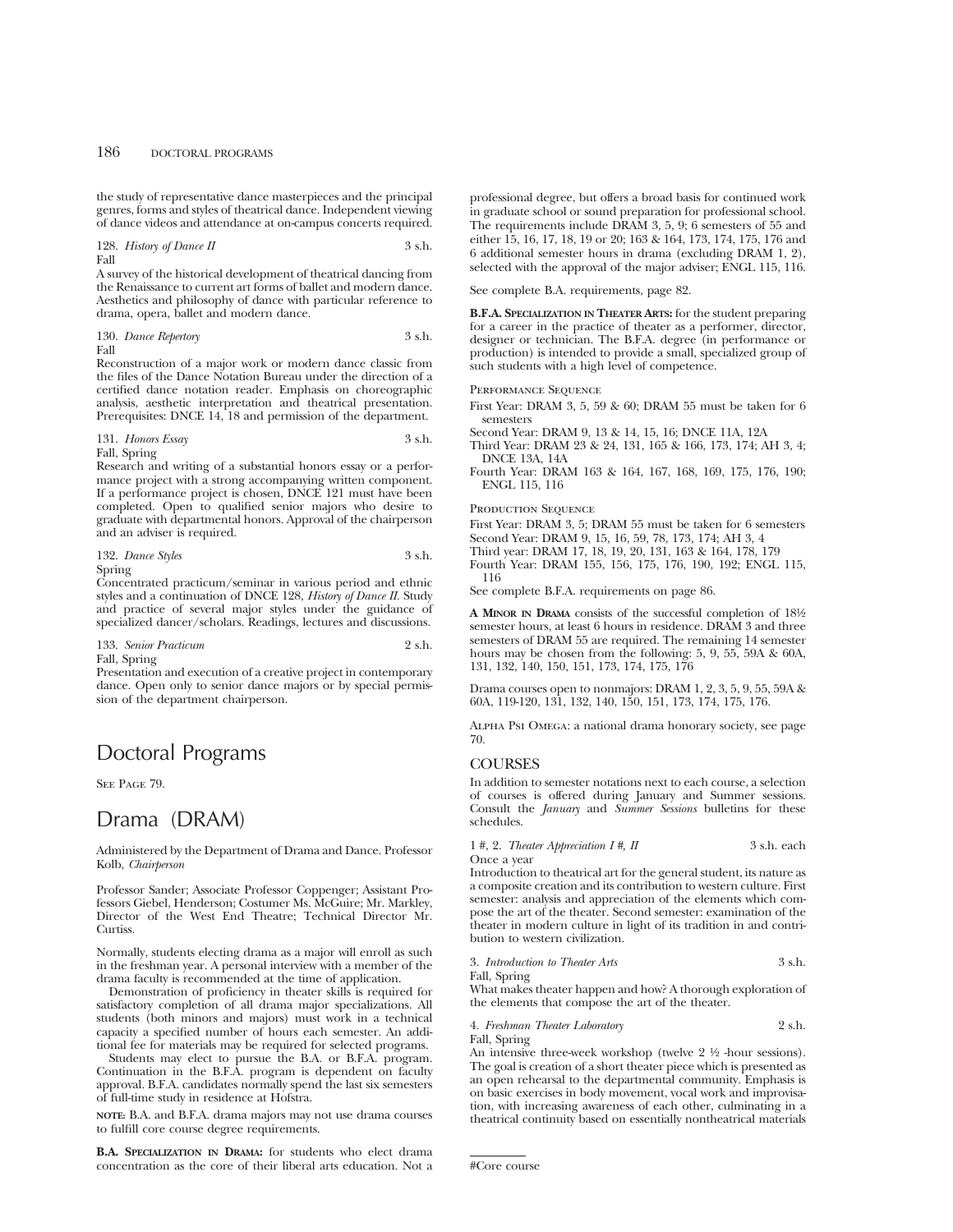(poetry, satiric essays, etc.). Open to freshman performance majors only or by permission. Pass/ $D+/D$ /Fail grade only.

#### 5. *Play Production* 4 s.h. Fall, Spring

Introduction to backstage organization and basic practices in stagecraft, lighting and other phases of theatrical production. Required of all drama majors in freshman or sophomore year. Laboratory hours arranged by instructor. Students are subject to production call beyond regular class hours. Prerequisite: DRAM 3 or by permission of department. No liberal arts credit.

9. 
$$
Play\ Analysis
$$

\n3 s.h.

Fall, Spring

Intensive analysis of dramatic form. A tool in the literary and theatrical study of plays.

13 & 14. *Speech for the Actor* 3 s.h. each Once a year

Basic principles of stage speech. Practice hours in addition to regular class meetings will be required. DRAM 13 for drama majors only or by permission of instructor; DRAM 14 for drama majors only. No liberal arts credit.

15. *Basic Stage Makeup* 2 s.h. Fall, Spring

Fundamentals of straight and corrective makeup with emphasis on styling techniques for the thrust, arena and proscenium stage. For majors only or by permission of the instructor. No liberal arts credit.

16. *Stage Lighting* 2 s.h. Spring

The mechanical and technological basis of stage lighting. Study and practice of the fundamental processes which are necessary groundwork for lighting design. Prerequisite: DRAM 5. No liberal arts credit. (Formerly *Stage Lighting-Intermediate.*)

## 17. *Scene Construction and Painting Techniques* 2 s.h. Every other year

Intensive concentration on the fundamental skills in planning, construction and painting of scenery, and development of the student's knowledge of methods, materials and tools specific to scenic practice. Prerequisite: DRAM 5. No liberal arts credit.

18. *Costume Construction* 2 s.h. Every other year

A beginning laboratory course devoted to the techniques of draping, sizing and cutting of costumes for the theater. Emphasis on methods and materials. Prerequisite: DRAM 5. No liberal arts credit.

19. *Rigging and Scenery for the Stage* 2 s.h. Every other year

Specific practices of assembling, rigging and moving scenic units. Basic traditional methodology as well as new methods and techniques (mechanical and scientific) adaptable to the theater. Prerequisite: DRAM 5. No liberal arts credit.

20. *Sound and Properties for the Stage* 2 s.h. Every other year

Sources, processes and procedures used in creating and obtaining properties and sound effects for theater production. Extensive project work including the operation of sound equipment. Prerequisite: DRAM 5. No liberal arts credit.

23 & 24. *Speech for the Actor (Advanced)* 2 s.h. each Once a year

Further development of the voice as to range, flexibility, resonance; intensive work in diction for classical drama; dialects. Application of these techniques to representative dramatic literature. One additional weekly contact hour is scheduled because of individualized demands of the course material. Prerequisite: DRAM 14. No liberal arts credit.

## 55. *Rehearsal and Performance—Theater* 1/2 s.h. Fall, Spring

Required of the department major. Practice in all phases of theatrical production in connection with regular departmental presentations. Up to 3 semester hours may be applied to any degree. Pass/D $+$ /D/Fail grade only. Open to the general student body. No liberal arts credit.

## 59 & 60. *Fundamentals of Acting* 3 s.h. each Once a year

Basic acting techniques arranged to provide students with continuing guidance in the development of their abilities. Prerequisite for DRAM 59: drama major or permission of instructor; for DRAM 60: DRAM 59 and drama major only.

## 59A # & 60A. *Acting Workshop* 3 s.h. each Once a year

Exploration of the basic techniques of stage performance, introduction to major contemporary approaches. Nondrama majors only. Same as DRAM 59 & 60. Prerequisite for DRAM 60A: DRAM 59A.

78. *Theater Design Fundamentals: Methods*

*and Materials #* 3 s.h. Fall

An exploration of the process of theatrical design. Dramatic script analysis and conceptualization in visual terms. Historic period research within the context of design for the theater. Practical study of basic methods and materials used to graphically depict designs for the theater. Required of all B.F.A. production majors. Specific design materials required. Limited enrollment. Prerequisite: DRAM 5 or permission of instructor.

100. *Honors Essay* 3 s.h.

Fall, Spring The research and writing of a substantial honors essay, the writing of a full-length play or a performance project with a strong accompanying written component. If a directing project is chosen, DRAM 190 must have been completed and the student must have taken or be concurrently enrolled in DRAM 192. Open to qualified senior majors who desire to graduate with departmental honors. Approval of the chairperson and an adviser is required.

103. *Senior Practicum* 1-3 s.h. Fall, Spring

Presentation and execution of a creative project in any aspect of theatrical art. Open only to senior B.F.A. Theater Arts and B.A. Drama majors or by special permission of the departmental chairperson. Written permission of an adviser who will supervise the project must be presented at registration.

110. *Special Topics in Drama* 1-3 s.h. See course description, page 422.

112. *Advanced Special Topics in Drama* 1-3 s.h. Periodically

Intended primarily for students who have had previous background in subjects under discussion. Closer study of aspects of dramatic literature, theater history or performance and production skills. Junior class standing or permission of instructor or chairperson. May be repeated for credit when topics vary.

115. *Independent Studies* 1-3 s.h. Periodically

Research, production or performance work on subject of advanced or special interest resulting in a substantial essay, major project or public performance. Offers opportunity for experienced drama major to pursue individual research or exploration under faculty supervision. Permission of chairperson and adviser. Not open to freshmen or sophomores. May be repeated for credit when topics vary.

<sup>#</sup>Core course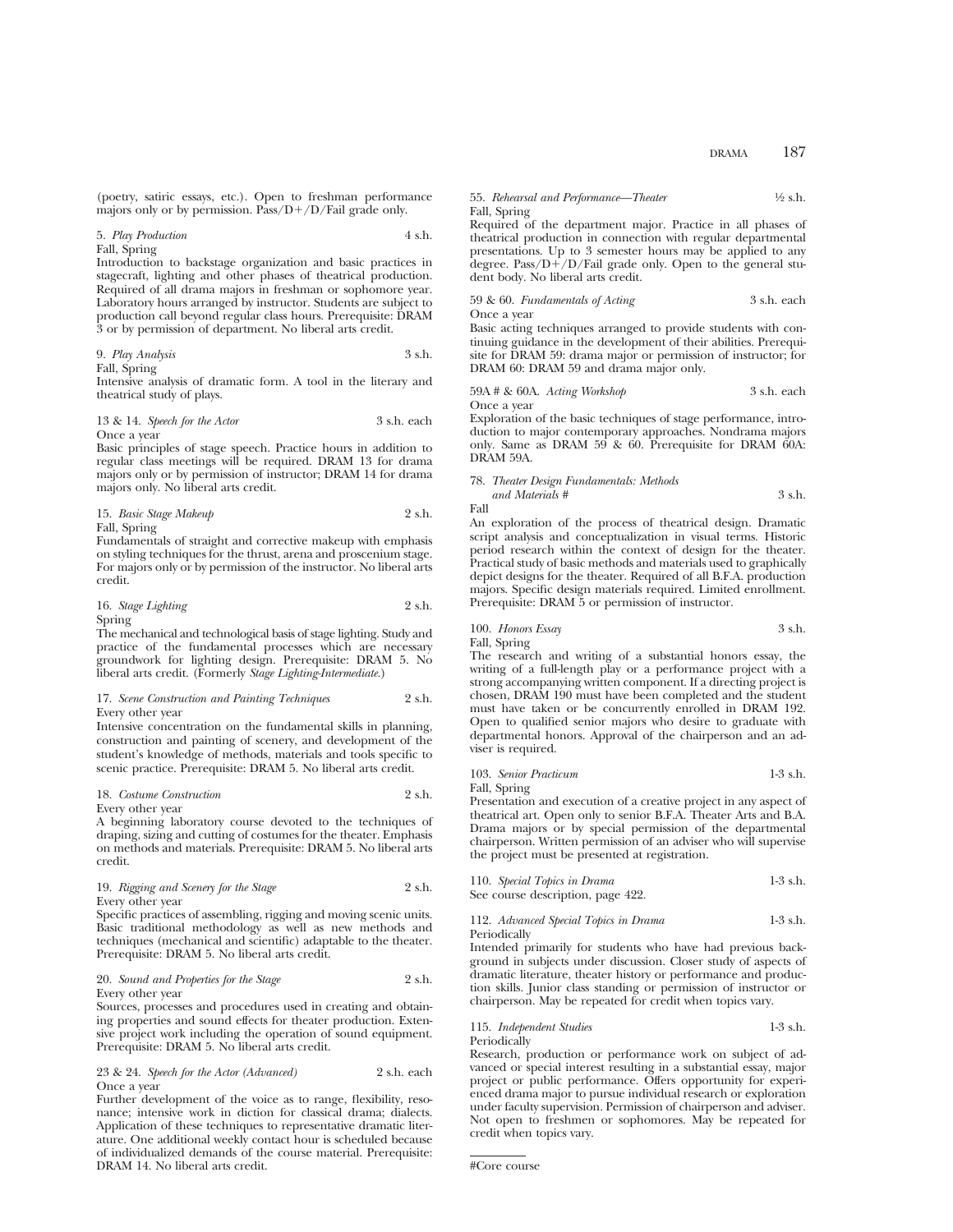119-120. *Playwriting* 3 s.h. each Periodically

Theory and practice in writing dramatic material for the theater. The student's writing is considered in light of fundamental techniques of dramatic construction. Prerequisite: permission of department.

## 131, 132. *History of the Theater* 3 s.h. each Every other year

First semester: from the Greeks and Romans, through the Middle Ages and ending with the English Renaissance with emphasis upon methods of staging, theater construction and the influence of cultural changes on the theater as an art form. Second semester: from the Restoration in England to the Off-Off-Broadway movement of the 1970s, paying attention to the methods of staging and theater construction, and to the influence of cultural changes both abroad and here in America. Prerequisite: DRAM 3 or permission of instructor.

## 140. *Art of the Film* 3 s.h. Fall, Spring

A survey of the art and history of motion pictures. Aesthetic and social influences upon the medium and the medium's effects upon society are examined. Representative motion pictures illustrating the significant milestones in the development of the film are studied. Field trips and/or screenings, outside of class hours, may be required.

| 150. Theater Today | 3 s.h. |
|--------------------|--------|
| Periodically       |        |

Phenomena of the theater off- and off-off-Broadway. The new plays, playwrights and theater innovation will be covered. The approach is sociological, critical and evaluative. Attendance at performances in the New York area will be required. Not open to freshmen. Separate materials fee for theater attendance required.

| 151. The Audience as Artist | 3 s.h. |
|-----------------------------|--------|
| Periodically                |        |

A study of the contemporary audience primarily as it relates to the content, context and form of film, theater and television events. Emphases are on the necessity of audiences as co-artists in the aesthetic event and exploration of the social forces currently serving to dissipate rather than polarize them. Participation in and attendance at varied theatrical events required at the student's expense. Not open to freshmen or sophomores.

#### 155, 156. *Advanced Production Workshop* 3 s.h. each Every other year

Intended primarily for the production major. First semester: special problems in production and training for technical direction. Second semester: advanced stage lighting, special techniques and laboratory experimentation. Students are given a variety of responsible positions in connection with regular departmental presentations. Rehearsal and production calls beyond regular class hours. Prerequisites: DRAM 5 and permission of instructor. No liberal arts credit.

## 157. *Choreography for the Theater* # 3 s.h. Once a year

A continuation of work begun in movement theory and technique courses. The choreographic elements of form, content and design are taught and explored through the improvisation and structured phrases, and studies toward the eventual goal of theatrical presentation. Prerequisite: DNCE 14A or permission.

163 & 164. *Seminar in Theater Style* 3 s.h. each Once a year

First semester: theoretical approaches to both dramatic genre and period as sources of theatrical styles and their relationships to the work of the actor, director, designer. Second semester: the integration of independent research in these areas with theatrical demonstration. Students may be subject to call beyond regular class hours. Prerequisites: DRAM 3, 5, 9.

| 165 & 166. Acting: Characterization and |             |
|-----------------------------------------|-------------|
| Scene Study                             | 3 s.h. each |

Once a year

Exploration of techniques in characterization, laboratory in analysis and developments of a major role, scene study workshop. Prerequisites: DRAM 59 & 60 and permission of instructor.

## 167, 168. *Repertory Theater* 3 s.h. each Periodically

Advanced work in performance skills. Arranged whenever possible around the specialties of a visiting professor or artist. Prerequisite: invitation of the faculty. May be repeated for credit when topics vary.

#### 169. *Acting for Television and Film* 3 s.h. Spring

Techniques used in acting for the camera. Processes that differ from those used in stage acting. Extending the range of the student actor to include the electronic and film media. Scene study, appropriate projects assigned and three substantive written critical evaluations are required. Students are subject to rehearsal and production calls beyond class hours. Prerequisites: DRAM 59 & 60 and individual audition. Same as AVF 90.

## 173, 174. *History of the Drama I #, II #* 3 s.h. each Once a year

Lines of development in the creation of the great dramatic literature of the West, intensive reading of the principal playwrights from Aeschylus to Sheridan. Prerequisites: ENGL 1-2 and passing the English Proficiency Examination.

## 175, 176. *Modern Drama I #, II #* 3 s.h. each Once a year

Trends in contemporary drama related to social and literary forces of the 19th and 20th centuries, plays from Ibsen to Ionesco. Prerequisites: ENGL 1-2 and passing the English Proficiency Examination.

## 178. *Theater Design* 3 s.h.

Every other year Emphasis on principal styles of stage design in contemporary and historical settings. Prerequisite: DRAM 78 or permission of instructor.

| 179. Advanced Theater Design |  |  |  |  | 3 s.h. |
|------------------------------|--|--|--|--|--------|
|------------------------------|--|--|--|--|--------|

Every other year

Emphasis on methods and techniques employed in modern scenic practice. Prerequisite: DRAM 178.

## 181. *Dramatic Theory and Criticism* 3 s.h.

Periodically

A study of the development of dramatic theory and criticism from Aristotle to the present day. Emphasis will be upon critical standards throughout the ages and their application to the drama in performance. Not open to freshmen or sophomores.

190. *Play Directing* 3 s.h. Fall

The steps—conceiving, casting, coaching, rehearsing, etc. whereby a theatrical representation is translated from the director's conception of the play. Students are subject to rehearsal and production calls beyond regular class hours. Prerequisites: DRAM 3, 5, 9.

#### 192. *Directing Seminar* 3 s.h. Spring

Advanced problems in directing plays of various types and historical periods. Students are required to direct scenes outside regular class hours. Prerequisite: DRAM 190.

#Core course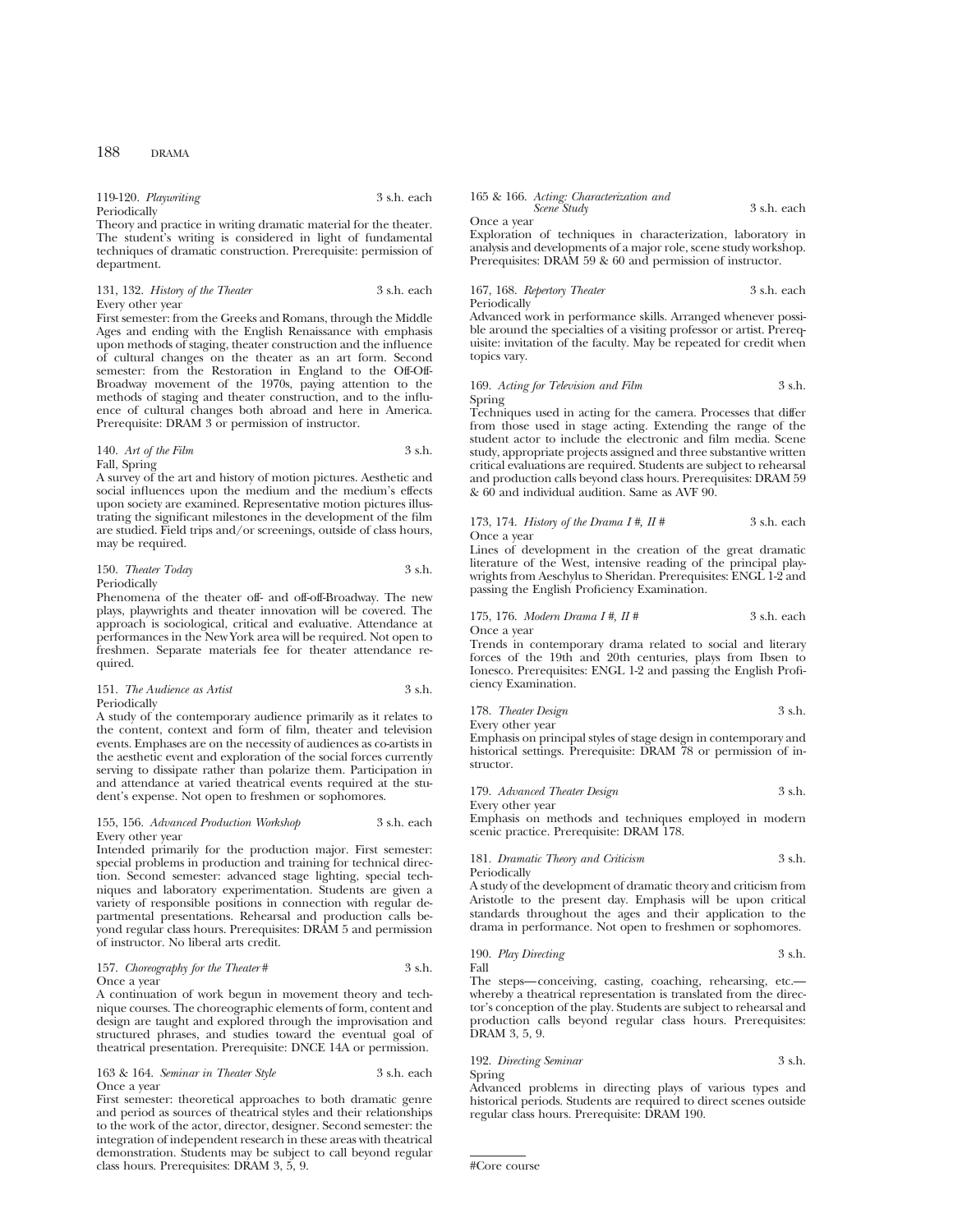250. *Independent Studies* 1-3 s.h. Periodically

Designed to permit students to pursue an individualized plan of \*Research or creative work may be undertaken with periodic conferences set up to discuss the progress of the project. Permission of instructor.

277, 278. *Theater Methods in Educational Dramatics* 3 s.h. each January, Spring, Summer

Designed especially for practicing teachers. First semester: theories and methods of creative dramatics, emphasizing the use of drama in the classroom as a teaching and expressive medium. Major attention is devoted to the lower grades. Second semester: theories and methods of school dramatics leading toward formal presentation, emphasizing the principal phases of production. Major attention is devoted to the upper grades.

# Economics (ECO)

Administered by the Department of Economics/Geography. Professor Moghadam, *Chairperson*

Professors DeFreitas, Guttmann; Associate Professors Christensen, Kozlov; Assistant Professors Duffy, Mazzoleni.

The Augustus B. Weller Chair in Economics is held by Dr. Irwin L. Kellner. See page 446.

Students may major or minor in economics or enroll in courses of special interest. Course levels are classified as:

*Introductory*: ECO 1, 2, 7, 10

No prerequisites. Open to all students.

- *Intermediate*: all 100-level courses not on the advanced level. Open only to students who have completed 30 or more semester hours. Assumes at least one prior semester of economics. Under special circumstances, this may be waived for juniors or seniors by the departmental chairperson. B.B.A. majors must have completed ECO 1,2 before electing an intermediate course.
- *Advanced*: ECO 100, 130, 132, 144, 150, 151A, 152A, 172, 180, 182 Courses designed primarily for majors and minors but open to other students. Prerequisites are ECO 1, 2 and other courses as indicated. ECO 7 may be used as prerequisite instead of 1.

**B.A. SPECIALIZATION IN ECONOMICS:** 33 semester hours in economics including ECO 1 (or 7), 2, 130, 132, 144, 150, 184 (economics electives must be at 100 level); and, in addition 3 semester hours in statistics. Of the geography courses, only GEOG 113 and 135 may be offered as an economics elective.

Mathematics core requirements: MATH 9, 10 or 10E.

Recommended: basic courses in computer science and the social sciences other than economics.

Areas of Interest

The following list serves as a guide for a student's particular area of interest. This does not supersede the six specific courses required of all economic majors.

Economic theory: 125, 130, 132, 144, 150, 172; GEOG 135 Economic history: 139, 140, 144 Economic development and area studies: 110, 111, 112, 114, 115, 116, 143, 145, GEOG 135 (see courses listed below under international economics) Human resources: 121, 130, 141 International economics: 137, 142 (see courses listed above

under economic development and area studies)

Public sector economics: 131, 136, 165, 171 Quantitative economics: 180, 182, 184

See complete B.A. requirements, page 82.

**B.S. SPECIALIZATION IN BUSINESS ECONOMICS:** candidates for graduation must fulfill the following requirements:

- 1. The successful completion of at least 124 semester hours and a cumulative grade-point average of 2.0 in work completed at Hofstra.
- 2. At least 62 semester hours must be completed in the liberal arts. Economics courses offered by the Department of Economics and Geography may not be applied toward this requirement.
- 3. There are three requirements that must ordinarily be completed in residence at Hofstra: 15 semester hours in the major field of specialization, at least three semester hours in core course work toward each divisional core course requirement, and the last 30 semester hours. The 15 semester hours in the major and the resident core course requirement need not be included within the last 30 hours.
- 4. The following general requirements:

ENGL 1-2 or placement examination;\*

The same core course requirements as for the B.A., see page 82:

Humanities: 9 semester hours

Natural Sciences: 3 semester hours; and mathematics: MATH 9, 10 or 10E, for a divisional total of 9 semester hours

Social Sciences (other than economics): 9 semester hours Languages: LING 101 or proficiency at least level 2 in one foreign language. This proficiency can be demonstrated by satisfactory completion of a level 2 foreign language course in college or by passing the foreign language level 2 proficiency examination administered by the language departments.

5. The following major requirements:

33 semester hours in economics including ECO 1, or 7, 2, 130, 132, 144, 150, and 184. Students planning to pursue graduate work in economics are strongly advised to take ECO 182 (*Introduction to Econometrics*). Economics electives must be at the 100 level. In addition, 3 semester hours in statistics (MATH 8, or QM 1), and four semester hours in computer science (BCIS 14) are required. Students are required to take a total of 25 hours in business. Business credits in excess of 25 will not be counted toward a degree in Business Economics. All business courses must be chosen under advisement. Of the geography courses, only GEOG 135 and GEOG 193 may be offered as economics electives.

Recommended: students who wish to specialize in a specific area of business are recommended to plan early, and under faculty advisement take one of the following six combinations of courses in business, elective economics, and general requirements.

Accounting: ACCT 1, 2, 123, 124

Finance: ACCT 1; FIN 101, 110, 132, 160, 165; QM 122; ECO 125, 142, 180, 182; MATH 19, 20

BCIS/QM: BCIS 30, one of the following four BCIS courses 40, 50, 90, 95, and the following BCIS courses: 116, 117, 120; QM 122; GEOG 60, 160

International Business: IB 150, 154, one of the following: 160, 161, 162, or 163, and IB 175; FIN 101; choice of twelve credits from the following economics courses: ECO 142, 110, 111, 112, 114, 115, 116, 117, 125, 137, 139, 140, 143, 145, 165; six credit hours in geography including three credits in GEOG 1 or 135

Management: MGT 101, any five, three credit undergraduate elective courses in management and/or general business (except GBUS 1 and 180); FIN 101; choice or twelve credits from the following economics courses: ECO 117, 121, 131, 133, 141, 169, 171

Marketing: MKT 101, 124, 144; QM 122; ECO 131, 169, 171; GEOG 60, 160.

## **B.A. SPECIALIZATION IN LABOR STUDIES**

SEE PAGE 419A.

See Areas of Interest listed above under the B.A. Specialization.

Teaching of High School Social Studies, see page 378.

**A MINOR IN ECONOMICS** consists of the successful completion of 18 hours of economics, at least 6 hours in residence.

<sup>\*</sup>See University Degree Requirements, page 66.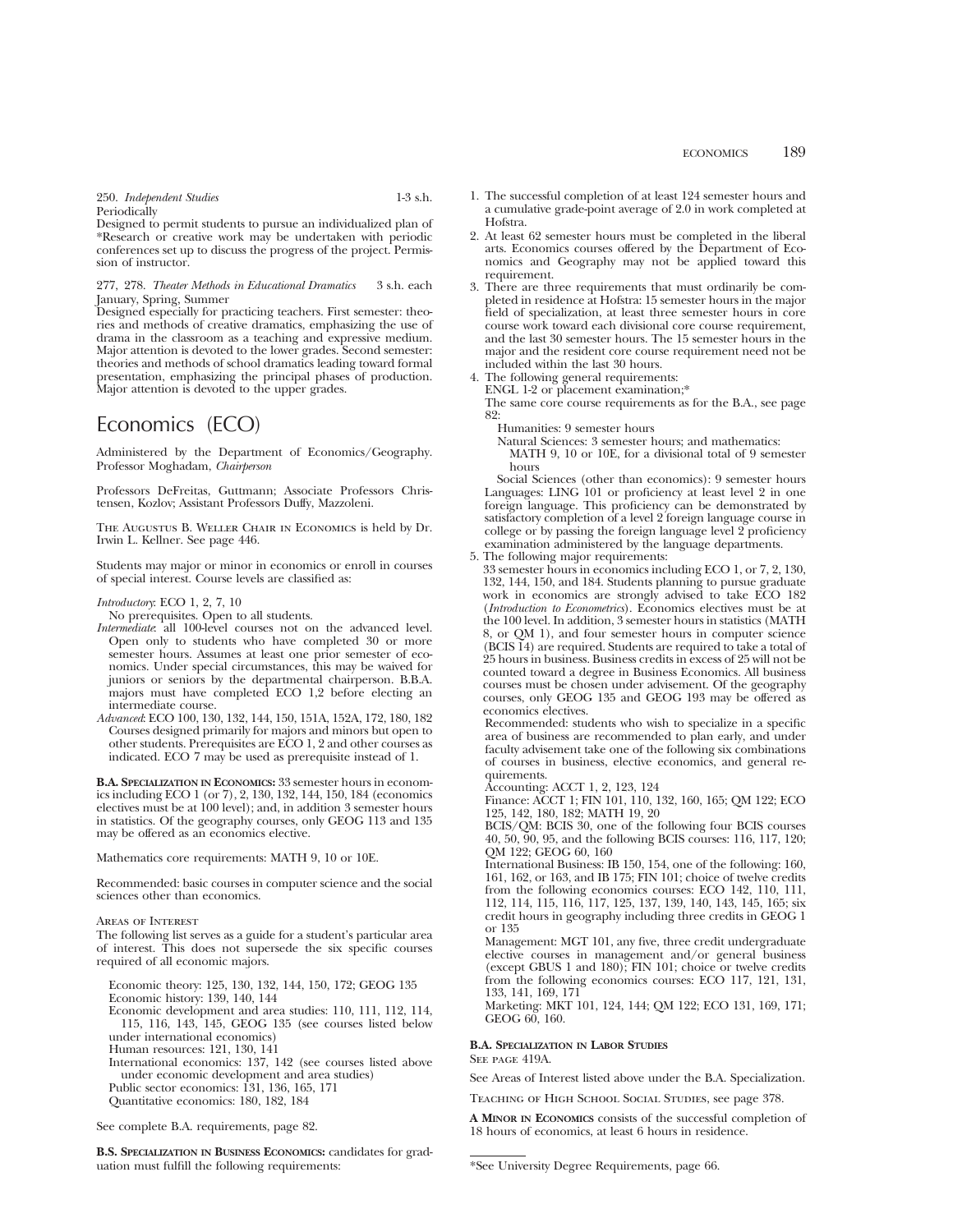OMICRON DELTA EPSILON: an international economics honor society, see page 71.

## COURSES

In addition to semester notations next to each course, a selection of courses is offered during January and Summer sessions. Consult the *January* and *Summer Sessions* bulletins for these schedules.

#### 1, 2 *Principles of Economics* 3 s.h. each Fall, Spring, Summer

First semester: introduction to economic concepts and doctrines, followed by an extended analysis of the impact of the Keynesian revolution on the government's role in the economy, its effects on economic stability, on growth and on social problems such as poverty. Second semester: examination of the market economy emphasizing oligopoly, income distribution followed by an analysis of special problems arising out of international trade. Credit given for ECO 1 or 7 or New College SEB 1; Credit given for ECO 2 or New College SEB 1, not both. ECO 1 is not a prerequisite for ECO 2.

#### 7. *Explorations of Current Economic Issues #* 3 s.h. Periodically

Introduces key concepts of economics through detailed exploration of topics at the center of economic and political debate: economic growth and income distribution; proper role of government in our "mixed" economy; globalization of economic activity; strategic role of financial institutions and markets in the new world economy. Credit for this course or ECO 1, or New College SEB 1.

## 10. *Economics, Environment and Community* # 3 s.h. Periodically

Examination of the issues of natural resource limits, the ongoing quest and needs for economic growth, threats to environmental sustainability from over-exploitation of resources and environmental pollution, and a variety of economic and social policies designed to mitigate adverse human impacts on resource and environmental systems. May not be taken as one of the four elective courses in economics required for the economics major.

#### 100. *Honors Essay* 3 s.h. Fall, Spring

Research for and the writing of a substantial essay in the field of economics. Open only to senior economics majors who are eligible for and desire to graduate with departmental honors and who secure, before registration, written permission of the instructor who will supervise the essay.

## 110. *Economics of Latin America* 3 s.h. Periodically

Examination of historical roots of present day economies in Central and South America. Relationship between the structure of land holding and economic development. Causes of high rates of inflation. Role of Spain, Portugal and the Catholic Church in the development of the environment for growth or the lack thereof. Prerequisite: one introductory course in economics.

#### 111. *Economic Development in Sub-Saharan Africa* 3 s.h. Periodically

Development theories, practices and results evident in the region's primary industries such as agriculture, pastoral farming, mining and manufacturing from the colonial period to the present. Precolonial socioeconomic formations in each country within the region are examined as background to transformations fostered by colonialism. Prerequisite: one introductory course in economics.

#### 112. *Economic Development of China* 3 s.h. Periodically

Analysis of several industrialization strategies adopted by the Chinese after 1949 and shifts in ideology and social policy that have accompanied them. Some 19th and early 20th century economic history helps to understand present problems. Prerequisite: one introductory course in economics.

114. *Japan's Modern Economy* 3 s.h.

Periodically

Historical background of the late 19th century to World War II. Structural characteristics of the contemporary economy; industrial organization, banking and finance, labor market. Role of government and macroeconomic policies. Economic, social and cultural factors in growth. Japan and the world economy. Prerequisite: one introductory course in economics.

115. *Economy of Western Europe* 3 s.h. Periodically

Post-World War II economic growth and policy in Western Europe; economic integration and the European Economic Community; policy, problems, debates. Specific countries studied: France, Britain, West Germany, Italy. Prerequisite: one introductory course in economics.

116. *Economics of the Middle East* 3 s.h. Periodically

Contemporary economy of the Middle East in its sociopolitical and historical contexts. Focus is on the post-World War II period: population, industrialization, oil, economic implications of militarization, growing religious fervor, revolution and rising instability. Prerequisite: one introductory course in economics.

117. *Women and Development in the Middle East* # 3 s.h. See course description, page 422.

## 121. *Economics of Discrimination* 3 s.h. Periodically

An inquiry into the distribution of income and wealth, with emphasis on opportunities and returns of minority groups, the economics of discriminatory practices, alternatives in providing greater equity and welfare to victims of discrimination. Prerequisite: one introductory course in economics.

#### 125. *Monetary Economics* 3 s.h. Periodically

Forms and functions of money; theories of money demand and supply; the relation between monetary aggregates, credit conditions and economic activity in the different models; the role of central banking; domestic and international aspects of monetary policy. Prerequisites: ECO 1, 2.

130. *Intermediate Microeconomics* 3 s.h. Fall, Spring

Microeconomic theory; factors determining production, consumption and exchange. Theory illustrated with case materials. Prerequisites: ECO 1, 2. Prerequisite or corequisite: MATH 10 or 10E.

## 131. *Government and Business* 3 s.h.

Fall, Spring, Summer

Public policy toward business, government powers and private rights, the structure of industrial markets, regulation of competition and monopoly, economic aspects of the antitrust laws. Prerequisite: ECO 2.

#### 132. *Intermediate Macroeconomics* 3 s.h. Once a year

Theory; GNP and its limitations; components of aggregate demand; monetary and fiscal policy; analysis of inflation, unemployment and growth. Prerequisites: ECO 1, 2. Prerequisite or corequisite: MATH 9.

| 133. Health Economics#            | 3 s.h. |
|-----------------------------------|--------|
| See course description, page 422. |        |

#Core course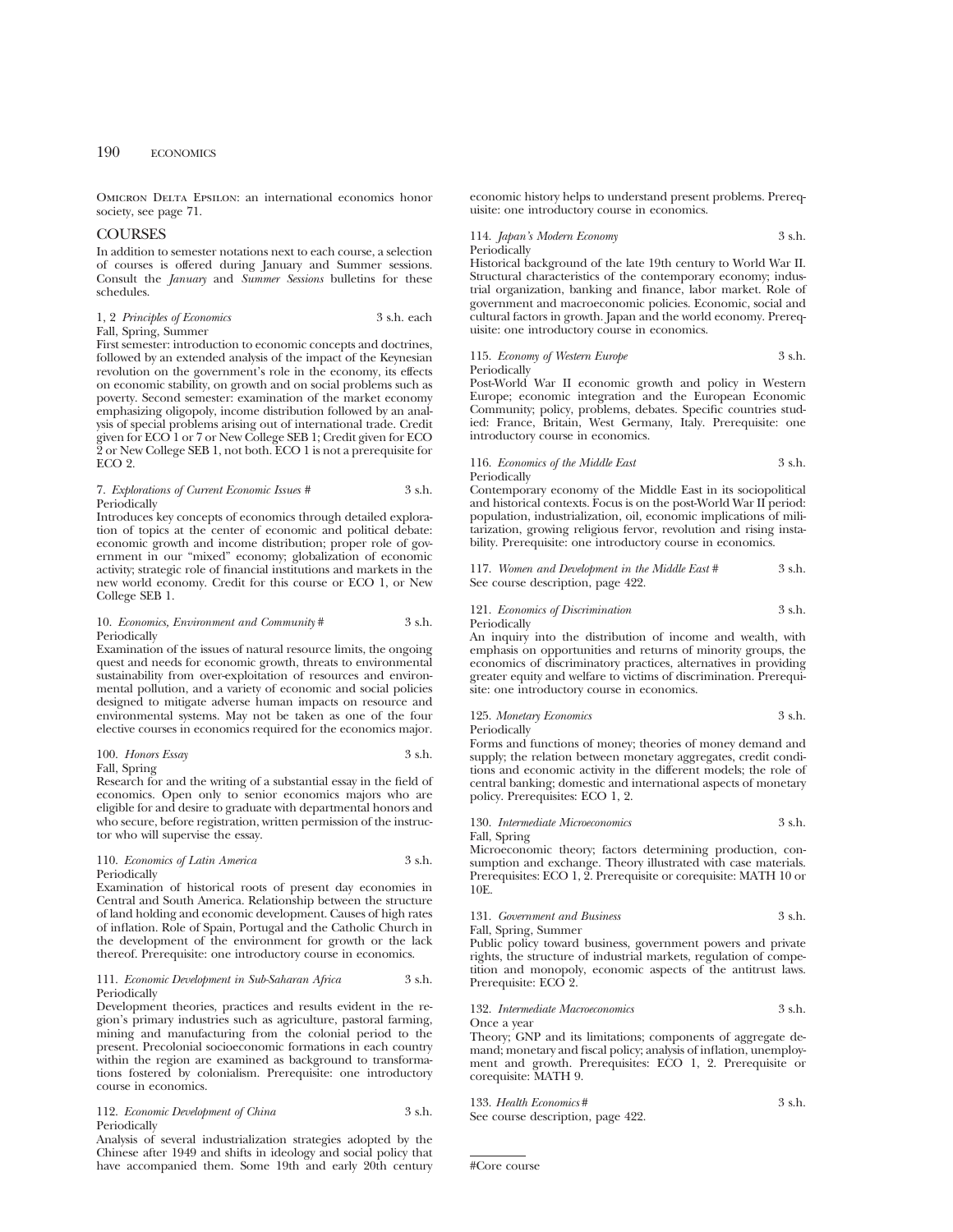136. *Public Finance and Fiscal Policy* 3 s.h. Periodically

Expenditures and revenues of federal, state and local governments; analysis of effects upon private enterprise and public welfare; fiscal policy in relation to equity, stability, growth and defense. Prerequisite: one introductory course in economics.

#### 137. *Transnational Enterprise in World Economy* 3 s.h. Periodically

Origins, organization, magnitude and scope of private and state-owned TNE's. Neoclassical, managerial and radical theories of the transnational firm. Evaluation of the market and nonmarket including political, behavior of TNE's and their socioeconomic impact on both advanced capitalist and socialist economics, and the underdeveloped nations of the Third World. Case studies from agribusiness, minerals and fuels, manufacturing and financial sectors. Public policy. Prerequisite: one introductory course in economics.

## 139. *Economic History of Europe* 3 s.h. Every other year

The changing economic framework of European institutions and cultures studied in selected pivotal periods such as the 11th-12th, 14th-15th and 17th-19th centuries. Prerequisite: one introductory course in economics or HIST 11,12. Same as HIST 139.

## 140. *Economic History of the United States* 3 s.h. Every other year

Trends and patterns in the production, distribution and consumption of material wealth that mark the economic development of the United States from colonial times to the 20th century. These matters are subjected to economic analysis, but are also seen in relation to changing social and political institutions and moral values. Prerequisite: one introductory course in economics or HIST 13, 14C. Same as HIST 140.

#### 141. *Labor Economics* 3 s.h. Periodically

Development of American work force and labor movement. Analysis of current problems with emphasis on interrelationships of wages, productivity and employment. Prerequisite: one introductory course in economics.

## 142. *International Economics* 3 s.h. Fall, Spring

Examination of international trade theory: mercantilism, comparative advantage, protection, balance of payments, adjustments and the transfer problem. Selected historical and current issues including imperialism, multinational corporations, the U.S. balance of payments, and the role of trade, foreign aid and investment in developing poor countries. Prerequisite: one introductory course in economics.

#### 143. *Economic Development* 3 s.h. **Periodically**

Problems of the developing economies of the world, theories of development, requirements for and obstacles to economic development, policies to promote economic redevelopment. Prerequisite: one introductory course in economics.

144. *History of Economic Thought* 3 s.h. Fall

Economic thought and policy in modern times and their relation to social, political and economic institutions and problems. Prerequisites: ECO 1, 2.

## 145. *Comparative Economic Systems* 3 s.h. Periodically

Theory and history of markets and alternatives to markets as allocators of resources. Successes and failures of centralized economic planning (U.S.S.R., Maoist China, Cuba), reform of centrally planned economies (Russia, post-Maoist China, Eastern

Europe), determination of the appropriate mix of regulation and marketization (U.S.A., Western Europe, Japan). Techniques of planning.

## 150. *Modern Economic Theory* 3 s.h. Spring

Recent developments in economic theory including selected contributions of neoclassical, welfare, institutional and aggregative theorists. Prerequisites: ECO 130, 132.

## 151A, 152A. *Readings in Economics* 1-3 s.h. each Periodically

Intensive reading, oral and written work in one area. Open only to students interested in advanced work in economics who have received agreement of a faculty member who will serve as supervisor. Prerequisites: ECO 1, 2 and permission of chairperson. May be repeated twice for credit when topics vary. (Formerly 151, 152.)

## 165. *Urban and Regional Economics* 3 s.h. Periodically

Explores the structure of cities and regions, the location of corporate (manufacturing, commercial, financial) activities, housing, transportation, recreational facilities within and across regions; influence of government tax, subsidy, investment, regulatory policies; emphasis on the United States. Prerequisite: ECO 2; geography majors and minors may substitute GEOG 103 or GEOG 135 for ECO 2. May be used towards the 27 semester hours in geography required for geography majors.

## 171. *Law and Economics* 3 s.h. Periodically

An exploration of the applications of economic analysis to legal issues: analysis of major cases in selected areas of the law encompassing economic rights, including but not limited to, property, contract, environmental and antitrust law. Prerequisite: ECO 131 or permission of instructor.

## 172. *Seminar: Economic Theory* 3 s.h. Periodically

The contents of this seminar will be selected by the instructor and announced beforehand by means of a detailed syllabus. Readings and written work will be integrated with designated themes geared to exploring new developments in and applications of economic theory. Prerequisites: ECO 1, 2.

#### 180. *Introduction to Mathematical Economics* 3 s.h. Periodically

A systematic exposition of matrix algebra, the differential and integral calculus, and some of their applications to economic analysis, particularly the study of equilibria and comparative statics. Prerequisites or corequisites: ECO 130 or 132, and permission of instructor; MATH 9 and 10 or 10E.

# 182. *Introduction to Econometrics* 3 s.h.

Periodically

Fundamental concepts and methods of the branch of economics designed to give empirical content to economic reasoning. Historical development of a distinctive econometric approach and theoretical underpinnings of principal methodologies; construction of economic models embodying hypothesized relationships between key variables and use of simple and multivariate regression techniques to both describe factual relationships and to test rival economic theories about the strength and direction of such relationships; applied econometric analysis of wide array of topics such as investment, inflation, income and employment differentials. Prerequisites: QM 1, ECO 1, 2.

## 184. *Introductory Research and Report Writing* 3 s.h. Once a year

Interdisciplinary course in practical methods of empirical analysis of a wide variety of social science issues. Basic techniques of data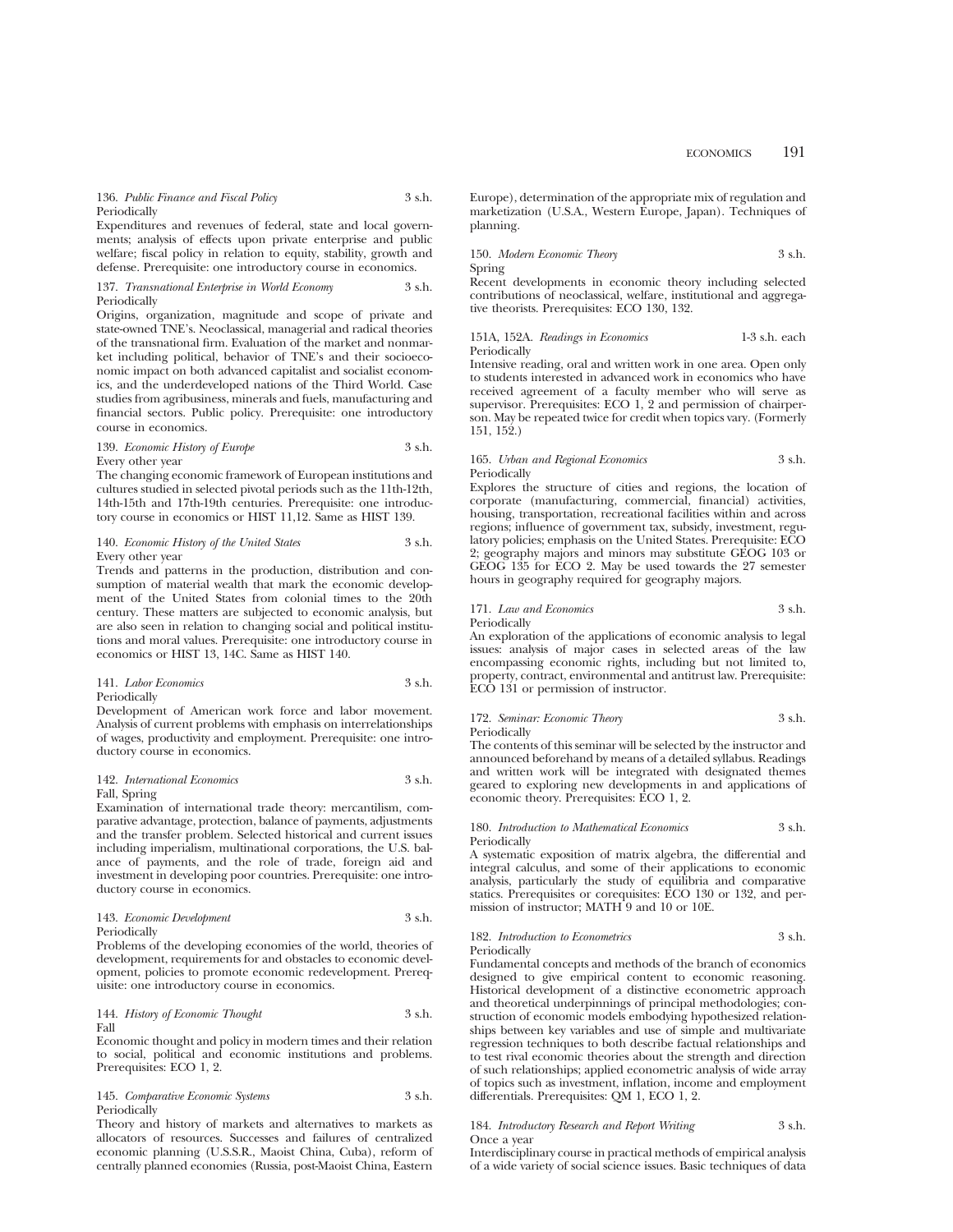collection and verification, descriptive presentations in tables and graphs. Introduction to government, business, economic and social science computerized data banks and to the use of the most popular spreadsheet and statistical software for desktop computers to organize data, present them graphically and to test hypotheses. Emphasis on applications to a range of sociological, political, and economic questions, culminating in a term paper based on independent empirical research of one such question. Open to all social science and B.B.A. students. Should be taken by economics majors at the same time as ECO 1, 2 or as soon as possible thereafter. Prerequisite: QM 1 or BI0 100 or MATH 8 or PSY 140 or SOC 180. (Formerly *Workshop: Analysis of Socioeconomic Data.*)

201. *General Economics* 3 s.h. Fall or Spring and Summer

An intensive survey of basic economics. Open to matriculated M.B.A. students. No degree credit for M.B.A. students.

## 232. *Macroeconomic Theory* 3 s.h. Periodically

Theory and measurement of variations in output, employment and income; causes and control of economic fluctuations; economic growth. Not open to students who have already taken an intermediate macroeconomic theory course.

# Education and Allied Human Services, School of

## SEE PAGE 119.

# Educational Administration (EADM)

Administered by the Department of Foundations, Leadership and Policy Studies. Associate Professor Osterman, *Chairperson*

Professors Barnes, Kottkamp, Shakeshaft, Smith; Assistant Professors Duarte, Richardson, Scott.

The Department of Foundations, Leadership and Policy Studies offers three programs in educational administration: Master of Science in Education, Certificate of Advanced Study in Educational Administration and the Doctor of Education in Educational and Policy Leadership. As part of the Doctoral Program, students also receive a Professional Diploma in Educational and Policy Leadership.

These three programs in educational administration are directed toward preparation as chief school district administrator, elementary or secondary school principal, supervisor of elementary and secondary education, supervisor of special education, chairperson of a secondary school department and other preK-12 leadership positions. These programs are approved by the New York State Education Department.

The Master of Science in Educational Administration and Policy Studies is a program designed to provide a basic introduction to preK-12 school administration and supervision for those students who work in settings such as independent schools who would like to pursue an advanced degree in educational administration, but who do not need New York State Administrative Certification.

The Certificate of Advanced Study (CAS) in Educational Administration is also a basic introduction to school leadership and supervision that prepares students for entry level leadership and supervisory positions. Prerequisites include at least two years of certified preK-12 teaching and a master's degree. Completion of this program qualifies the student for the New York State School Administrator/Supervisor Certificate and the School District Administrator Certificate.

The Doctoral Program in Educational Administration is a three-phase administrative leadership preparation program. It integrates strong components of research policy, theory and conceptual frames, and personal and organizational leadership to prepare students to be critically oriented and self-aware agents

actively working for the educational improvement of children and youth.

Applications for admission are made to the Graduate Admissions Office in the Admissions Center. To be accepted into one of these programs the applicant must meet the admission requirements specified in the description of that program.

EDUCATION HONOR SOCIETIES, see page 70.

# MASTER OF SCIENCE IN EDUCATIONAL ADMINISTRATION AND POLICY STUDIES

The master's program is designed to provide an interdisciplinary exploration of important policy issues in education and a basic introduction to PreK-12 school administrative leadership and supervision for those students who work in settings such as independent schools, libraries, museums, or publishing houses who would like to pursue an advanced degree in educational administration and policy, but do not need New York State administrative certification.

This program does not meet the New York State requirements for supervisory and administrative certification. Upon completion of the degree, students are advised to transfer into the Certificate of Advanced Study in Educational Administration Program which leads to New York State certification in educational administration.

This degree provides a basic introduction to school administrative leadership and supervision; an interdisciplinary exploration of important policy issues in education drawing heavily upon philosophical, historical, and social perspectives; and attention to teaching and learning in diverse settings. Considerable choice and flexibility is built in, responsive to student needs and interests.

Admission requires three departmental recommendation forms from supervisors, a detailed resume of professional experiences, and a comprehensive statement of professional administrative goals and objectives (all to be typed). Associate Professor Osterman, *Director*

Program Requirements

- Area 1. Administrative Strand 16 EADM 260. *Individuals in Organizations*, 6 s.h. 261. *Schools as Social Organizations: Working With People*, 6 s.h.
	- 264A. *Framing Problems & Making Decisions*, 4 s.h.

Area 2. Policy Strand 15

Students must choose a minimum of 3 s.h. from each of the areas designated below:

2A. Philosophical Foundations of Education

- FDED 200. *Philosophy of Education*
	- 210. *Contemporary Educational Movements*
	- 220. *Aesthetic Education*
	- 252. *Ethics for Educators*

2B. Historical Foundations of Education

FDED 230. *History of Education in the United States* 231. *Childhood & Adolescence in*

*Historical Perspective*

2C. Social Foundations of Education & Policy Issues FDED 211. *The School & Society*

- 247. *The Family as Educator: Multicultural Dimensions*
- 270. *Gender & Schooling: Implications for the Study & Administration of Schools*

Area 3. Teaching & Learning Strand 3 ELED or SED 207. *Dynamics of Curricular Change*

*Sem. Hrs.*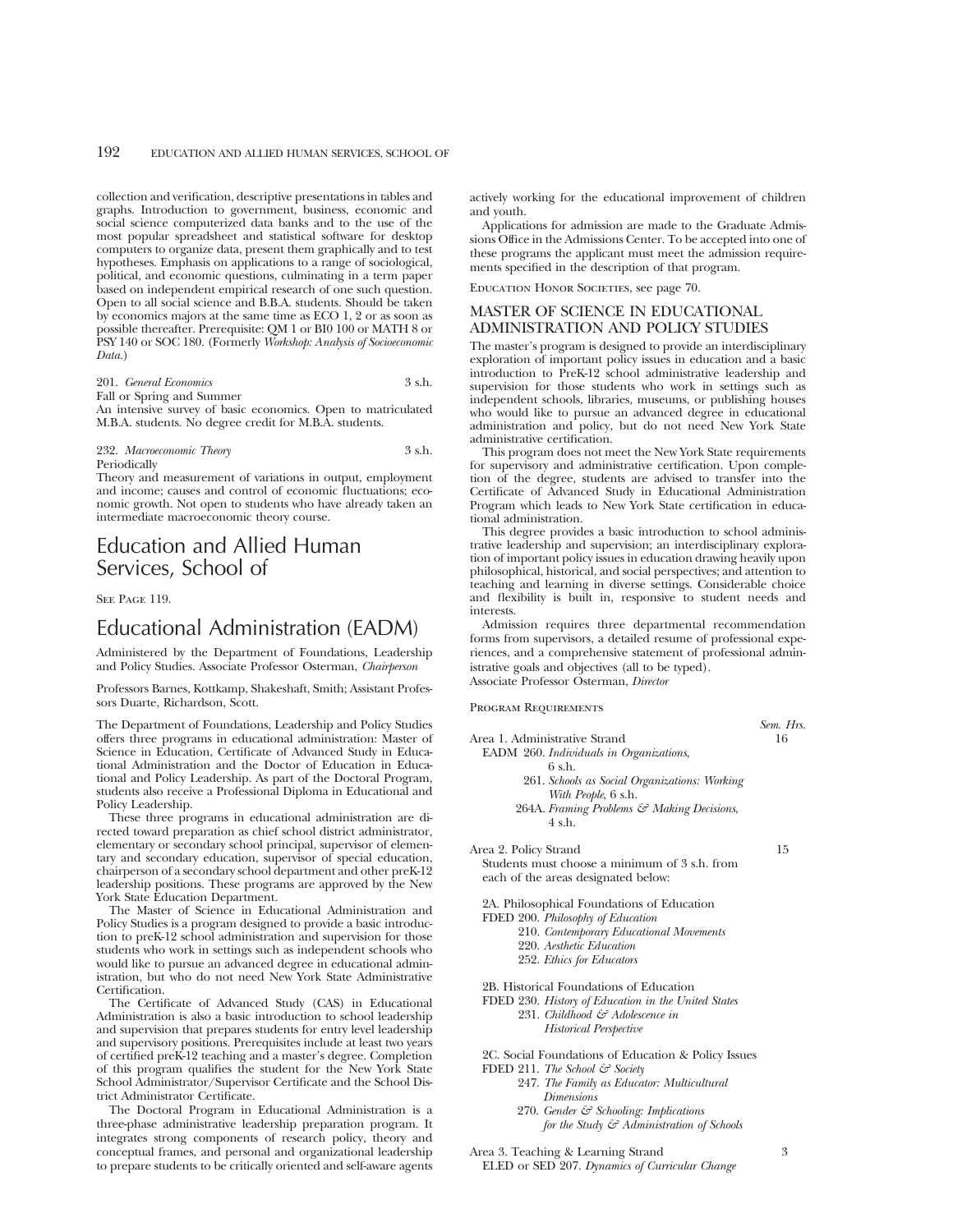| 36 |
|----|
|    |

## See complete graduate information, page 73.

# CERTIFICATE OF ADVANCED STUDY IN EDUCATIONAL ADMINISTRATION

This (CAS) is a graduate program designed to prepare the student for entry level leadership positions such as teacherleader, member of site-based management team, chairperson, assistant principal, principal, and supervisor. The Certificate Program qualifies the student for the New York State School Administrator/Supervisor Certificate and the School District Administrator Certificate. Upon completion of the Certificate Program, those students who seek to continue their academic preparation in educational administration may transfer to the doctoral program by meeting the doctoral requirements. The CAS Program represents the first 30 s.h. of course credit toward the doctorate for those who enter the doctoral program.

The CAS is a 30 s.h. program taken over five semesters (including summer sessions) which includes 6 s.h. of internship and 24 s.h. of courses. This completely prescribed program with no electives does not permit transfer credit, builds reflective practice into every course, and requires the internship to be taken over three semesters in conjunction with coursework.

#### Admission Criteria

Applicants for the CAS must have at least two years of preK-12 certified teaching experience and possess a master's degree. Additionally, to be admitted into this program, applicants need strong analytic ability, high administrative potential, and demonstrated success in teaching. Admission requirements for the first criteria will be assessed using the applicant's resume and an Achievement Profile Report prepared by the applicant. The applicant's statement of philosophy and goals as well as written references will be examined to determine both administrative potential and demonstrated success in teaching.

In addition to filing for admission with the Graduate Admissions Office with the usual application and transcripts, applicants will be requested to submit three department recommendation forms from administrators or supervisors, a detailed resume of professional experience, a completed Achievement Profile Report, and a comprehensive statement of professional administrative goals and objectives (all to be typed).

Students will be admitted in communities and will take their entire program with the other members of their community. Deadline for application for entrance is August 1 for Fall admission.

#### Program and Sequence Requirements

This 30 s.h. program is taken over five consecutive semesters, including summers, in the sequence listed below:

| <b>Semester</b> |                                        | Sem. Hrs.               |
|-----------------|----------------------------------------|-------------------------|
| ı               | EADM 260. Individuals in Organizations | 6                       |
| 2               | 261. Schools as Social Organizations:  |                         |
|                 | Working with People                    | 6                       |
| 3               | 262A. Understanding External           |                         |
|                 | Environments: Social, Political,       |                         |
|                 | Economic & Legal Contexts              |                         |
|                 | of Schools                             | 4                       |
|                 | 263. Administrative Internship I       | $\overline{2}$          |
|                 | 264A. Framing Problems & Making        |                         |
|                 | Decisions                              | 4                       |
|                 | 265. Administrative Internship II      | $\overline{2}$          |
| 5               | 266. Educational Program               |                         |
|                 | Development, Delivery                  |                         |
|                 | & Assessment                           | 4                       |
|                 | 267. Administrative Internship III     | $\overline{\mathbf{c}}$ |
|                 |                                        | 30                      |
|                 |                                        |                         |

## THE DOCTORAL PROGRAM

The degree of Doctor of Education in Educational and Policy Leadership prepares students for advanced professional responsibilities through an integrated program of research, policy, theory, and personal and organizational leadership development.

The central focus of this program is to incorporate formal knowledge, inquiry, and personal development into the study of leadership so that graduates are enabled and committed to making real and important differences in the education and lives of children and youth. This is a program that through its students and graduates aims to focus and apply academic resources to educational development and improvement.

The minimum course requirements for the doctorate is 79 hours beyond completion of a master's degree. Candidates may be required, however, to complete more than 79 hours upon the recommendation of departmental faculty.

The doctoral program consists of three components: the Certificate of Advanced Study in Educational Leadership (CAS); the Advanced Professional Strand consisting of the doctoral core, including the research requirement, distributed and other electives; and the Doctoral Dissertation.

|              | Sem. Hrs |
|--------------|----------|
| Phase I: CAS | 30       |

# **Phase II: Advanced Professional Studies:**

**Professional Diploma**

| Doctoral Core:                                       |    |
|------------------------------------------------------|----|
| Introduction to Doctoral Studies                     | 6  |
| Research                                             | 16 |
| Doctoral Distribution Electives:                     | 9  |
| Select one course from each area:                    |    |
| 1) Philosophical and Personal Reflections on         |    |
| Leadership                                           |    |
| 2) School and Society                                |    |
| 3) Organizational Leadership                         |    |
| Other Electives:                                     | 9  |
| Selected with advisement from courses offered        |    |
| in the School of Education and Allied Human          |    |
| Services as well as from other graduate departments. |    |
| Students who satisfactorily complete Phase II        |    |
| course requirements including the written            |    |
| competency examinations described below,             |    |
| qualify to receive the Professional Diploma.         |    |
|                                                      |    |

## **Phase III: Doctoral Dissertation**

| Dissertation Preparation and Research |    |
|---------------------------------------|----|
| Minimum total credits                 | 79 |

## **Additional Program Requirements:**

In addition to the course work and dissertation requirements, students will complete the following:

A written competency examination consisting of two parts: Competency in Critical Analysis and Synthesis of Scholarly Work and Competency in Research Design and Analysis Doctoral Oral Examination A: A Self-Assessment of Personal Learning Doctoral Plan of Residency Doctoral Examination B: Proposal Hearing

Doctoral Examination C: Dissertation Oral

## **Admission Requirements**

Applicants must have completed a Master's degree and submit the following: a detailed resume of professional and related experiences; a comprehensive statement of professional leadership goals and objectives; official transcripts of undergraduate and graduate study; three Departmental Recommendation Forms; and a score at or above the 55 percentile on one of the following admissions examinations: Miller Analogy Test, Graduate Record Examination Graduate Management Admission Test, Law School Admission Test. Prior to admission, applicants must arrange for an interview with the Doctoral Director. If accepted for matriculation, the student must have access to a computer,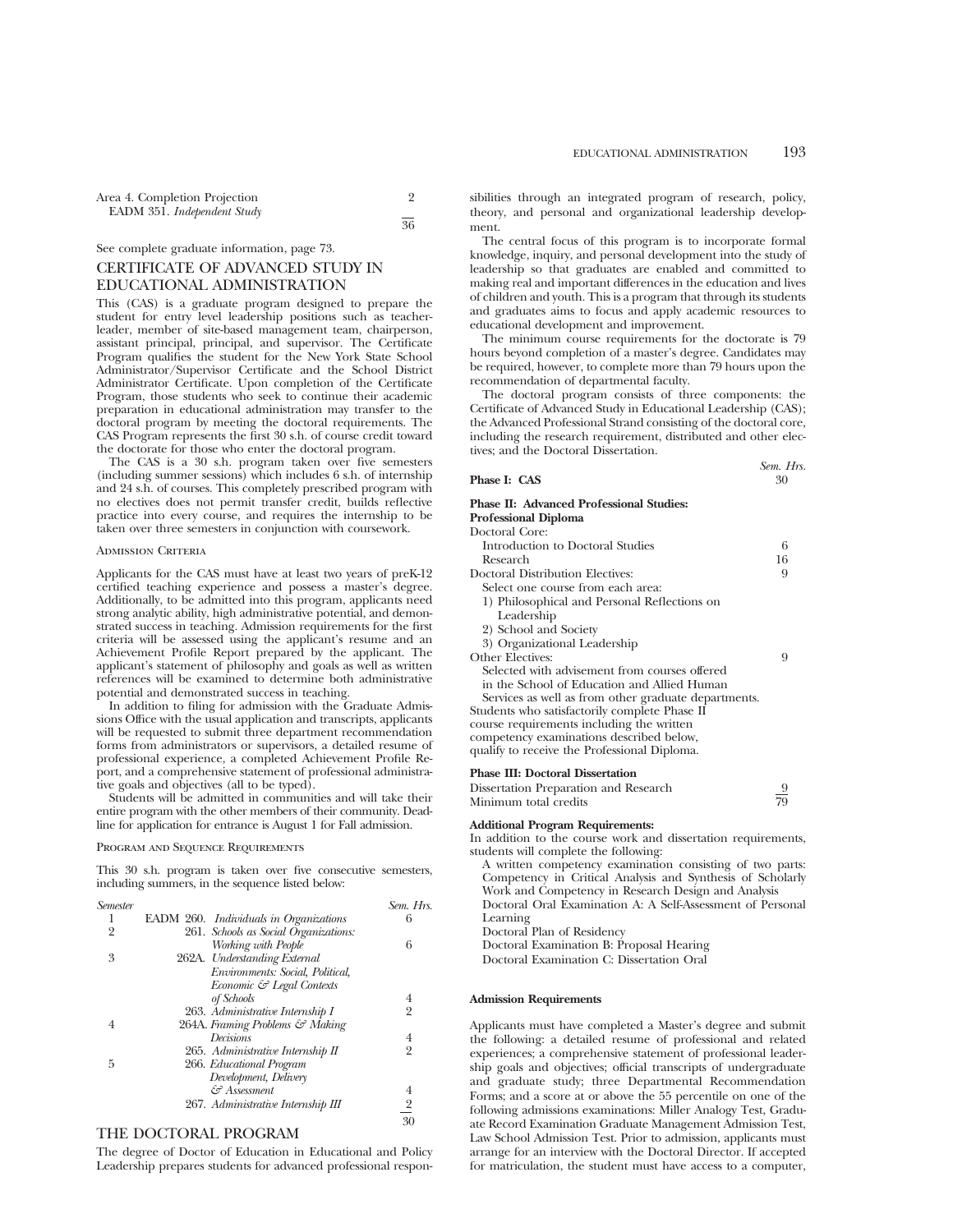preferably a laptop, and e-mail. Professor Kottkamp, Associate Professor Osterman, *Doctoral Co-directors*.

See complete doctoral information, page 79.

## **COURSES**

In addition to semester notations next to each course, a selection of courses is offered during January and Summer sessions. Consult the *January* and *Summer Sessions* bulletins for these schedules.

#### 200. *The School as an Organization* 3 s.h. Once a year

Introductory course designed for master's-level students on the school as a complex social organization. Concept, structure and functions of educational organizations, with special emphasis on elementary and secondary schools. Explores the formal structure of school systems including the roles of the Federal Government, State Departments of Education, local school boards, public interest groups and parent-teacher organizations. Analyzes the relationship between educational research, policy and practice in local schools. May not be used to fulfill requirements for the Certificate of Advanced Study or doctoral programs. (Formerly *Introduction to Administration*.)

### 210. *Core Theory in Educational Administration* 6 s.h. **Periodically**

A study of concepts, theories, research methods and findings drawn largely from the behavioral sciences which can be applied in the practice of educational administration at all levels. Empha\*and relationships, scientific management, bureaucracy, social systems, human motivation, decision making, leadership, organizational change, communications, and situational influences which shape education and educational administration in the context of a multicultural society. Methods of instruction include lectures, class discussion, role-playing, student presentations, guest lecturers and use of audiovisual materials. Student achievement is evaluated on the content and quality of written papers, class participation and a final written exercise. Open only to matriculated students in CBAE educational administration programs.

## 211. *Core Practicum in Educational Administration* 6 s.h. Periodically

This course moves educational administration from advanced theory into action. Using simulated materials reflecting the problems and issues of a particular school district, the course deals with administrator decision-making behavior in the context of a community which reflects a variety of multicultural characteristics and values. Political, social and economic pressures as well as educational needs are considered, and the use of group dynamics in the decision-making process is highlighted. Achievement is determined primarily through peer group and evaluations of competencies. Open only to matriculated students in CBAE educational administration programs.

## 214. *Theories and Practices of Supervision* 3 s.h. Periodically

A systematic study of the theories and practices of supervision and the philosophies, rationales and assumptions upon which elementary and secondary school supervision is based. Theoretical concepts are conveyed by lectures and discussion; skills are acquired through roleplaying and case studies. Achievement is determined through papers and quality of class participation. Prerequisite: two years of teaching experience.

## 219. *Patterns of Building Unit Administration* 3 s.h. Periodically

This course focuses on the administrative roles and functions of elementary and secondary school building administrators. The topics include tasks of a building administrator, school organization and staff utilization, curriculum development and improvement, leadership, supervision of individual performance, personnel management, facilities management, employee organization relations, student affairs, school public relations, basic school laws

and sources of legal information. Methods of instruction include lecture and class discussion, small group exercises, student and guest presentations, written exercises and a final written exercise. Evaluation of student achievement is based on the quality of class participation and quality of written exercises.

# 222. *Human Relations in School*

*Personnel Management* 3 s.h.

Periodically

The areas of motivation, group dynamics and leadership theory as well as the tasks of staff recruitment, selection, orientation and development are treated. Competencies are developed through case studies, roleplaying, lecture-discussions and substantive readings and reactions. Achievement is determined through the quality of work in these activities.

#### 223. *School Business Administration II* 3 s.h. Fall

An examination of the duties and responsibilities including an understanding of the role in relation to other members of the administrative team and an exploration of aspects of the business administrator's work in regard to office management, budget procedures, financial management, accounting and auditing, purchasing and supply management, insurance programs, capital outlay and debt service, school plant operation and maintenance, food service and transportation. Prerequisite: EADM 270. (Formerly *The School Business Administrator.*)

## 231. *School Public Relations* 3 s.h. Periodically

Functions and responsibilities of the school administrator in the development and maintenance of effective school public relations. The meaning and purpose of school public relations, the public relations roles and functions of the board of education and all school personnel, school-community relations, communication processes, techniques and strategies, the preparation of communications materials, handling criticism and attacks, and relations with the news media. Questions and problems as they emerge during the semester. Illustrated lectures, class discussion, group interaction, roleplaying, student presentations, guest lectures and individual student reading, research and written assignments. Student achievement is measured by the quality of class participation, written assignments and a culminating written exercise.

233. *Educational Facilities Planning* 3 s.h. Periodically

Analysis of educational changes and architectual consequences, planning for flexible educational environments for present and future use, uses for underutilized schools, operation and maintenance, energy conservation and related problems. Slide lectures and visits to school are the principal methods of instruction. The achievement level of student is determined by application of the subject.

## 235. *Collective Negotiations in Education* 3 s.h. Periodically

The history of collective bargaining in the labor movement; comparison of collective bargaining, professional negotiation and collective negotiation; pertinent state legislation; representation and recognition procedures; scope and process of negotiations, impasse procedures; issues and outcomes of teachers' strikes and sanctions; impact on administrative theory and practice. Lecture-discussion with some roleplaying of situations. Achievement is determined through term papers and student reports with competency assessed by course instructor.

## 241. *Supervision of Instruction*

#### *and Curriculum Development* 3 s.h. Periodically

This course surveys the organization, supervision and evaluation of curricular innovations and instructional programs as administered at the elementary and secondary school levels. Types of classroom arrangements (traditional, cluster and open); organi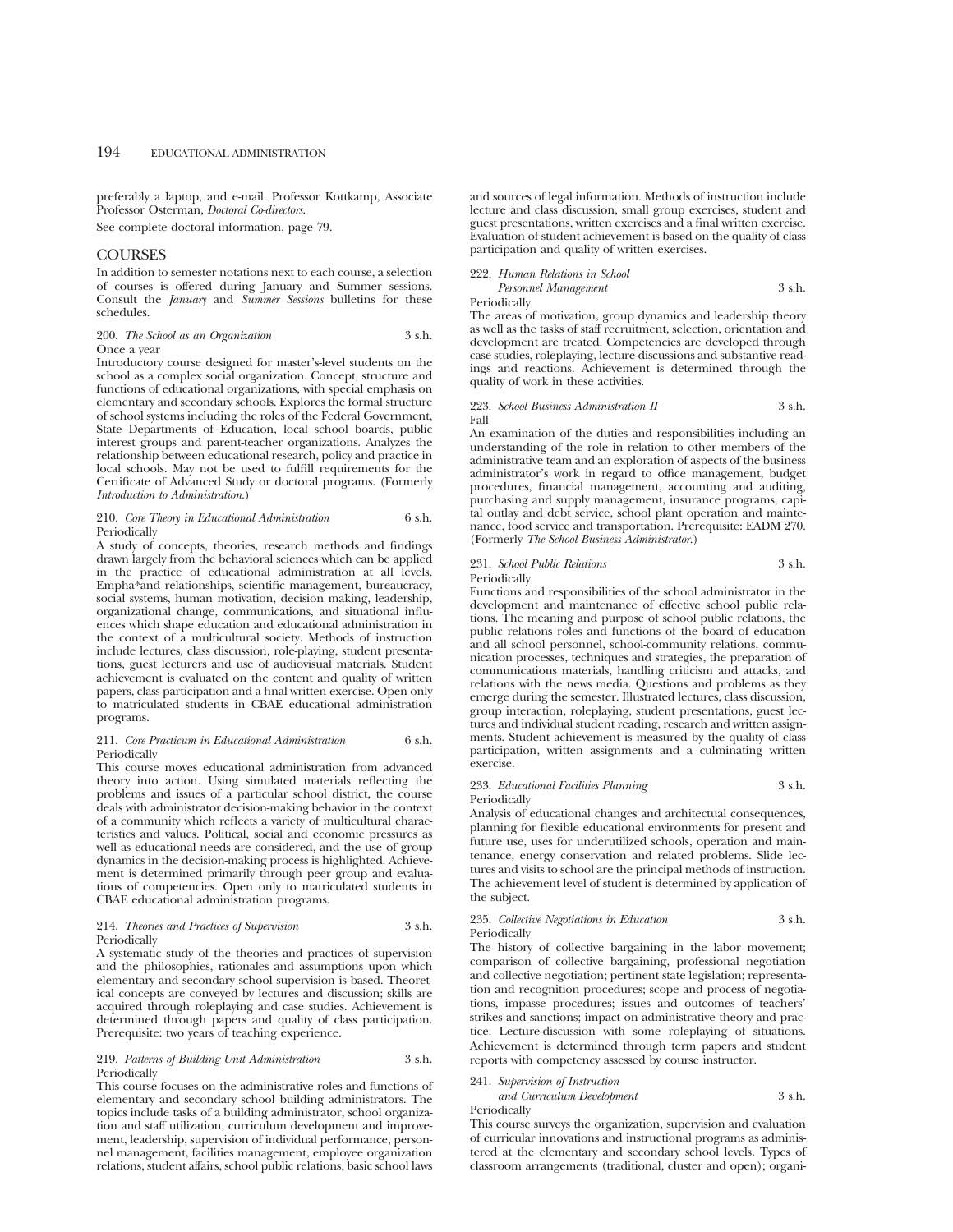zation and scheduling plans (continuous progress, cross-grade grouping, departmentalization, dual progress plans, house plans, integrated day, modular scheduling, multi- age grouping, multiunit plan, nongraded and self-contained classrooms); general instructional methods (computer-based, individualized, programmed, supervised independent study, supervised work experience and team teaching); and alternative approaches (alternative schools, community schools, mini-schools and school-within-aschool). Through reading assignments, peer presentations, class discussions and written examinations, students are expected to demonstrate to the instructor their competence in these four areas. Prerequisite: EADM 214.

243. *School Finance* 3 s.h. Periodically

Study of the economic, political and legal aspects of financing public education, both from a general point of view and with specific attention to New York State. Areas considered include basic economic principles; local, state and federal financial support; systems analysis; taxing systems; fiscal aspects of equal educational opportunities; budgeting; purchasing; accounting; and reporting and communication of fiscal information. Lectures, class discussions, student reports, case studies. Achievement is evaluated on the content and quality of written papers, oral reports, class participation and on a final written exercise.

$$
244. \text{ School Law} \qquad \qquad 3 \text{ s.h.}
$$

Periodically

Study of the legal framework (national and New York State) within which public education operates. Areas considered are church-state relations, state agencies, local school boards, financing education, tort liability, teacher-personnel administration, the Taylor Law, tenure, desegregation, and constitutional rights and freedoms of students. Case studies, lectures, class discussions and reports. Achievement is determined by the quality of written papers, oral reports, class discussion and a final written exercise. School attendance officers are advised to enroll in EADM 246.

## 245. *Selected Issues in School Administration* 3 s.h. Periodically

Discussion and analysis of current vital issues in educational administration and their proposed solutions. Students are expected to research an issue, present it to the class and defend it. Achievement is determined by the quality of the written research report and the competencies demonstrated in the presentation and defense of the oral presentation in addition to other evidences. May be taken more than once for credit.

## 246. *Public School Law for Attendance Officers* 4 s.h. Periodically

The legal framework within which the conduct of public education takes place in New York State. Taught in conjunction with EADM 244 (see description); special independent attendance law research is required.

## 247. *Data Processing for School Administrators* 3 s.h. Periodically

Consideration of the types of applications of computer systems typical to school situations. The organization of school computer equipment for the guidance function, computer-based instruction, information retrieval, school simulation for problem solving, and the development of a total information system are discussed and/or implemented. Instruction is conducted by lecture and demonstration, and assessed by instructor on basis of papers and projects submitted commensurate with evidences.

## 249. *Management Technology* 3 s.h. Periodically

An investigation into the theory and application of management technologies to the administrative process in education. Forms of systems-based technologies are considered. In addition to reading widely, contributing to class discussions and other normal expectations, students are expected to apply various technologies

to case problems and simulated situations. Achievement is determined in part through peer-group assessment of projects and instructor evaluation of competencies. Prerequisite: EADM 200 or 211 or by permission of instructor.

251, 252. *Readings* 1-3 s.h. each Fall, Spring, Summer

The student selects and reads literature agreed upon with the instructor. Oral and written reports are made. Open only to advanced graduate study program students. Prerequisites: EADM 211 and permission of department chairperson. Pass/Fail grade only.

#### 255. *Women in Educational Administration* 3 s.h. Periodically

Acquaints students with the literature on women in educational administration in an effort to understand both how to get a job as a woman and how to keep it. Additionally, students explore the implications of gender-bias for research, theory and practice in educational administration. Pass/Fail grade only.

## 257. *The Reflective Administrator* 3 s.h. **Periodically**

This course facilitates administrative performance by helping administrators to gain self-knowledge and develop self-reflection on their administrative actions. Students develop a platform or formal statement of their administrative intentions and then, with the help of the instructor and other students, examine the relationship between intentions and actual behaviors. Congruence and dissonance between intention and action are probed in a safe setting. Identified discrepancies provide points for individual decisions about changes in administrative behavior. Prerequisite: permission of instructor. Pass/Fail grade only.

## 258. *Gender and Schooling: Implications for*

*the Study and Administration of Schools* 3 s.h. Periodically

Goal of this course is to look at both the theoretical and practical implications of gender, providing a framework for thinking about issues as well as for acting on them. Same as FDED 270.

## 259. *The Administrator in Fiction* 3 s.h.

Once a year

Reflective course using contemporary novels to explore a variety of administrative themes, such as vision, leadership, organization, rationality and gender. Fiction is used as a lens to study personal constructions of meaning, to reflect on the spectrum of our internal lives in relation to administrative roles, and to explore the subjective experience of administration through aesthetics and imagination. Pass/Fail grade only.

#### 260. *Individuals in Organizations* 6 s.h. Once a year

This first course of the CAS program is designed to prepare individuals for formal and informal leadership roles in schools. Three interwoven strands provide focus to the course: the individual, the nature of administration and the characteristics of the organizational context. Taken together, the components of this course are building blocks which, when integrated, move the student toward the goal of educational leadership which embraces articulating vision, reflecting on one's own performance and taking a stance of critical questioning. Competencies are developed through case studies, role-playing, lecture/discussion, team and individual assignments, and substantive readings. Achievement is determined through the quality and degree of mastery demonstrated in the undertaking of these activities. Open only to matriculated students.

## 261. *Schools as Social Organizations: Working with People* 6 s.h.

Once a year

Examination of the human dimensions of organizational leadership. Building upon basic theory and research in the areas of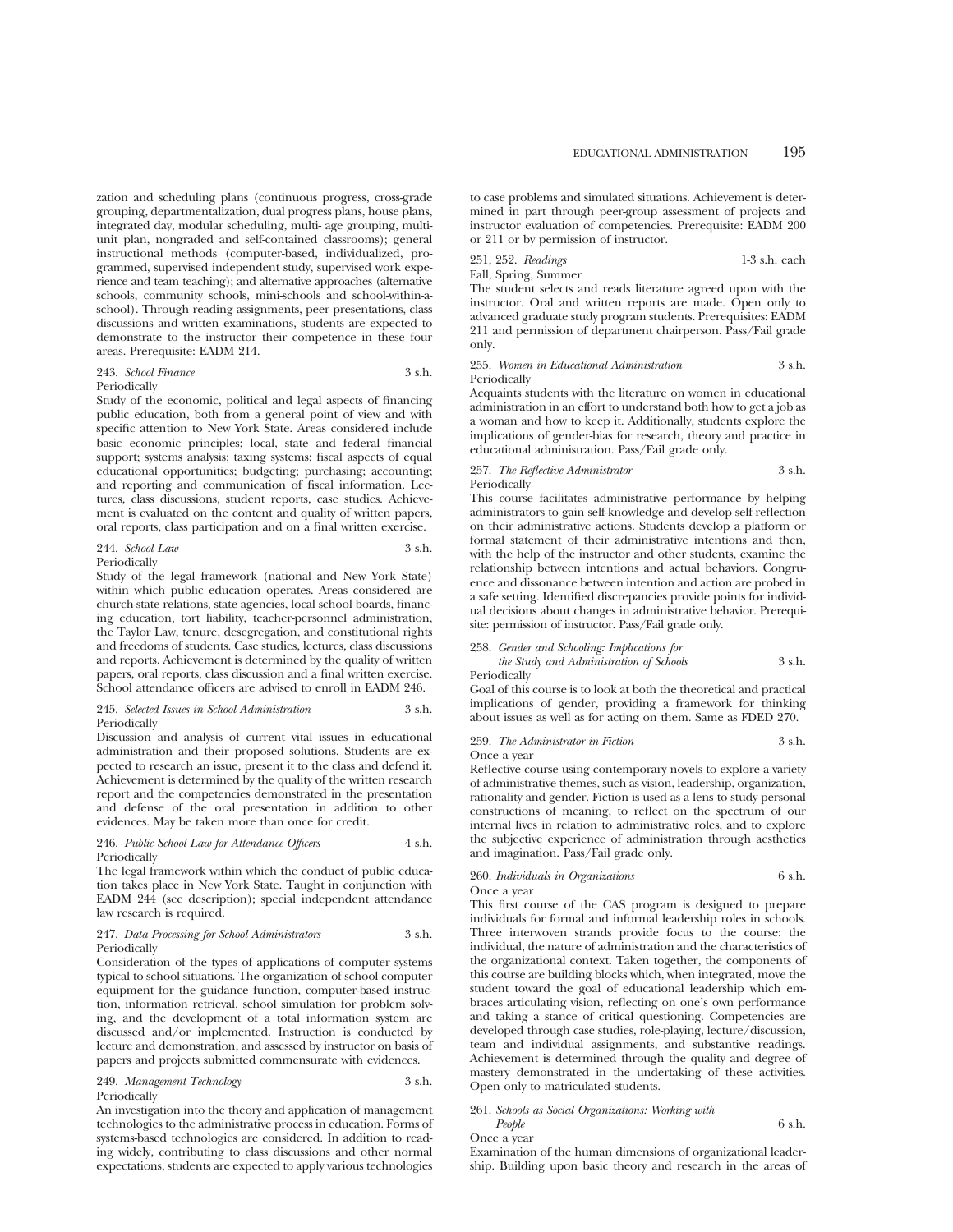motivation, communication, and group dynamics, students are encouraged to examine ways in which leaders, through their interaction with others, affect the quality of performance within the school setting. Special emphasis is given to the development of interpersonal and group communication skills which enhance individual motivation and organizational effectiveness. Competencies are developed through case studies, role-playing, lecture/ discussion, team and individual assignments and substantive readings. Achievement is determined through the quality and degree of mastery demonstrated in the undertaking of these activities. Open only to matriculated students.

## 262A. *Understanding External Environments: Social, Political, Economic and Legal Contexts of Schools* 4 s.h. Once a year

Exploration of the social, economic, political, and legal influences on educational policy and practice. The administrative implications of demographic change, shifts in societal expectations, political pressures, judicial and legislative actions, societal dysfunctions such as racism and sexism, and funding sources for schools are examined. Students relate these external environments to real school settings in an attempt to understand how external forces shape what happens in schools. Competencies are developed through case studies, role-playing, lecture/discussion, team and individual assignments, and substantive readings. Achievement is determined through the quality and degree of mastery demonstrated in the undertaking of these activities. Open only to matriculated students. (Formerly 264.)

## 263. *Administrative Internship I* 2 s.h. Fall, Spring, Summer

A cooperatively guided administrative experience that focuses on the decision-making and problem-framing tasks of administrators. Students submit a plan of administrative and supervisory tasks to the Departmental Program and Internship Coordinator. These tasks are to be agreed upon by the coordinator and the school or district supervisor, with achievement to be determined against a stated list of competencies developed by the department and assessed by the school/district supervisor and the University supervisor. Registration by permission of the Departmental Program and Internship Coordinator. EADM 262A should be taken concurrently with, or prerequisite to this course. Open only to matriculated students in the CAS program. Pass/ Fail grade only.

## 264A. *Framing Problems and Making Decisions* 4 s.h. Once a year

Examines the processes of problem-framing and decisionmaking in educational organizations. The focus is on the general ideas and concepts that decision-makers use, or could use, to think systematically about the problems they face. Frameworks for conceptualizing issues, tools for selecting alternatives, and issues of implementation are examined. Understanding how to use school and district data to make decisions and formulate policy is emphasized. A broad array of analytical tools is applied to resolve simulated and real problems. Competencies are developed through case studies, role-playing, lecture/discussion, team and individual assignments, and substantive readings. Achievement is determined through the quality and degree of mastery demonstrated in the undertaking of these activities. Open only to matriculated students. (Formerly 262.)

## 265. *Administrative Internship II* 2 s.h. Fall, Spring, Summer

A cooperatively guided administrative experience that focuses on the external environments that impact schools. Students submit a plan of administrative and supervisory tasks to the Departmental Program and Internship Coordinator. These tasks are to be agreed upon by the coordinator and the school or district supervisor, with achievement to be determined against a stated list of competencies developed by the department and assessed by the school/district supervisor and the University supervisor. Registration by permission of the Departmental Program and Internship Coordinator. EADM 264A should be taken concurrently with, or prerequisite to this course. Open only to matriculated students in the CAS program. Pass/Fail grade only.

## 266. *Educational Program Development, Delivery, and Assessment* 4 s.h.

Once a year

Introduces students to a variety of perspectives, including traditional as well as contemporary reconceptualization of curriculum and learning processes. Core educational technologies, including educational needs assessment, goal consensus testing, educational program planning (with participatory involvement, staff development, resource deployment, progress monitoring, budgeting, evaluation and accountability reporting components), educational change and risk-taking, school support services, and the nonacademic curriculum are studied. Competencies are developed through case studies, role-playing, lecture/discussion, team and individual assignments, and substantive readings. Achievement is determined through the quality and degree of mastery demonstrated in the undertaking of these activities. Open only to matriculated students.

# 267. *Administrative Internship III* 2 s.h.

Fall, Spring, Summer

A cooperatively guided administrative experience that focuses on educational program development, delivery, and assessment. Students submit a plan of administrative and supervisory tasks to the Departmental Program and Internship Coordinator. These tasks are to be agreed upon by the coordinator and the school or district supervisor, with achievement to be determined against a stated list of competencies developed by the department and assessed by the school/district supervisor and the University supervisor. Registration by permission of Departmental Program and Internship Coordinator. EADM 266 should be taken concurrently with, or prerequisite to this course. Open only to matriculated students in the CAS program. Pass/Fail grade only.

## 270. *School Business Administration I* 6 s.h. Summer

A study of concepts, theories and practical applications of the current state of knowledge in school business administration. An examination of the laws impacting school business administration, an overview of school district budgets, the borrowing and investment of school district funds, accounting and auditing procedures, purchasing requirements and procedures, sources of revenue including State aid, health and safety issues and laws, personnel management, insurance, negotiations, transportation issues, managing facilities and operating school lunch programs. Practicing experts in each of these areas share their expertise during class sessions.

#### 271. *Workshop: Middle Level Education* 3 s.h. Summer

This week-long workshop provides an overview of the essential administrative elements and strategies characteristic of an effective middle level program. Specific topics include building an exemplary instructional program, encouraging creative and effective teaching strategies, fostering academic and affective growth in adolescents, and making the transition from a Junior High School to a Middle School. Nationally and locally known speakers are brought in to share their experiences and expertise. Pass/Fail grade.

## 280 through 289, A-Z. *Advanced Workshops* 1-4 s.h. each Once a year

Special workshops of an advanced nature designed to meet the needs of specific groups.

As individual subjects are selected, each is assigned a letter (A-Z) and added to the course number. Any course may be taken a number of times so long as there is a different letter designation each time it is taken.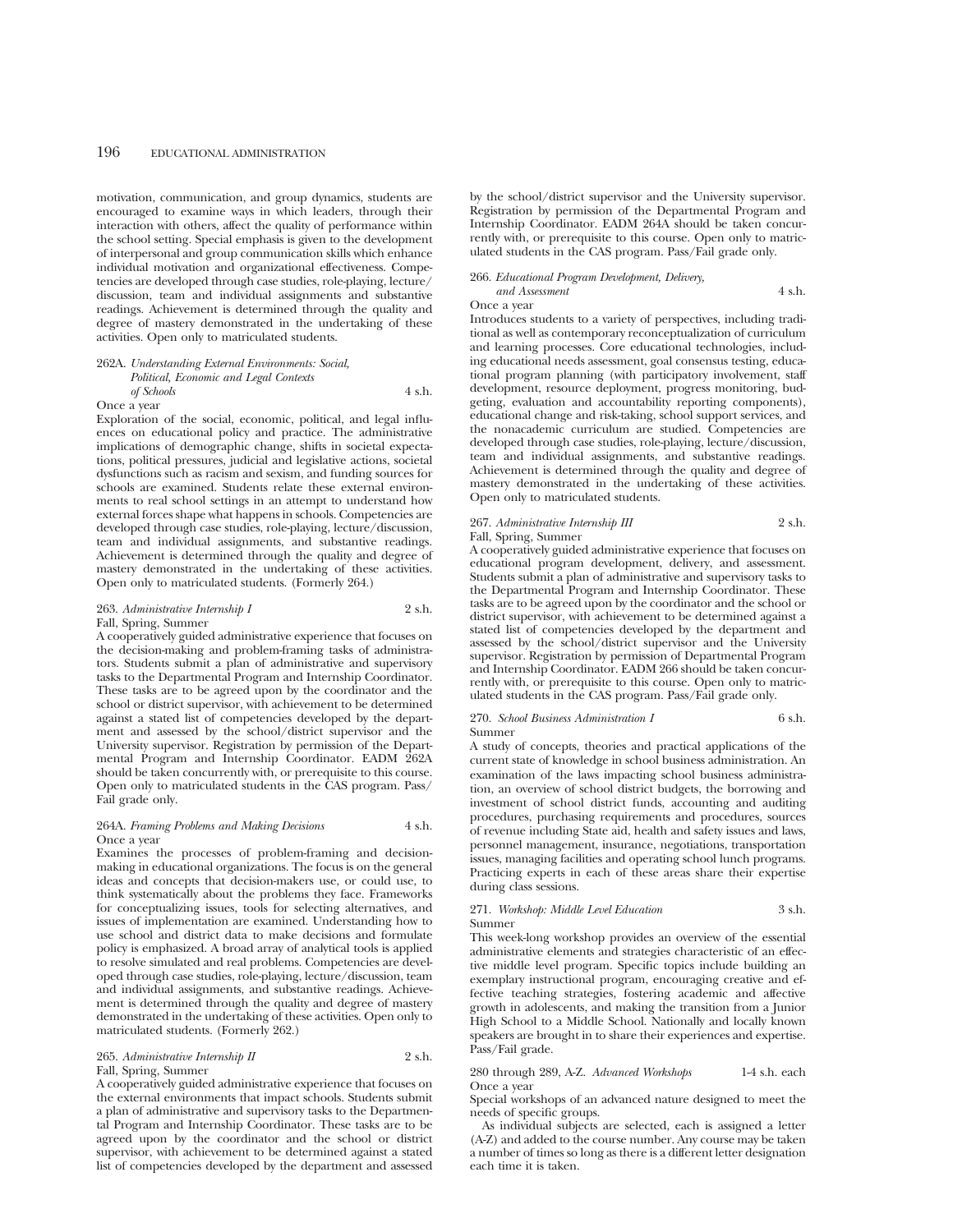#### 283. *Workshop: Administration of Programs for Exceptional Populations* 3 s.h.

## Periodically

This workshop is a field problem course focused on the administration of programs for exceptional populations. Participants play the role of an administrator given responsibility for administering programs for exceptional populations along with other unrelated administrative responsibilities. Administrative field problems presented touch on legal, financial and operational issues related to compliance with New York State regulations. No attempt is made to discuss handicapping conditions beyond their legal definitions. Course goal is to increase understanding and awareness to a level that enables the practitioner to ask intelligent questions at critical phases of the administrative process. Evaluation of student progress is based on appropriate written work and class participation. Prerequisite: SPED 200 or permission of instructor.

## 300. *Doctoral Seminar* 3 s.h. Fall

Special topic seminar designed for doctoral students. Content varies from year to year; specific descriptions will be available at registration. Generally the course focuses on the impact of change upon the school system with an analysis of the problems arising and the development of comprehensive strategies to move forward the educational enterprise. Open only to doctoral students. Pass/Fail grade only.

## 310, 311. *Administrative Internship* 3 s.h. each Fall, Spring, Summer

A cooperatively guided administrative experience at the school building level. Students will submit a plan of administrative and supervisory tasks to the departmental Internship Coordinator. These tasks to be agreed upon by the coordinator and the school building supervisor, with achievement to be determined against a stated list of competencies assessed by the school building supervisor and a University supervisor. Monthly seminars for consideration of problems confronted in the field. Registration only by permission of the departmental internship coordinator. Open only to matriculated students. Pass/Fail grade only.

## 312. *Administrative Internship* 3 s.h. Fall, Spring, Summer

A cooperatively guided administrative experience at the central office level. Description is the same as for EADM 310, 311 except that experiences to be undertaken and supervisor designated is a member of the central office staff. Registration only by permission of the departmental Internship Coordinator. Open only to matriculated students. Pass/Fail grade only.

## 320-321. *Exploring the Field of Educational Administration: an Introduction to Doctoral Studies* 3 s.h. each

Fall, Spring

This two-semester sequence introduces doctoral students to the field of educational administration. Students develop a broad understanding of the field of educational administration, explore the history of inquiry in the field as well as current issues, and become familiar with its professional resources and organizations. Students also develop an understanding of doctoral study in the APS Department, articulate their own interests, and learn the skills and techniques required for doctoral study.

## 325. *Leadership and Education* 3 s.h. Periodically

This course is an exploration of the theory and practice of leadership using a variety of models from the social sciences. Drawing upon a broad interdisciplinary framework, images and representations of leadership are explored in film, visual art, biography, management literature, children's books and organizational research for the purpose of facilitating thinking about leadership roles in society and the ways in which these considerations enter into educational discourse and the practice of administration in complex educational organizations.

## 351, 352. *Independent Study in Administration* 1-3 s.h. each Fall, Spring, Summer

The advanced doctoral student will identify and define special projects or studies, approved by the adviser, related to school administration. The student then works independently, conferring with the adviser on an appropriately agreed upon schedule and produces the final report by the date stipulated. Open only to doctoral students by permission of the department chairperson. Pass/Fail grade only.

380. *Structure and Process in Educational*

*Organizations* 3 s.h. Once a year

This course helps the advanced graduate student develop a strong background in modern and emergent organizational theory as it applies to educational practice and administrative inquiry. Lays the groundwork for the advanced student to conceptualize either research into contemporary educational problems or improving administrative practice.

## 601. *Dissertation Seminar* 3 s.h. Spring

Clarification and structuring of a dissertation topic as a research undertaking. Presentation, analysis and critique of participant's research outlines leading to departmental acceptance of the research proposal. Orientation to dissertation organization and writing format. Prerequisites: successful passing of the Doctoral Oral Qualifying Exam, approval of the residence plan of study, and completion of 12 s.h. of the doctoral program of studies including EADM 300. A minimum of 601 is required of all doctoral students in educational administration. Pass/Fail grade only.

602. *Dissertation Proposal Preparation* 3 s.h. Fall, Spring, Summer

For students whose dissertation proposals have not been approved in 601. Registration in 602 is continuous until the proposal is accepted. No degree credit granted for 602.

## 604. *Dissertation Advisement* 3 s.h. Fall, Spring, Summer

Doctoral candidates enroll in 604 upon departmental acceptance of the dissertation proposal. Registration in 604 is continuous until the dissertation is accepted.

# Educational Studies (ED ST)

Administered by the Department of Foundations, Leadership and Policy Studies. Associate Professor Osterman, *Chairperson*

## Professor D. Barnes, *Director*

**THE EDUCATIONAL STUDIES PROGRAM** is the interdisciplinary examination of education as institution and as enterprise. It is designed specifically for those students concerned with the interpretation, appraisal and reform of our society's educational arrangements; the program is not designed to prepare school teachers or other school personnel. Students will be provided with the opportunity to view education from philosophical, historical, sociological, political, anthropological and psychological perspectives.

An undergraduate minor in Educational Studies requires 18 semester hours chosen from the courses listed below with a minimum of 15 semester hours in the School of Education including ED ST 170, *Colloquium in Educational Studies*.

## Program Requirements

- CRSR 113. *Educational Psychology*, 3 s.h.
	- 115. *The Helping Relationship*, 3 s.h.
- ELED 125. *Child Development in the School Setting, Home & Community*, 6 s.h.
- FDED 110. *History of American Education*, 3 s.h.
	- 111. *The American School*, 3 s.h.
		- 112. *Politics of Education*, 3 s.h.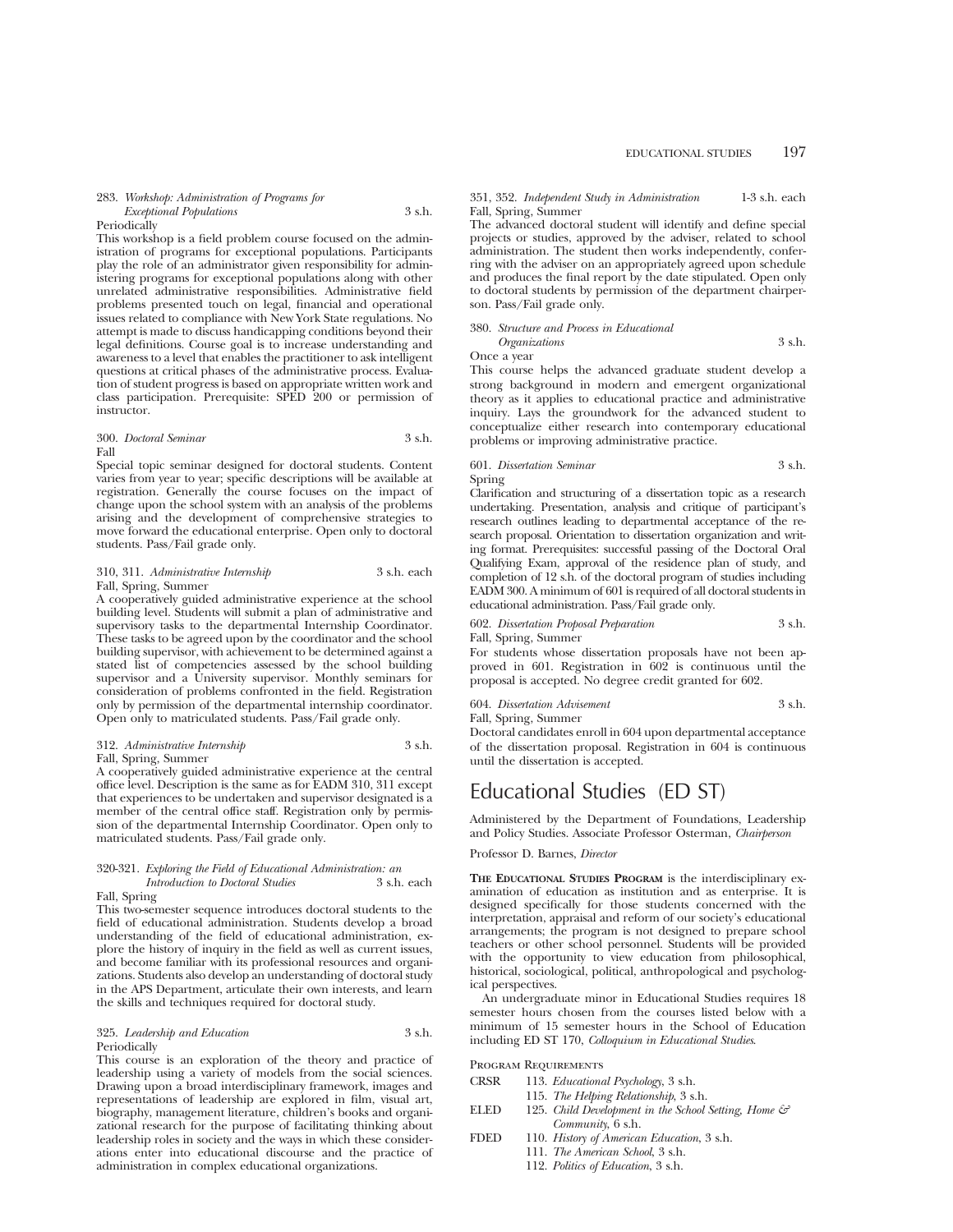- 114. *The Education of America's Minority Groups*, 3 s.h.
- 115. *Introduction to Sociology of Education*, 3 s.h.
- 120. *Aesthetics & Education*, 3 s.h.
- 121. *Existentialism & Education*, 3 s.h.
- 127. *Introduction to Philosophy of Education*, 3 s.h.
- 129. *Current Problems in Education*, 3 s.h.
- 130. *Topics in the History of American Education*, 3 s.h.
- 131. *Anthropology & Education*, 3 s.h.
- 155,156. *Seminar in Foundations of Education,* 3 s.h. each
- 161,162. *Readings in Foundations of Education*, 1-3 s.h. each
- PESP 155. *Leisure Interpretation*, 3 s.h.
- PHI 25. *Theories of Human Nature*, 3 s.h.<br>PSY 53. *Child Psychology*, 3 s.h.
- 53. *Child Psychology*, 3 s.h.
	- 54. *Adolescent Psychology*, 3 s.h.
- SOC 102. *Social Institutions*, 3 s.h.

Advisement in the Educational Studies Program is available through the foundations of education area. Students are urged to confer with the faculty early in their program to enable individual planning of programs.

## **COURSE**

170. *Colloquium in Educational Studies* 3 s.h. Periodically

An integrative analysis of selected aspects of educational processes, policies and institutional practices. Prerequisite: 12 s.h. toward the Educational Studies minor.

# Elementary and Early Childhood Education (ELED)

Administered by the Department of Curriculum and Teaching. Professor Whitton, *Chairperson*

Professor Fromberg; Associate Professors Kaufman, Koch, Miletta, Semel; Assistant Professors Ahern, Elijah, Smith, Toher; Special Assistant Professors Cooper, Davey.

## UNDERGRADUATE TEACHER PREPARATION FOR ELEMENTARY EDUCATION (GRADES 1-6)

The undergraduate elementary education program leads toward New York State initial teacher certification in childhood education (grades 1-6). The elementary education program is designed to blend on-campus preparation with field experiences in a variety of school settings, culminating in full-time student teaching. Literacy, multicultural education, and information technology are integrated throughout all aspects of the programs. The program conforms with the standards and guidelines of the Association for Childhood Education International and with the New York State Learning Standards for Childhood Education.

## Program Requirements

Students select a B.A. degree program from an area of the liberal arts and sciences (excluding fine arts, dance, drama, music; speech-language-hearing sciences; and selected majors in New College and the School of Communication). After completing a minimum of 45 semester hours of college course work, students choose elementary education as a *co-major*. Hofstra's undergraduate program in elementary education is a New York State Registered program. Students who successfully complete this program and who obtain passing scores on the New York State Teacher Certification Examinations (NYSTCE) will qualify for New York State Initial Teacher Certification.

Admission Criteria for the Elementary Education Program After completing a minimum of 45 semester hours of college course work, students may apply for admission to the School of Education and Allied Human Services through the Department of Curriculum and Teaching in 243 Gallon Wing. Admission into a B.A. degree program in the Department of Curriculum and Teaching is based on a comprehensive review of multiple criteria, including the following:

- —A passing score on the Hofstra English Proficiency Examination or completion of the New College Writing Program.
- —An overall GPA of 2.75 or higher in liberal arts and sciences course work.
- —Two letters of reference addressing the applicant's potential to succeed in the teaching profession.

—A written personal statement of professional intent and rationale.

## **Required Course Work for B.A. Specialization in Elementary Education**

The Department of Curriculum and Teaching strongly recommends an emphasis on course work dealing with multicultural issues and social contexts of education. In order to ensure that prospective teachers have a broad education in the liberal arts and sciences, all students in B.A. degree programs with majors in elementary education must complete course work from each of the content areas below. When programs are planned carefully, these requirements may be satisified while completing the Hofstra Core. Specific courses and minimum credits required for prospective teachers are indicated.

Whereas satisfaction of the Hofstra Core may require more credits in the indicated areas than those stipulated below, the designated courses within the following areas *must* be included in the B.A. degree program of the elementary education major. Comparable course work must be completed by New College and School of Communication students in each of the areas below.

Areas to be included in partial fulfillment of the Hofstra Core Artistic Expression/Humanities: 3 s.h. AH 74, 101; CLL 39, 190; DNCE 127; DRAM 1; MUS 3, JWST 10, 30, or 108; ENGL 40 or ENGL 139

Creative Participation: 3 s.h. FA 8. *Art Concepts and Experiences,* or equivalent recommended

Communication: 3 s.h. SPCM 1. *Oral Communication* or SPCM 7. *Public Speaking*

Information Retrieval: 0-3 s.h. CSC 5. *Overview of Computer Science*, a passing score on the Examination for Information Retrieval (EIR), or comparable course work.

Historical Concepts: 3 s.h. HIST course listed under the Social Science Division of the Hofstra Core. (Completion of American History, Western Civilization, Global History, or the equivalent prerequisite to ELED 126A).

| Social Science Concepts:                                    | 6 s.h. |
|-------------------------------------------------------------|--------|
| SOC 4 or equivalent highly recommended; PSY 7, ANTH 3, 137, |        |
| HIST 162C, or PSC 1 recommended.                            |        |
|                                                             |        |

| Philosophy:                    | 3 s.h. |
|--------------------------------|--------|
| PHI 14, 20, or 161 recommended |        |

Language other than English 0-12 s.h. Completion of level 4 competence in a language other than English, placement above level 4, or completion of the special language option. *American Sign Language*, REHB 191 and 192,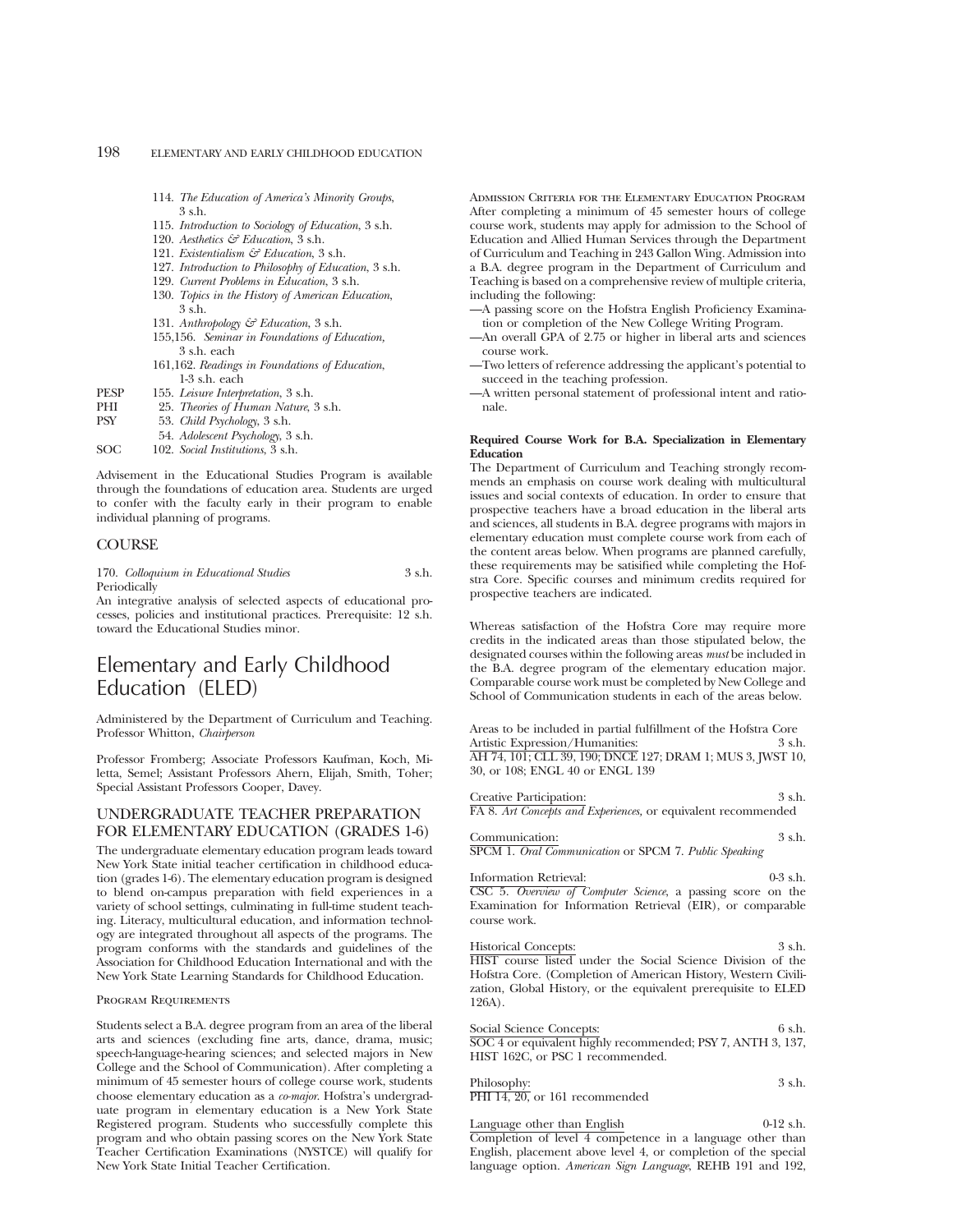may be used to satisfy this requirement for New College students but do not carry liberal arts and sciences credit (6 s.h.).

Scientific Processes: 6 s.h. BIO 4. *Human Biology* required (prerequisite to ELED 129A) Satisfy the Natural Sciences Core requirement by completing one of the following laboratory science courses: BIO 1 & 2; CHEM 3A with 3B; GEOL 1C, 2C; or PHYS 1A with 1B

Mathematical Processes: 3 s.h. Any MATH course listed under the Mathematics/Computer Science division of the Hofstra Core. MATH 16 is highly recommended for non-mathematics/non-science majors.

Written Analysis and Expression: 6 s.h. ENGL 1-2, and a passing score on the Hofstra English Proficiency Examination (also required for transfer students). Successful completion of the New College Writing Program is a requirement prior to admission to ELED courses for New College students.

Cross-Cultural Appreciation: 3 s.h. Any course in the Cross-Cultural division of the Hofstra Core

Transfer students must plan their courses of study carefully with an academic adviser to assure that their programs will fulfill both University and New York State Education Department requirements.

## PEDAGOGICAL CORE REQUIREMENTS FOR ELEMENTARY EDUCATION

| ELED 41.<br>Basic Concepts in Arithmetic and Related        |                  |
|-------------------------------------------------------------|------------------|
| Teaching Practices or a passing score on                    | $0-2$ s.h.       |
| the Departmental Mathematics Profi-                         |                  |
| ciency Examination                                          |                  |
| FDED 111. The American School or                            | 3 s.h.           |
| FDED 127. Introduction to Philosophy of Education           |                  |
| SPED 101. Inclusion: Infants, Toddlers, Pre-schoolers,      |                  |
| and K-6 Children                                            | 3 s.h.           |
| ELED 104A. Educational Computing Issues, Trends and         |                  |
| Practices                                                   | 1 s.h.           |
| 111A. Children's Movement and Rhythmic Activi-              |                  |
| ties for the Classroom Teacher                              | $1 \text{ s.h.}$ |
| 122. Art in the Elementary School                           | $1$ s.h.         |
| Phase 1. Satisfactory completion of a minimum of 45 s.h. of |                  |
| college-level course work and admission to the Elemen-      |                  |
| tary Education Program.                                     |                  |
| Phase 2.                                                    |                  |
| ELED 125A. Child Development in the School Setting,         |                  |
| Home and Community                                          | 5 s.h.           |
|                                                             |                  |

- 126A. *Interdisciplinary Perspectives on Teaching Social Studies: Elementary Education Grades 1-6* 3 s.h. 126L. *Social Studies Field Placement Laboratory* 1 s.h. 127A. *Integrated Teaching of Reading, Writing and Children'a Literature: Elementary Education Grades 1-6* 5 s.h.
- 127L. *Literacy Field Placement Laboratory* 1 s.h. 128A. *Integrated Teaching of Mathematics in Early and Childhood Education* 3 s.h. 128L. *Mathematics Field Placement Laboratory* 1 s.h. 129A. *Integrated Teaching of Science in Early*
- *and Childhood Education* 3 s.h. 129L. Science Field Placement Laboratory
- Phase 3. Admission to Student Teaching
	- ELED 121A. *Student Teaching: Elementary Education* 6 s.h. 123A. *Classroom Perspectives and Issues: (Grades 1-6)* 3 s.h.

Students receiving a grade lower than  $C-$  in a professional education course must repeat the course and receive a grade of  $C-$  or higher in order to remain in the program.

## **Student Teaching Prerequisites for the Program**

Program Phases 1 and 2 must be completed prior to student teaching. Application forms for student teaching are available in the Office of Field Placement and are accepted by October 1 or March 1 for the succeeding semester. Admission criteria for student teaching are as follows: (1) a cumulative GPA of 2.75 on overall course work; (2) a GPA of 2.5 or higher in liberal arts and sciences course work; (3) a grade of  $C-$  or higher in each ELED course completed and (4) no unresolved INC grades in professional education course work. \*\**See note below regarding teaching certification examinations.*

## **Graduation Requirements**

Graduation from this program requires (1) completion of all graduation requirements for the appropriate B.A. degree in the liberal arts and sciences; (2) completion of all course requirements for the co-major in the elementary education program; (3) successful completion of *at least* 129 semester hours. (Military Science courses may not be counted toward this total semester hour requirement.); (4) completion of *at least* 93 semester hours in liberal arts and sciences course work (FDED 111 and 127 may be counted toward this requirement); (5) a minimum GPA of 2.75 in overall course work; (6) a minimum GPA of 2.5 in liberal arts and sciences course work; and (7) an electronic portfolio, illustrating the student's education course work and professonal accomplishments.

## **Teacher Certification Requirements**

Upon successful completion of a teacher education program, students will be eligible to apply for the University's recommendation for New York State teacher certification for Initial Certification. Students are required to pass each of the New York State Teacher Certification Examinations: The Liberal Arts and Sciences Test (LAST), the Assessment of Teaching Skills—Written (ATS-W), and the Content Specialty Test (CST). Students not receiving passing scores on *all three* examinations will not be eligible for certification.

\*\*Note: It is *strongly recommended* that students complete the Liberal Arts and Sciences Test (LAST) of the New York State Teacher Certification Examinations prior to student teaching and the Assessment of Teaching Skills—Written (ATS-W), and the Content Specialty Test (CST) during student teaching. All three NYSTCE's should be completed prior to graduation. Students not receiving passing scores on *all three* examinations will not be eligible for initial certification.

# GRADUATE PREPARATION FOR ELEMENTARY **TEACHING**

## General Information

Programs in elementary and early childhood education at the master's level are designed to serve qualified graduate students who seek certification as teachers in the elementary schools of New York State or advanced work in curriculum and instruction, having obtained certification as classroom teachers.

Two master's degree programs in elementary education—the Master of Science in Education for the noncertified person and the Master of Arts for the certified—have been designed to serve these separate purposes. In subsequent paragraphs the standard requirements and options in the two degree programs are outlined. Substitutions will be permitted *with advisement* where, in light of the student's background and purposes, other courses are seen to be more appropriate.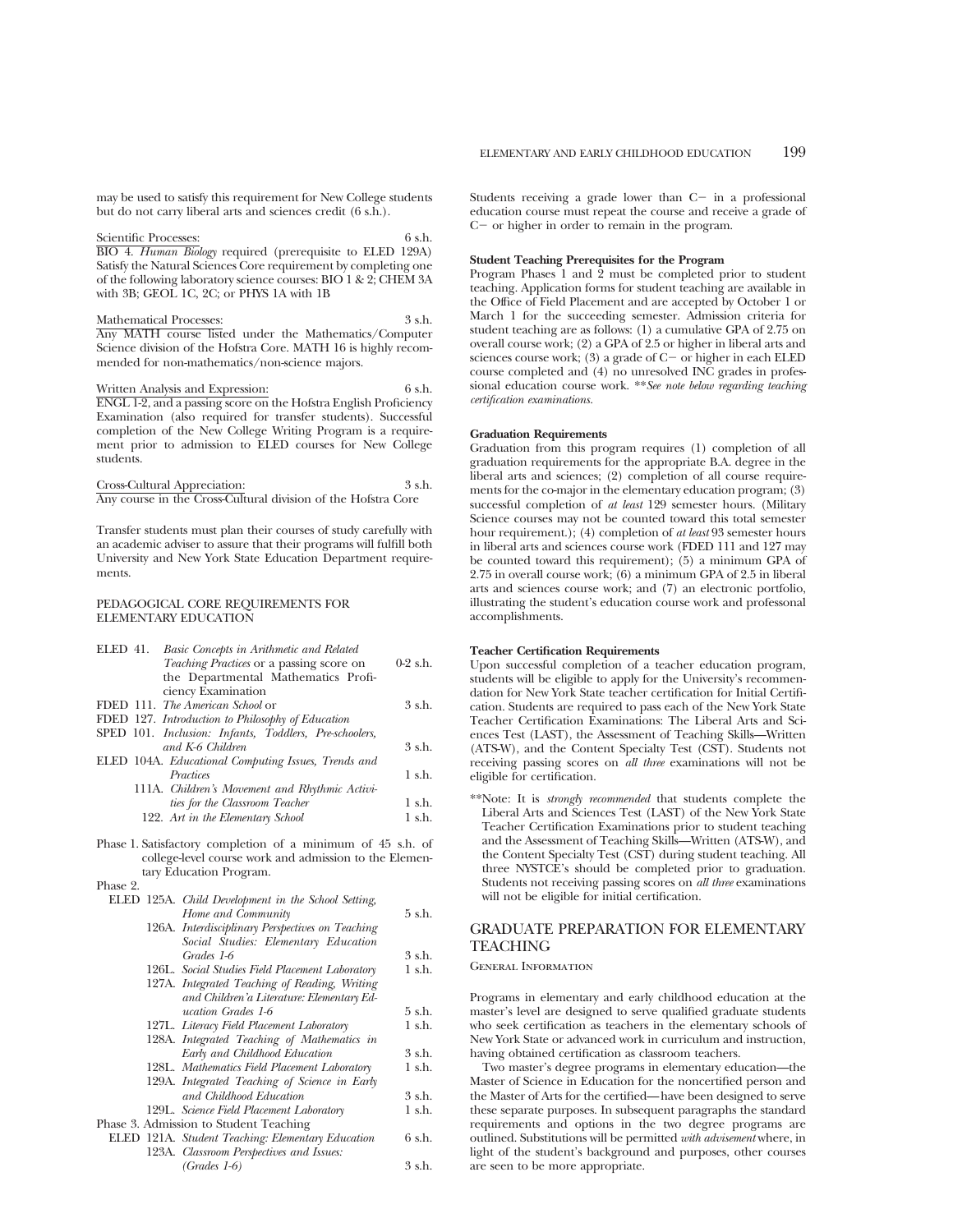Consideration for admission to a master's program requires a baccalaureate degree from an accredited college or university with at least 60 semester hours in liberal arts course work and a minimum of 21 semester hours in a concentration in humanities, natural science or social science. Admission is based on a comprehensive review of multiple criteria, including the following:

- —A completed application to the master's program.
- —A minimum of 2.75 undergraduate grade point average in each of two categories:
- 1) overall course work; 2) liberal arts course work.
- —A written personal statement of professional intent and rationale.
- —Two letters of reference that address the applicant's potential to succeed in the teaching profession and in graduate course work.

—An interview (a requirement in some programs).

The department understands that any single criterion may not reliably predict a candidate's potential for success in a graduate program. Consequently, candidates are welcome to apply if they do not meet one of the criteria but feel that other aspects of their experience may compensate.

Applications for admission to graduate programs in elementary and early childhood education are made to the Graduate Admissions Office in the Admissions Center. Students who have not met the full admission requirements may be advised to complete prerequisite courses under a planned program before becoming eligible for full acceptance. Scores on the Graduate Record Examination will be used as an ancillary means of evaluation in some cases.

### Prerequisites for Noncertified Graduate Students

Admission of noncertified graduate students to the Master of Science in Education program is contingent upon the completion of a baccalaureate degree from an accredited college or university.

#### Prerequisites for Certified Graduate Students

Admission of permanently or provisionally certified graduate students to the Master of Arts program is contingent upon the following:

- 1. a baccalaureate degree from an accredited college or university;
- 2. evidence of certification in New York State (or equivalent status in terms of professional preparation and experience).

**NOTE:** students who are not provisionally certified are eligible to become candidates for the M.S. in Education (Elementary Education) degree. Provisionally or permanently certified graduate students and others with equivalent status will enroll in the M.A. program.

## MASTER OF SCIENCE IN EDUCATION

The master's program in elementary education is offered by the Department of Curriculum and Teaching. It is designed to prepare qualified graduate students as teachers in the area of elementary education. The program combines courses in the key areas of the elementary curriculum with work in the foundations of education, human development and the liberal arts. All students in the program are engaged in observation and field work in a variety of elementary school settings throughout the area.

This master's program leads to certification (prekindergarten through sixth grade) by the State Education Department upon recommendation by the School of Education.

Graduate students who enter upon a program of studies on a *nonmatriculated* basis are limited to a maximum of 12 semester hours of course work. Matriculated students must complete 24 hours in residence at the Hofstra campus. Program Requirements

|                                                       | Sem. Hrs. |
|-------------------------------------------------------|-----------|
| 1. Liberal Arts/Education                             |           |
| 200-level or higher                                   | 3         |
| 2. Education                                          |           |
| a) Foundations of Education-200-level course          | 3         |
| b) Two of the following:                              | 6         |
| ELED 213, 214. Child Development $\mathcal G$ the El- |           |
| ementary School Program,                              |           |
| 3 s.h. each                                           |           |
| <b>RES</b><br>240. Measurement and Evalua-            |           |
| tion in Education, 3 s.h.                             |           |
| c) ELED<br>202. Developmental Reading, 3 s.h.         |           |
| *205. Language in the Curriculum,                     |           |
| $3$ s.h.                                              | 6         |
| d) ELED 209. Mathematics in the Cur-                  |           |
| riculum, 3 s.h.                                       |           |
| 210. Science $\mathcal{C}$ Technology in the Cur-     |           |
| <i>riculum</i> , 3 s.h.                               | 6         |
| e) One of the following:                              | 3         |
| ELED<br>206. Social Studies in the Cur-               |           |
| riculum, 3 s.h.                                       |           |
| 227. Elementary School                                |           |
| Curriculum, 3 s.h.                                    |           |
| f) One of the following:                              | 1         |
| ELED 211. Children's Movement $\mathcal{C}$           |           |
| Rhythmic Activities in the                            |           |
| Curriculum, 1 s.h.                                    |           |
| 212. Art in the Curriculum, 1 s.h.                    |           |
| g) Student Teaching                                   | 9         |
| ELED 221. Student Teaching, 6 s.h.                    |           |
| $\alpha$ r                                            |           |
| 222. Supervised Teaching, 6 s.h.                      |           |
| 223. Analysis of Teaching                             |           |
| Behavior, 3 s.h.                                      |           |
|                                                       | 37        |
|                                                       |           |

\*ELED 275 may be taken in substitution for ELED 205.

- 3. To be recommended for certification, a student must have satisfied the competencies required in the program.
- 4. Comprehensive examination or departmentally authorized equivalent (no degree credit), see page 78.
- 5. The New York State Teacher Certification Examinations are required for provisional and permanent certifications.

Before completion of first twelve credits of the Master's Program, students are required to complete the liberal arts component of the New York State Teacher Certification Examinations. **NOTE:** Student teaching will not be waived.

See complete graduate information, page 73.

# MASTER OF SCIENCE IN EDUCATION: SPECIAL PROGRAM IN EARLY CHILDHOOD EDUCATION

This specialization is offered by the Department of Curriculum and Teaching as an *alternate track* within the elementary education master's program. The program combines courses in the key areas of the elementary curriculum with work in the foundations of education, human development and the liberal arts. All students in the program engage in observation and field work in a variety of settings throughout the area.

This program leads to certification (prekindergarten through sixth grade) by the State Education Department upon recom-

<sup>\*</sup>See University Degree Requirements, page 66.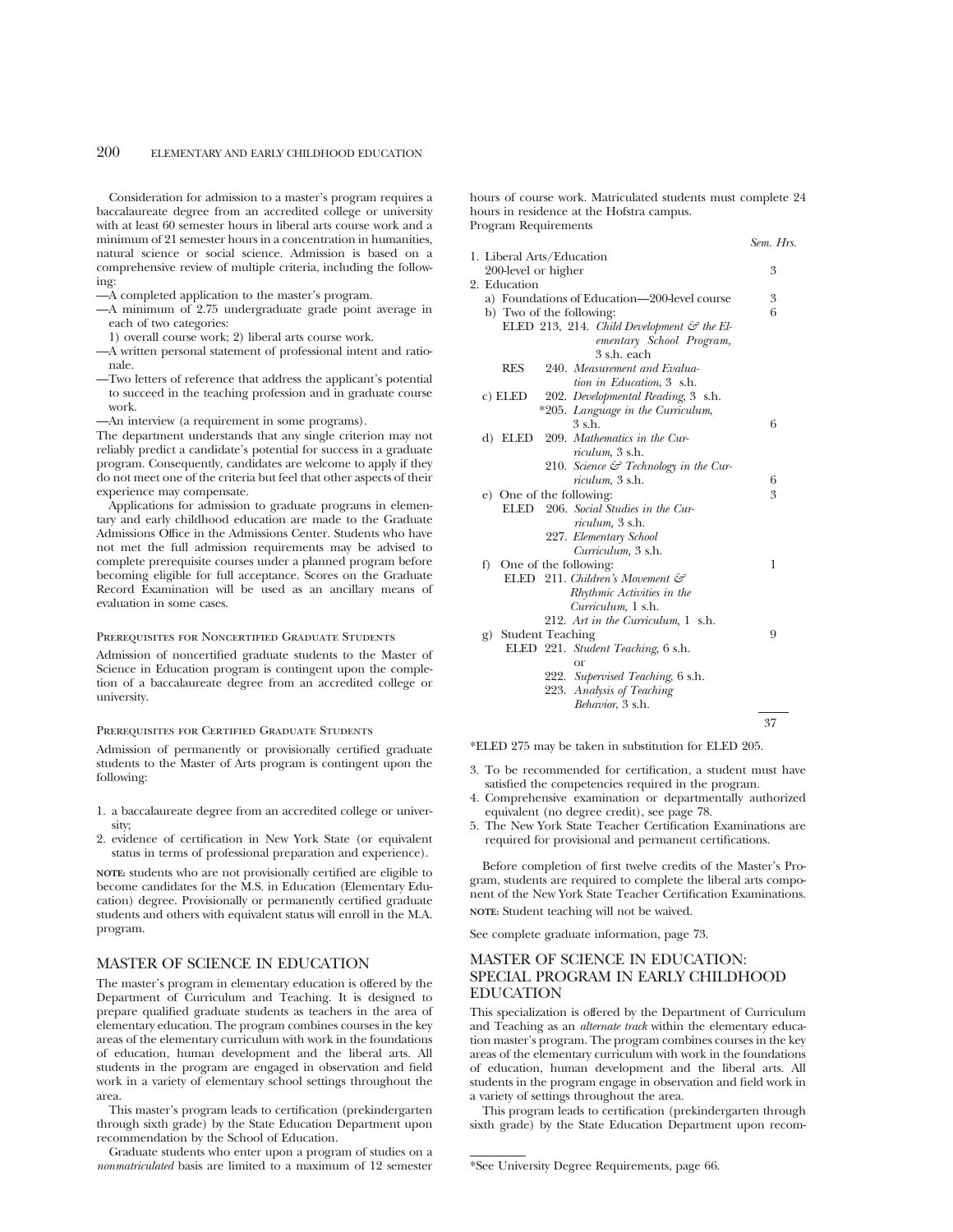mendation by the School of Education. Students seeking this specialization are required to matriculate in the Master of Science in Education degree program

For admission, degree and certification criteria, see requirements for the Master of Science in Education above. Professor Fromberg, *Coordinator*

#### Program Requirements

|    |                          |                                                       | Sem. Hrs. |
|----|--------------------------|-------------------------------------------------------|-----------|
|    | 1. Liberal Arts Elective |                                                       |           |
|    | 200-level or higher      |                                                       | 3         |
|    | 2. Education             |                                                       |           |
|    |                          | a) Foundations of Education-200-level elective        | 3         |
|    | b) Child Development     |                                                       | 6         |
|    |                          | ELED 243. Advanced Child Development for              |           |
|    |                          | <i>Teachers</i> , 3 s.h.                              |           |
|    |                          | 270. Techniques for Study of & Research               |           |
|    |                          | with Young Children, 3 s.h.                           |           |
| C) | Reading                  |                                                       | 6         |
|    |                          | ELED 202. Developmental Reading, 3 s.h.               |           |
|    |                          | 275. Literacy in Early Childhood Educa-               |           |
|    |                          | tion, 3 s.h.                                          |           |
|    | d) Curriculum core       |                                                       | 9         |
|    |                          | ELED 271. Early Childhood Curriculum, 3 s.h.          |           |
|    |                          | 272. Curriculum Innovations in Early                  |           |
|    |                          | Childhood Programs, 3 s.h.                            |           |
|    |                          | 210. Science $\mathcal{C}$ Technology in the Curricu- |           |
|    |                          | $lum$ , $3 \,$ s.h.                                   |           |
|    |                          | e) Curriculum electives, one of the following         | 1         |
|    |                          | ELED 211. Children's Movements $\mathcal{C}$ Rhythmic |           |
|    |                          | Activities in the Curriculum, 1 s.h.                  |           |
|    |                          | 212. Art in the Curriculum, 1 s.h.                    |           |
| f) | <b>Student Teaching</b>  |                                                       | 9         |
|    |                          | ELED 221. Student Teaching, 6 s.h. or                 |           |
|    |                          | 222. Supervised Teaching, 6 s.h.                      |           |
|    |                          |                                                       |           |
|    |                          | 223. Analysis of Teaching Behavior,<br>$3$ s.h.       |           |
|    |                          |                                                       |           |
|    |                          |                                                       | 37        |

See complete graduate information, page 73.

# MASTER OF SCIENCE IN EDUCATION: BILINGUAL ELEMENTARY EDUCATION

This program offers a balanced, comprehensive and integrated view of bilingual/biculturalism with emphasis on practical classroom applications for meeting the needs of culturally and linguistically diverse students. The program is interdisciplinary in nature and is designed to prepare educators for professional service in bilingual instructional settings.

## Admission Requirements

- 1. Provisional certification in elementary education.
- 2. Satisfy general University admission requirements described on page 73.
- 3. Demonstration of proficiency in English and the other language on an examination satisfactory to the department and consistent with New York State certification guidelines. Students who fail to achieve a satisfactory score on the language proficiency examination are retested after remediation and are required to achieve a satisfactory score prior to completion of the degree.
- 4. Interview with both the language department and Curriculum and Teaching Department.

## Degree Requirements

- 1. Successful completion of at least 36 semester hours.
- 2. Satisfactory evaluation by the supervisor and/or cooperating administrator of practicum or internship in a bilingual setting.
- 3. Completion of a special project or comprehensive examination.
- I. Program Requirements—Spanish Language

|                            |      | I. PROGRAM KEQUIREMENTS—Spanish Language                                              |                       |
|----------------------------|------|---------------------------------------------------------------------------------------|-----------------------|
| A. Core courses            |      |                                                                                       | Sem. Hrs.<br>21 or 24 |
| ELED 225.                  |      | Teaching English as a Second                                                          |                       |
|                            |      | Language, 3 s.h.                                                                      |                       |
|                            | 246. | Methods & Materials for Bilingual                                                     |                       |
|                            |      | Teaching of Reading in Bicultural                                                     |                       |
|                            |      | Setting, 3 s.h.                                                                       |                       |
|                            | 247. | Social Studies & Communication                                                        |                       |
|                            |      | Arts for Bilingual & Bicultural Chil-                                                 |                       |
|                            |      | $dren$ , $3 \,$ s.h.                                                                  |                       |
|                            | 248. | Methods & Materials for Bilingual                                                     |                       |
|                            |      | Teaching of Mathematics & Science,                                                    |                       |
|                            |      | 3 s.h.                                                                                |                       |
|                            | 249. | Practicum: Teachers of Bilingual                                                      |                       |
|                            |      | Children, 3 s.h. or                                                                   |                       |
| CT                         | 269. | Internship: Teachers of Non-English                                                   |                       |
|                            |      | Speaking Students, 6 s.h.                                                             |                       |
| <b>RES</b>                 | 241. | Testing & Evaluation of Bilingual                                                     |                       |
|                            |      | <i>Students</i> , 3 s.h.                                                              |                       |
| LING                       | 210. | Second Language Acquisition,                                                          |                       |
|                            |      | 3 s.h.                                                                                |                       |
|                            |      |                                                                                       |                       |
| <b>B.</b> Required courses |      |                                                                                       | 12                    |
| SPAN                       |      | 212. Contrastive Bilingualism, 3 s.h.                                                 |                       |
|                            | 213. | Development of Social & Psycho-                                                       |                       |
|                            |      | logical Bilingual Trends in the                                                       |                       |
|                            |      | United States, 3 s.h. or                                                              |                       |
|                            | 201. | Advanced Structure of Present Day                                                     |                       |
|                            |      | Spanish, 3 s.h.                                                                       |                       |
|                            | 214. | Bilingualism in Perspective, 3 s.h.                                                   |                       |
| СT                         | 260. | Foundations, Theory & Practice of                                                     |                       |
|                            |      | Bilingual, Bicultural Education, 3 s.h.                                               | 3                     |
|                            |      | C. Elective, one course selected with advisement                                      |                       |
|                            |      | One of the following is recommended:<br>FDED 248. Multicultural Education in the Met- |                       |
|                            |      |                                                                                       |                       |
| ANTH 218.                  |      | ropolitan Area, 3 s.h.<br>People & Cultures of Latin America,                         |                       |
|                            |      | 3 s.h.                                                                                |                       |
| CT                         | 266. | The Learner in the School, 3 s.h.                                                     |                       |
| <b>SPAN 213</b>            |      | Development of Social & Psychological                                                 |                       |
|                            |      | Bilingual Trends in the United States, 3 s.h.                                         |                       |
|                            |      | (if not taken as a required course)                                                   |                       |
|                            | 206. | Studies in Cultures of Spanish America, 3 s.h.                                        |                       |
|                            |      |                                                                                       |                       |
|                            |      |                                                                                       |                       |
|                            |      | II. PROGRAM REQUIREMENTS-Other Languages                                              |                       |

|                                                | $OCHV_2$ , 1113. |
|------------------------------------------------|------------------|
| A. Core courses selected from IA listing above | 21 or 24         |
| B. Required courses, under advisement          | 12               |
| C. Elective, under advisement                  |                  |

*Sem. Hrs.*

See complete graduate information, page 73.

# MASTER OF ARTS: ELEMENTARY EDUCATION

The program of studies in elementary education leading to the Master of Arts is designed to provide advanced study in elementary school curriculum and instruction for those holding certification as teachers in the elementary schools, and others of comparable educational preparation and experience (e.g., teaching in nonpublic schools, in the Peace Corps, etc.). Graduate students who enter upon a program of studies on a nonmatriculated basis prior to making application for acceptance to the Master of Arts degree program are limited to a maximum of 12 semester hours of course work.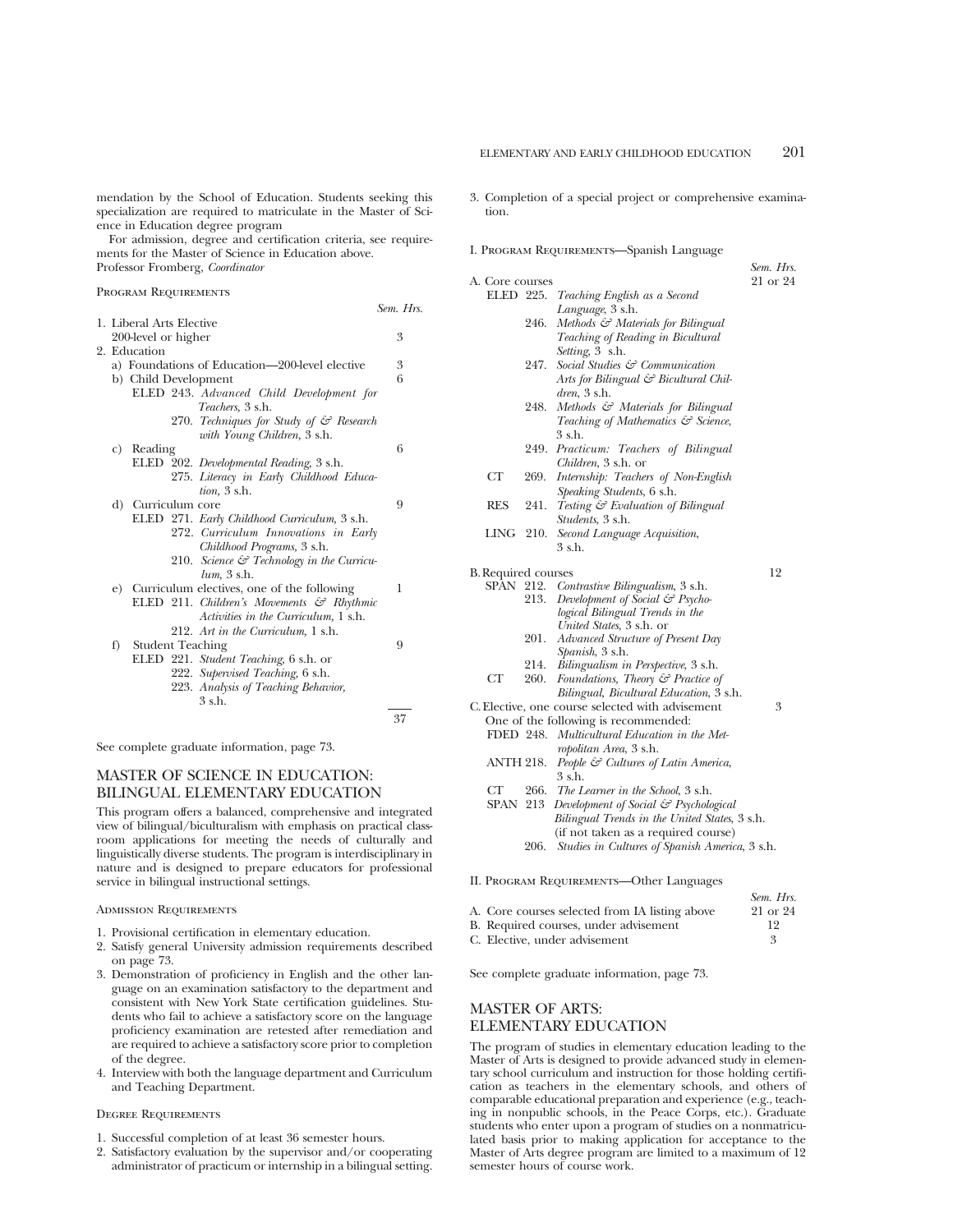#### Program Requirements

|                                                        | Sem. Hrs. |
|--------------------------------------------------------|-----------|
| 1. Education                                           |           |
| a) Foundations of Education—two courses on             |           |
| the 200-level                                          | 6         |
| b) ELED 234 and 235M.                                  | 6         |
| c) Teaching in the Content Areas:                      |           |
| ELED 225, 228, 230, 231, 232, 233, 260, 275,           |           |
| 277, 278, 3 s.h. each                                  | $3 - 9$   |
| d) Curriculum Inquiry:                                 |           |
| ELED 207, 236, 240, 241, 242, 330; CT 200,             |           |
| 250, 251, 252 3 s.h. each                              | $3 - 9$   |
| e) ELED 301 and 302 ( <i>Thesis</i> ), 3 s.h. each, or |           |
| three additional courses selected from (c)             |           |
| $\text{and/or (d)}$ above, with other courses within   |           |
| the School of Education and Allied Human               |           |
| Services with advisement.                              | 6 or 9    |
| 2. Liberal Arts                                        |           |
| a) a minimum of 6 s.h. on the graduate level           |           |
| $(200$ -level or higher)                               | 6         |
| 30 s.h. with thesis                                    |           |
| 33 s.h. without thesis                                 |           |
|                                                        | 30 or 33  |

- 3. a) To be recommended for certification, a student must have satisfied the competencies required in the program.
	- b) New York State certification regulations require six semester hours in the teaching of reading. Students should consult an adviser.
- 4. Comprehensive examination or departmentally authorized equivalent (no degree credit), see page 78.

**NOTE:** modifications of this program may be authorized by the department chairperson upon the recommendation of the faculty adviser.

See complete graduate information, page 73.

# MASTER OF ARTS IN ELEMENTARY EDUCATION: SPECIAL PROGRAM IN MATHEMATICS, SCIENCE, AND **TECHNOLOGY**

The M.A. Program in Elementary Education with specialization in Mathematics, Science, and Technology, is designed for experienced elementary school teachers who seek the skills, knowledge, and dispositions to integrate the teaching of these areas. Integration of these areas occurs within a broader understanding of the way in which society both reflects and shapes curriculum and pedagogy in schools.

The program is designed to provide advanced study in the elementary curriculum for those currently holding New York State teacher certification. Graduate students who enter the program on a nonmatriculated basis prior to making application for acceptance to the program are limited to a maximum of 12 semester hours of course work.

Associate Professor Koch, *Coordinator*

## Program Requirements

| 1. Education Core |                                                           |    |
|-------------------|-----------------------------------------------------------|----|
|                   | ELED 234. Curriculum Design & Teaching: Con-              |    |
|                   | texts $\mathcal{C}$ Perspectives, Part I,                 |    |
|                   | 3 s.h.                                                    |    |
|                   | 235M. Curriculum Design & Teaching: Con-                  |    |
|                   | texts & Perspectives, Part II-                            |    |
|                   | Mathematics, Science $\mathcal{F}$ Technology,            |    |
|                   | $3$ s h                                                   |    |
|                   | 2. Education Specialization                               | 19 |
|                   | ELED 231. Curriculum $\mathcal G$ Instruction in Science, |    |
|                   | $3$ s h                                                   |    |
|                   | 232. Curriculum & Instruction in Mathemat-                |    |
|                   | ics. $3 \text{ s.h.}$                                     |    |

| 200. Introduction to Computer Technology in Ed-<br>CТ<br><i>ucation</i> , 3 s.h. |   |
|----------------------------------------------------------------------------------|---|
| ELED 239. Technology Education in Elementary School,                             |   |
| 3 s.h.                                                                           |   |
| 250. Mathematics, Science, & Technology Integra-                                 |   |
| tion in the Elementary School, 6 s.h.                                            |   |
| 253. MST Field Placement, 1 s.h.                                                 |   |
| 3. Liberal Arts                                                                  | 6 |
| With advisement, the following are recommended:                                  |   |
| MATH 287. Problem Solving Through Computers and                                  |   |
| Calculators, 3 s.h.                                                              |   |
| NSC 203, 204. Science for Elementary School Teachers, 3                          |   |
| s.h. each                                                                        |   |
| TPP 201. Science, Technology and Society, 3 s.h.                                 |   |
| NG 201. Astronomy, Space Science & Aerospace Work-                               |   |
| shop, 3 s.h. (New College)                                                       |   |
| 4. School of Education Elective                                                  | 3 |
|                                                                                  |   |

- 5. a) In order to be recommended for certification, a student must have successfully completed the above course requirements.
	- b) Regulations for New York State teacher certification in grades PreK-6 require six semester hours in the teaching of reading. Students should consult an adviser in the Reading Department if they need to take reading courses.
- 6. Successful completion and implementation of a capstone MST curriculum project.

**NOTE:** modifications to this program may be authorized by the department chairperson upon the recommendation of the faculty adviser.

See complete graduate information, page 73.

## MASTER OF ARTS: ANNOTATION IN EARLY CHILDHOOD EDUCATION\*

The Master of Arts Annotation in Early Childhood Education program is part of the Department of Curriculum and Teaching. It is designed for teachers who wish to specialize in the area of early childhood education. Students include those who teach in the public and private sector with children before the age of eight years, as well as others who are provisionally certified to teach (PreK-6) by the New York State Education Department but are not presently teaching. \*This program leads to the New York State Education Department's "Annotation in Early Childhood Education" upon recommendation by the School of Education and Allied Human Services.

Professor Fromberg, *Coordinator*

Admission Requirements

- 1. Admission to the M.A. program in Elementary Education.
- 2. Prior or present teaching experience with young children (PreK-3). In special cases, the ability to work daily as a researcher with young children in a school setting will be acceptable when prior experience is offered.
- 3. Special application and interview with program director.

Program Requirements

*Sem. Hrs.*

| 1. ELED 243. Advanced Child Development for                                                      | Sem. Hrs. |
|--------------------------------------------------------------------------------------------------|-----------|
| <i>Teachers</i>                                                                                  | 3         |
| 2. Courses in curriculum and instruction, theory<br>and modern trends on the 200-level, with ad- |           |
| visement of the early childhood adviser.                                                         | $3-6$     |
| ELED 233, Early Childhood section, particularly                                                  |           |
| recommended.                                                                                     |           |

3. Liberal arts, in courses numbered 200 or above. (Individually planned to help deepen concerns and coordinate with elementary education offerings, as in 2 above.) 3-6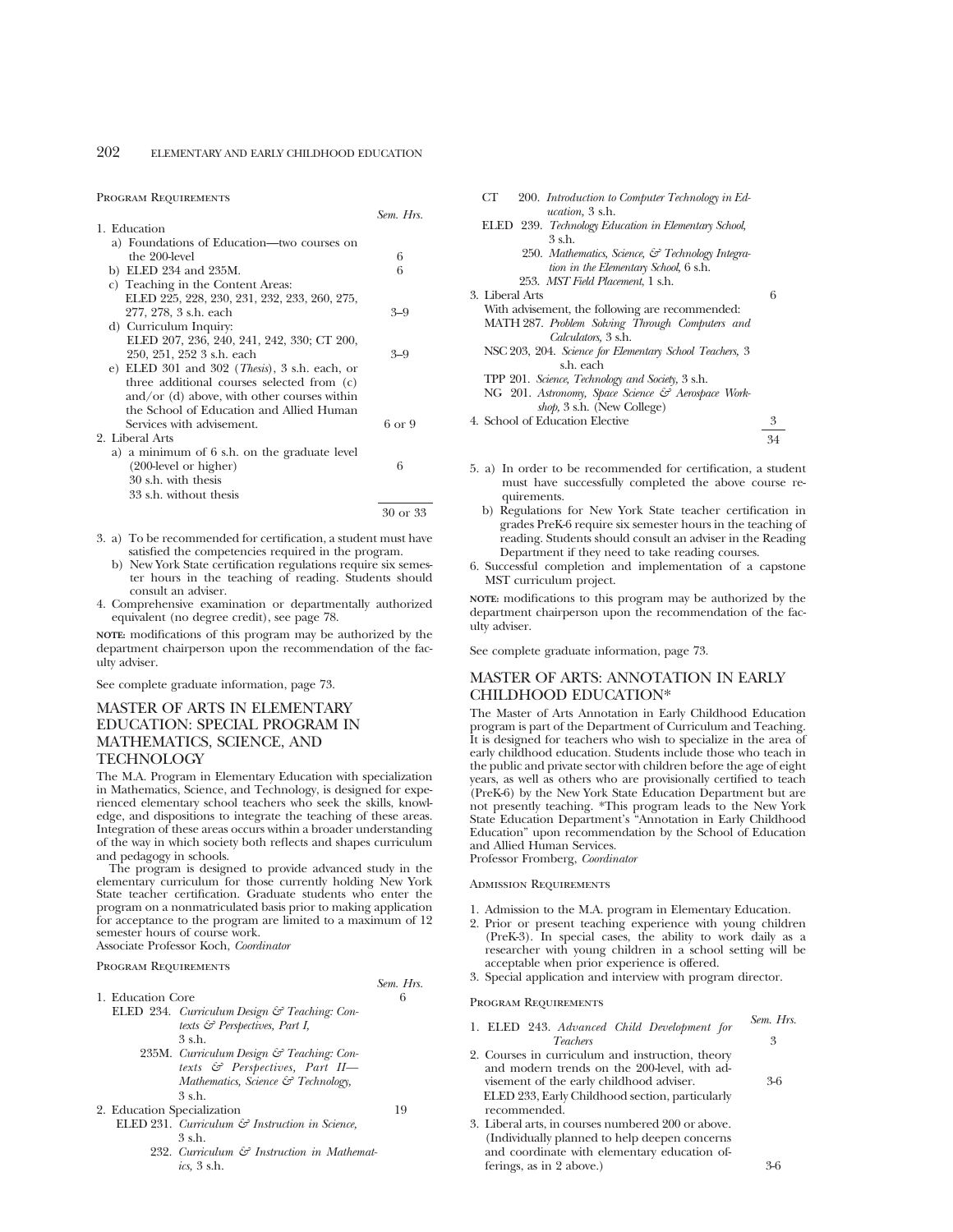| 4. Foundations of education, in courses num-                   |     |
|----------------------------------------------------------------|-----|
| bered 200 or above. (Individually planned to                   |     |
| help students deepen specialized concerns and                  |     |
| coordinate with offerings in 2 and 3 above.)                   | 3-6 |
| 270. Techniques for Study of $\mathcal{C}$ Research<br>5. ELED |     |
| with Young Children                                            | 3   |
| 271. Early Childhood Curriculum                                | 3   |
| 272. Curriculum Innovations in Early                           |     |
| Childhood Programs                                             | 3   |
| 273. Consultantship for Continuing                             |     |
| Early Childhood Professional In-                               |     |
| Service Development                                            | 3   |
| 274. Curriculum Supervision of Early                           |     |
| Childhood Centers                                              | 3   |
| 310. Issues in Infant, Toddler, Preschool,                     |     |
| Parent & Family Involvement Pro-                               |     |
| grams                                                          | 3   |
| 6. ELED 301 & 302. Thesis, optional, with advise-              |     |
| ment                                                           | 6   |
| minimum 30 or 33                                               |     |

- 7. To be recommended for certification, a student must have satisfied the competencies required in the program.
- 8. Comprehensive examination or departmentally authorized equivalent (no degree credit), see page 78.

See complete graduate information, page 73.

## ADVANCED CERTIFICATE

Middle School Extension Into Grades 7-9

Persons holding the New York State Certificate of Qualification PreK-6 or Certification can earn a Certificate for Middle School Extension into Grades 7-9, by completing CT 248 (6 s.h.) and providing evidence of having completed specialization requirements at the undergraduate or graduate level in one certification area listed below. This extension is registered with the New York State Education Department.

## Admission Requirements

1. New York State PreK-6 Certificate of Qualification or Certification;

*Sem. Hrs.*

- 2. Satisfactory levels of academic achievement;
- 3. Application and admission to the program.

| Required                                                                                       | 6-36 |
|------------------------------------------------------------------------------------------------|------|
| CT 248. Integrated Middle Extension into Grades 7-9                                            | 6    |
| Specialization requirements in one of the follow-<br>ing certification areas:                  |      |
| For Extension Certificate in English: English (un-                                             |      |
| dergraduate or graduate) beyond freshman                                                       |      |
| composition, with advisement.                                                                  | 24   |
| For Extension Certificate in a Language other                                                  |      |
| than English:                                                                                  | 18   |
| Language other than English (undergraduate or<br>graduate course work beyond intermediate lev- |      |
| el).                                                                                           |      |
| For Extension Certificate in Mathematics:                                                      | 24   |
| Mathematics (undergraduate or graduate includ-                                                 |      |
| ing 12 semester hours of nonintroductory work<br>as follows):                                  |      |
| Differential & Integrated Calculus, 6-8 s.h.;                                                  |      |
| Three electives from among: Probability & Sta-                                                 |      |
| tistics: Finite/Discrete Mathematics, Geometry/                                                |      |
| Graph Theory, Symbolic Logic, Mathematical                                                     |      |
| Modeling, History of Mathematics, with advise-                                                 |      |
| ment.                                                                                          |      |
| For Extension Certificate in Social Studies:                                                   | 24   |
|                                                                                                |      |

Social Studies (undergraduate or graduate course work) Nonwestern History, 6 s.h.; United States History, 6 s.h.; European History/Western Civilization, 6 s.h.; economics 3 s.h., and sociology 3 s.h., with advisement.

For Extension Certificate in General Science: 30 Sciences (undergraduate or graduate course work) biology, chemistry, geology and physics, with advisement.

Education Honor Societies, see pages 70 and 77.

## **COURSES**

In addition to semester notations next to each course, several courses are offered during January and Summer sessions. Consult the *January* and *Summer Sessions* bulletins for these schedules.

| 41. Basic Concepts in Arithmetic and Related |        |
|----------------------------------------------|--------|
| <b>Teaching Practices</b>                    | 2 s.h. |
| Fall, Spring, Summer                         |        |

Designed to aid early childhood and elementary teachers in understanding fundamental concepts of arithmetic and teaching techniques which integrate and coordinate such knowledge. Pass/ $D+/D$ /Fail grade only.

## 104A. *Educational Computing Issues, Trends and Practices* 1 s.h. Fall, Spring, Summer

The classroom teacher is called upon to use new technologies to facilitate the learning process. Provides a foundation in the theory and practice of such technology. Topics explored include technology and learning patterns, educational hardware and software, evaluation techniques, information processing and the role of programming languages. Hands-on experience is provided with a variety of educational software.

| 111. Children's Movement and Rhythmic Activities for the |        |
|----------------------------------------------------------|--------|
| Classroom Teacher                                        | 1 s.h. |
| Fall, January, Spring                                    |        |

Development of rhythmic activities, aesthetic and creative abilities is studied. Consideration given to multicultural content and the special learning needs of diverse student populations.

121. *Student Teaching* 6 s.h. Fall, Spring

Full-time student teaching in cooperating schools with direction and supervision from University supervisors. Students have two placements during the semester: one on the primary level (PreK-3) and one on the elementary level (4-6). Weekly seminars are provided. Must be taken concurrently with ELED 123. Admission by application on October 1 or March 1 to the Office of Field Placement and interview. Prerequisites: ELED 104A, 111, 122, 125, 126, 127, 128, 129. Pass/ $D+/D$ /Fail grade only. Credit given this course or 121A, not both.

121A. *Student Teaching: Elementary Education* 6 s.h. Fall, Spring

Full-time student teaching in cooperating schools with direct supervision from University supervisors. Students have two placements during the semester: one in grades 1-3 and one in grades 4-6. Weekly seminars are required, including child abuse and maltreatment; child abduction; substance abuse prevention; safety education, and fire and arson prevention. Must be taken concurrently with ELED 123A. Admission by application by October 1 or March 1 to the Office of Field Placement and interview. Prerequisites: see Elementary Education Undergraduate Program description, pg. 198. Pass/ $D+/D$ /Fail grade only. Credit given for this course or 121, not both.

## 122. Art in the Elementary School 1 s.h.

#### Fall, January, Spring

Course presents methods of integrating the creative arts into the elementary school curriculum. Explore art forms that engage students on many levels as well as clarify and enhance required academic curriculum. Subjects examined include perceptual stages of development, creativity, multiple intelligence theory, adaptation for included children with handicapping conditions,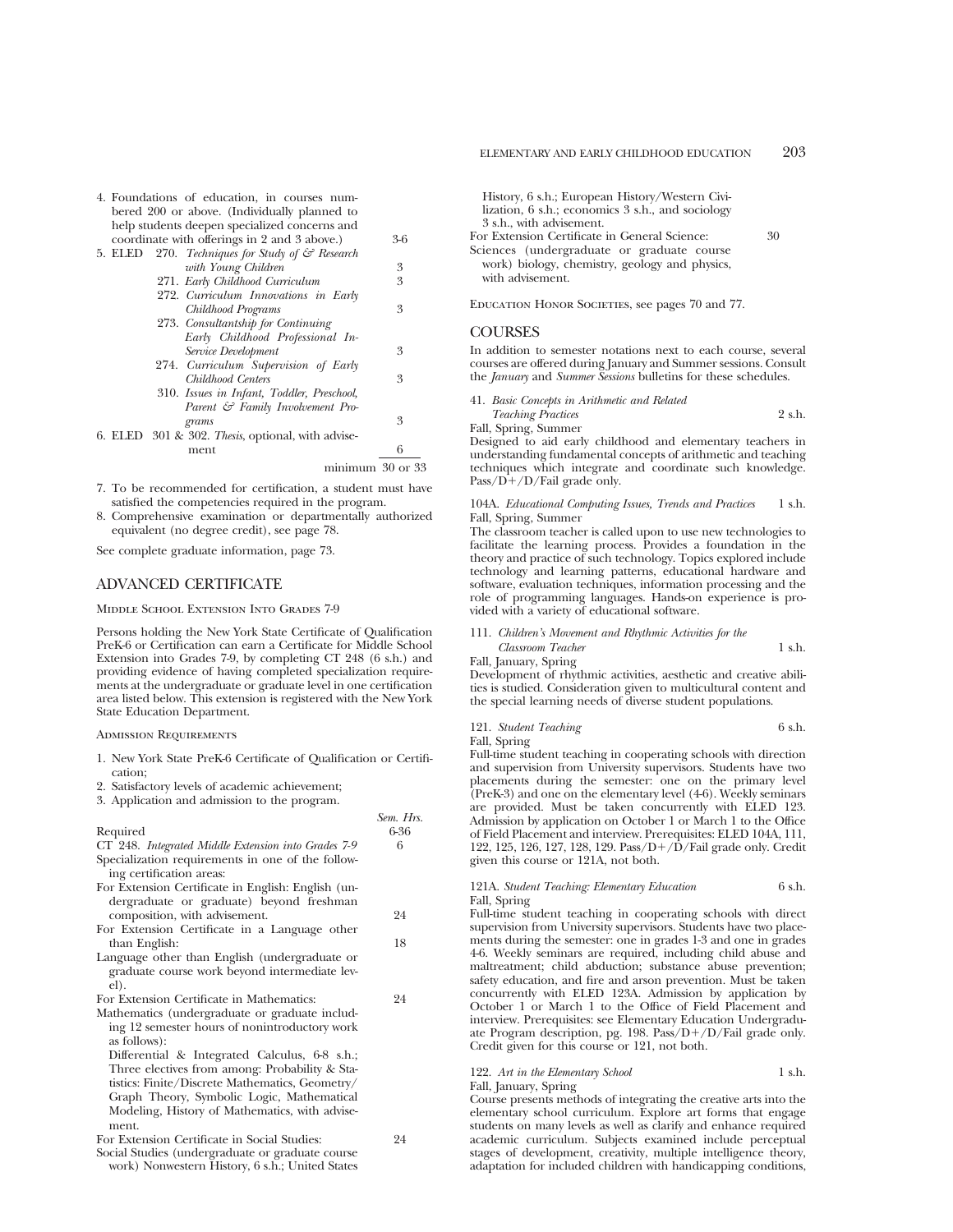and curriculum mapping. Art forms include painting, puppetry, poetry, sculpture, and collage. There is a material fee of \$10.

## 123. *Classroom Interaction Analysis* 3 s.h. Fall, Spring

Systems of classroom interaction are studied. Students engage in objective self-study of their own teaching behavior. Must be taken concurrently with ELED 121. (Formerly *Analysis of Teaching Behavior*.) Credit given for this course or 123A, not both.

## 123A. *Classroom Perspectives and Issues: Elementary Education (Grades 1-6)* 3 s.h.

Fall, Spring

Systems of classroom interaction are studied. Students engage in self-study of their own teaching behavior while engaging in analysis of macro- and micro-issues concerning classroom structures, equity, diversity, inclusion, assessment, and integration of curriculum. Includes development of classroom management techniques, provision for aesthetic education, development of cognitive abilities, home-school relationships, and integration of computer technology. Issues of health, nutrition, and safety are studied. Must be taken concurrently with ELED 121A. Credit given for this course or 123, not both.

## 125. *Child Development in the School Setting,*

*Home and Community* 6 s.h.

Fall, Spring

Study of children's development as active learners in the school setting is related to the social context of schooling. Issues of diverse sociocultural family and community influences on children's learning are explored. Individual variations, special learning needs, motivation, and discipline are examined as well as issues in evaluation and assessment. Students must allow four hours a week for public prekindergarten or registered nursery school observations and reflective participation under close clinical supervision. Students must provide transportation to and from assigned schools. Prerequisites: admission to the program in elementary and early childhood education and permission of instructor. Credit given for this course or 125A, not both.

## 125A. *Child Development in the School Setting, Home and Community* 5 s.h.

Fall, Spring

Study of children's development as active learners in the school setting is related to the social context of schooling. Issues of diverse sociocultural family, community, health, nutrition and safety influences on children's learning are explored. Individual variations, special learning needs, motivation, and discipline are examined as well as issues in evaluation and assessment. Fifty clock hours of reflective participation and observation in public pre-kindergarten or registered nursery school under close clinical supervision are required. Prerequisites: admission to the program in Elementary Education and permission of the instructor. Credit given for this course or 125, not both.

#### 126. *Interdisciplinary Perspectives on Teaching Social Studies* 4 s.h.

Fall, Spring

Interdisciplinary relationships between the social sciences and other disciplines are examined from their different conceptual frameworks and methods of inquiry, as well as the study of self in relation to social groups. Multicultural and global education, controversies and critical issues, sociodrama, cooperative group processes and other social models of teaching are considered. Developing appropriate experiences for children with handicapping conditions in the mainstream are studied. Students develop a repertoire of curriculum experiences and materials, and develop extended curriculum projects as well as the ability to facilitate children's social development and the building of a class community. Students participate in the reflective study of their teaching under close clinical supervision in primary grades. Students must provide transportation to and from assigned placements. Prerequisites: ELED 125, including admission to the program in Elementary and Early Childhood Education, satisfactory completion of departmental writing examination, and core prerequisite in history. Corequisites: ELED 127 and the corresponding laboratory section of ELED 126. Credit given for this course or 126A, not both.

## 126A. *Interdisciplinary Perspectives on Teaching Social Studies:*

*Elementary Education Grades 1-6* 3 s.h.

## Fall, Spring

Interdisciplinary relationships between the social sciences and other disciplines are examined from their different conceptual frameworks and methods of inquiry, as well as the study of self in relation to social groups and careers. Related issues of health, nutrition, and safety are studied. Multicultural and global education, controversies and critical issues, sociodrama, cooperative group processes and other social models of teaching are considered. Developing appropriate experiences for children with disabilities in inclusion settings are studied. Students develop a repertoire of curriculum projects as well as the ability to facilitate children's social development and the building of a class community. Students participate in the reflective study of their teaching under close clinical supervision in grades 1-3. Prerequisites: ELED 125A, including admission to the programs in Elementary Education. Completion of 3 s.h. of American History, Western Civilization, Global History, or the equivalent. Corequisite: ELED 127A and the corresponding laboratory section of ELED 126L. Credit given for this course or 126, not both.

## 126L. *Social Studies Field Placement Laboratory* 1 s.h. Fall, Spring

Students participate in the reflective study of their social studies teaching under close clinical supervision in grades 1-3 for a minimum of 45 clock hours. Corequisite: ELED 126A and 127A. Pass/ $D+/D/Fail$  grade only.

## 127. *Integrated Teaching of Reading, Writing,*

*and Children's Literature* 6 s.h.

Fall, Spring

Selection, design and organization of rationales, strategies, and materials for the integrated teaching of reading, writing, and children's literature appropriate for diverse cultural groups and individual learning styles and special learning needs are studied. Students develop a repertoire of egalitarian materials and methods for use with bilingual as well as monolingual English speakers. Students participate in the reflective study of their teaching under close clinical supervision in primary grades. Students must provide transportation to and from assigned placements. Prerequisites: admission to the ELED program; ELED 125 and satisfactory completion of departmental writing examination. Corequisite: ELED 126 and the corresponding laboratory section of ELED 126. Credit given for this course or 127A, not both.

## 127A. *Integrated Teaching of Reading, Writing and Children's*

*Literature: Elementary Education Grades 1-6* 5 s.h.

Fall, Spring

Selection, design and organization of rationales, strategies, and materials for the integrated teaching of reading, writing, and children's literature appropriate for diverse cultural groups and individual learning styles and special learning needs are studied. Students develop a repertoire of egalitarian materials and methods for use with bilingual as well as monolingual English speakers. Students participate in the reflective study of their teaching under close clinical supervision in grades 1-3. Prerequisites: ELED 125A, including admission to the programs in Elementary Education. Corequisites: ELED 126A and the corresponding laboratory section of ELED 127L. Credit given for this course or 127, not both.

## 127L. *Literacy Field Placement Laboratory* 1 s.h. Fall, Spring

Students participate in the reflective study of their literacy teaching under close clinical supervision in grades 1-3 for a minimum of 45 clock hours. Students must provide transportation to and from assigned placements. Corequisite with ELED 127A and 126A. Pass/ $D+/D/F$ ail grade only.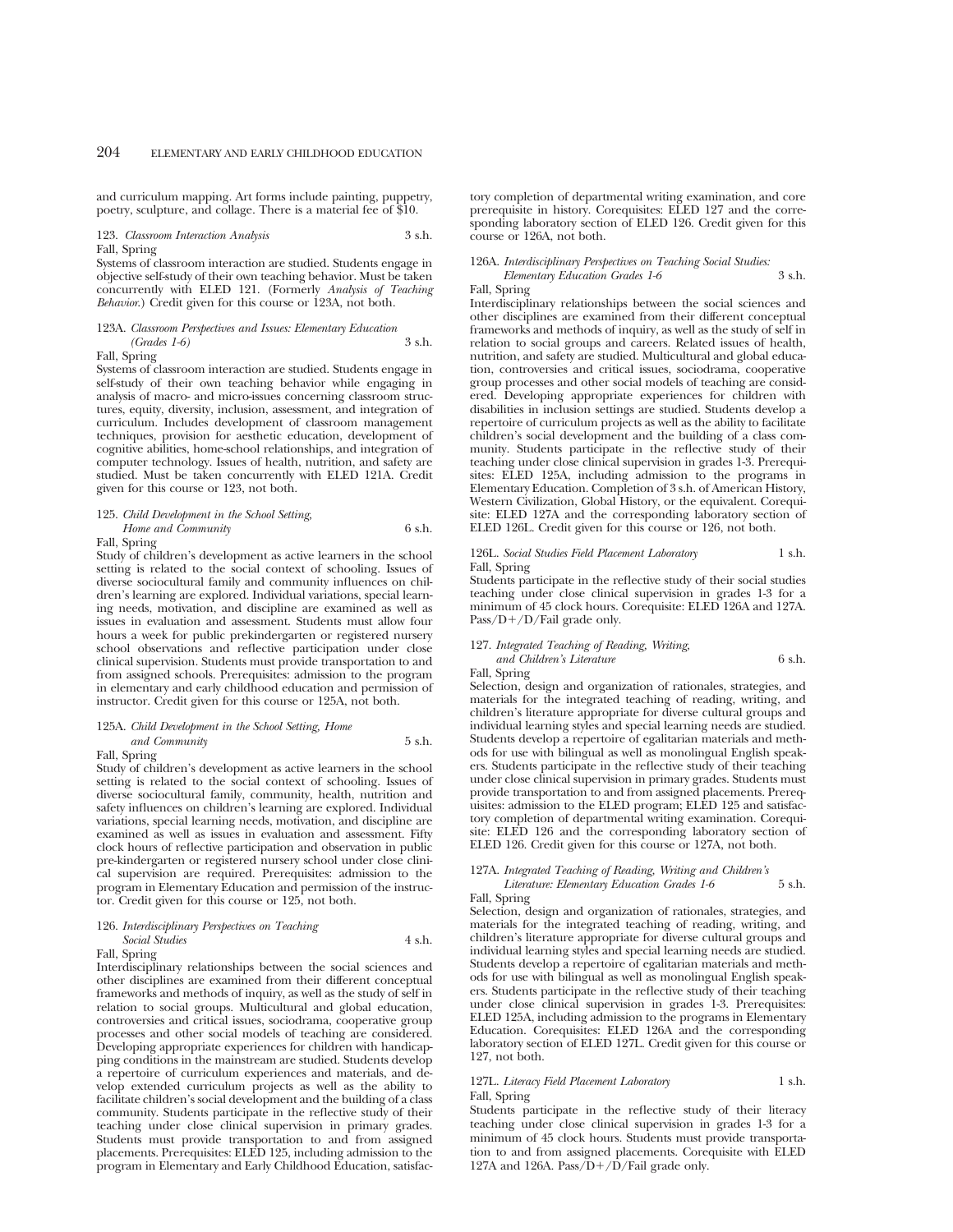128. *Integrated Teaching of Mathematics* 4 s.h. Fall, Spring

Examination of the curriculum, goals, methods and materials for teaching mathematics in the elementary school. Focus on methods for making mathematics meaningful to children by promoting an active learning process. Attention also given to methods for teaching mathematics to children with special needs and for whom English is a second language. Students participate in the reflective study of their teaching under close clinical supervision in intermediate grades. Students must provide transportation to and from assigned placements. Prerequisites: completion of the mathematics core course requirement, and ELED 41 (may be exempted by passing the departmental mathematics proficiency examination). Corequisite: ELED 129 and the corresponding laboratory section of ELED 128. Credit given for this course or 128A, not both.

## 128A. *Integrated Teaching of Mathematics in Early and Childhood Education* 3 s.h.

## Fall, Spring

Examination of the curriculum, goals, methods and materials for teaching mathematics PreK-6. Focus on methods for making mathematics meaningful to children by promoting an active learning process. Attention also given to methods for teaching mathematics to children with special needs and for whom English is a second language. Students participate in the reflective study of their teaching under close clinical supervision. Prerequisites: ELED 125A, 126A, 127A, including admission to the programs in Early Childhood or Elementary Education. Completion of the mathematics core course requirement. Satisfactory completion of ELED 41 or passing score on the departmental mathematics competency test. Corequisite: appropriate laboratory. Credit given for this course or 128, not both.

## 128L. *Mathematics Field Placement Laboratory* 1 s.h. Fall, Spring

Students participate in the reflective study of their mathematics teaching under close clinical supervision in grades 4-6 for a minimum of 45 clock hours. Students must provide transportation to and from assigned placements. Corequisite with ELED 128A and 129A. Pass/ $D+/D/F$ ail grade only.

## 129. *Integrated Teaching of Science* 4 s.h. Fall, Spring

Introduces the student to the purposes, selection organization and guidance of science experiences suitable for children. Explores the connection between science and technology with respect to contemporary themes in environmental science and communication. Emphasis on the development of skills in the construction and administration of science and technology investigations for children. Methods of instruction that address the needs of children with learning differences and diverse language backgrounds are integrated in the course. Students participate in the reflective study of their teaching under close clinical supervision in intermediate grades. Prerequisites: completion of the science core course requirement; ELED 125, 126, 127. Corequisites: ELED 128 and the corresponding laboratory section of ELED 128. There is a material fee of \$10. Credit given for this course or 129A, not both

#### 129A. *Integrated Teaching of Science in Early and Childhood Education* 3 s.h.

#### Fall, Spring

Introduces students to the purposes, selection, organization, and guidance of science experiences suitable for PreK-6 children. Explores the connection between science and technology with respect to contemporary themes in environmental science and communication. Emphasis on the development of skills in the construction and administration of science and technology investigations for children. Methods of instruction that address the needs of children with special learning needs and diverse language backgrounds are integrated. Students participate in the reflective study of their teaching under close clinical supervision. Prerequisites: completion of the science core course requirement; ELED 125A, 126A, 127A. Corequisite: appropriate laboratory. There is a material fee of \$10. Credit given for this course or 129, not both.

## 129L. *Scinece Field Placement Laboratory* 1 s.h. Fall, Spring

Students participate in the reflective study of their science teaching under close clinical supervision in grades 4-6 for a minimum of 45 clock hours. Students must provide transportation to and from assigned placements. Corequisite with ELED 128A and 129A. Pass/ $D+/D/F$ ail grade only.

151, 152. *Special Readings Seminar* 1-3 s.h. each Fall, Spring, Summer

Investigations and reports on educational topics adapted to the student's program and more flexibility in course work. For undergraduates only. Prerequisite: permission of department chairperson.

180 through 189, A-Z. *Workshops* 1-3 s.h. each Summer

Designed to meet the needs of specific groups of students or faculties of individual schools who want help in the solution of curricular or other school problems.

As individual subjects are selected, each is assigned a letter (A-Z) and added to the course number. Any course may be taken a number of times so long as there is a different letter designation each time it is taken.

#### 191. *Workshop: Methods and Materials* 6 s.h. Summer

Cooperative work on problems related to school situations. Demonstrations and participation in an elementary classroom. Admission by permission of instructor.

193. *Workshop: Early Childhood Education* 6 s.h. Summer

Supervised participation and systematic observation in demonstration kindergarten and preschool programs supplemented by lectures, selected readings and discussion. Designed also to acquaint experienced and prospective teachers with the current findings about the intellectual and emotional development of young children as they relate to curriculum design and implementation in early childhood education.

## 202. *Developmental Reading* 3 s.h.

Fall, Spring, Summer

Current reading programs that have been developed through an analysis of language and the intellectual development of children (Pre-Kindergarten-3). Distinctions between the nature of writing and oral language. Classroom observations are required. Prerequisite: ELED 213 or 214.

# 205. *Language in the Curriculum* 3 s.h.

Fall, Spring, Summer

A study of the contributions to the curriculum of the arts and sciences which examine language. The literature on creativity is considered in designing instructional programs leading to the effective use of language in a wide range of activities and situations (Grade 4 to 6). Classroom observations are required. Prerequisite: ELED 213 or 214.

## 206. *Social Studies in the Curriculum* 3 s.h. Spring

An in-depth study of social studies curriculum which considers the contributions of the social sciences and the humanities. Consideration of instructional strategies, materials and development of creative opportunities which meet the needs of diverse populations. Classroom observations are required. Prerequisite: ELED 213 or 214.

## 207. *Dynamics of Curricular Change* 3 s.h. Spring

The implementation of curricular change through adaptation in subject matter, methodology, materials and facilities. The plan-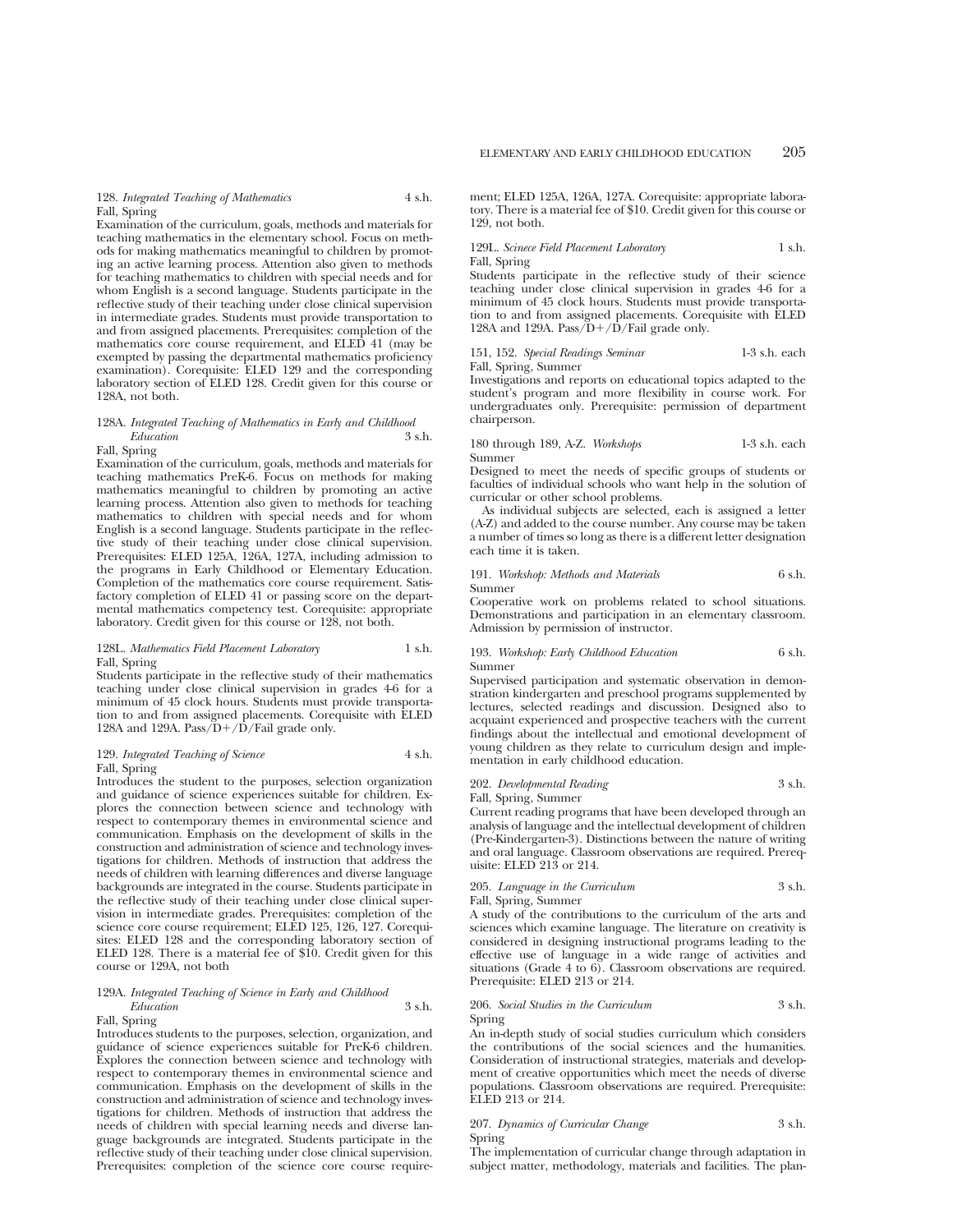ning of change, models of the change process, generalizations developed in the research traditions in innovation, the diffusion process in education, status of adaptation and rejection of education innovations, organizing and implementing curricular change. Same as SED 207.

208. *Science and Mathematics* 3 s.h. Fall

An examination of the objectives, content and techniques of teaching appropriate to contemporary developments in science and mathematics. A theory of instruction based on the intellectual development of children is used as a basis for curriculum design. Classroom observations are required. Prerequisite: ELED 213 or 214.

#### 209. Mathematics in the Curriculum 3 s.h. Fall, Spring, Summer

An evaluation of the objectives, content and techniques of teaching, appropriate to contemporary developments in mathematics. A theory of instruction based on the intellectual development of children is used as a basis for curriculum design. Classroom observations are required. Prerequisite: ELED 213 or 214.

#### 210. *Science and Technology in the Curriculum* 3 s.h. Fall, Spring, Summer

Examination of the objectives, content and techniques of teaching, appropriate to contemporary developments in science and technology. A theory of instruction based on the intellectual development of children is used as a basis for curriculum design. Classroom observations are required. Prerequisite: ELED 213 or 214. There is a material fee of \$10.

## 211. *Children's Movement and Rhythmic Activities in the Curriculum* 1 s.h.

Fall, January, Spring, Summer

Participants acquire methods of instruction, activities, and materials for use in children's movement and rhythmic activities. Consideration is given to multicultural content and the special learning needs of diverse student populations.

## 212. Art in the Curriculum 1 s.h.

Fall, January, Spring, Summer

Explore modes of integrating the creative arts into the elementary school curriculum. Study art forms that engage students on a multitude of levels, thereby clarifying and enhancing required academic curriculum. Subjects covered include perception, developmental stages in art, multiple intelligence theory, adaptation for included children with handicapping conditions, curriculum mapping and art history. Art forms explored include painting, sculpture, collage, and poetry. There is a material fee of \$10.

## 213, 214. *Child Development and the*

*Elementary School Program* 3 s.h. each Fall, Spring, Summer

An advanced course in the study and evaluation of modern school practices coupled with the study of current cross-cultural research in child development. 213 emphasizes ego development and the socialization process; 214 emphasizes perceptual and intellectual development. Issues of mainstreaming and children with handicapping conditions are addressed. Classroom observations are required.

## 219. *Supervised Teaching with Normal and Handicapped Children* 9 s.h.

Fall, Spring

(Physically Handicapped, Neurologically Impaired/Learning Disabled, Emotionally Disturbed and/or Mentally Retarded.) Must be taken concurrently with ELED 223. Same as SPED 219A-219B.

221. *Student Teaching* 6 s.h.

Fall, Spring

Full-time student teaching in cooperating schools with direction and supervision from University supervisors. Students have two placements during the semester: one on the primary level (PreK-3) and one on the intermediate level (4-6). Weekly seminars are provided. Admission by application and interview. Applications obtainable at the Office of Field Placement, to be returned by October 1 for the spring semester and by March 1 for the fall semester. Must be taken concurrently with ELED 223. Prerequisite: 18 s.h. in education. Pass/Fail grade only.

#### 222. *Supervised Teaching* 6 s.h. Fall, Spring

Close clinical supervision of M.S. in Ed. students currently teaching in an elementary school on a full-time basis. Must be taken concurrently with ELED 223. Admission by application and interview. Applications obtainable at the Office of Field Placement, to be returned by October 1 for the spring semester and by March 1 for the fall semester. Prerequisite: 18 s.h. in education. Pass/Fail grade only.

## 223. *Analysis of Teaching Behavior* 3 s.h. Fall, Spring

Research on classroom interaction systems is studied. Skill in the objective study of teaching behavior is developed. An objective study of teaching behavior, integrating research findings, is required. Must be taken concurrently with ELED 219, 221 or 222.

225. *Teaching English as a Second Language* 3 s.h. Fall

An intensive study of the linguistic development of bilingual children. The problems of psychological, cognitive and psycholinguistic developmental stages as they affect the acquisition of a second language. Specific methods and materials are developed, including materials and techniques for teaching English to speakers of other languages through mathematics, science, and social studies.

## 227. *Elementary School Curriculum* 3 s.h.

Fall, Spring, Summer

Principles, trends, techniques in curriculum construction and revision. A central purpose is to assist each student to integrate and synthesize understanding of elementary education through a comprehensive approach to curriculum study. Classroom observations are required.

228. *Curriculum and Instruction in Communication* 3 s.h. Fall, Spring

For experienced teachers offering advanced study of the curriculum and instruction in language arts including reading, speaking, writing, literature, skills and appreciation (PreK-6).

230. *Curriculum and Instruction in Social Studies* 3 s.h. Fall

For experienced teachers offering advanced study and stressing evaluation of research, school programs and curriculum trends.

231. *Curriculum and Instruction in Science* 3 s.h. Fall, Spring

For experienced teachers that addresses the multiple methods of doing science with children. Teachers are encouraged to explore their own scientific selves, science in the media, and contemporary attitudes towards science and technology in society. The construction of science curriculum is embedded in a sciencetechnology-society framework where teachers examine locally relevant science issues for curriculum construction.

#### 232. *Curriculum and Instruction in Mathematics* 3 s.h. Fall, Spring

For experienced teachers offering advanced study of mathematics curriculum. Stresses the design and implementation of instructional methodologies that actively engage the learner in elementary/middle grade mathematics. Mathematics curricula are examined with a view toward providing all students opportunities for becoming mathematically literate in a rapidly changing, culturally diverse, technological society.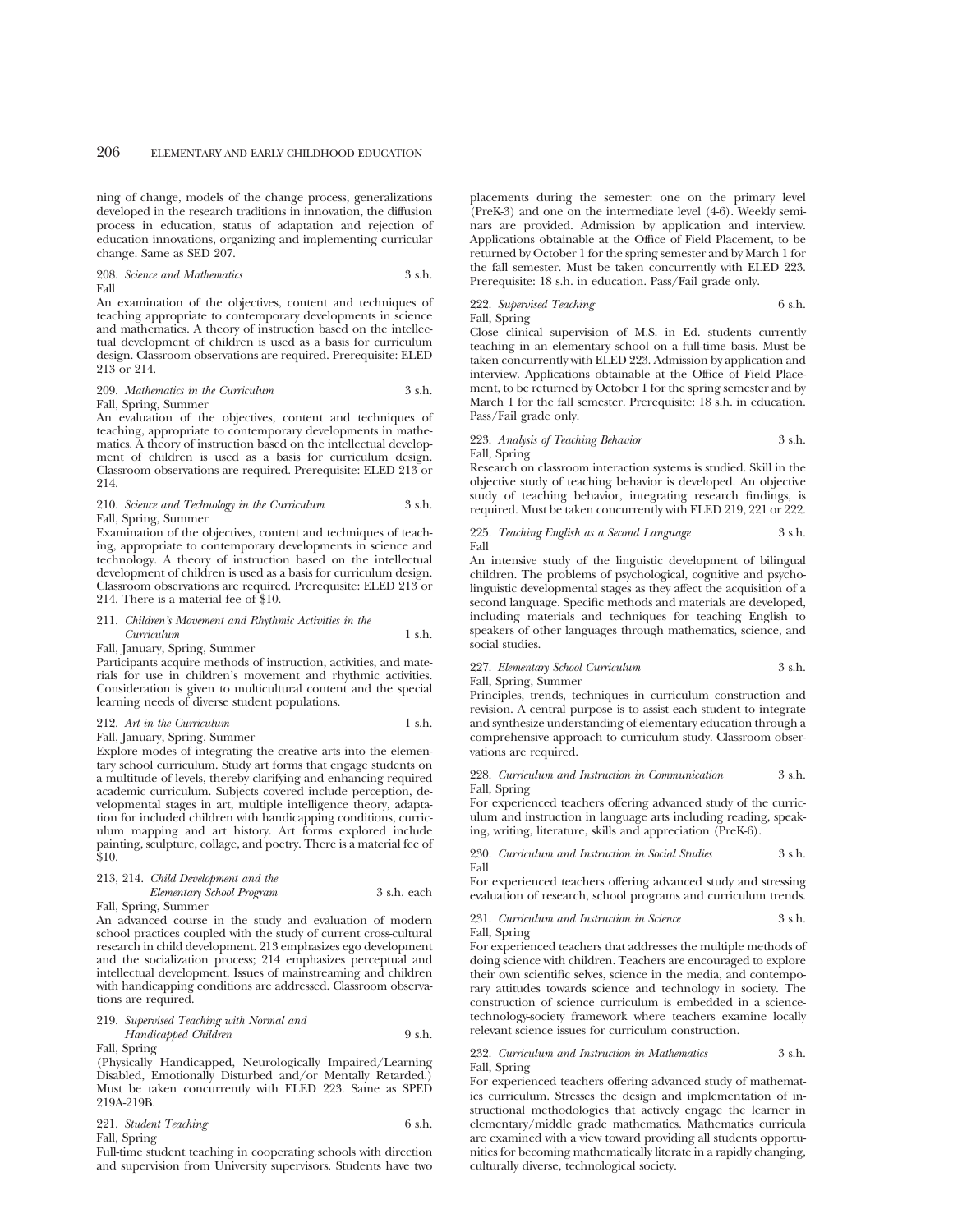233. *Curriculum and Instruction in Creative Arts* 3 s.h. Spring

For experienced teachers, this course presents methods of integrating the creative arts into the elementary school curriculum. Explores art forms that engage the student on many levels as well as clarifies and enhances required academic curriculum. Subjects covered include perceptual stages of development, creativity, multiple intelligence theory, adaptation for included children with handicapping conditions, interdisciplinary teaching, art history as a means to understand culture, aesthetics and the museum as educator. Practice painting, puppetry, drama, collage, sculpture and poetry. Museum trips and research required. There is a material fee of \$10.

## 234. *Curriculum Design and Teaching: Contexts and Perspectives, Part I* 3 s.h.

Fall

This course addresses the child in relation to the curriculum by examining the influences of family, community, and society on the world of the learner. Students engage in self-reflection while exploring diverse perspectives on teaching and learning. Critical literacy about curriculum and teaching is developed through the collaborative study of diverse teaching/learning environments.

235M. *Curriculum Design and Teaching: Contexts and Perspectives, Part II—Mathematics, Science, and Technology* 3 s.h.

Spring

This course examines mathematics, science, and technology (MST) curricula in the elementary school. It considers the culture of the classroom by exploring social processes and learning; the politics of curriculum construction; and justice and social change in classroom settings.

236. *Modern Trends* 3 s.h. Periodically

Advanced course for experienced teachers to investigate indepth ideas and practices. Students and instructors cooperatively identify a number of specific areas of investigation, which become the focus of the course.

#### 239. *Technology Education in Elementary School* 3 s.h. Spring

A course for experienced teachers which stresses the skills, knowledge, and attitudes essential to the development of technology education for the elementary grades. The human-made world is considered through an activity-based study of past, present, and future technological systems. Factors underlying the design process, supporting principles of mathematics and science, and considerations of utility and aesthetics are examined. Central to the course is the creation of a design portfolio, a form of authentic assessment.

#### 240. *Perspectives in Curriculum* 3 s.h. Periodically

An examination of the major curricular issues and movements in the American elementary school from 1890 to the present. Recent innovations are studied in historical perspective. Prerequisite: provisional or permanent certification (PreK-6) or equivalent.

#### 241. *Educational Programs for Young Children* 3 s.h. Periodically

Contemporary practices, experimentation, innovations, proposals and issues (nursery and early school). Appropriate attention is given to the research literature. Prerequisite: provisional or permanent certification (PreK-6) or equivalent.

242. *Instructional Theory* 3 s.h. Periodically

An analysis of the effects of varieties of teacher behavior on child behavior and learning in the classroom setting. Attention will be given to the literature on classroom transactions as well as case studies in classrooms. Prerequisite: provisional or permanent certification (PreK-6) or equivalent.

#### 243. *Advanced Child Development for Teachers* 3 s.h. Fall, Spring

An analysis of recent cross-cultural research and theory in child growth and development. Emphasis on implications for curriculum design and instructional practice drawn from studies in the affective and cognitive domains. Issues of mainstreaming and the child with handicapping conditions are explored.

244. *Models of Teaching* 3 s.h. Periodically

Theory and practice of five models of teaching are presented: concept attainment, concept formation, inquiry training, role playing and synectics. These models, which are useful new ways of teaching, can be integrated into one's teaching repertory at all levels and in all subject areas.

#### 245. *Workshop: Community Resources* 3 s.h. Periodically

Identification of and acquaintance with community resources for instructional purposes in the metropolitan and Long Island areas. Registration is limited to students who are able to take field trips.

#### 246. *Methods and Materials for Bilingual Teaching of Reading in Bicultural Setting* 3 s.h.

Once a year

An in-depth study of readiness and beginning reading including the effects of language and experience on reading instruction and the relationship of reading to child development and self-concept. Consideration of teaching strategies and organization in the classroom as well as the selecting and adapting of appropriate materials for classroom use. Methods and materials specifically analyzed, developed and designed to teach reading in Spanish, and in addition, a consideration of the techniques to ease the transition to reading and writing in English.

247. *Social Studies and Communication Arts for Bilingual and Bicultural Children* 3 s.h.

Once a year

An understanding of the regional, social and developmental variations in children's language. Develop curricular materials and activities utilizing learner's cultural background through the social studies curriculum in elementary school. Ways to utilize an interdisciplinary bilingual approach to these two curricular areas are explored.

#### 248. *Methods and Materials for Bilingual Teaching of Mathematics and Science* 3 s.h.

Once a year

Consideration of formation of appropriate objectives with respect to concept development together with suitable techniques and materials for bilingual settings.

#### 249. *Practicum for Teachers of Bilingual Children* 3 s.h. Once a year

Extended teaching practice with close clinical supervision. Admission by application and interview. Applications obtainable at the Office of Field Placement, to be returned by October 1 for the spring semester and by March 1 for the fall semester. Seminars meet weekly with supervisory personnel from the Curriculum and Teaching Department and public school districts to work intensively with specific student problems. Demonstration classes and observations of innovative programs in bilingual settings in local school districts are arranged. Pass/Fail grade only.

#### 250. *Mathematics, Science, and Technology Integration in the Elementary School* 6 s.h. Fall

This course involves the creation of integrated mathematics, science, and technology (MST) activity modules suitable for inclusion in the elementary school curriculum. Requires re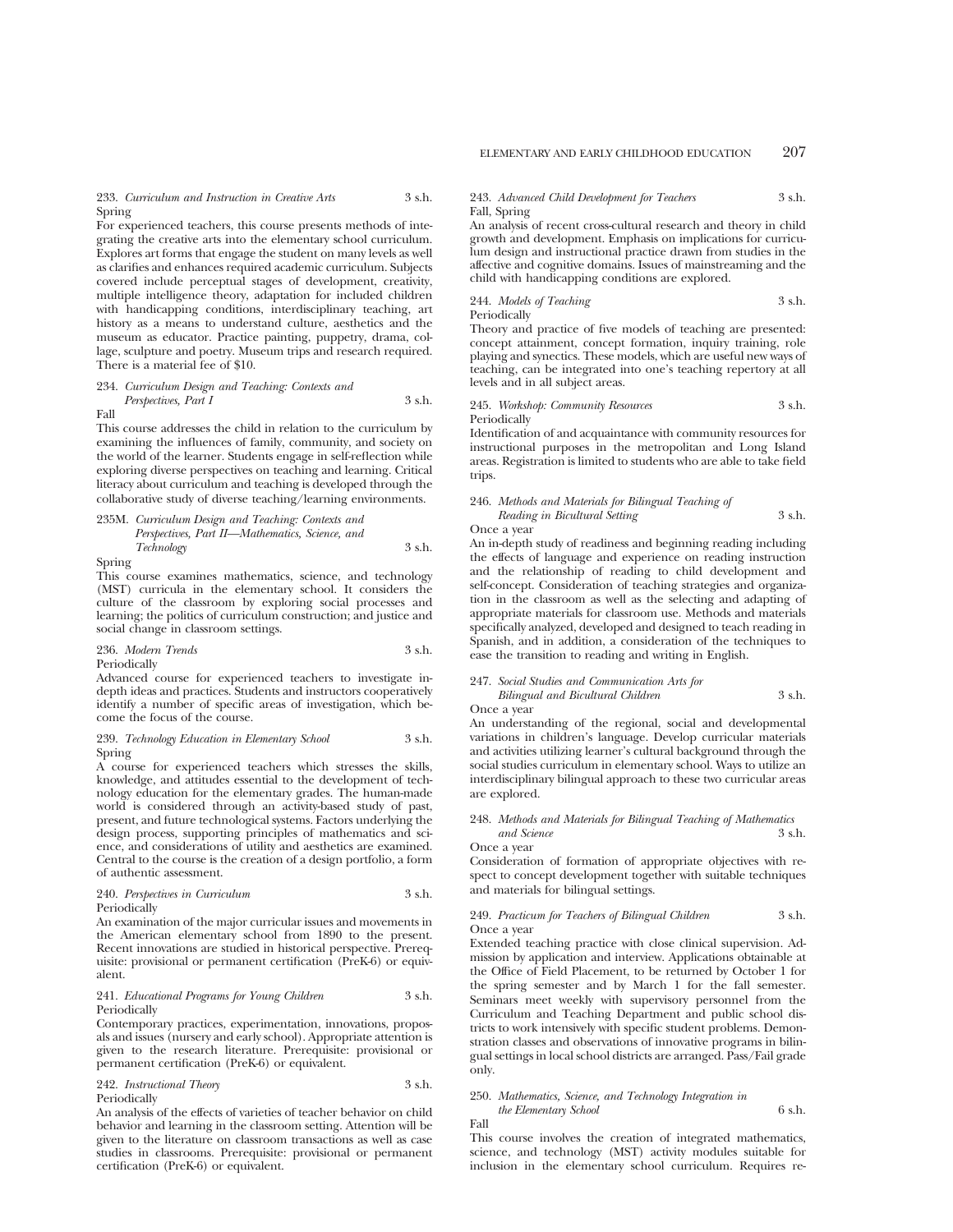search in the teaching of MST, considerations of political, socio-economic, aesthetic, and ethical issues in MST instruction, and visits to mathematics, science, and technology centers. Culminates in the completion, implementation, and evaluation of a capstone MST action research project. Must be taken concurrently with ELED 253.

## 251, 252. *Special Readings Seminar* 1-3 s.h. each Fall, Spring, Summer

Investigations and reports on advanced educational topics adapted to the program of the student. Prerequisite: permission of instructor.

#### 253. *MST Field Placement* 1 s.h. Fall

Students participate in a field consultation model as they implement and evaluate mathematics, science, and technology activity modules in the elementary grades. Transportation to and from assigned placements is the responsibility of the student. Must be taken concurrently with ELED 250. Pass/Fail grade only.

#### 256. *The Newspaper as a Teaching Tool* 3 s.h. Summer

This course introduces students to the newspaper as an educational tool for children of all grade levels, K-12, and in every subject area. The newspapers on Long Island and the Metropolitan area contribute editors, Newspaper in Education coordinators, and NIE managers as speakers in the workshop. Students tour *Newsday* and see the newspaper in production. The history and background of Newspapers in Education are presented. Students receive a comprehensive overview of NIE and the practical means to implement it in their classrooms. Curriculum materials and teaching strategies relating to the newspaper are employed.

#### 257. *Integrated Middle School Extension into Grades 7-9* 6 s.h. Periodically

Interdisciplinary curriculum work focusing on key discipline concepts is the centerpiece of this course. Instructional strategies and knowledge of the young adolescents' development as well as alternative classroom and school organizational design are stressed. Related field experience is required. Prerequisite: New York State Certificate of Qualification or Certified in PreK-6. Same as CT 248.

## 260. *Space Science for the Teacher* 3 s.h. Periodically

Depth in the background subject matter as well as the necessary mathematics and physical sciences inherent in a successful comprehension of the subject. Demonstration and discussion of techniques for teaching in the area.

## 270. *Techniques for Study of and Research with Young Children* 3 s.h.

Fall

Research techniques with particular reference to early education. Child development theory and child study and evaluation techniques are explored and used in various settings.

## 271. *Early Childhood Curriculum* 3 s.h. Fall

Development of early childhood programs. Explore, contrast, analyze, and develop models and designs for integrated programs. Pass/Fail grade only. Prerequisite: admission to program in Early Childhood Education or permission of instructor.

## 272. *Curriculum Innovations in Early Childhood Programs* 3 s.h.

Spring

Content-based program and material innovations for young children in school organizations. Research design and evaluation are part of each contract. Pass/Fail grade only.

## 273. *Consultantship for Continuing Early Childhood*

*Professional In-Service Development* 3 s.h.

Spring

Professional self-study and in-service consultation in curricular innovations. Action research with young children in school settings. Hofstra faculty individually supervise study site with attendant conferring. Minimum 60 hours teaching in a kindergarten/pre-kindergarten setting required. Pass/Fail grade only.

#### 274. *Curriculum Supervision of Early Childhood Centers* 3 s.h. Every other year

Studying, simulating, and testing curriculum policy-making with faculty, community and family involvement. Issues that relate to public policy and advocacy of early childhood education are also studied. Participants engage in advocacy project development and study.

#### 275. *Literacy in Early Childhood Education* 3 s.h. Once a year

Deals with early literacy development and instructional practices based upon theory and research. Emphasis on the use of relevant instructional approaches and materials. Participants consider sound awareness, creative language development, early reading and writing, special language learning needs, and thinking-reading-andwriting connections. Participants engage in the study of integrated teaching practices. Prerequisite: one graduate course in the teaching of reading is recommended. Same as READ 275.

276. *Early Childhood Education: Mainstreaming the Young Child with Special Learning Needs* 3 s.h.

Every other year

The study of issues of organization that facilitate the socialization and integration of young children who have a range of learning needs. Materials and methods are reviewed, developed and refined. Same as SPED 276.

#### 277. *Classroom Strategies in Teaching Writing* 3 s.h. Periodically

Course helps teachers develop instructional strategies and classroom procedures based on current research on the composing process. Emphasis placed on the stages of the writing process, methods of response, the role of the teacher, and includes experiences in writing and in using peer response groups.

278. *Writing and Children's Literature* 3 s.h. Periodically

Provides an in-depth investigation of literature for children as a literary experience which promotes language and writing development. Emphasis on developing strategies to use experience with various genres and styles to help children become critical readers and writers.

280 through 289, A-Z. *Advanced Workshops* 1-3 s.h. each Fall, Spring, Summer

Designed to meet the needs of specific groups of students or faculties of individual schools who want help in the solution of curricular or other school problems.

As individual subjects are selected, each is assigned a letter (A-Z) and added to the course number. Any course may be taken a number of times so long as there is a different letter designation each time it is taken.

300. *Departmental Seminar* 3 s.h. Fall, Spring

Serves an integrative and culminating function with respect to the student's studies and experiences in the School of Education. The student is required to prepare and present a paper or project of "publishable" quality. The paper or project should demonstrate a synthesis of the student's comprehensive knowledge in the fields of child development, curriculum theory and at least one specific curriculum area. Pass/Fail grade only. Prerequisites: matriculation in the department and completion of *all* required course work in professional education.

**NOTE:** successful completion of ELED 300 may be offered in place of the departmental comprehensive examination. This course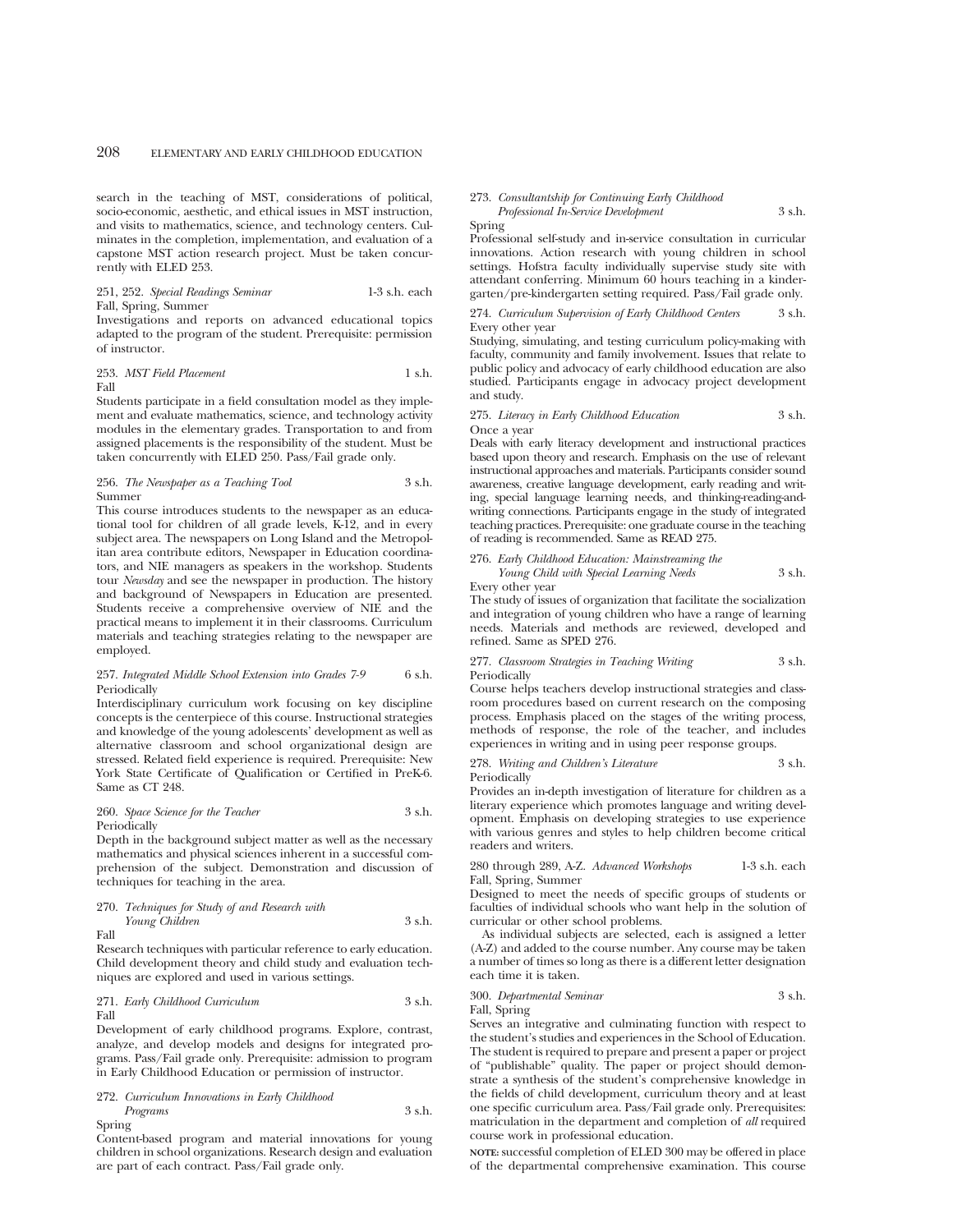may *not* be used to satisfy any part of the basic semester hour requirements for a master's degree in elementary education.

301 & 302. *Master's Thesis* 3 s.h. each Fall, Spring

Supervision and instruction leading to the completion of master's thesis. Binding fee payable upon registration in 302. Admission by permission of adviser. Prerequisite: competence in statistics (through analysis of variance).

303 through 309, A-Z. *Post-Master's Workshops* 1-3 s.h. each Periodically

Intensive workshops for experienced teachers. Not applicable to the Master of Science in Education or Master of Arts degrees.

310. *Issues in Infant, Toddler, Preschool, Parent and Family Involvement Programs* 3 s.h. Once a year

A study of educational needs, methods, and materials for use with infants, toddlers and preschoolers in group settings including related parent and family involvement programs and alternatives. Particular attention is devoted to sociocultural and linguistic issues. Same as SPED 310.

330. *Techniques of Mentor Teaching* 3 s.h. Once a year

Prepares experienced teachers to serve as mentor teachers to new teachers, student teachers, teachers, and others needing assistance in developing new skills and content. Study emphasizes coaching and demonstration techniques as well as knowledge concerning adult learning within professional work settings.

# Engineering (ENGG)

Associate Professor Rooney, *Chairperson*

Professors Alvarez, Burghardt, Rabbany, Weissman; Associate Professors Agnone, Caputi, Forsberg, Jensen, Kwong; Assistant Professors Ghorayeb, Hunter, Puerzer; Director of Freshman Engineering Hakola.

Technology and Public Policy courses are listed alphabetically.

#### **MISSION STATEMENT**

The Department of Engineering at Hofstra University offers ABET-accredited degree programs leading to a Bachelor of Engineering in Engineering Science, a Bachelor of Science in Electrical Engineering, and a Bachelor of Science in Mechanical Engineering. In addition, it offers smaller interdisciplinary degree programs, not seeking ABET accreditation, leading to a Bachelor of Science in Industrial Engineering and a Bachelor of Arts in Engineering Science.

Since all degrees are offered under the aegis of a single department, the organizational structure fosters collegiality among faculty of different programs and ensures that all students are exposed to a variety of engineering disciplinary perspectives. The knowledge base encompassed by engineering is constantly expanding, but the fundamental skills and aptitudes which a four year undergraduate program can hope to impart to graduates remain the same, regardless of time or of specific degree. They include a solid grounding in mathematics as a language to express scientific laws, in applied physics as represented primarily in the engineering sciences, in engineering design integrated throughout the curriculum but especially demonstrated through participation in capstone team projects, and in a well-chosen variety of social sciences and humanities.

Technological advances generated by the engineering profession have foreseen and unforeseen effects on human culture and civilization. The broadly educated Hofstra engineering graduate

will mirror the multi-faceted engineer/builder envisioned in classical times by Vitruvius, and will therefore be best situated to assess the consequences of the societal changes constantly being wrought by the profession.

## **DEPARTMENTAL OBJECTIVES**

While adhering to the general philosophy outlined above, each degree program which seeks ABET accreditation is committed to ensuring that its graduates exhibit a range of abilities indicative of a successful member of the engineering community. These include:

- a) an ability to apply knowledge of mathematics, science, and engineering
- b) an ability to design and conduct experiments, as well as to analyze and interpret data
- c) an ability to design a system, component, or process to meet desired needs
- d) an ability to function on multi-disciplinary teams
- an ability to identify, formulate, and solve engineering problems
- f) an understanding of professional and ethical responsibility
- an ability to communicate effectively
- h) the broad education necessary to understand the impact of engineering solutions in a global and societal context
- recognition of the need for, and an ability to engage in life-long learning
- a knowledge of contemporary issues
- k) an ability to use the techniques, skills, and modern engineering tools necessary for engineering practice.

Students matriculate in an ambience of small class size, excellent student-faculty interaction, and easy access to all laboratory facilities for research and design projects. All students, part-time as well as full-time, are assigned a faculty adviser in their general field of interest, and may choose from a range of engineering and science electives to build a foundation for the engineering objective of their choice. For many the goal will be graduate study in a specialized area of engineering such as civil, electrical, mechanical or biomedical; for others, a position in industrial or government research, development and design.

**A MINOR IN ENGINEERING** consists of the successful completion of 18 semester hours in engineering courses, excluding ENGG 4, 10 and 149, at least 6 hours in residence, with grades of C or better. ROTC scholarship engineering majors, who must take additional courses in Military Science, may be funded for a total of five years

## PROGRAMS

#### B.E. Specialization in Engineering Science

Accredited by the Engineering Accreditation Commission of the Accreditation Board for Engineering and Technology.

#### **PROGRAM EDUCATIONAL OBJECTIVES**

while completing their engineering degree.

This program reflects the need within a broad-based engineering curriculum, for a diversity of offerings reflecting the diversity of careers in the engineering field today. Engineering today encompasses many new technologies, but the core educational requirements remain a thorough grounding in mathematics, physical sciences, engineering sciences and design. The Engineering Science degree then allows students to specialize in one of three options: biomedical, civil, or environmental. All three options integrate design throughout the curriculum, beginning with the first year, and culminating in a year-long major senior-level design project. Consequently graduates of the program are well prepared to do analytic work and to participate as design team members in engineering projects. The options guarantee a specificity of expertise within the Engineering Science program. They do so through 25 units of directed technical electives as outlined below under each of the three headings. A preponderance of biomedical option graduates may therefore be expected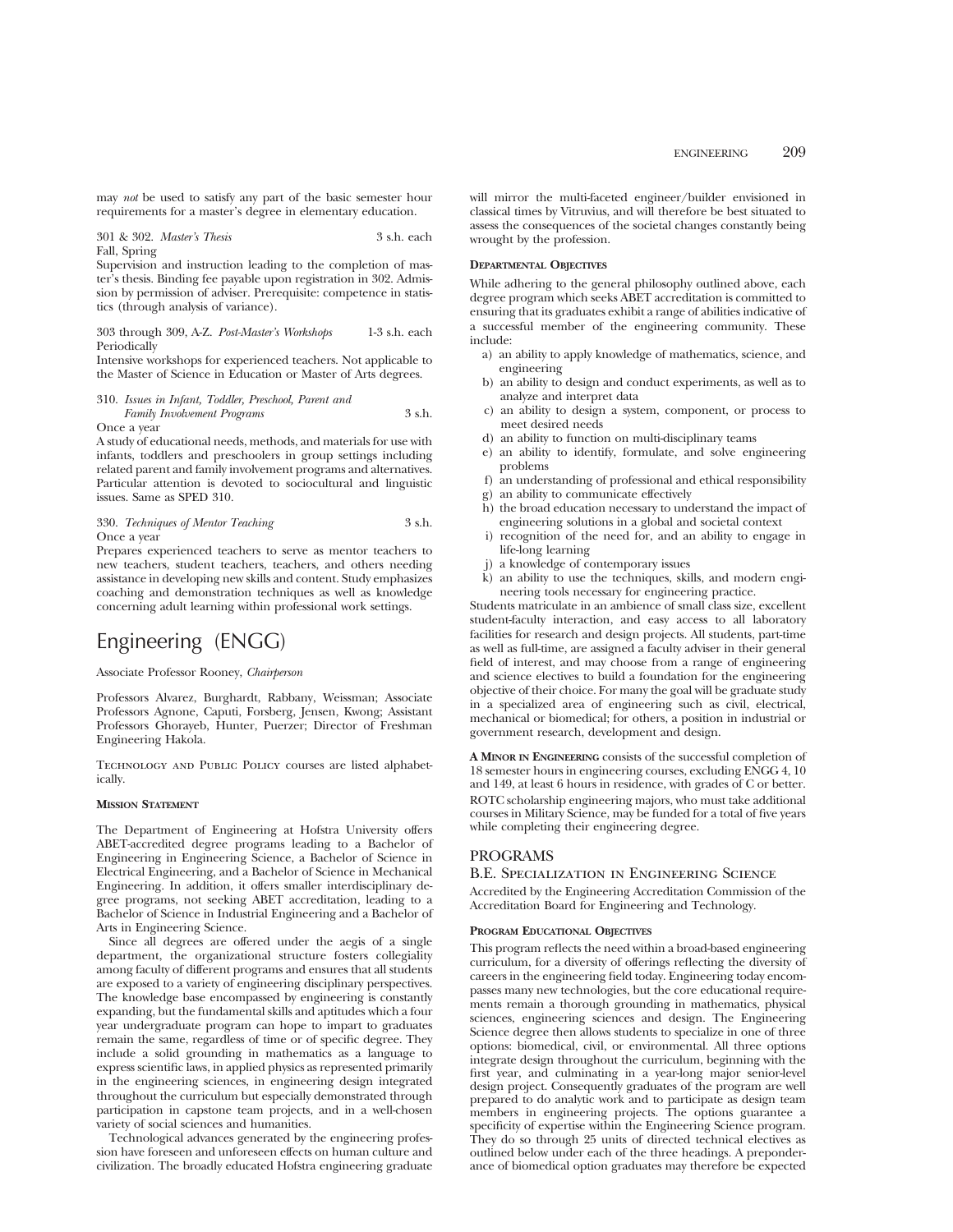to pursue advanced studies in biomedical engineering or in some cases to enter medical school. On the other hand, the majority of civil or environmental option graduates will be expected to enter industry, with or without pursuing advanced degrees. Professional registration is highly important in the latter two fields, and so, all graduates of the civil option and the environmental option are required to take the Engineering Fundamentals Examination (but not necessarily to pass it) prior to the completion of the degree program. The eleven generic indicators of achievement listed under Department of Engineering objectives apply specifically to graduates of each option within the Engineering Science degree program, as a measure of the program's effectiveness in meeting its stated objectives.

**Biomedical Option:** Biomedical engineering or bioengineering is designed to bridge the gap between the life sciences and physical sciences by applying engineering concepts, methods and techniques to biology and medicine. An understanding of fundamental physiological processes using engineering methodology requires a broad background in basic engineering, sciences and mathematics. Two emphases (biomechanics and bioelectricity) are available to the students, differing from each other by five courses. In the biomechanics area required courses include ENGG 26, 114, 115, 163 and 169 or 170. In the bioelectricity area these courses are replaced by ENGG 32A, 32B, 33, 104, and 192. Technical electives for all biomedical option students include: BIO 1, 144, ENGG 166B, 181, 182, 183, 187, CHEM 131A, 132A, 162. Further technical electives for those in the biomechanics area include: ENGG 116, 129, 130, 131, while students in the bioelectricity area choose further technical electives from: ENGG 36, 176, 177, 180.

Professor Rabbany, *Adviser*

**Civil Option:** Civil engineering shares with military engineering the distinction of being the earliest of the engineering disciplines. Today's civil engineer is concerned with a broad spectrum of problems relating to structures and the infrastructures of modern society. The civil option provides a thorough preparation and professional training in the fundamentals of engineering and related fields with a major thrust in structural analysis and design. All civil option degree candidates must take the Engineering Fundamentals Examination prior to graduation. Technical electives include: ENGG 47, 62, 129, 131, 132, 134, 135, 136, 147.

#### Professor Alvarez, *Adviser*

**Environmental Option:** Environmental engineering applies a range of engineering disciplines to both natural environmental systems and treatment of water, air and land pollution. A traditional curriculum emphasizes the processes and system designs for water production, quality and treatment. Emphasis is also placed on the social, economic, political and legal aspects important for engineers working with the environment. All environmental option degree candidates must take the Engineering Fundamentals Examination prior to graduation. Technical electives include: ENGG 47, 60, 62, 117, 130, 132, 135, 136, 147; TPP 115; CHEM 131A, 132A, 185. Assistant Professor Hunter, *Adviser*

Candidates for graduation must fulfill the following requirements:

- 1. The successful completion of at least 137 semester hours, excluding Military Science, completed at Hofstra.
- 2. At least 65 semester hours must be completed in the liberal arts. No course in the Department of Engineering may count toward this requirement except for ENGG 149.
- 3. There are two requirements that must ordinarily be completed in residence at Hofstra: 15 semester hours in the major field of specialization and the last 30 semester hours. The 15 semester hours need not be included within the last 30 hours.
- 4. The following general and major requirements: ENGL 1-2 or placement examination\*; 6 hours in literature,

literature in translation or comparative literature; 15 hours in humanities or social science electives\*\*; the two literature courses must be chosen from core courses in CLL, ENGL, FRLT, JW ST, LIT or SPLT in the humanities division under the appreciation and analysis heading. The 15 credits of social science and humanities electives must include SPCM 1 or 7, one core course in behavioral social sciences and one core course in history and philosophy in social sciences. Students transferring in with previous social science/humanities credits may use them in place of core requirements in the same category as the transferred credits.

MATH 19, 20, 29, 131, 143 and 144 or 147; CHEM 3A, 3B, 4A; PHYS 11A & 12A, 11B;

ENGG 1, 9A, 10, 25, 26 or 33, 27, 28, 30, 34, 100, 113, 114 or 104, 115 or 32A, 143A, 143G, 149, 160, 163 or 32B, 169 or 170 or 192; 25 hours in technical electives. Courses may not be taken on a Pass/ $D+/D$ /Fail basis.

Other elective groupings are available subject to the needs of the individual student.

Course selection is made in conference and with the approval of a faculty adviser.

A cumulative average of C or better is required in the following courses: ENGG 25, 26 or 33, 27, 28, 30, 100, 113, 115 or 32A; a cumulative average of C or better is required in all engineering courses. Reflecting the fact that not all full-time students can and do adhere to a four year time frame for degree completion, the suggested sequence below shows a possible alignment of courses within that compass.

## FULL-TIME STUDENTS—137 s.h. SUGGESTED FOUR-YEAR SEQUENCE

#### First Year

|                                          | 1st              | 2nd                     |
|------------------------------------------|------------------|-------------------------|
|                                          | Sem.             | Sem.                    |
| MATH 19, 20                              | 4                | 4                       |
| ENGG 1, 9A, 10                           | 4                | 3                       |
| ENGL 1 or placement examination*         | 3                |                         |
| CHEM 3A, 3B, 4A                          | $\overline{4}$   | $\frac{1}{3}$           |
| PHYS<br>11A, 11B                         |                  |                         |
|                                          | 15               | 15                      |
| <b>SECOND YEAR</b>                       |                  |                         |
| ENGL 2 or placement examination*         | 3                |                         |
| ENGG 25, 28                              | 3                | $3333$<br>$335$<br>$33$ |
| 27                                       |                  |                         |
| 30                                       |                  |                         |
| MATH 29, 131                             | $\overline{4}$   |                         |
| PHYS<br>12A                              | $\overline{4}$   |                         |
| Literature or literature in translation  | $\mathfrak{Z}$   |                         |
| Social science or humanities elective**  |                  |                         |
|                                          | 17               | 18                      |
| <b>THIRD YEAR</b>                        |                  |                         |
| ENGG 26 or 33                            | 3                |                         |
| 34                                       | 1                |                         |
| 113, 115 or 32A                          | $\boldsymbol{3}$ | 3                       |
| 160, 163 or 32B                          | $\overline{2}$   | $\,1$                   |
| MATH 143, 144 or 147                     | 3                | $\boldsymbol{3}$        |
| <b>TPP 112</b>                           |                  |                         |
| Social science or humanities electives** |                  | $\frac{3}{3}$           |
| Technical electives                      | 6                | 6                       |
|                                          | 18               | 19                      |

\*If this requirement is fulfilled by passing the placement examination, 6 semester hours in the humanities or social sciences should be taken with adviser's approval.

<sup>\*\*</sup>With adviser's approval. Courses may not be taken on a Pass/D+/D/Fail basis.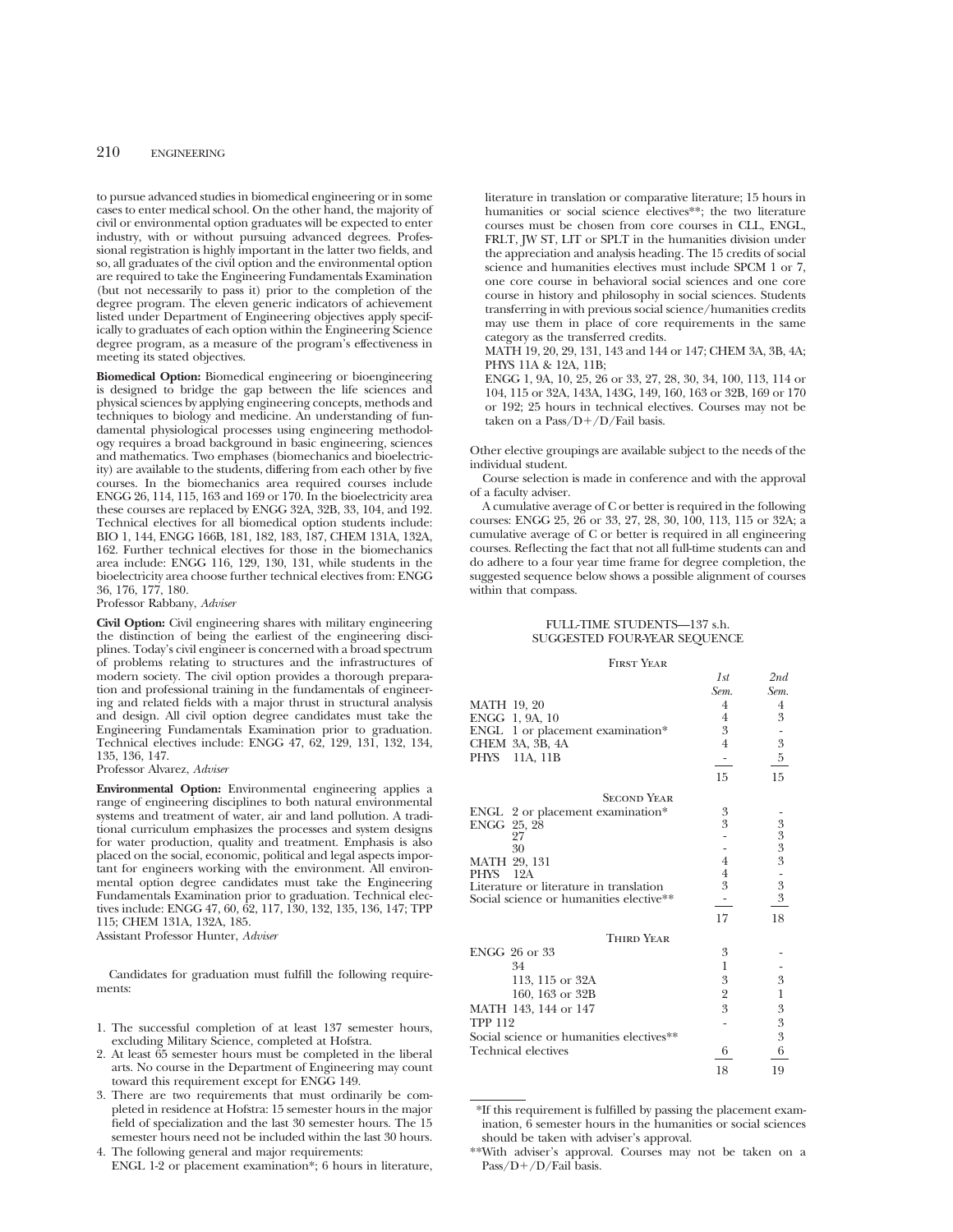| <b>FOURTH YEAR</b>                       |    |   |
|------------------------------------------|----|---|
| $ENGG$ 100                               | 3  |   |
| 114 or $104$                             |    | 3 |
| 143G                                     |    | 3 |
| 149                                      | 3  |   |
| 143A                                     | 3  |   |
| 169 or 170 or 192                        |    |   |
| Social science or humanities electives** |    |   |
| <b>Technical electives</b>               |    |   |
|                                          | 17 |   |

#### PART-TIME STUDENTS—135 s.h.

Part-time students follow the same curriculum as listed under the full-time program of study, with the exception of ENGG 9A. Candidates for graduation must fulfill all requirements listed under the individual program. The B.E. Specialization in Engineering Science requires 135 semester hours of part-time study.

## B.S. Specialization in Industrial Engineering

Industrial engineering contributes to the management decisionmaking process. It is concerned with the optimal utilization of integrated systems of people, methods, materials, machines and energy to achieve organizational goals. In the application of principles and methods of engineering analysis and design, it is distinguished from other engineering disciplines in its concern with problems which involve human effort and energy, production systems, economy in the use of money, materials and time, and a high utilization of the social sciences.

Using the scientific method, industrial engineers establish factual information from which alternatives are defined, problems recognized and solved. In their concern for the design, improvement and control of systems, they collect, analyze, arrange and statistically examine data. They introduce new techniques and tools into the organization and into the decisionmaking process.

Areas of specialty associated with industrial engineering are administrative engineering, production and inventory control, automation, plant location and layout, methods engineering, quality control, data processing, operations research, cost forecasting and control.

Assistant Professor Puerzer, *Adviser*

Candidates for graduation must fulfill the following requirements:

- 1. The successful completion of at least 137 semester hours and a cumulative grade-point average of 2.0 in work completed at Hofstra. Military Science may not be counted toward this total semester hour requirement.
- 2. At least 62 semester hours must be completed in the liberal arts. No course in the Department of Engineering may count toward this requirement except for ENGG 101, 149, and 185.
- 3. There are two requirements that must ordinarily be completed in residence at Hofstra: 15 semester hours in the major field of specialization and the last 30 semester hours. The 15 semester hours need not be included within the last 30 hours.
- 4. The following requirements: ENGL 1-2 or placement examination\*; PSY 1, 33; ECO 1; 15 hours in humanities or social science electives\*\*; the 15 credits of social science and humanities must include 6 credits in the humanities, of which 3 must be from the list of core courses in CLL, ENGL, FRLT, JW ST, LIT or SPLT. The other 9 credits must include SPCM 1 or 7, one core course in behavioral social sciences and one core course in history and philosophy in social sciences. Students transferring in with previous social science/humanities credits may use them in place of core requirements in the same category as the transferred credits.

MATH 19, 20, 29, 131; CHEM 3A, 3B, 4A; PHYS 11A & 12A, 11B

ACCT 1; CSC 132, 187; MGT 101, 127, 142;

ENGG 1, 9A, 10, 25, 26, 27, 28, 30, 33, 34, 35, 100, 101, 113, 119, 149, 156, 158, 160, 185, 186, 188. Courses may not be taken on a  $Pass/D+/D/Fall$  basis.

A cumulative average of C or better is required in the following courses: ENGG 25, 26, 27, 28, 30, 35, 100 and 113; a cumulative average of C or better is required in all engineering courses. Reflecting the fact that not all full-time students can and do adhere to a four year time frame for degree completion, the suggested sequence below shows a possible alignment of courses within that compass.

## FULL-TIME STUDENTS—137 s.h. SUGGESTED FOUR-YEAR SEQUENCE

#### First Year

|                                          | 1st            | 2nd                        |
|------------------------------------------|----------------|----------------------------|
|                                          | Sem.           | Sem.                       |
| <b>MATH 19, 20</b>                       | 4              | 4                          |
| ENGG 9A, 1, 10                           | $\overline{4}$ | 3                          |
| ENGL 1 or placement examination*         | 3              |                            |
| CHEM 3A, 3B, 4A                          | $\overline{4}$ | 3                          |
| PHYS 11A, 11B                            | ۰.             | 5                          |
|                                          | 15             | 15                         |
| <b>SECOND YEAR</b>                       |                |                            |
| MATH 29, 131                             | $\overline{4}$ | 3                          |
| ENGG 25, 26                              | 3              | 3                          |
| ENGL<br>2 or placement examination*      | 3              |                            |
| 12A<br>PHYS                              | $\overline{4}$ |                            |
| ENGG 28                                  |                | $\boldsymbol{3}$           |
| 30                                       |                | $\boldsymbol{\mathcal{S}}$ |
| ECO<br>1                                 | $\overline{a}$ | $\sqrt{3}$                 |
| PSY<br>1, 33                             | 3              | 3                          |
|                                          | 17             | 18                         |
| <b>THIRD YEAR</b>                        |                |                            |
| CSC<br>187, 132                          | 3              | 3                          |
| ENGG 33, 35                              | 3              | 3                          |
| 34                                       | $\mathbf{1}$   |                            |
| 27, 101                                  | 3              | $\boldsymbol{3}$           |
| 185, 186                                 | 3              | $\overline{3}$             |
| 188                                      |                | 3                          |
| MGT<br>101                               |                | 3                          |
| <b>ACCT</b><br>$\mathbf{1}$              | 3              |                            |
| Social science or humanities elective**  | 3              |                            |
|                                          | 19             | 18                         |
| <b>FOURTH YEAR</b>                       |                |                            |
| ENGG 156, 158                            | 1              | 2                          |
| 149, 100                                 | 3              | $\overline{3}$             |
| 113, 119                                 | 3              | $\overline{3}$             |
| 160                                      | $\frac{2}{3}$  |                            |
| 127, 142<br><b>MGT</b>                   |                | 3                          |
| Social science or humanities electives** | 6              | 6                          |
|                                          | 18             | 17                         |

## PART-TIME STUDENTS—135 s.h.

Part-time students follow the same curriculum as listed under the full-time program of study, with the exception of ENGG 9A. Candidates for graduation must fulfill all requirements listed under the individual program. The B.S. Specialization in Industrial Engineering requires 135 semester hours of part-time study.

## B.A. Specialization in Engineering Science

This program is designed for those students who wish to combine elements of a fundamental engineering program with those of a broad liberal arts program. In addition to meeting the degree requirements for the B.A., students are required to earn a cumulative average of C or better in engineering courses. Students pursuing this degree must choose either the Biomedical

<sup>\*</sup>If this requirement is fulfilled by passing the placement examination, 6 semester hours in the humanities or social sciences should be taken with adviser's approval.

<sup>\*\*</sup>With adviser's approval. Courses may not be taken on a Pass/D+/D/Fail basis.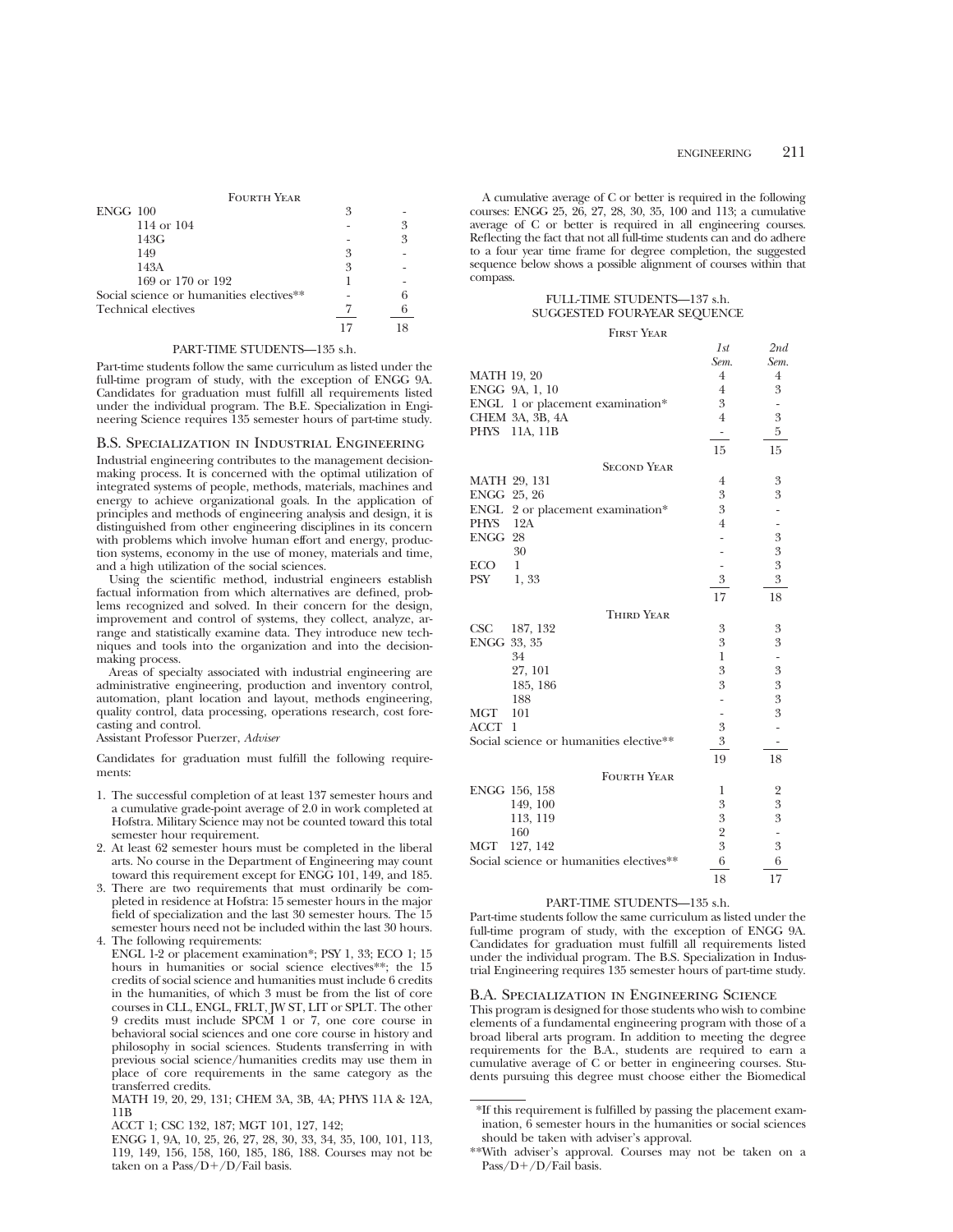Engineering Option or the Production and Manufacturing Option.

See complete B.A. requirements, page 82.

### **Biomedical Engineering Option**

One option of this degree has been created for those students whose career goals are directed toward medicine, but with a strong analytical element provided by engineering coursework. Bioengineering courses apply engineering methods to biomedicine, and ensure that successful candidates for this degree option have both the broad liberal arts background the B.A. degree offers, and the specialized skills that the prospective scientists and practitioners in the medical field need. Reflecting the fact that not all full-time students can and do adhere to a four year time frame for degree completion, the suggested sequence below shows a possible alignment of courses within that compass. Professor Rabbany, *Adviser*.

## **B.A. Specialization in Engineering Science With a Biomedical Engineering Option**

FULL-TIME STUDENTS—126 s.h. SUGGESTED FOUR-YEAR SEQUENCE

#### First Year

*1st 2nd*

|                                              | Sem.           | Sem.           |
|----------------------------------------------|----------------|----------------|
| <b>MATH 19, 20</b>                           | $\overline{4}$ | $\overline{4}$ |
| ENGG 1, 9A, 10                               | 4              | 3              |
| ENGL 1 or placement examination†             | 3              |                |
| CHEM 3A, 3B, 4A, 4B                          | $\overline{4}$ | $\overline{4}$ |
| PHYS 11A, 11B                                |                | 5              |
|                                              | 15             | 16             |
| <b>SECOND YEAR</b>                           |                |                |
| ENGG 25, 181                                 | 6              |                |
| 27, 28                                       |                | 6              |
| BIO<br>-1                                    |                | 4              |
| MATH 29                                      | 4              |                |
| PHYS 12A, 12B                                | 5              |                |
| Social Science Core elective                 |                | 3              |
| ENGL 2 or placement examination <sup>+</sup> |                | 3              |
|                                              | 15             | 16             |
| <b>THIRD YEAR</b>                            |                |                |
| ENGG 30, 34, 182                             | 3              | 4              |
| 113                                          |                | 3              |
| Humanities Core                              | 6              | 3              |
| Language requirement                         | 3              | 3              |
| CHEM 131A, 131B                              | $\overline{4}$ |                |
| 132A, 132B                                   |                | $\overline{4}$ |
|                                              | 16             | 17             |
| <b>FOURTH YEAR</b>                           |                |                |
| ENGG 166B, 183                               | 3              | 3              |
| <b>BIO</b> 144                               | $\overline{4}$ |                |
| Language requirement                         | 3              | 3              |
| Social Science Core, Cross-Cultural Core     | 6              | 3              |
| <b>Technical electives</b>                   |                | 6              |
|                                              | 16             | 15             |

### **Production and Manufacturing Option**

A special option of this degree has been created for those students whose career goals are directed toward business administration, especially in manufacturing or production. A career path in this situation requires someone with technical ability and eventually an M.B.A. degree. By combining the B.A. Specialization in Engineering Science with the following business and liberal arts courses, the student will meet Hofstra's B.A. degree requirements and be knowledgeable about technical matters the student will ultimately be responsible for in a manufacturing environment. Reflecting the fact that not all full-time students can and do adhere to a four year time frame for degree completion, the suggested sequence below shows a possible alignment of courses within that compass.

## **B.A. Specialization in Engineering Science With a Production and Manufacturing Option**

#### FULL-TIME STUDENTS—134 s.h. SUGGESTED FOUR-YEAR SEQUENCE

#### First Year

|                                          | 1st              | 2nd                                       |
|------------------------------------------|------------------|-------------------------------------------|
|                                          | Sem.             | Sem.                                      |
| <b>MATH 19, 20</b>                       | $\overline{4}$   |                                           |
| ENGG 1, 9A, 10                           | $\overline{4}$   | $\frac{4}{3}$ $\frac{3}{3}$ $\frac{3}{5}$ |
| 1-2 or placement examination<br>ENGL     | 3                |                                           |
| CHEM 3A, 3B, 4A                          | $\overline{4}$   |                                           |
| <b>PHYS</b><br>11A, 11B                  | -                |                                           |
|                                          | 15               | 18                                        |
| <b>SECOND YEAR</b>                       |                  |                                           |
| ENGG 25, 26                              | 3                |                                           |
| 28                                       |                  | $3343$ - 3                                |
| 32A, 32B                                 |                  |                                           |
| MATH 29, 131                             | $\overline{4}$   |                                           |
| 12A<br>PHYS                              | $\overline{4}$   |                                           |
| SPCM<br>1, ECO 1                         |                  |                                           |
| Social Science Core elective             | $\frac{3}{3}$    |                                           |
|                                          | 17               | 16                                        |
| <b>THIRD YEAR</b>                        |                  |                                           |
| ENGG 30, 36                              |                  |                                           |
| 113, 160                                 | $\frac{3}{3}$    | $\frac{3}{2}$                             |
| Literature Core or                       |                  |                                           |
| literature in translation††              |                  |                                           |
| Language requirement                     |                  |                                           |
| ACCT<br>-1                               | $\frac{3}{3}$    |                                           |
| BLAW 20                                  |                  |                                           |
| 101<br>FIN                               | $\frac{1}{3}$    | $33 - 3$<br>$-3$                          |
| <b>MGT</b><br>101                        |                  |                                           |
|                                          | 18               | 17                                        |
| <b>FOURTH YEAR</b>                       |                  |                                           |
|                                          | 3                |                                           |
| ENGG 100, 119                            |                  | 3                                         |
| 27, 149                                  | $\boldsymbol{3}$ | $\boldsymbol{\mathcal{S}}$                |
| Language requirement                     | 3                | $\overline{\mathbf{3}}$                   |
| MKT 101, 124                             | 3                | 3                                         |
| Social Science Core, Cross-Cultural Core | 6                | $\overline{3}$                            |
|                                          | 18               | 15                                        |

## B.S. Specialization in

Electrical Engineering

Mechanical Engineering

Candidates for graduation with the B.S. degree in these areas must fulfill the following requirements:

- 1. The successful completion of at least 137 semester hours and a cumulative grade-point average of 2.0 in work completed at Hofstra. Military Science may not be counted toward this total semester hour requirement.
- 2. At least 65 semester hours must be completed in the liberal arts. No course in the Department of Engineering may count toward this requirement except for ENGG 101, 149, and 185.
- 3. There are two requirements that must ordinarily be completed in residence at Hofstra: 15 semester hours in the major field of specialization and the last 30 semester hours. The 15 semester hours need not be included within the last 30 hours.
- 4. The general and major requirements as listed under the programs below. Courses may not be taken on the  $Pass/D+$ D/Fail basis.

## B.S. Specialization in Electrical Engineering

Accredited by the Engineering Accreditation Commission of the Accreditation Board for Engineering and Technology.

<sup>†</sup>For B.A. requirements, see page 82.

<sup>††</sup>For literature core requirements, see page 84.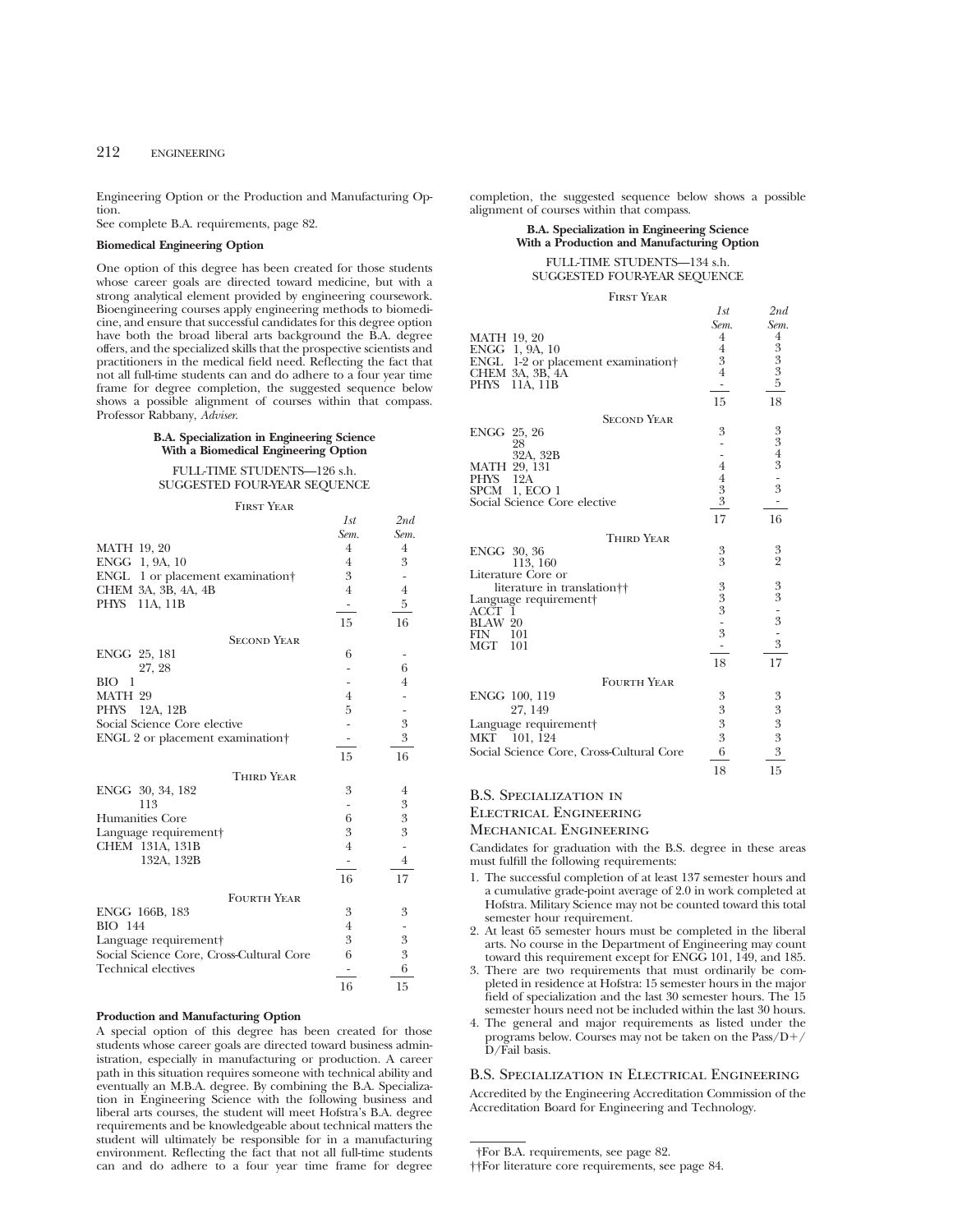#### **PROGRAM EDUCATIONAL OBJECTIVES**

This program is intended for students who wish intensive study at the undergraduate level to develop proficiency in the fields of electrical and computer engineering. The curriculum provides a broad foundation in engineering, mathematics, physics and liberal arts. The broad range of Hofstra University resources in the humanities and social sciences make the liberal arts component especially enlightening.

Students will develop analytical, computer and applied skills which will enable them to analyze, design and test engineering systems, processes and components. Graduates will be acquainted with various areas of electrical engineering such as applied electronics, digital devices and systems, electromagnetic fields and waves, signal processing and communication systems. The computer option addresses the increasing need for specialized skills in this area.

They will develop design skills progressively, beginning with their first courses in circuit analysis and digital circuits and will apply their accumulating knowledge to practical problems throughout the curriculum. This process culminates in the capstone design course, which complements the analytical part of the curriculum.

The thorough preparation afforded by the electrical engineering curriculum includes the broad education necessary to understand the impact of engineering solutions in a global and societal context. Graduates will hence be well prepared for professional employment or advanced studies. The eleven generic indicators of achievement listed under the Department of Engineering objectives apply specifically to electrical engineering graduates, as a measure of the program's effectiveness in meeting its stated objectives.

In addition to fulfilling the degree requirements listed above, the following courses must be successfully completed. ENGL 1-2 or placement examination\*; 15 hours in humanities or social science electives\*\*; 6 hours in literature or literature in translation; the two literature courses must be chosen from core courses in CLL, ENGL, FRLT, JW ST, LIT or SPLT in the humanities division under the appreciation and analysis heading. The 15 credits of social science and humanities electives must include SPCM 1 or 7, one core course in behavioral social sciences, one core course in history and philosophy in social sciences and TPP 112. Students transferring in with previous social science/ humanities credits may use them in place of core requirements in the same category as the transferred credits.

MATH 19, 20, 29, 131, 143 and 144 or 147 or CSC 185; PHYS 11A, 11B, 12A, 12B; CHEM 3A, 3B, 4A;

ENGG 9A (for full-time students), 10, 25, 27, 30, 32A, 32B, 33, 34, 35, 36, 104, 111, 113, 143B, 149, 171, 176, 177, 178, 189, 192, 193, 194, 195; 9 hours in technical electives††

A cumulative average of C or better is required in the following courses: ENGG 30, 32A, 33, 36, 104, 176, 177, 193; a cumulative average of C or better is required in all engineering courses.

**COMPUTER ENGINEERING OPTION:** ENGG 10, 35, 111, 171, 178, 189 are replaced by CSC 15, 16, 112, 120, ENGG 151 and 173. Of the three technical electives, one must be a computer science course at the 100-level, and two must be 100-level engineering courses. Reflecting the fact that not all full-time students can and do adhere to a four year time frame for degree completion, the suggested sequence below shows a possible alignment of courses within that compass.

#### FULL-TIME STUDENTS—138 s.h. SUGGESTED FOUR-YEAR SEQUENCE

#### First Year

|                    |                 | 1st  | 2nd  |
|--------------------|-----------------|------|------|
|                    |                 | Sem. | Sem. |
| <b>MATH</b> 19, 20 |                 |      |      |
|                    | ENGG 9A, 10     | 9    | 3    |
|                    | CHEM 3A, 3B, 4A |      | 3    |
|                    | PHYS 11A, 11B   |      | 5    |
|                    |                 |      |      |

|                                          | ENGL 1-2 or placement examination*      | 3                        | 3                |
|------------------------------------------|-----------------------------------------|--------------------------|------------------|
| Social science or humanities elective**  |                                         | 3                        |                  |
|                                          |                                         | 16                       | 18               |
|                                          | <b>SECOND YEAR</b>                      |                          |                  |
| MATH 29, 131                             |                                         | 4                        | 3                |
| <b>ENGG</b>                              | 25, 32A                                 | 3                        | 3                |
|                                          | 30, 27                                  | 3                        | 3                |
|                                          | 34                                      |                          | 1                |
| <b>PHYS</b>                              | 12A, 12B                                | 5                        |                  |
|                                          | Literature or literature in translation | 3                        | 3                |
|                                          | Social science or humanities elective** | $\overline{\phantom{0}}$ | 3                |
|                                          |                                         | 18                       | 16               |
|                                          | <b>THIRD YEAR</b>                       |                          |                  |
|                                          | MATH 143 and 144                        | 3                        | 3                |
| ENGG 36, 104                             |                                         | 3                        | $\boldsymbol{3}$ |
|                                          | 176, 177                                | 3                        | $\overline{3}$   |
|                                          | 189                                     |                          | $\boldsymbol{3}$ |
|                                          | 33, 192                                 | 3                        | $\mathbf{1}$     |
|                                          | 32B, 193                                | 1                        | 3                |
| <b>TPP 112</b>                           |                                         |                          | 3                |
| Social science or humanities electives** |                                         | 3                        |                  |
|                                          |                                         | 16                       | 19               |
|                                          | <b>FOURTH YEAR</b>                      |                          |                  |
| ENGG 35                                  |                                         | 3                        |                  |
|                                          | 111, 113                                | 3                        | 3                |
|                                          | 143B, 149                               | 3                        | 3                |
|                                          | 171, 178                                | 3                        | 1                |
|                                          | 194, 195                                |                          | $\overline{4}$   |
|                                          | Social science or humanities elective** | 3                        |                  |
|                                          | Technical electives <sup>††</sup>       | 3                        | 6                |
|                                          |                                         | 18                       | 17               |

## PART-TIME STUDENTS—136 s.h.

Part-time students follow the same curriculum as listed under the full-time program of study, with the exception of ENGG 9A. Candidates for graduation must fulfill all requirements listed under the individual program. The B.S. Specialization in Electrical Engineering requires 136 semester hours of part-time study.

## B.S. Specialization in Mechanical **ENGINEERING**

Accredited by the Engineering Accreditation Commission of the Accreditation Board for Engineering and Technology.

#### **PROGRAM EDUCATIONAL OBJECTIVES**

This program provides intensive study at the undergraduate level in the field of mechanical engineering. A healthy mix of theory, experiment and design informs the curriculum. Design is introduced early in the curriculum, and all graduates are expected to be broadly enough educated to complete capstone senior deisgn courses in two distinct areas of mechanical engineering. Extensive laboratory involvement inculcates valuable insights into experimental methods and, in some cases, original research. Through a suitable choice of technical electives (decided on in consultation with a mechanical engineering faculty adviser) students develop a greater in-depth knowledge of a major branch

<sup>\*</sup>If this requirement is fulfilled by passing the placement examination, 6 semester hours in the humanities or social sciences should be taken with adviser's approval.

<sup>\*\*</sup>With adviser's approval. Courses may not be taken on a  $Pass/D+/D/Fail basis.$ 

<sup>††</sup>With adviser's approval; one technical elective must be a design course.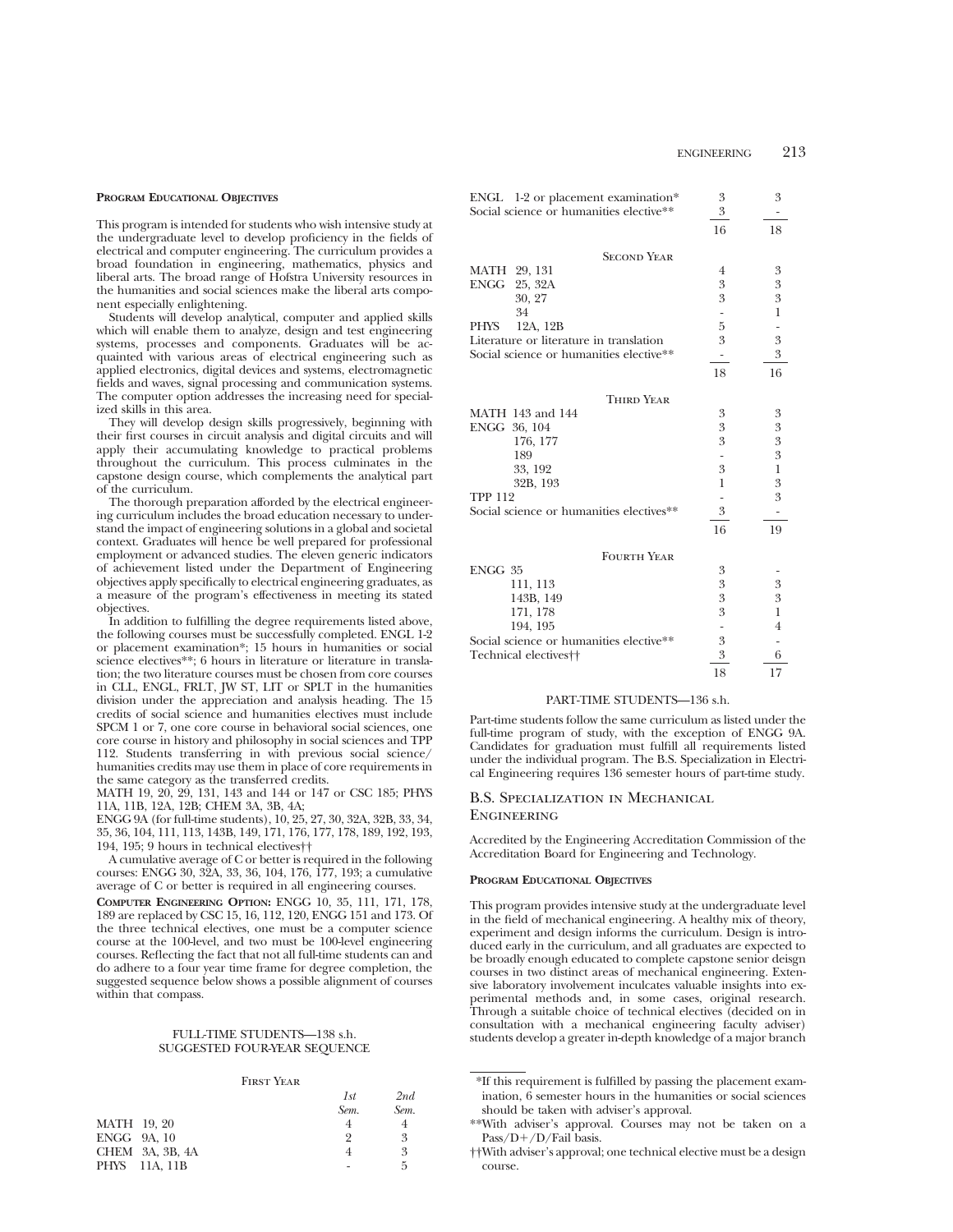of mechanical engineering (aerospace, solid mechanics, or thermal/fluids). In addition, the program provides a strong foundation in the engineering sciences, mathematics, and liberal arts.

The primary goal of the program is to provide the preparation necessary for graduates to have successful and productive careers in mechanical engineering and related fields, and to have the requisite academic background should they proceed to advanced graduate study in engineering or other professional fields. This educational goal includes the kindling of a desire to continue learning beyond the completion of formal education, and an ability to utilize engineering skills in non-traditional occupations. The eleven generic indicators of achievement listed under Department of Engineering objectives apply specifically to mechanical engineering graduates, as a measure of the program's effectiveness in meeting its stated objectives.

In addition to fulfilling the degree requirements on page 86, the following courses must be successfully completed. ENGL 1-2 or placement examination\*; 18 hours in humanities or social science electives\*\*; 3 hours in literature or literature in translation; the literature course must be chosen from core courses in CLL, ENGL, FRLT, JW ST, LIT or SPLT in the humanities division under the appreciation and analysis heading. The 18 credits of social science and humanities electives must include SPCM 1 or 7, one core course in behavioral social sciences, one core course in history and philosophy in social sciences and TPP 112. Students transferring in with previous social science/ humanities credits may use them in place of core requirements in the same category as the transferred credits.

MATH 19, 20, 29, 131, 143 and 144 or 147 or CSC 185; PHYS 11A, 11B, 12A; CHEM 3A, 3B, 4A;

ENGG 1, 9A (full-time student only), 10, 25, 26, 27, 28, 30, 34, 35, 100, 113, 114, 115, 139, 141, 142, any two of 143D, 143E, 143F; 149, 160, 163, 169, 170; 12 hours in technical electives†

Course selection is made in conference and with the approval of a faculty adviser.

A cumulative average of C or better is required in the following courses: ENGG 25, 26, 27, 28, 113, 114, 115, 141; a cumulative average of C or better is required in all engineering courses. Reflecting the fact that not all full-time students can and do adhere to a four year time frame for degree completion, the suggested sequence below shows a possible alignment of courses within that compass.

## FULL-TIME STUDENTS—137 s.h. SUGGESTED FOUR-YEAR SEQUENCE

#### First Year

|                                          | 1st            | 2nd    |
|------------------------------------------|----------------|--------|
|                                          | Sem.           | Sem.   |
| <b>MATH 19, 20</b>                       | 4              | $^{4}$ |
| ENGG 9A, 10                              | 2              | 3      |
|                                          | 2              |        |
| CHEM 3A, 3B, 4A                          | $\overline{4}$ | 3      |
| PHYS 11A, 11B                            |                | 5      |
| ENGL 1-2 or placement examination*       | 3              | 3      |
|                                          | 15             | 18     |
| <b>SECOND YEAR</b>                       |                |        |
| ENGG 25, 26                              | 3              | 3      |
| 27, 28, 113                              |                | 9      |
| <b>MATH 29, 131</b>                      | 4              | 3      |
| PHYS 12A                                 | 4              |        |
| Literature or literature in translation  | 3              |        |
| Social science or humanities electives** | 3              | 3      |
|                                          | 17             | 18     |
| <b>THIRD YEAR</b>                        |                |        |
| <b>MATH 143</b>                          |                | 3      |
| MATH 144 or 147 or CSC 185               |                | 3      |
| ENGG 30, 34                              | 3              |        |

| 114, 115                                 | 3  | 3  |
|------------------------------------------|----|----|
| 35                                       | 3  |    |
| 160, 163                                 | 2  |    |
| 141, 142                                 | 3  | 3  |
| Social science or humanities electives** | 3  |    |
| Technical elective†                      |    | 3  |
|                                          | 17 | 17 |
| <b>FOURTH YEAR</b>                       |    |    |
| ENGG $143D$ , E, or F                    | 3  |    |
| 149                                      | 3  |    |
| 169, 170                                 | 1  |    |
| 100                                      | 3  |    |
| 139                                      | 3  |    |
| 143D, E, or F                            |    | 3  |
| 112<br><b>TPP</b>                        |    | 3  |
| Social science or humanities electives** | 3  | 3  |
| Technical electives <sup>†</sup>         | 3  | 6  |
|                                          | 19 | 16 |

#### PART-TIME STUDENTS—135 s.h.

Part-time students follow the same curriculum as listed under the full-time program of study, with the exception of ENGG 9A. Candidates for graduation must fulfill all requirements listed under the individual program. The B.S. Specialization in Mechanical Engineering requires 135 semester hours of part-time study.

## **COURSES**

In addition to semester notations next to each course, a selection of courses is offered during January and Summer sessions. Consult the *January* and *Summer Sessions* bulletins for these schedules.

| 1. Engineering Drawing | 2 s.h. |
|------------------------|--------|
| Fall, Spring           |        |

Engineering graphics, descriptive geometry, graphical mathematics, sketching and orthographic projection are presented within the framework of the design process. Introduction to, and extensive use of, computer-aided drafting (CAD) software. Prerequisite: high school trigonometry. No liberal arts credit.

#### 4. *Principles of Electronic Communications* 3 s.h. Periodically

History, development, theory and operation of electrical communication systems are established. Introductory concepts are developed regarding the basic principles of operation of the telephone, telegraph, radio, sound reproduction and television. High frequency communication techniques including satellite communications and the utilization of lasers as communication devices are examined from an elementary viewpoint. No credit for engineering majors.

<sup>\*</sup>If this requirement is fulfilled by passing the placement examination, 6 semester hours in the humanities or social sciences should be taken with adviser's approval.

<sup>\*\*</sup>With adviser's approval. Courses may not be taken on a Pass/D+/D/Fail basis.

<sup>†</sup>Mechanical engineering majors will choose four technical electives from the following list of courses: ENGG 32A, 36, 116, 119, 129, 130, 131, 132, 134, 136, 138, 140, 145, 146, 174, 179. Possible groupings emphasizing specific areas of concentration include four courses from ENGG 116, 138, 140, 145, 146 (aerospace), from ENGG 32A, 36, 130, 179 (controls), from ENGG 116, 119, 136, 145, 174 (thermal/fluids) or from ENGG 119, 129, 131, 132, 134 (solid mechanics). Selection across groupings, with the prior approval of the academic adviser, is permissible.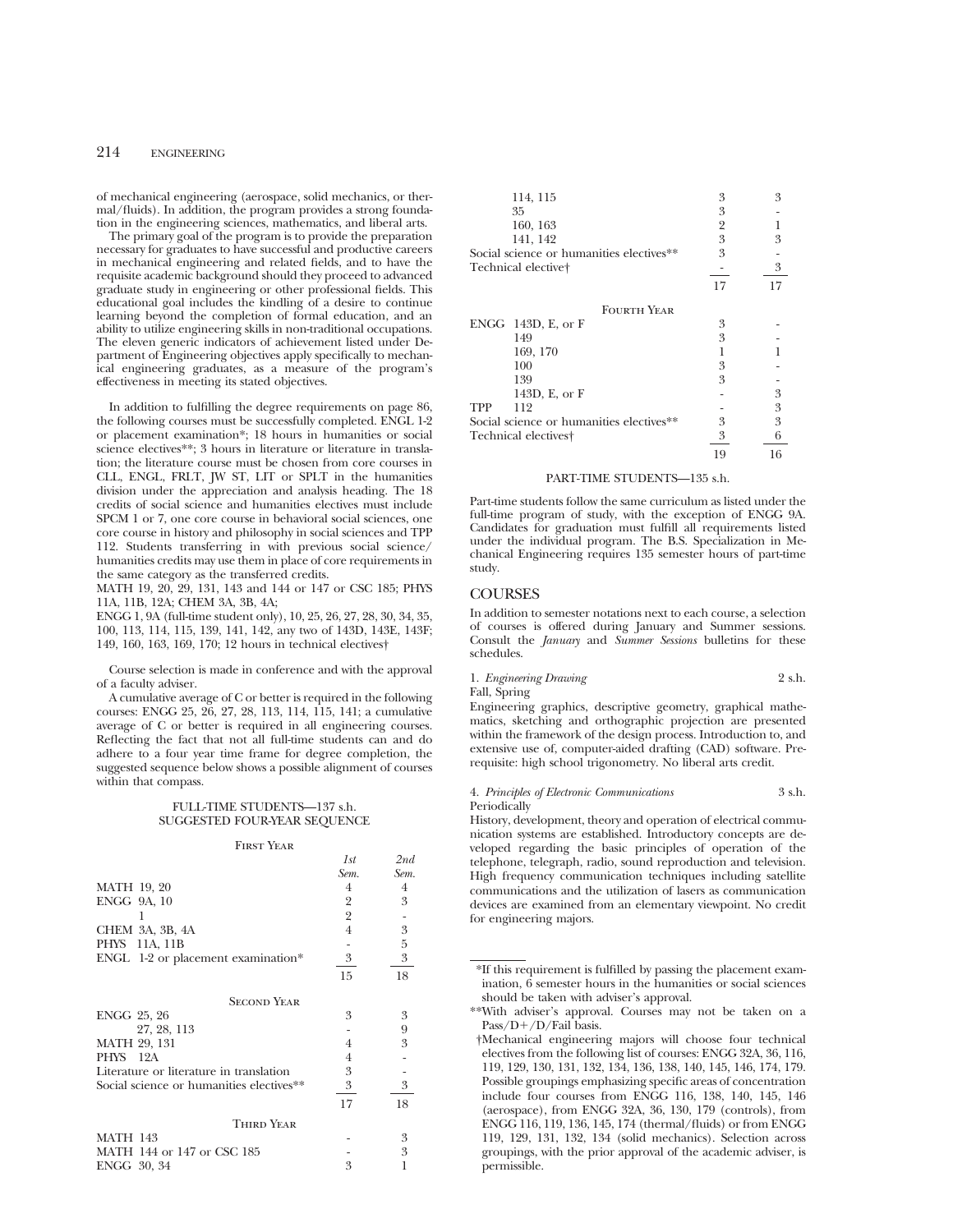9A. *Introduction to Engineering* 2 s.h. Fall

Overview of the engineering profession, its genesis and evolution to the present day, including fields of engineering and career paths within same. Study of ethics and with emphasis on the engineering workplace. Engineering design and analysis techniques, development of problem-solving skills, communication skills; student design projects.

9B. *Graphic Science* 1 s.h. Periodically

Engineering graphics, descriptive geometry, graphical mathematics, sketching and orthographic projection.

#### 10. *Computer Programming for Engineers* 3 s.h. Fall, Spring

Algorithms, programs and computers. Logic, flowcharting and programming of solutions to engineering problems. Introduction to the programming of numerical methods. Exercises utilizing analytical software packages, such as MathCAD and MAT-LAB. Prerequisite or corequisite: MATH 19, ENGG 9A or permission of department. (Formerly *FORTRAN for Engineers and Physical Scientists*.)

25. *Mechanics: Statics* 3 s.h. Fall, Spring

Vector algebra, conditions of equilibrium and constraint, centroids and moment of inertia, stress resultants, analysis of simple trusses and frames, friction, virtual work. Prerequisite: PHYS 11A. Prerequisite or corequisite: MATH 29, ENGG 9B or 1 or permission of instructor.

26. *Mechanics: Dynamics* 3 s.h. Fall

Kinematics and kinetics, impulse and momentum, impact, workenergy of particles and rigid bodies. Relative motion including Coriolis' acceleration, conservation of energy and conservation of momentum. Prerequisite: ENGG 25.

## 27. *Engineering Materials* 3 s.h. Fall, Spring

Atomic structure and its relationship to properties of engineering materials. Mechanical, metallurgical, thermal, optical, chemical, electrochemical, radioactive, electrical and magnetic properties. Failure analysis, material selection and design. Ferrous and nonferrous metals, nonmetallic and anisotropic materials, polymers and ceramics. Prerequisites: CHEM 3A, ENGG 25.

#### 28. *Strength of Materials* 3 s.h. Spring

Introduction to stress and strain relations in two dimensions. Combined stress at a point; Mohr's Circle of Stress; elastic and inelastic theories of axial stress, flexure, torsion, and buckling. Elastic line relationship for beam displacement. Elementary design. Prerequisite: ENGG 25.

#### 30. *Engineering Circuit Analysis* 3 s.h. Fall, Spring

Principles of linear system analysis introduced through the study of electric networks containing lumped circuit elements. DC resistive circuit analysis techniques. Transient analysis with capacitors and inductors. Steady-state AC analysis using phasors to study impedance and resonance. Prerequisite or corequisite: PHYS 12A. Corequisite: MATH 29.

32A. *Logical Design and Digital Circuits* 3 s.h. Spring

Introduction to switching theory and the design of logical networks. Review of number systems and codes. The formulation of logical equations and their realization in hardware. Binary arithmetic and its implementation with logical functions. Combinational and sequential logic networks are studied. These digital principles are applied to the study of registers, counters and information processing systems. Prerequisite: sophomore standing in the department or permission of instructor.

32B. *Digital Circuits Laboratory* 1 s.h. Fall, Spring

Experiments provide laboratory experience in the design and operation of circuits using gates, flipflops and clocks. Prerequisite: PHYS 12A. Prerequisite or corequisite: ENGG 32A. No liberal arts credit. Same as CSC 110A.

33. *Electronic Circuits* 3 s.h. Fall

Principles of semiconductor electronic devices: operational amplifiers, diodes and bipolar junction transistors. Amplifier specification and external characteristics. Analysis of electronic circuits using graphical methods and electronic device models. Analysis and design of electronic application circuits such as rectifiers, clippers, inverting amplifiers and voltage followers. Introduction to PSpice. Prerequisite: ENGG 30.

#### 34. *Circuit Analysis Laboratory* 1 s.h. Fall, Spring

The laboratory is designed to enhance the understanding and proper use of selected principles from circuit theory. The experiments introduce basic measurement techniques and problem solving. Comparisons between theoretical and experimental results are investigated in a written laboratory report. Topics include meter calibration, oscilloscope use, transient and steadystate analysis, AC parallel and series circuits, electric filters, Thevenin's theorem, and operational amplifiers. Prerequisite: ENGG 30. No liberal arts credit. (Formerly *Circuits and Devices Laboratory*.)

#### 35. *Fields, Energy and Power* 3 s.h. Fall

Introduction to static and quasistatic electric and magnetic fields, with emphasis on physical forces and energy concepts with engineering applications. This includes lumped electric circuit elements, magnetically coupled circuits and transformers, electromechanical networks and rotating machines and direct energy conversion devices. Study of automatic control devices and system behavior. Prerequisite: ENGG 30.

| 36. Microprocessor Systems | 3 s.h. |  |
|----------------------------|--------|--|
|                            |        |  |

Once a year

Implementation of microprocessors in digital computer systems. Topics include architecture, operations, software, hardware/ software design methodology. (2 hours lecture, 2 hours laboratory.) Prerequisites: ENGG 32A, ENGG 33, ENGG 10 or CSC 15.

| 47. Enviromental Engineering<br>See course description, page 422.                  | 3 s.h. |
|------------------------------------------------------------------------------------|--------|
| 60. Water Quality for Environmental Engineers<br>See course description, page 422. | 3 s.h. |
| 62. Environmental Unit Operations Laboratory<br>See course description, page 422.  | 1 s.h. |

| 63. Biochemical Process Dynamics  | 3 s.h. |
|-----------------------------------|--------|
| See course description, page 422. |        |

100. *Engineering Economy* 3 s.h. Fall

Economic analysis for managerial and engineering decision making. Capital utilization based on the time value of capital. Methods for the tangible evaluation of designs, projects and equipment based on cashflows and interest. Capital management, present worth analysis, break-even analysis, and rate of return determination. Factors such as inflation and taxes are also covered. Prerequisite: MATH 20 or permission of department.

|       | 101. Numerical Methods I | 3 s.h. |
|-------|--------------------------|--------|
| $-11$ |                          |        |

Fall, Spring

Iterative computational methods for solving numerical equations and systems using computer programs and spreadsheets. Roots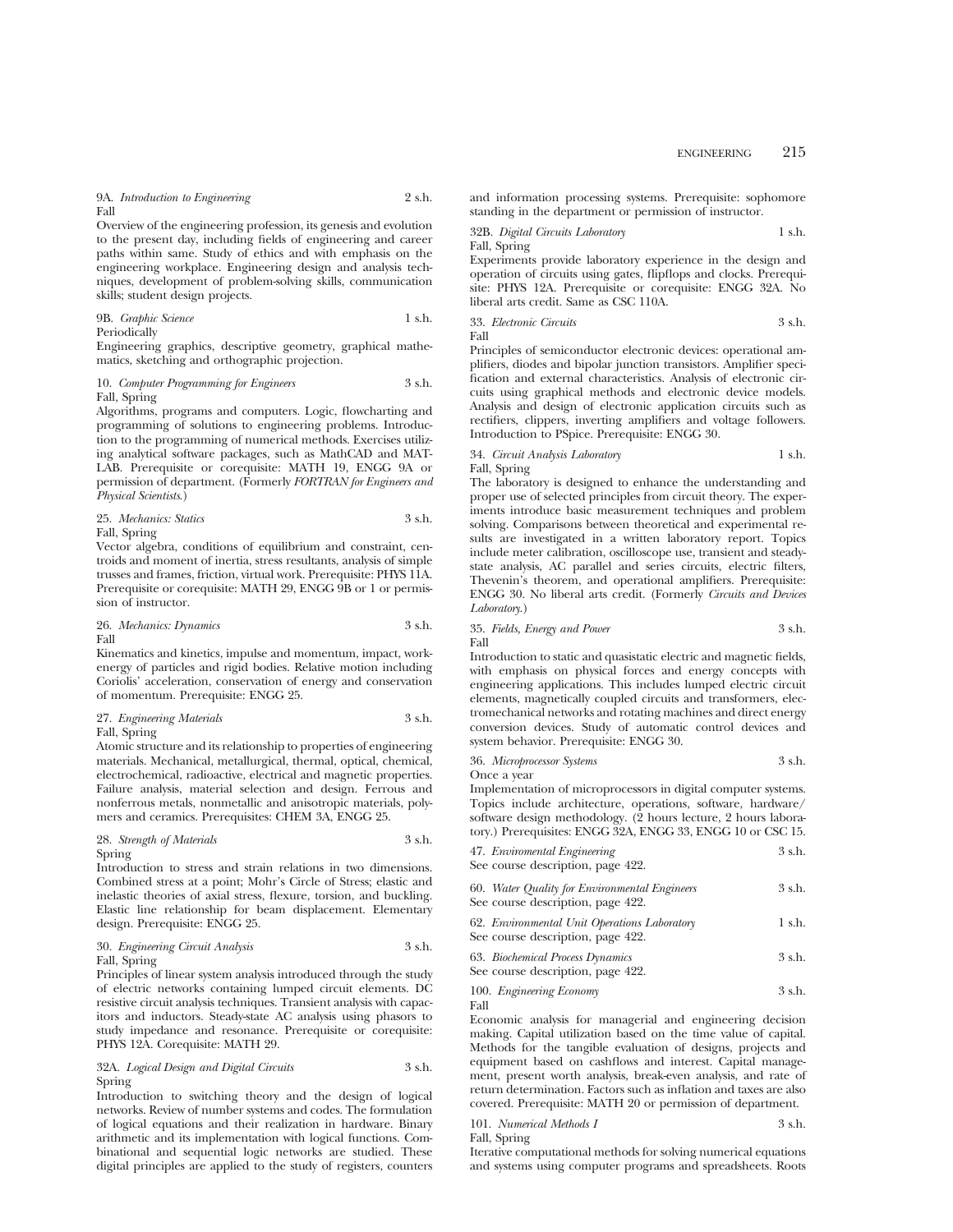of algebraic equations and equation systems. Matrices; solutions of linear algebraic equations by matrix methods, iteration, and relaxation. Taylor's series, finite differences, numerical integration, interpolation, and extrapolation. Solution of initial and boundary value ordinary differential equations. MATH 131. Same as CSC 102 and MATH 147.

#### 104. *Engineering Electromagnetics* 3 s.h. Spring

Introduction to the theory of electric and magnetic fields, with emphasis on physical concepts and engineering applications. Included are vector analysis, relation between circuit and field concepts at low and high frequencies, and Maxwell's equations. Prerequisites: ENGG 30, MATH 143.

#### 111. *Electromagnetic Waves and Transmission* 3 s.h. Fall

Study of waves in transmission line networks including impedance properties and power transfer. Electromagnetic waves in waveguides and uniform media, including their reflection, refraction and transmission. Communication and radar systems design involving antennas and propagation. Optimum design methods for maximum power transfer. Prerequisite: ENGG 104.

113. *Engineering Thermodynamics* 3 s.h. Fall, Spring

Fundamental concepts of thermodynamics, including open and closed systems, properties of thermodynamic fluids, First and Second Laws of Thermodynamics. Prerequisites: MATH 29, PHYS 11A.

114. *Heat Transfer* 3 s.h. Fall

Fundamental principles of heat transfer. Topics include steady and transient conduction, free and forced convection, radiation between surfaces, design of heat exchangers and equipment using fins, and numerical techniques for both steady and transient heat transfer. Prerequisite: ENGG 113.

115. *Fluid Mechanics* 3 s.h. Spring

Fluid statics and dynamics, Incompressible inviscid and viscous flows. Dimensional analysis. Design of piping systems. Pressure and flow measurement. Drag and lift. Prerequisites: ENGG 26, 113, MATH 131.

## 116. *Compressible Flow* 3 s.h.

Once every three semesters One-dimensional compressible flow, normal and oblique shocks; two-dimensional and nonsteady flow by method of characteristics. Flow with friction and heat transfer. Design of nozzles, diffusers and gas pipeline systems. Prerequisite: ENGG 115.

## 117. *Environmental Unit Processes and Operations* 3 s.h. See course description, page 423.

#### 119. *Methods Engineering* 3 s.h. Spring

Operation and process analysis. Measurement and evaluation of worker-production systems including time study, work measurement, and predetermined measurement systems. Workplace design. Concepts in Human Factors Engineering and Ergonomics. Systems engineering including the implementation of total quality management systems.

129. *Mechanical Vibrations* 3 s.h. Once every two years

Properties of mechanical vibrations. Natural frequencies of systems having one or multiple degrees of freedom, forced vibrations with or without damping, vibration isolation and reduction, transient phenomena and application to design. Prerequisites: ENGG 26, 28, MATH 131.

#### 130. *Modeling and Analysis of Dynamic Systems* 3 s.h. Once every two years

Modeling of mechanical, electrical, electromechanical fluid and thermal systems. Differential equations of motion; dynamic behavior of physical systems; synthesis of systems; fundamentals of control-system analysis. Computer-aided design and analysis techniques. Prerequisites: ENGG 26, 30, MATH 131.

#### 131. *Advanced Strength of Materials* 3 s.h. Once every three semesters

Curved beams, theories of failure, shear center, elastic stability, beam columns, comparison of designs based upon elementary and advanced methods of analysis, beams on elastic foundations, energy methods, thin plates and shells, and selected topics. Prerequisites: ENGG 28, MATH 131.

132. *Structural Analysis I* 3 s.h. Fall

Stability and determinacy, analysis of trusses, analytical and graphical methods, determination of forces in determinant structures, influence lines, approximate analysis of structures, displacement of structure by angle changes and energy methods. Prerequisite: ENGG 28.

133. *Advanced Dynamics* 3 s.h. Periodically

Two- and three-dimensional rigid body dynamics including momentum and energy methods, generalized coordinates. Lagrange equations, periodic motion. Prerequisites: ENGG 26, MATH 143.

134. *Structural Analysis II* 3 s.h. Periodically

Indeterminate structural analysis by force and displacement methods, moment distribution, flexibility and stiffness influence, methods of analysis, structural analysis by computer programs and plastic design. Prerequisite: ENGG 132. No liberal arts credit.

135. *Structural Design* 3 s.h. Once a year

Design of beams, columns and connections, and other structural components utilizing steel, concrete, timber and other materials commonly employed in structural design. The latest AISC, ACI and NDS specifications are used. Prerequisite: ENGG 28.

| 136. Hydraulic Engineering and Water Resources | 3 s.h. |
|------------------------------------------------|--------|
| See course description, page 423.              |        |

138. *Propulsion* 3 s.h.

Applications of principles of thermodynamics, gas dynamics and combustion to the design of air breathing and rocket motors. Thermodynamics of combustion, gas flows with chemical reactions, jet propulsion power plants, design of liquid and solid propellant chemical rockets. Prerequisites: ENGG 116, CHEM 4A. Corequisite: ENGG 114.

139. *Thermal Engineering* 3 s.h. Periodically

Synthesis of fundamental principles of thermodynamic fluid mechanics and heat transfer for the design and analysis of systems to produce power or refrigeration. Topics include combustion, vapor power cycles, gas turbine power plants, internal combustion engines, refrigeration cycles and air-conditioning systems. Prerequisite or corequisite: ENGG 114.

## 140. *Aircraft Performance* 3 s.h.

Periodically

Once every three semesters

Examination of performance characteristics of aircraft as a function of propulsion system (turbojet, turbofan, turboprop, piston prop). Optimal conditions for cruise, turning, climb, takeoff and landing. Calculations of best range speed, fuel consumption, and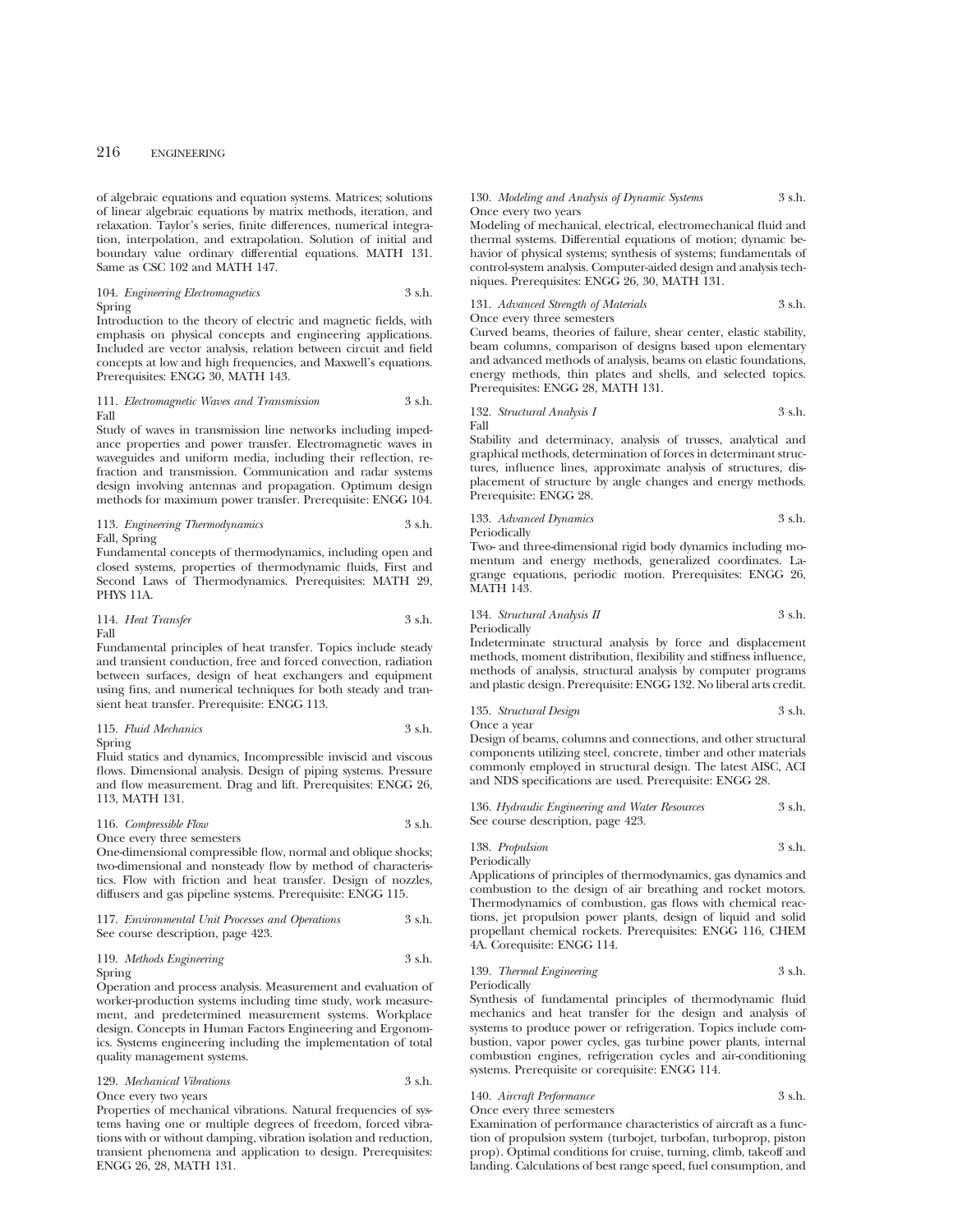time for maneuvers. Prerequisites: ENGG 26, MATH 131. May not be taken on a Pass/ $D+/D$ /Fail basis. No liberal arts credit.

#### 141. *Mechanical Analysis and Design I* 3 s.h. Fall

General procedures for implementing the design phase of mechanical engineering. Complementary efforts of synthesis and analysis; applied stress analysis involving complex stress fields; deflection and stiffness considerations; stress for combined static and dynamic duties. Spring and shaft design. Prerequisites: ENGG 26, 28.

142. *Mechanical Analysis and Design II* 3 s.h. Spring

Introduction to lubrication theory: types of lubrication, fluid, friction, hydostatic and hydrodynamic theories of lubrication, externally pressurized bearings, squeeze-film bearings, wedgefilm thrust bearings, journal bearings, bearing materials. Designand analysis of mechanical elements: shafts, gears, rolling contact bearings, clutches, brakes, screws, fasteners, flexible mechanical elements, welded joints. Prerequisite: ENGG 141.

143A. *Engineering Design A* 3 s.h. Fall, Spring

Integration of physical principles with mathematical analysis and/or experimental techniques as basis for an individually required design project in engineering science. Prerequisites: senior standing.

143B. *Electrical Engineering Design* 3 s.h. Fall

Integration of physical principles with mathematical analysis and/or experimental techniques as a basis for an individually required design project in electrical engineering.

### 143D. *Mechanical Engineering Design* 3 s.h. Fall

Integration of physical principles with mathematical analysis and/or experimental techniques as a basis for an individually required design project in mechanical engineering. Prerequisites: senior standing, ENGG 142 and one of the following: ENGG 153, 154, 155, or 158.

#### 143E. *Aircraft Design* 3 s.h. Periodically

Design of an aircraft meeting the specifications of payload, range, cruising speed and runway length. Project follows accepted design procedure in calculating the design characteristics: fuselage, wing planform and shape, engine specifications. Analysis of the designed aircraft's performance is calculated. (2 hours lecture, 2 hours laboratory.) Prerequisite: ENGG 140. Corequisites: ENGG 145, 146. No liberal arts credit.

## 143F. *Mechanical Engineering Design: Thermal and* 3 s.h. *Fluid Systems*

## Spring

Design of thermal systems. Students work in project teams on comprehensive design projects. Determination of process parameters and sizing/selection of equipment and components such as piping, heat exchangers, pumps, valves, compressors and fans. Both the analytical and practical aspects of design are included. Final designs are presented in report form and orally. Utilization of software currently employed in industry. (2 hours lecture, 2 hours laboratory.) Prerequisites: ENGG 114, 115. No liberal arts credit. (Formerly *Mechanical Engineering Design: Thermal Systems*.)

143G. *Engineering Design B* 3 s.h. See course description, page 423.

145. *Aerodynamics* 3 s.h. Once every three semesters

Development of potential flow theory, concepts of circulation and lift. Classical airfoil theory and finite wing theory. Viscous drag and lift-induced drag. Flow control and high lift devices for wings. Effects of compressibility at high subsonic Mach numbers. Prerequisites: MATH 143, ENGG 115.

146. *Aircraft Structures* 3 s.h.

## Once every three semesters

Analysis of semimonocoque structures as typified by aircraft wings and fuselages. Normal stress and shear stress analysis of non-symmetric cross-sections, applications to open and closed box thin-walled beams with longitudinal stiffeners. Effects of taper. Torsion of closed box beams, multiple cell beams. Prerequisites: ENGG 28, MATH 131. No liberal arts credit.

## 147. *Soil Mechanics and Foundations* 3 s.h. Spring

Fundamentals of soil behavior and its use as a construction material; engineering geology of soils and rocks; soil properties and classification; effective stress principle, consolidation, and settlement; shear strength and limit analysis; relationship of soils to foundation design. Prerequisite: ENGG 28. (Formerly *Soil Mechanics*.)

149. *Technology and Society—An Historical Overview* 3 s.h. Fall, Spring

The interrelationship between technology and society in the past and present is established. The technological achievements of major civilizations from the Egyptians and Babylonians through the classical Mediterranean, Medieval, Renaissance and modern industrialized eras are all examined. The worldviews of different cultures toward technology are investigated, as well as both the desired and the unforeseen consequences of technological change. Same as TPP 149. (Formerly *Technology and Society— Impact and Implication*.)

151, 156, 157. *Projects in Engineering Design* 1 s.h. each Fall, Spring

Selections assigned by the instructor for oral and written reports. (Hours arranged on individual basis.) Prerequisite: senior standing or permission of department.

151. *Electrical Engineering I* Prerequisite: ENGG 176.

## 156. *Industrial and Systems Engineering and Operations Research I*

157. *Industrial and Systems Engineering and Operations Research II*

Prerequisite or corequisite: ENGG 156.

$$
158. \ Independent Study
$$
 
$$
2 \ \mathrm{s.h.}
$$
 Fall, Spring

Independent design or experimental work in an area of interest. Prerequisite: senior standing or permission of department.

#### 160. *Measurements and Instrumentation Laboratory* 2 s.h. Fall

Introduction to measurement theory and techniques. Topics include basic elements of measurement systems terminology pertinent to experimental work (accuracy, precision, resolution, uncertainty), graphical and analytical interpretation of data, curve fitting, statistical methods, systematic error analysis, dynamic response of measurement systems. Laboratory experiments incorporate and enhance topics covered in the lecture portion of the course. Several measurement systems are calibrated by the student. Experiments include measurement of flow, temperature, displacement, dimensions, angular velocity, pressure and strain. (1 hour lecture, 21⁄2 hours laboratory per week.) Prerequisites or corequisite: ENGG 28, 113. No liberal arts credit.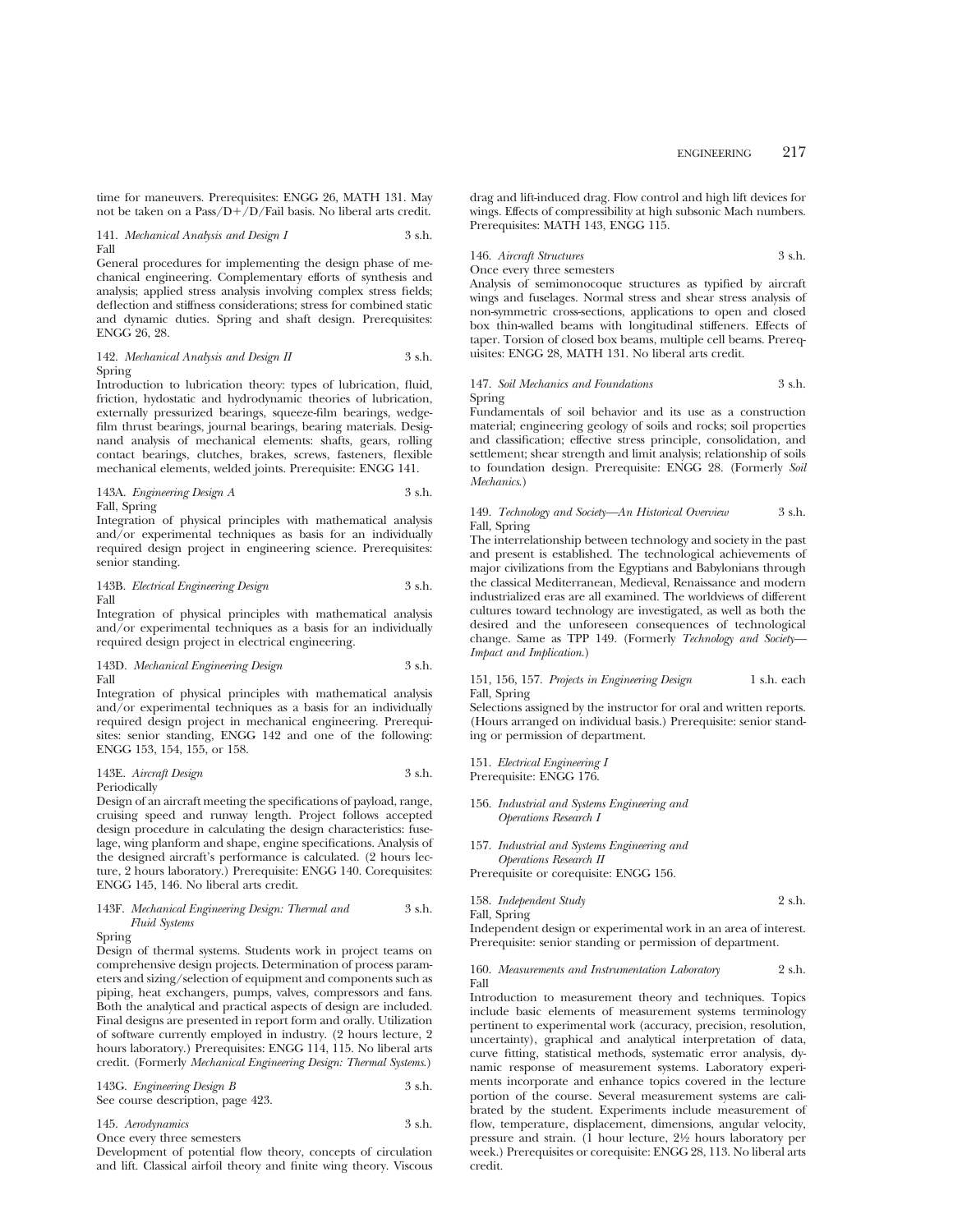## 163. *Mechanics of Solids and Properties of Materials Laboratory* 1 s.h.

Spring

Experimental determination of the properties of engineering materials. Behavior of solids subjected to axial, flexural and torsional stresses. Investigation of creep characteristics, microscopic examination of heat treated metals, introduction to nondestructive testing of materials. Prerequisites: ENGG 27, 28.

#### 166B. *Medical Instrumentation* 3 s.h. Once every three semesters

Introduction to the nature of biological signals and the systems engineering principles required for their measurement and analysis. Computer applications to the analysis of physiological signals such as the ECG and EEG and to modeling of biological systems. Design and analysis of amplifiers and digital filters for physiological signal conditioning is emphasized. The origins of signals, and the use of transducers, analog devices, operational amplifiers, and system analysis as applied to biological measurements are covered. Introduction to medical imaging systems and modalities. (2 hours lecture, 2 hours laboratory.) Prerequisites: ENGG 30, 34. (Formerly 166A.)

#### 169. *Mechanical Engineering Laboratory I* 1 s.h. Fall

Experiments in fluid mechanics. Flow visualization, pipe flow analysis, boundary layer measurements, lift and drag of streamlined and bluff bodies, jet impact, supersonic flow characteristics. Use of subsonic and supersonic wind tunnel facilities and data acquisition system. Prerequisites: ENGG 115, 160. No liberal arts credit.

## 170. *Mechanical Engineering Laboratory II* 1 s.h. Spring

Experiments, primarily in the areas of heat transfer and vibrations. Prerequisites: ENGG 114, 160. No liberal arts credit.

#### 171. *Principles of Communication Systems and Noise* 3 s.h. Fall

Analysis and design of signals and electronic systems used for the modulation and demodulation of carriers. Communication systems using amplitude, angle and pulse modulation are compared with respect to instrumentation requirements, bandwidth and operation in the presence of noise. Computer simulation of performance and probabilistic methods of error analysis for analog and digital systems. Introduction to optical communications. Prerequisites: ENGG 177, 189, and 193.

## 172. *Computer Aided Circuit Design* 3 s.h. Spring

Analog, digital and integrated circuits are designed using professional-level software. Basic methods of circuit design are presented followed by execution analysis and optimization using algorithms developed by the student. Prerequisites: ENGG 32A, 32B and 111.

## 173. *Digital System Design* 3 s.h. Fall

Principles and method required for the design of small computer systems. Topics include timing, control functions and interface design. Prerequisites: ENGG 32A, 33. Prerequisite or corequisite: ENGG 36.

#### 174. *Direct Energy Conversion* 3 s.h. Once every two years

Analysis of the principles and methods by which energy in various forms is converted directly into electricity. Energy conversion processes studied are thermionic devices, thermoelectric devices, magnetohydrodynamic converters, solar and fuel cells. Prerequisites: ENGG 33, 35, 113.

## 176. *Network Analysis* 3 s.h. Fall, Spring

Review of circuit equations and classical methods of solution. Laplace transform method of analysis for signal sources and network responses. Convolution method of determining network response. Mutual inductance and transformers. Modeling and analysis of two-port networks. Resonance and filters: analysis and design. Applications to network design; delay distortion, equalization, compensation and impedance matching. Prerequisites: ENGG 30, MATH 143.

177. *Signals and Linear Systems* 3 s.h. Spring

Analysis of discrete time and continuous-time signals and systems. Development of Fourier analysis. Determination of transfer functions and impulse response of linear systems. Design of continuous-time electric filters. Sampling and the Nyquist criterion. Introduction of state-variable concepts. Prerequisites: ENGG 176, MATH 143 (Formerly *Signal and Spectrum Transmission*.)

#### 178. *Communication Networks Laboratory* 1 s.h. Spring

Experiments are designed to provide laboratory experience in the following areas: filters, noise, spectral analysis, transmission lines and individual or team project or design experiments. Prerequisites: ENGG 34, 171. Prerequisite or corequisite: ENGG 111.

## 179. *Control Systems Engineering* 3 s.h.

Once every two years

Analysis and design of feedback control systems. Feedback principles: proportional, integral, derivative and PID feedback, error and stability analysis. Root-locus and frequency- response analysis and design methods. Case studies. Introduction to the state-space approach and digital control. Computer-aided design and analysis techniques. Prerequisite: ENGG 130 or 176.

180. *Digital Signal Processing* 3 s.h. See course description, page 423.

181. *Introduction to Bioengineering* 3 s.h. Fall

A survey of applications of quantitative methods of engineering and physical science to problems in biology and medicine. Topics include biomechanics, including solids and fluids; biotransport in the lung and circulatory system; heat transfer in human and animal systems; biomaterials of surgical implants; biocontrol; and bioinstrumentation. Oral presentation in class and a written report are required. Open to bioengineering and biology majors. (3 hours lecture.) Prerequisite: sophomore class standing or permission of instructor. Same as BIO 179.

#### 182. *Biomechanics and Biomaterials* 3 s.h. Once every three semesters

This course is designed to introduce the students to the application of statics and dynamics to perform force analyses of the musculo-skeletal system. Introduction to the fundamentals of strength of materials and its application to deformable bodies. Biomechanics of soft and hard tissue and its application to organ systems. Linear viscoelastic models, incorporating a blend of both elastic and viscous characteristics, are analyzed. The course also provides a comprehensive background in biomaterials. Topics include mechanial, chemical and thermal properties of replacement materials and tissues. Implants are studied from the point of view of biological response of tissues and evaluation of biomaterials. (3 hours lecture.) Prerequisitie: ENGG 28. Corequisite: ENGG 27.

## 183. *Special Topics in Bioengineering* 3 s.h.

Once every three semesters

Seminar course uses nature as a basis for engineering design. Compares and contrasts biophysical systems at the molecular and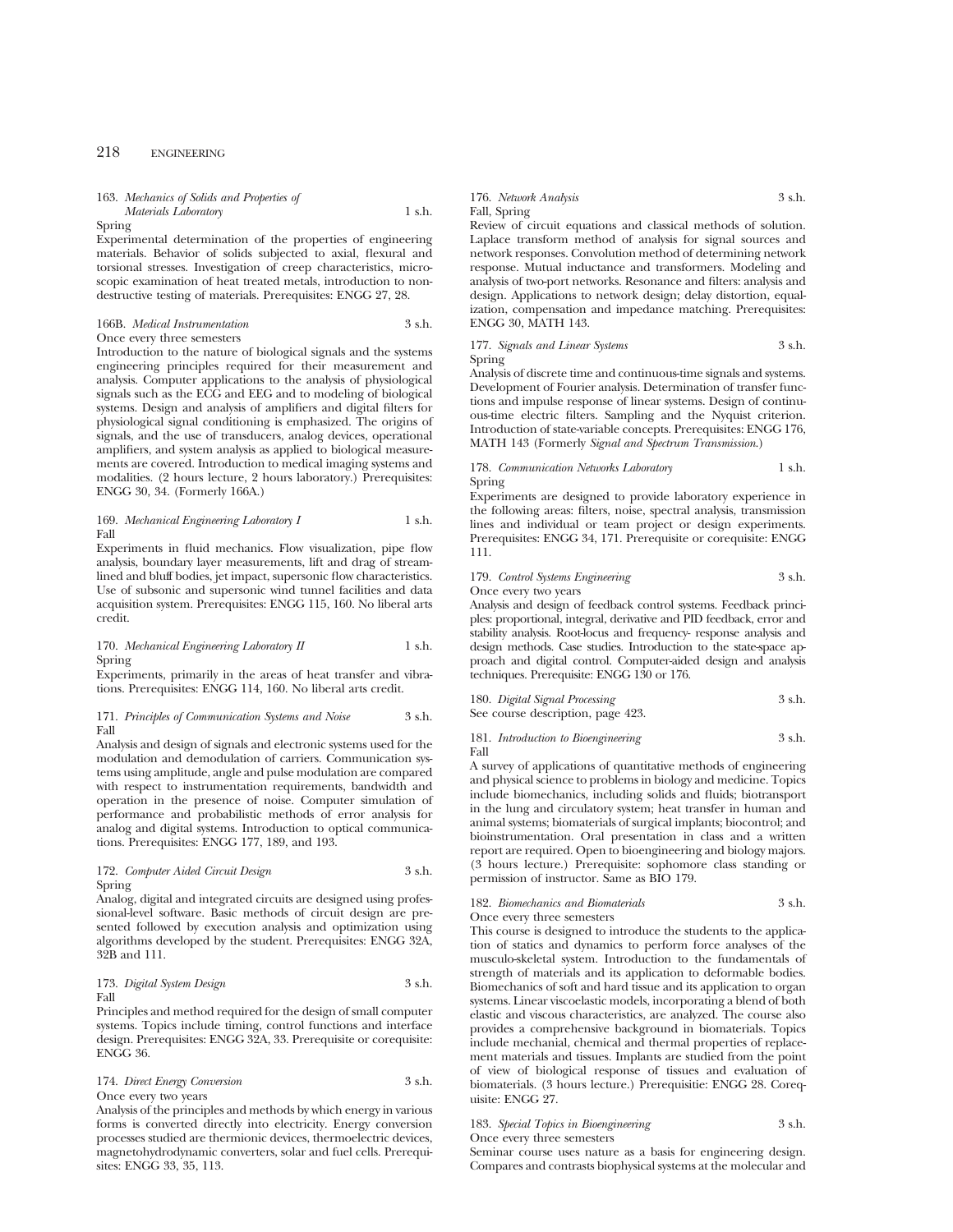cellular levels. Examines the inner workings of a living cell and the varied mechanisms through which organs/tissues function. Enables students to appreciate engineering design considerations inherent to complete biological systems. Develops strategic insight into the proposal of bioartificial substitutes. Attempts to optimize potential substitutes by borrowing the finest structural qualities eclectically from biological lessons. Topics include cell structure, tissue engineering, biochemical kinetics, mass transfer, mathematical modeling and artificial organs. Open to majors and nonmajors. Prerequisite: junior standing or permission of instructor. No liberal arts credit.

185. *Methods of Random Processes* 3 s.h. Fall

Systematic development of the concept of probability and random process theory. Topics include probability and set theory, random variables, density and distribution functions, multivariate distributions, sampling statistics and distributions, central limit theorem, estimation and the philosophy of applied statistics. The material covered is applied to problems in engineering and the physical sciences. Prerequisite: MATH 20.

## 186. *Design and Analysis of Experiments* 3 s.h. Spring

Introduction to the principles of statistical analysis and experimental design. Emphasis on designs and analysis useful in scientific research and management science. Topics include inferences concerning one or more means, variances and proportions, regression and correlation, analysis of variance, and experimental design including factorial experiments. Prerequisites: ENGG or CSC 185. Same as CSC 186.

187. *Medical Imaging* 3 s.h. See course description, page 423.

#### 188. *Operations Research Optimization Techniques* 3 s.h. Spring

Deterministic and probabilistic methods used in the solution of industrial engineering and systems analysis problems. Emphasis on mathematical model formulation and optimization. Topics include classical optimization methods, game theory, markov chains, deterministic and stochastic inventory models, queuing theory, and sensitivity analysis. Prerequisite: ENGG 185 or equivalent. Recommend taking CSC 187 prior to taking this course. Same as MATH 188.

189. *Random Signal Analysis* 3 s.h. See course description, page 423.

#### 190. *Physical Electronics and Devices* 3 s.h. Periodically

Development of techniques to examine device behavior from physical considerations, to characterize this behavior in terms of a mathematical model, and to use this model to interpret network behavior. The physical principles of charge generation and motion in conductors, semiconductors, vacua, plasma and optically sensitive media are considered. Various modeling techniques which are useful in electronic circuit theory (piece-wiselinear, graphical and analytical) are developed. The devices considered will consist of semiconductor and vacuum diodes, vacuum triodes, transistors, tunnel diodes and negative resistance amplifiers. Prerequisite: ENGG 33.

## 192. *Electronics Laboratory* 1 s.h. Fall, Spring

The laboratory is designed to enhance the understanding and proper use of selected principles of electronic circuits. Topics cover diode and transistor applications, including feedback analysis and design, BJT and FET amplifier design and the analysis of measurement limitations of selected instruments. Prerequisites: ENGG 33, 34.

## 193. *Electronic and Feedback Networks* 3 s.h. Spring

Principles of field-effect transistors. Analysis and design of multistage BJT and FET amplifiers. Theory, analysis, and design of electronic feedback amplifiers and oscillators. Use of PSpice for design verification. Prerequisite: ENGG 33. Corequisite: ENGG 176.

### 194. *Advanced Electronic Circuits* 3 s.h. Spring

Analysis and design of electronic circuits for purposes of pulse amplification, waveshaping, and waveform generation. Design of circuits using transistors and operational amplifiers. Design of wideband amplifiers. Comparators and timers. Pulse response of electric filters. Voltage sweep circuits. Prerequisites: ENGG 32A, 33. (Formerly *Pulse and Switching Circuits*.)

#### 195. *Advanced Electronics Laboratory* 1 s.h. Spring

Experiments will provide laboratory experience in advanced measurement and instrumentation techniques. Students perform a number of selected experiments from the following: AM and FM modulation and demodulation, operational amplifier applications, regulated power supplies, sweep circuit design, data acquisition. Prerequisites: ENGG 33, 34, 177. Prerequisite or corequisite: ENGG 193, 194.

| 198. Honors Thesis                | 3 s.h. |
|-----------------------------------|--------|
| See course description, page 423. |        |

## 199. *Readings in Engineering* 1-3 s.h. Fall, Spring

Individualized study in the student's area of specialization. Open only to seniors. Prerequisite: written approval of a faculty member who is to be the tutor and of the departmental chairperson. May be repeated for credit when topics vary. No liberal arts credit.

#### 209. *Wave Propagation and Distributed Systems* 3 s.h. Once a year

General features common to wave motion, wave propagation, reflection and generation are developed and applied to acoustics, electromagnetics and optics, elastic and hydrodynamic waves. Dispersion, diffraction and coherence are also studied. Applications to systems for energy and information transfer. Prerequisites: PHYS 12A, MATH 144 or equivalent.

#### 212. *Information Systems Analysis* 3 s.h. Once a year

Transform methods applied to the analysis of linear and nonlinear systems that process information signals. Study of optimum linear systems to minimize noise. Two-dimensional systems for image transmission and processing. Multidimensional transforms

for frequency analysis of optical filtering and imaging systems. Prerequisites: ENGG 177 or equivalent; ENGG 209 or 111; ENGG 171 or 185 or MATH 137 or 241.

# English (ENGL)

#### Associate Professor Brand, *Chairperson*

Professors Bryant, Burke, Couser, DiGaetani, Keener, Klause, Krieg, Levin, Levine, Lopate, Markus, Prigozy, Russell; Associate Professors Alter, Brogger, Fichtelberg, Harshbarger, Janssen, Levine, Lorsch, MacCary, McLaren, Nass, Otis, Rustici, Sargent, Uruburu, Ward, L. Zimmerman, S. Zimmerman; Assistant Professors Baron, Berger, Fizer, Sawhney, Smith.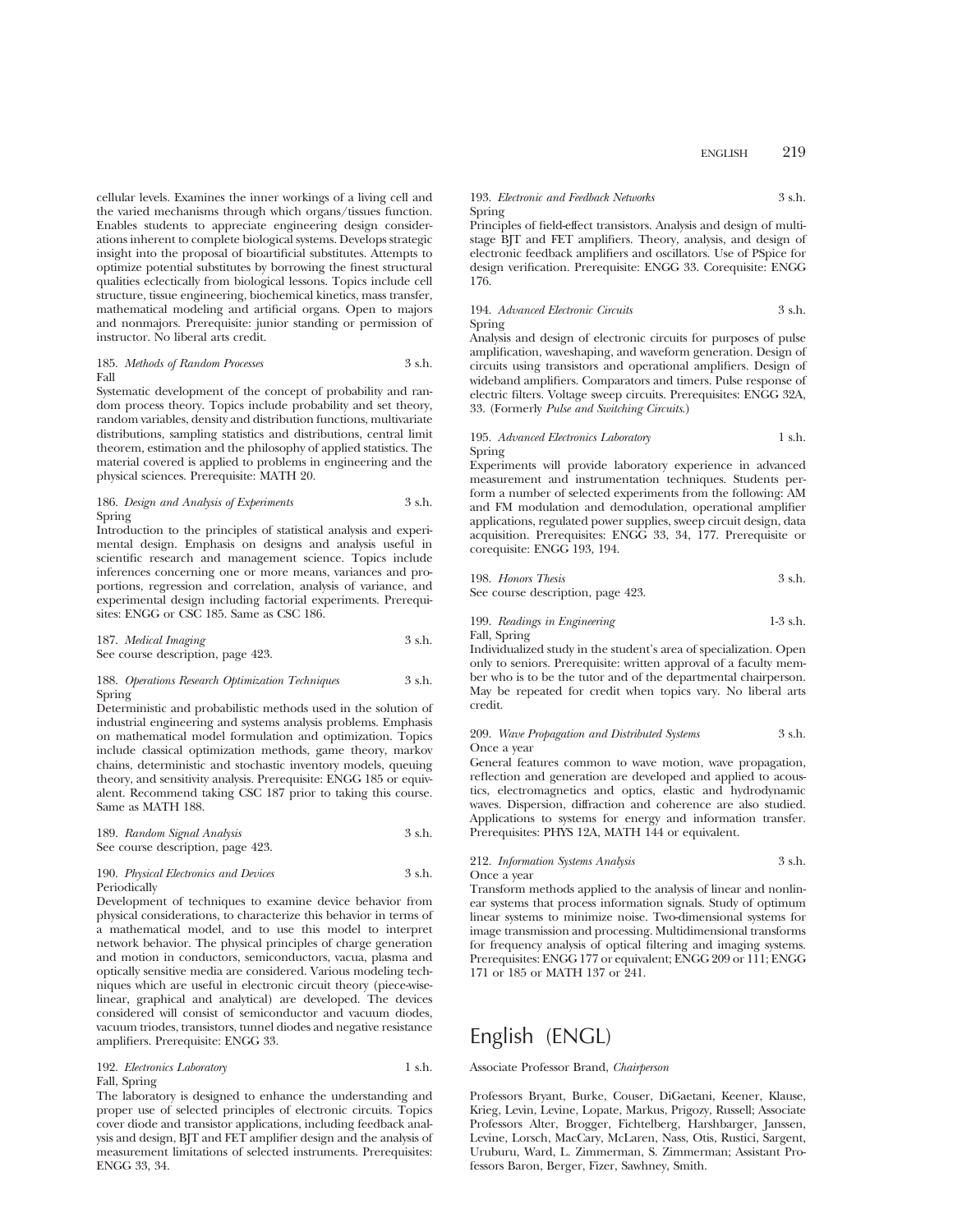THE JOHN CRANFORD ADAMS CHAIR IN THE HUMANITIES is held by Professor Lopate. See page 444.

The Joseph G. Astman Distinguished Professorship in the HUMANITIES. See page 444.

English Honor Society, see page 70.

The English department offers a full range of courses in literature, creative writing, expository writing, and publishing.

## **THE ENGLISH MAJOR**

By studying literature, English majors develop their abilities to read, interpret, think, and write. They expand their intellectual, imaginative, social, cultural, and ethical perspectives, and they enrich their lives. The skills they acquire are useful for anyone living in a complex modern society. They are particularly useful for anyone intending to enter a profession in which mastery of language is important and in which there is a need for an ability to analyze, interpret, write, and explain. Most English majors do in fact go into such professions as teaching (at all levels), publishing, law, journalism, writing, advertising, communications, public relations, management and government.

When a student chooses to major in English, he or she must choose to concentrate either in English and American Literature, in Creative Writing, or in Publishing Studies. Students who choose the English and American Literature concentration take a wide variety of courses in literature, organized around issues, authors, genres, or historical periods. Students who choose the Creative Writing concentration divide their coursework between literature courses and workshops in writing prose, poetry, drama, essays, screenplays, and children's literature. Students who choose the Publishing Studies concentration divide their coursework between literature courses and courses in which they study the history and practice of publishing and the skills and techniques that are essential in the publishing industry.

**B.A. SPECIALIZATION IN ENGLISH:** the requirements of these three areas of concentration are listed below.

**ENGLISH AND AMERICAN LITERATURE:** 39 credits in literature as specified below and 3 credits in English or American history.

- 1) 9 credits in foundation courses: ENGL 41 and 6 credits chosen from among the following: ENGL 40 or 43; 42; 51 or 143
- 2) 3 credits in ENGL 100
- 3) 3 credits in major authors chosen from ENGL 107, 115, 116, or 119
- 4) 24 credits of electives: chosen from among any of the 100-level courses in the English department. At least six of these credits must come from courses dealing exclusively with literature written before 1800. In satisfying this requirement, students may elect to take up to 6 credits in any of the following courses offered in other departments: AMST 145, 146; CLL 191, 195, 199; DRAM 173, 174, 175, 176. No more than 6 credits of the 24 elective credits may be in courses in creative writing or publishing studies.
- 5) 3 credits of English or American history, chosen under advisement.

**CREATIVE WRITING AND LITERATURE** (admission only with permission of the director of the program): 39 credits in writing and literature and 3 credits in history, chosen under advisement, including:

- 1) 6 credits chosen from the following: ENGL 133, 134, 135
- 2) 6 credits in advanced creative writing workshops
- 3) 6 credits in foundation courses
	- a) 3 credits to be chosen from ENGL 40 or 43, 41
	- b) 3 credits to be chosen from ENGL 40 or 43; 41, 42, 44; 51 or 143
- 4) 3 credits in major authors chosen from ENGL 107, 115, 116, or 119
- 5) 18 credits of electives: chosen from among any of the 100-level courses in the English department. At least 12 of these credits must be in literature courses. Of these 12 credits at least 3 must be in a course dealing with literature written before 1900. The remaining 6 credits may be taken in literature, advanced creative writing workshops, publishing or language courses or DRAM 176
- 6) 3 credits in history, chosen under advisement.

**PUBLISHING STUDIES AND LITERATURE:** 39 credits in publishing and literature and 3 credits in history, including:

- 1) 6 credits chosen from ENGL 40, 41; or 43, 44; or 40, 193
- 2) 13 credits in ENGL 102, 172 & 173, 174, 178
- 3) 6 credits in ENGL 170, 171
- 4) 9 credits of 100-level English or American literature courses 5) 5 credits of electives in any other publishing studies, literature, or creative writing courses
- 6) 3 credits in history, chosen under advisement with the director.

The program is assisted by the Advisory Board consisting of the following high level publishing executives: Robert Carter, Eleanor Friede, Jon Gillett, Richard Marek, Richard Seaver, Timothy Seldes, Grace Shaw and Liz Walker.

See complete B.A. requirements, page 82.

Teaching of High School English, see page 373.

**A MINOR IN ENGLISH** consists of the successful completion of 18 semester hours, under advisement, with at least 6 hours in residence, as follows:

- no more than 6 credits from 40- and 50-level courses
- all other courses must be chosen from 100-level English courses except that up to 6 hours may be chosen from DRAM 173, 174, 175, 176; or CLL 191, 195, 199; or AM ST 145, 146.
- English composition courses may not count toward the minor.

**MASTER OF ARTS IN ENGLISH:** this program, scheduled in late afternoons and evenings Monday through Thursday, requires the completion of 33 credits as outlined below. It is possible, on a limited basis, to elect a tutorial in a subject not available in regular offerings. Candidates will be expected to complete their studies within five years.

Applicants must present evidence of successful completion of an undergraduate major in English or receive special permission from the director of the program. They must also have an average grade of B or better for undergraduate courses in English or a satisfactory score on the Graduate Record Examination.

Associate Professor S. Zimmerman, *Director*

Program Requirements

|                                                | Sem. Hrs. |
|------------------------------------------------|-----------|
| I. Required courses                            |           |
| 3 s.h. in Research Methods*                    |           |
| 3 s.h. in Critical Theory*                     |           |
| 3 s.h. in Shakespeare or Milton                |           |
| (*Research Methods and Critical Theory         |           |
| ought ideally to be completed during a         |           |
| student's first year in the program.)          |           |
| II. Distribution Requirements                  | Q∗∗       |
| 6 s.h. (or two courses) in pre-1800            |           |
| British or American Literature                 |           |
| 3 s.h. (or one course) in pre-1900             |           |
| British or American Literature                 |           |
| (**One, and only one, of these distribution    |           |
| requirements may be satisfied with a course    |           |
| in American Literature.)                       |           |
| III. Electives                                 | 15        |
| 200-level courses in English and/or American   |           |
| Literature. (Under advisement, certain courses |           |
|                                                |           |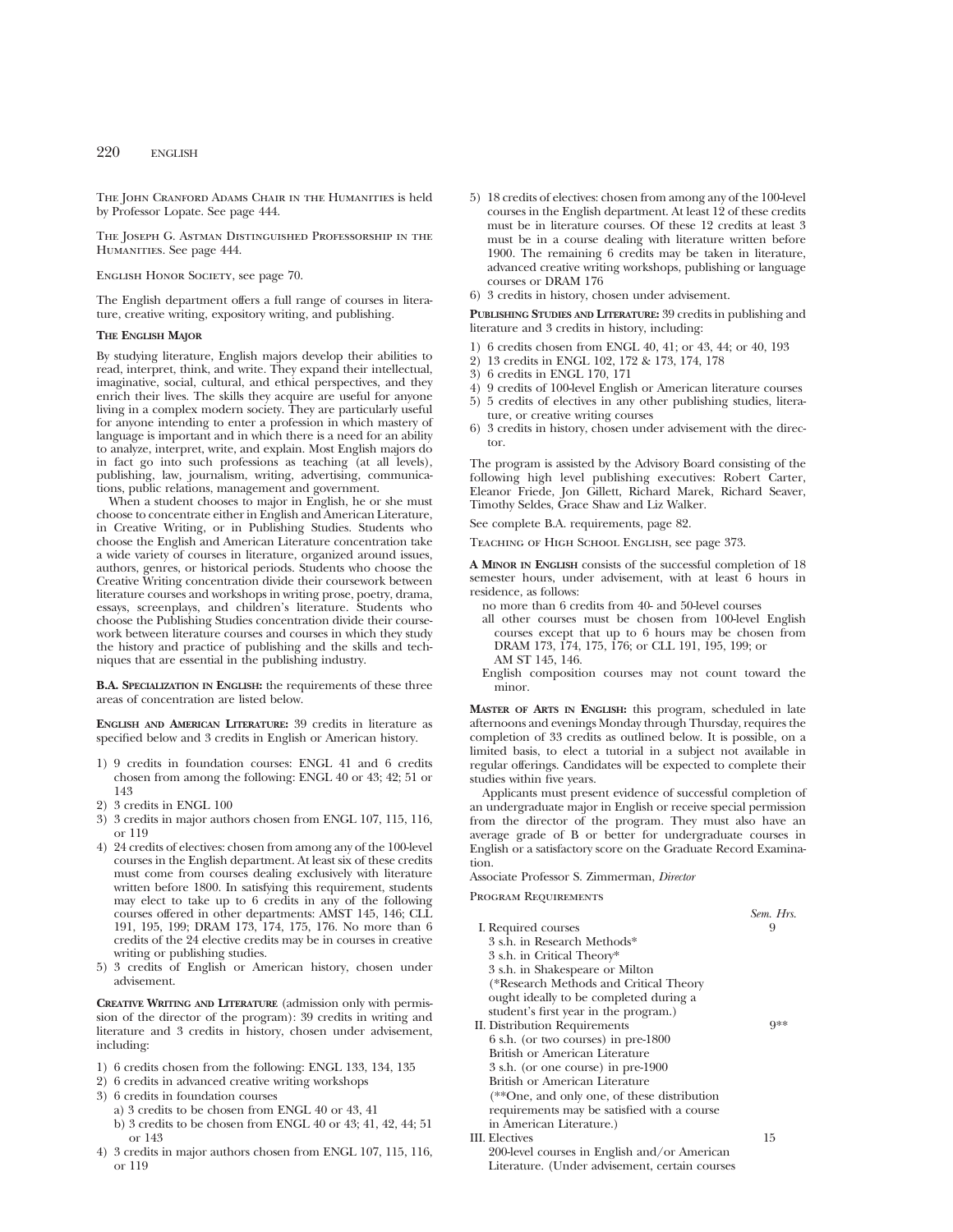in comparative literature, history or humanities may be accepted. No more than 3 s.h. of courses in Creative Writing may count towards the M.A. in English. Students are encouraged to complete a 3-credit *Master's Essay* (ENGL 301), which will count in this category.)

**MASTER OF ARTS IN ENGLISH AND CREATIVE WRITING:** this program, scheduled in late afternoons and evenings, Monday through Thursday, offers students the opportunity to earn an M.A. through the completion of 33 credits of course work in both English and American literature and creative writing. Candidates will be expected to complete their studies within five years.

Applicants must show a grade of B or better in 15 credits of upper-division English courses in literature. Applicants who do not meet these academic standards may still apply but are asked to submit satisfactory scores on the Graduate Record Examination (GRE), a personal statement, and a recent writing sample demonstrating a clear ability to analyze a literary text. In addition, all applicants must submit a portfolio of approximately 30 pages of recent creative work to be evaluated by the creative writing faculty.

Program Requirements

33 credits distributed as follows:

- 1) At least 18 credits in 200-level literature courses. At least 6 credits must be in courses that deal in literature written before 1900.
- 2) At least 9 credits of 200-level creative writing workshops or tutorials.
- 3) At least 3 credits earned by the completion, under the guidance of an adviser, of an extended creative writing project.

See complete graduate information, page 73.

## COURSES

In addition to semester notations next to each course, a selection of courses is offered during January and Summer sessions. Consult the *January* and *Summer Sessions* bulletins for these schedules.

| 1-2. Composition | 3 s.h. each |  |
|------------------|-------------|--|
| Fall, Spring     |             |  |

First semester: an introduction to expository writing at the college level, with an emphasis on analysis and argument. Assignments in reading and writing are coordinated; the English Proficiency Examination is given as part of the course. May not be taken on a Pass/D+/D/Fail basis. Second semester: continued instruction in expository writing, and an introduction to literature. Most reading and writing assignments are organized around a central theme. Includes a Shakespeare play and a documented essay. Prerequisite: ENGL 1. May not be taken on a  $Pass/D+/D/Fail basis.$ 

|  | 1A. English Composition Tutorial  | 1 s.h. |
|--|-----------------------------------|--------|
|  | See course description, page 423. |        |

#### 2A. *English Composition Tutorial/Workshop* 1 s.h. Fall, Spring

Ordinarily taken in conjunction with ENGL 2, ENGL 2A is a workshop in argument and exposition. It focuses on organization, what it means to make an assertion and the nature of evidence. This course is required of students who do not fulfill the English Proficiency Exam requirement. Pass/ $D+/D/F$ ail grade only. (Formerly *English Composition Tutorial*.)

| 4. Argument and Analysis | 3 s.h. |
|--------------------------|--------|
| Fall, Spring             |        |

Principles of analysis and argument as they apply to writing tasks commonly assigned in college and in the world of work. Expository writing for various audiences. Practice in revision and editing. Prerequisites: ENGL 1-2. May not be used to satisfy the general University humanities requirement. (Formerly *Advanced Composition*; *Expository Writing*.)

| 5. Technical Communications       | 3 s.h. |
|-----------------------------------|--------|
| See course description, page 423. |        |

30. *Business Communication* 3 s.h.

Fall, Spring

Especially adapted to the needs of business majors. An examination of and systematic practice in writing strategies and styles, with the objective of selecting those modes most effective in interpersonal/organizational contexts. Emphasis on the mastery of professional language, the application of logic to syntactic structures and the development of library research skills. Further expansion of modes of discourse and proper structure and tone as well as analysis of the roles of ethics and psychology in written expression. Required for all business majors who entered Hofstra prior to the fall semester of 1996. Prerequisites: ENGL 1-2. May not be used to satisfy the general University humanities requirement. (Formerly 3.)

40. *Source Studies* # 3 s.h. Fall

Readings in the Old Testament and Greek classics to indicate the sources of contemporary attitudes in the responses of earlier periods and cultures to fundamental human and literary issues. Prerequisite: ENGL 1 or permission of the chairperson.

#### 41, 42. *English Literature I #, II* # 3 s.h. each 41: Fall; 42: Spring

An historical survey of the major British authors. First semester: English literature from its beginnings through the 18th century. Second semester: 19th century to the present. Prerequisite: ENGL 1 or permission of the chairperson.

43, 44. *Western Literature I #, II #* 3 s.h. each 43: Fall; 44: Spring

The shaping of the western mind as viewed in literature from the Greek and Hebrew experiences to the present. Readings from European texts in translation. First semester: Greeks and Hebrews to the Renaissance. Second semester: Renaissance to the Modern age. Prerequisite: ENGL 1 or permission of the chairperson.

45. *Modern Literature* 3 s.h.

Periodically

Literary modernism to 1945 as exemplified by representative western writers and focusing on imagist, naturalist, Marxist and existentialist writers. Prerequisite: ENGL 1 or permission of the chairperson.

46. *Contemporary Literature* 3 s.h.

Periodically

The literature and sensibility of our own day with readings to include new poetry, prose and drama not usually dealt with in traditional courses. Prerequisite: ENGL 1 or permission of the chairperson.

51. *The American Literary Identity* # 3 s.h.

Fall, Spring

Readings from major American authors; the colonials through 1865. Prerequisite: ENGL 1 or permission of the chairperson. Credit given for this course or ENGL 143, not both.

52. *The American Experience in Context* # 3 s.h. Fall, Spring

Readings from major American authors; 1865 through the present. Prerequisite: ENGL 1 or permission of the chairperson. Credit given for this course or ENGL 144, not both.

<sup>\*</sup>Open only to students who have fulfilled the English Proficiency Exam requirement.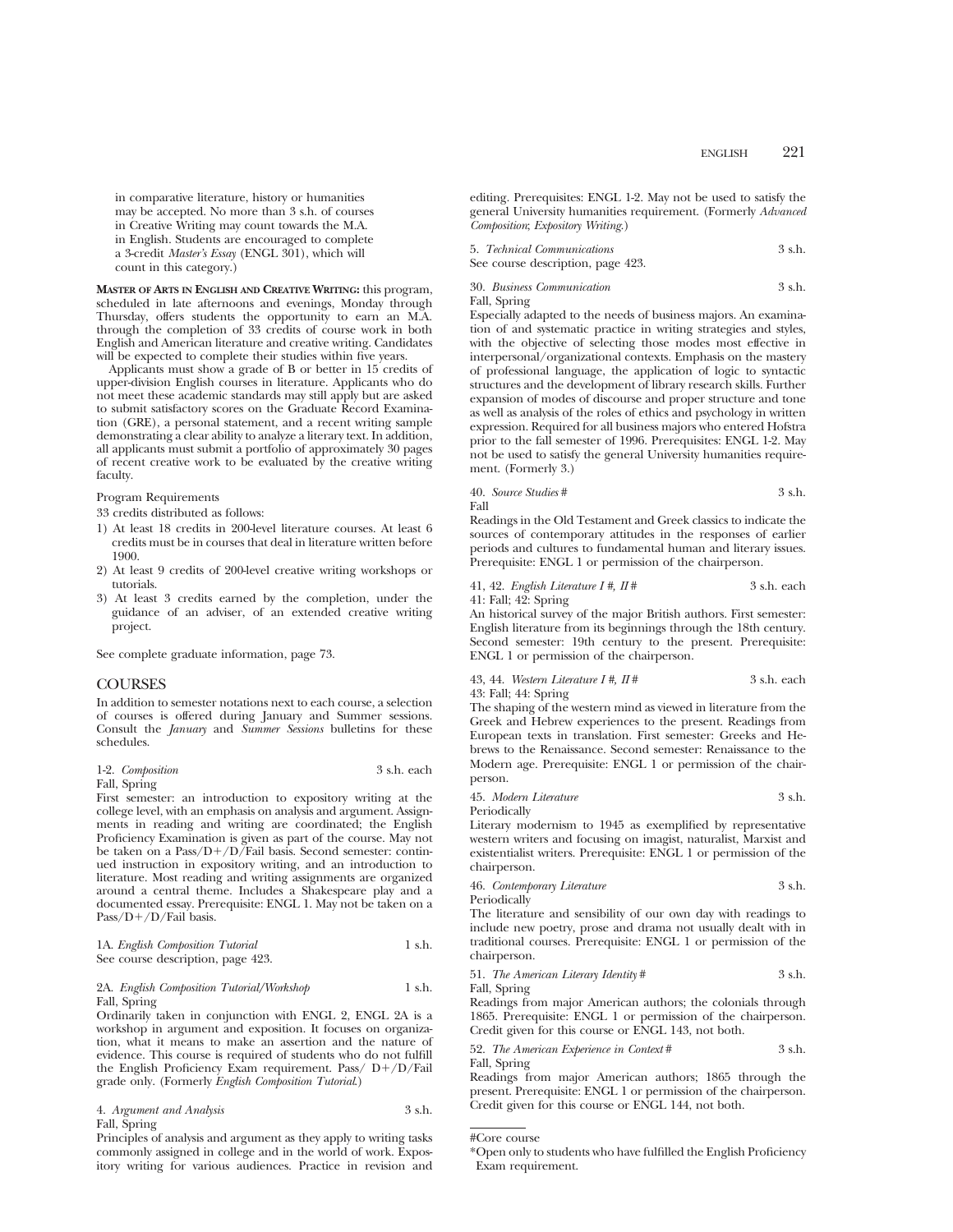100. *Ways of Reading Literature* 3 s.h. Fall, Spring

A seminar designed to introduce students to the many different ways in which it is possible to read literature, and to the many issues that need to be addressed when literature is read. Students develop skills needed to analyze literature at an advanced level, and they become familiar with the theoretical and philosophical questions that are involved in the act of interpretation. Prerequisites: ENGL 1-2. Required of all English majors. Limited to 25 students. Credit given for this course or ENGL 197U, not both.

101. *History of the English Language*\* 3 s.h. Periodically

The origins and the development of the English language from Old English to the present, introductory linguistic principles presenting language problems in the light of language history. Prerequisites: ENGL 1-2.

102. *Grammar*\* 3 s.h. Fall, Spring

Instruction in the forms and functions of standard English grammar and their relation to meaning. Prerequisites: ENGL 1-2. (Formerly *Grammar and Usage*\*.)

103. *Structure of English*\* 3 s.h. Periodically

Current linguistic methods applied to English: emphasis on structural linguistics, transformational grammar. Prerequisites: ENGL 1-2.

#### 104. *Old English Language and Literature*\* 3 s.h. Periodically

Introduction to the rich and powerful English literature of a thousand years ago. The class includes instruction and simple reading in the original language, followed by extensive readings in translation. Readings include *Beowulf*, chronicles, riddles, and religious and secular poetry. Prerequisites: ENGL 1-2. (Formerly *The Age of Beowulf*\*.)

#### 105. *The Middle Ages in England*\* 3 s.h. Periodically

English literature of the 13th through 15th centuries. This age is strikingly like our own, with social and intellectual upheavals and its own expression of anxiety and courage, doubt and faith. Authors typically include Chaucer, Langland, the Gawain-poet, and selected early dramatists. Prerequisites: ENGL 1-2. (Formerly *The Age of Chaucer*\*.)

107. *Canterbury Tales\** 
$$
\#
$$
 3 s.h.

Fall, Spring Study of Geoffrey Chaucer's most important poem, a varied and surprising picture of English life and values in the Middle Ages. Topics include the development of the idea of the individual, faith versus skepticism, and the social implications of age, race, and gender. Prerequisites: ENGL 1-2. (Formerly *Chaucer's Canterbury Tales*\*.)

110. *The Age of Spenser*\* 3 s.h. Periodically

A study of important literary and cultural trends of the 16th century. Readings by such writers as Thomas More, Askew, Queen Elizabeth, Gascoigne, Sidney, Marlowe, Shakespeare and Spenser. Prerequisites: ENGL 1-2.

#### 112. *Elizabethan and Jacobean Drama*\* 3 s.h. **Periodically**

An exploration of the drama exclusive of Shakespeare in the 16th and 17th centuries. In addition to considering questions of language, form, genre and performance, this course explores the relationship of selected plays to political, social, philosophical and theological concerns of the age. Prerequisites: ENGL 1-2. Credit given for this course or New College HD 15D, not both.

115. *Shakespeare: The Earlier Plays and Sonnets*\* # 3 s.h. Fall, Spring

A study of the sonnets and selected comedies, histories, and tragedies (including *Hamlet*) from the first half of Shakespeare's career. Attention is given to close readings, the social, political, and cultural conditions of the age, and to the theatrical heritage of the plays. Prerequisites: ENGL 1-2. Credit given for this course or New College HDG 1, not both.

116. *Shakespeare: The Later Plays*\* 3 s.h. Fall, Spring

An examination of the comedies, tragedies, and romances from the last half of Shakespeare's career. Attention is given to close readings, the social, political, and cultural conditions of the age, and to the theatrical heritage of the plays. Prerequisites: ENGL 1-2. Credit given for this course or New College HDG 2, not both.

## 117. *Seminar: Renaissance and 17th-Century Literature*\* 3 s.h.

Periodically

Subject to be selected yearly. Prerequisites: ENGL 1-2.

118. *The 17th Century*\* 3 s.h. Periodically

A survey of the grand and modest revolutions in the literary, political, and social worlds of England during this period, as those changes are reflected in the works of writers such as Donne and Jonson, Lanyer and Wroth, Milton and Marvell, Bacon and Hobbes, Bradstreet and Behn. Prerequisites: ENGL 1-2.

119. *Milton*\* 3 s.h. Spring

An examination of Milton's poetry and prose. Attention is given to such issues as the persona he constructs, his representations of kingship and revolution, and his treatments of marriage and gender. Students come to appreciate some of the literary forms, poetic conventions, and religious, social and political traditions to which Milton was responding and from which he was departing. Prerequisites: ENGL 1-2.

120. *English Drama from 1660 to 1789*\* 3 s.h. Periodically

Restoration comedies, the beginnings of bourgeois drama and the comedy of manners: Congreve, Wycherley, Dryden and Sheridan. Prerequisites: ENGL 1-2.

121. *Studies in the Novel I #* 3 s.h. Spring

The development and variety of the novel form from its beginnings in the 18th century through the 19th century, the great age of the novel. Representative of the major novelistic traditions of those centuries in England, America, France, and Russia, examples studied may include such works as *Tom Jones, Frankenstein, Jane Eyre, Moby Dick, Madame Bovary,* and *The Brothers Karamazov.* Prerequisites: ENGL 1-2. (Formerly 121 #, 122, *Studies in the Novel, I #, II*.)

122. *Studies in the Novel II* 3 s.h. Spring

Investigates the range of novel forms in the 20th century, including works by major novelists such as James, Mann, Proust, Faulkner, Joyce, Woolf, Nabokov, and Marquez. Topics discussed may include novelists' treatment of time, point of view, the quest for values, and the possibilities of modern love. Prerequisites: ENGL 1-2. (Formerly 121 #, 122, *Studies in the Novel I #, II*.)

123. *20th-Century Anglo-Irish Drama*\* 3 s.h. Periodically

Irish drama from the beginning of the Irish literary revival in 1898 emphasizing Shaw, Synge, Yeats, O'Casey, Behan and Beckett. Postwar British theater emphasizing Delaney, Osborne and Pinter. Prerequisites: ENGL 1-2.

<sup>\*</sup>Open only to students who have fulfilled the English Proficiency Exam requirement.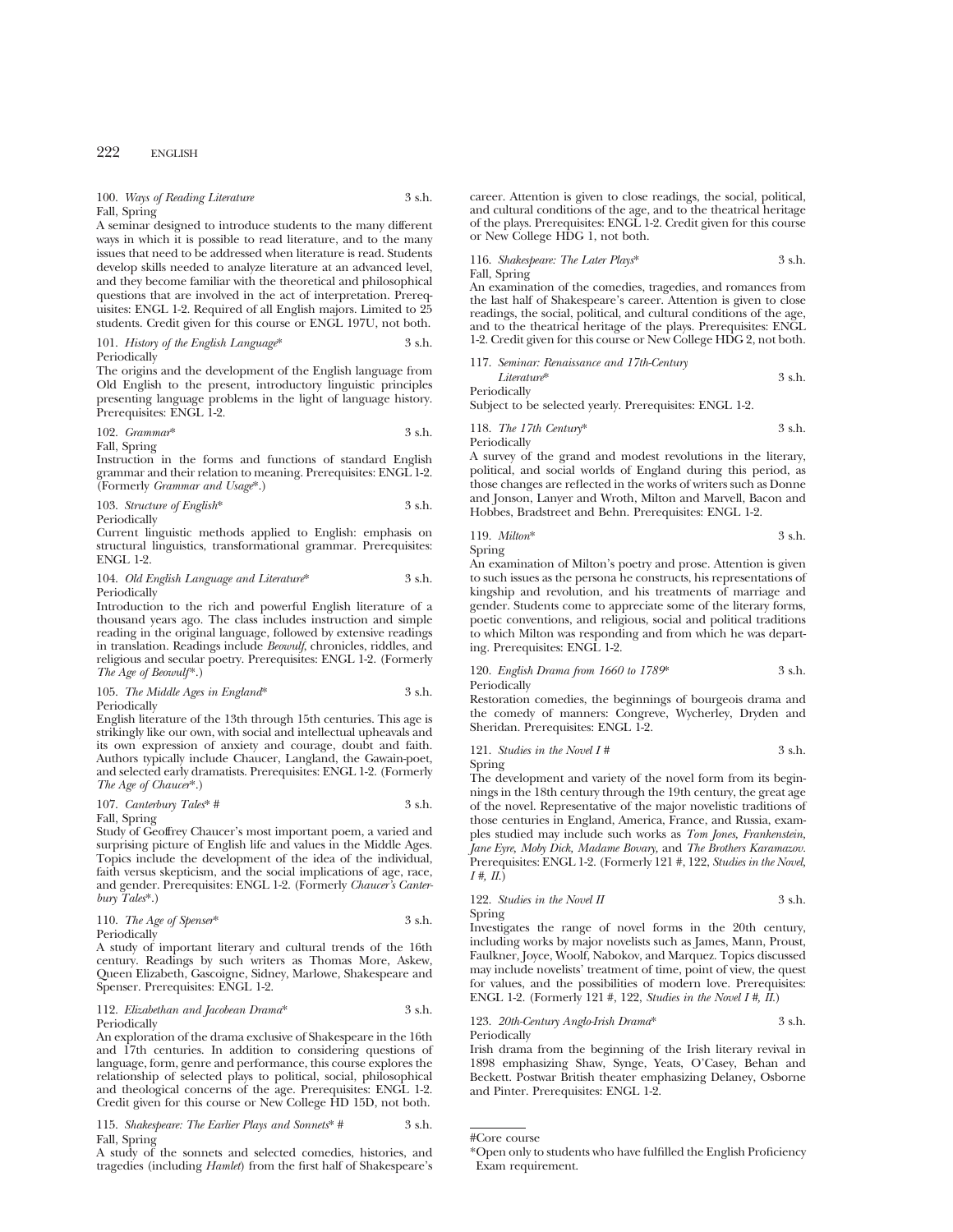124A. *The Woman Writer in America*\* 3 s.h. Periodically

A study of the woman writer in America from the Colonial period through the present which considers gender in relation to larger historical issues and forces. Personal narratives, poetry, essays, and novels by such writers as Bradstreet, Sojourner Truth, Dickinson, Wharton, Plath, Oates, and Morrison. Prerequisites: ENGL 1-2. (Formerly ENGL 124.)

126. *The American Short Story*\* 3 s.h. Spring

A study of the genre, its origins and development, from 1820 to the present, including works by such diverse writers as Irving, Poe, James, Wharton, Crane, Hemingway, Wright, Welty, Baldwin, and O'Connor. Prerequisites: ENGL 1-2.

129. The 18th Century\* 
$$
\#
$$
 3 s.h.

Fall, Spring

Typically short, frequently satirical works in prose and verse from the later 17th century to 1800, the period when emerging middle- and lower-class kinds of literature challenged traditional aristocratic kinds. The flourishing of such genres as mock-epic, periodical essay, biography, and novel, and of such major authors as Dryden, Defoe, Swift, Pope, Johnson, Boswell, and Blake. Prerequisites: ENGL 1-2.

130. *Seminar: 18th-Century Literature*\* 3 s.h. Periodically

Subject to be selected yearly. Prerequisites: ENGL 1-2.

131. *The 18th-Century British Novel*\* 3 s.h. Periodically

The rise of this popular genre in the century that mainly invented it, in subgenres involving forms of autobiography, journalism, satire, epic, romance in general, and Gothic romance in particular, by such authors as Defoe, the Fieldings, Richardson, Sterne, Smollett, Burney, and Austen. Prerequisites: ENGL 1-2.

132. *The 19th-Century British Novel*\* 3 s.h. Periodically

The 19th-century English novelists: Austen, Scott, Emily Brontë, Thackeray, Dickens, Eliot and other writers. Prerequisites: ENGL 1-2.

133. *Workshop: General Creative Writing*\* # 3 s.h. Fall, Spring

Develop and sharpen writing skill in all forms of creative writing. Students' work is read aloud and the techniques employed in celebrated works of literature are studied and analyzed. Prerequisites: ENGL 1-2.

134. *Workshop: Poetry Writing*\* 3 s.h. Fall

A workshop to help the developing poet sharpen the powers of poetic expression. Reading and discussion of students' poems, and analyses by students of themes and techniques of contemporary poems of their choice. Prerequisite: ENGL 133 or submission of manuscript. Credit given for this course or New College CSWG 2, not both.

134A. *Workshop: Poetry Writing*\*† 2 s.h. Discussion includes contemporary poets. Same as ENGL 134.

135. *Workshop: Prose Writing\** 
$$
3 \, \text{s.h.}
$$
 Fall

A workshop to help the developing writer of short stories and novels sharpen the powers of expression. Students' work will be read and analyzed, discussions will deal with matters particular to the manuscript as well as with general problems of craft. Prerequisite: ENGL 133 or submission of manuscript.

136A. *Workshop: Short Fiction Writing*\*† 2 s.h. Discussion includes matters particular to the manuscript as well as with general problems of craft. Credit given for this course or New College CSWG 4, not both.

136B. *Workshop: Children's Fiction Writing*\*† 2 s.h. Discussion includes techniques and themes in contemporary examples of children's fiction. Credit given for this course or New College CSWA 13, not both.

136C. *Workshop: Writing in Varieties of Nonfiction*\*† 2 s.h. Discussion of techniques used in a wide range of nonfiction writing including journalistic columns, the familiar essay, interviews, magazine articles, drama and book reviews. Credit given for this course or New College CSWA 15, not both.

136D. *Workshop: Writing for Stage, Screen*

*and Television*\*† 2 s.h. Discussion includes techniques in contemporary scripts for theater, film and television. Credit given for this course or New College CSWA 12, not both.

137. *Colonial and Early American Literature from the Puritans Through Irving*\* 3 s.h. Periodically

An intensive examination of the literature and ideas of Colonial America through the early Republic in personal narratives, essays, sermons, and poetry by such writers as Bradford, Mather, Bradstreet, Rowlandson, Edwards, and Franklin. Prerequisites: ENGL 1-2.

138. *American Literary Naturalism\** 3 s.h. **Periodically** 

The philosophical premises, major themes, and significance of race, gender, and time in American literary naturalism. Writers include Crane, Norris, Dreiser, Wharton, London, Wright and others. Prerequisites: ENGL 1-2. (Formerly *Naturalism in American Literature*.)

139. *The African Novel\* #* 3 s.h. See course description, page 423.

140, 141 #. *African American Literature\* I, II #* 3 s.h. each Fall, Spring

First semester: the origins of an African American literary tradition from the Colonial period to the early 20th century. Themes include the African Diaspora, slavery, folk culture, race, and social equality. Such authors as Equiano, Wheatley, Douglass, Brown, Jacobs, Harper, Washington, and Du Bois. Prerequisites: ENGL 1-2. Second semester: the growth of African American literature from the Harlem Renaissance to the present. Such topics as migration, African heritage, protest, vernacular, and gender. Writers include Hughes, Hurston, Wright, Brooks, Ellison, Baldwin, Baraka, Walker, Morrison, and Wilson. Prerequisites: ENGL 1-2. (Formerly *The Literature of Black America I, II #*.)

142. *The American Renaissance, 1820-1860*\* 3 s.h. Periodically

A study of a period in American literary history so rich, it as been called "the American Renaissance." Works by such authors as Emerson, Thoreau, Melville, Poe, Hawthorne, Douglass, Stowe, Whitman and Dickinson. The development of a distinctively American literature is studied in the context of the revolutionary changes and deep conflicts that characterized American life in this period. Prerequisites: ENGL 1-2.

143. American Literature\* 
$$
I \#
$$
 3 s.h.

Fall, Spring A study of the origins and development of an American literary tradition from the Colonial period to the Civil War in the poetry,

<sup>\*</sup>Open only to students who have fulfilled the English Proficiency Exam requirement.

<sup>†</sup>Summer Writer's Conference designed to help developing writers sharpen their powers of expression including reading and discussion of student's work, and analysis of themes and techniques. Prerequisite: ENGL 133 or permission of the Director of the Conference.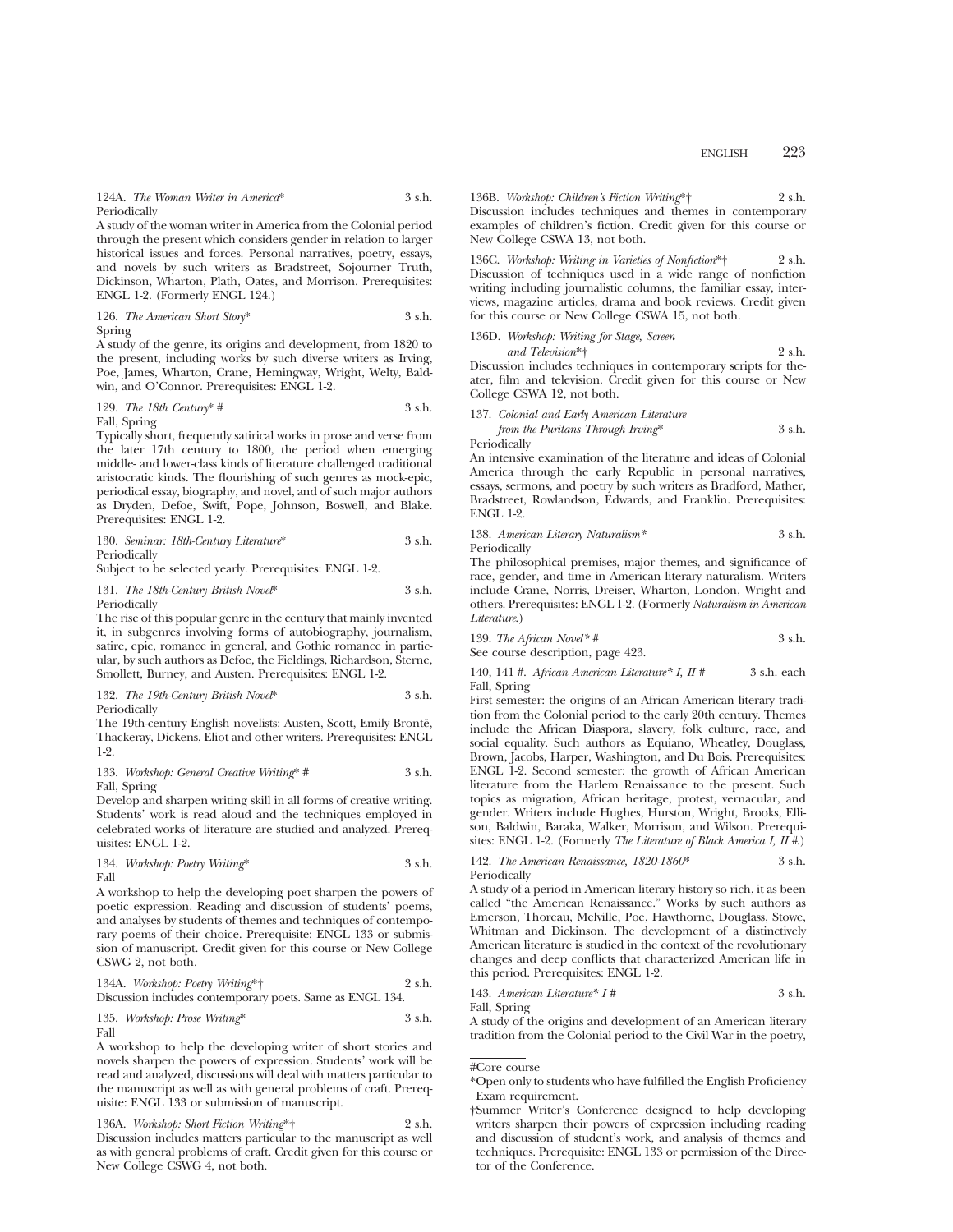prose, and fiction of such writers as Bradstreet, Wheatley, Franklin, Hawthorne, Dickinson, Douglass, and Melville. Prerequisites: ENGL 1-2. Credit given for this course or ENGL 51, not both. (Formerly 143 #, 144, *American Literature I #, II*.)

#### 144. *American Literature*\* *II* 3 s.h. Periodically

A study of the development of American literature from Whitman to the early moderns. The course includes the works of writers such as Crane, Dickinson, Fitzgerald, Hemingway, Wright. Prerequisites: ENGL 1-2. Credit given for this course or ENGL 52. not both. (Formerly 143 #, 144, *American Literature I #, II*.)

145A. *American Fiction, 1900-1950\* #* 3 s.h. Fall, Spring

A study of how various writers of the period grapple with questions about literary history, ideology, aesthetics, and the meaning(s) of America. Works by such authors as Chopin, Wharton, Fitzgerald, Hemingway, Hurston, Faulkner, and Wright. Prerequisites: ENGL 1-2. (Formerly *20th Century American Fiction, 1900-1950 #*.)

#### 146A. *American Fiction, 1950-Present\** 3 s.h. Periodically

An exploration of how fiction since WWII engages the complexity of aesthetic and cultural challenges that have characterized the second half of the "American" century. Works by such authors as Ellison, Nabokov, Bellow, Pynchon, Morrison, DeLillo, and Erdrich. Prerequisites: ENGL 1-2. (Formerly *20th-Century American Fiction, 1950 to Present*.)

#### 148. *20th-Century American Poetry\** 3 s.h. Periodically

Readings in the poets of the Modern period, such as Eliot, Pound, Frost, Moore, and Stevens, as well as an exploration of a variety of Postmodernisms, including such writers as Bishop, Roethke, Lowell, Ginsberg, Kinnell, Plath, and Rich. Prerequisites: ENGL 1-2. Credit given for this course or New College HLG 15 or HLG 60E.

#### 149. *The 19th-Century American Novel\** 3 s.h. Periodically

A study of the origins and development of the 19th-century American novel in works by such writers as Cooper, Hawthorne, Melville, Stowe, Alcott, Twain, James, and Chopin. Prerequisites: ENGL 1-2.

150. *Native American Literature*\* # 3 s.h. See course description, page 423.

153. *The Romantic Age\* #* 3 s.h. Fall, Spring

The response of British Romantic writers—Blake, Wordsworth, Coleridge, Mary Shelley, Percy Shelley, Byron, and Keats—to the philosophical, industrial, and political revolutions of the late 18th and early 19th centuries. Topics include natural supernaturalism, innocence and experience, social protest, and the Byronic hero. Prerequisites: ENGL 1-2.

154. *Seminar in the Romantic Age*\* 3 s.h. Periodically

Subject is selected yearly. Prerequisites: ENGL 1-2.

## 157. *The Age of Dickens*<sup>\*</sup> # 3 s.h. Fall, Spring

Writings of the industrial and colonial age in Britain, the 19th century. Readings explore changes in social structure, education, religion, science, and everyday life in the Victorian age; works by such authors as Dickens, the Brontes, Tennyson, the Brownings, Arnold, Gaskell, Eliot, and Butler. Prerequisites: ENGL 1-2.

158. *Seminar in Victorian Literature*\* 3 s.h. Periodically

## Subject is selected yearly. Prerequisites: ENGL 1-2.

## 159. *20th-Century British Poetry*\* 3 s.h. Periodically

Poetic responses to the philosophical ideas and political and cultural events of modernism. Such poets as Hardy, Hopkins, Yeats, Eliot, Lawrence, Thomas, and Auden are studied. Particular attention is given to their development of new poetic forms and symbolism responsive to 20-century crises of faith and the search for new certainties. Prerequisites: ENGL 1-2.

## 165. *20th-Century British Novel*\* 3 s.h. Periodically

The modern British novel, its themes and innovative forms. Novels by such authors as Conrad, Joyce, Woolf, Forster, and Lawrence are studied with an eye to what makes them respresentative of modernism: the interest of subjectivity, impressionism, and stream of consciousness, their treatment of alienation, politics, psychology, and sexuality. Prerequisites: ENGL 1-2. Credit given for this course or New College HLG 20, not both.

166. *Critical Theories and Critical Writings*\* 3 s.h. Periodically

Theory and technique of literary criticism with practice in writing critical papers. Prerequisites: ENGL 1-2.

167. *Post-Colonial Literature of South Asia\* #* 3 s.h. See course description, page 423.

168. *Caribbean Literature in English*<sup>\*</sup> # 3 s.h. See course description, page 423.

## 170. *Theory and Practice of Publishing*\* 3 s.h. Spring

The full process of publishing from submission of a manuscript to its publication including the various phases of editing and production. A work project is used to illustrate the publication stages. Specialists from the publishing field address the class. Prerequisites: ENGL 1-2. No liberal arts credit.

#### 171. *The History of Publishing in America*\* 3 s.h. Fall

A comprehensive study from Colonial days to the present: early printing shops in New England, the first publishing houses, the emergence and continued existence of the by-now giant firms, the establishment of copyright laws and changes in it. How the economic, political and cultural conditions of the country affected the field of publishing and how publishing affected them. Prerequisites: ENGL 1-2.

## 172 & 173. *Book Editing\* I, II* 3 s.h. each 172: Fall; 173: Spring

Practices that make up the complete editing of a book: copy and manuscript editing. Production editing, proofreading, symbols, printer's marks and marking up a manuscript ready for the printer. The use of a style book. Students in ENGL 173 will edit and produce a book made up from work done by students in the creative writing workshops. Students taking the Publishing Studies concentration must take both courses. Materials fee for both courses: \$25. Prerequisites: ENGL 1-2. Corequisite for 173: ENGL 178.

## 174. *Book Promotion*\* 3 s.h. Spring

Various activities by which a publisher markets a book: book promotion, field sales, book retailing. Covers the development of

<sup>\*</sup>Open only to students who have fulfilled the English Proficiency Exam requirement.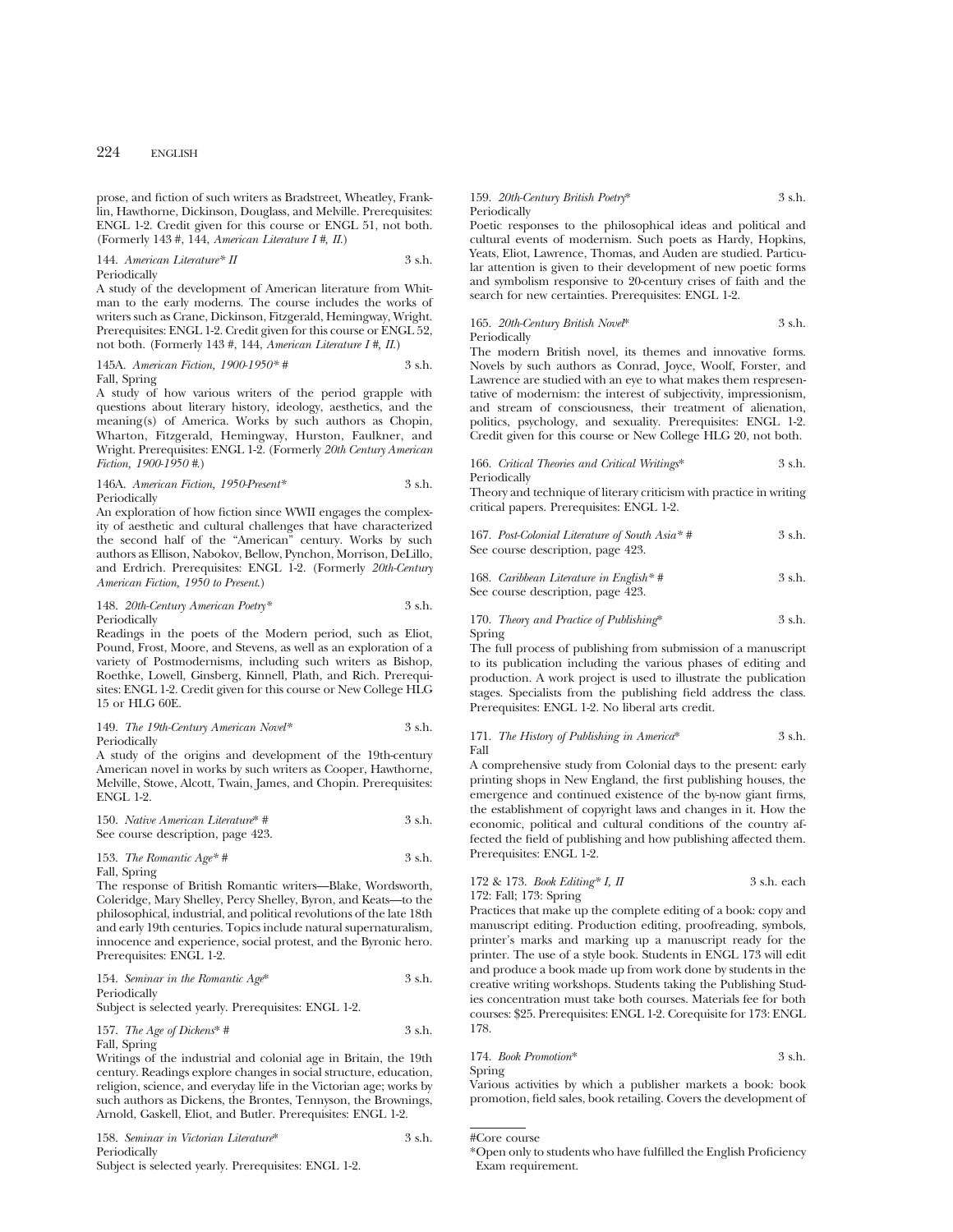catalogs, advertising, media promotion, field sales calls, distribution to bookstores, libraries and wholesalers. Prerequisites: ENGL 1-2. No liberal arts credit.

#### 175. *Editing Children's Books*\* 3 s.h. Periodically

The skill of presenting fiction and nonfiction to children from the ages of four to fourteen. Included are editing picture books, how-to books, learning books, juvenile fiction and books in science. Prerequisites: ENGL 1-2.

176. *Popular Literature and the Mass Market*\* 3 s.h. Every other year

Popular literature, past and present. The making of best sellers. An in-depth look at the making of popular trends, popular literature and popular culture. Editors from the industry visit the class. Prerequisites: ENGL 1-2.

177. *Magazine Editing*\* 3 s.h. Periodically

Content selection, editing, makeup and production of mass circulation and popular trade magazines. Prerequisites: ENGL 1-2.

177A. *Textbook Editing*\* 3 s.h. Periodically

A study of the categories within the textbook division—various age levels and fields of study—emphasizing the editorial practices essential to a clear presentation of information. Students edit one entire manuscript including copy editing, proofreading, design and production. The nature of the market, its distribution and promotion. Prerequisites: ENGL 1-2.

#### 178. *Book Design and Production*\* 1 s.h. Spring

Fundamentals of design and production. Aesthetic and economic consideration. Discussion on type selection, page design, paper selection and understanding the manufacturing process. Prerequisites: ENGL 1-2. Corequisite: ENGL 173. No liberal arts credit.

#### 178A. *Book Retailing*\* 1 s.h. Spring

Distribution and retailing. Function of sales department in publishing house, national sales networks, distribution to libraries, and wholesale and retail book outlets. Tours of leading bookstores in the City. Prerequisites: ENGL 1-2. No liberal arts credit.

178B. *Books and the Law*\* 1 s.h. Spring

Copyrights, contract clauses, questions of libel. Prerequisites: ENGL 1-2. No liberal arts credit.

178C. *The Economics of Publishing*\* 1 s.h. Spring

How the costs of books are determined, how promotion is budgeted and how a publishing house is structured from an economic point of view. Prerequisites: ENGL 1-2. No liberal arts credit.

178D. *Desktop Publishing for Book Publishing\** 3 s.h. See course description, page 423.

191A. *Science Fiction*\* 3 s.h. Spring

A survey course, from the classics to the moderns including readings from the works of such authors as Mary Shelley, Verne, Wells, Stapledon, Heinlein, Asimov and Clarke. Prerequisites: ENGL 1-2.

#### SPECIAL STUDIES AND SEMINARS

Each semester, the department offers several "special studies" courses. These courses deal with specific issues, themes, genres, and authors. The topics of the "special studies" courses change every semester. Please consult the *English Department Course Description Booklet* for topics offered in a particular semester. Prerequisites: ENGL 1-2.

|  | 182, 183, 184, 190, 192, 196,         |             |
|--|---------------------------------------|-------------|
|  | 197, 198, A-Z. Readings in Literature |             |
|  | or Special Studies*                   | 3 s.h. each |

Fall, Spring

Intensive study of major authors and/or literary themes. Subjects to be selected yearly. Prerequisites: ENGL 1-2. May be repeated for credit when topics vary.

|      | 193. Classical Influences on Modern Literature. |          |
|------|-------------------------------------------------|----------|
|      | the Bible and Greek and Roman Classics*         | $3$ s.h. |
| Fall |                                                 |          |

An investigation of the influence of the Bible and the Greek and Roman classics on major works of English and American literature. Attention to literary forms and patterns as well as to theological and philosophical ideas. Prerequisites: ENGL 1-2, 40.

188, 195, A-Z. *Independent Readings in Literature*\* 1-3 s.h. each Fall, Spring

Readings are selected appropriate to the interests of the students and instructor. Written work as applicable. Prerequisites: ENGL 1-2. May be repeated for credit when topics vary.

199. *Honors Essay*\* 3 s.h. Fall

Writing of a substantial essay in the field of English or American literature. Open only to senior English majors who are eligible for departmental honors and who secure, before registration, the written permission of the instructor who will supervise the essay.

*Course descriptions for* 145 and 146 *are listed on page* 140 under American Studies and may also be counted toward the major.

#### American Studies Courses

| 145. Readings in American Studies | 3 s.h. |
|-----------------------------------|--------|
| 146. Seminar in American Studies  | 3 s.h. |

| 200. The Analysis of Prose | 3 s.h. |
|----------------------------|--------|
|                            |        |

Every other year

Investigation of the way in which written prose conveys meaning, generally, and of the relation between style and meaning, specifically. Consideration of stylistic features, such as diction, syntax, figures of speech and sound patterns; of rhetorical issues, such as speaker, audience, topic and tone; and of various conventions of reading. Emphasis on nonfiction, with consideration of texts from various fields of discourse and from various periods.

201. *Rhetoric* 3 s.h. Every other year

The main issues and developments in the formal study of rhetoric from antiquity to the present, with emphasis on the applicability of formal rhetoric to the theory and practice of writing in various circumstances.

## 203. *Approaches to English Grammar* 3 s.h. Every other year

A thorough investigation of grammatical principles with a comparison of traditional, structural and transformational approaches. Consideration of the purposes of language study and practical applications of grammatical knowledge in teaching students to write.

<sup>\*</sup>Open only to students who have fulfilled the English Proficiency Exam requirement.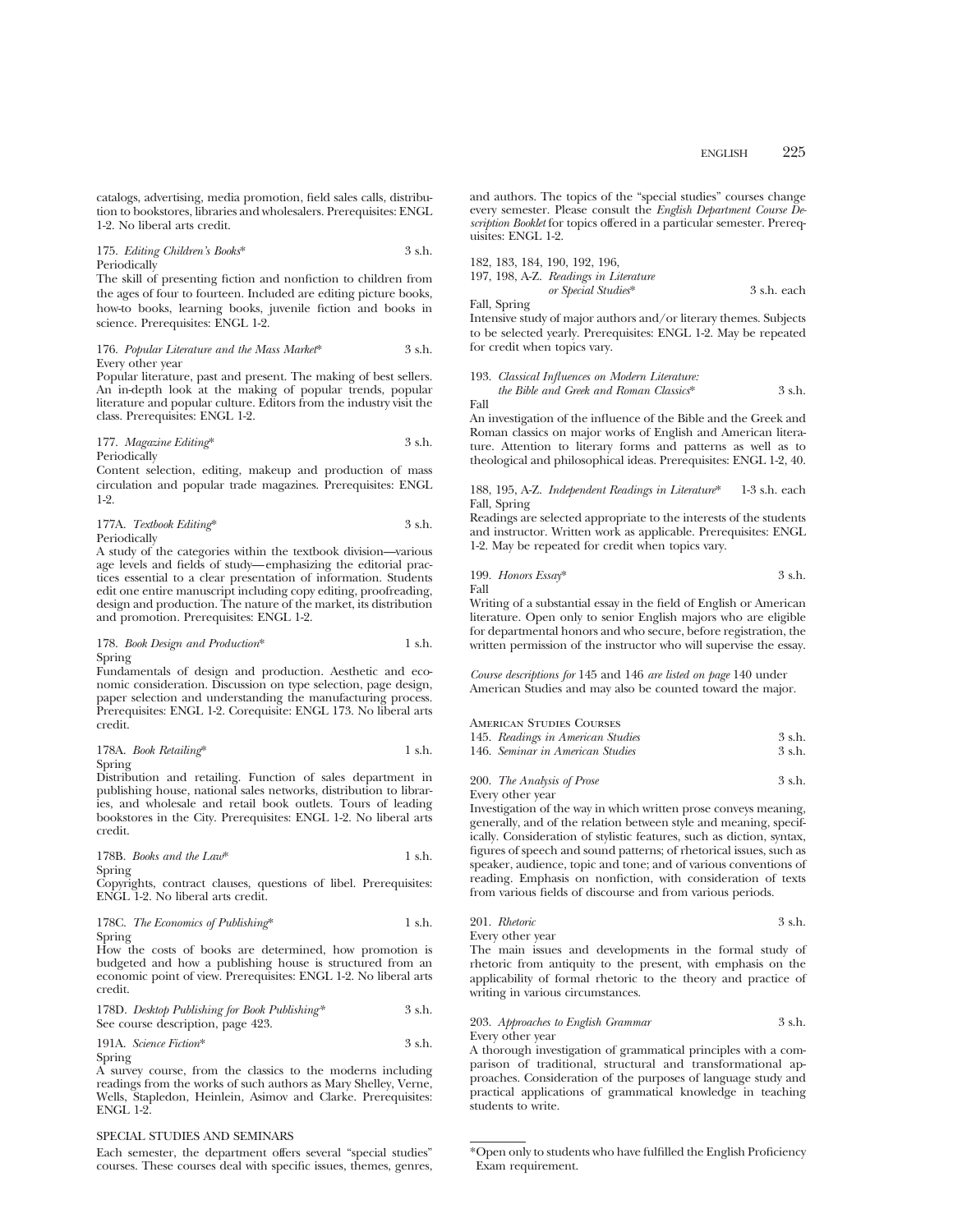210. *20th-Century American Fiction* 3 s.h Every other Fall

Major novelists such as Dreiser, Wharton, Hemingway, Fitzgerald, Faulkner and Bellow will be studied, with major criticism of the American novel.

240. *Poetry Writing Workshop* 3 s.h. Every other year

A graduate-level workshop in the writing of poetry. In addition to writing their own poetry and discussing their poetry with the instructor and other members of the workshop, students read and discuss what poets have written about writing poetry. They also read and discuss poems in connection with the study of meter and other formal structures, the connection of poetry to music, and the distinction between poetry and other literary genres.

241. *Fiction Writing Workshop* 3 s.h. Every other year

A graduate-level workshop in the writing of fiction. In addition to writing their own fiction and discussing their work with the instructor and other members of the workshop, students read and discuss what fiction writers have written about writing fiction. They also read and discuss works of fiction in connection with the study of narrative voice, theme, plot, pacing, setting, character development, and the creation of convincing and/or coherent fictional and psychological worlds.

242. *Playwriting Workshop* 3 s.h. Every other year

A graduate-level workshop in playwriting. In addition to writing their own plays and discussing their work with the instructor and other members of the workshop, students read and discuss what playwrights have written about writing plays. They also read and discuss plays in connection with the study of plot, dramatic action, characterization, setting, dialogue, spectacle, and imagery.

243. *Personal Essay Writing Workshop* 3 s.h. Every other year

A graduate-level workshop in the writing of personal essays. In addition to writing their own essays and discussing their essays with the instructor and other members of the workshop, students read and discuss what essayists have written about the theory and practice of the personal essay. They also read personal essays in connection with the study of the characteristic topics, strategies, and formal issues associated with the genre. Some attention is also paid to the historical development of the personal essay and to the way in which the conventions of the form differ in different cultures.

| 250. Readings in English |  | $1-3$ s.h. |
|--------------------------|--|------------|
| Periodically             |  |            |

Designed to permit students to pursue an individualized plan of study in subject areas of interest under the guidance of a member of the English faculty. Students prepare a list of assignments in consultation with their tutor with whom they confer periodically about the progress of their work. Limited to students who have been accepted for a reading course by a member of the department and approved by the department chairperson before registration.

261. *The American Renaissance, 1820-1860* 3 s.h. Every other Spring

Studies of such writers as Cooper, Hawthorne, Melville, Emerson, Thoreau, Whitman.

## 271A, 271B. *Sources of the English Literary Tradition I, II: Studies in Chaucer, Spenser and Their Contemporaries* 3 s.h. each

271A: Every other Fall; 271B: Every other Spring Preseventeenth-century English literature with emphasis on the traditions and conventions it makes use of, the parent forms of genres and modes, the history of philosophical and literary problems. First semester: Chaucer and his contemporaries; second semester: Spenser and his contemporaries.

272. *Sources of the English Literary Tradition III: 17th- and 18th-Century English Literature* 3 s.h.

Every other Fall

Major works of major authors including Donne, Marvell, Defoe, Swift, Pope, Johnson and Wordsworth with emphasis on changing historical concepts of wit, nature and literary form. Some attention to precedents for American as well as later English literature.

|                  | 274. Sources of the American Literary Tradition |  | 3 s.h. |
|------------------|-------------------------------------------------|--|--------|
| Every other year |                                                 |  |        |

Investigation of the assimilation of various sources, extending back to earlier centuries, by a particular group or groups of 19th-century American writers.

| 284. Workshop: Poetry Writing†          | 2 s.h. |
|-----------------------------------------|--------|
| Discussion includes contemporary poets. |        |

286. *Workshop: Short Fiction Writing*† 2 s.h. Discussion includes matters relating to the manuscript as well as with general problems of the craft.

287. *Workshop: Childrens Fiction Writing*† 2 s.h. Discussion includes techniques and themes in contemporary examples of children's fiction.

288. *Workshop: Writing in Varieties of Nonfiction*† 2 s.h. Discussion of techniques used in a wide range of nonfiction writing including journalistic columns, the familiar essay, interviews, magazine articles, drama and book reviews.

289. *Workshop: Writing for Stage, Screen and Television*† 2 s.h. Discussion includes techniques used in contemporary scripts for theater, film and television.

|              |  | 291, 292, 293, 294, A-Z. Special Studies | 3 s.h. each |  |
|--------------|--|------------------------------------------|-------------|--|
| Fall, Spring |  |                                          |             |  |

Studies in periods, major figures, literary genres or modes. Subjects to be announced yearly.

299. *Research Methods* 3 s.h. Every other Fall

Exercise in the finding and use of scholarly and critical materials. Open only to students enrolled in the M.A. program except by permission of the chairperson of the department.

38.1. 3.1. 3.2. 3.3. 
$$
\mu
$$

\n5.1. 3.3. 3.3.  $\mu$ 

Tutorial instruction leading to the completion of the essay, which is one of two optional requirements for the M.A. in English. Prerequisites: ENGL 271A, 271B, 299.

305. *Qualifying Papers* 3 s.h. Fall, Spring

Tutorial guidance in mastering a large area of specialization, chosen by the candidate, under advisement, for six qualifying

<sup>†</sup>Summer Writer's Conference designed to help developing writers sharpen their powers of expression including reading and discussion of student's work, and analysis of themes and techniques. Prerequisite: ENGL 133 or permission of the Director of the Conference.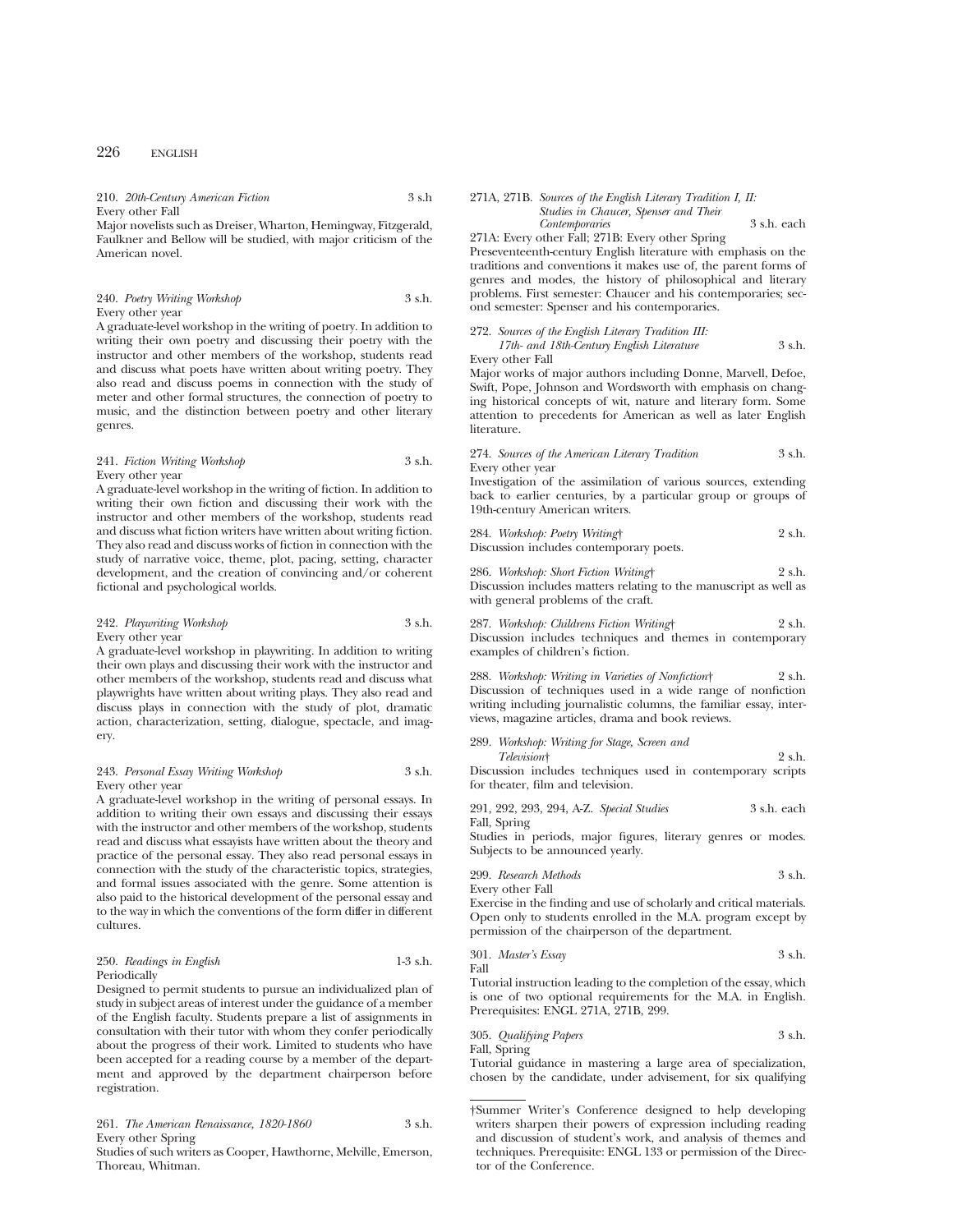papers in examination situations, one of two optional requirements for the M.A. in English.

# English Language Program (ELP)

Administered by the Department of Comparative Literature and Languages. Professor Donahue, *Chairperson*

#### Dr. Greaney, *Director*

The English Language Program is designed for students whose native language is not English. Its purpose is to bring non-English speaking students to college-level proficiency in speaking, reading and writing English. It is an accelerated program providing intensive study on a full-time basis. Students who are accepted into a degree-granting program may earn up to 12 semester hours of liberal arts credit. The Bachelor of Arts foreign language requirement may be fulfilled by completing those intermediate (Level II: ELP 25) and advanced (Level III: ELP 31, 35, 36) courses in the program which are designated for degree credit.

Students will be accepted into degree-granting programs upon the successful completion of the following requirements:

- 1) ELP courses as required, based upon the Hofstra ELP Placement Examination and the student's progress;
- 2) a TOEFL score of 500;
- 3) completion of at least four University courses including ENGL 1 and any one course from the social sciences.

Students not admitted to a degree program are not eligible to take courses other than the English Language Program courses.

For further information, contact the Admissions Office, Admissions Center, or the Director of the English Language Program.

Level I, Introductory Intensive English: an accelerated program providing intensive instruction and practice in reading, writing and speaking English for students whose native language is not English. Level I consists of two components: 1) Reading and Writing; 2) Conversation and Language Laboratory. Each component is based on a grammatical syllabus. No degree credit.

11A. *Introductory Reading Comprehension* 3 s.h. Fall

Development of reading skills including vocabulary development, comprehension and study skills, and critical evaluation of written materials. No degree credit.

12A. *Introductory Grammar* 3 s.h. Fall

The introduction and development of the fundamental aspects of English grammar and structure. No degree credit.

13A. *Introductory Conversation* 3 s.h. Fall

Selected readings and discussions with stress on the audiolingual aspect of the language and the development of verbal communication skills. No degree credit.

14A. *Introductory Language Laboratory and Tutorial* 4 s.h. Fall

Supervised laboratory and tutorial work on specific weaknesses in spoken English. For beginning ELP students. No degree credit.

15A. *Introductory Composition* 3 s.h. Fall, Spring

A writing course designed to give the non-native student extensive practice in the development of expository writing skills. No degree credit.

| 16A. Introductory Reading and Writing | 6 s.h. |
|---------------------------------------|--------|
| See course description, page 423.     |        |

## 17A. *Introductory Conversation, Language Laboratory and Tutorial* 6 s.h.

See course description, page 423.

Level II, Intermediate Intensive English: an intermediate level program providing intensive instruction and practice in reading, writing and speaking English for students whose native language is not English. Prerequisites: completion of ELP Level I and/or the appropriate satisfactory score on the Hofstra ELP Placement Examination.

21B. *Intermediate Reading Comprehension* 3 s.h. Fall, Spring

Development of specialized reading skills through selected readings from the disciplines of the sciences, social sciences and the humanities. No degree credit.

22B. *Intermediate Grammar* 3 s.h.

Fall, Spring Structural review and development of vocabulary and grammar at the intermediate level. No degree credit.

23B. *Intermediate Oral Communication* 3 s.h. Fall, Spring

Development of ability to communicate orally in English through such activities as discussions and role plays. Focus is on discussion techniques such as clarification and confirmation of a message and on speech functions such as stating facts, stating or challenging opinions, or reporting information. No degree credit. (Formerly *Intermediate Conversation*.)

24B. *Intermediate Language Laboratory and Tutorial* 3 s.h. Fall, Spring

Supervised laboratory and tutorial for intermediate work on specific weaknesses in spoken English. No degree credit.

25. *Intermediate Composition* 3 s.h. Fall, Spring

Development of the student's expository writing skills including idiomatic usage and the argumentative essay.

Level III, Advanced Intensive English: an intensive program providing instruction and practice in written and spoken English for students whose native language is not English. Prerequisite: satisfactory completion of Level II and/or the appropriate scores on the Hofstra ELP Placement Examination.

31. *Advanced Reading Comprehension* 3 s.h. Fall, Spring

Development of reading skills. Topics range from the liberal arts to the sciences and careers, depending on the interests of the students and faculty.

32C. *Workshop: Sentence Structure and Tutorial* 2 s.h. Frequent practice in writing with emphasis on the paragraph. Attention is focused on both paragraph organization (topic sentence, development of specific concrete details, coherence) and basic sentence structure (word order, tenses, agreement, punctuation). Required of Level 3 students who are not prepared for ELP 35 based upon the ELP Placement Examination or with the advice of the student's ELP 25 teacher. No degree credit.

## 33C. *Advanced Oral Communication* 3 s.h. Fall, Spring

Designed for students who need to increase their fluency and communicative ability in English. Different speaking tasks include discussing, role playing, interviewing and making speeches or short oral reports. Emphasis is given to continuing development of discussion techniques and speech functions practiced in the intermediate course in addition to speech functions such as summarizing, presenting proposals and argumentation. No degree credit. (Formerly *Advanced Conversation*.)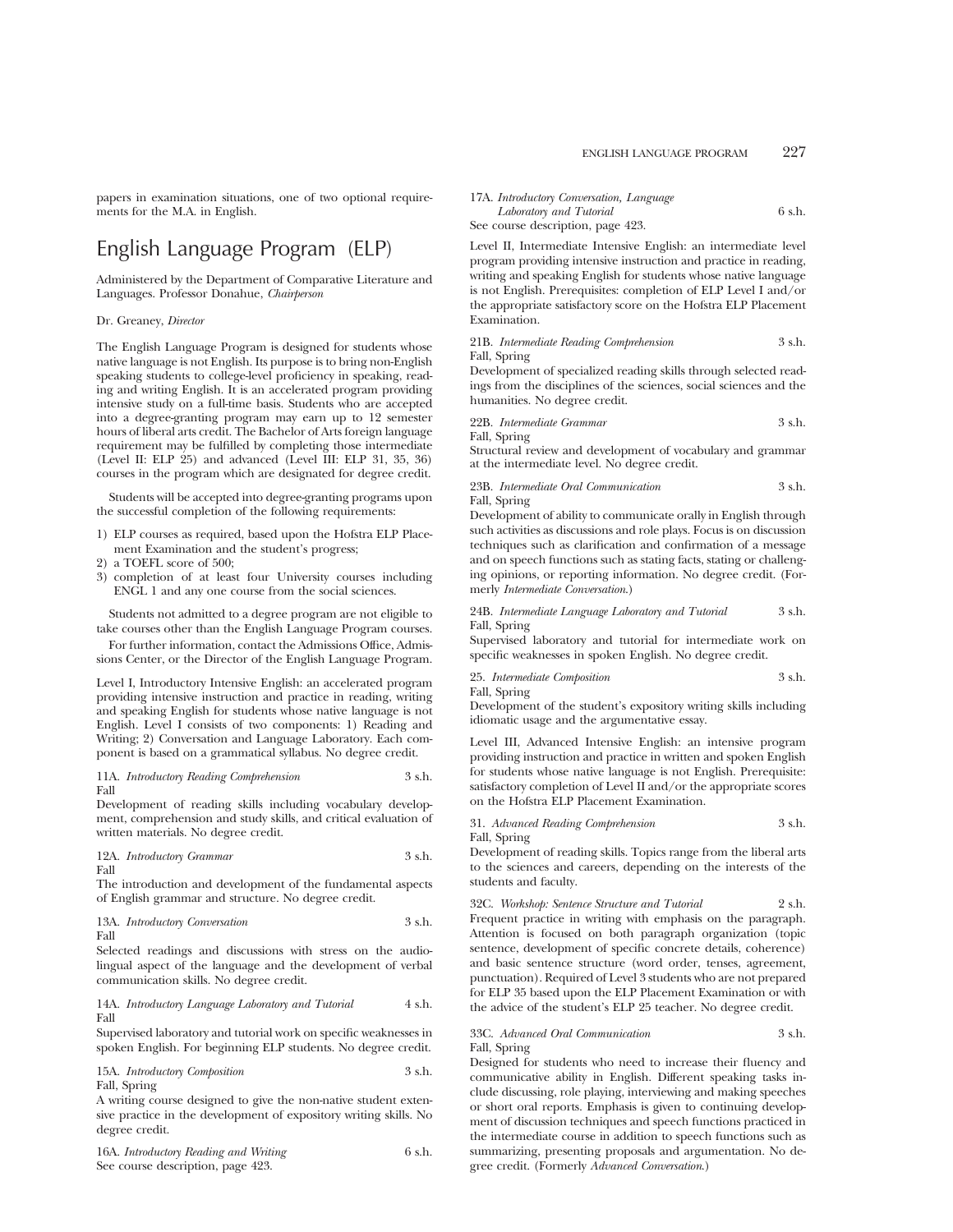34C. *English for Academic Purposes* 2 s.h. Fall

Designed to teach the non-native student skills in following lectures in English, note-taking, summarizing, paraphrasing and test taking necessary for successful participation in the American university system. In particular, this course provides practice in refining listening comprehension skills and, in part, prepares students to take the TOEFL examination. No degree credit.

#### 35. *Advanced Composition* 3 s.h. Fall, Spring

Designed to have non-native students achieve proficiency in essay writing on specific themes. Introduction to literary analysis using the appropriate technical vocabulary and figures of speech. Prerequisite: satisfactory completion of ELP 25 or permission of instructor.

36. *Topics in American Culture* 3 s.h. Fall, Spring

Readings and discussions related to contemporary American society. Emphasis is on the writing of essays on current issues in American social, political and economic scenes. Prerequisite: satisfactory completion of ELP 35 or permission of instructor.

# Environmental Resources

Administered by the Department of Geology. Professor Radcliffe, *Chairperson*

The B.S. degree in Environmental Resources: students are exposed to the conflicts between modern resource development and conservation. This interdisciplinary program prepares the student for middle management positions in earth and energy resource industries and government service.

**B.S. SPECIALIZATION IN ENVIRONMENTAL RESOURCES:** candidates for graduation must fulfill the following requirements:

- 1. The successful completion of at least 124 semester hours and a cumulative grade-point average of 2.0 in work completed at Hofstra.
- 2. At least 62 semester hours must be completed in the liberal arts, excluding courses in geology.
- 3. There are two requirements that must ordinarily be completed in residence at Hofstra: 15 semester hours in the major field of specialization and the last 30 semester hours. The 15 semester hours need not be included within the last 30 hours.
- 4. And the following general requirements:

|                                                | Sem. Hrs. |
|------------------------------------------------|-----------|
| ENGL 1-2 or placement examination*             | 6         |
| Humanities electives                           | 6         |
| Social science electives                       | 6         |
| (The humanities and social science electives)  |           |
| must be satisfied with approved core courses,  |           |
| see page 84.)                                  |           |
| Foreign language: level 4, or 6 additional se- |           |
| mester hours in humanities electives.          |           |

5. The fulfillment of the following major and additional requirements:

38-42 semester hours in introductory courses: BIO 1 & 2; or 3, 4; CHEM 3A & 4A, 3B & 4B; ECO 1, 2; GEOL 1C, 2C or 5; MATH 9 or 11; PSC 1, 105; TPP 1 or 149;

42 semester hours in primary curriculum: BIO 114; CHEM 185 or GEOL 132; CSC 5; GEOG 60; GEOL 33, plus any 7 advanced courses in geology; MATH 10 or 19; PSC 135 or 137; ENGL 1-2 or equivalent\*; foreign language level 4, or 6 semester hours in humanities electives.

Exercise Specialist

Film

SEE SCHOOL OF COMMUNICATION

# Finance (FIN)

Associate Professor Zychowicz, *Chairperson*

Professors Lyn, Nikbakht, Papaioannou, Rai; Associate Professors Bishnoi, Huckins, Krull, Viswanathan; Assistant Professors Campbell, Karagozoglu, Mohanty; Instructor Bales.

**B.B.A. SPECIALIZATION IN FINANCE:** FIN 132, 160, 165 and 12 semester hours of electives in finance. (No credit given for FIN 31. With permission of department chairperson, finance elective credit given for GBUS  $170$ ; three semester hours of economics chosen from ECO 125, 130, 132 or 142; and electives chosen under advisement.

See complete B.B.A. requirements, page 104.

**A MINOR IN FINANCE** consists of the successful completion of a minimum of 18 semester hours of coursework with grades of Cor better, *under faculty advisement in the Department of Finance*, with at least six semester hours in residence. This includes two required courses (6 s.h.), FIN 101 and 110; two courses (6 s.h.) from the following three: FIN 132, 160 and 165; plus two finance courses (6 s.h.). A completed minor in finance will be listed on the student's transcript.

*No School of Business courses may be taken on a Pass/D*1*/D/Fail basis.*

Nonbusiness majors may choose a finance minor.

No student pursuing a bachelor's degree, other than a Bachelor of Business Administration degree, may complete more than 30 semester hours of School of Business coursework without permission of the School of Business Dean's Office. The student must have the appropriate form approved by and filed with the major and minor departments.

*All minors must be declared at the Office of Financial and Academic Records.*

Master of Business Administration Programs, see page 107.

Master of Science in Finance, see page 112.

BUSINESS HONOR SOCIETIES, see pages 70, 77.

## **COURSES**

In addition to semester notations next to each course, a selection of courses is offered during January and Summer sessions. Consult the *January* and *Summer Sessions* bulletins for these schedules.

#### 31. *Personal Financial Planning* 3 s.h. Periodically

Basics of personal finance. Types of savings and investments available and their relative merits. A survey of investment principles and problems from the point of view of personal finance. Analysis of real estate, insurance and estate planning. A discussion of charge accounts, installment accounts and various types of credit cards. No credit will be applied to the finance major or minor requirements. (Formerly 131, *Personal Finance.*)

See Physical Education and Sport Sciences

<sup>\*</sup>See University Degree Requirement, page 66.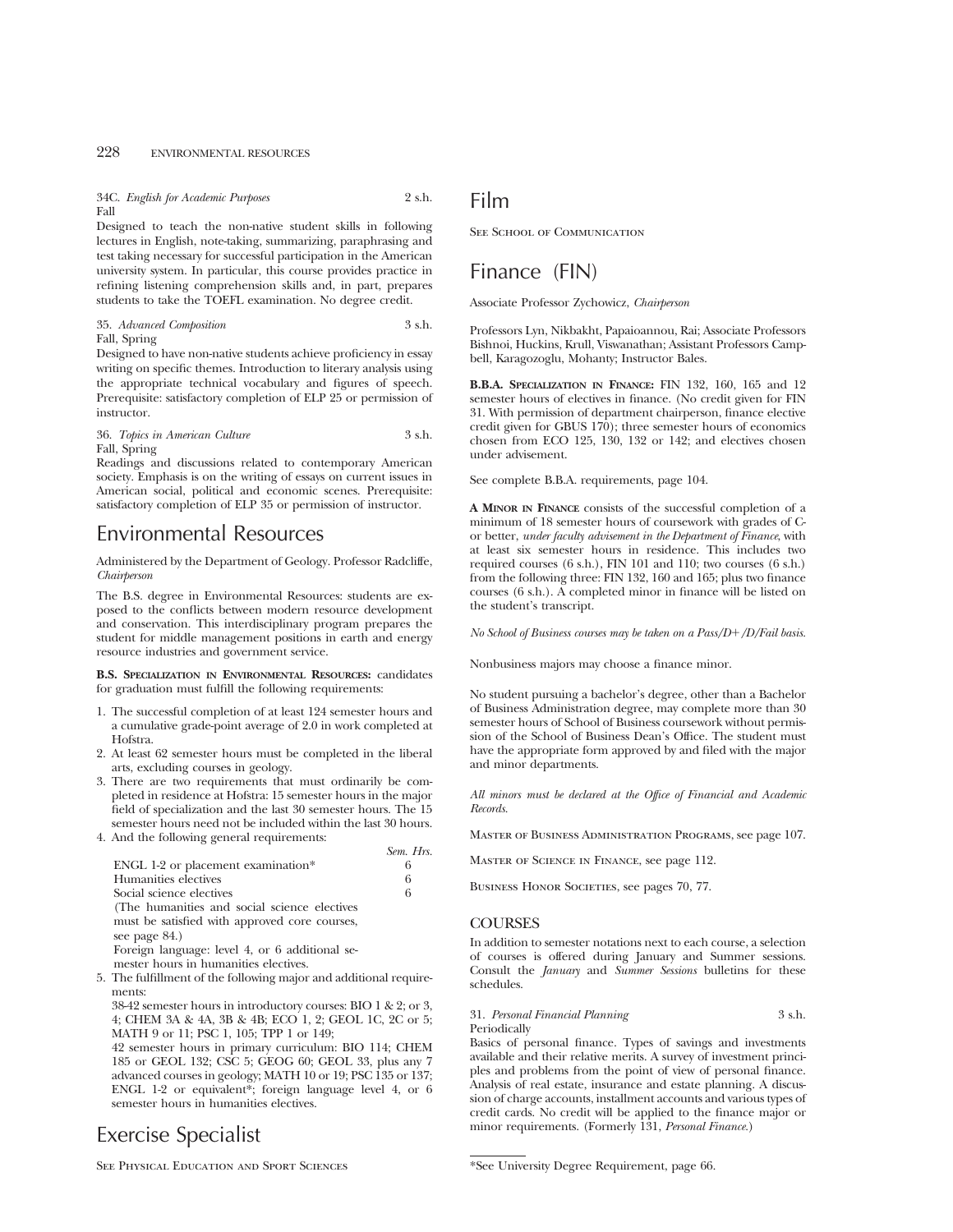## 101. *Introduction to Finance, Financial Markets and Institutions* 3 s.h.

## Fall, Spring

An introductory course in finance. Topics include the time value of money, risk and return, valuation of securities, the functions, organization, structure and regulation of financial institutions and markets. Overview of the globalization process, ethical, political and social, and demographic issues that apply to financial markets and institutions. Prerequisites: sophomore class standing or above, ECO 1, ACCT 1, QM 1.

## 110. *Fundamentals of Corporate Finance* 3 s.h. Fall, Spring

A study of the theoretical principles and analytical techniques used for the financial evaluation of capital budgeting, capital structure and dividend policy decisions under conditions of uncertainty. Evaluation of corporate acquisitions; financial statement analysis and overview of working capital management; and study of the international dimensions of corporate finance. Overview of the influence of the globalization process, legal and regulatory, political and social, and environmental forces on corporate finance decisions and practices. Discussion of the ethical perspectives of corporate financial decisions. Prerequisites: junior class standing or above, FIN 101, ECO 2, ACCT 2. Corequisite: QM 122.

111. *Working Capital Management* 3 s.h. Once a year

Analysis of the short-term sources and uses of funds with primary emphasis on the management of short-term assets and liabilities. Topics include credit and collections, the role of banks, inventory control procedures, financial analysis, cash forecasting, payables, and investing excess cash. Impact of technology, regulations and globalization on working capital management is discussed. Prerequisite: FIN 110. (Formerly *Credit and Working Capital Management*.)

#### 123. *Money and Financial Institutions* 3 s.h. Fall, Spring

The role of money and financial institutions within the financial system. Determination of interest rates. Goals and operations of the Federal Reserve System, and the U.S. Treasury and their impact on the financial system. Study of the framework and the management of banking and nonbank financial intermediaries. Issues pertaining to the regulation, innovation, competition, and internationalization of financial institutions. Prerequisites: junior class standing or above, FIN 101.

#### 132. *Security Analysis* 3 s.h. Fall, Spring

A study of the theories and analytical techniques used to value financial securities and assets in the markets they are traded. Valuation principles and models for securities including options and futures contracts. Theories of equilibrium asset pricing and the efficient capital markets hypothesis are discussed. Fundamental and technical analysis compared. Overview of the role of computer and information technology for investment evaluation and related securities markets. Discussion of the ethical, global, regulatory, environmental and demographic issues which impact the analysis and valuation of investments by individuals and institutional investors. Prerequisite: FIN 110.

#### 133. *Portfolio Management* 3 s.h. Once a year

A course in modern portfolio theory and its applications. Efficient diversification, portfolio construction and evaluation procedures. Management of equity and bond portfolios and risk hedging techniques. Portfolio practices and strategies for institutional and individual investors. Impact of globalization, ethics, regulations, social and international dimensions are incorporated into specific topics. Computer applications and hypothetical portfolio construction and performance evaluation are required in this course. Prerequisite: FIN 110. Corequisite: FIN 132.

## 135. *Options and Futures* 3 s.h. Once a year

Analysis of options and futures contracts traded worldwide. Topics include the organization and structure of markets in which they are traded; ethical considerations faced by market participants; effect of recent computer advances on futures and options markets; pricing futures and options; hedging applications; the role of price discovery; and speculative strategies. Although particular emphasis is on financial futures and options, commodity futures and options are also discussed. Corequisite: FIN 132.

#### 141. *Money and Capital Markets* 3 s.h. Fall, Spring

An in-depth analysis of the structure of domestic and international money and capital markets and the role the government plays in these markets. The role of investment bankers, brokers, and dealers in the financial markets. The characteristics of different financial instruments traded in the money and capital markets, including their relevant risk and yields. Issues pertaining to ethics, innovation, competition, and globalization of financial markets. Prerequisites: junior class standing or above, FIN 101.

#### 150. *Commercial Bank Administration, Policies and Practices* 3 s.h.

Fall, Spring

A study of the operations and policies of commercial banks. Overview of the industry and regulatory environments. Analysis of the banking operations, and techniques for bank asset and liability management. International dimensions of banking activities; discussion of ethical and social considerations. Prerequisite: FIN 110.

151, 152. *Readings* 1-3 s.h. each Fall, Spring

Assigned readings on a tutorial basis; oral or written reports may be required. Prerequisites: FIN 110 and permission of the department chairperson.

#### 157, A-Z. *Seminar: Special Topics in Finance* 3 s.h. Periodically

An advanced in-depth treatment of special topics. Current topics are explored through a variety of methods, such as lectures, projects and case studies. Prerequisites: FIN 110, permission of department chairperson, and any additional prerequisites as stated in the course schedule.

As individual subjects are selected, each is assigned a letter (A-Z) which is affixed to the course number. Students may take up to two of these courses to fulfill their major requirements so long as each seminar has a different letter designation.

#### 160. *Corporate Financial Policy* 3 s.h. Fall, Spring

An in-depth study of financial theory and analysis used to evaluate and set corporate financial policy in the areas of capital budgeting, capital structure, dividend distribution, corporate restructurings, and working capital management. Discussion of the role of the various firm stakeholders in influencing financial policy. The ethical, global, social and political, regulatory, and environmental issues related to corporate financial policy are also discussed. Prerequisite: FIN 110.

#### 165. *Principles of International Financial Management* 3 s.h. Fall, Spring

Principles of financial management of firms operating in the global market. The parity relationships between interest rates, exchange rates and inflation rates are defined and emphasis placed on the techniques employed by multinational firms to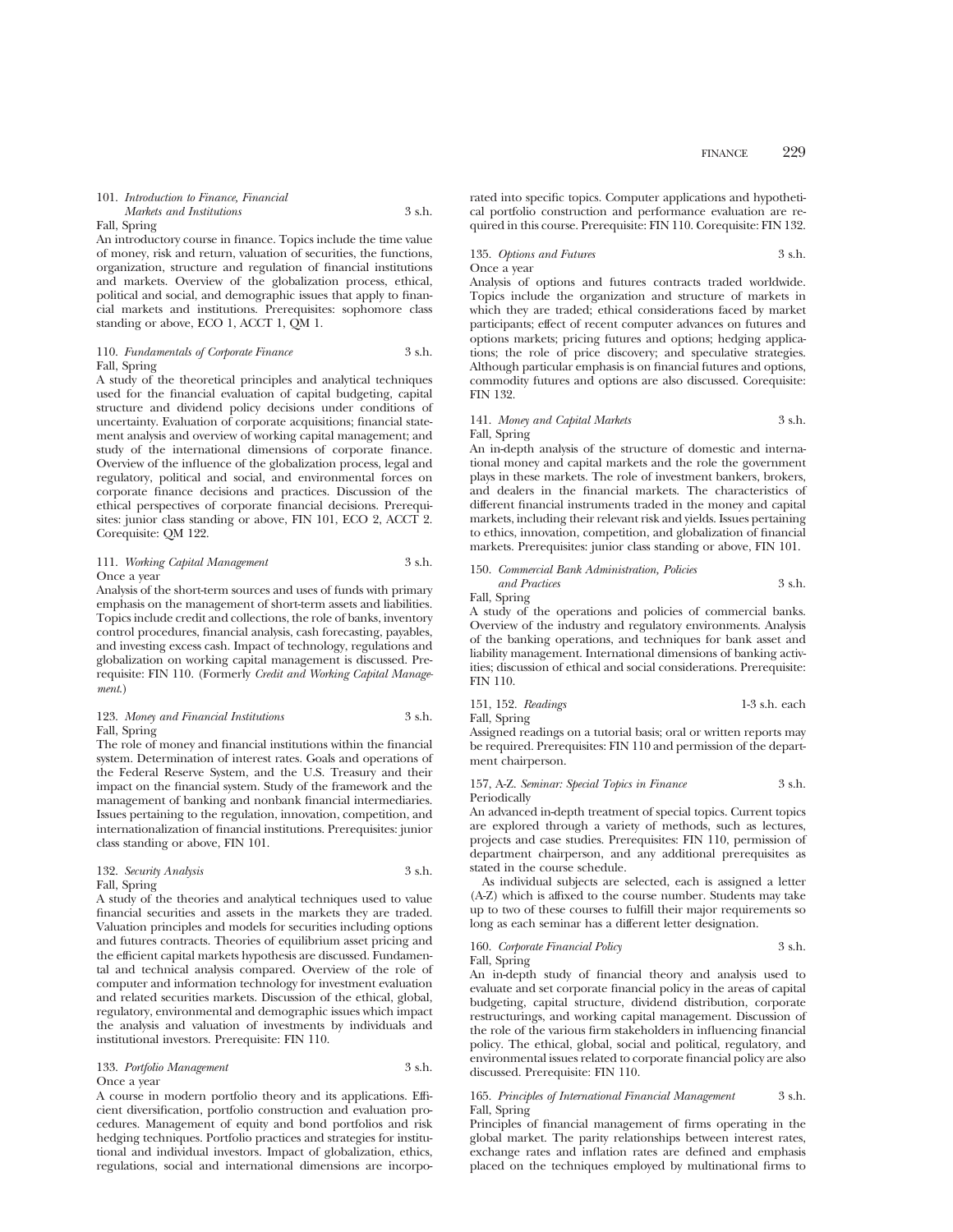borrow short and long term capital, evaluate projects on a global basis and hedge anticipated cash flows and profits against adverse exchange rate risks. The dilemma and ethical, environmental and legal issues encountered because of the divergence of goals and needs between parent and subsidiaries and between local and host governments are also examined. Prerequisite: FIN 110.

#### 166. *International Financial Markets and Investments* 3 s.h. Fall, Spring

Framework of the global financial markets and the development of foreign financial assets. Emphasis on the innovations and evolution of the various financial instuments and the role played by the markets. Foreign financial markets include foreign exchange markets, international bond and stock markets, international loan markets, futures and options markets and emerging securities markets. Financial instruments include Eurodollar bonds, foreign spread agreements, currency swaps and currency options and futures. Prerequisite: FIN 110.

### 170. *Fundamentals of Insurance* 3 s.h. Once a year

Basic principles underlying the field of insurance and risk management including the financial, economic, social, ethical and political ramifications of decision making in this area. An analysis of the institutional aspects of risk management, which will enable the individual or business to lessen financial loss from fortuitous causes. Prerequisite: FIN 110.

## 174. *Business Internship* 1-3 s.h. Fall, Spring

Actual practical experience in an approved setting open to junior and senior finance majors. Students work a minimum of 40 hours for 1 credit or a minimum of 80 hours for 2 credits or a minimum of 120 hours for 3 credits in a structured finance program offered by a for-profit or not-for profit organization. NOTE: Students may take this course only once. Satisfactory completion of this course counts toward general degree requirements but does not satisfy finance major requirements. Prerequisites: permission of department chairperson, a minimum grade point average of 2.5 in finance courses and 2.5 overall, FIN 101, junior class standing or above.

## 175. *Real Estate Finance* 3 s.h. Fall, Spring

Evaluation of real estate financing and the mechanics of the mortgage market. The role of regulation, government agencies and the banking system as vehicles in promoting real estate activity. Analysis of real estate investments, property valuation, leases and types of tenancy. Prerequisite: FIN 110.

## 185. *Internship in Finance* 3 s.h. Fall, Spring

A work-study program open to senior finance majors. Students work a minimum of 120 hours in a structured finance training program offered by a for-profit or not-for-profit organization. Prerequisites: permission of department chairperson, a minimum grade-point average of 3.0 in finance courses and 3.0 overall, FIN 110. Corequisite: related course in the area of the internship. (Students who do not meet these requirements, see FIN 174.) (Formerly *Internship*.)

## 190. *Honors Essay* 3 s.h. Fall, Spring

Research for the writing of a substantial essay in the field of finance. Open only to senior finance majors who are eligible for and desire to graduate with departmental honors and who secure, before registration, written permission of the department chairperson. Prerequisites: a minimum grade-point average of 3.5 in finance and 3.4 overall.

#### 201. *Financial Analysis and Markets\** 3 s.h. Fall, Spring

Introduction to financial analysis, financial markets and institutions. Topics include time value of money, security valuation, risk and return, and financial statement analysis. The functions, organization, structure and regulation of financial institutions and markets are described. Overview of the globalization process, ethical, political and social, and demographic issues that apply to financial markets and institutions. Prerequisite: ACCT 201 or approved equivalent. Corequisite: QM 201. (Formerly *Survey of Finance.*)

### 202. *Corporate Financial Management\** 3 s.h. Fall, Spring

A study of theoretical principles and analytical techniques used in corporate decision making, including capital budgeting, capital structure and dividend policy decisions. International financial management, corporate acquisitions, financial statements analysis, and an overview of working capital management are also covered. An overview discussion of the impact of ethical, social and political issues on financial management. Consideration of other perspectives, such as satisfying diverse groups of stakeholders and environmental concerns. Prerequisites: ACCT 201, FIN 201, QM 201 or approved equivalent. (Formerly *Managerial Finance.*)

## 205. *Securities Analysis*\* 3 s.h.

Fall, Spring

Analysis of theories, models and techniques used in the valuation of U.S. and non-U.S. stocks and bonds. Introduction to other investments such as mutual funds and derivatives. Topics covered include analysis of corporate, government, mortgage-backed and municipal bonds, and risk measures for bonds. Earnings forecasting, common stock valuation models, and stock selection are covered in depth. Option pricing, arbitrage pricing, and efficient market theories are also examined. Also covers an introduction to computerized information systems and analysis for investments. Prerequisites: FIN 202, QM 210. (Formerly *Advanced Security Analysis*.)

## 207. *Advanced Money and Banking*\* 3 s.h. Once a year

The functioning of monetary systems and the meaning of monetary policy from the point of view of banks and other financial institutions. Various monetary theories are analyzed in terms of the impact of changes in the volume of money on capital formation, national income, employment, prices and interest rates. Prerequisite: FIN 202.

#### 208. *Seminar in Financial Institutions*\* 3 s.h. Once a year

An examination of financial markets and institutions including the role of specialized financial instruments used in the intermediation process. The role of central banks and other public institutions and their interactions with private financial intermediaries are discussed. Policies and factors affecting the performance of financial institutions and the use of financial instruments such as fed funds, repos, eurodollars and swaps are examined. Contemporary problems associated with the internationalization of markets and institutions are also covered. Prerequisite: FIN 202. (Formerly *Seminar: Financial Institutions and Capital Markets*.)

#### 209. *Seminar: Corporate Financial Policy*\* 3 s.h. Once a year

In-depth study of the theory of finance; problems and issues on the frontiers of corporate finance. Concentration on capital

<sup>\*</sup>Open only to matriculated Zarb School of Business graduate students and/or matriculated School of Education and Allied Human Services graduate students where appropriate.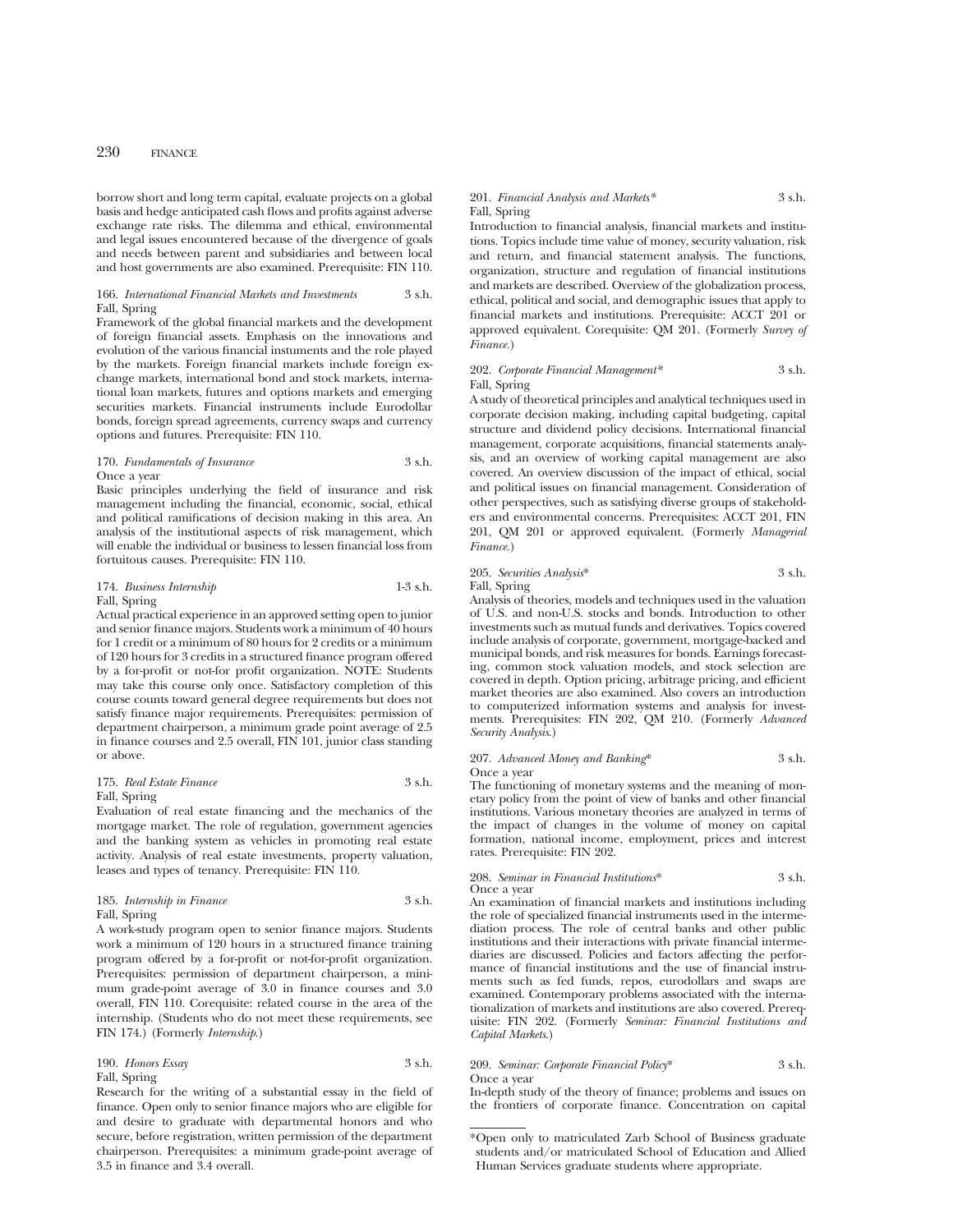budgeting, discounting problems and specific valuation modeling. Advanced issues in financial planning and management strategy. Prerequisite: FIN 202.

#### 210. *Portfolio Management*\* 3 s.h. Once a year

Exploration of portfolio theory from an individual and institutional viewpoint. Development of appropriate global portfolio strategies for pension and endowment funds, mutual funds, banks, insurance companies and other financial intermediaries. Topics covered include capital market history and asset allocation, Markowitz diversification, styles of equity portfolio management, management of stock and bond portfolios, and performance evaluation. Provides an introduction to both quantitatively and fundamentally based portfolio management techniques and utilizes computer based information systems and analytical tools. Prerequisites: FIN 202, 205, QM 210. (Formerly *Investment Management*)

#### 212. *International Financial Management*\* 3 s.h. Fall, Spring

Extensive examination of the problems related to international financial management. Emphasis on the management of a multinational corporation. Topics include the use of the foreign exchange market, risk management, external sources of funds for foreign operations, international cash management, investment evaluation of current and proposed international operations. Consideration of ethical, legal and environmental issues encountered due to the divergence of goals and needs between parent and subsidiaries and between local and host governments. Prerequisite: FIN 202.

## 213. *Entrepreneurship and Venture Capital Investing\** 3 s.h.

Once a year

Essential principles of entrepreneurial spirit, skills, and risk rewards associated with venture capital investing. Financial analysis of business, and risk and return characteristics; discussion of the various financing sources and the required returns to venture capital investors. Students acquire real-world exposure through the development of strategic and business plans and the presentation of venture capital proposals to business professionals. Prerequisite: FIN 202.

#### 215. *Government Finance*\* 3 s.h. Periodically

Public expenditure and revenue decision-making with emphasis on program budgeting, benefit-cost analysis and other efficient budgeting and cash management techniques. Federal, state and local experience with modern financial management programs are examined. Analysis of the effects of alternative tax and other government policies on resource allocation and financial management. Principles of debt and other financing problems at all government levels. Prerequisite: FIN 202.

## 220. *Real Estate Finance*\* 3 s.h.

Once a year

Evaluation of mortgages, financial leases, land contracts, and other sources of financing for commercial, industrial, and residential income real estate. Government support for credit markets and issues related to government regulation. Valuation of debt and equity securities backed by real estate. Federal tax policy issues related to real estate partnerships and real estate investment trusts. Financial decision making and the design of financial structure for real estate investment. Prerequisite: FIN 202.

#### 221. *Real Estate Investment*\* 3 s.h. Once a year

Real estate valuation theory, including discounted cash flow analysis and real options theory. Financial analysis for real property investment decisions. Evaluation of foreign and domestic real estate investment opportunities, including office buildings and residential, retail, and industrial properties in America, Latin

America, Asia, and Europe. Application of portfolio concepts to the development of local, national, and global real estate portfolios. Prerequisite: FIN 202.

222. *Management of Financial Institutions*\* 3 s.h. Once a year

Analysis of the role of private financial intermediaries in providing financial services to the public with a focus on the latest techniques of asset/liability and risk management in modern day financial institutions. Other topics include the impact of recent regulations and the breakdown of geographic barriers worldwide on the risks and opportunities to financial institutions. The impact of ethical, technological and diversity issues affecting managerial decision making in financial intermediation is also discussed. Prerequisite: FIN 202. (Formerly *Commercial Bank Management*.)

## 225. *Seminar: Investment Banking*\* 3 s.h. Once a year

Study of investment banking activities, including their regulatory, institutional and market environment, with extensive reference to the global marketplace. Analysis of the main investment banking services with emphasis on the mechanics and economics of the issuance process. Analysis of the market for new issues and appraisal of their spread and price performance. Consideration of ethical, technological and diversity issues in investment banking operations. Prerequisite: FIN 202.

#### 257, A-Z. *Seminar: Special Topics in Finance*\* 3 s.h. each Periodically

An advanced in-depth treatment of special topics in finance. Current topics are explored through a variety of methods, such as lectures, projects and case studies. Prerequisites: FIN 202, permission of department chairperson, and any additional prerequisites as stated in the course schedule.

As individual subjects are selected, each is assigned a letter (A-Z) which is affixed to the course number. Students may take up to six semester hours of FIN 257 and FIN 258 to fulfill their major requirements so long as each seminar has a different number-letter designation. (Formerly 253, A-Z.)

258, A-Z. *Seminar: Contemporary Issues in Finance*\* 1-2 s.h. each Periodically

An advanced in-depth treatment of special topics in finance. Current topics are explored through a variety of methods, such as lectures, projects and case studies. Prerequisites: FIN 202, permission of department chairperson, and any additional prerequisites as stated in the course schedule.

As individual subjects are selected, each is assigned a letter (A-Z) which is affixed to the course number. Students may take up to six semester hours of FIN 257 and FIN 258 to fulfill their major requirements so long as each seminar has a different number-letter designation.

260. *Futures Markets*\* 3 s.h. Once a year

Intensive analysis of futures contracts traded worldwide. Topics include the organization and structure of markets in which they are traded, ethical consideration of market participants, effect of recent computer advances on futures markets, valuation of futures and forward contracts, hedging applications, the role of price discovery, and speculative strategies. Although particular emphasis is on financial futures, including stock index, foreign currency, Eurodollar and Treasury bond futures, commodity futures are also discussed. Prerequisites: FIN 202, QM 210. (Formerly *Financial and Other Futures Markets*.)

261. *Option Markets\** 3 s.h. Once a year

Examines the organization, regulation and theory of option markets and the relationship between option prices and under-

<sup>\*</sup>Open only to matriculated Zarb School of Business graduate students and/or matriculated School of Education and Allied Human Services graduate students where appropriate.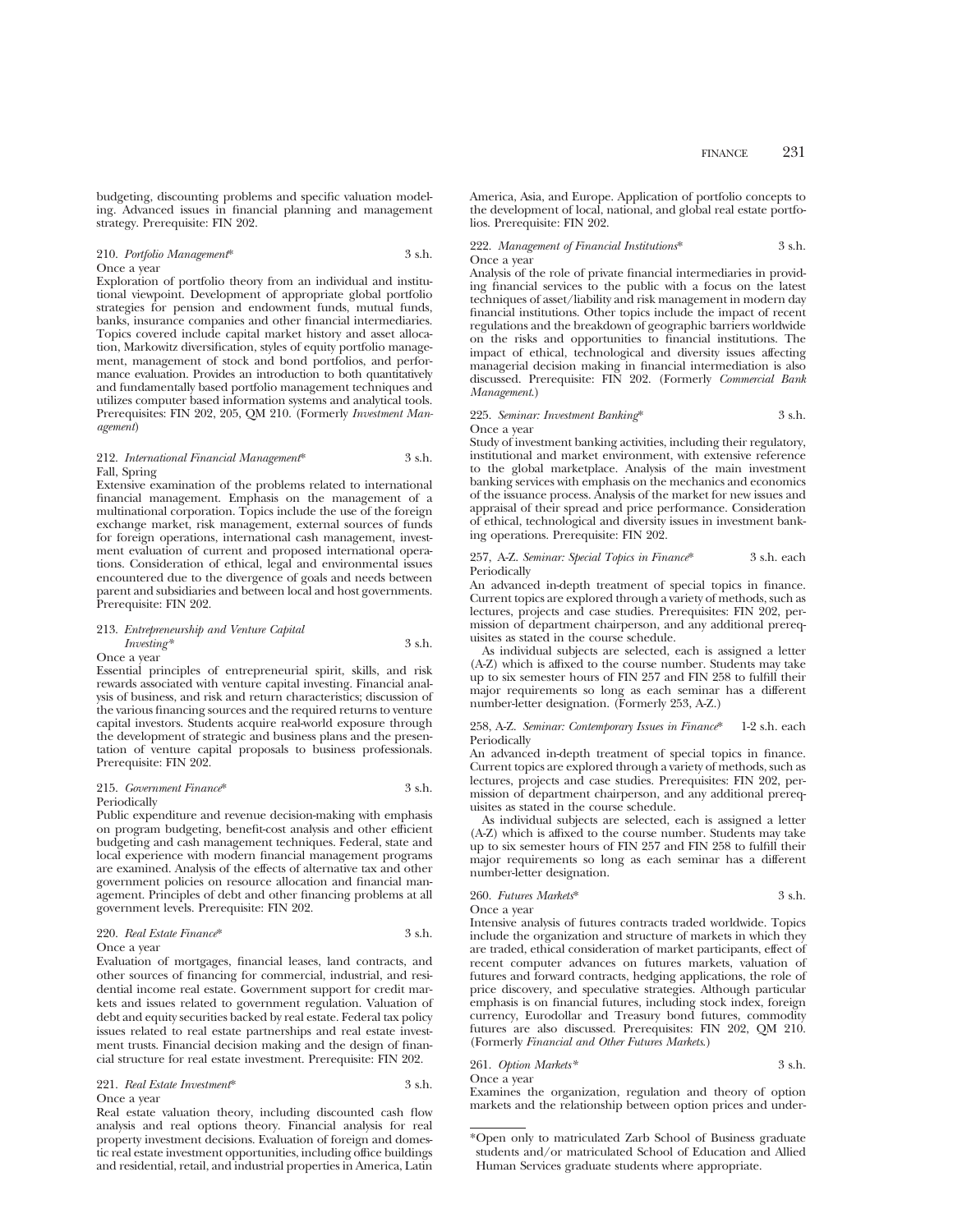lying instruments. Provides detailed treatment of several pricing formulas. Includes the application of option pricing theory to corporate financing and investment decisions, and the valuation of stock, currency, index and futures options. Emphasizes the use of options as a tool for hedging and discusses the role of speculation and arbitrage strategies. Other topics include ethical issues and the application of technology in option markets. Prerequisites: FIN 202, QM 210. (Formerly *Option Theory and Practice*.)

#### 304. *Advanced Research Seminar in Finance\** 3 s.h. Fall, Spring

(NOTE: FIN 306-308 may be offered in place of 304.) Students write an integrative paper on an assigned topic based on secondary research and then formulate a written primary data research design to investigate a specific key issue. They must formulate research questions and hypotheses, construct survey instruments and experimental designs, draft sample plans, outline data handling procedures, and prepare a comprehensive research proposal, furnishing justifications for its theoretical as well as practical significance. An oral presentation of each project is required at the conclusion of the semester. Prerequisites: completion of all core competency courses, 21 s.h. of advanced core courses or above (including QM 210, IB 219†, and at least 6 s.h. of the required 15 s.h. in the area of concentration), and permission of department chairperson.

#### 305. *M.B.A. Honors Research Thesis in Finance\** 3-6 s.h. Periodically

Student selects and designs an integrative research project with the approval and guidance of a faculty member in the area of specialization. Student is required to justify the project's significance within a decision-making framework and define the management applications of the research findings. An oral report of the research findings is presented to a faculty committee. With joint permission of the department chairperson and thesis adviser, a student may expand the M.B.A. Honors Research Thesis from 3 to 6 s.h.; the additional 3 s.h. may be counted toward elective requirements in the area of concentration. Prerequisites: minimum cumulative grade point average of 3.5, completion of all core competency courses, 21 s.h. of advanced core courses or above (including QM 210, IB 219†, and at least 6 s.h. of the required 15 s.h. in the area of concentration), and permission of department chairperson.

#### 306. *Case Focused Research Seminar in Business\** 3 s.h. Periodically

Emphasis on multiple functional areas that are taught in the Zarb School of Business. A case study approach is utilized in this course, and students are challenged to understand how decisions and policies from different functional areas are integrated within an organization. Students present detailed recommendations toward resolution of complex business problems within an industry or company which must be supported by appropriate documentation of research and analysis. Written and oral reports are required. Prerequisites: completion of all core competency courses, 21 s.h. of advanced core courses or above (including QM 210, IB 219†, and at least 6 s.h. of the required 15 s.h. in the area of concentration), and permission of department chairperson. Same as ACCT 306, BCIS 306, IB 306, MGT 306, MKT 306.

#### 307. *Consulting Research Project\** 3 s.h. Periodically

Under the supervision of an instructor and working singularly or in a small group, students are assigned to a client organization for one semester. The students and the client organization to which they are assigned will identify the client's specific problems and objectives. Students design and complete one or more integrative consulting projects involving various business principles and conduct research. A written consulting report and an oral presentation are made to a faculty committee and the senior management of the organization. Prerequisites: minimum cumulative grade point average of 3.5, completion of all core competency courses, 21 s.h. of advanced core courses or above (including QM 210, IB 219†, and at least 6 s.h. of the required 15 s.h. in

the areas of concentration), and permission of the Graduate Programs Office and the department chairperson. Same as ACCT 307, BCIS 307, IB 307, MGT 307, MKT 307.

308. *Integrative Business Simulation\** 3 s.h. Periodically

Course utilizes a comprehensive and integrative computer simulation to create a variety of complex multifunctional business problems to which students must respond under varying conditions of uncertainty. A team-based approach to decision making is used in resolving problems created by the computer model. Students are required to provide detailed reports on decisions made and to provide quantitative and qualitative justifications for their decisions. These justifications must be supported through the use of research and must be presented orally and in writing. Prerequisites: completion of all core competency courses, 21 s.h. of advanced core courses or above (including QM 210, IB 219†, and at least 6 s.h. of the required 15 s.h. in the area of concentration), and permission of department chairperson. Same as ACCT 308, BCIS 308, IB 308, MGT 308, MKT 308. (Formerly *Computer Simulation (Management Game) in Finance*.)

#### 309. *Research Seminar in Finance*\*\*\* 3 s.h. Periodically

Course focuses on research in the field of finance. Discussions include development of research questions and hypotheses, data generation, data handling, statistical analysis, and making conclusions. The objective of the course is to acquaint the M.S. student with the practice of research methods as it applies in the area of finance. Students will be introduced to SAS and other computer statistical packages to solve finance-related inquiries. Articles in the field of finance will be reviewed and their methodologies and contributions will be critically evaluated. Prerequisites: completion of 21 s.h. of graduate course work, including QM 210, in the area of concentration.

## 330. *Graduate Internship\** 3 s.h.

Fall, Spring

A work-study program open to graduate students who are specializing in finance.

Students work a minimum of 100 hours in the semester for selected business organizations. A written evaluation of a complex financial decision is prepared by the student at the completion of the course. Most internship opportunities involve some form of monetary remuneration. Prerequisities: all core competency courses or approved equivalents, 24 graduate-level credits with a 3.3 average and permission of department chairperson. (Formerly GBUS 330.)

## 401. *Managerial Economics\*\** 3 s.h.

Periodically

Discussion of supply and demand theory, equilibrium and the issues related to revenues, costs and profits. Course applies economic theory to organization decision making when subject to constraints. Relationship between decision making and various types of market structures such as perfect competition, monopoly and oligopoly are discussed. The effect on the firm of general economic conditions such as aggregate demand, rate of inflation, and interest rates are examined. The course also covers an overview of money, credit and the banking system.

## 402. *Managerial Finance\*\** 4 s.h.

**Periodically** Course explores key issues encountered by financial managers and analyzes the decision making that is most consistent with

\*\*\*Open only to matriculated M.S. in Finance students. †Full-time students may take IB 219 as a corequisite.

<sup>\*</sup>Open only to matriculated Zarb School of Business graduate students and/or matriculated School of Education and Allied Human Services graduate students where appropriate.

<sup>\*\*</sup>Open only to matriculated Zarb School of Business E.M.B.A. students.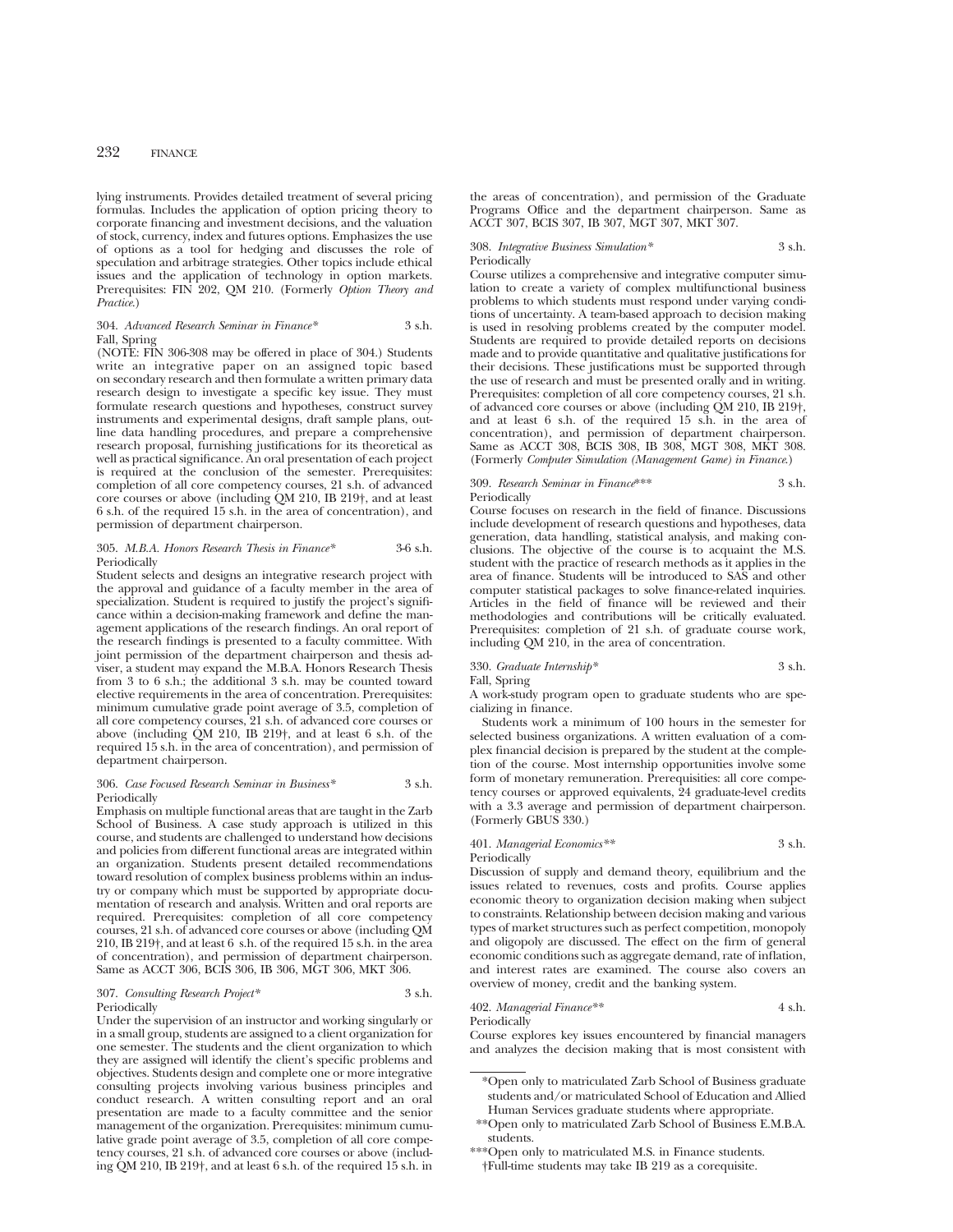maximizing the value of the firm. Coverage includes, but is not limited to, capital expenditure analysis, mergers and acquisitions, working capital management, financing, cost of capital and capital structure decisions, dividend policy, and risk management. Differences among manufacturing services and financial services firms are analyzed. The financial decision-making process is developed with emphasis on the role of global financial markets, ethics, and considering the various constituencies of modern corporation. Cases and computer applications are employed extensively.

# Fine Arts (FA)

Administered by the Department of Fine Arts, Art History and Humanities. Professor Infield, *Chairperson*

Professor Hilson; Associate Professors Chaleff, Fendrich, Jaffe, Klinkowstein; Assistant Professors Devine, Ocko; Adjunct Associate Professor Treijs.

Students in all fine arts programs are advised to present examples of work to-date upon declaration of the major. Continuing development of a portfolio is strongly emphasized and must be approved by a faculty committee prior to graduation.

**B.A. SPECIALIZATION IN FINE ARTS:** students will concentrate their work in one of these areas:

**CERAMICS:** FA 10, 11, 12, 13, 14, 15, 27, 80, 80A, 81, 82 or 83, 199; nine additional semester hours in fine arts; AH 3 or 5, 4 or 6, 74 and three additional semester hours in art history. Associate Professor Chaleff, *Adviser*.

**DESIGN:** FA 10, 11, 12, 13, 14, 15, 27, 51, 51A, 102A, 158, 159G, 170, 199; three hours of fine arts electives; AH 3 or 5, 4 or 6, 74; three semester hours of art history electives. Professor Infield and Assistant Professor Ocko, *Advisers*.

**PAINTING:** FA 10, 11, 12, 13, 14, 15, 16, 17, 27, 45, 46, 160, 166, 199 or 100; 3 semester hours chosen from FA 58, 59, 170, 172, 173, 175, 198; AH 3 or 5, 4 or 6, 74, 120 or 145. Professor Hilson, *Adviser*.

**PHOTOGRAPHY:** FA 10, 11, 12, 13, 14, 15, 27, 51, 170, 170A, 170F, 170G, 170H, 199; three additional semester hours in fine arts; AH 3 or 5, 4 or 6, 74; HUM 141. Associate Professor Jaffe, *Adviser*.

**SCULPTURE-JEWELRY:** silversmithing (sculpture/metalry): FA 10, 11, 12, 13, 14, 15, 27, 58, 70, 199; 15 semester hours chosen from FA 59, 80A, 120, 121, 122, 123, 167; AH 3 or 5, 4 or 6, 74; 110 or 165.

Assistant Professor Devine, Sculpture *Adviser*,

Adjunct Associate Professor Treijs, Jewelry *Adviser.*

**NOTE:** the humanities requirements may not be fulfilled by additional fine arts or art history courses.

See complete B.A. requirements, page 82.

**B.S. SPECIALIZATION IN FINE ARTS with concentrations in Ceramics, Design, Painting and Sculpture-Jewelry:** candidates for graduation must fulfill the following requirements:

- 1. The successful completion of at least 129 semester hours and a cumulative grade-point average of 2.0 in work completed at Hofstra.
- 2. At least 66 hours must be completed in liberal arts with no less than 60 outside the Department of Fine Arts.
- 3. There are two requirements that must ordinarily be completed in residence at Hofstra: 15 semester hours in the major field of specialization and the last 30 hours. The 15 semester hours need not be included within the last 30 hours.
- 4. The following general requirements: ENGL 1-2\*\*\*

Core course requirement: (for listing of core courses, see page 84)

9 semester hours in the humanities: 3 hours in the creative participation category, 6 hours in the appreciation and analysis category including at least 3 hours of literature. Not more than 3 hours may be satisfied by fine arts core courses of the required nine;

9 semester hours in the natural sciences, mathematics/ computer science: the 9 semester hours must include 3 hours in the mathematics/computer science category, 3 hours in the natural sciences category;

9 semester hours in the social science: the 9 semester hours must include 3 hours in the behavioral science category and 3 hours in the history and philosophy category.

5. The fulfillment of the major requirements as listed below.

Students will concentrate their work in one of these areas:

**CERAMICS:** FA 10, 11, 12, 13, 14, 15, 27, 45, 58, 59, 70, 80, 81, 82, 83, 170, 180, 180A, 199; and three additional semester hours in fine arts; AH 3 or 5, 4 or 6, 74, and three additional semester hours in art history.

Associate Professor Chaleff, *Adviser*.

**DESIGN:** FA 10, 11, 12, 13, 14, 15, 27, 45, 51, 51A, 58, 102A, 158, 159G, 170, 199; twelve semester hours of fine arts electives; AH 3 or 5, 4 or 6, 74; three semester hours of art history electives. Professor Infield and Assistant Professor Ocko, *Advisers*.

**PAINTING:** FA 10, 11, 12, 13, 14, 15, 16, 17, 27, 45, 46, 80, 160, 166, 170, 199 or 100; 3 semester hours chosen from FA 58, 59, 198; nine additional semester hours in fine arts; AH 3 or 5, 4 or 6, 74, 120 or 145.

Professor Hilson, *Adviser*.

**SCULPTURE-JEWELRY:** FA 10, 11, 12, 13, 14, 15, 27, 58, 59, 70, 120, 161, 167, 199; 6 semester hours chosen from FA 121, 122, 123; twelve additional semester hours in fine arts; AH 3 or 5, 4 or 6, 74; 165 or 110.

Assistant Professor Devine, Sculpture *Adviser*,

Adjunct Associate Professor Treijs, Jewelry *Adviser*.

B.S. in Ed.—Specialization in Fine Arts Education, see page 372.

Associate Professor Fendrich, *Departmental Adviser*.

**A MINOR IN FINE ARTS** consists of the successful completion of 18 s.h. in the department, at least 6 hours in residence. Any combination of fine arts courses is acceptable.

Reports based on museum visits are required of students in some fine arts courses.

## **COURSES**

In addition to semester notations next to each course, a selection of courses is offered during January and Summer sessions. Consult the *January* and *Summer Sessions* bulletins for these schedules.

```
1. Introduction to Visual Arts I 3 s.h.
Periodically
```
Lecture and workshop exploration of concepts of painting, graphics and related two-dimensional art forms. Limited to nonfine arts majors.

```
5. Visual Arts: Beginning Drawing 3 s.h.
Fall, Spring
```
A basic introduction to techniques and concepts of drawing utilizing the human form as a primary resource. Limited to nonfine arts majors.

<sup>\*\*\*</sup>See University Degree Requirements, page 66.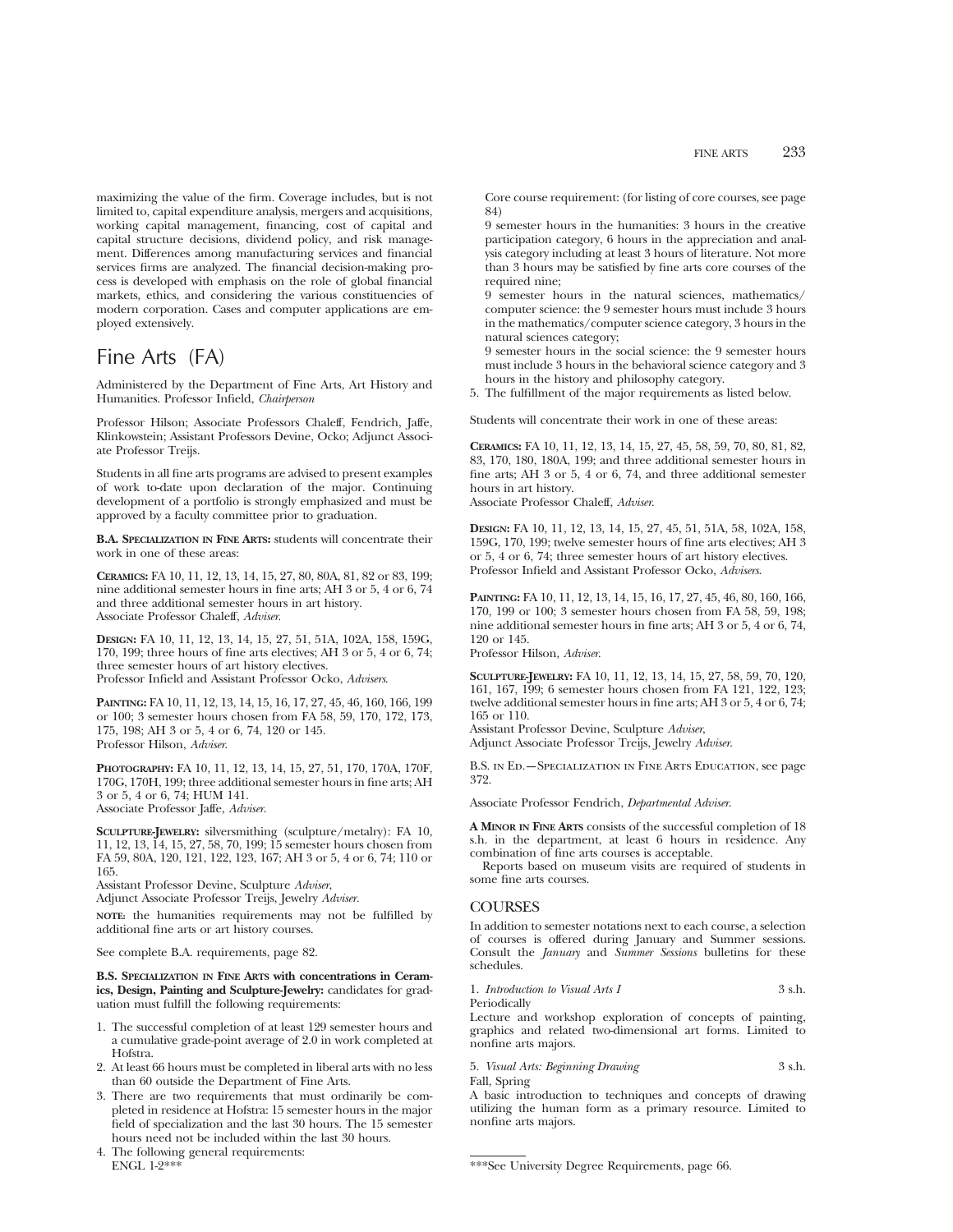6. *Introduction to Graphic Arts I* 3 s.h. Fall, Spring

Various approaches to printmaking are explored to develop the technical knowledge and facility needed to execute ideas, concepts and images in graphic media. Wood block and linoleum cuts are explored.

7. *Fundamentals of Visual Expression* 3 s.h. Periodically

Visual education through drawing experiences. Develop visual literacy and the ability to communicate ideas graphically. Studio problems exploring the relationship between perception, mental image and graphic expression are combined with a variety of drawing media and techniques. Limited to nonfine arts majors.

#### 8. *Art Concepts and Experiences* # 3 s.h. Fall, Spring

Art concepts related to experiences in drawing, design and color. Fundamentals of drawing, design and color theory are taught in an integrated sequence to develop student's understanding of art in a studio workshop atmosphere.

9. *Art Studio: Sculpture* # 3 s.h. Fall, Spring

Introduction to the concepts and practices of the sculptor. Students model clay, carve stone or wood and assemble found objects in a sequence of projects meant to inform visual thinking and encourage expression.

#### 10. *Two-Dimensional Design I: Black and White* 3 s.h. Fall, Spring

Basic conceptual and studio work in principles of twodimensional design including exploration of factors of composition, movement, texture, space, pattern, line and scale. Credit given for this course or New College CSFA 1D, not both.

11. *Two-Dimensional Design II: Color* 3 s.h. Fall, Spring

Continued experimentation with principles of two-dimensional design, with special emphasis in the area of color. Studio situation. Prerequisite: FA 10.

12. *Three-Dimensional Design I: Concepts* 3 s.h. Fall

Basic theoretical and studio work in principles of three-dimensional concepts. Spatial and formal organization is emphasized in a series of studio projects in various media. Credit given for this course or New College CSFG 4, not both.

13. *Three-Dimensional Design II: Techniques* 3 s.h. Spring

Introduction to concepts, materials, tools and techniques of the shop, with emphasis toward applicability in the formulation of three-dimensional visual thinking. A progression of projects explores a variety of materials and methods. Prerequisite: FA 12.

## 14. *Drawing and Perception I* 3 s.h. Fall, Spring

Freehand and instrument drawing, sketching and perspective systems are taught in an integrated sequence intended to develop the student's awareness of the relationship between visual perception and drawing skills.

## 15. *Drawing and Perception II* 3 s.h. Spring

Continuation of 14. Freehand and instrument drawing, sketching and perspective systems are taught in an integrated sequence intended to develop the student's awareness of the relationship between visual perception and drawing skills. Prerequisite: FA 14.

16. *Drawing III: The Figure* 3 s.h. Fall

Introduction to analysis and representation of the human form, with emphasis on its role as an aesthetic source. Prerequisite: FA 14. Credit given for this course or New College CSFG 3, not both.

17. *Drawing IV: The Figure* 3 s.h. Spring

Continued exploration of the aesthetic potential of the human form, with emphasis on its role as a compositional element. Prerequisites: FA 14, 16.

27. *Computer Graphics* 3 s.h. Fall, Spring

Basic computer graphics are used for creative visual problem solving. Emphasis on visual aesthetics and features lecture, demonstration and a survey of the creative application to the design and advertising field.

30. *Illustration* 3 s.h.

Periodically

A basic course introducing materials and techniques of illustration, with emphasis on the understanding and accurate representation of forms and structures. Developing an eye for significant detail is stressed in order for the student to illustrate with clarity. Projects include use of pencil, pen and ink, grease pencil, charcoal, opaque and transparent pigments, colored inks (to acquaint students with the variety of graphic media) available for illustrative purposes. Prerequisite: FA 14. (Formerly *Biomedical Illustration*.)

## 30A. *Biomedical Photography* 3 s.h.

Periodically

A photographic exploration of the macro and micro areas of the world with emphasis on practical experience and application. Attention is given to individual needs, i.e., support ma- terials for research, etc. Use of microscopy, macro lenses; close-up adaptors are used to produce both black and white and color photos. Portfolio is required for grade. Prerequisite: FA 170.

45. *Beginning Painting* 3 s.h. Fall, Spring

An introduction to painting with emphasis on painting media, color theory and composition. A variety of painting techniques and subject matter is considered. Credit given for this course or New College CSFG 2, not both.

45A. *Materials and Techniques of the Painter* 3 s.h. Periodically

Lectures and demonstrations dealing with the description, properties and execution of egg tempera, casein, oil, acrylic encaustic, watercolor, collage and gouache painting. The student is expected to create original works using all the media. Prerequisite: FA 45.

## 46. *Intermediate Painting* 3 s.h.

Fall, Spring

Continuation of experiences in painting with greater emphasis on developing students self-expression and creativity by an indepth approach and concentrated effort in an area of painting of special interest to the student. Prerequisite: FA 45.

#### 47. *Techniques of Watercolor* 3 s.h. Periodically

A studio course designed for beginning and intermediate students in the use of the transparent water color medium. Materials and techniques of Western and Oriental watercolor are explored with emphasis on their inherent, unique qualities. This course is

<sup>#</sup>Core course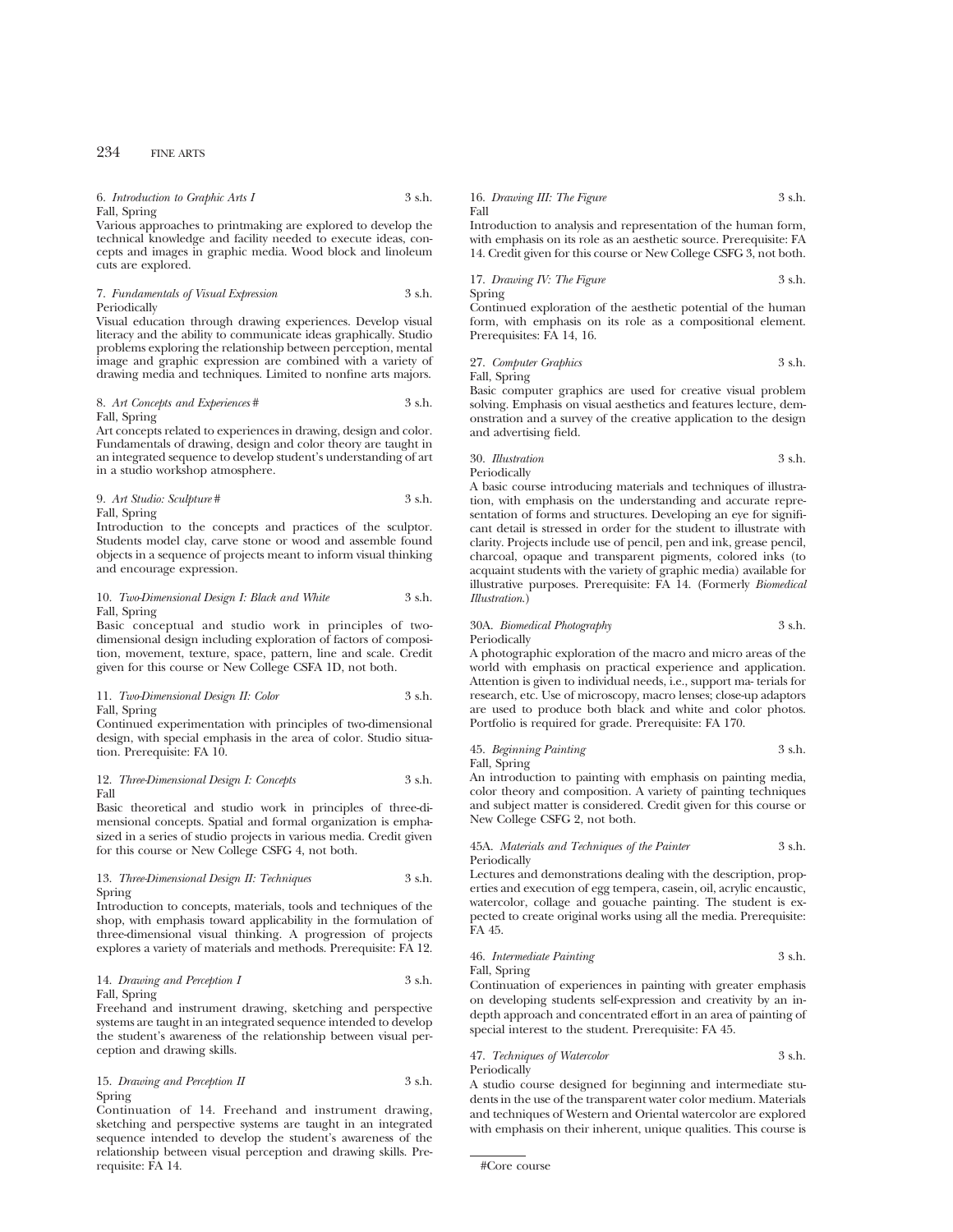project oriented, focusing on the study of landscapes and still life subject matter. Prerequisite: FA 45.

### 48. *Life Painting* 3 s.h. Periodically

A foundation course in painting from the model with emphasis on the portrait and figure. Includes drawing and design concepts with slide lectures, emphasizing the historical, technical and aesthetic concerns of life painting. Prerequisites: FA 16, 45.

51. *Graphic Design I* 3 s.h. Fall

Introduction to visual communications based on problem solving; development of basic graphic design skills and professional practice; emphasis on typography. Prerequisites: FA 10, 11 or instructor's permission.

51A. *Graphic Design II* 3 s.h. Spring

Continuation of 51, with emphasis on verbal-visual relationships in visual communications; class projects oriented toward professional application of design principles. Prerequisite: FA 51.

58. *Sculpture I: Construction* 3 s.h. Fall

A basic understanding of the construction approach to sculpture. Materials such as wood, metals, plastics, and ceramics are used. Various techniques of joining including welding are introduced. Lectures and museum visits supplement studio work.

59. *Sculpture II: Modeling* 3 s.h. Spring

A basic course meant to provide experience in modeling from life and other forms in such materials as clay, wax, rubber and plaster. Elements of mold making and casting are also covered. Lectures and museum visits will supplement studio work.

70. *Metalsmithing—Jewelry I* 3 s.h. Fall, Spring

Study, design and construction. Techniques including silver soldering, basic forming, surface treatments, metal coloring, stone setting, and other basic dimensions of jewelry making. Aesthetic considerations are stressed.

71. *General Crafts* 3 s.h. Fall, Spring

Exploration of various crafts, traditional and contemporary. These crafts will be examined as expressions of their cultural context. Techniques and media included are smithing, enameling, batiking, stained glass and leather.

73. *Current Gallery Developments* 1 s.h. Periodically

Study and analysis of contemporary developments. Students are required to spend 45 hours in museum and gallery visits. Open to fine arts majors and others with permission of instructor.

80. *Beginning Ceramics* 3 s.h. Fall, Spring

Study of ancient, classic and contemporary ceramics, with emphasis on hands on creative interpretation and design by the student. (Formerly *Ceramics: The Potters Wheel*.)

80A. *Intermediate Ceramics* 3 s.h. Fall, Spring

Continuation of 80 with emphasis on further development of techniques as well as increased fluency with the language of ancient, classic and contemporary ceramics. Prerequisite: FA 80. (Formerly *Ceramics: Handbuilding Techniques*.)

#### 81. *Ceramic Material Formulation and Kilns* 3 s.h. Periodically

Study of the physical and chemical properties of clay and glaze including their transformation by firing. Research and experimentation with clays, glazes, and kilns of various cultures, past and present. Exploration of aesthetic, formal and technical implications of ceramic materials and firing techniques. Prerequisite: FA 80 or 80A or permission of instructor. (Formerly *Glaze Formulation and Surface Decoration*.)

#### 82. *Ceramic Sculpture/Advanced Ceramics* 3 s.h. Once a year

Exploration of ceramics as sculpture. Emphasis on individual creative work. In-depth research including field trips, technical log and preparatory drawings are required of students. Prerequisites: FA 80, 80A. (Formerly *Ceramic Sculpture*.)

83. *Japanese Ceramics* 3 s.h. Periodically

History and techniques of Japanese ceramics to enrich student's own work. Prerequisite: FA 80 or 80A or permission of instructor.

100. *Departmental Honors* 3 s.h. Fall, Spring

The research for and the writing of a substantial essay in the field of fine arts or the execution and presentation of a creative project in an acceptable media. Open only to senior fine arts majors (those who have achieved better than a 3.4 cumulative average and 3.5 departmental average) who desire to graduate with departmental honors and who secure, before registration, written permission of the instructor who will supervise the project. FA 100 may be substituted for 199 by those who meet the above qualifications.

## 102A. *Multimedia Workshop* 3 s.h. Periodically

Provides an opportunity for innovation and creativity by combining a variety of media such as collage, found materials, video, light and sound in both two-dimensional and three-dimensional media. Emphasis on encouraging experimentation and imagination as a means of developing a personal aesthetic direction. Prerequisites: two of the following: FA 27, SCO 4, or MUS 157, or permission of instructor.

106. *Special Projects* 1-3 s.h. Fall, Spring

Independent study in two and three-dimensional forms. Projects vary from year to year. Permission of department chairperson. Limited to fine arts majors.

120. *Metalsmithing—Jewelry II* 3 s.h. Fall, Spring

Design and construction of jewelry as a sculptural form. Techniques include lost wax centrifugal casting, advanced stone setting techniques, metal chasing, and repousse and enameling. The aesthetic merits of each student's work is an intrinsic component in its evaluation. Prerequisite: FA 70 or permission of instructor.

## 121. *Metalsmithing—Forging* 3 s.h. Fall, Spring

Fundamental design and techniques of forging metal, forming flatware, decorative sections, handles, special applications. The aesthetic merit of each student's work is an intrinsic component in its evaluation. Prerequisite: FA 70 or permission of instructor.

122. *Metalsmithing—Raising* 3 s.h.

Fall, Spring

Fundamental design and techniques of hollow ware: raising, forming and planishing spouts, handles, bodies and box forms,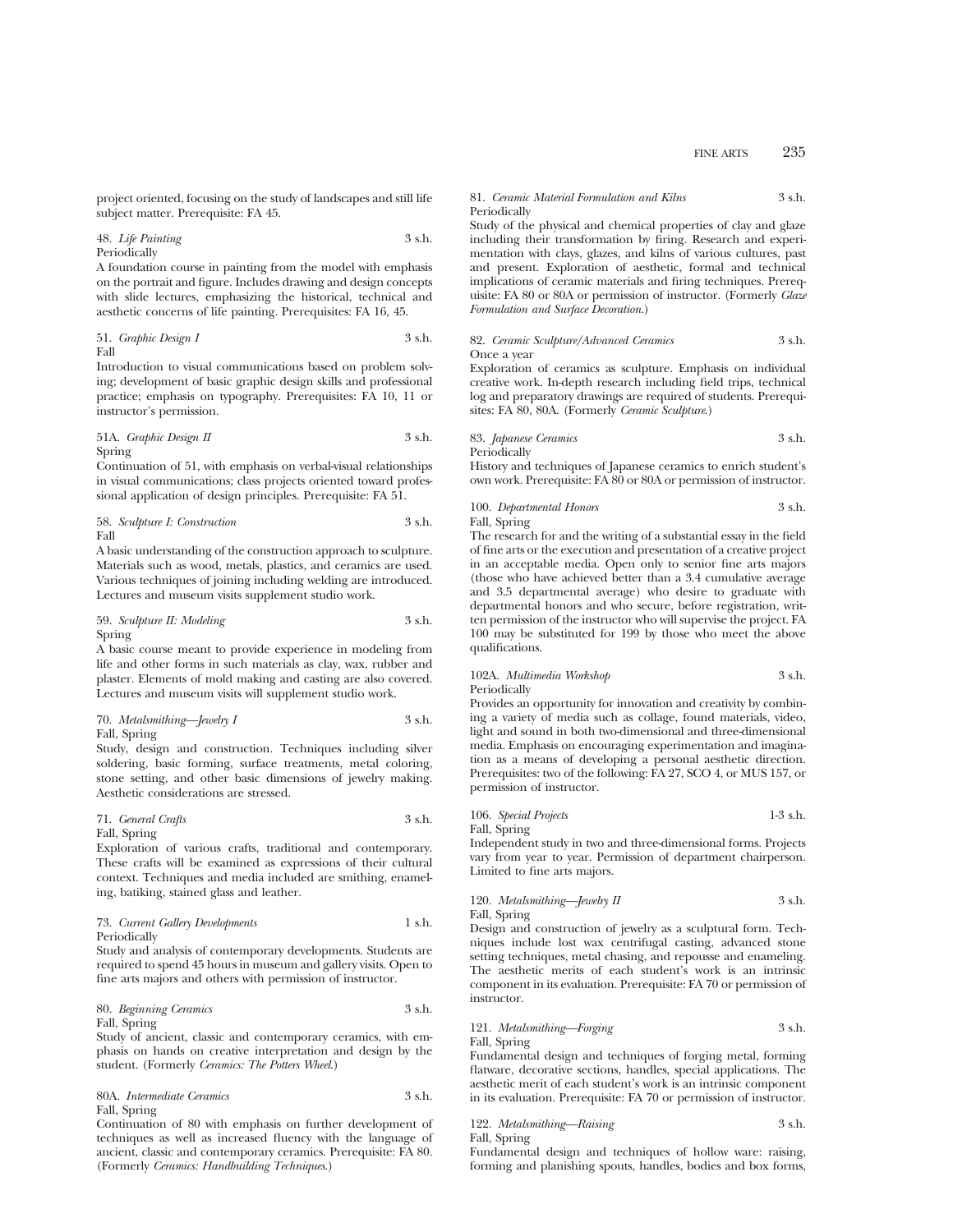hinging. The aesthetic merit of each student's work is an intrinsic component in its evaluation. Prerequisite: FA 70 or permission of instructor.

123. *Metalsmithing—Jewelry* 3 s.h. Fall, Spring

Design and techniques including filigree work, advanced surface treatments, engraving, enameling, stone, wood or metal inlay. The aesthetic merit of each student's work is an intrinsic component in its evaluation. Prerequisite: FA 120 or permission of instructor.

158. *Graphic Design III* 3 s.h. See course description, page 424.

159G. *Graphic Design IV* 3 s.h. Spring

Further comprehensive design projects exploring specific areas of graphic design, including design research, proposal writing and presentation. Internships inside and outside the University are encouraged in this and all further graphic design courses. Prerequisites: FA 51, 51A, 158.

160. *Painting Workshop I* 3 s.h. Fall, Spring

A continuation of 46. A studio course to provide advanced students with the means to express their own ideas in the most suitable painting medium. Prerequisites: FA 45, 46.

161. *Sculpture IV: Workshop* 3 s.h. Fall, Spring

Advanced construction. Prerequisite: FA 58.

166. *Painting Workshop II* 3 s.h. Fall, Spring

A studio course to provide advanced students with the means to express their own ideas in the most suitable painting medium. Prerequisites: FA 45, 46 and 160.

167. *Sculpture V: Workshop in Advanced Modeling*

\n58.5. **Example 3**

\n7. **6** Find the following equations: 
$$
FA = 58, 50
$$

Prerequisites: FA 58, 59.

```
170. Basic Photography 3 s.h.
Fall, Spring
```
Introduction to photography. Course covers the aesthetic and technical aspects of black and white photography including 35mm camera technique, film processing and development of photographs in the darkroom. Weekly assignments, class critique of student work, and slide lectures on photography are given. Students must have an *adjustable* 35mm camera capable of manual controls, and buy film, paper and some materials. Not open to first year students. Prerequisite for fine arts majors only: FA 10. (Formerly *Photography*.)

## 170A. *Intermediate Photography* 3 s.h. Fall, Spring

Advanced techniques and aesthetics of black and white printing and developing. Using  $11" \times 14"$  fiber paper (or larger), students learn to make the fine print. Opportunity for experimentation with technique, form and content. Exploration of different films, papers, toners. Students are encouraged to develop a personal vision. Assignments, class critiques and discussions on historical/ contemporary photographers and issues. Prerequisite: FA 170 or permission of instructor.

170B. *Advanced Photography* 3 s.h. Periodically

For fine arts majors interested in pursuing individual projects. Emphasis on individual creativity, developing and refining a personal style. Students are expected to produce a professionallevel portfolio with a consistent vision. Individualized reading assignments. Class discussion of contemporary issues. Prerequisite: FA 170A or permission of instructor.

170E. *Documentary Photography* 3 s.h.

Once a year

Students photograph extended projects that tell a story and convey the texture of people's lives. They learn how to be keen observers of events and visually interpret the world around them. This course covers technical, aesthetic and practical considerations of shooting 'on location.' Much of the work takes place in New York City or on Long Island. Class critiques and slide lectures from current and historical documentary photography. Prerequisite: FA 170 or permission of instructor. (Formerly *Location Photography.*)

170F. *Color Printing from Color Negatives* 3 s.h. See course description, page 424.

170G. *The Portrait—Studio Photography I* 3 s.h. Fall

Introduction to studio photography and portraiture. Basic principles and techniques of daylight, tungsten and strobe lighting. Students learn how to light and photograph people. A variety of approaches are explored from traditional to experimental. Use of an assortment of studio tools, black and white, color films. Students have access to the studio. Weekly assignments given as well as freedom to pursue individual ideas. Class critique of student work; slide lectures from historical/contemporary portraiture. Prerequisite: FA 170A. (Formerly FA 170D, *Photographing People: The Portrait*.)

#### 170H. *Large Format Camera* 3 s.h. Every other Spring

This is a large format photography class using the  $4" \times 5"$  studio view camera and traveling field cameras, strobe, and tungsten lighting. Aesthetic and technical problem solving using fine art and commercial applications. Creative work centers on still life, but may also include architectural, landscape, and portraits. Students develop the  $4" \times 5"$  negative, print on  $11" \times 14"$  and 16"  $\times$  20" paper, shoot color transparency and Polaroid films. Access to studio; assignments, class critiques slide lectures. Prerequisite: FA 170G or permission of the instructor. (Formerly FA 170C.)

#### 171. *Alternative Photographic Processes* 3 s.h. Once a year

This course explores alternatives to the traditional silver print. Aesthetic and visual sensitivity, individual creativity and experimentation are encouraged along with the development of photographic skills and techniques. Among the methods explored are toning, Polaroid transfers, hand coloring, Kodalith film, liquid photographic emulsion on art paper, collage and other processes. Prerequisite: FA 170 or permission of instructor. (Formerly *Photo-Graphics*.)

172. *Wood-Block Printing* 3 s.h. Fall, Spring

The development of skills and concepts in two-dimensional design and pictorial compositions for carving wood blocks and printing by the Japanese method in black and white and multiple colors. The history of wood engraving and Japanese and German Expressionist prints are studied as examples.

173. *Etching* 3 s.h.

Once a year

A comprehensive course including intaglio-printing processes such as drypoint, etching, aquatint, soft ground, lift ground and engraving to develop critical awareness and sensitivity to line and value as expressive elements in printmaking.

| 175. Serigraphy | 3 s.h. |
|-----------------|--------|
| Periodically    |        |

This graphic process incorporates contemporary two-dimensional design concepts and includes a variety of stencil-printing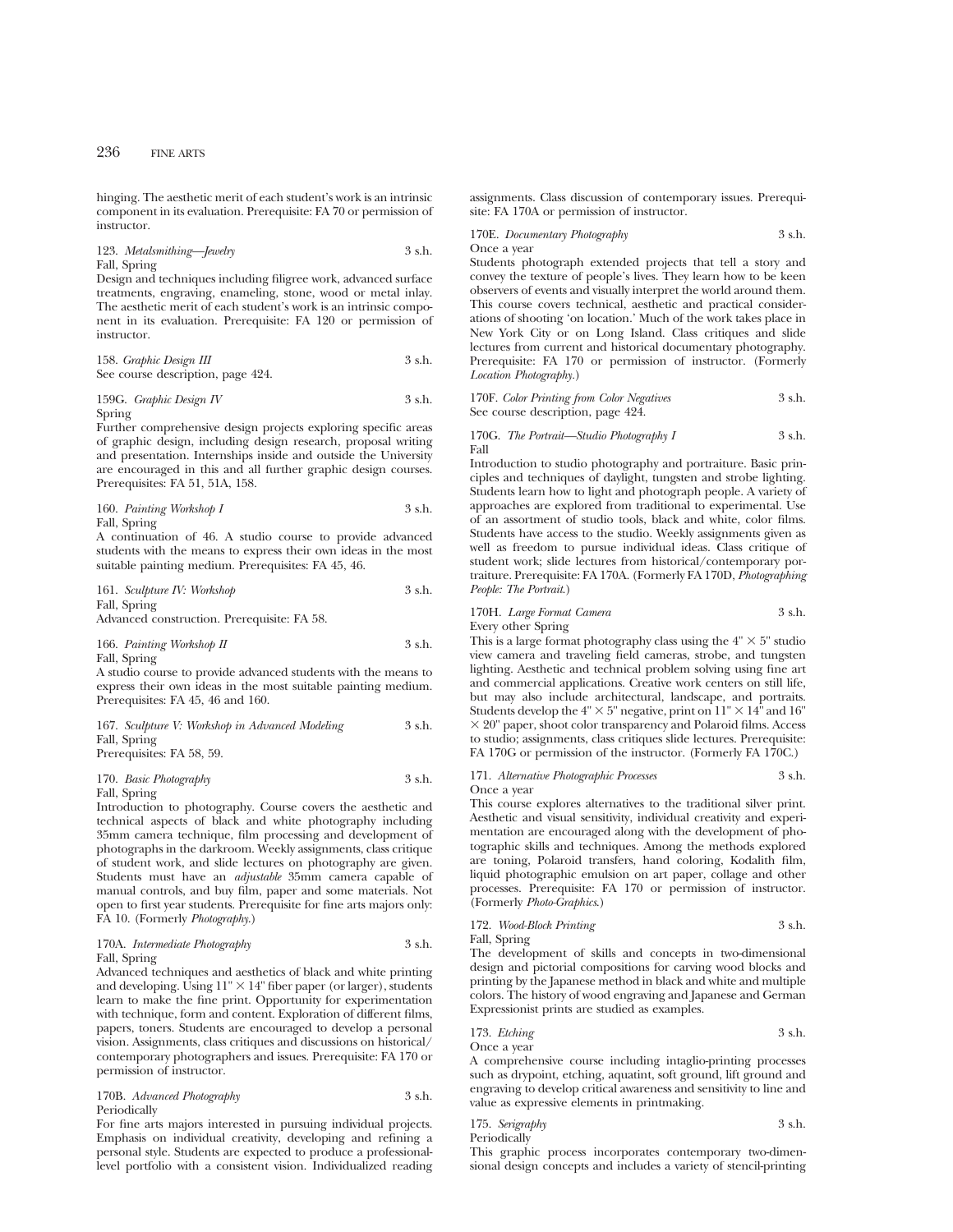techniques such as glue and tusche, water and lacquer-base films and paper stencils.

180. *Advanced Ceramic Workshop I* 3 s.h. Fall, Spring

Investigation of three dimensional form and design through fabrication with clay. Prerequisites: FA 80, 80A, 82 or permission of instructor.

180A. *Advanced Ceramic Workshop II* 3 s.h. Fall, Spring

Investigation of three dimensional form and design through fabrication with clay. Prerequisites: FA 80, 80A, 82, 180 or permission of instructor.

| 198. New York Seminar | 3 s.h. |
|-----------------------|--------|
| Periodically          |        |

Examination of the development of contemporary art in New York from 1945 to the present with emphasis on the past ten years. Classes meet at Hofstra and at museums, galleries, artists' studios and other loctions where major traditional and transitional trends may be studied. Two formal essays and seminar attendance are required. Not open to freshmen.

199. *Senior Project* 3 s.h. Fall, Spring

Individual supervised research project in student's major area including seminar analyses. Project is to be chosen with the approval of the instructor. Registration is limited to approved fine arts majors.

216. *Graduate Figure Drawing* 3 s.h. Fall, Spring

Emphasis on drawing from the model and skeleton with a variety of drawing media. Principles of light and shade, proportion and anatomy are considered as they relate to figure drawing. Prerequisite: undergraduate experience in drawing or permission of instructor.

260. *Graduate Painting* 3 s.h. Fall, Spring

Workshop course for selected advanced students working to continue the development of their own work on a professional level. Prerequisites: significant undergraduate experience in painting or equivalent, permission of instructor and acceptance by the Departmental Portfolio Committee.

#### 261. *Graduate Sculpture* 3 s.h. Fall, Spring

Workshop course for selected students working to continue the development of their own work on a professional level. Prerequisite: significant undergraduate experience in sculpture or equivalent, permission of instructor and acceptance by the Departmental Portfolio Committee.

270. *Photography in the Classroom* 3 s.h. Once a year

Designed to teach educators the use of the camera and darkroom with an emphasis on integrating this knowledge into their school's curriculum. May not be taken on a Pass/Fail basis.

*Graduate Graphics* 3 s.h. each

271A. *Photographics* Fall, Spring

271B. *Wood-Block Printing* Fall, Spring

271C. *Etching* Once a year

271E. *Serigraphy*

Periodically

Workshop courses for selected advanced students working to continue the development of their own work on a professional level. Prerequisites: significant undergraduate experience in graphics or equivalent, permission of instructor and acceptance by the Departmental Portfolio Committee.

280. *Ceramics* 3 s.h. Fall, Spring

Workshop for advanced students continuing the development of their work on a professional level. Prerequisites: significant undergraduate experience in pottery or equivalent; permission of instructor or acceptance by the Departmental Portfolio Committee.

|              | 281. Glaze Formulation and Surface Decoration | 3 s.h. |
|--------------|-----------------------------------------------|--------|
| Fall, Spring |                                               |        |

Research and experimentation with clay and glaze properties. Advanced work in surface decoration.

| 282. Graduate Ceramic Sculpture | 3 s.h. |
|---------------------------------|--------|
| Once a year                     |        |
| 283. Japanese Ceramics          | 3 s.h. |

**Periodically** 

Research in history and techniques; advanced work in ceramics enriched by that research.

|  | 285, 286, 287. Individualized Research |             |  |
|--|----------------------------------------|-------------|--|
|  | and Production                         | 3 s.h. each |  |

Periodically

A tutorial course: students explore in depth the history of ceramics, a period in art history or a professional artist; complete an extensive research paper and produce a body of their own work supervised by their instructor.

|              | 290, 291, 292. Advanced Ceramics | 3 s.h. each |
|--------------|----------------------------------|-------------|
| Fall, Spring |                                  |             |

Workshop for advanced students continuing the development of their work on a professional level. Prerequisites: FA 280 and permission of instructor or acceptance by the Departmental Portfolio Committee.

|  | 295, 296, 297. Research, Design and |             |
|--|-------------------------------------|-------------|
|  | Experimentation                     | 3 s.h. each |
|  |                                     |             |

Periodically

Students develop their own work in clay. A study of artists and potters whose work has bearing on their own. Research andexperiment with techniques necessary to attain the results desired. Prerequisite: permission of the instructor.

# Foreign Languages

SEE COMPARATIVE LITERATURE AND LANGUAGES, PAGE 169; French, page 240; Italian, page 276; Spanish, page 392.

# Foundations of Education (FDED)

Administered by the Department of Foundations, Leadership and Policy Studies. Associate Professor Osterman, *Chairperson*

Professors Barnes, Kottkamp, Shakeshaft, Smith; Assistant Professors Duarte, Richardson, Scott.

Professor Smith, and Assistant Professor Scott, *Codirectors*

A number of undergraduate courses are available in Foundations of Education, all of which may be taken as electives or as part of the requirements for the Educational Studies minor. For a description of the minor program, see page 197.

Also available are programs leading to the Master of Science in Education and the Certificate of Advanced Study in Foundations of Education.

## GRADUATE PROGRAM

The graduate program in Foundations of Education is designed for students with varied backgrounds and interests. While some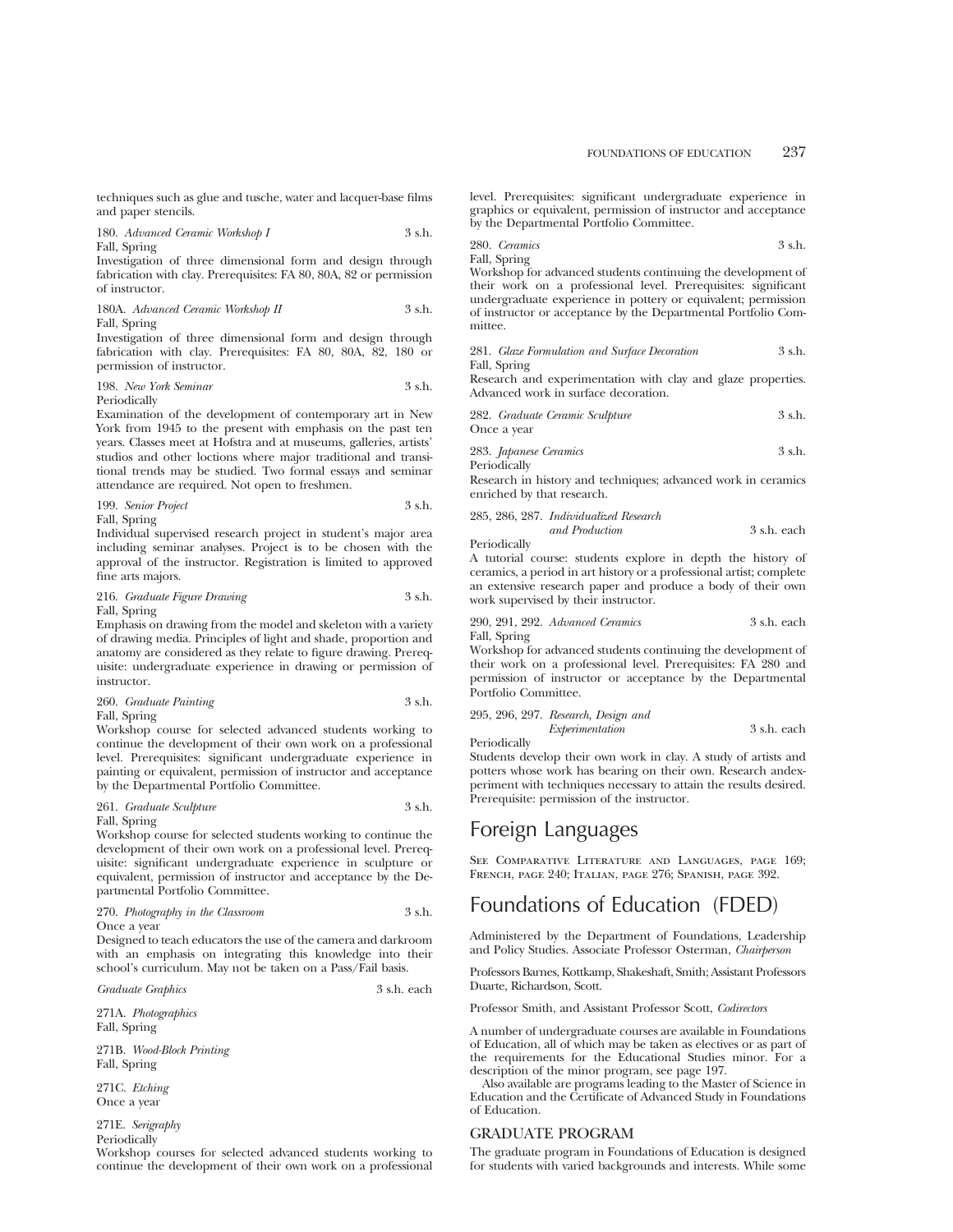candidates plan to pursue careers in education, others are primarily interested in the interpretive study of educational values, beliefs, theories, and practices. The degree program basically consists of elective courses taken under advisement in areas related to educational thought and to philosophical, historical, and social foundations of education. Electives in such diverse disciplines as anthropology, psychology, sociology, political science, and economics, are all considered relevant to the Foundations of Education program. *This degree program will provide permanent certification for those students who have obtained provisional certification.*

Admission to the program is dependent on holding a bachelor's degree from an accredited institution, submission of official college transcripts, and a personal interview with appropriate graduate faculty. In addition, each student is asked to provide both a recent writing sample and a statement of purpose for wanting to enroll in the program. Though individual programs vary to reflect diversity in students' interests, most follow the requirements set forth below.

## MASTER OF SCIENCE IN EDUCATION

Programs are mutually determined (in advance) by adviser and student, and each course of study differs as a whole from others. Most, however, follow these general provisions:

- 1. A minimum of 18 s.h. of 200-level course work in the School of Education, most of which is generally pursued in Foundations of Education.
- 2. 200-level courses in at least three different foundations areas e.g., philosophy of education, social foundations of education, history of education or sociology of education.
- 3. A minimum of 9 s.h. of 200-level course work in related study in the College of Liberal Arts and Sciences (ordinarily in philosophy and/or the social sciences).
- 4. Satisfactory completion of a comprehensive examination or a master's essay (see FDED 301, 302).
- 5. Satisfactory completion of a minimum of 33 s.h.

See complete graduate information, page 73.

#### CERTIFICATE OF ADVANCED STUDY

A 30-semester-hour program in Foundations of Education at the post-master's level leads to a Certificate of Advanced Study. The requirements are similar to the master's program, but a comprehensive examination is not required.

EDUCATION HONOR SOCIETIES, see pages 70, 77.

## **COURSES**

In addition to semester notations next to each course, a selection of courses is offered during January and Summer sessions. Consult the *January* and *Summer Sessions* bulletins for these schedules.

110. *History of American Education* 3 s.h. Every other year

The development of schooling in the context of the history of American education. Includes the development of textbooks and curriculum, educational ideas and practices, and proposals for reform.

| 111. The American School | 3 s.h. |
|--------------------------|--------|
| Fall, Spring             |        |

This course examines the school as an institution shaped by political, professional, economic, and social units. We examine these units as both distinct and intersecting elements that contribute to the social, philosophical, and historical lens. Hypotheses and analytical tools from a variety of the social sciences are employed as means of exposing and interpreting central features of the American public educational system. May be applied toward liberal arts credit.

#### 112. Politics of Education 3 s.h.

Every other year

Analysis of the organization and control of the American school, including political influences upon education. Consideration of questions of educational and social policy affecting the schools.

#### 114. *The Education of America's Minority Groups* 3 s.h. Every other year

Analysis of the education afforded to minority groups, focusing on four major factors: (1) the response of the dominant American society to particular minority groups; (2) the educative milieu of the minority group including attention to family patterns, cultural values and the establishment of ethnic institutions; (3) the schooling provided to minority group members; and (4) the problem of intergroup education in the schools. The primary mode of inquiry will be through the several social and behavioral sciences.

115. *Introduction to Sociology of Education* 3 s.h. Every other year

An examination of education as an institution using sociological concepts and research as the basic tools of exploration. Credit given for this course or SOC 101, not both.

120. *Aesthetics and Education* 3 s.h.

Fall

Examination of selected views about the nature and meaning of aesthetic experience, and the relationship between the educative values of aesthetic experience and schooling. Problems of pedagogy in connection with aesthetic education are considered. Students are required to attend concerts, exhibits and dramatic events.

#### 121. *Existentialism and Education* 3 s.h.

Every other year

Analysis of some important aspects of the existentialist position as developed by selected representative spokesmen with emphasis on educational implications.

127. *Introduction to Philosophy of Education\** 3 s.h. Fall, Spring

Examination of the philosophic dimension of key educational ideas over time and exploration of the philosophical issues and assumptions involved in various classroom practices in the past and present. May be applied toward liberal arts credit.

129. *Current Problems in Education* 3 s.h. Periodically

Critical examination of problems and issues—political, social, economic, religious, ideational, etc.—significant to education in contemporary democratic society.

#### 130. *Topics in the History of American Education* 3 s.h. Periodically

Historical studies of important themes and selected issues in education such as higher education, academic freedom, minority groups, and religion and education.

131. *Anthropology and Education* 3 s.h. Every other year

Same as ANTH 131. May be applied toward liberal arts credit.

\*FDED 127 and 200 are introductory courses in philosophy of education. Students with more than an introductory course in philosophy should consult a Foundations of Education adviser about substitutions.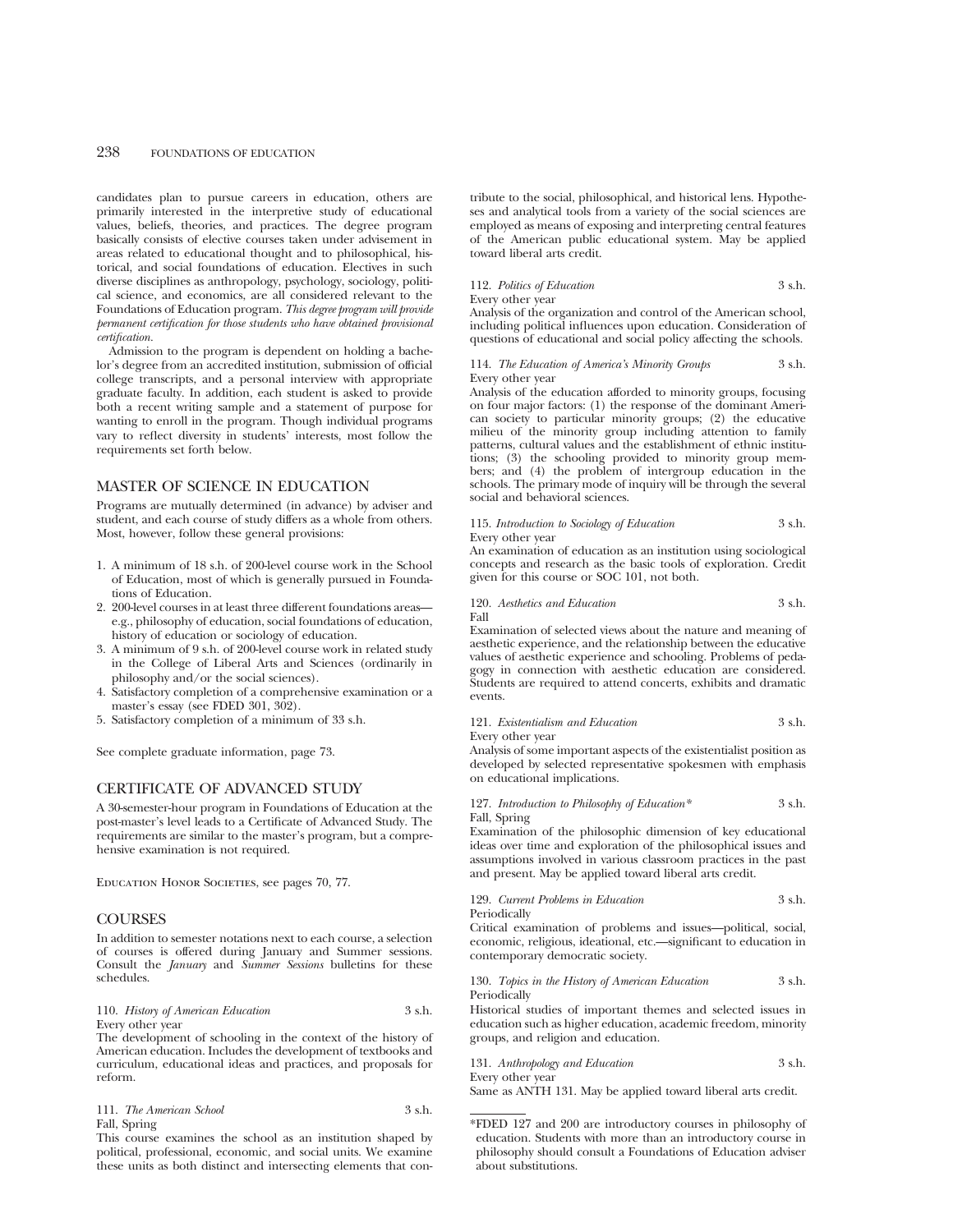155, 156. *Seminar* 3 s.h. each Periodically

Content varies and students should obtain information about the area of focus for a given semester before registering for the seminar. These seminars are designed to take advantage of the special competence of visiting professors and to facilitate special attention to particularly timely problems and issues, or issues of special concern to a specific group of students or faculty.

161, 162. *Reading* 1-3 s.h. each Fall, Spring

Individual oral and written reports on a mutually determined reading or research program. Prerequisite: permission of instructor.

#### 200. *Philosophy of Education\** 3 s.h. Fall, Spring

Consideration of selected issues involving morals and values, knowledge claims and assertions, the uniqueness of being human, and how these issues are all related to schooling and education. Emphasis is on contemporary problems confronting educational personnel.

#### 210. *Contemporary Educational Movements* 3 s.h. Fall, Spring

Examination of the most influential sets of proposals currently influencing American education. The ideas guiding progressive schools, humanistic education and the deschooling movement are among those explored. Emphasis throughout is on analysis and appraisal of these proposals for guiding educational practices and arrangements.

#### 211. *The School and Society* 3 s.h. Fall, Spring

The school is a societal institution created specifically for the purpose of education. The school is both shaped by societal factors and, in turn, has impact upon the society. Contemporary schools for children and adolescents, as well as institutions of higher education for adults in the United States, are impacted by the political and governmental system of the country; the economy; patterns of social stratification; the multicultural diversity within the population. The school also interacts with other societal institutions concerned with education; museums, libraries, religious institutions, health care institutions, the work place in the community, as well as the family.

## 220. *Aesthetic Education* 3 s.h.

Fall, Spring

Interdisciplinary analysis of selected theories of the educational significance of aesthetic perception, artistic creativity and art criticism. Materials are drawn from philosophy, social sciences, the arts and educational theory.

#### 222. *Qualitative Research Methods* 3 s.h. Periodically

Research methodology for examining the social forces which influence the ways in which participants experience and interpret school settings. Techniques for gathering data through field observations, interviews and documents are emphasized. Open only to doctoral students. May not be taken as a foundations of education elective.

#### 223. *Analysis of Qualitative Data* 3 s.h. Once a year

Principles, methods, and techniques in the analysis and reporting of such qualitative data as are obtained through field methods including observations, interviews and examination of documents. Upon completion of this course, students are expected to be able to plan, carry out and report the results of systematic analysis of qualitative data that have been collected in field settings. Emphasis on deriving thick description, grounded theory and preparing a case study from the data. Prerequisite: FDED 222. Open only to doctoral students. May not be taken as a foundations of education elective.

#### 225. *The Museum as Educator* 3 s.h. Once a year

Exploration of the evolution of educational functions and multiplicity of roles served by diverse kinds of museums, as those devoted to art, history, natural science, ethnography, technology and popular culture. Materials and educational theory are drawn from the fine arts, history, philosophy, and the several social and behavioral sciences. On-site field investigations of New York City and Long Island museums are required.

## 230. *History of Education in the United States* 3 s.h. **Periodically**

The development of American education from colonial times to the present in relation to social and intellectual history. Emphasis is on understanding the cultural forces, institutions and ideas that have shaped American education.

#### 231. *Childhood and Adolescence in Historical Perspective* 3 s.h. Spring

Students explore aspects of childhood and adolescence drawn from a variety of cultures and historical eras. Attention is focused on the socialization of the young into acquiring the behaviors, norms, knowledge, and systems of belief traditionally held dear by the adult members of society. The crucial role of the family is underscored. Play, toys, and games are examined as preparation for societal participation. Where appropriate, the role of schooling and other educational institutions are examined, as well as educational thought. Museum visitations, cooperative team inquiry, and hands-on learning are required in addition to the usual methods of graduate study.

## 240. *Urban Education* 3 s.h.

Periodically

Selected issues confronting urban education today including a multifactored analysis of the city itself as the context of urban education. Aesthetic, political, racial, and sociological dimensions of city life and urban schools are probed. Limited small group field investigation in New York City will be required.

## 241. *Education and Revolutionary Ideology* 3 s.h. Periodically

Critical examination and appraisal of selected contemporary works urging systematic reform of present day society and the ramifications of such thought for education.

242. *Foundational Perspectives in Multicultural Education* 3 s.h. Spring

This course introduces educators to the four foundational perspectives in multicultural education: Antiracism, Critical Theory/ Postmodernism, Ethnic Studies, Liberal Democratic theory. Through an analysis of each foundational perspective, students will develop an understanding of how educational institutions can respond to the distinct challenges emerging with the multicultural condition.

## 244. *Seminar: Alternative Education* 3 s.h. Fall, Spring

An introduction to alternative education with emphasis on the qualities and organizational features which identify and distinguish it from conventional schooling. Descriptive accounts and visits from Long Island alternative school personnel provide first hand acquaintance with such educational arrangements; analytic materials and class discussion explore the qualities which alternative education reflects.

247. *The Family as Educator: Multicultural Dimensions* 3 s.h. Spring

Within America's multiculturally diverse society, families are the first educators not only for infants, children, and adolescents, but

<sup>\*</sup>FDED 127 and 200 are introductory courses in philosophy of education. Students with more than an introductory course in philosophy should consult a Foundations of Education adviser about substitutions.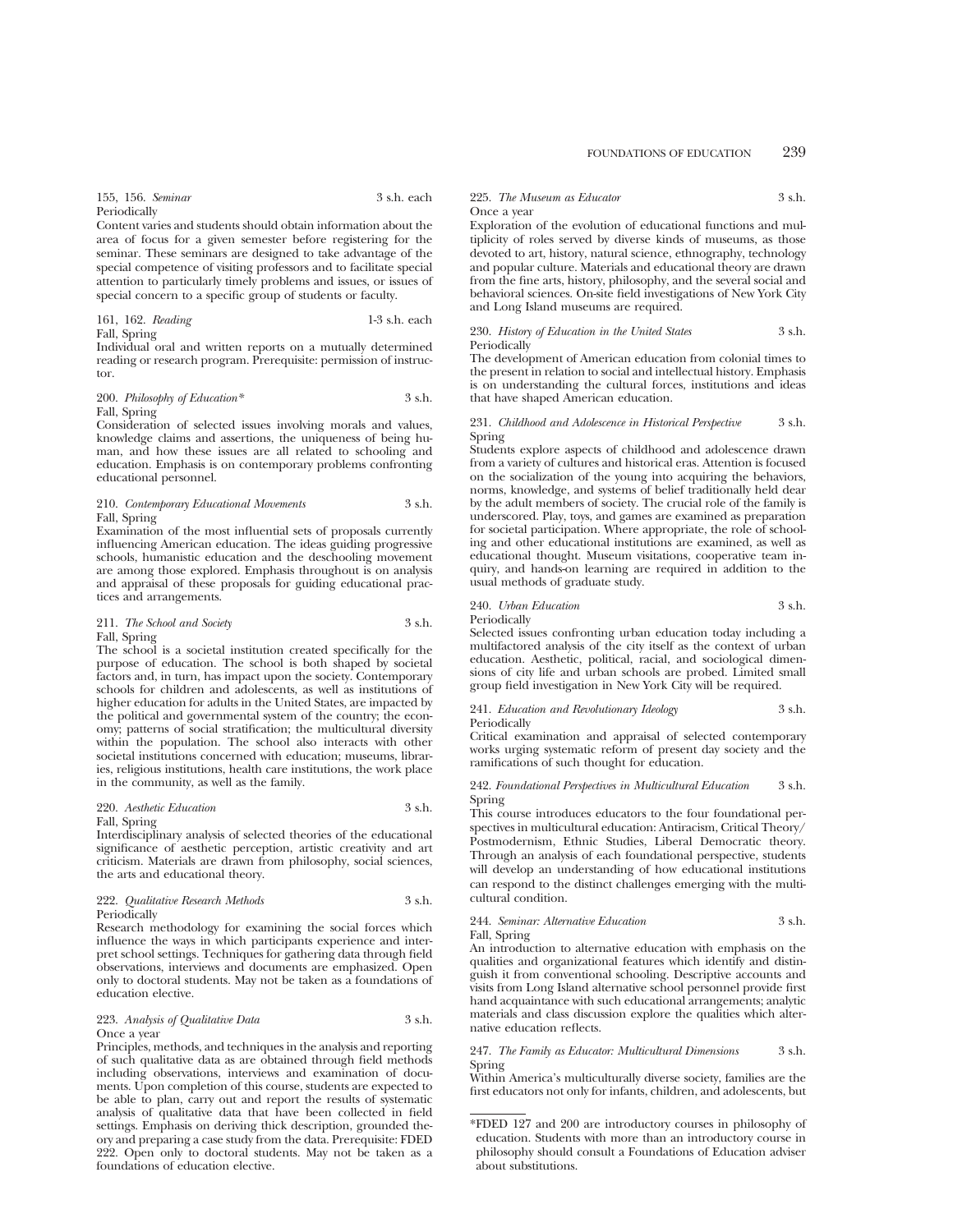for adults. Within the context of the family, important values, attitudes, and skills are first shaped and continue to be reinforced. Gender roles, religious identity, social class status, and ethnic group membership are conveyed within families and further reinforced by community institutions. Educators seeking to understand learners (be they infants, children, adolescents, or adults) must attend to familial patterns and variations as well as to community-based institutions. Education is, in the final analysis, much more than schooling.

#### 248. *Multicultural Education in the Metropolitan Area* 3 s.h. Fall

Interdisciplinary examination of the educative influences of ethnicity as this impinges upon the school, the community's agencies, the family and the learner within the metropolitan New York area. Students are required to engage in limited small group field investigation of agencies and institutions designed to provide services to ethnic group members.

#### 249. *Workshop: Career Education* 3 s.h. Spring

Interdisciplinary study designed to provide both a theoretical understanding and practical application of several major career education emphases, namely: (1) self-image, self-awareness, selfconcept; (2) values clarification and decision making; (3) career awareness; (4) career information; (5) career choice and guidance; and (6) career training. Same as SED 249.

251. *Theory of Knowledge and Education* 3 s.h. Periodically

Philosophic study of teaching, learning and knowing in relation to the work of the schools.

252. *Ethics for Educators* 3 s.h. Periodically

Introduction to the study of the place of values in education. Attention given both to ethical theory and its sociocultural roots and to the application of ethics to educational decisions.

#### 254. *Contrasting Theories in Education* 3 s.h. Every other year

An examination and analysis of humanism and behaviorism, with attention to their philosophic assumptions and their specific implications for educational programs and practice.

## 255, 256. *Seminar: Social Foundations of Education* 3 s.h. each

**Periodically** 

Content varies and students should obtain information about the area of focus for a given semester before registering for the seminar. These seminars are designed to take advantage of the special competence of visiting professors and to facilitate special attention to particularly timely problems and issues, or issues of special concern to a specific group of students or faculty.

#### 257, 258. *Seminar: Philosophy of Education* 3 s.h. each Periodically

Content varies and students should obtain information about the area of focus for a given semester before registering for the seminar. These seminars are designed to take advantage of the special competence of visiting professors and to facilitate special attention to particularly timely problems and issues, or issues of special concern to a specific group of students or faculty.

#### 260. *Human Nature and Education* 3 s.h. Periodically

Critical study of selected philosophic conceptions of human nature and their significance for educational theory and practice. Special attention is given the relation between human cognitive and affective dimensions.

261, 262. *Readings* 1-3 s.h. each Spring

Individual oral and written reports on a mutually determined reading or research program. Prerequisite: permission of instructor.

#### 270. *Gender and Schooling: Implications for the Study and*

*Administration of Schools* 3 s.h. Fall

Goal of this course is to look at both the theoretical and practical implications of gender, providing a framework for thinking about issues as well as for acting on them. Same as EADM 258.

280. *Logical Foundations of Teaching and Method* 3 s.h. Periodically

Logical and linguistic foundations of teaching and classroom method. Elements of logic and philosophical semantics as applied to classroom teaching for critical thinking and inquiry: types of definition and meaning, conceptions of inference and reasoning, types of statements and modes of discourse—all as related to teaching operations.

282. *Methodology for Educational Inquiry* 3 s.h. Periodically

Study of comparative, analytic, descriptive, causal-explanatory and evaluative method as used in philosophic and historical inquiry into education.

285 through 289, A-Z. *Advanced Workshops* 1-3 s.h. each Fall, January, Spring, Summer

Special focus is placed upon the underlying bases of specific problems and questions of concern to present and future educational personnel.

As individual subjects are selected, each is assigned a letter (A-Z) and added to the course number. Any course may be taken a number of times so long as there is a different letter designation each time it is taken.

301, 302. *Master's Essay* 3 s.h. each Periodically

Supervision and instruction leading to the completion of the master's essay. Degree credit granted for only one of these courses. Admission by permission of adviser.

303 through 309. *Post-Master's Workshops* 1-3 s.h. each Periodically

Workshops designed to explore special issues and problems in foundations of education.

# Foundations, Leadership and Policy Studies (FLPS)

Areas of specialization are Administration and Policy Studies, Educational Administration, Educational Studies, and Foundations of Education. These areas are listed alphabetically.

Associate Professor Osterman, *Chairperson*

## French (FREN)

Administered by the Department of Romance Languages and Literatures. Professor Schwab, *Chairperson*

Associate Professors Jean, Powell; Assistant Professor Loucif.

**B.A. SPECIALIZATION IN FRENCH:** 30 hours in the language and literature beyond FREN 4, distributed as follows: 21 credits in courses numbered 100-139 including FREN 114A, 115A and 116A, and 9 credits in courses numbered 140 and above, three of which must be in literature. An additional three credits of advanced literary study is required. It is recommended that French majors fulfill their additional three credits of literary study by taking a course in comparative literature.

Credit in a language course cannot be given to a student who has already earned credit for a higher-numbered course in the same language when the course numbers in question indicate level of comprehension and ability in the introductory and intermediate study of that language.

**NOTE:** language laboratory work is required in all modern foreign language courses on the 1, 2, 2R, 3, 4 level.

See complete B.A. requirements, page 82.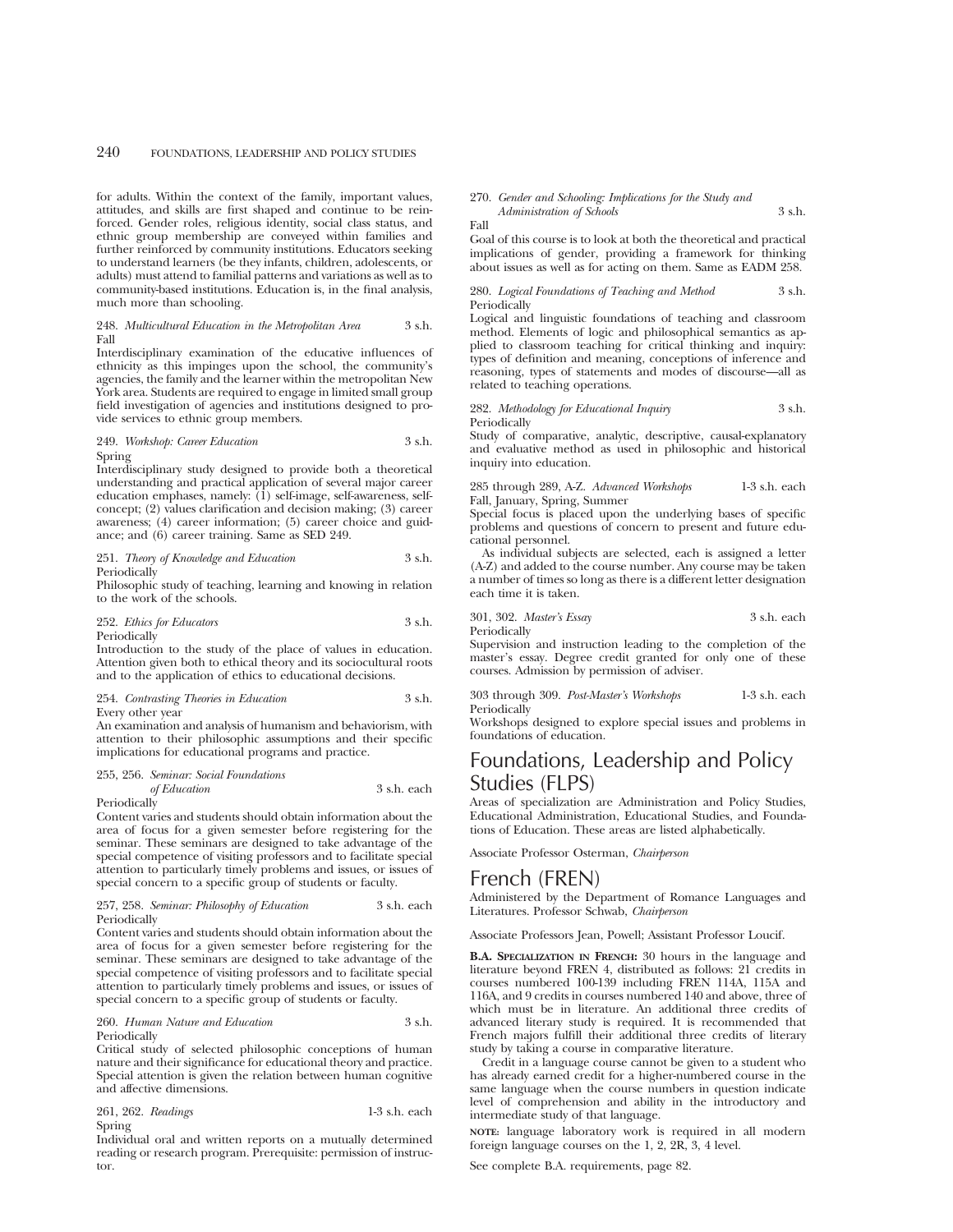Both major and minor programs are supervised by a full-time faculty member of French, selected by the student.

**A MINOR IN FRENCH** consists of the successful completion of 18 semester hours, at least six hours in residence, chosen in consultation with an adviser in French. FREN 4, 103A and 107 may be included as part of the minor.

PI DELTA PHI: a national French honor society, see page 71.

Teaching of High School French, see page 374.

## **MASTER OF ARTS IN FRENCH\***

For Summer Study in France, see International Study, page 17.

Literature in Translation, see end of French course listings.

### COURSES

In addition to semester notations next to each course, a selection of courses is offered during January and Summer sessions. Consult the *January* and *Summer Sessions* bulletins for these schedules.

#### 1. *Elementary French* 3 s.h. Fall, Spring, Summer

Fundamentals of structure, sound system and vocabulary building for effective communication: speaking, understanding, reading and writing techniques are introduced.

| 1A. Intensive Beginning French | 6 s.h. |
|--------------------------------|--------|
| Periodically                   |        |

Intensive exposure to the materials of the first year of language study is covered in one semester. Credit not given for both 1A and 1 and/or 2.

## 2. *Elementary French* 3 s.h. Fall, Spring, Summer

Sequel to FREN 1. Continued development of the fundamentals of structure, sound system and vocabulary building for effective communication and understanding. Speaking, understanding, reading and writing techniques are further developed. Prerequisite: FREN 1 or equivalent.

#### 2B. *French as a Second Romance Language* 3 s.h. Fall

An accelerated course which presents the material of FREN 1 and 2 in one semester. Designed specifically for students who are studying French as their second romance language. Prerequisite: advanced study of Spanish, Italian, Portuguese, Latin or special permission of instructor.

## 2R. *Review of Elementary French* 3 s.h. Fall, Spring

Intended for students who have had two years of French in high school, but who need review of the basics from FREN 1 and 2 before enrolling in FREN 3. Credit given for 2R or 1 but not both and 2R or 2 but not both.

#### 3. *Intermediate French* 3 s.h. Fall, Spring, Summer

Continued development of the fundamentals of structure, sound system, vocabulary building for effective communication and understanding. Speaking, understanding, reading and writing techniques are further developed. Prerequisite: FREN 1A, 2 or 2R.

## 3A. *Intensive Intermediate French* 6 s.h. Periodically

Intensive exposure to materials of the second year of language study. Prerequisite: FREN 1A, 2 or 2R. Credit given for 3A or 3 but not both and 3A or 4 but not both.

#### 4. *Intermediate French* 3 s.h. Fall, Spring, Summer

Places emphasis on attaining an integrated performance in speaking, listening, reading and writing at a high intermediate level of proficiency. Students are able to handle communicative tasks successfully and to write several paragraphs on a variety of topics with reasonable accuracy. Prerequisite: FREN 3 or equivalent.

101. *Intermediate French Grammar* 1 s.h. Periodically

Five weeks of intensive work designed for students who have finished FREN 4 and want to take courses on the advanced French level. This mini-course prepares them to read and write more efficiently and progress more gainfully in courses numbered 105, 109, 110, 111, 112. To be taken prior to or simultaneously with 105 and/or 109. May not be taken with or after 111 and beyond. Prerequisite: FREN 4.

## 102. *Introductory Conversation* 1 s.h.

Periodically

Five weeks of intensive work on oral expression for students who have finished FREN 4 and wish to develop the ability to communicate orally with increasing fluency before going on to advanced courses. May be taken by itself or in conjunction with the other mini-courses 101, 130A, 138 and/or 105. May not be taken with or after 109, 100 or any other higher numbered course. Attendance is mandatory. Prerequisite: FREN 4.

| 102A. Practical Translation       |  |  |
|-----------------------------------|--|--|
| See course description, page 424. |  |  |

103A. *Readings in Business I* 
$$
$3
$$
 s.h. Fall

Readings of French texts taken from standard business works and from contemporary business publications and materials. Concentration on the business terminology of France and Canada. Prerequisite: FREN 105 or 111 or 112, or permission of instructor.

| 104A. Readings in Business II     | 3 s.h. |
|-----------------------------------|--------|
| See course description, page 424. |        |

105. *Advanced Reading* 3 s.h. Fall

Development of the reading skill. While the foreign language, spoken and written, will be the basis of classwork and written assignments, the course will aim at attaining the stage of liberated reading. Prerequisite: FREN 4 or equivalent.

#### 107. *Individualized French Aural-Oral Development* 1⁄2 s.h. Fall, Spring

Development of skills in listening and speaking on a one-to-one basis with a native or bilingual speaker. Diagnosis of each problem at the onset of the course and assignment of phonetic exercises in the language laboratory. One 25-minute private session weekly with instructor. Prerequisite: FREN 4, or equivalent.

**NOTE:** may not be used to satisfy the language requirement; course may be repeated, but a maximum of 3 s.h. of this course may be applied toward the B.A. degree.  $Pass/D+/D/Fall$  grade only. No credit toward French major.

### 109. *Conversational French* 3 s.h. Periodically

The student will develop ability to organize ideas, feelings, concepts and impart information through oral French. Topics

<sup>\*</sup>Applications not accepted in 2001-2002. For further information contact the Department of Romance Languages and Literatures.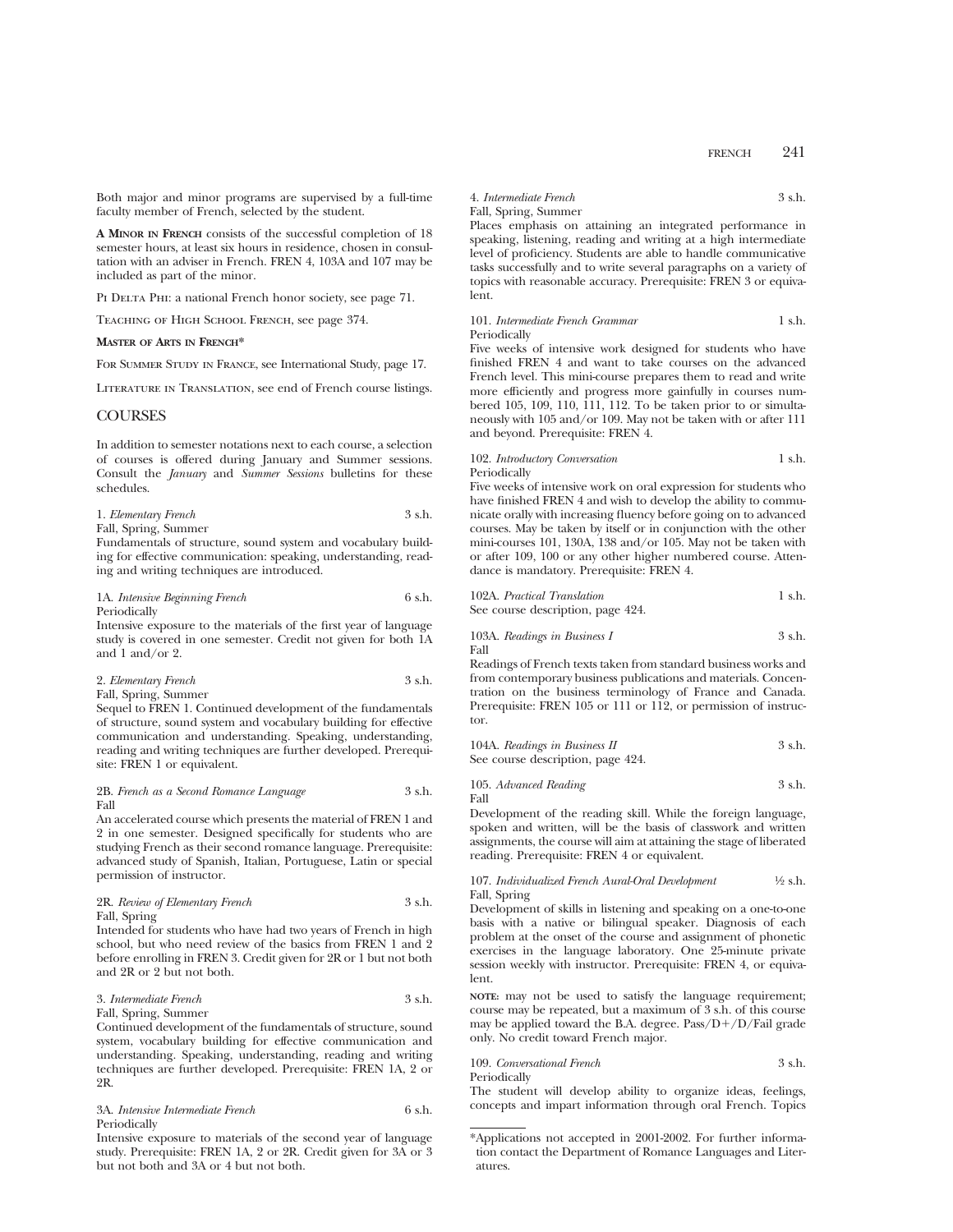for discussion chosen by students and instructor will be based upon appropriate classic and current materials. Direct experiences such as field trips and movies will be encouraged. Attendance is mandatory. Prerequisite: FREN 4.

110. *Advanced Conversation* 3 s.h. Summer

Designed to develop ability to communicate in the French manner. Topics for discussion range from the literary to the sociological, from the cultural and aesthetic to the personal. Background readings may be classical or contemporary. Field trips are encouraged. Attendance is mandatory.

### 111. *Advanced French Grammar* 3 s.h. Fall, Spring

Thorough review and refinement of the student's knowledge of French grammar and structure. Systematic exercises, compositions and illustrative analysis of reading passages.

112. *French Composition* 3 s.h. Spring

Designed to improve the student's ability to write correct French. Stylistic and linguistic studies of selected texts. Exercises in French composition, outside readings.

113. *French Civilization* 3 s.h.

Spring

A survey of French culture through its arts and letters, scientific contributions and the development of its political and social institutions. Extensive use of audio-visual materials.

114A. *Introduction to French Literature I* 3 s.h. Fall, Spring

Designed to foster literary appreciation through the analysis of texts from the *Chanson de Roland* through Corneille's *Cid.* Introduction to the basic vocabulary of literary analysis and to the French technique of "explication de texte." Prerequisities: FREN 105, 109 or 110, 111 or 112.

115A. *Introduction to French Literature II* 3 s.h. Periodically

Introduction to French literature from the Classic Period to the early Romantics (mid-17th century to mid-19th century). Continued development of literary analysis through the method of "explication de texte." Prerequisite: FREN 114A. (Formerly 115; 115A, 116A.)

### 116A. *Introduction to French Literature III* 3 s.h. Fall, Spring

Introduction to French literature from the late Romantics through the Realists to the present time. Continued development of literary analysis through the method of "explication de texte." Prerequisite: FREN 114A. (Formerly 115A, 116A.)

| 120. Provence Today | 3 s.h. |
|---------------------|--------|
| Summer              |        |

Participation in the life of Provence through contact with artists, artisans, professionals, etc., as well as museums, cultural events and historical sites. Preparatory sessions and follow-up meetings to help students evaluate their experience. Prerequisite: FREN 4 or permission. Given as part of the Summer in France Program.

| 121. The Francophone Experience in Sub-Saharan Africa | 3 s.h. |
|-------------------------------------------------------|--------|
| See course description, page 424.                     |        |

122. *The Francophone Experience in North Africa* 3 s.h. See course description, page 424.

123. *The Francophone Experience in the Caribbean* 3 s.h. See course description, page 424.

| 124. Culture et Littérature Oúebécoises (Culture and Literature of |        |
|--------------------------------------------------------------------|--------|
| Ouebec)                                                            | 3 s.h. |
| See course description, page 424.                                  |        |

| 130A. Aspects of French Culture   | 1 s.h. |
|-----------------------------------|--------|
| See course description, page 424. |        |

138. *Intermediate French Phonetics* 1 s.h.

Fall, Spring

A five-week intensive study and practice of French phonetics for the intermediate student. Prerequisite: FREN 4. May not be taken concurrently with or following FREN 165.

140, 141, 142. *Readings in French* Fall, Spring 140. 1 s.h. 141. 1 s.h. 142. 3 s.h.

Individualized reading courses to permit the student to pursue topic of special interest. Ordinarily open only to seniors. Prerequisite: permission of department chairperson.

144. *History of the French Language* 1 s.h. Periodically

A five-week intensive course in French philology. Emphasis on the development of the French vowel and verb system. Previous study of Latin is helpful. Prerequisites: intermediate or advanced French phonetics; FREN 111, 114A or permission.

145. *French Transformational Grammar* 1 s.h. See course description, page 424.

*Prerequisite for advanced literature courses numbered above* 150: 114A or 115A.

151. *Satire in Various Genres* 3 s.h. Periodically

Study of satire attempts to determine how satirical expression in diverse works of the modern period differs from that in the earlier period. Focuses on differences as may occur in such texts by Voltaire and those by Ionesco.

155. *Love Literature through the Ages* 3 s.h. Periodically

The theme of love—literary treatment and attitudes revealed in representative works from its romantic courtly expression in the 12th century (*Tristan et Iseult*) to its anti-romantic manifestations in the 20th century.

160. *Translation* 3 s.h.

Periodically

Introduction to the theory of translation and the contrastive structures of English and French. Extensive work in translating from French into English as well as exercises in translating English into French. Texts used for translation come from journalism, nonfiction and literature, and focus on culturespecific traits as revealed through language. Prerequisites: FREN 111 or 112; 114A, each with a minimum grade of B, or permission.

### 162. *Workshop in the French Theater* 3 s.h. Periodically

Systematic study of the traditions of French theater from the Middle Ages to the modern day. Regular classroom scene study. Students read texts from a literary and a dramatic perspective. Emphasis on the critical reading of a dramatic text as well as phonetic and gestural interpretation of written texts. Students present a final dramatic project in pairs or groups. Prerequisites: FREN 109 or 110 or 138, and 114A, or permission of instructor.

165. *French Phonetic Development* 3 s.h. Summer

Systematic study of sounds and intonation patterns. Class sessions will include explanation of the formation of sounds and the pho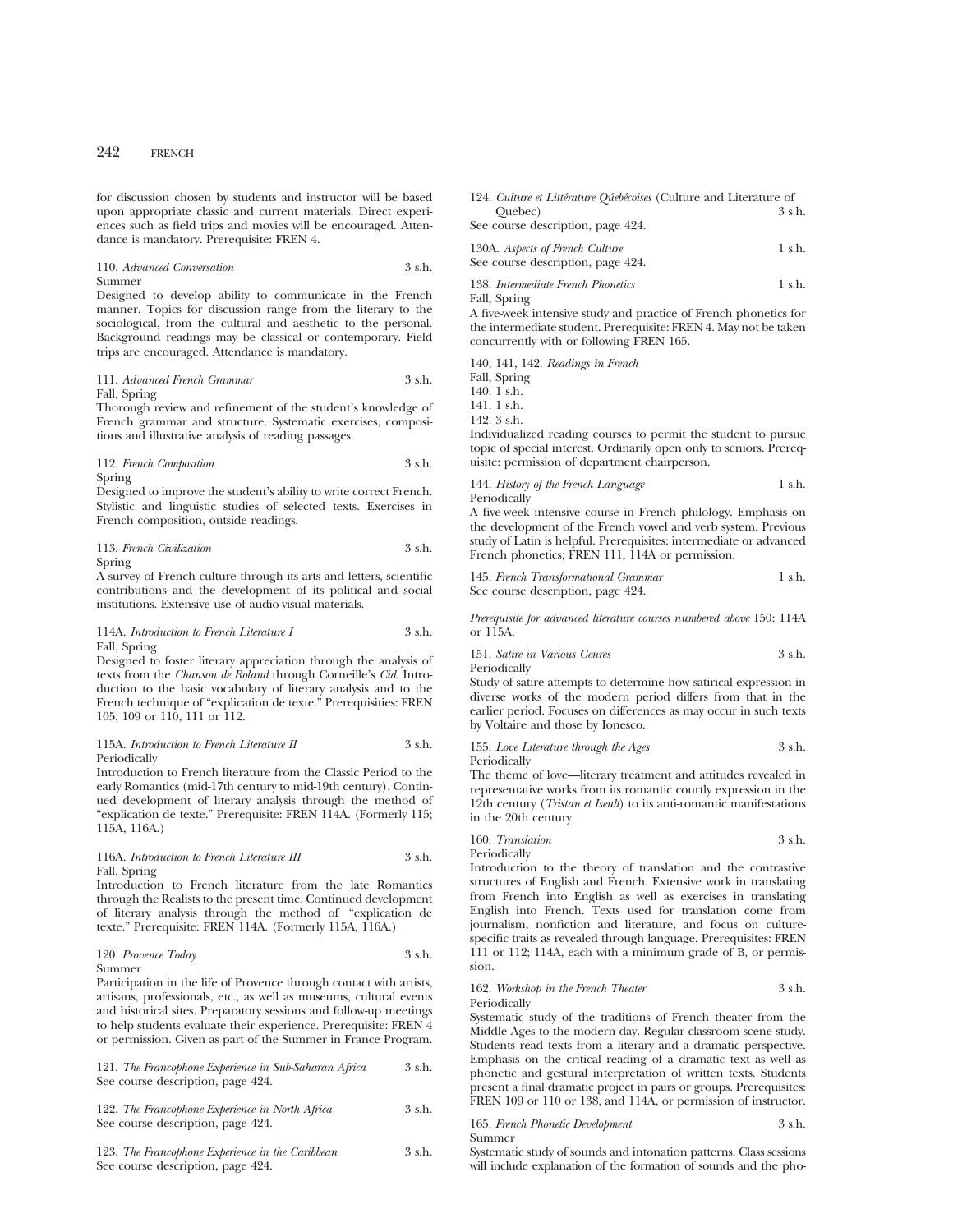nology rules as well as group exercises. Regular laboratory sessions will be assigned to drill and reinforce classroom work. Weekly phonetic dictations and tape recordings will check student's progress in acquiring the correct speech habits necessary for effective communication. Prerequisites: FREN 109 or 110, FREN 111 or 112.

#### 166. *Advanced French Grammar and Phonetics* 3 s.h. Summer

In-depth review of the structure of the French language with focus on problems of phonetics, phonology, morphology and syntax. Special attention will be paid to oral expression and to elements of diglossia encountered in everyday communication. Class time will be devoted to drills, exercises and presentations prepared by the students. Prerequisite: FREN 111 or 112. Usually given as part of the Summer in France Program.

172. *The Theater of Corneille, Racine and Moliere* 3 s.h. Periodically

Origin and development of the 17th-century classical theater. Love and honor in tragedy, farce to high comedy in Moliere as revealed through discussions of selected works by the three playwrights.

183. *Society Under Attack* 3 s.h. Periodically

Social criticism, reformist doctrines, moral and idealist tendencies from the Philosophes through the Existentialists.

191. *From Romanticism to Symbolism* 3 s.h. Periodically

The 19th-century development of Romanticism and Symbolism as revealed in the theater and in poetry from Victor Hugo to Baudelaire, Rimbaud and Mallarmé.

### 192. *19th-Century French Novel and Short Story* 3 s.h. Periodically

Topics selected from the following: the romantic novel, realism and naturalism in the novel, the novel and history, the short story in the 19th century.

195. *Modern French Theater* 3 s.h. Periodically

Exploration of major dramatic theories and techniques since the romantic age. Reading of representative works from Musset to Ionesco and Arrabal.

196. *Modern French Poetry* 3 s.h. Periodically

Major poets and poetic movements of the 20th century from Valéry, Dada and surrealism through Prévert, Cocteau, St. John Perse, Michaux, Ponge, Emanuel, et al.

### 197. *20th-Century French Novel and Short Story* 3 s.h. Periodically

Topics selected from the following: the first generation, up to World War I, novels of childhood and adolescence, novels of the human condition, the "new novel."

198. *Litte´rature Que´be´coise* (Literature of Quebec) 3 s.h. See course description, page 424.

199. *Honors Essay* 3 s.h. Fall, Spring

The research for and the writing of a substantial essay in the field of French language and literature. Open only to senior French majors who desire to graduate with departmental honors and who secure, before registration, written permission of the instructor who will supervise the essay.

*Courses* 200 *and above are open only to matriculated graduate students or by permission*.

| 200. History of the French Language                        | $3$ s.h. |
|------------------------------------------------------------|----------|
| Periodically                                               |          |
| The evolution of the language from Latin to modern French. |          |

| 201. The French Language | 3 s.h. |
|--------------------------|--------|
| Periodically             |        |

The phonetic and phonological structure of French. Exercises in phonetics in the language laboratory.

| 202. Studies in French Civilization | 3 s.h. |
|-------------------------------------|--------|
| Periodically                        |        |

A view of the contemporary period through representative texts revealing aspects of present-day France. Supplemented by films and recordings.

| 210. Humanism and Renaissance<br>Periodically                                                   | 3 s.h.     |
|-------------------------------------------------------------------------------------------------|------------|
| 211. Studies in Classicism<br>Periodically                                                      | 3 s.h.     |
| 212. Studies in the Enlightenment<br>Periodically                                               | $3$ s.h.   |
| 213. Literature of the 19th Century<br>Periodically<br>Study of the novel, poetry or criticism. | 3 s.h.     |
| $014.72.770$ $0.7007.77.7$                                                                      | $\alpha$ 1 |

214. *Literature of the 20th Century* 3 s.h. Periodically

Study of the novel, the theater or poetry from 1900 to the present.

| 221 through 226. Special Topics | 3 s.h. each |  |
|---------------------------------|-------------|--|
| Periodically                    |             |  |

Intensive study of the language or a major author, movement or literary genre. Subjects to be announced.

301. *Master's Essay* 3 s.h. Periodically

This course represents a department member's guidance and sponsoring of a student who undertakes to write a master's essay. In the manner of the master's thesis, the essay is expected to show thoroughness of scholarship. The student may present an original translation together with a substantial scholarly introduction and footnoted variants and explanations. Material for which prior translations exist will not be acceptable. Credit will be given when the essay is approved by appropriate members of the department.

**LITERATURE IN TRANSLATION (FRLT):** 41, 42, 43, 44, 45, 46, 47, 48, 49, 52, 60, 120, 121.

# 41. *Me, Myself, and I: Autobiographical Expressions from the French* # 3 s.h.

Periodically

An investigation of various forms of lifewriting translated from French, including autobiography, memoirs, diary, and correspondence. Texts, read in English, represent a wide variety of writings by women and men, from the Renaissance through the late twentieth century, from Francophonia as well as from metropolitan France.

# 42. *Heroines Exotic and Erotic: Romantic Women in*

| 19th-Century French Narrative Prose# | 3 s.h. |
|--------------------------------------|--------|
| Periodically                         |        |

Critical examination of certain tenets of Romanticism as they reflect and form images of women in 19th-century French narrative prose. The impact and continuing influence of these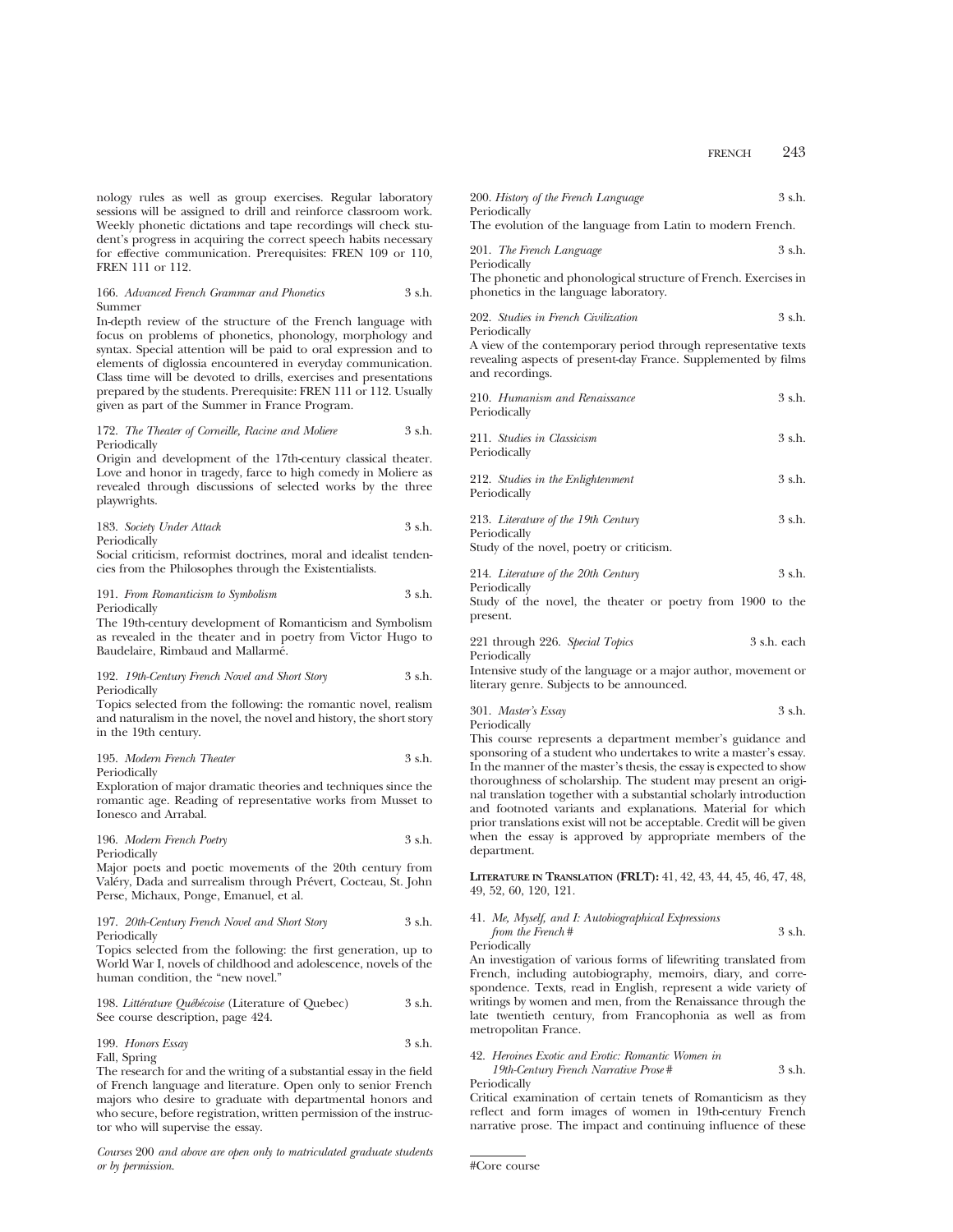images of femininity on contemporary ideals of womanhood are analyzed. Readings include texts by major 19th-century French novelists like Sand, Stendhal, Balzac, Flaubert, etc. All works are read in English. Prerequisite: sophomore standing or above.

# 43. *Decolonizing the Mind: Contemporary Literature*

### *from Africa, Southeast Asia, and the Caribbean* # 3 s.h. Periodically

Examination of literary voices from Francophone countries including Senegal, Algeria, Tunisia, Haiti, Guadeloupe and Martinique. Topics include decolonization and the African identity, the search for self, the contradictions of life in the colonies and racism. Readings include works by Memmi, Ben Jelloun, Sow-Fall, Senghor, Césaire, Etienne, S. Schwartz-Bartz. All works are read and discussed in English. (Formerly *Decolonizing the Mind: Contemporary Literature from Africa and the Caribbean; Decolonizing the Mind: Contemporary Francophone Literature from Africa and the Caribbean.)*

### 44. *Major Works of French Literature to 1800* 3 s.h. Periodically

Selected from among major authors of France from the middle ages to the 18th century. No credit toward major in French but may be used to fulfill part of the B.A. language or humanities requirement. All works are read and discussed in English.

### 45. *Major Works of French Literature Since 1800* 3 s.h. Periodically

Selected from among major authors of France of the 19th and 20th centuries. No credit toward major in French but may be used to fulfill part of the B.A. language or humanities requirement. All works are read and discussed in English.

### 46. *Sex, Gender and Love in 20th-Century French Prose #* 3 s.h. Periodically

Selected narrative and experimental texts examined to show the deconstruction and evolution of traditional concepts of sex, gender and love in 20th-century French literature. Gender reading techniques constitute the principal methodological approach, along with close textual analysis. Readings include works by Andre Gide, Colette, Simone de Beauvoir, Marguerite Duras, Luce Irigaray, Julia Kristeva, Monique Wittig and Jean Genet. All works are read and discussed in English.

### 47. *French Literature and the World of Music* # 3 s.h. Periodically

Study of the intersection of narrative and musical phenomena as manifested in the French literary tradition. No formal musical kowledge required but a sensitivity to musical and literary forms and techniques is exploited and formalized. Texts represent French literature from the Middle Ages to modern day. All works are read and discussed in English.

### 48. *The Knightly Heritage in French Literature* # 3 s.h. Periodically

Examination of the knightly themes established in the 12thcentury courtly romances *Ywain* and *Tristan and Iseut*, and their various embodiments in major literary works of the 17th and 18th centuries: the "splendid century" of French Classicism, and the age of Enlightenment and pre-Romanticism. Readings include works by Chrétien de Troyes, Corneille, Racine, Lafayette, Prévost, Voltaire, Staël. All works are read and discussed in English.

### 49. *Irony in Modern French Literature #* 3 s.h. Periodically

Examination of post-Nietzchean French literature showing the failure of the romantic ideal and the virtual impossibility of attaining and maintaining a heroic status for the modern protagonist. While archetypal criticism is the principal means of approaching the works, other methods are encouraged. Literary works by Gide, Malraux, Sartre, Giraudoux, Camus, Ionesco, Beckett, Robbe-Grillet and the surrealists. Critical theory by Northrup Frye. All works are read and discussed in English.

| 52. Sovereignty and Quebec: A Literary and |        |
|--------------------------------------------|--------|
| Cultural Perspective #                     | 3 s.h. |
| See course description, page 424.          |        |

### 60. *Modern French Feminist Thought* 3 s.h. Periodically

Exploration of 20th-century French feminism through works of theory and literature. No credit toward French major but may be used to fulfill part of the B.A. language requirement. All works are read and discussed in English.

## 120, 121. *Special Topics in French Literature and Civilization* 3 s.h. each

120: January, Spring; 121: Once a year

Movements, ideas and issues of special interest such as Dada and surrealism, the rebel and the outsider in modern French literature, history and literature; the idea of Utopia, etc. May be repeated when topics vary. No credit toward French major, but may be used to fulfill part of the B.A. language requirement. All works are read and discussed in English.

# General Business (GBUS)

Administered by the Department of Management, Entrepreneurship and General Business. Associate Professor Charnov, *Chairperson*

# **COURSES**

In addition to semester notations next to each course, a selection of courses is offered during January and Summer sessions. Consult the *January* and *Summer Sessions* bulletins for these schedules.

# 1. Foundations of Business 3 s.h.

Fall, Spring

An overview of business functions in the context of the overall business environment. Concepts from all fields of business including management, marketing, finance, accounting, business computer information systems, international business and business law. The impact of societal, political, legal and ethical considerations is emphasized. **NOTE:** designed as an orientation course for nonbusiness students or for business students who have not chosen their majors. May not be used to satisfy management elective specialization requirements.

### 151, 152. *Readings in Business Administration* 1-3 s.h. each Periodically

Assigned readings for undergraduate students on a tutorial basis. Oral or written reports may be required. Prerequisites: six credits in a student's major and permission of department chairperson.

### 157, A-Z. *Seminar: Special Topics in General Business* 3 s.h. Periodically

An advanced in-depth treatment of special topics. Current topics are explored through a variety of methods, such as lectures, projects and case studies. Prerequisites: MGT 101, junior class standing or above, permission of department chairperson, and any additional prerequisites as stated in the course schedule.

As individual subjects are selected, each is assigned a letter (A-Z) which is affixed to the course number. Students may take up to two of these courses to fulfill their major requirements so long as each seminar has a different letter designation.

### 165. *Managing International Development* 3 s.h. Periodically

Explore the strategic role of corporate and government planners performing in regional industrial development. Interdisciplinary consideration is given to effective policy development and implementation in emerging markets (different regions could be offered each semester). Examples include the United States and

<sup>#</sup>Core course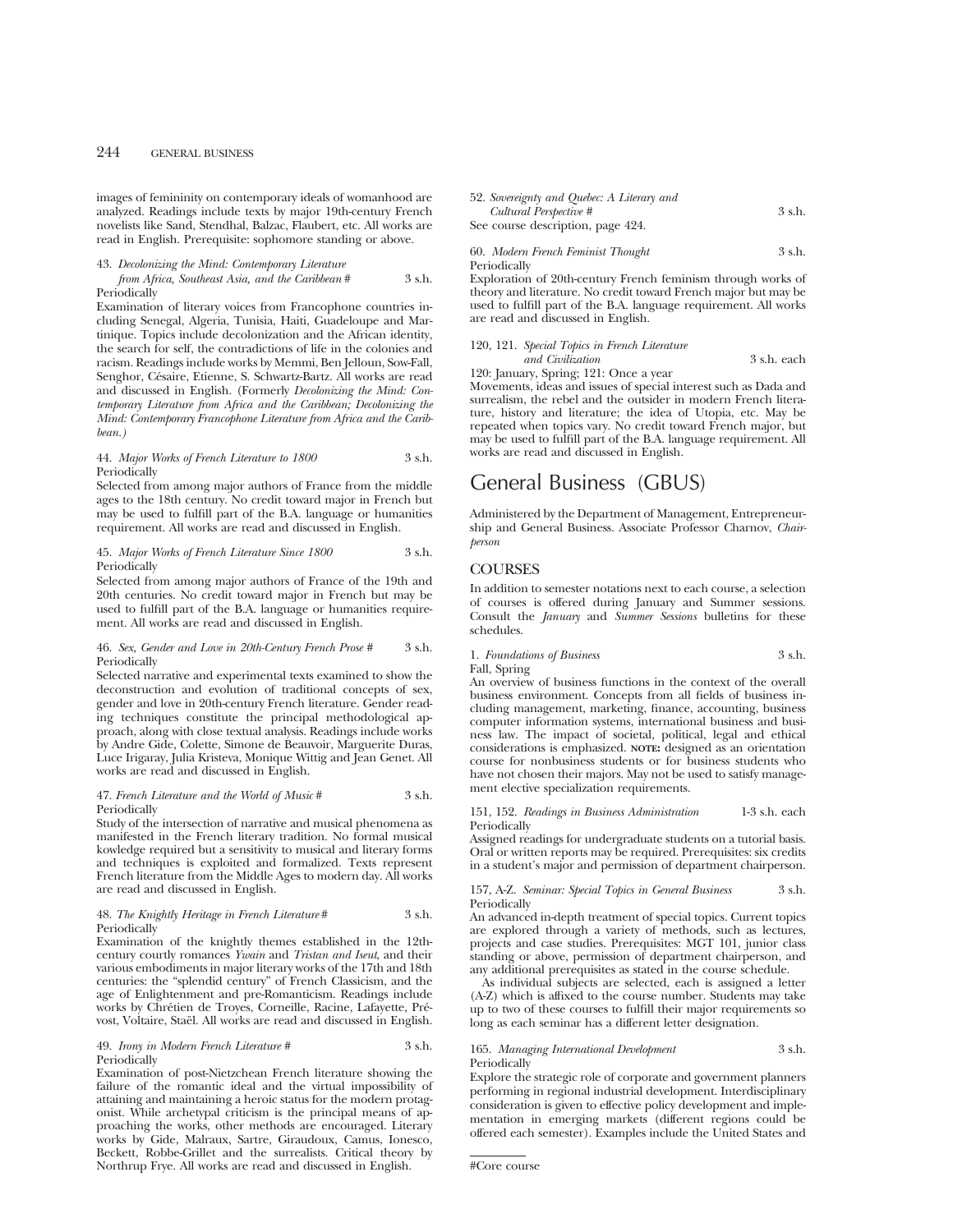other geographic areas. Problems of specific industries are examined. Prerequisites: MGT 101, QM 1 or equivalent, and junior class standing or above. (Formerly MGT 125, *Industrial Development*; MGT 165, *Managing Industrial Development*.)

### 170. *Small Business Administration* 3 s.h. Fall, Spring

Advanced seminar in theory and practice of management and consulting; student groups with varied business majors assist local businesses under faculty guidance; periodic student and instructor project discussion; groups develop final written analysis and recommendations. Prerequisites: A minimum grade-point average of 3.0 overall, MGT 110, MKT 101, ACCT 2, BCIS 10, FIN 101 or permission of department chairperson.

### 180. *Seminar: Business Policy* 3 s.h. Fall, Spring

A capstone integrative course for all functional areas focusing on technological issues, executive ethics, and corporate social and environmental responsibilities for domestic and international organizations. Knowledge and competencies developed in other business courses are synthesized with a computer simulation of top management policy decisions under conditions of uncertainty. Prerequisites: business majors with senior class standing and MGT 101, FIN 101, MKT 101.

### 220. *Applied Business Principles and Aging* 3 s.h. Once a year

An introductory general business course for health care professionals. Major components of business, including financial planning, strategic analysis, marketing management, and the management of human resources and organizations are examined. Emphasis is on how these concepts specifically relate to the aging population. Included are topics on the elderly as a viable market, management of health care facilities, and promotion of health care products and services. Functional categories of decision making, organizing and allocation of resources for administrators who operate in the area of the elderly are discussed. Open only to students matriculated in the Gerontology Program. Not for M.B.A. degree credit.

### 251, 252. *Readings in Business Administration*\* 3 s.h. each Periodically

Assigned readings for advanced graduate students on a tutorial basis. Prerequisite: permission of department chairperson.

#### 257, A-Z. *Seminar: Special Topics in General Business\** 3 s.h. Periodically

An advanced in-depth treatment of special topics. Current topics are explored through a variety of methods, such as lectures, projects and case studies. Prerequisites: MGT 202, permission of department chairperson, and any additional prerequisites as stated in the course schedule.

As individual subjects are selected, each is assigned a letter (A-Z) which is affixed to the course number. Students may take up to two of these courses to fulfill their major requirements so long as each seminar has a different letter designation.

### 330. *Graduate Internship*\* 3 s.h. Periodically

An *interdisciplinary* business internship open to graduate students from any specialization offered in the Zarb School of Business.

Students work a minimum of 100 hours in the semester for selected business organizations. Students must submit periodic progress reports for review and a comprehensive in-depth evaluation of a complex strategic business decision at the end of the semester. Most internships carry some form of monetary remuneration. Prerequisites: all core competency courses or approved equivalents, 24 graduate-level credits with a 3.3 average and permission of the department chairperson in the area of the student's concentration and permission of the Management and General Business Department chairperson.

# Geography (GEOG)

Administered by the Department of Economics/Geography. Professor Moghadam, *Chairperson*

Associate Professor Wiley; Assistant Professors Rodrigue, Saff.

**B.A. SPECIALIZATION IN GEOGRAPHY:** a minimum of 27 semester hours in geography including GEOG 1, 2, and 191; ECO 165 and GEOL 1C may be included in these 27 semester hours. Fifteen semester hours in a cognate field selected from anthropology, economics, history, political science, philosophy, sociology, biology, geology, mathematics or international business. Students with approval of the department may select an interdepartmental cognate field. Also required, three semester hours of statistics.

See complete B.A. requirements, page 82.

**A MINOR IN GEOGRAPHY** consists of the successful completion of 18 semester hours of geography, at least six hours in residence.

## **COURSES**

In addition to semester notations next to each course, a selection of courses is offered during January and Summer sessions. Consult the *January* and *Summer Sessions* bulletins for these schedules.

**NOTE:** GEOG 1 and 2 are not prerequisites for other geography courses.

1. *World Regional Geography* 3 s.h.

Periodically

An introductory course that offers students an overview of the major regions of the world, their characteristics, and the contemporary human and environmental issues and challenges faced by each. The course is organized along lines of economic development, with coverage of the more developed regions preceding that of less developed parts of the world. (Formerly *Environment and Society*.)

| 2. Human Geography | 3 s.h. |
|--------------------|--------|
| Periodically       |        |

Human geography focuses on how society drives environmental/ geographical issues. This course is an in-depth investigation of the key sub-fields of human geography, such as: Population Geography (demography and migration), Political Geography (nation states), Economic Geography (the structure and location of economic activities), Cultural Geography (the worlds major cultural regions) and Urban and Regional Geography (the structure of cities and their hinterlands). Each of these subdisciplines are examined to show how they enhance our spatial understanding of the world. This course is a requirement for geography majors and complements GEOG 3.

3. *Geographic Systems: An Introduction to Topical Geography* # 3 s.h. Once a year

An introduction to a variety of geographic systems around the world and to methods used by geographers to study them. Course provides students with the conceptual basis for understanding and interpreting a wide variety of world events and the relationships that exist among world regions. Focus is on topics rather than on regions. Students examine different aspects of geography, ranging from the study of physical landscape to many of the human geographic sub-disciplines such as political geography and population.

<sup>\*</sup>Open only to matriculated Zarb School of Business graduate students and/or matriculated School of Education and Allied Human Services graduate students where appropriate. #Core course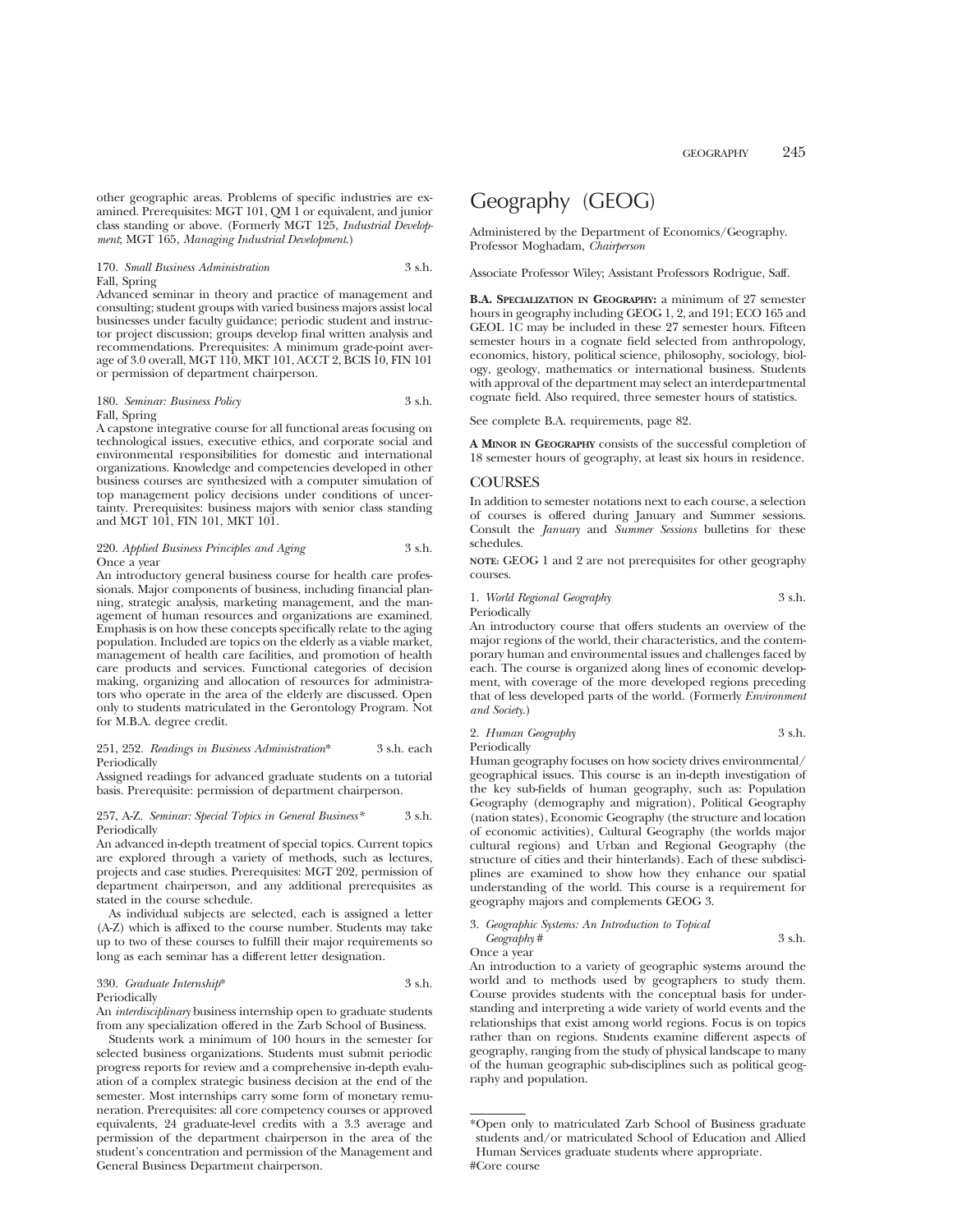| 60. Introduction to Geographic Information Systems | 3 s.h. |
|----------------------------------------------------|--------|
| See course description, page 424.                  |        |

100. *Honors Essay* 3 s.h.

Fall, Spring

Research for and the writing of a substantial essay in the field of geography. Open only to senior geography majors who are eligible for and desire to graduate with departmental honors and who secure, before registration, written permission of the department chairperson.

### 102. *Population, Resources and Environment* # 3 s.h. Periodically

Analyzes the relationships among population growth, factors influencing human migration, resource distribution and utilization, and the environmental impact of the human presence at various geographic scales ranging from local to global.

### 103. *Urban Geography* 3 s.h. Periodically

Introduction to the key features of urban geography, including the distribution, structure and hierarchy of towns and cities, the economic basis for cities, the growth of world cities, urban policy and urban problems, and urban and regional planning. While the scope is global, the emphasis is on the development of the United States urban landscape. (Formerly *Towns and Cities*.)

104. *Special Topics in Geography* 3 s.h. See course description, page 424.

106. *Urbanization in the Developing World#* 3 s.h. See course description, page 424.

### 110. *Geography of the United States and Canada* 3 s.h. Periodically

Geographic factors affecting the exploration, settlement, population distribution, land use, and economic development of the United States and Canada. (Formerly *Geography of Anglo-America*.)

### 113. *Economic Geography of East and Southeast Asia* 3 s.h. Periodically

Introduction to the regional economics of China, Japan and the adjacent states of East and Southeast Asia.

#### 122. *Western Europe* 3 s.h. Periodically

Analysis of the geographic factors affecting the history and development of Western Europe and its parts. Attention is given to the problems and goals of the European Economic Community (E.E.C.) and the European Free Trade Association (E.F.T.A.).

## 123. *Eastern Europe and the Republics of the Former Soviet Union* 3 s.h.

Periodically

Study of the environment and peoples of the republics of the former U.S.S.R. and Yugoslavia, and of Poland, the Baltic states, Czek Republic, Slovakia, Hungary, Romania, Bulgaria and Albania. Emphasis on past territorial changes and recent social, economic and political transitions. (Formerly *U.S.S.R. and East Central Europe; U.S.S.R. and Eastern Europe.*)

131. *Japan* 3 s.h. Periodically

Description and analysis of the geographic aspects of the modernization of Japan, with emphasis on the economic, population and urban geography of the country.

135. *Economic Geography* 3 s.h. Periodically

Theory and analysis of the location of economic activities; distribution and hierarchy of central places; land use; delineation, structure and growth of economic regions. May be used towards the 30 semester hours in economics required of economics majors. (Formerly 101.)

140. *Geography of Latin America* # 3 s.h. See course description, page 425.

141. *Geography of the Caribbean* 3 s.h. See course description, page 425.

145. *Geography of Africa #* 3 s.h.

Once a year

Study of Africa's diverse human and physical landscapes, focusing on the interaction between the two. Analysis of the cultural, environmental, economic, social, political and population geography of the continent. Both North Africa and sub-Saharan Africa, the continent's two major regions, are featured prominently and examples are drawn from many of Africa's more than 50 individual nation-states.

151, 152, 153, 154. *Readings in Geography* 1-3 s.h. each Periodically

Intensive reading, oral, and written work focusing on a regional and/or topical subdiscipline of geography. Open only to students interested in pursuing advanced work in geography and who have arranged to work with a supervising faculty member. Prerequisite: a combination of any two semesters of geography courses offered at Hofstra.

160. *Intermediate Geographic Informations Systems* 3 s.h. See course description, page 425.

190. *Internship in Geography* 3 s.h. Periodically

This work-study program aims at providing students with an opportunity to apply academic and theoretical knowledge to practical situations. A minimum of 84 hours of work in an approved academic, government, non-government or research institution is combined with weekly classroom meetings, reading and writing assignments including an in-depth term paper that situates the internship experience with the broader framework of theoretical geographical scholarship. Prerequisites: successful completion of at least 18 s.h. of geography with a geography GPA of 3.0 or above. May be taken on a  $Pass/D+/D/Fall$  basis.

191. *Seminar: Geographic Methodology* 3 s.h. Periodically

Introduction to geographic research. Sources of material and techniques of geographic analysis. Readings in past and recent geographic literature. Preparation and presentation of a report is required.

193. *Seminar: Economic Geography* 3 s.h. Periodically

Review of history and the literature. Methodology for investigating economic, geographic problems. Oral and written reports are required. Prerequisite: GEOG 135 or permission of instructor.

# Geology (GEOL)

Professor Radcliffe, *Chairperson*

Professors Merguerian, Wolff; Assistant Professor Bennington; Adjunct Professors Liebling, Rockwell; Adjunct Associate Professor Sichko; Adjunct Assistant Professors Dieffenbach, Gibbons; Adjunct Instructor G. Bennington.

**B.S. SPECIALIZATION IN GEOLOGY:** candidates for graduation must fulfill the following requirements:

1. The successful completion of at least 124 semester hours and a cumulative grade-point average of 2.0 in work completed at Hofstra.

#Core course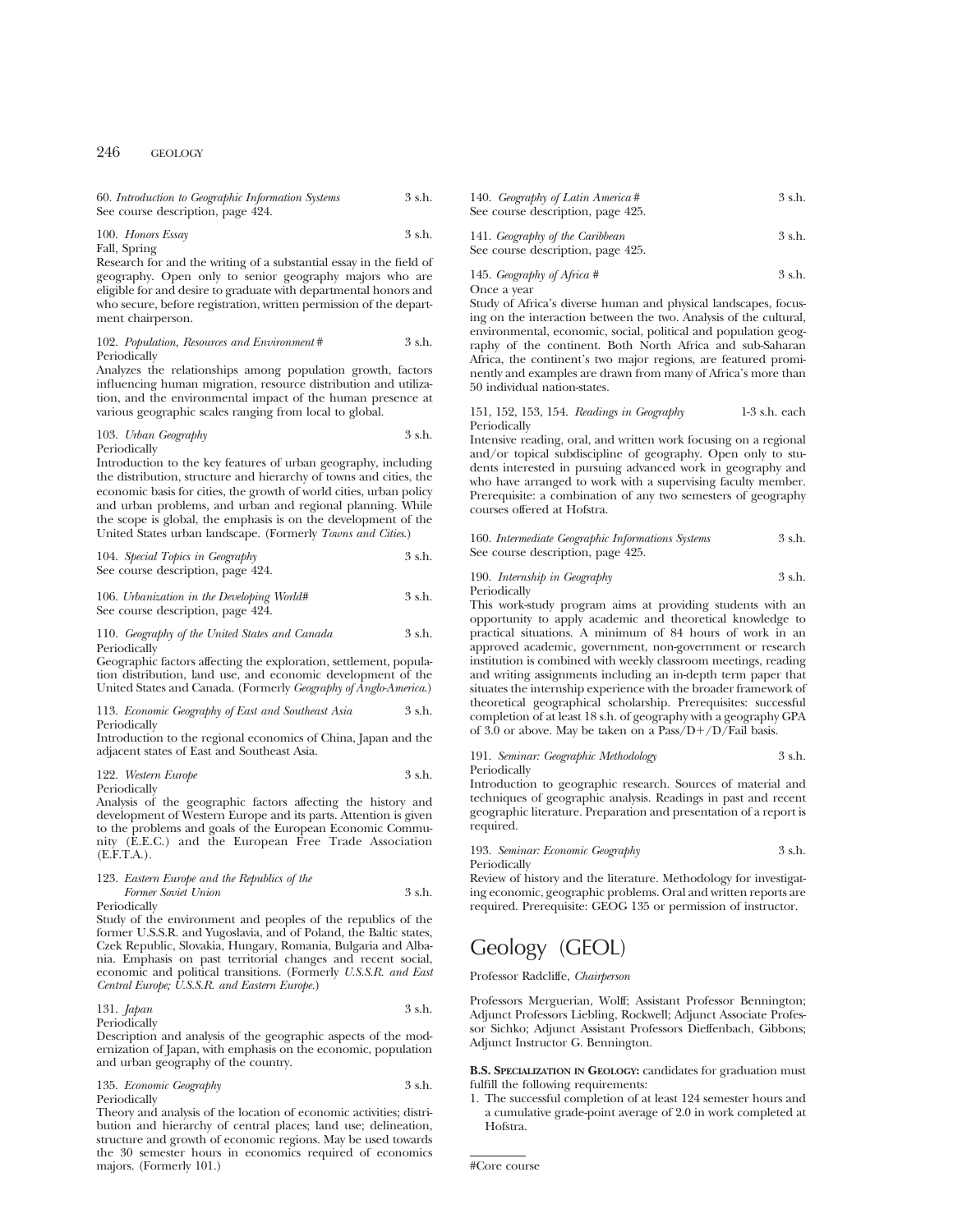- 2. At least 65 semester hours must be completed in the liberal arts, excluding courses in geology.
- 3. There are two requirements that must ordinarily be completed in residence at Hofstra: 15 semester hours in the major field of specialization and the last 30 semester hours. The 15 semester hours need not be included within the last 30 hours.
- 4. And the following general requirements:

|                                             | Sem. Hrs. |
|---------------------------------------------|-----------|
| ENGL 1-2 or placement examination*          | 6         |
| Humanities electives                        | 6         |
| Social science electives                    | 6         |
| (The humanities and social science elec-    |           |
| tives must be satisfied with approved core  |           |
| courses, see page 84.)                      |           |
| Foreign language: fulfillment of one of the |           |
| following options:                          |           |

- a) complete 2 semesters of a language not previously studied;
- b) a student who continues the study of a foreign language begun before coming to Hofstra must take the language placement test (administered by the Language Laboratory) and fulfill one of the options listed below:
	- 1) place above level 4 of that langage;
	- 2) complete level 4 of that language;
	- 3) complete 2 semesters of that language.

Credit will not be given toward completion of the language requirement or toward graduation for any language course taken below the level of placement in that language.

- 5. The fulfillment of the following science requirements:
	- a) 30 semester hours in geology, chosen in consultation with the chairperson.
	- b) CHEM 3A, 3B, 4A, 4B; PHYS 1A & 2A, 1B & 2B.
	- c) 6 semester hours in mathematics (including calculus).
	- d) 6 semester hours in computer science, or 6 semester hours in biology, or 3 semester hours in computer science and 3 semester hours in biology.

B.S. in Environmental Resources, see page 228.

**B.A. SPECIALIZATION IN GEOLOGY:** 30 semester hours in geology including GEOL 1C and 2C. Students select geology courses, under advisement. Introductory science courses are recommended. This program is intended for liberal arts-oriented students and those planning to teach earth science in high schools.

See complete B.A. requirements, page 82.

Teaching of High School Earth Science and General SCIENCE, see page 377.

**A MINOR IN GEOLOGY** consists of the successful completion of 18 semester hours including GEOL 1C, chosen in consultation with an adviser in the department. At least six hours must be in residence.

**NOTE:** since geology is a synthesis of natural sciences and engineering with applications to the earth, majors of other departments are encouraged to enroll in those advanced courses which represent the application of their particular discipline to earth phenomena. The basic requirement of elementary geology in many instances may be waived.

Students select one of the following introductory course sequences to satisfy the *University science requirement*: all degree candidates: 1C and 2C;

B.B.A. candidates only: 1C and one of the following 3, 4, 7, 8, 9, 10 or 11.

# **COURSES**

In addition to semester notations next to each course, a selection of courses is offered during January and Summer sessions. Consult the *January* and *Summer Sessions* bulletins for these schedules.

### 1C. *Physical Geological Science* # 3 s.h. Fall, Spring

Origin and evolution of the universe, elements, solar system, earth, continents, oceans and atmosphere. The relationship of principal earth components (rocks and minerals) to materials useful to man. Effects of surface processes (rivers, deserts, glaciation, soils) on contemporary problems, including water supply, world hunger and world climate. Correlation of subsurface forces with the related geologic hazards of vulcanism and earthquakes. (2 hours lecture, 2 hours laboratory.) Credit given for this course or GEOL 11 or New College NGG 3.

# 2C. *Historical Geological Science* # 3 s.h.

Spring

Origin of life and evolution of the earth throughout geologic time. Geochronology and the Geologic Time Scale. Ancient climates. Structural and thermal history of the Precambrian, Paleozoic, Mesozoic and Cenozoic Eras. Sea-floor spreading, polar wandering, continental drift, geosynclines, continental accretion, and orogenesis. Origin and evolution of major crustal features are discussed on the basis of modern Plate Tectonic Theory. (2 hours lecture, 2 hours laboratory.)

3. *Astrogeology—Planetary Science* # 3 s.h. Periodically

Utilizing the latest advances in scientific research, this course introduces students to the history of space travel and analysis of extra-terrestrial data. Lecture topics include the internal structure and evolution of the earth-moon system in comparison to the other planets in our solar system. Laboratories include terrestrial sample analysis, cartographic studies, video and computer-based analysis. (2 hours lecture, 2 hours laboratory.) Open to science and nonscience students. (Formerly *Introduction to Astrogeology*.)

### 4. *Introduction to Gemology and Gemstones* 3 s.h. Periodically

Study of gem minerals, a specialized branch of chemical and physical mineralogy. Crystal structure, atomic distribution, chemical composition and interrelated physical properties of gem minerals including hardness, color, brilliance, refraction, cleavage and other identifying properties are emphasized. The role of gems as rock forming minerals including the genetic origin in igneous, sedimentary and metamorphic rocks and process environments are discussed. Testing procedures for the identification of common gemstones including visual properties, optical measurements and x-ray diffraction analysis. A weekend field trip to view the National Gem Collection at the Smithsonian Institution. (2 hours lecture, 2 hours laboratory.)

5. *Environmental Geology and Natural Hazards* # 3 s.h. See course description, page 425.

6. *Introduction to Dinosaurs and the Mesozoic World* # 3 s.h. Summer Session II

Drawing on the latest geological and paleontological research, this course introduces the student to the scientific methods and thinking used to reconstruct the history of the Earth. Although the focus of the course is on dinosaurs and the characteristics of the Mesozoic world in which they lived, students learn how fundamental scientific theories such as evolution and plate tectonics provide the framework for interpreting the geologic past. Leture topics also include the history of dinosaur paleontology, the climate and flora of the Mesozoic, the evolution of birds, plate tectonics, and the riddle of the extinction of the dinosaurs. Field trips strongly recommended. (2 hours lecture, 2 hours laboratory.)

<sup>\*</sup>See University Degree Requirements, page 66. #Core course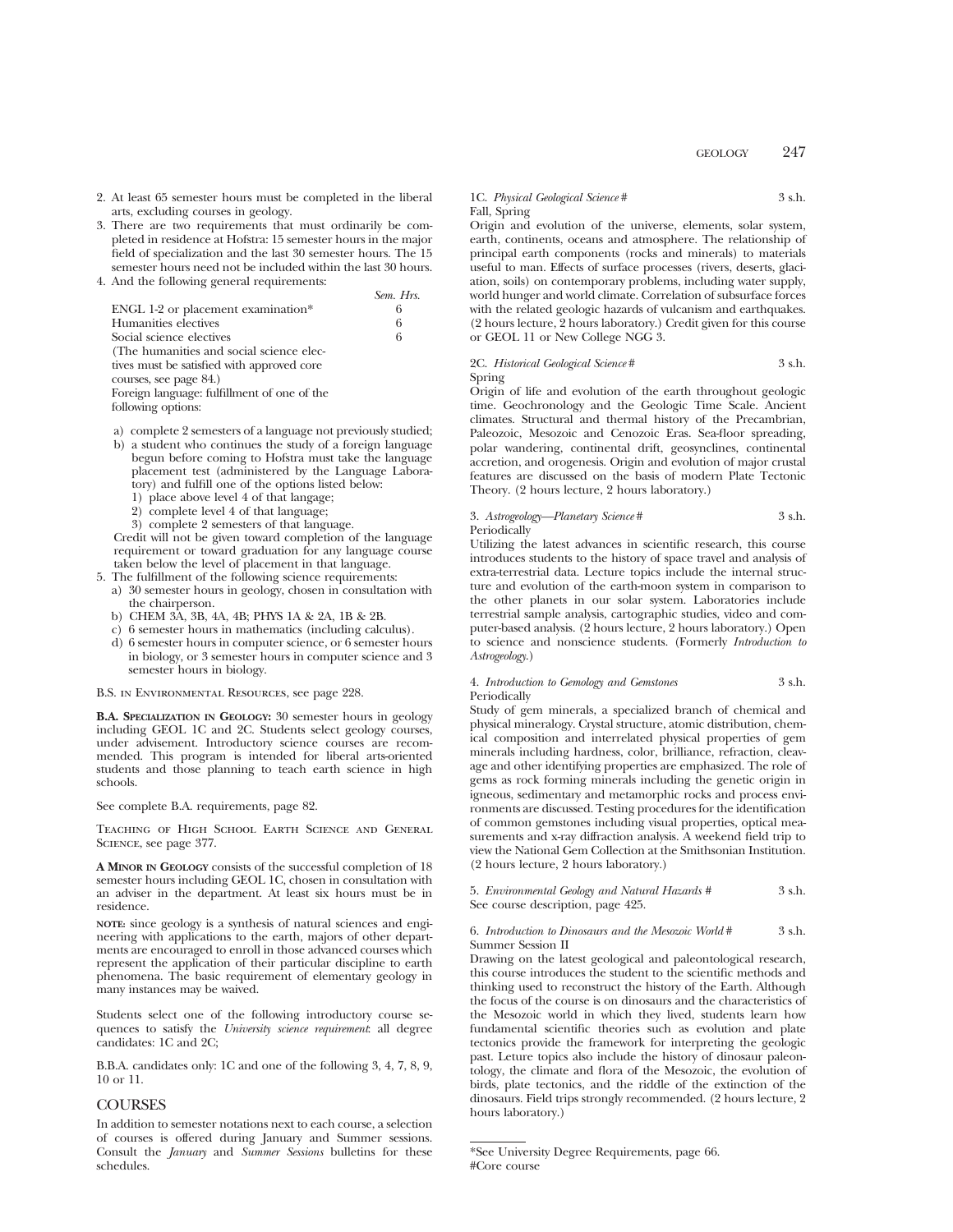## 7, 8. *Earth Science* I#, II# 3 s.h. each

7: Summer Session I

8: Summer Session II

(2 hours lecture, 2 hours laboratory.) GEOL 7 is an elective for geology majors, not for major credit. GEOL 7 and 8 satisfies liberal arts, science and earth science core requirements for teachers.

7: considers the origin of earth, its relation to other members of the solar system, atmosphere, climate, and ocean.

8: considers minerals, rocks, the origin and evolution of landforms, earthquakes and plate tectonics. Credit given for GEOL 8 or 1C or 11.

### 9. *Introduction to Earth Resources* 3 s.h. **January**

Analysis of the distribution, quality and quantity of U.S. mineral, energy and water resources (iron, aluminum, bauxite, coal, uranium, etc.). The interplay of the social, environmental, economic and political factors which affect the utilization of these resources. A discussion of the economic and environmental considerations that influence the exploitation, conservation or recycling of these resources and the selection of alternate energy sources. (3 hours lecture.)

### 10. *Environmental Geology* 3 s.h. Periodically

Effects of human activities on geologic forces and features and vice versa; planned and accidental changes in developmental patterns of soil, streams, estuaries and coastlines; analysis of human attempts to modify the actions of storms, floods, droughts, avalanches, earthquakes and volcanoes; geologic problems of economic and energy resources, urban and industrial expansion and of air, water and soil pollution. Field trips strongly recommended. (3 hours lecture.)

#### 11. *Physical Geology* 3 s.h. Periodically

Origin, evolution and geologic cycles of minerals and rocks. Concerns the processes and features on the surface of the earth and how they have been modified by water, ice, wind and man. Deals with geologic principles applied to problems of energy and economic resources, natural hazards (earthquake, beach erosion, floods, etc.), urban expansion and environmental effects from pollution. Field trips strongly recommended. (3 hours lecture.) Credit given for this course or GEOL 1C or New College NGG 3.

# 12. *Earth History and Crustal Evolution* 3 s.h. Periodically

Principles and methods used in the analysis and interpretation of ancient life and earth history—its paleogeography, paleontology and paleoclimates. Includes the study of continents, oceans and ocean basins in relation to continental drift and seafloor spreading (the global tectonics). Considers the origin of the earth, its crust, atmosphere, oceans and life. Field trips strongly recommended. (3 hours lecture.) Prerequisite: GEOL 1C or 11 or permission of instructor.

### 18. *Geological Cartographic Techniques* 3 s.h. Every other Fall

Provides a working knowledge of cartographic and drafting techniques as applied specifically to geologic investigations including shading, coloring, geologic symbols, map scale, reduction, 3-D clinographic perspectives, fence diagrams, subsurface structure contours, isopachytes. Students learn and practice techniques that will aid them in advanced geology courses, careers as professional geologists, the visualization and planning of figures and annotated photographs for papers, theses and publications. (2 hours lecture, 2 hours laboratory.) May not be taken on a  $Pass/D+/D/Fall$  basis. No liberal arts credit.

19. *Structural Geology* 3 s.h. Every other Fall

Basic elements of stress and strain and their relationship to the development of natural structures in the earth's crust. The mechanism and results of folding and faulting of sedimentary, metamorphic and igneous rocks during mountain building set in the context of the new global plate tectonic theories. Laboratory case histories include interpretation of structures found in the Appalachian and Cordilleran mountain belts. (2 hours lecture, 3 hours laboratory.) Prerequisite: GEOL 2C or permission of instructor.

### 20. *Introduction to Field Methods* 3 s.h. Every other Spring

Principles and methods of geological field investigations of sedimentary, metamorphic and igneous rocks. Use and interpretation of topographic maps, aerial photos, geological instruments and the methods and logistics of producing professional geologic maps and reports. (2 hours lecture, 3 hours laboratory.) Prerequisites: GEOL 2C and 19, or permission of instructor. No liberal arts credit.

### 31. *Crystallography and Mineralogy* 3 s.h. Every other Fall

Classification and identification of over 100 common economic and rock-forming minerals based on their composition, external crystal morphology, and physical and chemical characteristics. Includes the study of geometric and atomic crystal models and the principles and interpretation of x-ray diffraction techniques. (2 hours lecture, 3 hours laboratory.) Prerequisite or corequisite: GEOL 1C or CHEM 3A, 3B or permission of instructor.

### 33. *Environmental Geomorphology* 3 s.h. Every other Spring

Origin and development of constructional, depositional and erosional landforms with regard to geologic process (uplife, mass wasting, earthquakes, etc.) and their effect on engineering activities through urban and industrial expansion. Includes the examination and interpretation of features from topographic and geologic maps and aerial photos, and considers the criteria necessary for basic regional planning. (2 hours lecture, 3 hours laboratory.) Prerequisite or corequisite: GEOL 1C or 8.

### 100. *Honors Research Essay* 3 s.h. Fall, Spring

Research, analysis, compilation and writing of a scientific paper based on an independent research study which is approved by the faculty prior to registration. The paper must be of publishable quality, and the results of the study will be presented orally at a seminar. Open only to geology seniors who have been selected by the department.

# 104. *Excursions in Field Geology* 3 s.h.

Periodically

Examination of rock outcrops to determine their geological origin or economic mineral-energy resource potential during travel. Three days of on-campus lecture and labs for discussion of the field area and an introduction to analytical field techniques and instrumentation, and one week of daily field observations at outcrops, mines or oil fields during travel. Independent projects will be developed and submitted for final evaluation. Probable areas for travel include New England and New York, the southeastern states, the Gulf Coast or a Caribbean island. Prerequisite: open to upper-class students only and permission of instructor. No liberal arts credit.

# 115. *Lunar and Planetary Geology* 3 s.h.

Periodically

Interpretation of topographic and geologic features of the Moon, Mars and other planets based on the analysis of the latest available data; the origin, history and geologic activity of extra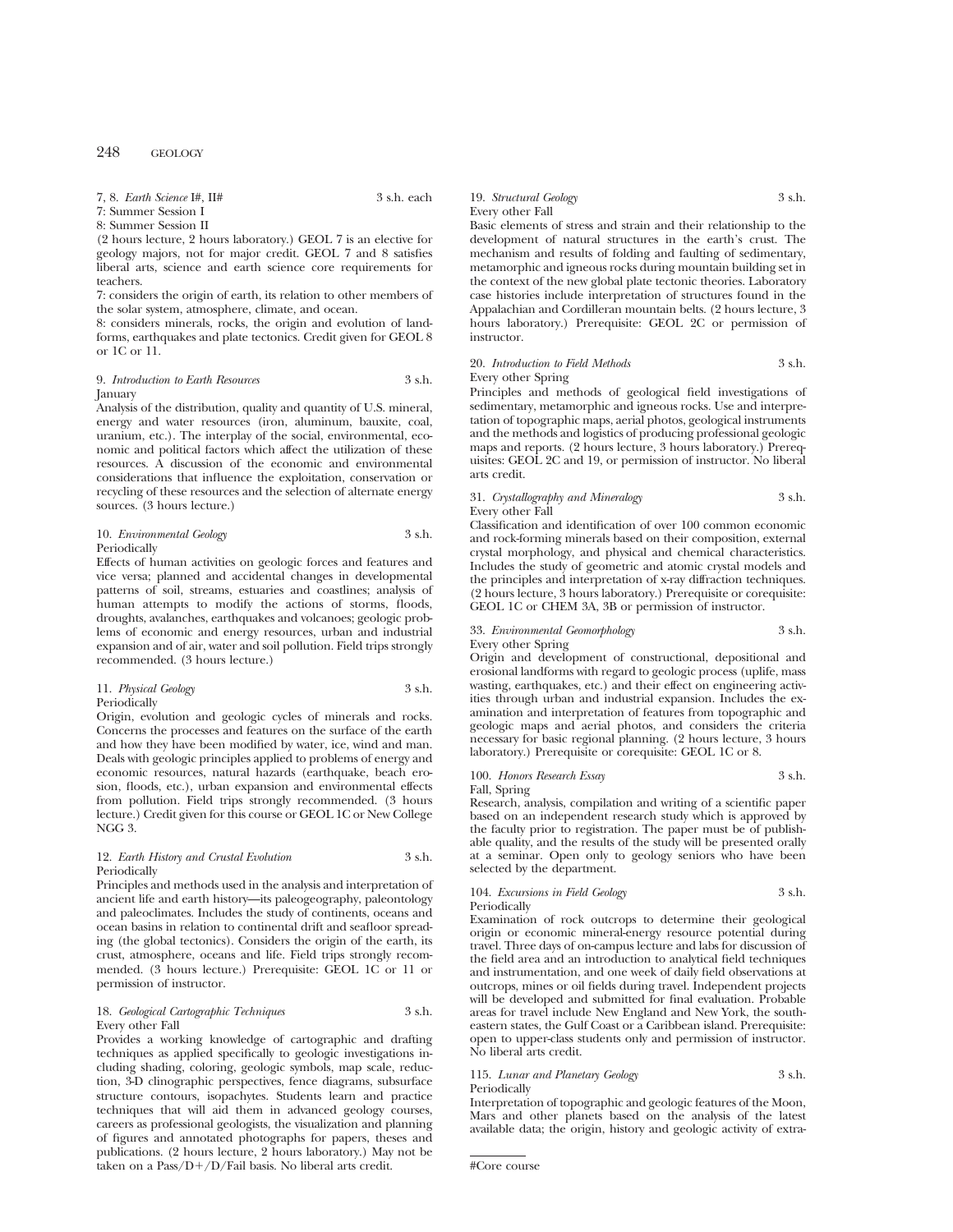terrestrial bodies; the physical properties and motions of the solar system; comparisons of Earth features and principles with those of the extraterrestrial bodies. Includes the analysis of NASA photos, maps and other data. (2 hours lecture, 3 hours laboratory.) Prerequisite: GEOL 1C or 7 or permission of instructor.

### 120. *Introduction to Geophysics* 3 s.h. Periodically

Principles of mathematics and physics as applied to Earth processes that affect the continental and ocean crust, asthenosphere, mantle and core. The application of geophysical techniques for oil and mineral exploration through the analysis and interpretation of data collected through seismic surveys, geomagnetic measurements, electrical methods of well logging, and gravity and heat flow measurements. The application of geophysics to earthquake prediction, isostatic adjustments and geothermal energy resources. (2 hours lecture, 3 hours laboratory.) Prerequisite or corequisite: MATH 10 or 19. No liberal arts credit.

### 121. *Hydrology* 3 s.h. Every other Spring

Discussion of surface and ground waters. Hydrologic principles of water movement. Economic importance and water potential of the United States, with particular attention to the problems relating to Long Island. Field trips and laboratory analysis of aquifiers. (2 hours lecture, 3 hours laboratory.) Prerequisite: GEOL 1C or permission of department.

### 123. *General Oceanography* 3 s.h. Periodically

Analysis of the physical and chemical characteristics of ocean water and the factors affecting its distribution. Includes surface and subsurface current patterns, coastal processes, characteristics of clastic and carbonate environments, and the topographic features and sediment distribution patterns of ocean basins.

# 131. *Optical Mineralogy* 3 s.h. Every other Fall

Principles and use of the polarizing microscope in the analysis of mineral grains and rock thin-sections. Identification of these minerals is based on their optical and crystallographic properties determined from either oil immersion or permanent- mount methods. (2 hours lecture, 3 hours laboratory.) Prerequisite or corequisite: GEOL 1C or 31 or CHEM 3A, 3B. No liberal arts credit.

### 132. *Geochemistry* 3 s.h. Every other Spring

Principles and problems related to distribution of elements in the universe and planets; evolution of galaxies, stars and the solar system; structure and composition of the earth; crystal chemistry of minerals; magmatic differentiation and phase equilibria; weathering and solution chemistry of sedimentary rocks; clay mineralogy, metamorphic facies; and the origin of the atmosphere and hydrosphere (2 hours lecture, 3 hours laboratory.) Prerequisites: CHEM 3A & 4A, 3B & 4B.

# 133. *Igneous and Metamorphic Petrology and Petrography* 3 s.h.

Every other year

Formation, composition and classification based on analysis of hand specimens and thin-sections. Includes studies of experimental solid-liquid phase equilibria and mineral stabilites of silicate systems. Laboratory techniques concern the description and identification of these rocks and their textural features. (2 hours lecture, 3 hours laboratory.) Prerequisite: GEOL 131.

| 133F. Field Trips in Petrology    | 1 s.h. |
|-----------------------------------|--------|
| See course description, page 425. |        |

134A. *Field Geology* 3-6 s.h. Once a year

Field studies and detailed mapping. Frequent side trips will be taken to mines and other industrial concerns employing the services of a geologist as well as visits to other geology departments in the area of study. Students will be expected to work out detailed geology of an area on an individual basis with formal reports required. This course is intended specifically for field camp involving intensive studies in a limited area.

### 135. *Sedimentation* 3 s.h. Every other year

Principles related to the weathering, erosion, transport and deposition of sediments. The analysis and interpretation of source-area indicators, solution and abrasion history, bedding features and flow conditions, and depositional environments based on the analysis of sediments and sedimentary rocks. Statistical parameters used to distinguish sediments from different environments. (2 hours lecture, 3 hours laboratory.) Prerequisite: GEOL 2C or permission of instructor.

#### 136. *Marine Geology* 3 s.h. Periodically

Discussion of the classification and evaluation of coastlines and their associated features and processes. A review of the geomorphic features of ocean basins (shelves, ridges, trenches, abyssal plains), the earth's interior and its lithospheric "plates." The geophysical characteristics of these features based on seismology, structure, density, heat flow and magnetism. The evidence for continental drift and sea-floor spreading, and the inferences about past, present and future patterns of global plate tectonics.

# 137. *Invertebrate Paleontology* 3 s.h.

Every other Fall

Fossil invertebrate life including classification, geological significance, and phylogenetic relationship in light of evolutional theory. (2 hours lecture, 3 hours laboratory.) Prerequisite: GEOL 2C or BIO 1 & 2 or permission of instructor.

139. *Advanced Geochemistry* 3 s.h.

Periodically

In-depth discussion of geochemical analytical techniques and instrumentation, geochemical exploration principles and techniques, computer refinement of geochemical data. Individual student seminars combined with individual student research projects designed to develop library and laboratory research investigative skills in an integrated manner. Prerequisite: GEOL 132.

### 140. *Biostratigraphy* 3 s.h. Periodically

Stratigraphic principles and nomenclature used in the analysis of boundary problems of the physical and faunal rock systems of North America. Includes Precambrian geology and the physical aspects and faunal correlation of cratonal, geosynclinal, and continental sediments of the Paleozoic, Mesozoic and Cenozoic eras. (2 hours lecture, 3 hours laboratory.) Prerequisite: GEOL 137.

### 141. *Economic Resources and Geologic Computing* 3 s.h. Every other year

The origin, distribution, economic significance and conservation of selected metallic, nonmetallic, and energy resources, and their future development. Includes the analysis and identification of these resources, and modern computing techniques utilized in their economic valuation. (2 hours lecture, 3 hours laboratory. (Formerly *Economic Mineral Resources.)*

144. *Petroleum Geology* 3 s.h. Periodically

The origin and evaluation of oil and gas, reservoir fluids and reservoir rock dynamics. Reviews drilling methods for completed and producing wells, logging methods for subsurface exploration. (2 hours lecture, 3 hours laboratory.) Prerequisite, one of the following: GEOL 1C, 2C, 9, 10, 136.

| 146. Principles of Physical Stratigraphy | 3 s.h. |
|------------------------------------------|--------|
| Every other Fall                         |        |

Correlation, relative and absolute dating techniques and the utilization of stratigraphic maps. The analysis of factors influenc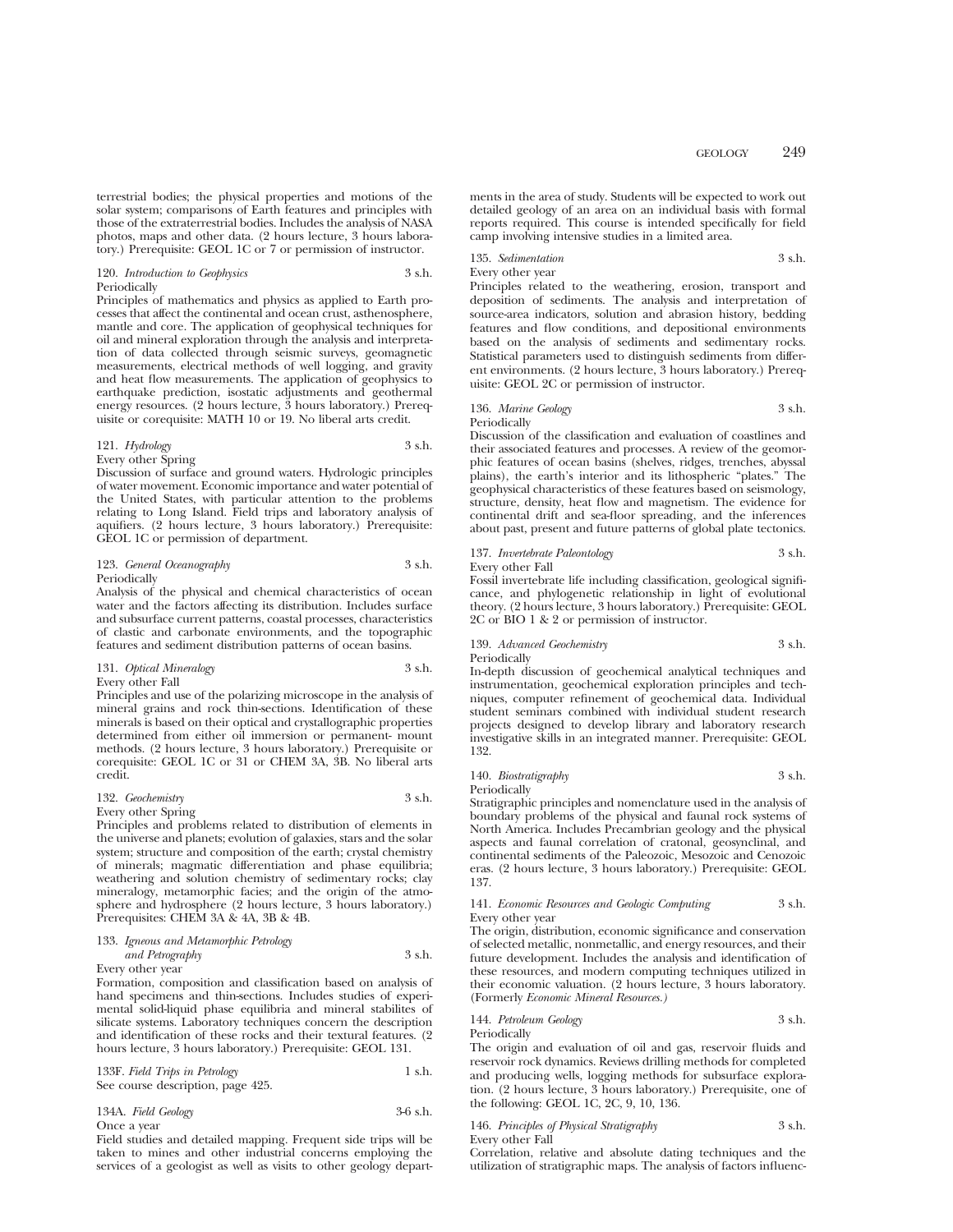ing the deposition of recent sediments in terrigenous and carbonate environments, and the resultant features that can be used for interpretation of ancient rock sequences. Environments include alluvial fans and fluvial systems, deltas and coastal plains, lagoons and barrier islands, carbonate shelves and coral reefs, continental slope and deep ocean sediments. (2 hours lecture, 2 hours laboratory.) Prerequisite: GEOL 2C or permission of instructor.

151, 152. *Special Problems* 2 s.h. each Fall, Spring

Work of an independent and advanced nature in mineralogy, petrology, sedimentation or economic geology. Prerequisite: permission of instructor and chairperson. May be repeated for credit with approval of the chairperson.

### 204. *Regional Geology for Teachers and Travelers* 3 s.h. Periodically

Examination of rock outcrops and geologic structures of one or more geologic provinces during travel to examine and interpret the geologic history of a region. Area is first described through regional field guides, texts, maps, specimens and charts to gain an understanding of the geologic features and processes that shaped the area. Course meets for seven days (28 hours) of laboratory-oriented lectures, followed by four to eight days of on-site field work. Consult department for travel cost.

251, 252. *Readings* 3 s.h. each Periodically

Oral and written reports on research readings geared to the planned program of the individual. Prerequisite: permission of instructor and chairperson.

# German (GERM)

Administered by the Department of Comparative Literature and Languages. Professor Donahue, *Chairperson*

Major and minor requirements in German, see page 169.

German Literature in Translation courses, see page 291.

## **COURSES**

In addition to semester notations next to each course, a selection of courses is offered during the January and Summer sessions. Consult the *January* and *Summer Sessions* bulletins for these schedules.

| 1. Elementary German                   | 3 s.h. |
|----------------------------------------|--------|
| Fall, Spring                           |        |
| Fundamentals of structure. Oral drill. |        |

| 2. Elementary German | 3 s.h. |
|----------------------|--------|
| Fall, Spring         |        |

Continuation of 1. Selected readings. Prerequisite: GERM 1 or equivalent.

3. *Intermediate German* 3 s.h. Fall, Spring

Structural review, intermediate readings. Prerequisite: GERM 2 or equivalent.

4. *Intermediate German* 3 s.h. Fall, Spring

Nineteenth- and/or 20th-century authors. Survey of German culture. Prerequisite: GERM 3 or equivalent.

| 100. Honors Essay | 3 s.h. |
|-------------------|--------|
| Fall, Spring      |        |

Research and writing of a substantial essay in the field of German. Open only to senior majors who are eligible for departmental honors and who secure, before registration, written permission of the faculty adviser who will supervise the essay.

*Prerequisites for all courses numbered* 101 *through* 119: *successful completion of* 4 *or permission.*

101 through 106. *Advanced German Language* 3 s.h. each One course each semester

(These courses may be taken in any order and will be geared to individualized instruction.) An integrated sequence of courses, rather than six individual courses, this language sequence gradually develops the student's proficiency in the spoken language, in writing (including grammar) and in reading. Text material will range from simple stories to more sophisticated language and will include culture and civilization topics. The individual student's needs and wishes will determine the exact nature of each course. A detailed personal record will be maintained to assure the development of each student's skills.

To be offered one per semester in a three-year cycle.

### 109. *German for Business* 3 s.h. Periodically

Introduction to the business community of German-speaking countries including economics, finance, marketing, management and computers. Business terms will be emphasized. Extensive written and conversational skills. Prerequisite: GERM 4 or equivalent or permission.

116, 117, 118, 119. *Advanced Readings* 1-3 s.h. each Periodically

Designed to help students maintain proficiency in German and at the same time enhance their reading facility within their own specific field.

*Prerequisites for courses* 151 *through* 156: *permission of the department, normally after* 6 *semester hours in the* 101-106 *category.*

151 through 156. *Masterpieces of*

*German Literature* 3 s.h. each One course each semester

The primary objective is to develop each student's ability in the critical reading of outstanding authors in German literature taken essentially from the 18th century to the present. Readings will be chosen according to each student's prior experience and interests. Rather than a chronological approach with division into literary movements, the student will choose, upon advisement, one or more themes (e.g., the artist and society, literature of social protest, the role of women, the search for identity) which will be pursued by private reading, followed by written reports and/or oral reports to the whole class. The student who has taken four or more courses in this sequence can be expected to have gained sufficient insight into literary genres and movements to be able to undertake, in the senior year, a synthesis of German literature. A detailed personal record of reading progress will be maintained to assure the systematic development of each student's facility in literary criticism.

To be offered one per semester in a three-year cycle.

| 160. Translation                  | 3 s.h. |
|-----------------------------------|--------|
| See course description, page 425. |        |

*Courses* 221 *through* 226 *are open only to matriculated graduate students or by permission.*

221 through 226. *Readings in Literature or Special Studies* 3 s.h. each Periodically

Intensive study of an outstanding author, movement or literary genre. Subjects to be announced. May be repeated when topics vary.

# Gerontology (GRON)

Administered by the Department of Counseling, Research, Special Education, and Rehabilitation. Associate Professor Wong, *Chairperson*